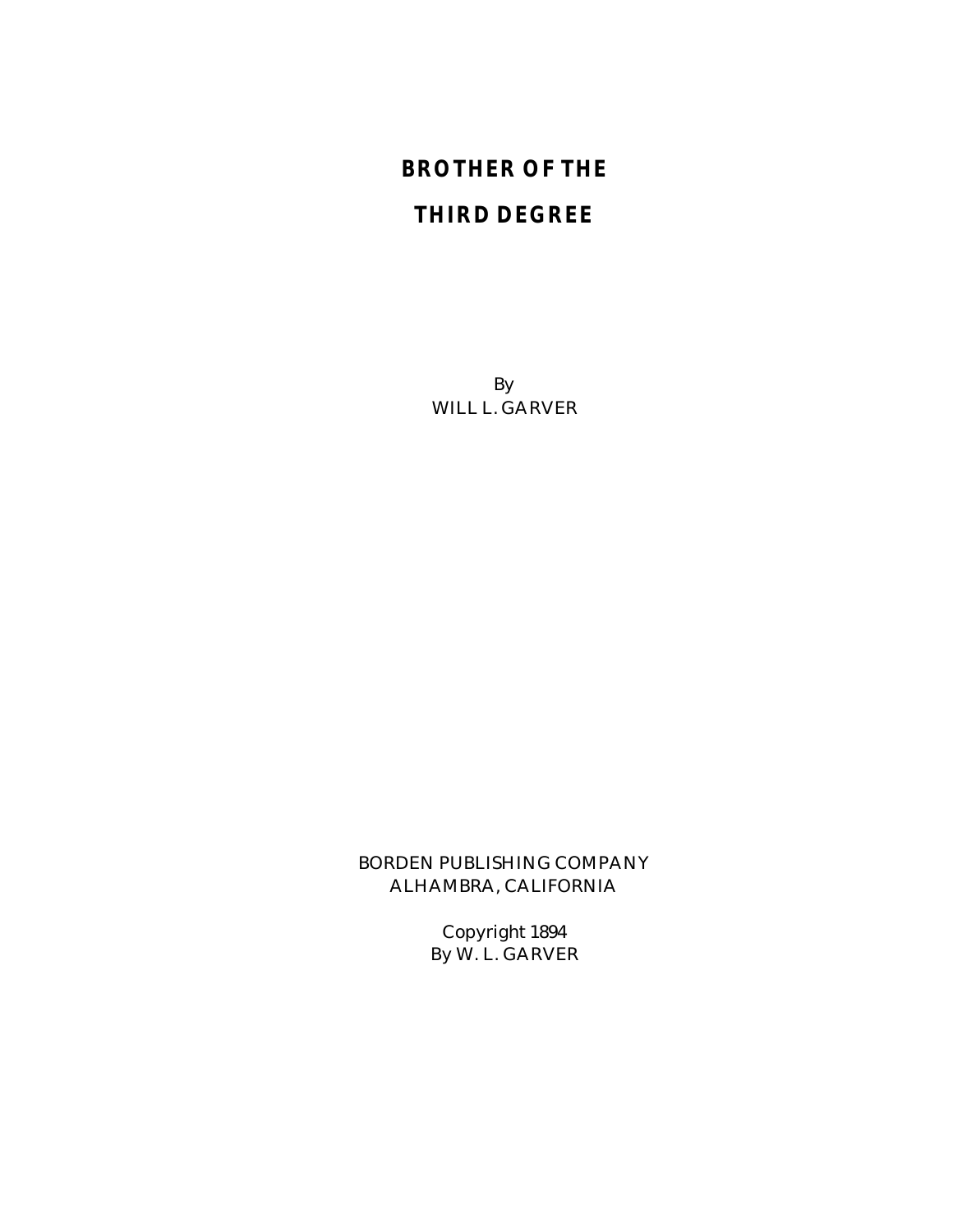# **CONTENTS.**

## CHAPTER I.

|                                                                                                                                                      | UTIAI TEIVI.                                                                                                                                                           |                                                                          |  |             |
|------------------------------------------------------------------------------------------------------------------------------------------------------|------------------------------------------------------------------------------------------------------------------------------------------------------------------------|--------------------------------------------------------------------------|--|-------------|
|                                                                                                                                                      |                                                                                                                                                                        |                                                                          |  | <b>PAGE</b> |
| CHILDHOOD.                                                                                                                                           | and a strong property of the state of the                                                                                                                              |                                                                          |  | 4           |
|                                                                                                                                                      | <b>CHAPTER II.</b>                                                                                                                                                     |                                                                          |  |             |
| SEVERED TIES.                                                                                                                                        | $\mathbf{r} = \mathbf{r} \cdot \mathbf{r}$ , where $\mathbf{r} = \mathbf{r} \cdot \mathbf{r}$ , where $\mathbf{r} = \mathbf{r} \cdot \mathbf{r}$                       |                                                                          |  | 13          |
|                                                                                                                                                      | <b>CHAPTER III.</b>                                                                                                                                                    |                                                                          |  |             |
| PRINCESS LOUISE.                                                                                                                                     |                                                                                                                                                                        |                                                                          |  | 21          |
|                                                                                                                                                      | CHAPTER IV.                                                                                                                                                            |                                                                          |  |             |
| PARIS-MOTHER!.                                                                                                                                       | .                                                                                                                                                                      |                                                                          |  | 26          |
|                                                                                                                                                      | <b>CHAPTER V.</b>                                                                                                                                                      |                                                                          |  |             |
| <b>MORE MYSTERY</b>                                                                                                                                  |                                                                                                                                                                        |                                                                          |  | 32          |
|                                                                                                                                                      | $\mathbf{r} = \mathbf{r} \cdot \mathbf{r}$ , where $\mathbf{r} = \mathbf{r} \cdot \mathbf{r}$ , where $\mathbf{r} = \mathbf{r} \cdot \mathbf{r}$<br><b>CHAPTER VI.</b> |                                                                          |  |             |
| THE WOMAN IN BLACK                                                                                                                                   |                                                                                                                                                                        |                                                                          |  | 36          |
|                                                                                                                                                      | <b>CHAPTER VII.</b>                                                                                                                                                    |                                                                          |  |             |
|                                                                                                                                                      |                                                                                                                                                                        |                                                                          |  |             |
| MEMBER OF THE FIFTH DEGREE.                                                                                                                          |                                                                                                                                                                        |                                                                          |  | 46          |
|                                                                                                                                                      | <b>CHAPTER VIII.</b>                                                                                                                                                   |                                                                          |  |             |
| IOLE.                                                                                                                                                | $\mathbf{r} = \mathbf{r} + \mathbf{r} + \mathbf{r} + \mathbf{r} + \mathbf{r}$                                                                                          |                                                                          |  | 56          |
|                                                                                                                                                      | <b>CHAPTER IX.</b>                                                                                                                                                     |                                                                          |  |             |
| LOVE                                                                                                                                                 | $\mathbf{r} = \mathbf{r} \cdot \mathbf{r}$ , where $\mathbf{r} = \mathbf{r} \cdot \mathbf{r}$ , where $\mathbf{r} = \mathbf{r} \cdot \mathbf{r}$                       |                                                                          |  | 67          |
|                                                                                                                                                      | <b>CHAPTER X.</b>                                                                                                                                                      |                                                                          |  |             |
| TESTS                                                                                                                                                | $\mathbf{r} = \mathbf{r} + \mathbf{r} + \mathbf{r} + \mathbf{r} + \mathbf{r}$                                                                                          |                                                                          |  | 74          |
|                                                                                                                                                      | <b>CHAPTER XI.</b>                                                                                                                                                     |                                                                          |  |             |
| THE BLACK BROTHERHOOD.                                                                                                                               |                                                                                                                                                                        |                                                                          |  | 86          |
|                                                                                                                                                      | <b>CHAPTER XII.</b>                                                                                                                                                    |                                                                          |  |             |
| DEATH-LIFE.                                                                                                                                          | $\mathbf{r} = \left\{ \mathbf{r}_1, \ldots, \mathbf{r}_n \right\}$ , where $\mathbf{r}_1$                                                                              |                                                                          |  | 95          |
|                                                                                                                                                      | <b>CHAPTER XIII.</b>                                                                                                                                                   |                                                                          |  |             |
| THE WHITE BROTHERHOOD.                                                                                                                               |                                                                                                                                                                        |                                                                          |  | 107         |
|                                                                                                                                                      | <b>CHAPTER XIV.</b>                                                                                                                                                    |                                                                          |  |             |
| "VIRGIN LOVER".<br>$\mathcal{L}^{\mathcal{A}}$ , and $\mathcal{L}^{\mathcal{A}}$ , and $\mathcal{L}^{\mathcal{A}}$ , and $\mathcal{L}^{\mathcal{A}}$ |                                                                                                                                                                        |                                                                          |  | 118         |
|                                                                                                                                                      | CHAPTERXV.                                                                                                                                                             |                                                                          |  |             |
| A HONEYMOON?.                                                                                                                                        |                                                                                                                                                                        |                                                                          |  | 131         |
|                                                                                                                                                      | <b>CHAPTER XVI.</b>                                                                                                                                                    | $\mathbf{r}$ , $\mathbf{r}$ , $\mathbf{r}$ , $\mathbf{r}$ , $\mathbf{r}$ |  |             |
|                                                                                                                                                      |                                                                                                                                                                        |                                                                          |  |             |
| ST. GERMAIN-WAR.                                                                                                                                     | $\mathbf{r}$ , $\mathbf{r}$ , $\mathbf{r}$ , $\mathbf{r}$                                                                                                              | $\mathbf{r}$ , $\mathbf{r}$ , $\mathbf{r}$ , $\mathbf{r}$                |  | 142         |
|                                                                                                                                                      | <b>CHAPTER XVII.</b>                                                                                                                                                   |                                                                          |  |             |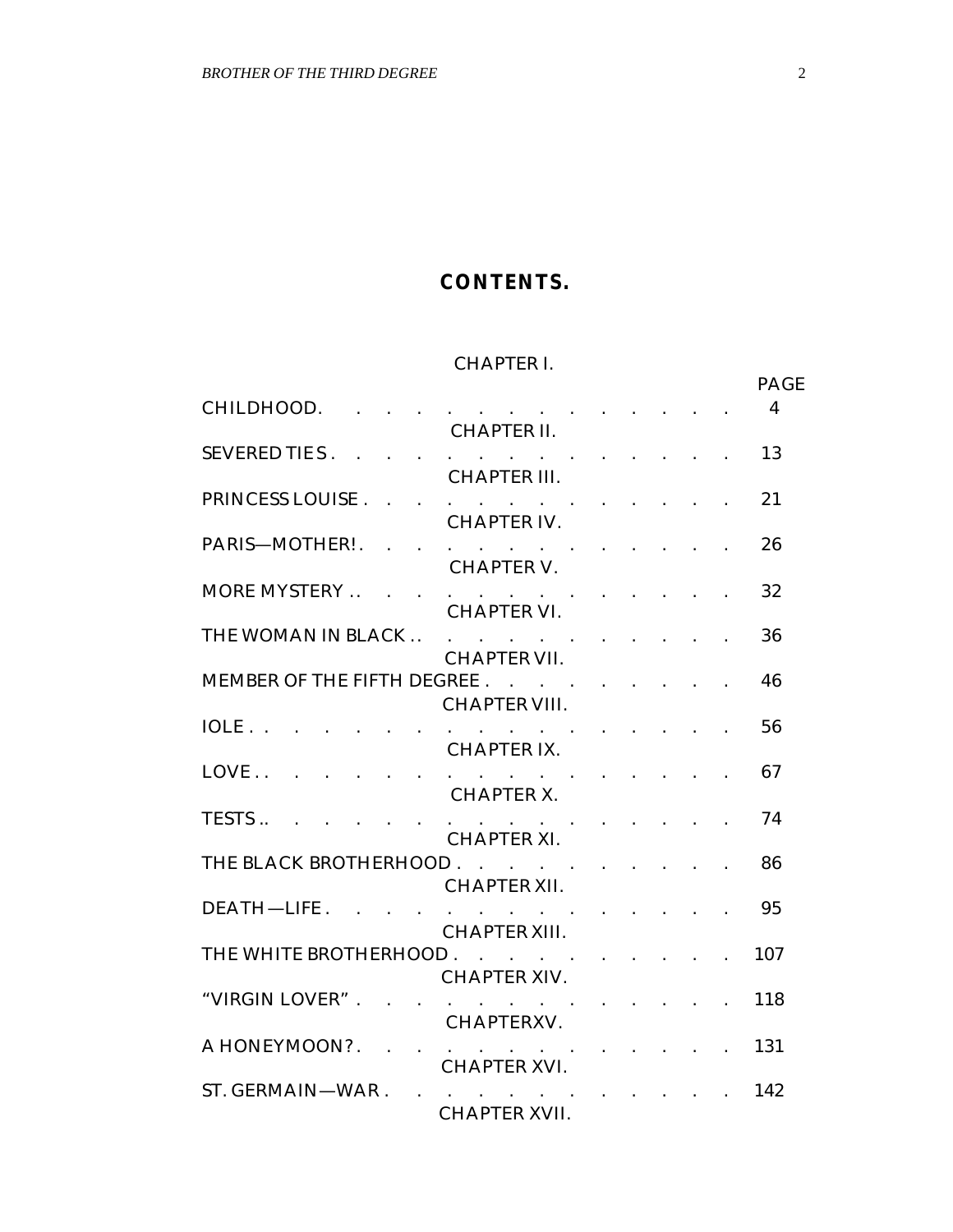| NAPOLEON THE GREAT. 153 |  |  |  |
|-------------------------|--|--|--|
| <b>CHAPTER XVIII.</b>   |  |  |  |
|                         |  |  |  |
| CHAPTER XIX.            |  |  |  |
|                         |  |  |  |
|                         |  |  |  |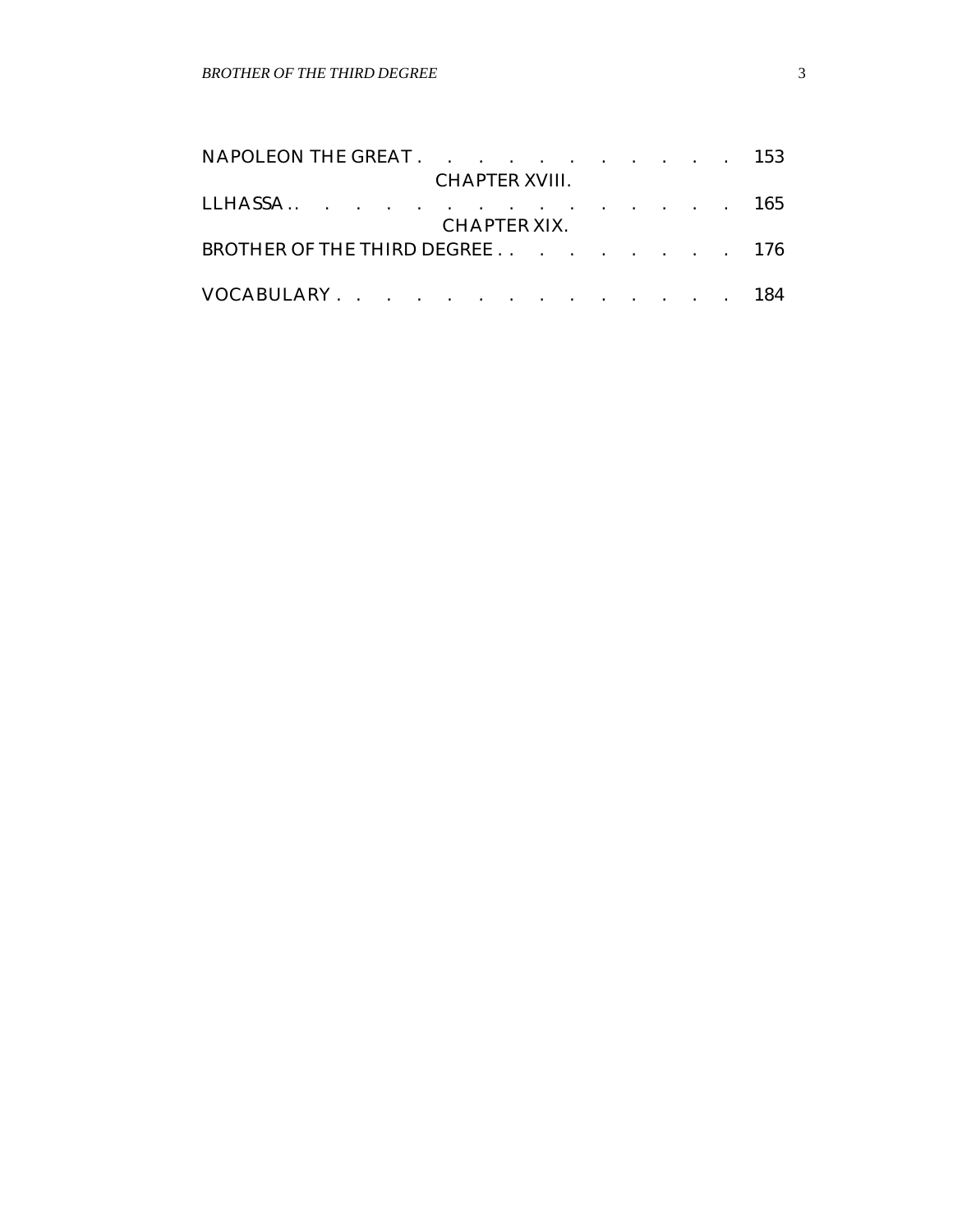## **CHAPTER I**

#### CHILDHOOD

"There is a principle, proof against all argument, a bar against all progress, and which if persisted in cannot but keep the mind in everlasting ignorance-and that is, contempt prior to examination." - PALEY.

"Accept nothing that is unreasonable; discard nothing as unreasonable without proper examination."—BUDDHA.

MY name is Alphonso Colona. I am a Mexican of pure Spanish descent, but was born in the city of Paris. I am the only son, but had a beautiful sister, Esmeralda, three years my junior.

My father, Ferdinand Colono, was a direct descendant of the Colonos of Granada, who traced their ancestry back to the time of the Moors, and who were known throughout the Hispanian peninsula for their skill as physicians. My mother was of the noble Vesta family of Seville, who were likewise most skilled physicians.

Father and mother first met while they were students in Paris. After ten years of the purest and most studious companionship, and after they had both graduated with highest honors, they were married; and I am the first offspring of that union. After my birth my parents moved to the City of Mexico, where my father's parents had located early in the nineteenth century.

There had always been a mystery connected with their schooling; a mystery I did not understand until late in life. They were two of the most learned people of their time, and strange to say, they came from the very center of materialistic thought deeply imbued with mystic ideas.

Upon his return to Mexico, father immediately commenced to practice as a physician, and soon became known far and near for his wonderful success and skill.

In fact, his fame became so great that it was not confined to Mexico alone, but extended throughout the entire west; and he was offered almost fabulous salaries by the governing powers of the South American states.

All these he respectfully declined, and remained in the city administering to the rich and poor alike, never refusing the low or the high. As a result he was known and beloved by all, and exerted a powerful influence both in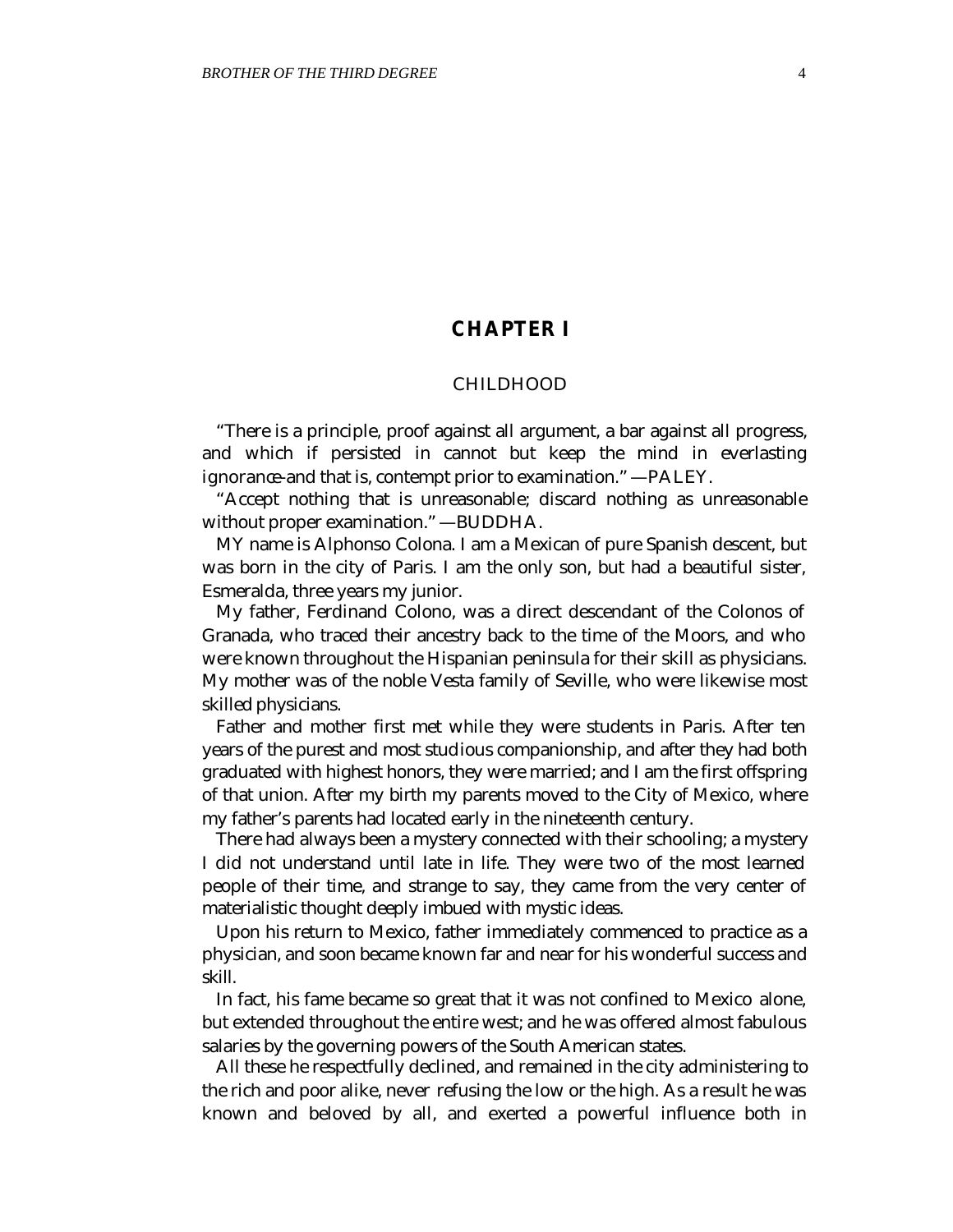governmental circles and among the masses.

Mother, scarcely less learned, and most highly accomplished in art and music, possessed an influence equally as great as father's, but, except on special occasions, spent most of the time at home as the instructor of sister and myself, considering it here special duty to be our tutor.

Our home was beautifully located upon a hill in the suburbs of the city. A two-story building with a classical exterior in stucco, and a large interior court beautifully paved with many-colored pebbles and made pleasant by a sparkling fountain and tropical plants and trees.

Many years have passed away since mother sat here in the cool of the evening and pointed out and explained to sister and I the starry constellations which shine so brightly in the clear sky of all tropical countries.

Still do I remember with most vivid clearness those evening lectures. She did not consider the starry hosts as mere shining lights to dispel the gloom of night, but thought like her ancestors of Moorish times that all were filled with life, the dwelling places of gods and spirits, and had a most intimate relation with the children of earth. Many years have passed away, many vicissitudes and the bright sunny days when my beautiful mother would take Esmeralda and me to the neighboring mountain peak, and cultivate out tastes for nature's beauty as we gazed out upon the placid mirror of the gulf, and far away to the blue and misty mountains 'round about. I still remember the pleasant lessons in geology and natural history we received upon these journeys, for many were the curious stones, plants and animals we here found joy in studying. I still recall the loving light that shone from mother's dark, bright eyes as she cautioned us not to harm the little creatures, as all life was sacred and from God; that these small insects were in existence for a purpose, and we could learn more by studying them in life than by pulling them to pieces in death.

After frequent journeys to the mountain, even the birds seemed to learn we were not like most beings of our kind, and became kind and friendly, lighting on our shoulders and perching on our hands. Even now I see Esmeralda, with her long, dark curls floating in the wind, laughing and talking to the redbreast on her hand.

Ah! These recollections made me sad for many yeas. I loved my beautiful mother and sister with a pure and holy love, and I often wished I was a child again to enjoy the unalloyed happiness of those hours. But now I know this was not wise. You see, dear friends, what I have lost, but do you know what I have gained? Great were those joys, but still greater are those that come from the full unfoldment of our spirit natures. And then, it is not wise to dwell upon the past beyond recall, except in study that may better guide our footsteps in the future.

Father, while almost constantly administering to the sick, never lost an opportunity to be at home, and frequently accompanied us upon those mountain journeys or talked with us beside the fountain in the court.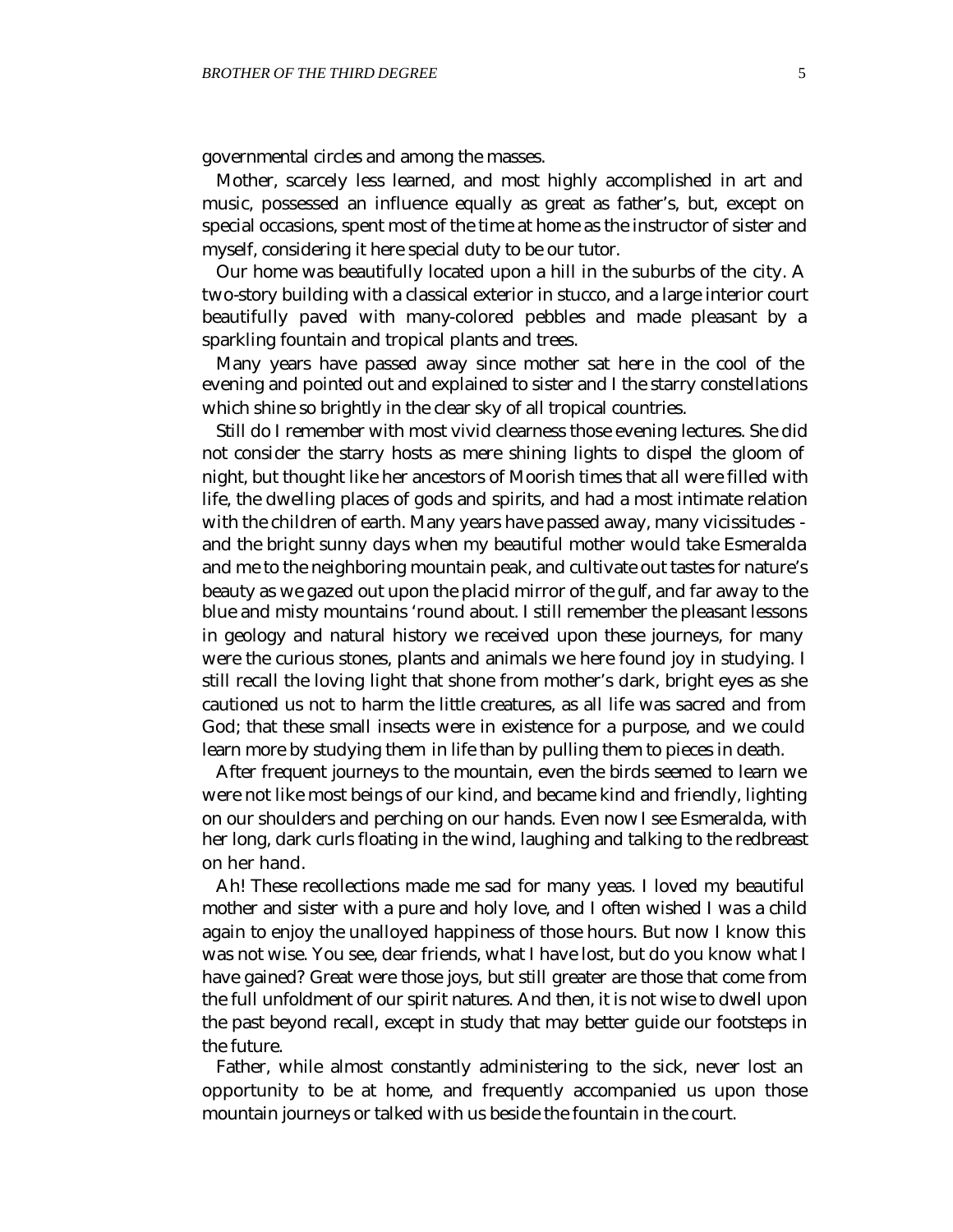Mother and lie would talk for hours upon philosophy and science, and Esmeralda and I, though young in years, sat by and took deep interest in their conversations, which, while we did not fully comprehend seemed, by some unknown and interior intuition, strangely familiar. The child knows more than we are wont to give it credit. Knowledge does not come from the intellectual mind alone; the pure, uncontaminated heart dwells close to the spirit wisdom and reflects its light.

In addition to his professional duties, father taught what I at that time thought to be a school of medicine. In his laboratory, on the second floor, he never allowed us to enter; its only door of heavy oak was locked with a peculiar and strange looking lock, and its windows were covered with iron bars. Every Wednesday evening a number of men called and repaired with father and mother to this room. This number I noticed to be almost invariably twelve, and they generally came and went alone. During these Wednesday evening meetings sister and I remained with a tried and trusted servant, who saw that we retired at the proper time. Thus things continued for eleven years, and I was fourteen and sister eleven. All was love and kindness, and year in and year out was a constant but pleasant school. Mother was an exceptional linguist, and I, while only fourteen, had become proficient in Spanish, French, English and Italian, and was well along in the natural sciences, philosophy and art. Esmeralda was fully my equal, but music was her forte; and when her voice rose in song, crowds of peons gathered in the street and listened in silent awe to the perfect beauty of her voice. Both of us were accomplished artists upon many instruments, and while she played the harp I would accompany her upon the violin. These family concerts, in which father and mother often joined gave them much pleasure, as also the wonderful resemblance we bore to them, I becoming every day more like my father, while Esmeralda was the perfect picture of her mother.

One evening father returned earlier than usual, and he and mother took seats beside the fountain and were soon very earnestly in conversation. Sister and I were playing with a large collection of fine sea-shells beside the court, and, ordinarily, would not have paid more than passing attention to their conversation; but the absence of father's usual kiss and play, together with the sad look upon his kind and handsome face, attracted our attention, and we stopped our play to listen.

"Nina," he answered, kissing her, "I have been thinking that our love-life must soon come to an end and give place to more serious duty. And, while I would not for a moment shirk the task laid down for us, it fills me with unusual sadness to know that we must part."

"You forget, dear husband, that while we may appear to separate, our souls are always one. Our twenty years of pure love and unselfish labor have bound us inseparably together in our interior natures, and unfolded our higher faculties until we are now fitted for a still more noble work. We love as only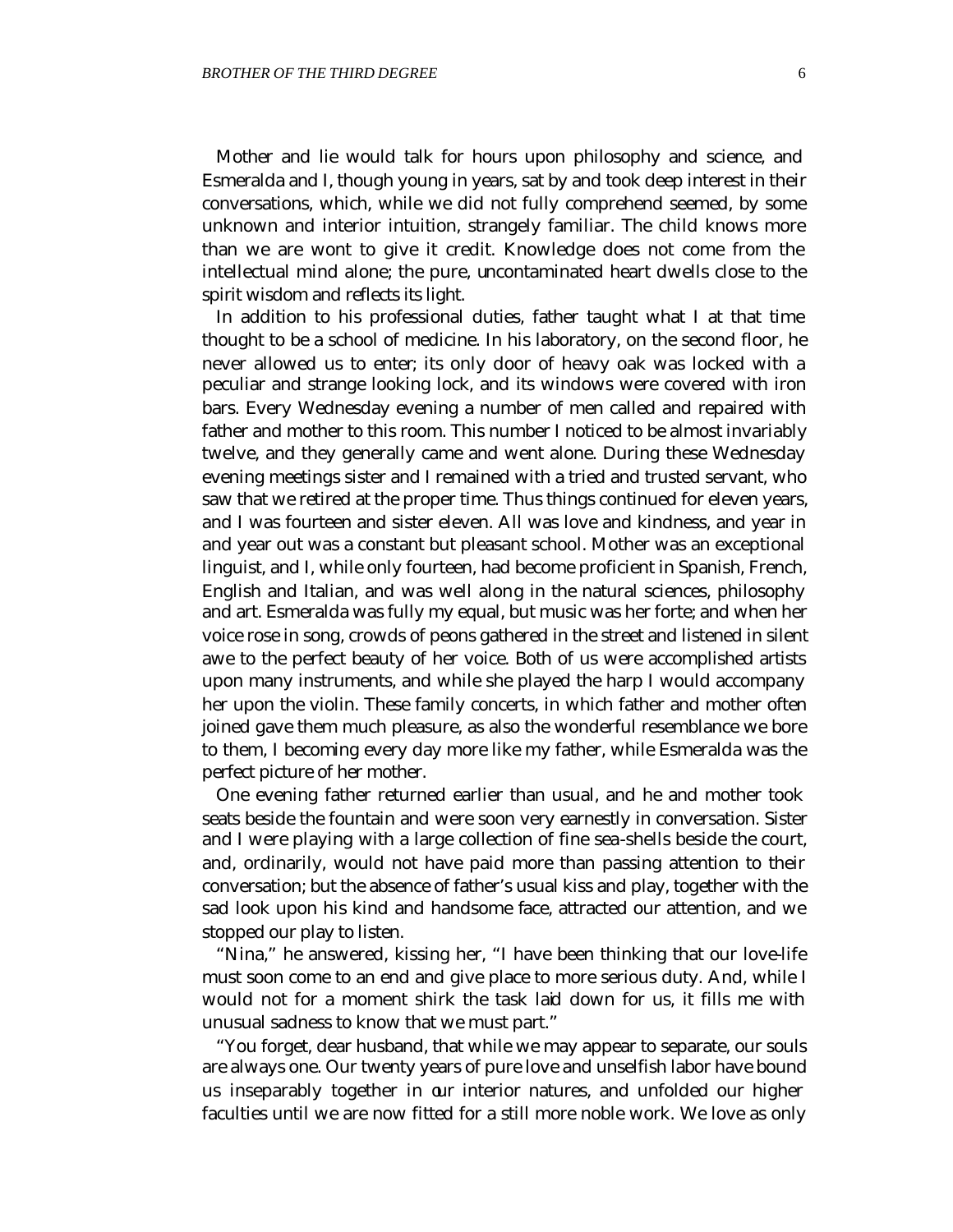pure, unselfish souls can love; but we must not neglect our duty to those who all these years have overshadowed us with their loving protection. Neither should we forget that all things here on earth are fleeting. Nothing but the real endures. We have been instructed in the science which leads to the eternal, and for twenty years have enjoyed the highest happiness of earth to aid us to a dim perception of a still higher and eternal joy. Shall we now, for thoughts of self as separate from the All, renounce our blessed privilege and neglect our higher duties?"

Mother's face was radiant, and a halo of light shone around her head, while her eyes were bright with a wondrous beauty.

"My darling wife," responded my father, " you nobly represent the Masters; you do full justice to the noble Vestas; you recall me to my duty. Truly, how uncertain is this earth's existence! When all is bright, a cloud may be overhanging. Today we live in peace, happiness and love; to-morrow death may desolate our home, fortune change, and wealth give place to rags. We, truly, by being pledged to Masters, have been overshadowed by their protecting love; and we shall not now allow the joys that are but fleeting to lead us from the path of duty and the bliss that is eternal."

"Well spoken, husband; now both are strong – what is the news your face bespeaks?"

"I have this day received special news from France; Santos has passed his initiation and will be here before long to relieve me of my charge. He will be accompanied by Albarez, the meaning of which I know not; but we may be sure it portends change."

"True, husbands, this is significant; yet use not the word portend. IT implies evil; and we may be assured that the presence of one so great can mean naught but good. But, if this is the case, it is time to give our children more advanced instructions."

"Yes," answered father, " their knowledge, together with their intuitions, will enable them to now understand; I will join you and them in a ramble over the mountain to-morrow, when we can speak with freedom on the subject which we have guarded for so long, yet which will be of vast importance in their lives."

With this, their conversation drifted into other channels; and by and by, sister and I tiring of our play, got our instruments and all four joined in an evening concert.

The next morning lunch was prepared in anticipation of a whole day on the mountain. The sad look on the face of father the evening before had disappeared, and he joined with lively interest in our rambles. All the morning our geological hammers broke the rocks, and many were the flowers and plants we analyzed. The mountain-top was covered with many sea -shells, and father took advantage of our inquiries concerning them to give a talk upon the ancient world, when what is now land was then the bottom of the sea, and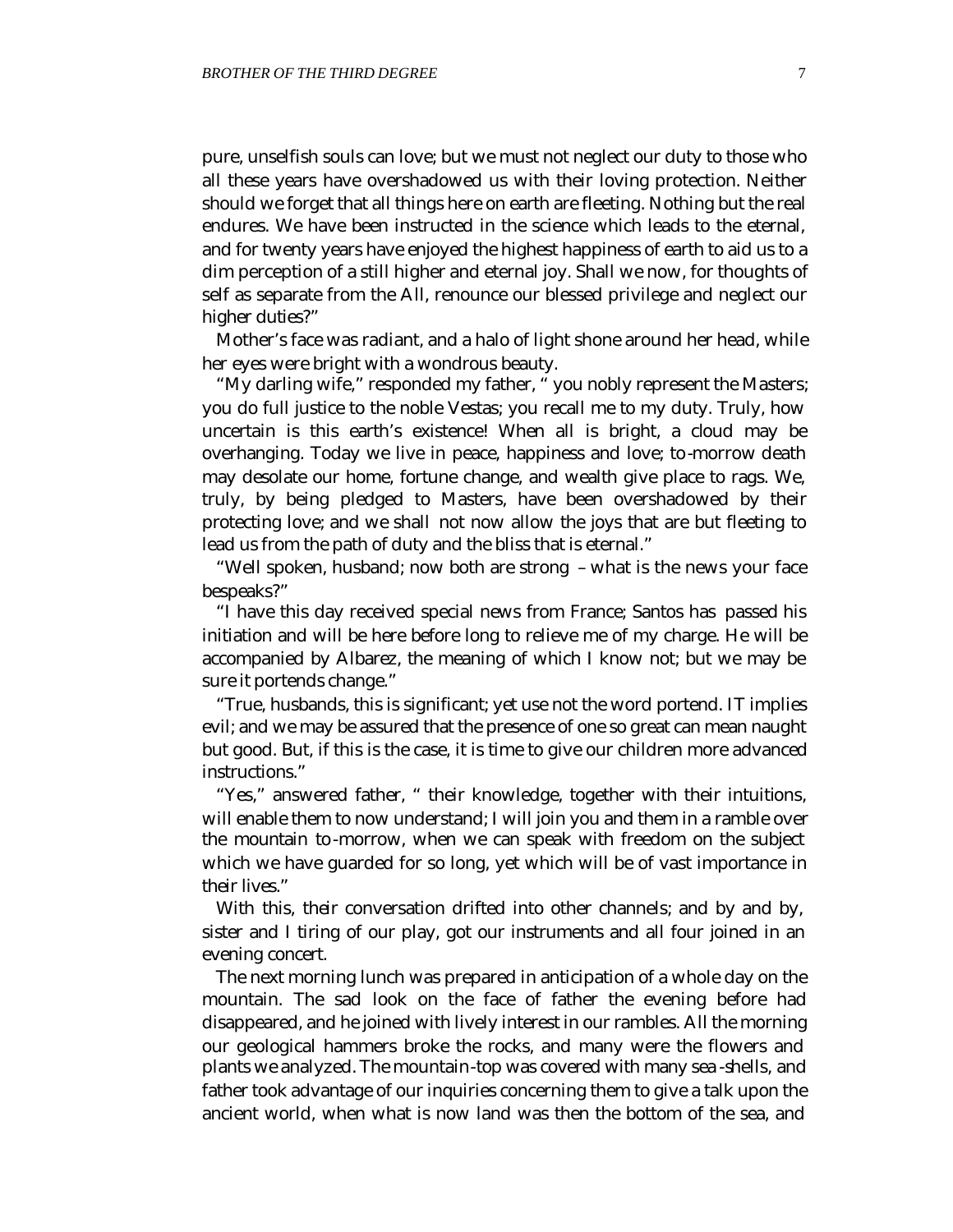what is now sea was then the home of vast and mighty civilizations long since lost to history. After partaking of our noon lunch, and when all were seated upon the great porphyry rock that marked the summit, father commenced the following talk:

"Children," he said, as mother took her sent between us, " the full meaning of what I have to tell you will be made clear as you grow older; and, as it is surrounded with considerable mystery, and what cannot at present be fully explained to you, I must trust to your innate knowledge to make it pain.

"Your mother and I are members of a secret Brotherhood, all of whose members are pledged to devote their lives in labor for mankind. Not only we, but our parents and ancestors for many ages before us were, or are, identified with this secret order."

Esmeralda and I were now paying the closest attention, and father's words had a strange fascination for me.

"This Fraternity," he continued, " has many degrees or grades of membership, extending from those who work unselfishly in the humblest walks of life, to hose who mark the highest possibilities of human development. Each degree has its peculiar duties and obligations, and your mother and I belong to what is called the fourth degree. As members of this degree, and before we can pass on to the exalted 'Third Degree," we must raise, in pure love and through all the paths of virtue and goodness, two souls to take our places in the world when we pass on.

"You, dear children testify to the fulfillment of that duty, and we trust and believe that you will be fully competent and willing to do your part as you grow older. In addition to this duty, we must live a loving and unselfish life for twenty years as ordinary members of the world, during which time we are to teach and train you until you are able to proceed by yourselves.

"If these duties are faithfully fulfilled, if for all these years we are a living example of all that is pure and good, it is our privilege to become members of the exalted 'Third Degree,' rise superior to the bonds of death, and live immortal in the purest love."

"Children, our twenty years have now almost expired, and the only unfulfilled condition is that you should be fit to fill our places. We know, for our life of study has not been for naught, that this is only a matter of time, and that you both will be our superiors.

"We tell you these things, dear children, because we have reasons to believe changes are soon to call us to new duties, which may necessitate a sundering of the ties of love.

"In explanation of this seeming cruelty, we would say that while the love which has been ours is blissful, it cannot compare with a still higher love which marks a higher life. And remember, children, that whatever may come to pass, if love-bonds are broken and you appear to have no friends, you are, by right of birth and the Brotherhood's adoption, surrounded by protecting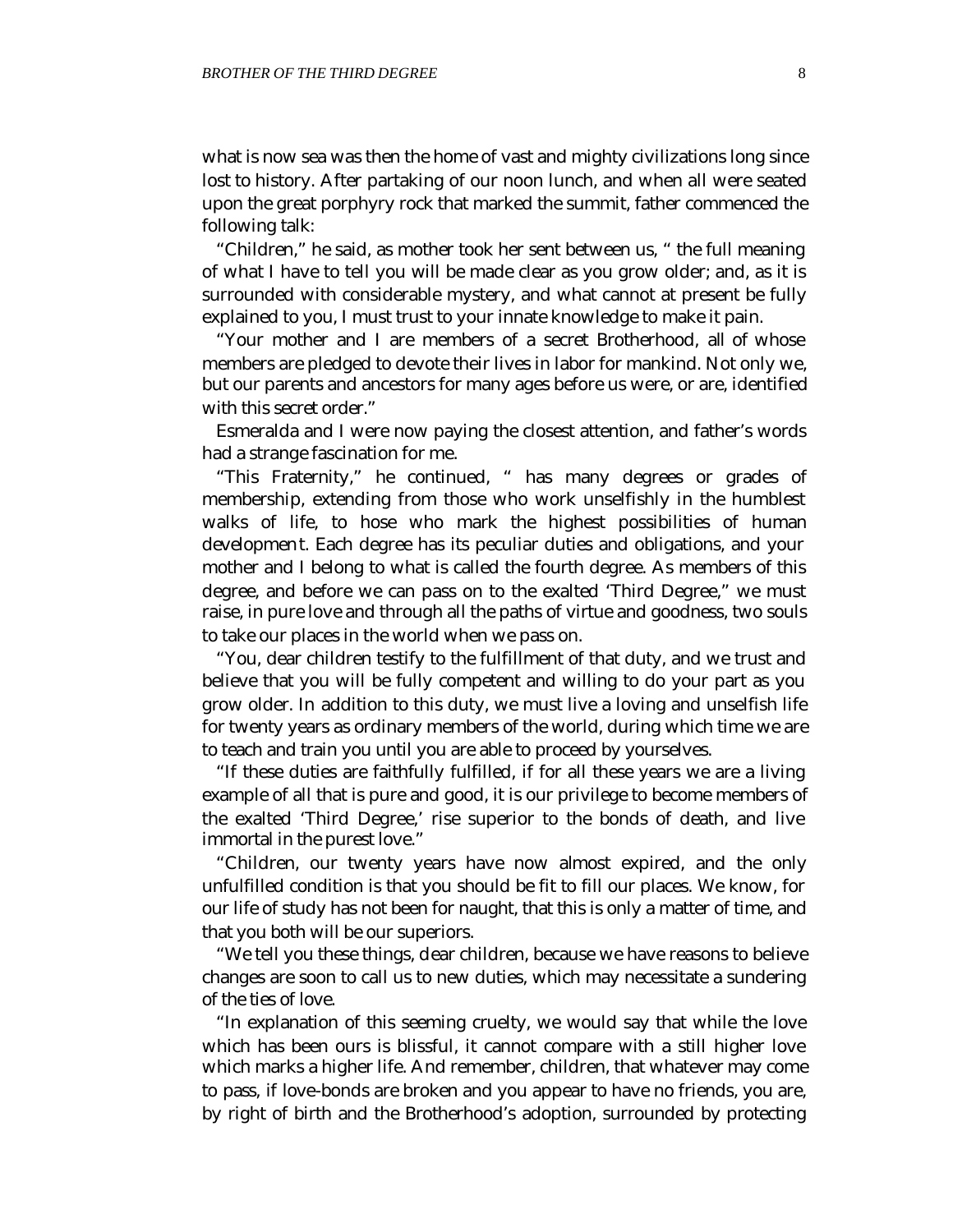powers that defy all opposition.

"So long as you live a life of purity and goodness, and adhere strictly to the path of duty, the Great Ones, called Protectors, will protect you from all harm."

Grand and noble were the words of father as he continued upon this subject which seemed to possess his entire soul, but still more so were the beautiful and eloquent words of mother who followed him with a description of the great souls who were members of the "Third Degree." With full confidence they outlined the possibilities that now lay before them and us, their children, and when they had finished Esmeralda and I, although young in years, were filled with an enthusiasm like their own.

"Now, children," said father in conclusion, "we have taken you into our full confidence that you may in the future more fully understand our actions; and while we impose no solemn pledge upon you, you will keep secret all we have spoken until it is permitted you, by proper authority, to reveal."

Mother's description of the members of the Brotherhood, with their great knowledge, powers and wondrous beauty, filled us with desires to be like them and to know more of their relations with our parents.

Evening having now arrived, we returned to our home, Eameralda and I walking on ahead with the Brothers the sole theme of our conversation.

Nothing unusual occurred until next Wednesday evening, the regular night for the meeting in the laboratory, which meetings we now know from father's talk were of a Masonic lodge of which father was Grand Preceptor.

Upon this evening father returned accompanied by a stranger.

He was a tall, lithe, agile-looking man, with brown curly hair, rather long, and thin curly whiskers and mustache of the same color. His eyes were of a steel blue, wide open and very penetrating in their look. His features were pale and somewhat angular in contour. His form was almost completely enveloped by a long indigo-colored cloak which hung loosely from his shoulders to his knees. Upon his hands he wore gloves, which I noticed he never removed, and he always spoke in a low, suppressed tone which seemed to have a power unknown, as it sent shivers through us when we heard it. I noticed, also, that the stranger avoided personal contact with any one, and immediately upon his arrival he proceeded to the laboratory from which he never departed, not even for meals, which were prepared especially by mother and delivered in person.

Upon the arrival of this stranger, mother came to us and said that she and father had a very difficult work to perform that night and we must not be alarmed if they did not come down until late the next day. Then kissing us good-night she repaired to the laboratory, father remaining below until the usual time. About eight o'clock the weekly callers arrived, but this time they were all in a body and led by another stranger. Esmeralda and I were now left with Juanita, the maid, and father, with the others, proceeded to the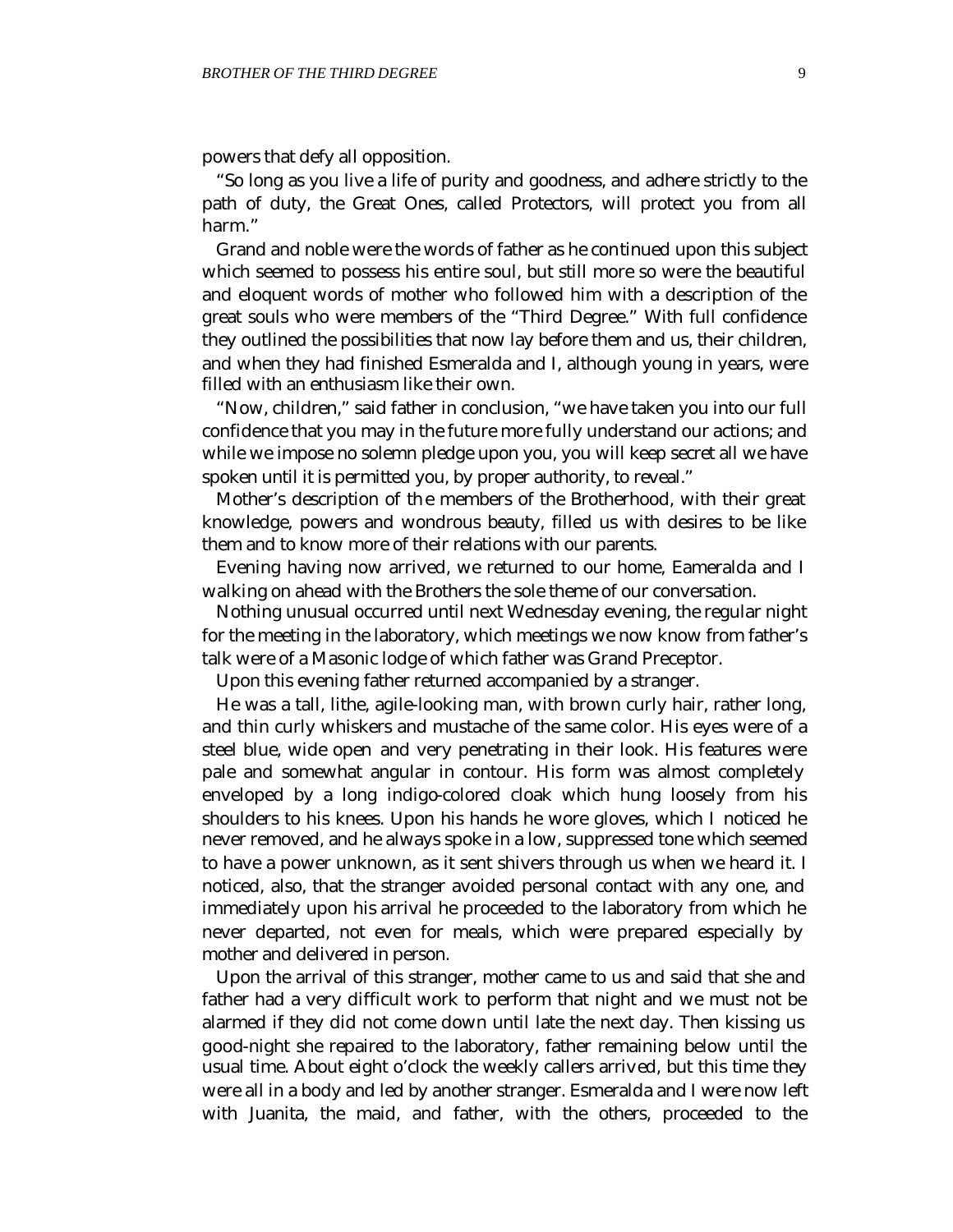#### laboratory.

After retiring to my bed the mysteries of the last few days commenced to crowd upon me, and it was only after a long and restless evening that I fell asleep.

Sleep, strange mystery, who knows thy meaning and the wondrous powers that in thee find full play? I fell asleep to dream I was carried far off into a wild and mountainous country, where, on the steep and rocky side of a lofty range, encompassed around by peaks of snow, was a large, monastic-looking building. Next, by the marvelous transformations which characterize the dream, I found myself in an interior court, surrounded by cyclopean columns and thronged with white-robed priests. Upon a large white cube, which served as a throne, at one end of the court, sat a robed figure in a chair of pearl or ivory. His head was uncovered, and he wore long golden curls; his face was young, his eyes mild and blue. As I looked his form became surrounded with a halo of light, and as I gazed more intently I saw tat his form was transparent like crystal, and a golden light emanated through the light blue robe of gauze that enveloped it. Then his features changed, and from the kind and gentle look that had at first marked his face, it became stern and violet scintillations filled the air around, with eyes fixed in awe and wonder on the scene, I saw the whit-robed throng draw back, and twelve figures, transparent, but not golden like the first, robed in gauze of yellow, come forward and stand in a circle around the throne. Then I noticed for the first time a golden zodiac upon the whit e marble floor, around the throne, and each figure stood within a sign. The court was flooded with radiant light from no apparent source, and now, behold! Twelve figures, robed in indigo, lead forward another figure in like ferments. A beautiful form of pearly-white shines through its transparent folds, and lo! as I gaze I recognize my mother. Upon her broad noble brow, now ivory-pearl color, shines with brilliant luster a five-pointed golden star. Oh, how beautiful her face! How calm and grand her features! Her twelve robed conductors separate in front, six take each side and join behind to form a triangle around her. She advances. Then a fog came over the scene and I became lost in deep and dreamless sleep. O soul! Untrammeled by the chains of matter, where did you in this sleep wander?

On the following morning I learned from Juanita, that after having been in session the entire night, all had left before dawn except the mysterious stranger who was still with father and mother in the laboratory. "And," whispered the maid, with a scared look upon her face, " the court started to return to my room, the full moon lighting up the court showed it full of white figures."

I said nothing in reply, but could not help but relate her strange statement with my dream, and determined to ask mother concerning it.

Nine o'clock came, and father came down with a pale and careworn look upon his face.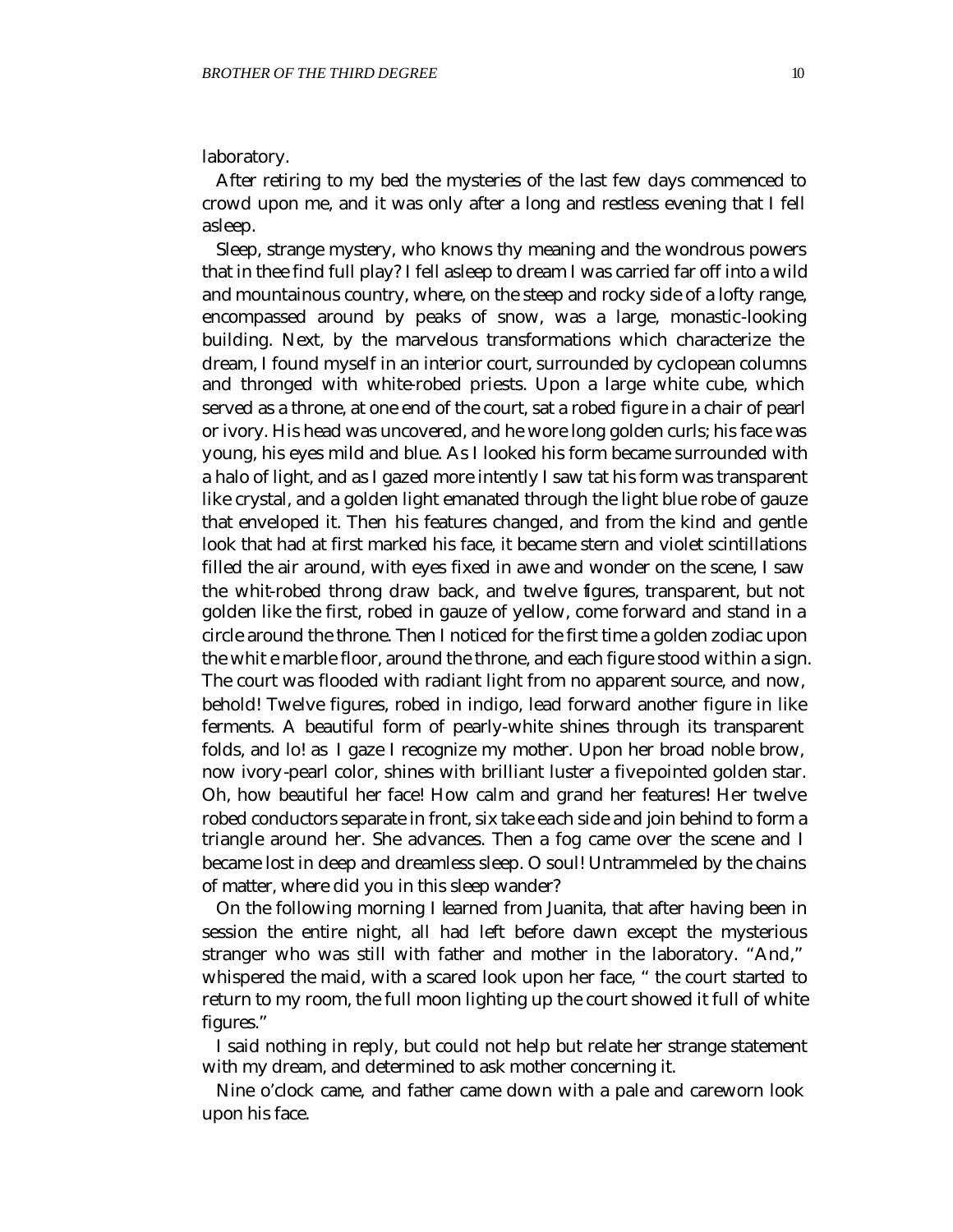Three o'clock came, and at last mother appeared. On, how supremely beautiful was her face, now a pearl-white in color, and radiant with divine love. She came to us, and as she kissed me her touch thrilled my entire being. A delightful fullness filled my heart; I never felt so happy.

In answer to our questions, she said that the stranger was great Master, and that by his aid she had gone far away and seen many of the mysteries of the higher life. When I told her of my dream she smiled happily, and, kissing me, said:

"My dear son and brother, you are wiser than you know, and will some time know more fully the meaning of your vision,"

 The stranger did not appear until evening, when he walked into the court where we were all sitting together, and, coming up in front of me, uttered some strange words which had a wonderful effect.

A white mist formed in a cloud before my eyes; the vapor, vibrating rapidly, took form, and a panoramic view spread out before me. I saw a smooth, mirror-like body of water surrounded by mountainous hills and containing many islands; a bright blue sky, filled with floating banks of snowy clouds, was reflected on its placid surface; then a vast feet of ships full of armed men appeared, and the land also became black with a surging mass of shielded warriors. How, I knew not, but I seemed to recognize the scene, and the words Xerxes, Persia, Greece, formed in my mind. Then the mist took new shapes, and I saw a plain covered with hosts of dark-faced, turbaned men, with short, curved swords, mounted upon Arabian steeds. Opposite this swarthy host was an army of men of giant size, with long, yellow hair, immense battle-axes and suits of mail. I saw the turbaned hosts rush forward wit loud cries. The two sides met in wild, tumultuous battle, and I saw the words – Martel, Poitiers. Then the mist faded away, and I heard the strange man say: "Brother of yesterday and to-morrow, your course is fixed." Then turning to Esmeralda he gazed at her long and intently. As he gazed her features became fixed, and her eyes took a far-away look; but I could see no mist. Then he uttered the words: "Child-sister of the Orient in western form, thou, too, shalt return." He waved his hand, and sister started up with a look of surprise upon her face as she turned inquiringly to me.

This strange performance had, taken only a few moments of time, and father and mother had been silent witnesses.

As the stranger stepped back from Esmeralda, he turned, and with a peculiar gesture and knowing look, departed.

We both plied father and mother with questions; but they had seen no mists or scenes. They had only noticed our steady gaze and heard the words of the stranger, whom they now said was a great adept named Albarez; and that he had the most wonderful powers, such as belong to all exalted men among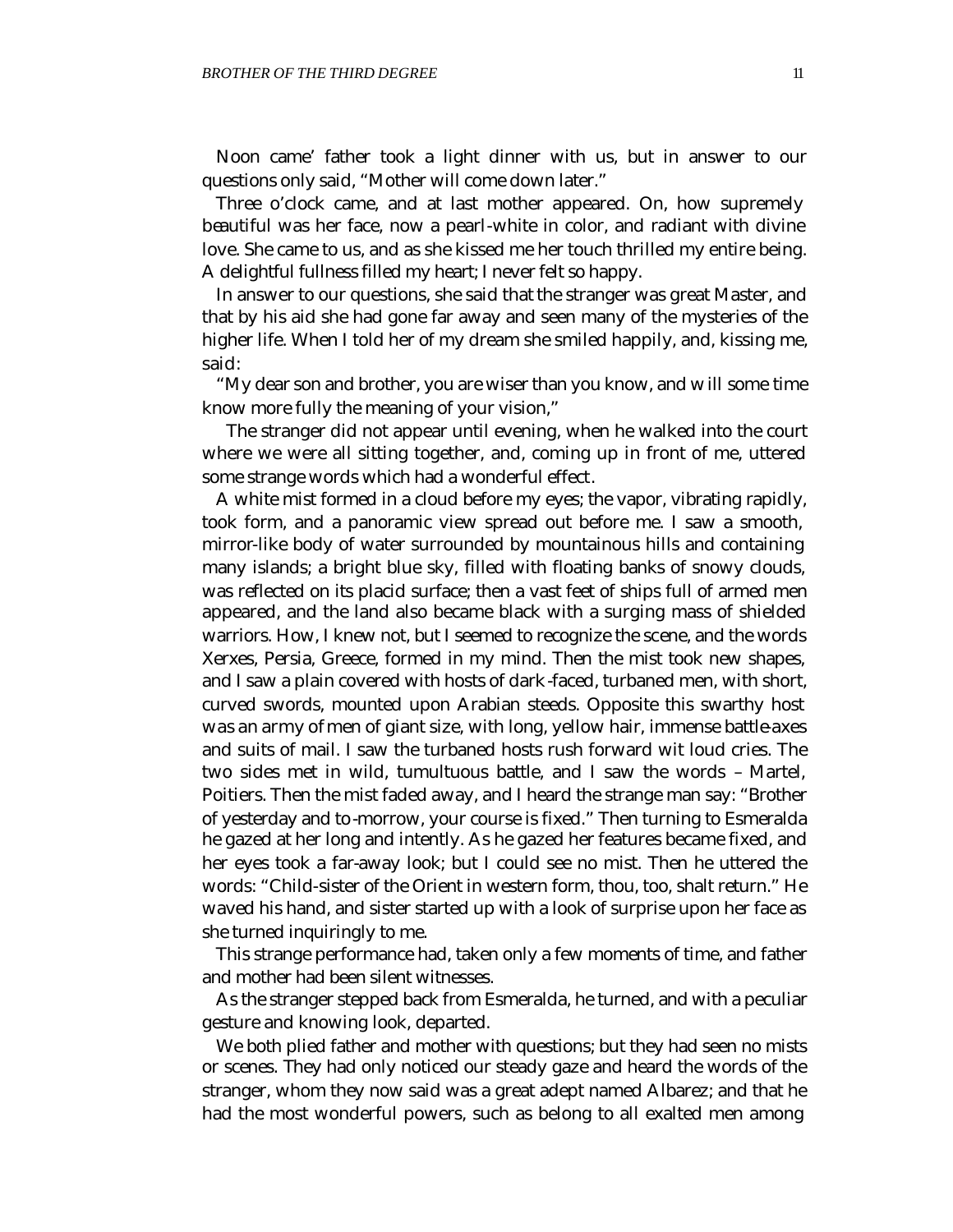which was that of recalling temporarily to others their past existence.

"For," said father, " the soul is eternal and uncreated, and passes from life to life and country to country. No doubt what you beheld were scenes in your past existence, and if you join the Brotherhood and pass through its higher courses, the vast knowledge that is concealed within your soul from many lives gone by will be revealed and become a part of your consciousness. This is in reality the secret of the Masters' knowledge of whom we have so often spoken, and it is within your power to become like them, for they are but men passed on to higher planes of being."

"Yes, children," added mother, " you are spirit-souls dwelling in bodies for the time being. When you have purified, trained and perfected your bodies and made them fit instruments for the manifestation of spirit, it will bring to you all knowledge, for it is the knowing power in man."

Thus you see my early training. From childhood my life had been full of mystery; and, at the early age of fourteen, I had formed ideals of perfect men called Masters, like whom I wished to be. If my life has been different from most men's this will help explain it. These mystic teachings of my parents, together with my strange experience with Albarez, made the Brotherhood a constant subject of my thoughts. The presence of the adept, Albarez, had evidently caused a change, for the next Wednesday evening there was no lodge-meeting. In answer to our questions, father said his duty had been performed and his charge had been transferred to others.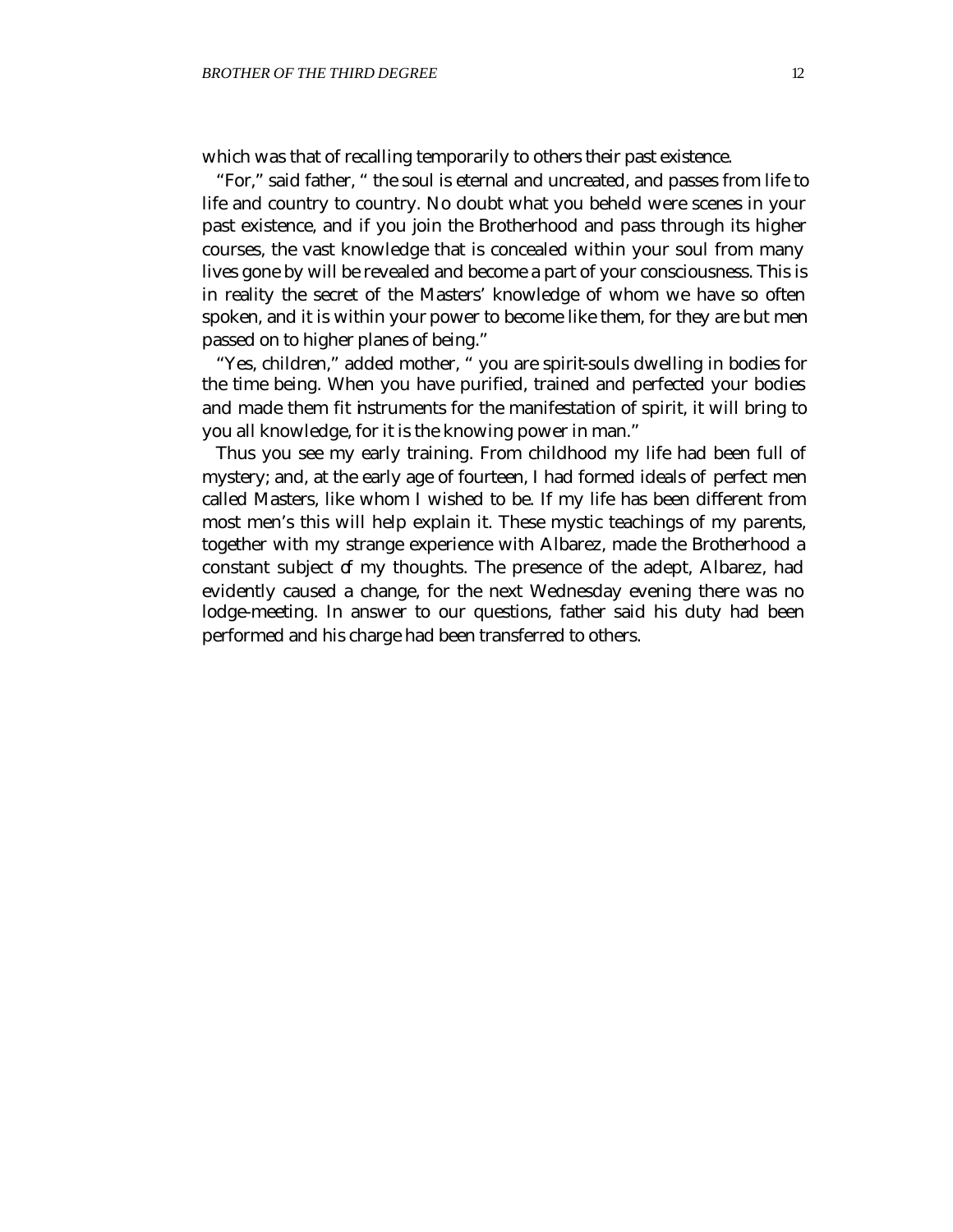## **CHAPTER II**

#### SEVERED TIES

Two weeks after the departure of the adept, Albarez, father entered the court with a letter which he handed to mother as he took a seat beside her near the fountain. Having broken the seal and read, she handed it to father, at the same time calling Esmeralda and me to the seat beside her.

"Ferda," she said, as father laid down the letter and we approached, "it is all for the best, and we must show no sign of weakness." Then turning to us she said:

"Dear children, we have lived long and happily together, but the time has now come when we shall have to separate. Alphonso, Esmeralda and I must leave on the first steamer for Paris. I have been called there to perform a duty, and will take Esmeralda along so she can complete her studies. You have still much to learn which father can best teach you, and when you have become sufficiently advanced to be prepared for teachings higher than he can give, you will also came to Paris and we will be together again. Now, children, we will have our family concert for the last time, as I understand that the Altata leaves Vera Cruz the day after to-morrow, and sister and will have to take that steamer."

 Father acquiesced in everything that mother said, and I, fully confident of the superior wisdom of my parents, willed to take things as they came. Nevertheless, it was not without a feeling of sadness that Esmeralda and I went for our instruments, and tenderly we caressed each other on the way.

"What mother says is for the best, brother," said sister, " and while you are learning to be a great doctor, I will become a great artist, and then we will meet again in Paris and be all the happier because of our separation. For, if we were always to be together, we would not realize the darkness that comes from separation; and, no doubt, after being away from each other for some time, we will love more strongly when we meet again. Then observe how much father and mother love each other, and they bear it all in calmness. We, too, must be like them, strong and brave; and by and by we will become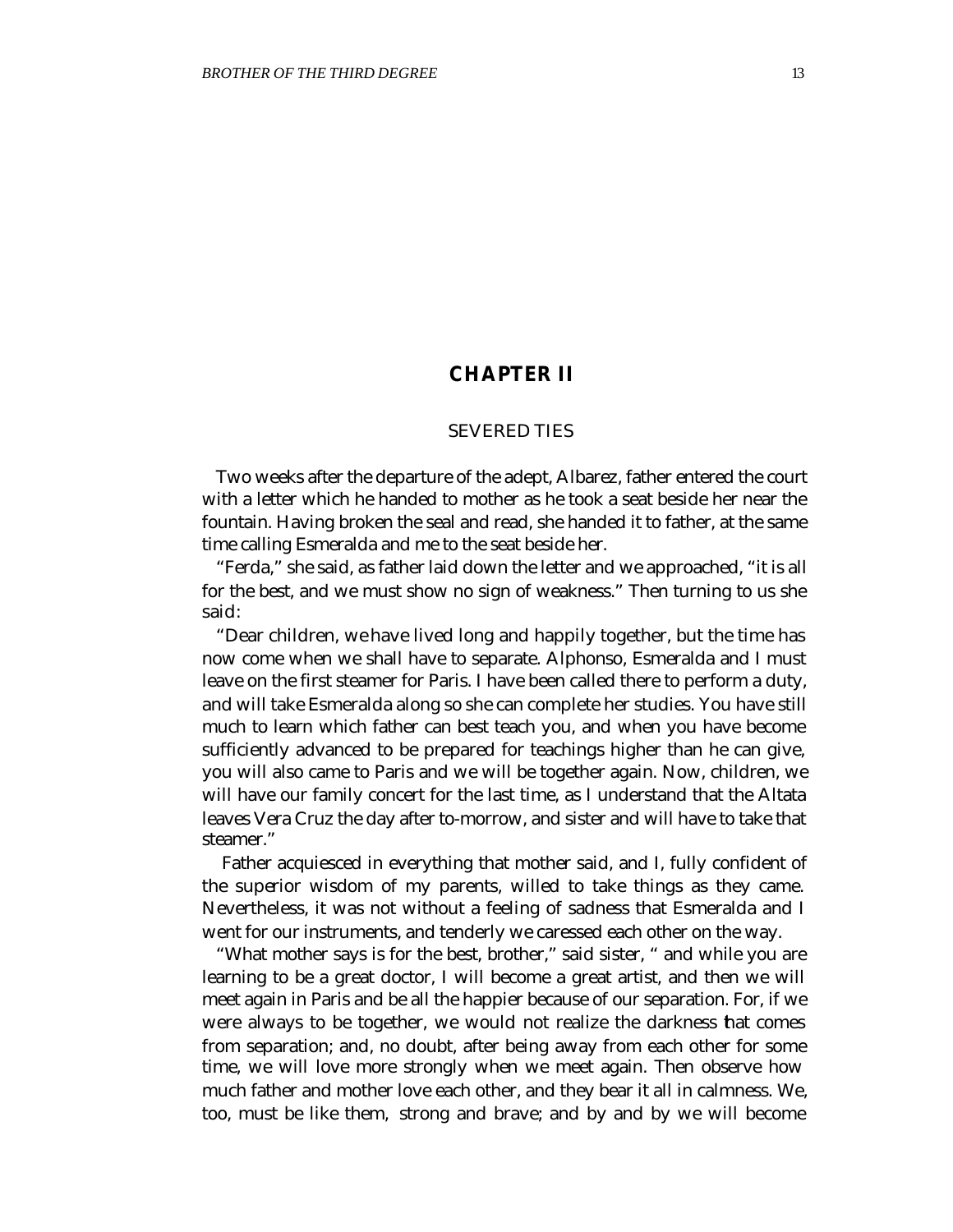members of the Great Brotherhood.

"Do you know, brother, I believe mother's sudden call to Paris has something to do with this great Brotherhood about which they have talked so much?"

"What do you think, sister?" I asked.

"Why, I think mother is advanced, and is much greater than we know or think. In fact, I think neither of us fully knows our parents. I believe bother are great members. And, brother, I believe that when the great adept, Albarez, was here, he found out that mother is advanced, and he has now sent for her. Anyhow, we will write often, and you will tell me all about father and I will tell all about mother."

We had now returned to father and mother in the court, and, once started, continued our concert until late at night.

Father and I played our violins, and sister and mother played the harp and flute.

Sudden though the announcement had been, there was no delay; and father and mother, taking everything in a calm and systematic manner, were ready for departure the next day.

We all took the train for Vera Cruz, where mother and sister board the Altata for New York on their way to France.

Father had all along mastered his emotions, but I noticed tears in his eyes and heard his suppressed sobs as he kissed his loving wife and daughter "good-bye."

I hung around my dear mother's and sister's necks until the order was given to return, then with father I kissed them a sad "good-bye" and descended into the boat to be rowed ashore.

Mother seemed to be possessed with a marvelous calm, and this fact undoubtedly strengthened father. This was not because of her supreme control over all her part, but because of her supreme control over all her feelings and emotions. 'Tis only now, after many years of toil, labor and experience, that I begin to realize the exalted nature of my mother. 'Tis only now, when I know the full meaning of that parting, that I can appreciate my father's strength of character. Truly was their love of duty great when they would sacrifice a life of happiness to work for mankind's good.

Father and I were rowed back to the landing, and there stood and watched the black hull of the Altata as it grew smaller and smaller upon the waters of the gulf.

A long cloud of black smoke rose from the steamer's stack and circled across the clear blue sky, that gave no toke of a coming storm. The birds were chirping in the trees and the air was full of the busy hum of insect life. The many colored plants and trees, fresh from the morning dew, made the world around a land of beauty, and everything in happiness seemed to try to soothe our sadness.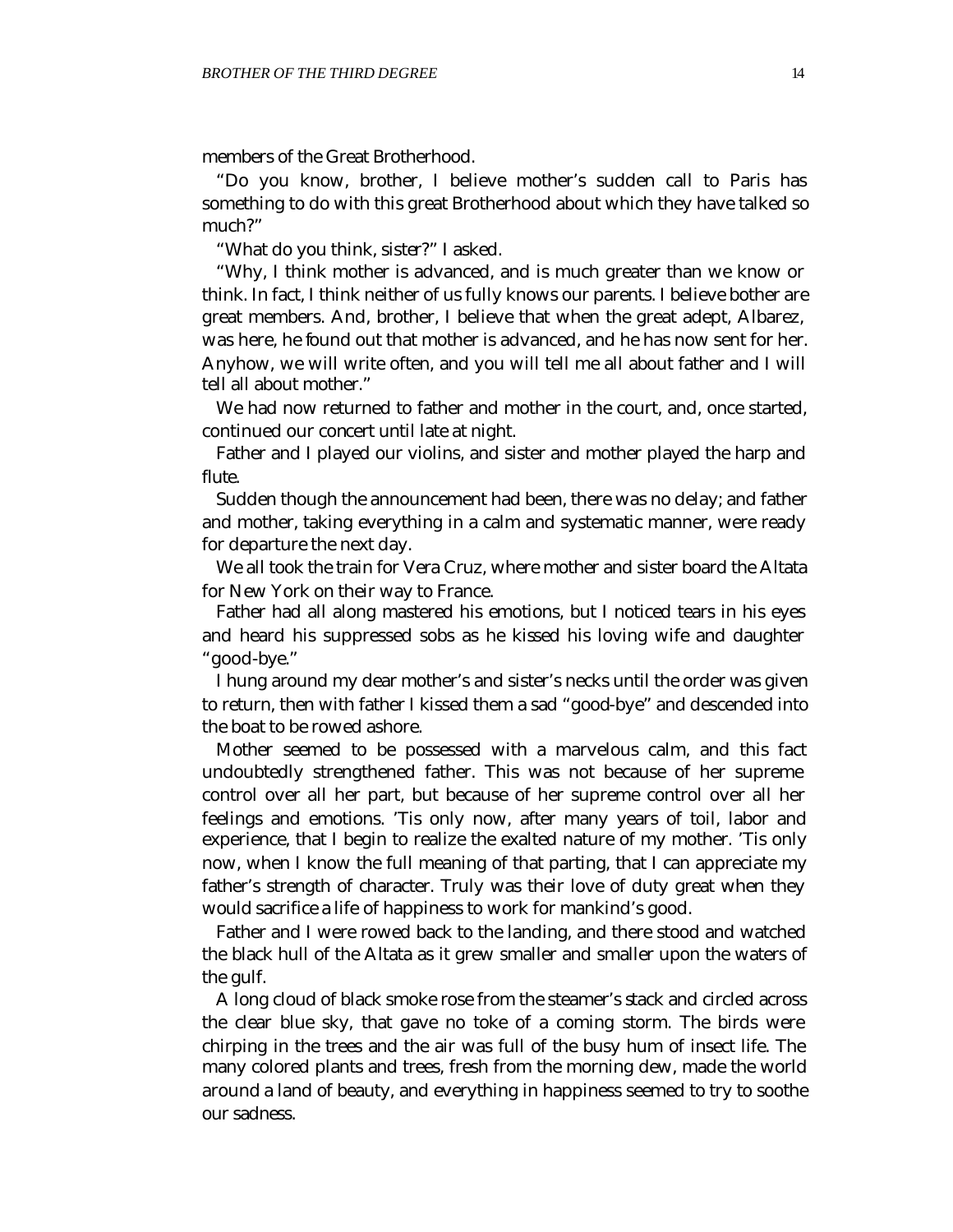That day we domiciled at the hacienda, home of Don Ignacius Martenez, a great scholar and physician of the city who was a fellow-student in the occult and a particular friend of my father.

When he learned of the departure of mother and sister, he shook his head gravely, and said: "Senor Colono, I would not cause you any unnecessary fear or uneasiness, but you must have neglected to look at your charts before this action."

"Truly, Don Ignacius," replied my father, "I have not noticed the planetary aspects for some days now, although I never neglect that knowledge when practicing, as I deem the influences and substances that are symbolized under the names of the planets to e most intimately related to disease. Like Hippocrates, I hold that astrology in its true sense is the very foundation of therapeutics. But, Don Ignacius, what are the indications:"

In reply, Don Ignacius took us to his study, where he called our attention to a large celestial globe of some transparent material, and having the constellations thereon in colors; while within, and capable of different adjustments, was our solar system with the sun in the center.

"You will notice," said the Don, "that the planets portend a storm, and that upon the water; Saturn and Uranus, both maleficent planets, are in conjunction, and the Moon, Venus and Mars are in the same sign, the sign that rules the gulf. This is evil; and while I hope no harm will come, I prophesy a change ere long."

Father evidently fully understood the remarks of Don Ignacius, and agreed with him in his conclusions; but, in reply simply said he had obeyed orders and could believe only for the best. I had been an attentive listener, and although I myself had some confidence in astrology, as I looked at the clear blue sky I thought their wisdom this time must certainly be at fault.

But my conclusions proved erroneous, for few hours later, with almost incredible swiftness, the sky became overspread with dark and ominous-looking clouds. The wind arose, and the blackness of night usurped the day.

Then came a short gust of wind, a slight shower of rain, and then a calm – a dreadful calm – oppressive in its stillness. Then a storm – a terrible storm. The wind roared and the trees snapped before its awful force. The very timber of the building screeched and trembled beneath the blasts. The heavens seemed a holocaust of fire, and the thunders contested with the roaring winds in awful din of terror.

In an hour all was over. Only an hour – yet, O God! What devastation it had wrought! What violence it had done! What changes it had brought!

Throughout the storm father had sat with a stern, far-away look in his eyes; and now, when all was over, I noticed a change had come over his features. No more that happy smiled of yore, but a stern and inexpressible sadness.

"My dear brother," said the Don, taking my father's hand, "I feel with you,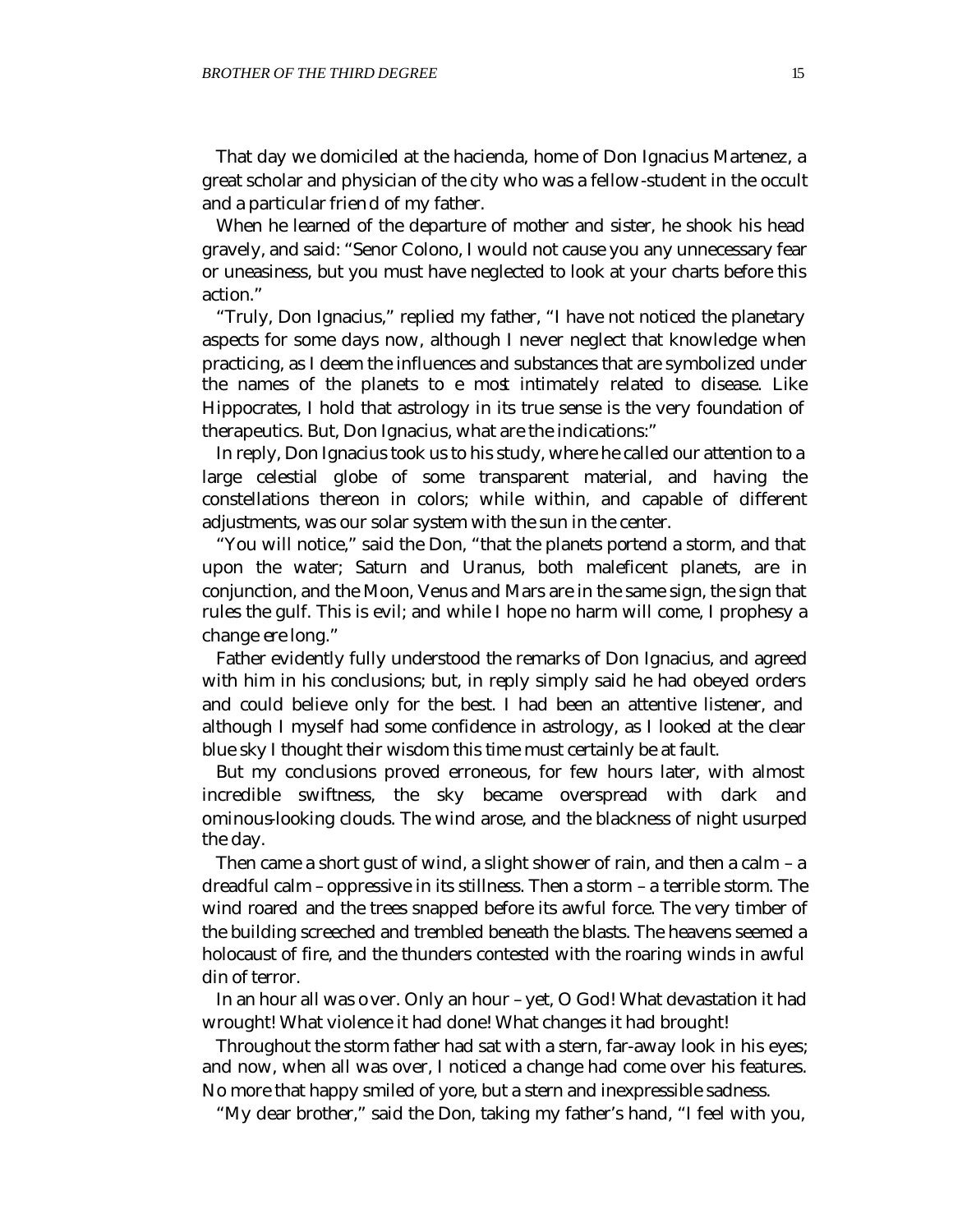and would give what strength I could in this hour of doubt and trial. It seems impossible to think the steamer could survive that storm, but all is for the best. We cannot lament over that which some call death, for we know that with her it would be but the commencement of new life. You have lost her from this life, but your loss is her gain. And when we recall the facts as they really are, it is even you gain, for while you have lost her in the visible, she will be constantly present in the invisible; and what looks like separation is in reality a closer union. Then remember, brother, that you acted in accordance with Masters' orders, and they are wiser than we. And when we look at it in this light, we must remember that if she still had duties in this world of form, she was guarded by those against whom not even this tempest could prevail."

Don Ignacius' words had a strengthening power, and father shook his hand and said: "My dear brother, you speak words of truth; I have loved my wife until that love has become selfish, and, no doubt, this is brought to recall me to my duty and direct my love to man. I will be strong and never more forget my true labor as a man. I obeyed the Masters' orders; I have full confidence in their superior wisdom, and from henceforth I dedicate my life to humanity and truth."

As father spoke he arose, the very picture of self-control; and his sad, whit face became lighted up with a noble calm."

"My son, Alphonso," he said, turning to me, "remember the words that have here been said; impress them well upon your mind and heart. Your mother is not dead. There is no death. Through that act or process so called we pass from prison-forms of flesh into the universal light and love.

"In all probability your loving mother and sister have passed from our kind of life into higher planes of joy and labor.

"'Tis left for us to contin ue in our labors here and earn the right to join them in the higher brotherhood of love. Will you follow me in this great effort? Will you join with me in efforts to reach this end?"

I seemed to imbibe my father's strength, a new life pulsated through me, and an inner voice said: "On! On!"

With a determination and enthusiasm I had never shown before, I answered, "Yes."

Father kissed me, and Don Ignacius grasping my hand said:

"You are a noble son and destined for great work; great wisdom will you have and pass beyond. Go with your father; study well; he is most competent to teach. Be pure, be good, and full of love for man; and thy end is fixed and certain."

We remained with Don Ignacius still another day. The papers giving an account of the storm said it had swept the entire coast and gulf, and all vessels on the water were undoubtedly lost.

Following was a list of the passengers on the Altata; and after Senora Nina Colono and daughter was reference to two unknown men who had embarked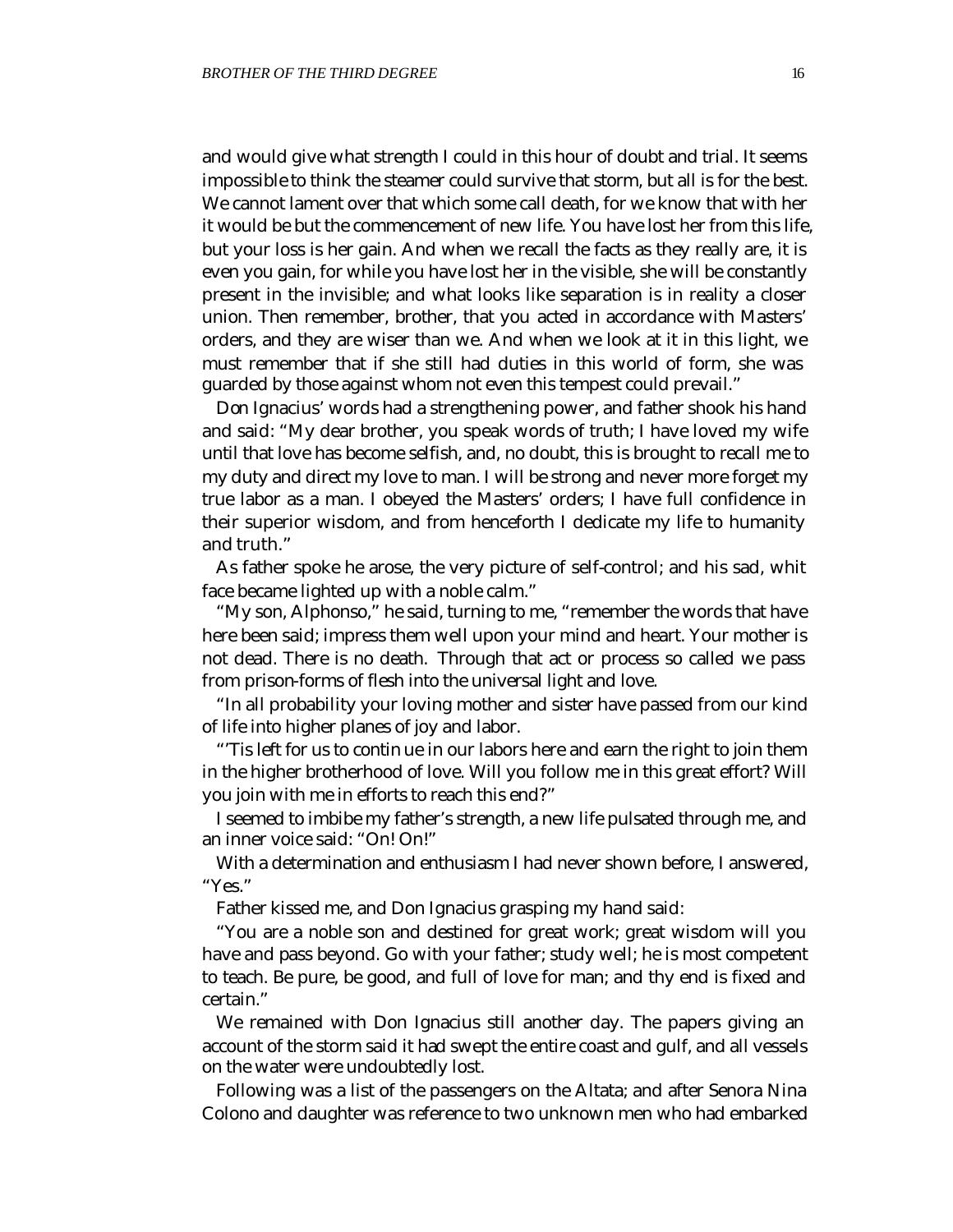just as the boat was pulling anchor, and whose names had not yet been registered.

The next day father and I returned to the city, and from that time I became his almost constant companion. The old laboratory was opened, and I was taken through a thorough course in chemistry, and everything that pertains to medicine was made a subject for investigation. Father became more assiduous than ever in his attention to the sick, and I accompanied him on all his visits, listening to his lectures on the way. As time went by, and my knowledge increased, he spoke with less reserve, and, pledging me to secrecy, told me much about the occult theories of medicine. The science of signatures and correspondences were broadly outlined, and he told me more fully of his schooling in Paris.

Mother and sister were not banished from our thoughts or conversations; we talked of them often, and although it was with sadness, we controlled our feelings and did not waste time in unprofitable longings for what was past.

Speaking one day of his success in medicine, father said:

"I do not treat disease as many suppose, and my success does not come from the titles that follow my name, nor from the diploma which I have from one of the world's most celebrated schools, but from the knowledge that I acquired in certain secret schools, in which I was a student when in Paris.

"These schools," he continued, " have existed unknown to the public from the time of Mesmer and St. Germain, who taught far more than they are credited with by the uninformed public. These schools are closely guarded, and none but the deserving can obtain admittance, for the knowledge they reveal would be an awful power for evil in the hands of selfish and malicious persons. I hope, my son, to secure you admittance into this school when you become of age, no one being allowed to enter under the age of twenty-one.

"In the meantime you must graduate as a regular physician, for in this age of superficial knowledge and much for, you could not practice openly as you are therein taught. Therefore you must cloak your practice under the title of a regular, as I do. This title, but at the same time using means which, if know, would be branded as superstitious and make me a charlatan."

When questioned if this secret school was in any way related with the great Brotherhood, he replied that it formed a part of a semi-esoteric section, and that all fourth-degree members sent their children there to get the benefits of both esoteric and exoteric schools.

"Remember, my son," he said, "the members of the fourth degree must seek power and influence in the world; not for their own selfish ends, but in order that they can thus be more potent instruments for good. Each candidate for membership must be a master of the three great professions, medicine, law, and art.

"This will be more fully explained to you when the proper time comes."

"Was mother, and are women admitted to this school?" I asked.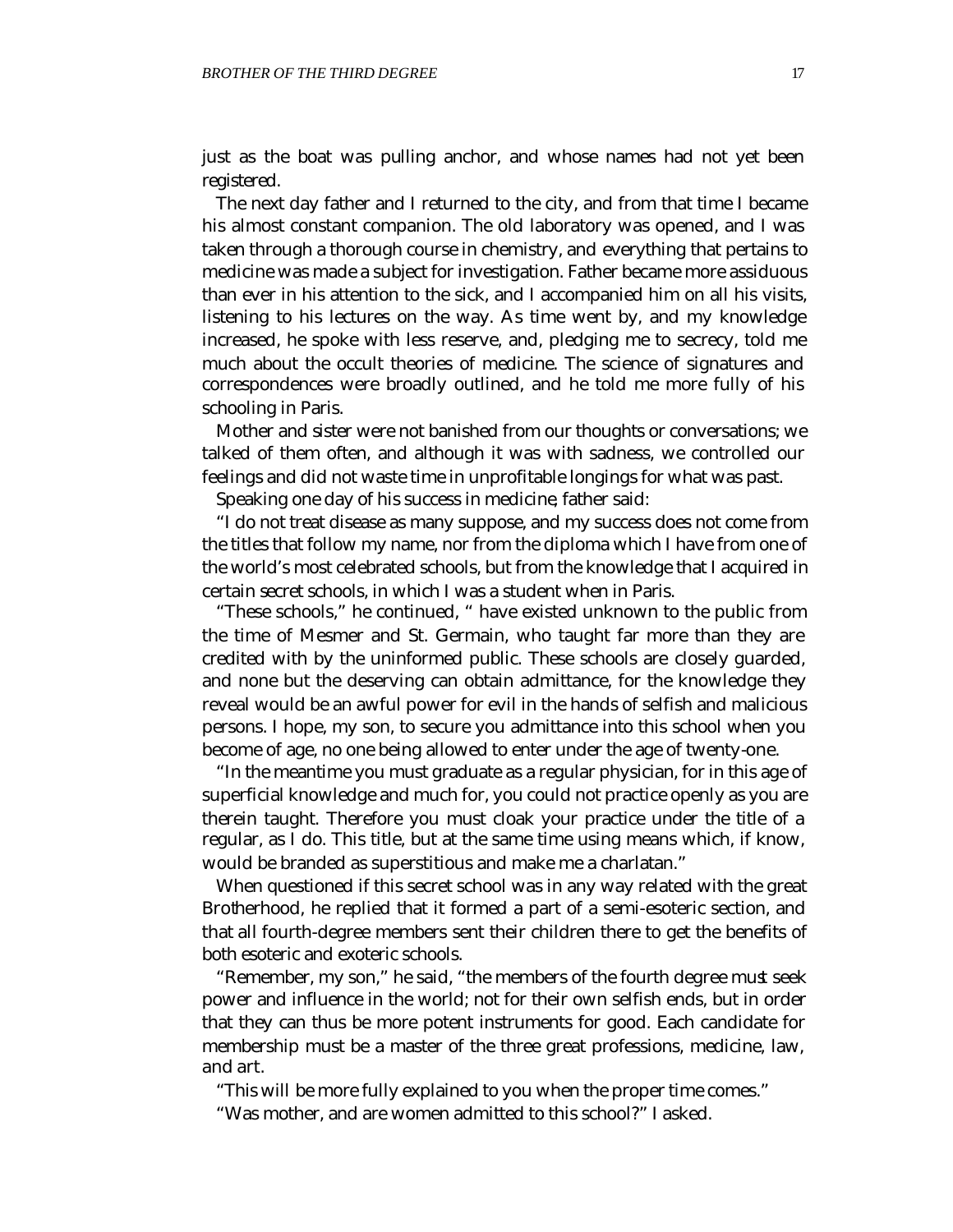"Mother was a member, and women are admitted; but while they are exempt from professional practice if they so desire, they must stand all examinations the same as men.

"Mother was a high graduate in art and music, was most skilled in the preparation of drugs and the diagnosis of disease, and was my constant advisor in all difficult cases. At the same time she was acquainted with the laws of nations, the principles of government, and when it came to law in its philosophical aspect had few equals. Remember also, Amphonso, that it was here that I met mother; and in explanation of our remarkably sympathetic natures, I would say that all fourth-degree members of the Brotherhood send a son and daughter to this school, and this practice our brothers before us did for many centuries in the past, wherever their schools might be. The knowledge of the laws of generation imparted in this school enables all who go there from to bring suitable members into their households, each father and mother raising a son and daughter; and thus is the organization perpetuated as the older members pass on to higher degrees where marriage is unknown. With me at Paris was an only sister who married a fellow brother, and from whom I have not heard for twenty years.

"Likewise mother had a brother, who did not marry, but took and exceptional course and passed on. Concerning this I can say no more, but hope you go to Paris you will, like me, find a soul clothed in the feminine sex that will be responsive to your own and full y worthy of your love."

"But," I said, thinking of my lost sister, "How are the gaps filled when there are deaths?"

"That, my son, belongs to the secret s of initiation, which I am not at liberty to give; suffice it to say, there are councils who regulate these matters. And aside from those who are entitled to become members by right of birth, there are those who become such by adoption."

Seven years thus passed, with me a constant student under my father. Nothing had ever been heard of the Altata from the day of that fateful storm. Not a word concerning mother. Whenever I broached the subject to father he persisted that she still lived, and so far entered into the "Third Degree" whose members were superior to death and lived immortal. "But if this be true," I urged, "why do we not hear something from her?"

"My son, you do not understand," he solemnly replied. "Those of the 'Third Degree' know not the ties of husband, wife, or parent. No individuals, as such, can claim their love, for it is boundless and universal, and belongs to all mankind."

I was now twenty-one years of age, and far advanced in medicine and science.

My love for knowledge had become almost insatiable; but, notwithstanding my intense application to study, I had not been allowed to neglect the requirements of social life.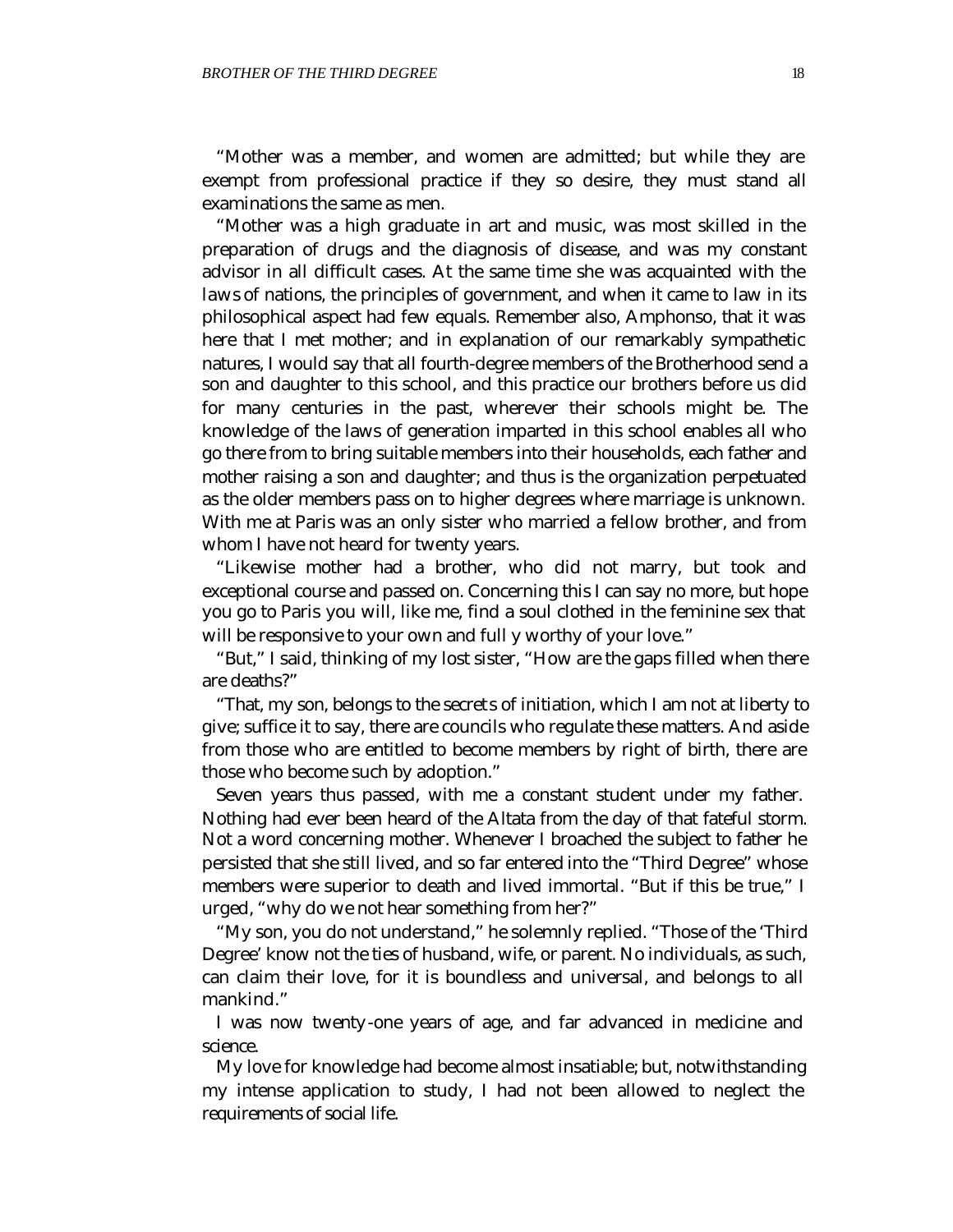"For," said my father, " so long as your field of labor is in the social world, you must know its forms and usages. And it is not necessary to sever your studies, but only that barren farce, society without mid, where vanity, frivolity and fashion have shriveled up the heart, and forms conceal the defects of the soul." This participation in the social world was productive of good results: I commenced to analyze its so-called pleasures, and found them all illusions and unsatisfactory.

While participation in them as a matter of form, knowledge, and a desire to solve to some extent, at least, the mysteries of the universe, became my sole ambition. One day we returned home and found a visitor whom, at first sight, from the manner of his dress, I took to be Albarez, whom I still remembered; I soon found he was another man with a similar style of dress and cloak, but black instead of blue.

Unlike Albarez, he greeted father with a cordial handshake, and when father introduced him as Monsieur Garcia, from Paris, he immediately commenced a pleasant conversation.

A month passed, and Monsieur Garcia, being almost constantly with me, had become a most intimate friend. At this time father, in a long conversation upon occult subjects, informed me that Monsieur Garcia was a student of the secret schools of Paris, and would in a few days return; and I, being now of age, should go with him, and try to obtain entrance into the school in order that I might have more light thrown upon my studies by learning secrets which he was not allowed to communicate.

"And remember," said my father, "while as the son of an older member you are entitled to consideration as a candidate, you can enter only upon your own worth and merit, and must stand many tests and examinations before you can be admitted into full membership, even in the lower degrees."

The day having come for Garcia's departure, father took me into his study for his farewell lecture.

"Alphonso," he said, after he had dwelt long and eloquently upon the grandeur of brotherhood and love, and outlined the organization which sought to make these universal, "Monsieur Garcia is an advanced member of the secret Esculapian School and worthy of your full confidence. He come with credentials from high brothers, and will leave you in good and trusty hands.

"Recall what I have told you concerning students of this school. None but he pure and good are admitted, and to all others their existence is unknown; none but the elect can find them. 'Tis your privilege to be among those who can lead you to their benefits. Respect this privilege, and maintain the utmost secrecy with regard to everything pertaining to them. Beware of the glitter of the world and avoid all sentimental love and follies. Let your love be pure, strong, and without measure for all that is good and true. As regards the other sex, marry not unless you find a soul fully sympathetic to your own, and a mind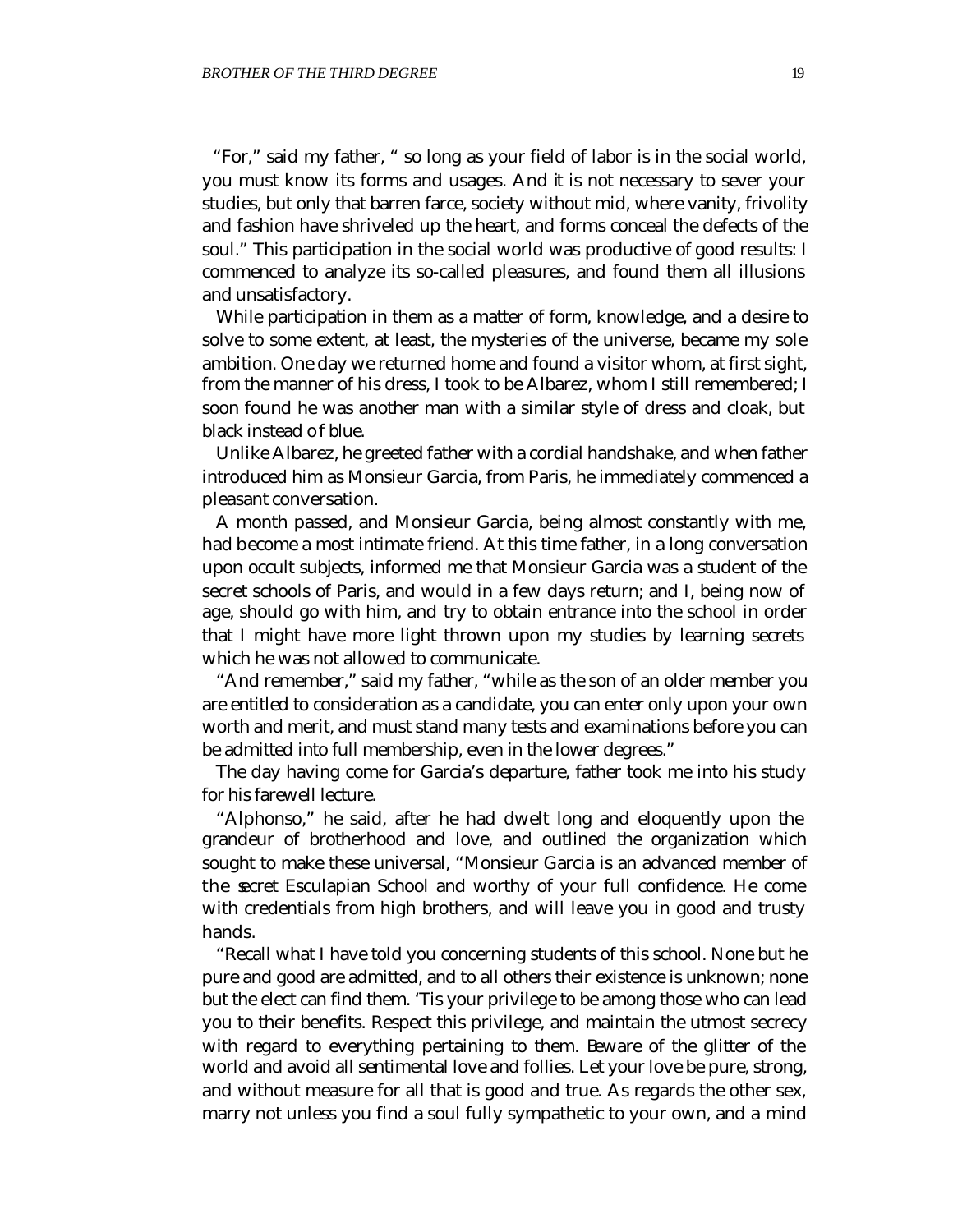devoted to the same great end. First seek admission into the school, for it is there you will find those whose hearts and minds beat in harmony with your own. There, among your brother sisters, you will no doubt find one worthy of your love and best suited to aid you in your advancement.

"Choose her for your fellow-student, cultivate for her a pure and holy love, and when knowledge entitles you to again appear before the world, wed her in true wedlock and perform your duty to your brothers and world.

"Ever remember that this life is but the necessary probation to a life still higher, and never allow the exalted pleasures of this most happy period to lead you from the path of final duty.

"Pure love for wife and children will expand the flame within your heart. Pure devotion will unfold the hidden spirit that dwells within your inmost being, and lead you to more beautiful and still grander heights of love.

"My son, learn to love, for if you learn not here you cannot hereafter.

"Let your whole soul be ravished with the divine flame; but never for one moment allow it to be sullied by an evil thought or lost in selfish separation.

"Love your wife that you may the better love mankind; love your children that you may the better love all God's children, and then will the universal love illuminate your mind soul and bring to you all wisdom.

"And now, my son, be strong and brave; be true and patient, and ever labor for the good. Farewell! We may never meet on earth again! Farewell!"

My father spoke with voice full of love and tenderness, and a halo, like that which used to surround mother when speaking in like manner, shone around his head and face.

His words had a strange, strengthening power, and, while my love for him was as strong as ever child's for parent, I controlled my feelings, and suppressing my tears, bade him a kind farewell and left with Garcia for France.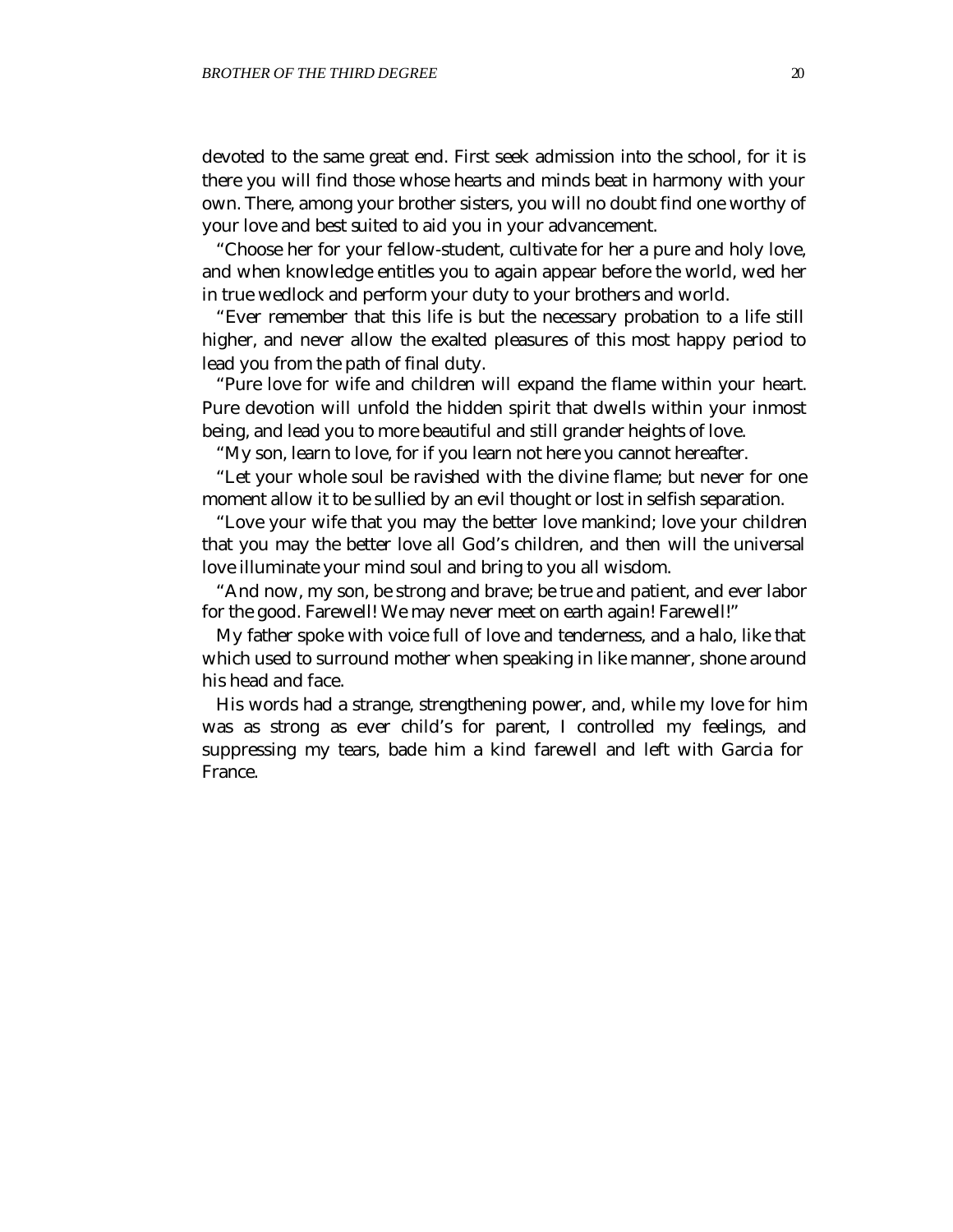## **CHAPTER III.**

#### PRINCESS LOUISE.

WE crossed the Atlantic, reached Liverpool, and took the train for London without incident of note.

Garcia was a most interesting companion, possessed of extensive knowledge and well informed in the ways of the world.

As though to stimulate my aspirations, he talked much of the mysterious Brotherhood to which he and my parents belonged.

Many were the stories he told of the exalted wisdom and wonderful powers of the members of the higher degrees.

Nothing was more interesting to me, as I had now become fully imbued with occult ideas and had determined to do all within my power to learn and master the mysteries of the hidden side of nature.

I noticed, however, as with my parents, all information was strictly confined within certain limits, beyond which he would never go, and he always diverted the conversation when thus pursued. At London we stopped three days, during which time an incident happened which increased the mystery that already surrounded me.

Garcia was well acquainted with the streets, and was taking me over the city. On the evening of the second day we were walking along in the neighborhood of Trafa lgar Square, when a sudden commotion attracted our attention.

"'Tis a runaway!" he exclaimed. And as the crowd drew back, I saw a royal carriage drawn by two black and fiery steeds come dashing with terrific speed along the thoroughfare.

"My God!" cried a hundred voices, "it is Princess Louise, the Queen's most favored daughter! She will be dashed to pieces! Give them the road! Don't turn them! God, what nerve! See how she holds them!"

Pale as death, a beautiful woman with braced feet pulled on the reins with all her power, and with wonderful presence of mind kept the frightened animals in the middle of the street. But her strength would not suffice to stay them, as, covered with foam, their iron-shod hoofs struck fire upon the granite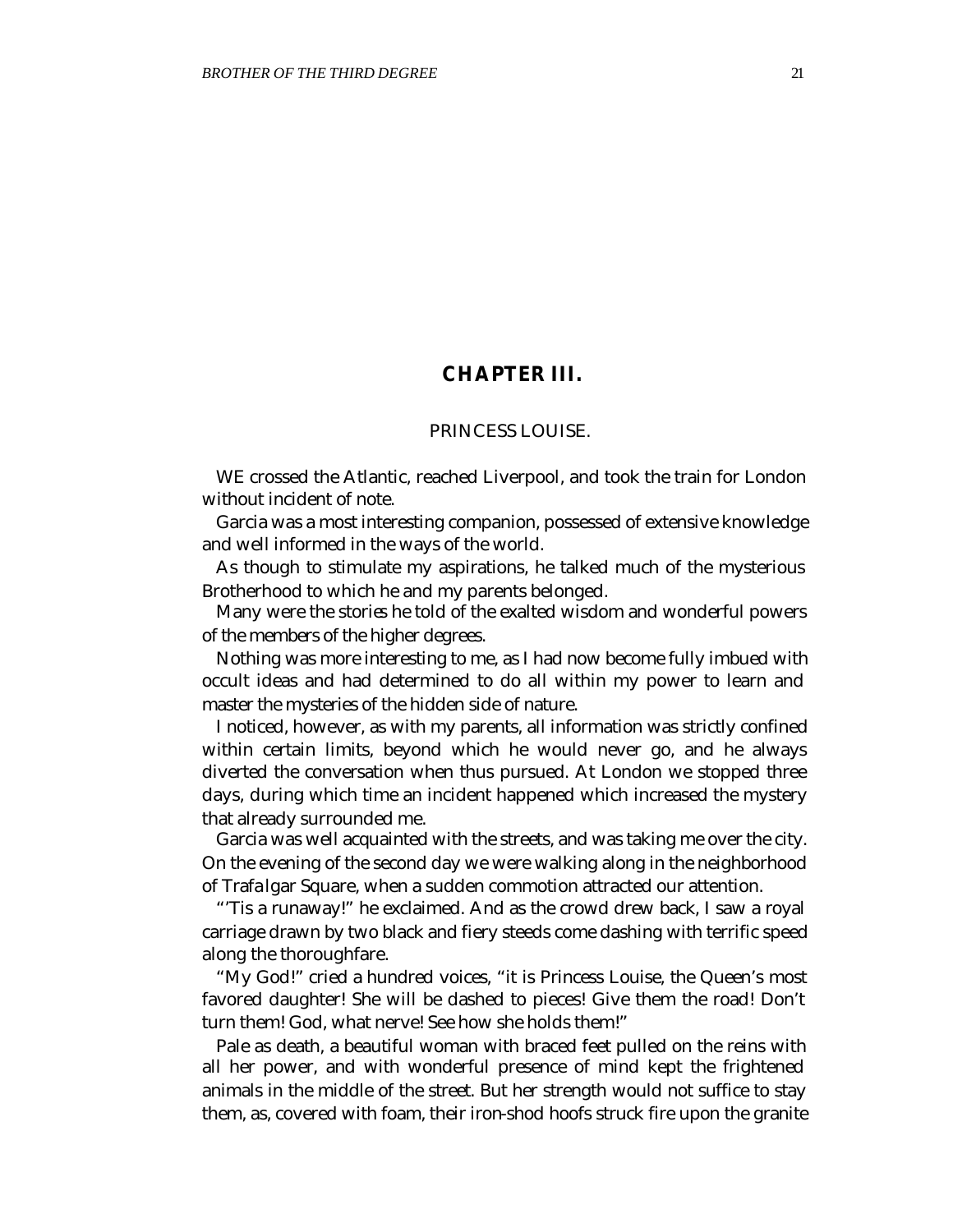paving.

"Can't some one stop them? My God! They go right toward the monument! Oh, horror! 'Tis death!"

Just then a tall cloaked figure stepped hurriedly from the frightened crowd, and rushed out directly in front of the flying steeds. I felt a tremor run through the hand of my companion and a suppressed cry came from his lips. At the same time a strange, thrilling sensation ran through my form and my heartbeat quick and fast.

"Stand back!" cried many throats. "No human power can save her. 'T will be your death! Take care! Rash man ? "

Straight toward the daring man, now standing calm and erect, dash the frightened steeds and carriage. Will they trample him under their grinding hoofs? Now they are no him?no. Quick as thought he stands aside, a whit misty vapor fills the air, enveloping coach and horses. It clears away. And now, what strange and wonderful mystery! The fiery steeds have changed, and, trembling in every limb, press back upon their haunches to stay the carriage which comes to a stand just in front of the monument. The mysterious stranger, who had followed the carriage, stepped in beside the now fainting princess, and before the astonished multitude could realize what had happened, seized the reins and turned into a side street.

I was no less dumbfounded than those around, and stood speechless, a strange sensation pervading my being. As the crowd commenced to recover itself, Garcia grasped my hand hurried me along to escape it."

What does it mean?" I asked. "Are not the days of miracles over?"

"Miracles," he answered, "there are no miracles; but this means much."

"What?" I asked.

"That man was an adept," whispered Garcia, "and as the lady was the queen's favorite daughter, we may expect great changes in governmental circles.

"The Masters do all within their power to aid the world in its upward evolution, and, working through human instruments, seize all opportunities for the accomplishment of this end. It is only on the most exceptional occasions that they would use the powers here demanded."

In reply to my further questioning, he said: "A wait developments, and then my explanations will be more intelligible."

On the following morning we started for France. As w boarded the cars for our station I bought a Daily Times; and there, in full-face type, side by side upon the front page, were the headings:

 STRAGE AND MIRACULOUS ESCAPE! PRINCESS LOUISE BY SOME MYSTERY OF MAGIC SAVED FROM A MANGLING DEATH.

Princess Louise, who, as all know, is a most skilled horsewoman and an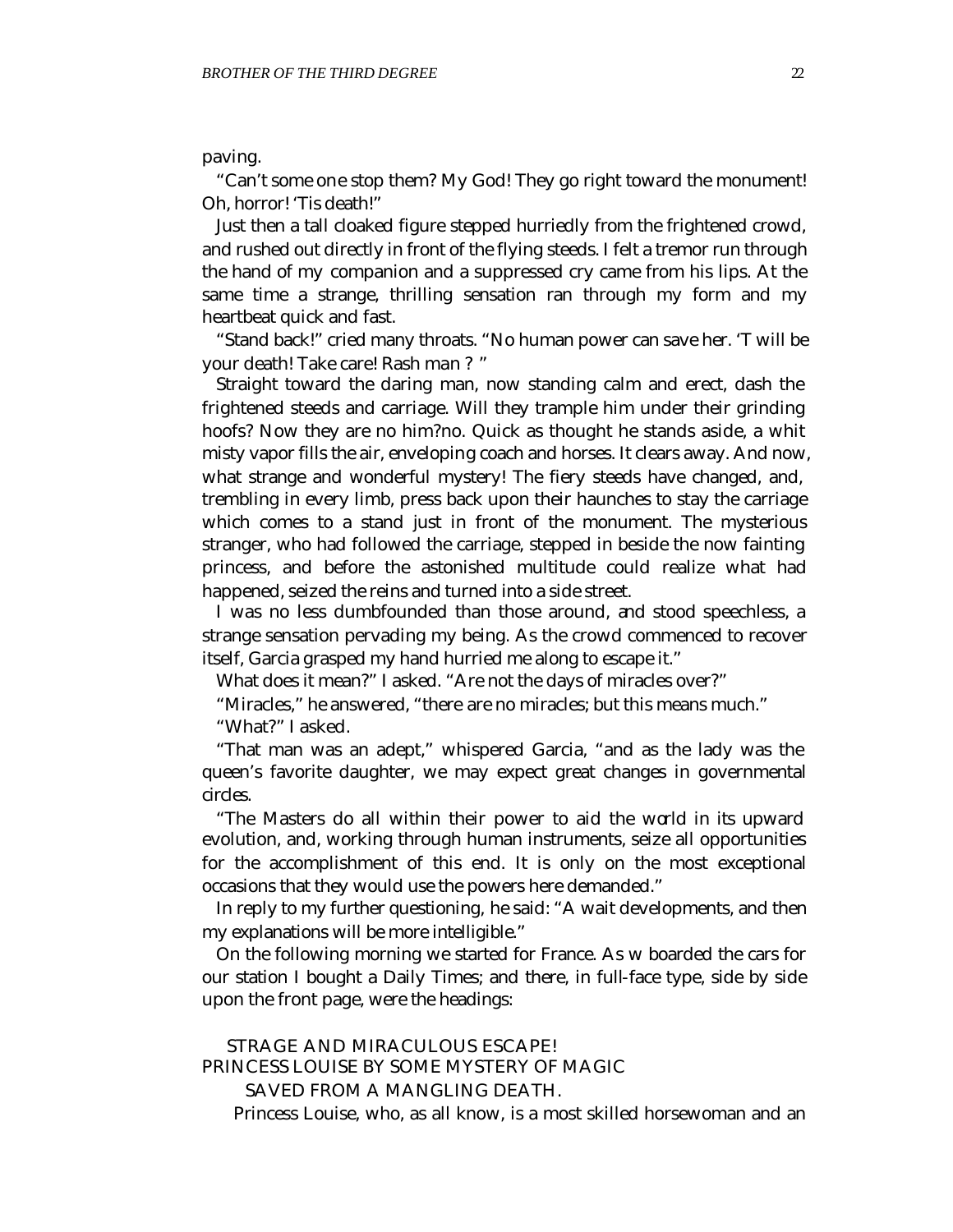expert with the reins, while taking her usual after noon drive behind a pair of untried steeds, lost their control, they being frightened by an accidental explosion on the street.

With her usual coolness and presence of mind she held the fiery animals well in line, but was not strong enough to stay them. Along the street they dashed, faster and faster, wilder and wilder. The heavy steeds would have trampled any human to pieces, and the only hope was to keep a clear road. It seemed that all was lost and death was inevitable when it was seen that they were bearing directly toward the monument in the center of the street.

A cry of terror a rose from the crowd as they saw the danger; women fainted and men turned away to shut out he awful scene, when a tall, unknown man, with a long indigo-colored cloak stepped out dir ectly in front of the flying steeds, and with a coolness that looked like madness calmly awaited their approach. Two deaths seemed inevitable, but when the horses reached him stepped quickly aside, and y some strange mystery of magic, we know not what, covered coach and steeds with a white, vapory mist, which in some still stranger manner seemed to change the entire nature of the animals, and brought them in trembling terror to a stand just in front of the monument.

Before the crowd could recover from its astonishment, the mysterious stranger stepped in beside the fainting Princess, and, seizing the reins, turned the horses into a side street and disappeared.

Who the man was cannot be ascertained. He was not with the Princess when she arrived at the palace, and the Princess will not talk and refuses silent, and the indications are that his identity will remain a mystery. But the wonderful nature of the occurrence, together with well-known fact that the Princess is a deep student of the occult, led us to investigate in that direction.

A reporter called upon Hager, the celebrated hypnotic animal trainer, and asked his opinion on the subject.

Hager says it was not done by hypnotic or magnetic power, as that requires the animal's attention and a fair, square look into its eyes, which was evidently impossible under the circumstances.

At the headquarters of the occult section of the Theosophical Society, very little satisfaction could be obtained, although it is known that Princess Louise is a frequent visitor there. Sankya Rao, the Hindu adept now there, hinted in vague terms about Akasic ethers, elemental vortices and Kri yasakti powers, etc., but gave very little information.

Whoever the stranger was, and whatever his powers, the occurrence will remain a nine days' wonder and give the charlatans and pretenders to secret wisdom another harvest from the multitude of dupes who now throng the city in search of the occult.

The second heading, no less conspicuous, read as follows: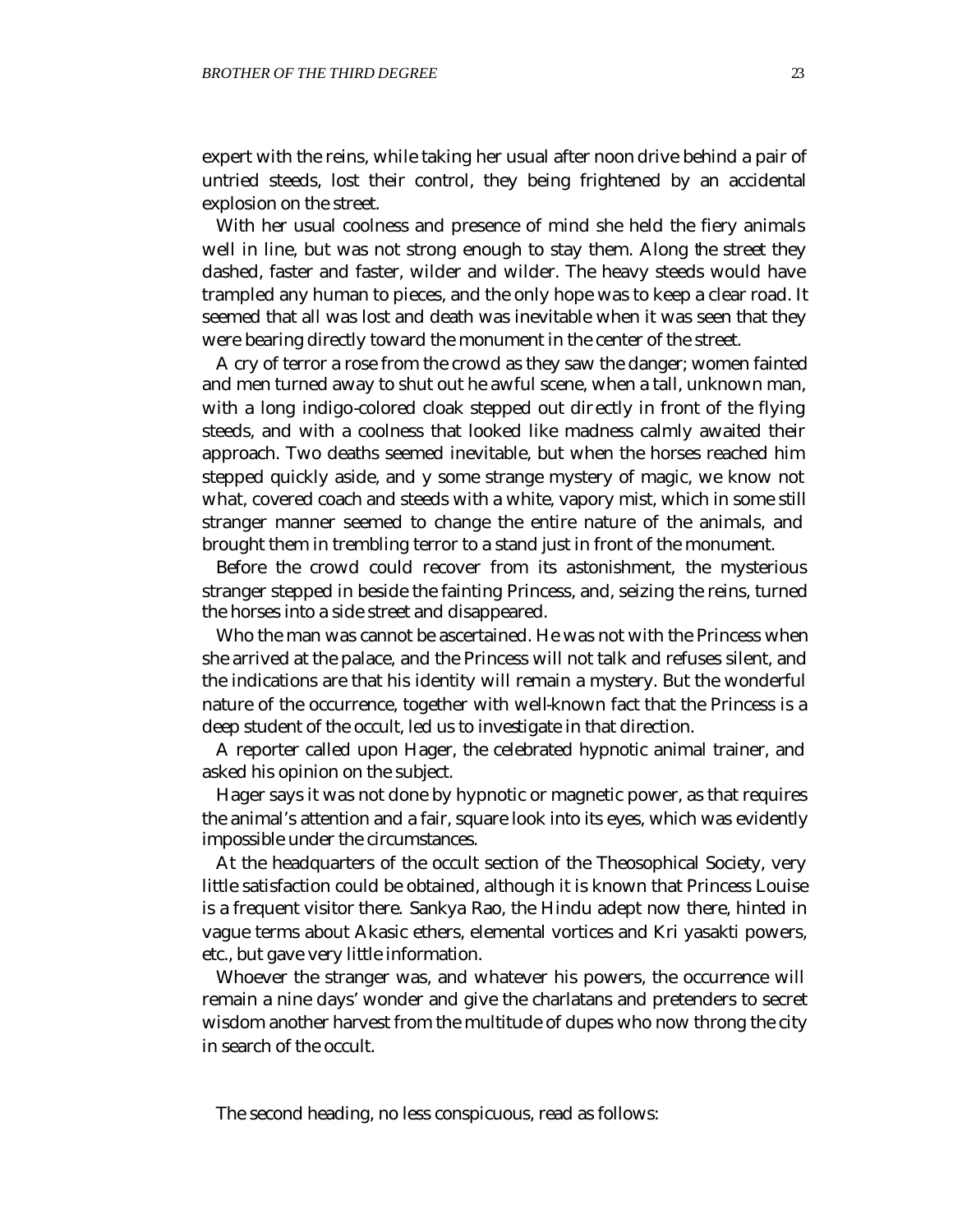#### WILLIAM HERBERT MORLEY APPOINTED PREMIER;

## WHICH MEANS THE END OF ENGLISH POWER IN THE EAST.

## JNO. CLARK RUSSELL LEAVES AS SPECIAL ENVOY FOR INDIA, AND THE NEW PREMIER TAKES HIS SEAT TO-DAY.

Then followed a lengthy account of startling and unexpected political changes.

Garcia had also bought a paper and read the articles. Seeing my inquiring looks, he glanced searchingly around and commenced in a low tone as follows:

"My brother, do you think the material world is ruled by law and the social world is left to chance? Do you think that human evolution has no guidance, or that it is ruled direct by God? If the latter, you are in error. God, the Infinite Spirit, while pervading all, is far beyond all earth affairs. But between us and the Supreme are many grades of beings? superior men, heroes, dem i-gods and gods?and each host of these works through those below. Kings, Queens, Presidents and Rulers are not always so by chance; they never are in periods of transition, when great changes are impending, for they are but instruments for higher powers, and work unconsciously for predetermined ends.

"Warriors, statesmen and great religious teachers are thus overshadowed by superior beings and are often even conscious of the fact, as Socrates who had his Demon; Joan of Arc, who had her Voices. Mohammed, Cromwell, Napoleon and all great men who have thought themselves the instruments of fate for the accomplishment of some great end, have thus been overshadowed.

"This is the secret of what some call fate. Men make themselves fit instruments through which these powers can act and work to bring about some lawful end. Men thus used shine with great genius, but when the end is brought about, the real powers, who are unseen, forsake them, and they sink again to the common grades of men. You are themselves to blame, for they abuse the privileges they hold, and, thinking these powers their own, commence to work for selfish ends and assume divine prerogatives.

"Then they must fall; for, in the words of Hugo, 'they displease God,' and must become once more but men.

"These men are sometimes evil, but evil men are often, in the end, unconscious instruments for bringing good."

"And do you relate all these remarks to the occurrence of yesterday?" I asked.

"Yes," he replied in a suppressed whisper, "indications would seem to say that the throne of England is thus overshadowed; but the invisible workers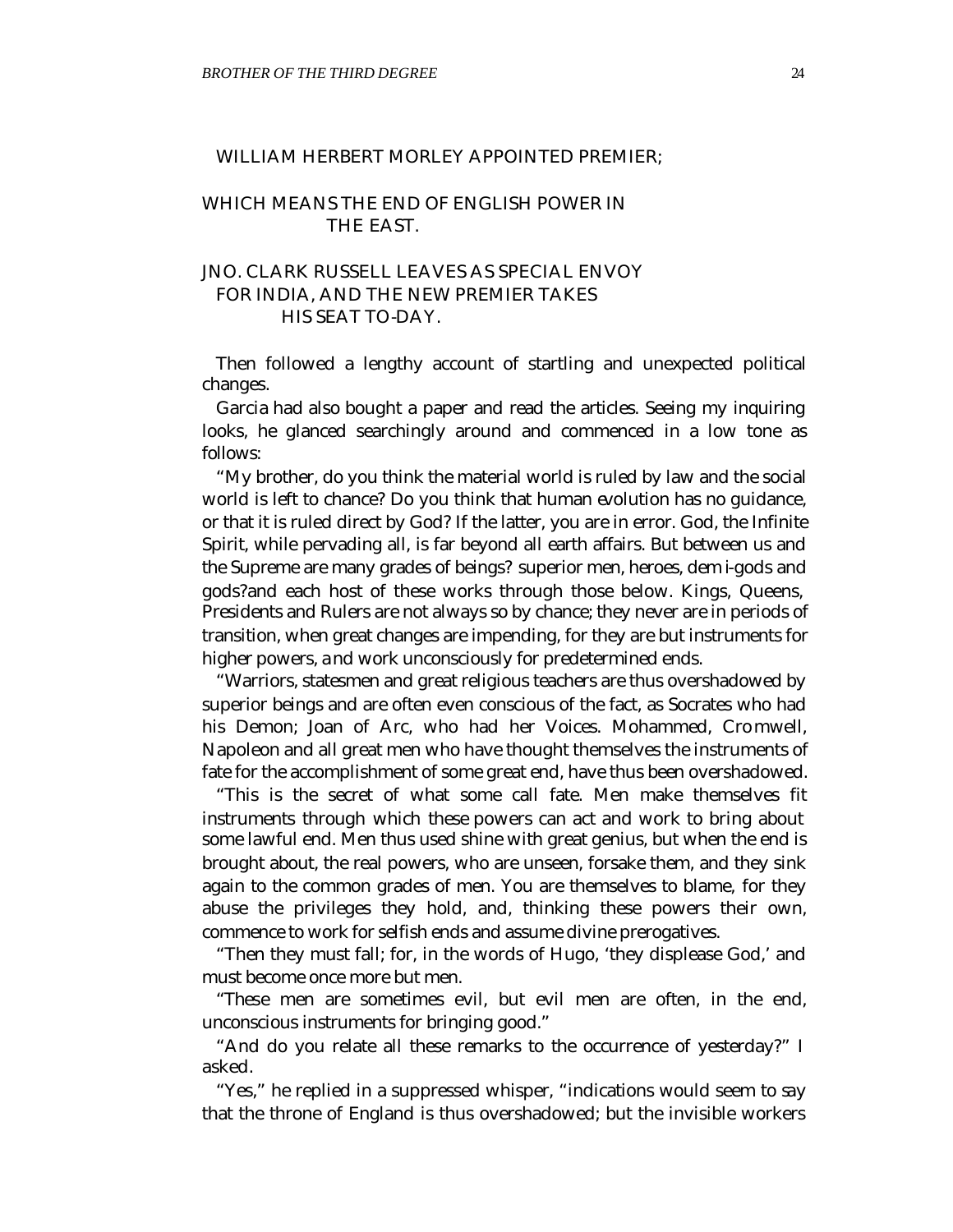veil their activities by working through what seem natural channels."

Just then a stranger took a seat ear by, and Garcia immediately changed the subject of conversation.

We crossed the strait and proceeded on toward Paris. The crowd prevented further conversation, but I was busy thinking. The brother hood had now become the almost for an opportunity to learn more concerning their mysterious powers and society.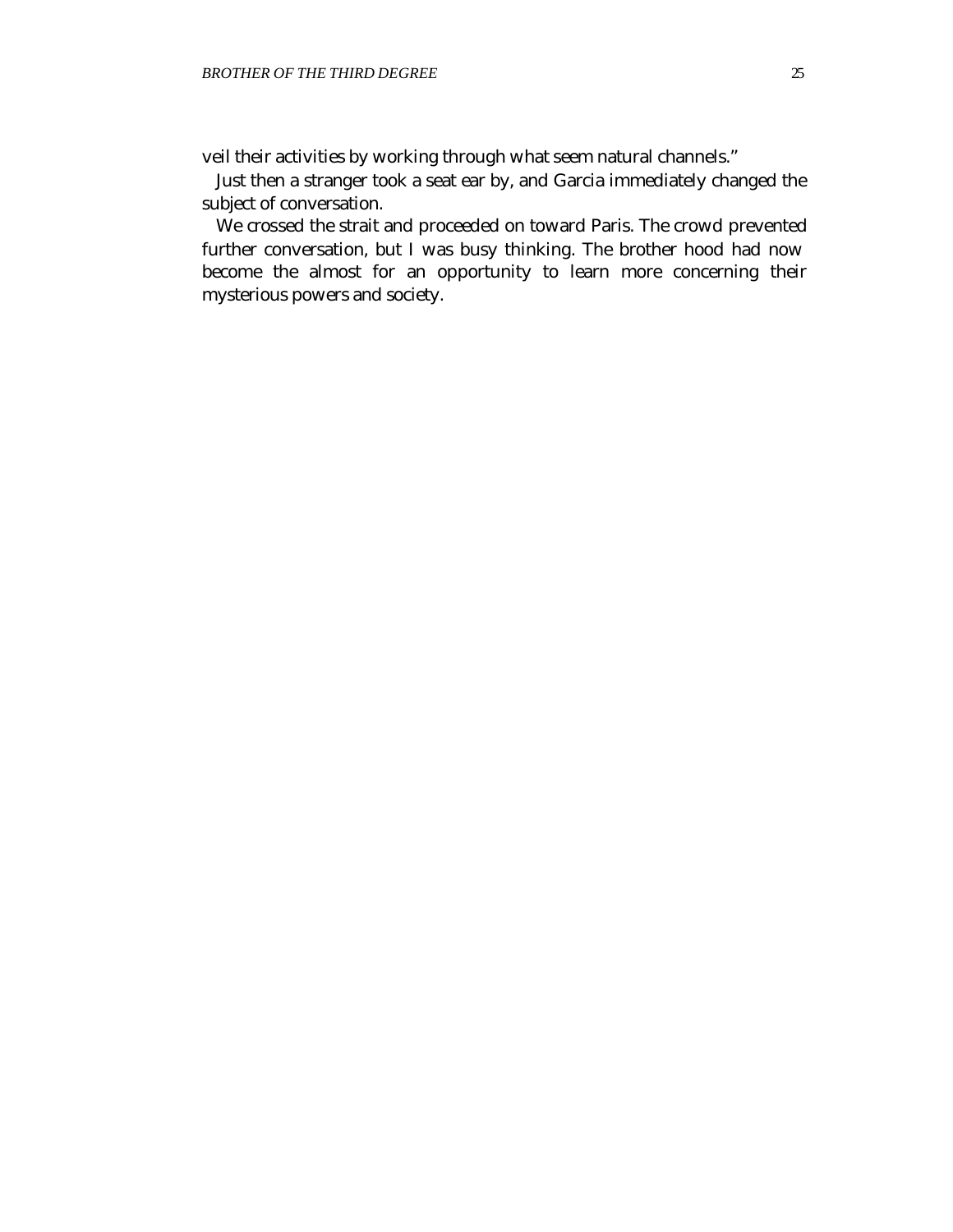## **CHAPTER IV.**

## PARIS? MOTHER!

ARRIVING at Paris, Garcia hailed a cab and we were driven rapidly across the city to the palatial residence of Monsieur Durant, an old-time friend of my parents, and for whom I had a sealed letter from my father.

M. Durant, an elderly gentleman of about sixty years with a military looking beard and mustache slightly sprinkled with gray, met us at the entrance in person, and, grasping my hand and speaking most cordially, led the way to is private reception-rooms.

After some time in pleasant conversation Garcia arose, and, saying he would see me again, departed, leaving me alone with M. Durant to whom I now gave the letter from my father as he had instructed.

As he broke the seal and opened the letter a casual glance showed me it was written in hieroglyphics.

M. Durant read its contents in silence, then turned, and setting his dark, piercing eyes on me, held them there for several seconds as though trying to read my inmost thoughts. At last, evidently satisfied with his inspection, he kindly remarked that I would be his guest for some time; and, as I was no doubt tired, he would accompany me to my room. Reaching a nicely furnished room upon the lawn, he told my to rest, repair my toilet, and make myself perfectly at home; and he would call in the course of an hour and accompany me to tea with Mme. Durant and their daughter Camille.

An hour later M. Durant returned, and we proceeded to a private supper-room where I was introduced to Mme. Durant and Camille. Madame was a rotund woman of medium height with a broad, motherly face, black eyes and hair, and very kind and agreeable in her manner. Camille was a stately brunette with broad, whit brow and lustrous eyes, that spoke welcome as she shook my hand and took her seat beside me at the table. The plea sant manners of all soon made me feel as one of the family, and I soon cast off all reserve.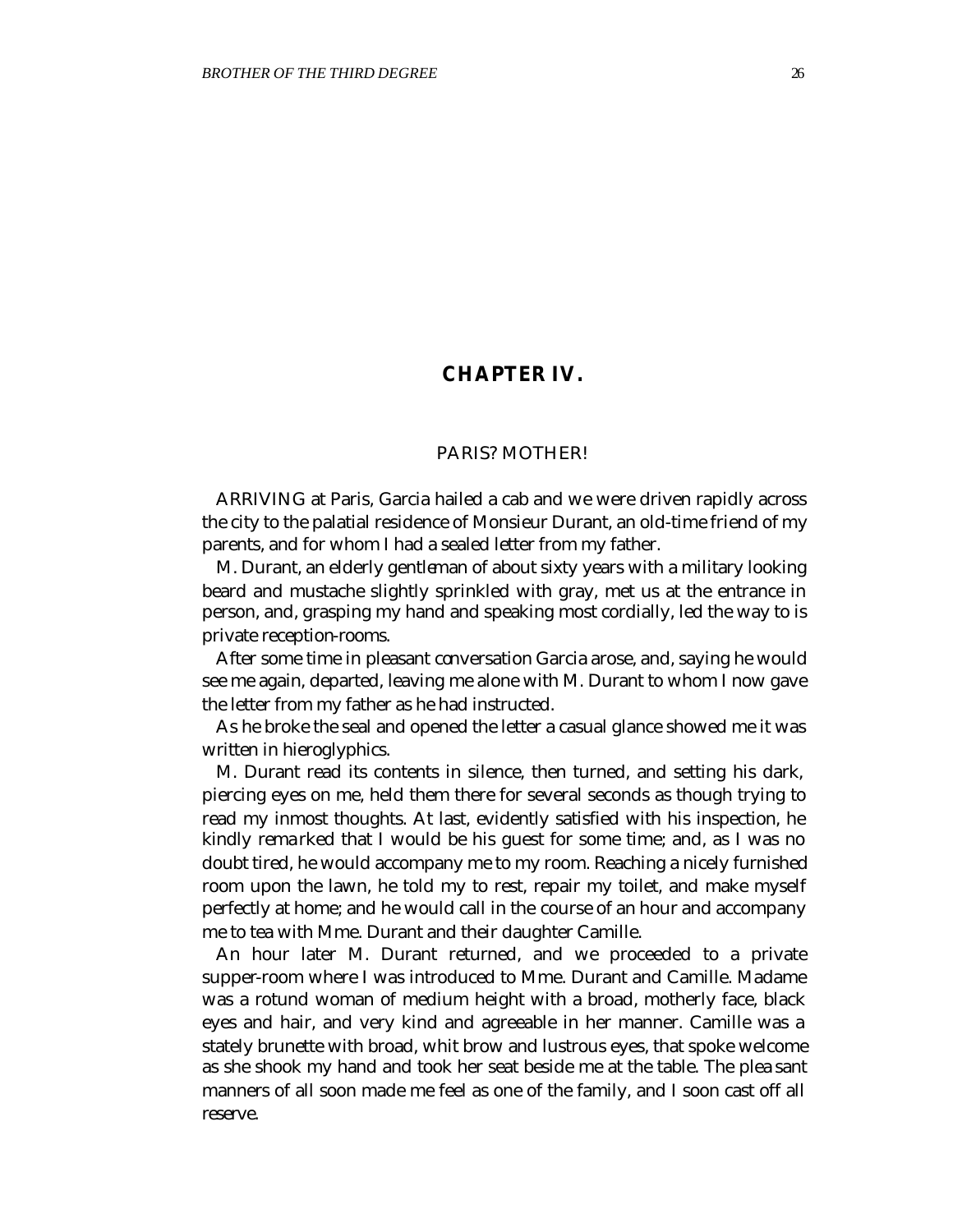The lunch was very light, and consisted solely of fruits and nuts, Mme. Durant remarking by way of explanation that their rules were to have only two regular meals a day a light repast for supper.

I assured them that it was no hardship for me, as I had been raised from childhood on a strict Buddhist diet of only two meals a day and no meat. After a half hour's conversation Camille and I were fast friends, and, with the smiling consent of her parents, we started on a tour of the mansion.

Camille's education had evidently not been neglected, for as we walked along the richly furnished halls and up the marble stairway she talked with equal fluency and show of thought upon art, science and philosophy. Her mind seemed to glide by instinct into the channels of my own, and our sentiments were nearly one on almost every subject. How pleasant it is to converse and be with those whose thoughts are in harmony with your own. Over an hour was spent in the magnificent are t gallery and not a word was foolish of frivolous in its nature. When at last we parted for the night, a carriage drive over the city was on the program for the morrow.

On the following morning M. Durant met mw in the hall and said he wished to have a talk with me before my drive with Camille. So immediately after breakfast we proceeded together to his private room. Having closed the door he offered me a seat opposites him at a center tale; then leaning forward on his hands and looking me fixedly in the eyes he said:

"Alphonso Colono, your father informs me by his letter that you desire entrance into certain secret schools that exist in Paris; and he further vouches for your preliminary training and knowledge. Now do you earnestly desire to enter these schools? If so, what motive prompts your desire?"

"M. Durant," I replied, "from a child I have been fond of knowledge, and knowledge is now ambition of my life. The information that the outside scientific world can give me does not satisfy; it can tell me nothing concerning the real nature of things, and its knowledge consists of a mass of unexplained facts and phenomena only. But from the teachings received from my father, I am led to believe that there are those in the world whose knowledge is not confined to such narrow limits, that they will aid me to reach real knowledge, and it is them I seek."

"Do you realize the serious nature of true knowledge? Do you know the requirements necessary to its possession? Do you know the immense responsibilities and duties that it brings?"

"These to some extent I know and realize; and these I am ready and willing to meet and assume."

"You speak bravely and with confidence, but I fear you know not all. Nevertheless, I believe your motive pure, and will try to find some one who is associated with this school and tell him of your desires. In the meantime you are not to speak or talk with Camille upon this subject; and, furthermore, you are pledged to silence. Do I hear your pledge?"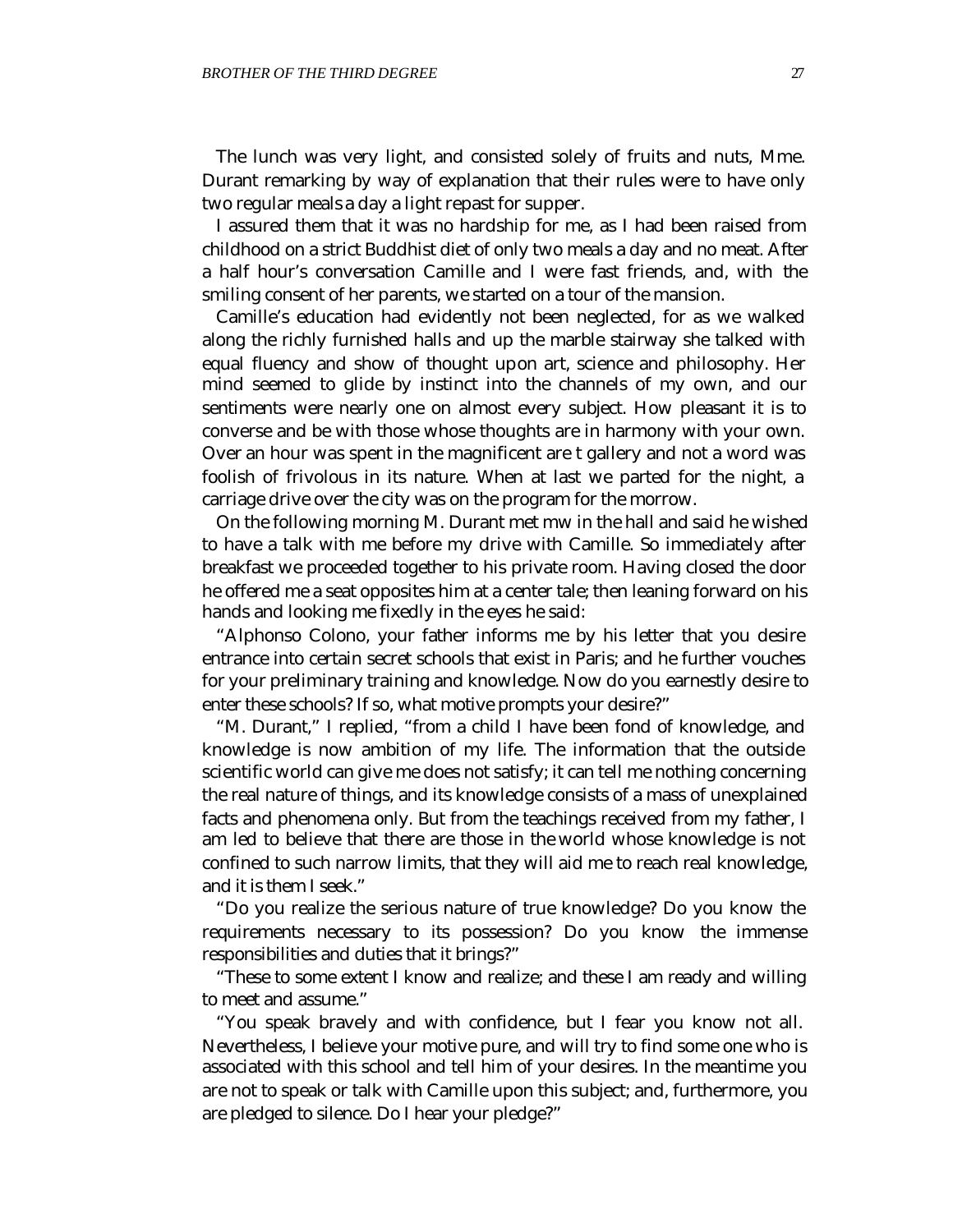"You do," I answered.

"Now, referring to your knowledge: Your father says you are well advanced in medicine, art, and law; this is well, for these are indispensable requisites for an active life for mankind. He further says you have not as yet received the formal and superficial titles that are deemed so essential in this world, the great majority of whose people never look beneath the surface.

"Therefore I advise you to enter the exoteric schools and institutes, and get diplomas and certificates in these three professions. Your knowledge will enable you to carry on all three subjects at the same time. And while they can give you no real knowledge, they can teach you much that will be of advantage in the world. In art, they can teach you skill with the hand; in kw, diplomacy and forms; in medicine, they can teach you surgery, and give you confidence in yourself from the ignorance they show.

"Then, further, you will form acquaintances, gain influence, and, if you are accepted as a candidate for the secret schools, be ready for consideration without delay, for these qualifications are necessary to all who would enter therein. Now, be silent; for the present may go."

 I left the room, and, proceeding along the hall, met Camille and accompanied her in a pleasant drive over the city.

As on the evening before, she again demonstrated her ability as a conversationalist and entertainer, and when we returned our friendship was established.

Thus time passed, and Camille and I were almost constantly together. She was a student of art at the Ecole des Beaux Arts, and, at her request, and in accordance with M. Durant's advice, I also matriculated. At the same time I entered two of the most celebrated schools for instruction in medicine and law.

Through the Durants I gained entrance into the highest social circles of Paris, forming many strong friendships with her beautiful and intellectual women, and becoming closely associated with many men of serious and studious minds. Although surrounded and in almost constant association with the beauty and intellect of the French metropolis, I had not, as yet, found my ideal love. Camille and I were closely attached to each other, but only as brother and sister, and we called each other such.

I often recalled the remarks of my father about my sympathetic soul, and questioned myself if my ideal of love was not too high. Born in purest wedlock, taught from youth to view love in its purest beauty, I pictured it in most exalted form. I found great pleasure in dwelling upon ideal conceptions of the beautiful and good; and, as this habit continued, my ideals grew stronger and purer, until perfect man and woman and perfect civilization were constantly uppermost in my mind. Father corresponded regularly, and his letters were always filled with words of loving tenderness and god advice. He urged me to prosecute my search for knowledge, and learn patience, so as not to be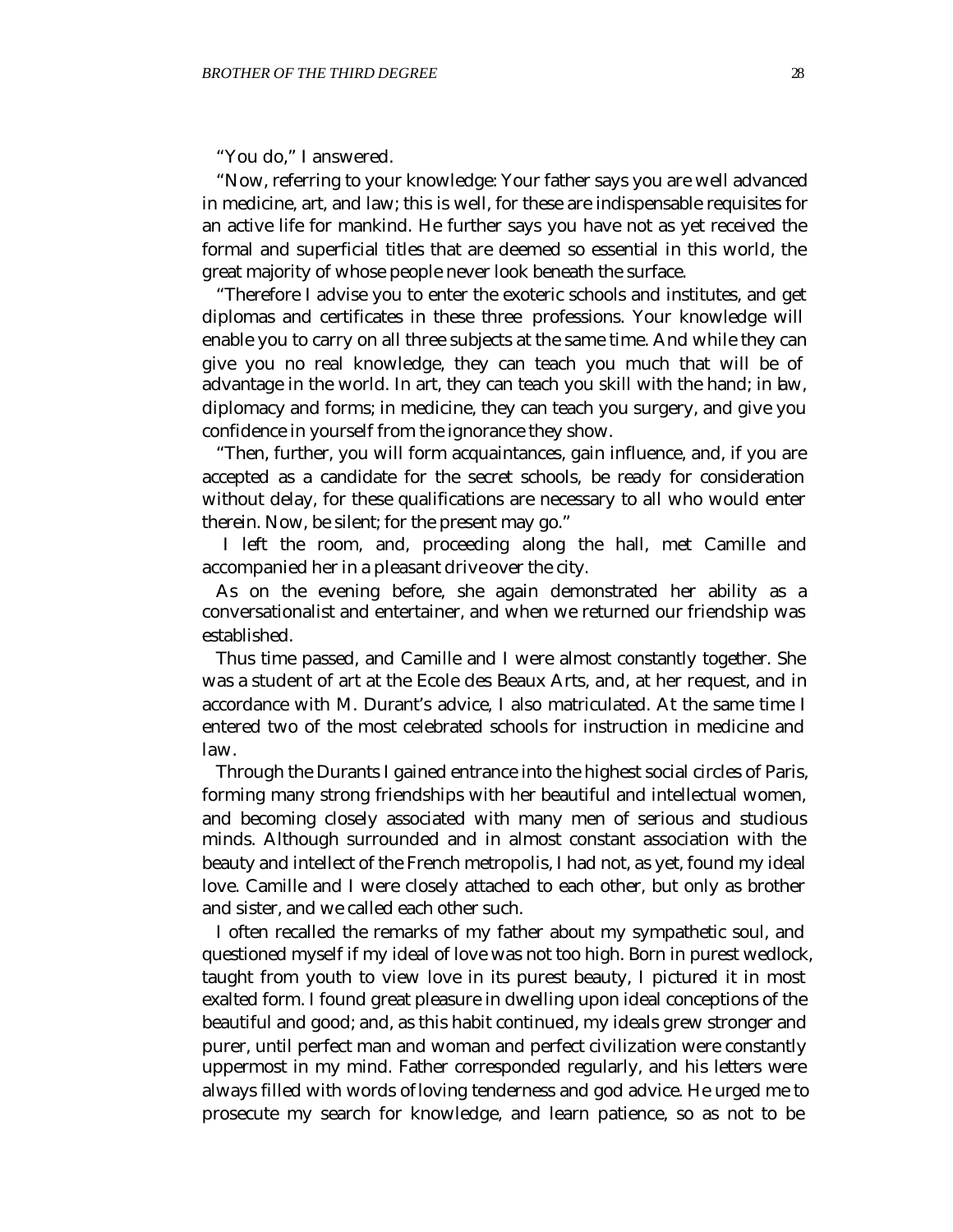discouraged by the apparent slow manner in which true knowledge comes. "For," he wrote, "knowledge is a growth, and not an external acquirement; and all enduring growths are slow. As your faculties unfold and your organism becomes perfected, true knowledge, which ever dwells within, will find the instruments necessary for its manifestation, and come forth."

Garcia, without a word of expla nation, had altogether disappeared; and, trusting M. Durant to attend to my application for membership into the secret schools, I settled down to business an concentrated all my energies upon my studies; and this without divorcing myself from social life, for the keynote of my father's teachings was concentration. I had so cultivated this power, that while in my study I was all student, elsewhere, I was in harmony with my surroundings.

Father's letter contained not a word concerning mother and sister, and, notwithstanding his peculiar remarks to the country, I had concluded they had perished in that fateful storm.

This conclusion soon received a startling contradiction.

It was on the night of the fifth of September, one year after my arrival at the Durant mansion, and Camille and I occupied a box at the Grand Opera House where Mlle. Vivani, the world-renowned prima-donna, was to appear that evening.

The house was filled to its utmost capacity in expectation of the great event, and the *elite* of the city were out *en masse*. The hour had arrived for the performance to commence, and the audience was eager with expectation, when the manager appeared before the curtain, and, with a low and courteous bow, addressed the questioning audience:

"Ladies and gentlemen," he said, "it is with mingled feelings of sorrow and pleasure that I have to make an announcement.

"Mlle. Vivani has contracted a severe cold and will not be able to appear this evening."

A shuffle of feet and murmur of disappointment ran through the audience, when the speaker continued:

"But I am pleased to announce that another will appear in her place, who, while not known upon the stage, has a right to be ranked with the highest who are, and who will surely meet and gratify our highest expectations. It is my pleasure, ladies and gentlemen, to present to you Mme. Nina, the unknown queen of song."

As he spoke a beautiful and stately woman, dressed in a Grecian costume of purest white, appeared upon the stage.

A thrill ran through my form, my limbs trembled with agitation, a suppressed cry escaped my lips; I leaned forward with a startled look, and as Camille, dumfounded by my actions, laid her hand upon my shoulder and asked my what was wrong, I uttered the one word ? "Mother!" Yes, there upon the stage, in all her queenly beauty, her broad white brow and dark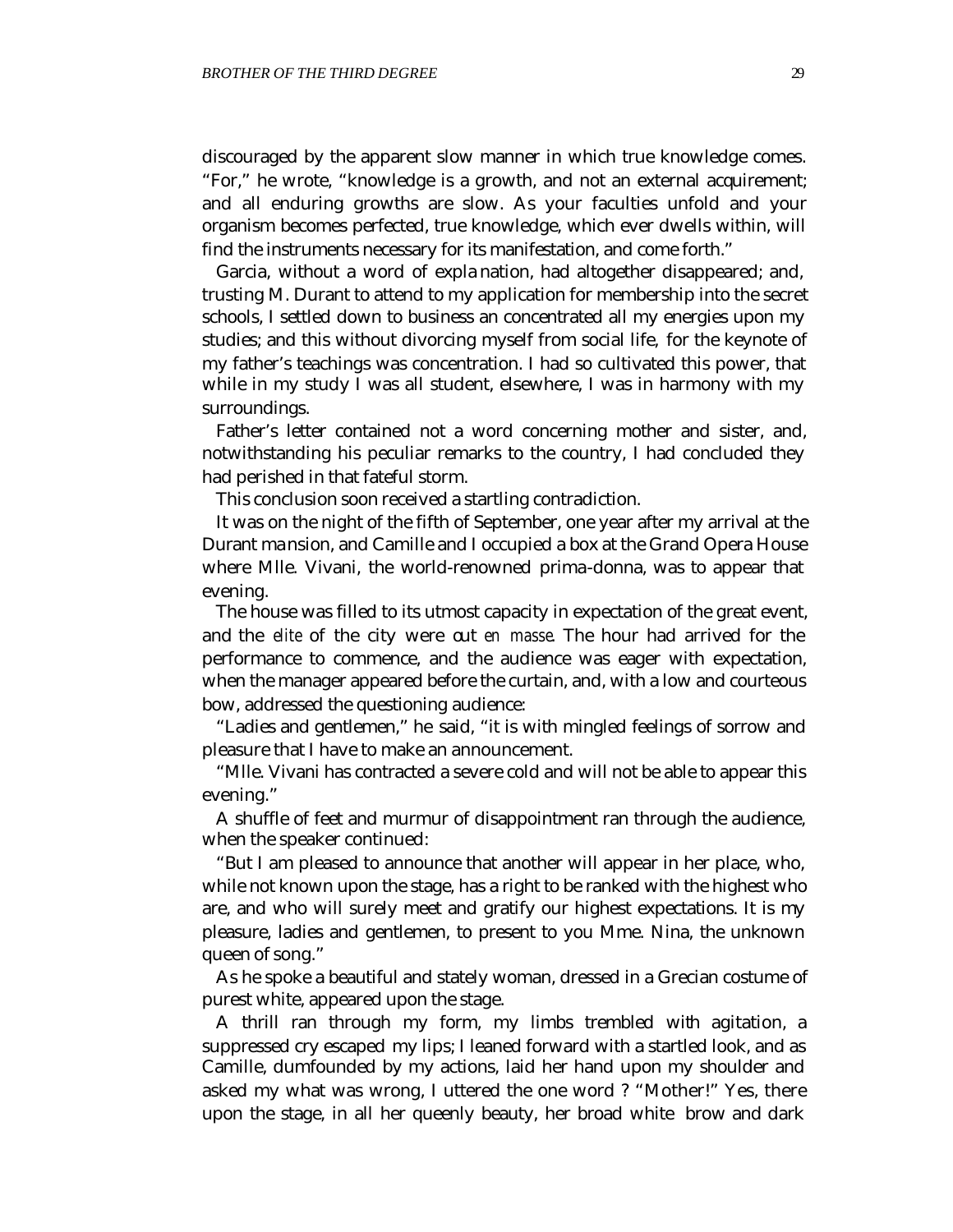lustrous eyes now more beautiful than ever, was my mother. Mother, or her living image?

As though the intensity of gaze attracted her, she turned, and her eyes met mine. A momentary pallor came over her face and she gripped her hand; then, as if by a supreme effort of will, turned her eyes to the audience.

Now her voice rises in song. Yes, it is the same sweet voice I had listened to so often, but, if anything, more sweet than ever.

With wondrous power her voice rises and falls in almost celestial harmony as she sings that great love song, "Utopian Lovers," each word carrying with it the power of a virgin heart. Under its soul-soothing power I forgot my agitation, and, entranced, was only aroused as the last words died away, followed by a deafening roar of applause.

"Oh, Camille!" I cried, as she disappeared, "that is my long-lost mother, whom for years I have thought dead. I cannot be in error. I must see her."

"Alphonso, what ails you? Your mother died eight years ago. 'Tis only a resemblance; don't be so agitated."

Again she appeared, and, as though she knew me, her eyes again met mine in kind and loving look.

And ? was I deceived? I hear the words as though coming from within my ears: "Be calm, my son, be brave and do your duty; all is well."

"Camille, did you hear that?" I asked.

"No; hear what?"

Then her voice again arose in the deep and soul-thrilling words of "The virgin Wedding." A death-like stillness seized the audience; an all-pervading calm seemed to hold each being. Never had Paris been so entranced before.

For several moments after she had ceased a hush pervaded all, as though too sacred for applause, and then ? a heavy breath, as from a thousand souls at once, was followed by a deafening roar. Tears had come to many eyes; not tears of pain, but tears of suppressed emotion.

Souls that had never before given thought to beauty and love, were thrilled by the all-pervading love stirred by that heavenly voice and soul.

It was the last appearance.

"Camille," I said, "it is my mother. I must speak to her; I must see her. Let us to the stage entrance."

"I don't know what is the matter with you," she replied, "but lead the way; where you go I follow."

Quickly we hurried to the stage entrance most convenient, and, pushing open the door, entered but to be confronted by a tall, cloaked figure.

"Albarez!" I exclaimed, for I could never forget his face.

"Alphonso Colono," replied the adept, "away and do your duty; when that is done then can you meet your mother. All is well ? away!"

"And then she is my mother?"

"She is or was, now she awaits you in the Brotherhood where alone will you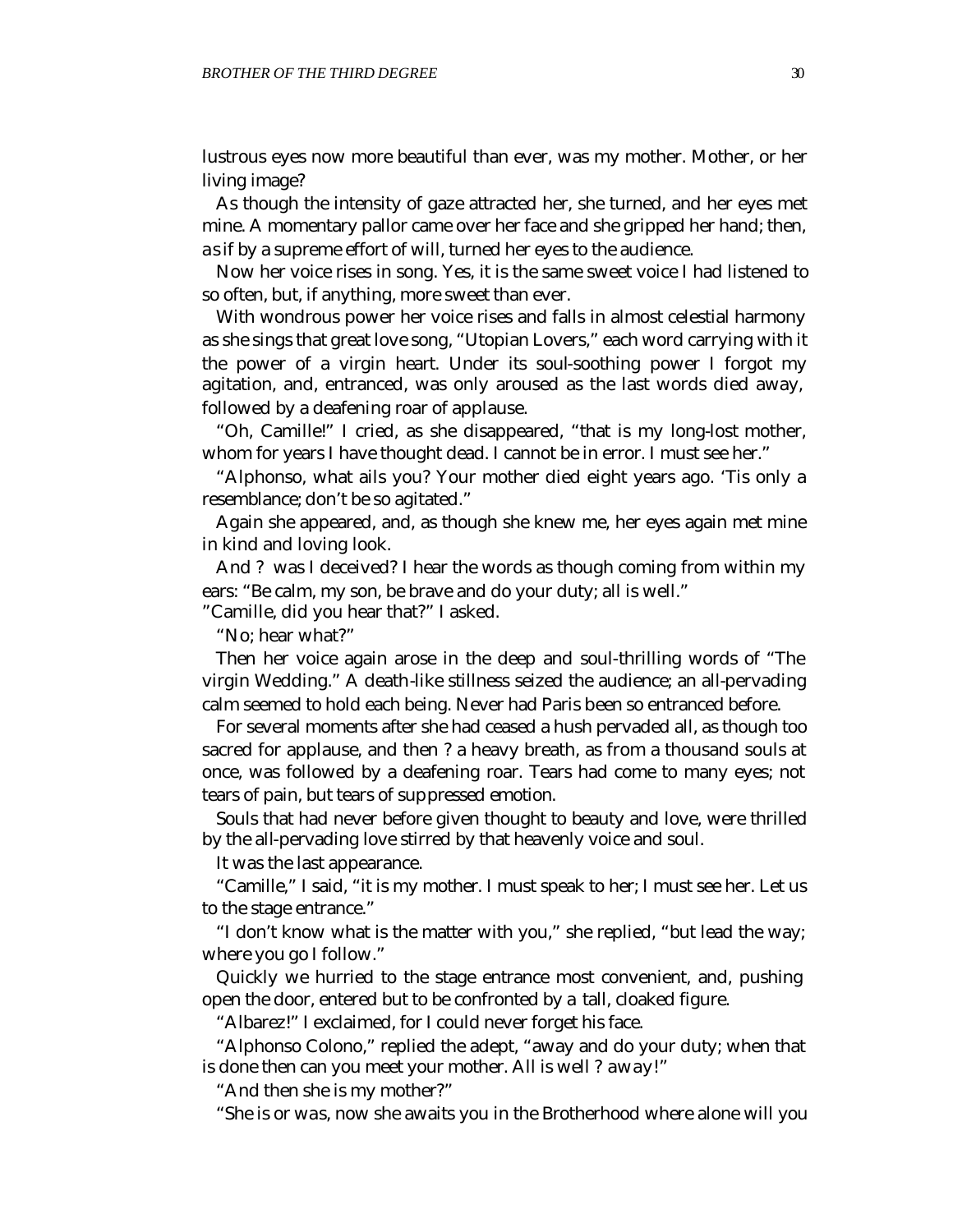## ever meet her. Away!"

And, as though I could not disobey, I turned, and hurrying with Camille to a cab, returned home all agitation and excitement.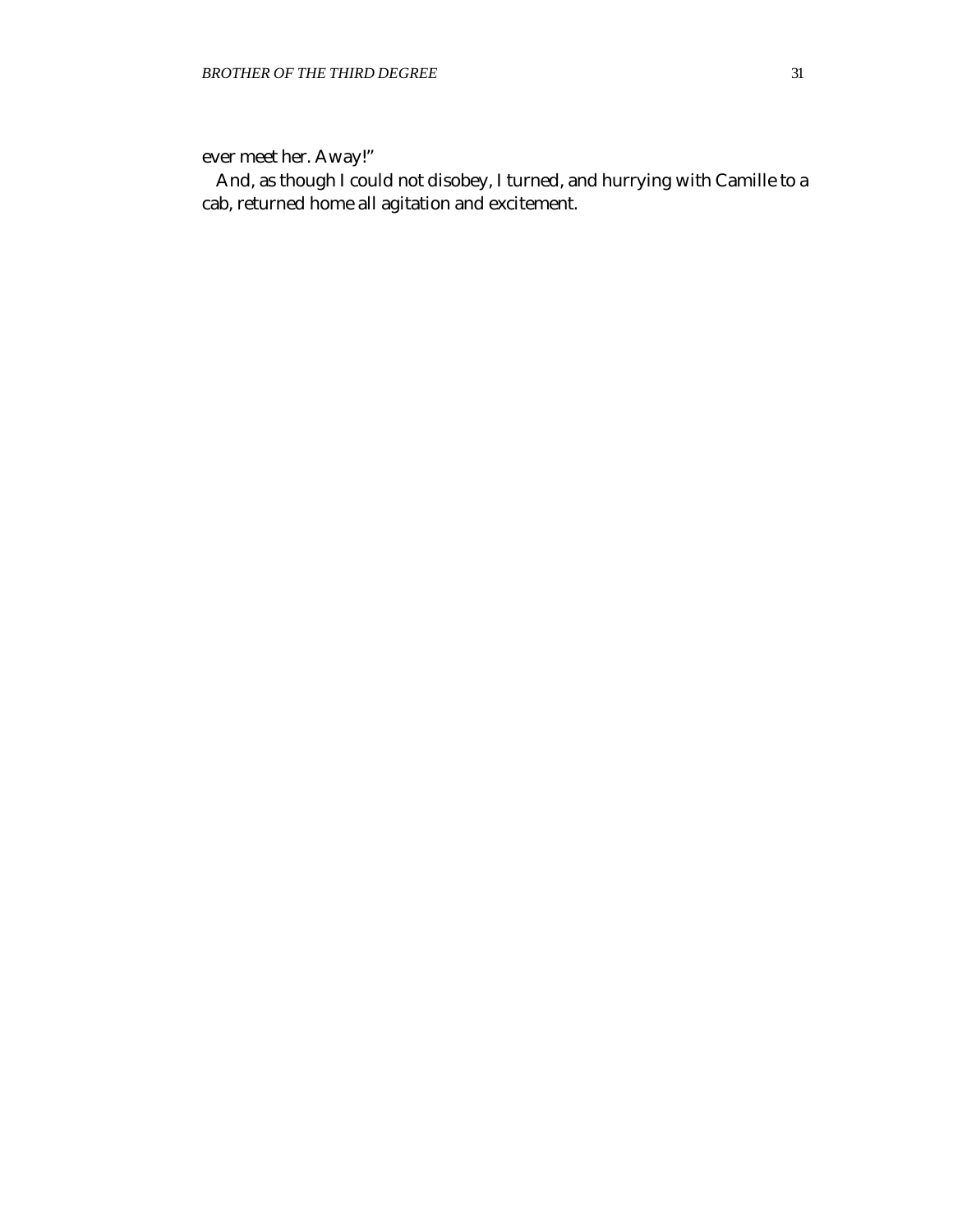## CHAPTER V.

#### MORE MYSTERY.

THAT night sleep was a stranger to my agitated soul; vainly did I try to control my restless and wandering mind, but all of no avail.

What mystery surrounded me! Mother alive! What of Esmeralda? And this mysterious man, Albarez. She awaits me in the Brotherhood. What did it all mean? Twelve chimes told the beginning of another day. One ? two ? three, and still I rolled and tossed, my mind run wild ? beyond control. Four. At last I sank into a troubled sleep; and, as though to add still greater mystery to that already around me, I dreamed, as eight years before I had of monastery court among mountains wild. But this time it was my father who was led by monks in robes of indigo before the Radiant One. And, as before, a fog came over the scene and left the end unknown; and I was lost in sleep. I awoke somewhat refreshed, but filled with a restless agitation. I was all on fire with an inward energy.

"She awaits me in the Brotherhood; then will I meet her," I said, with a determination that brought my teeth together. What is the meaning of this dream? Has this mysterious adept anything to do with it? He was present when I had the other. Thus I continued to soliloquize.

For one year I had patiently waited in silence without hearing a word from my application. M. Durant vouchsafed no information, and in answer to my question replied aphoristically ? "Everything comes to those who wait."

But I had waited long enough; and, having now received first-grade certificates in law and medicine, I would know the reason if I waited any longer.

As I paced up and down my room, I only grew more restless. Something seemed to say, "You are right; you are right. Go on! Go on!" filled with these thoughts I went down to breakfast, fully determined to have an interview with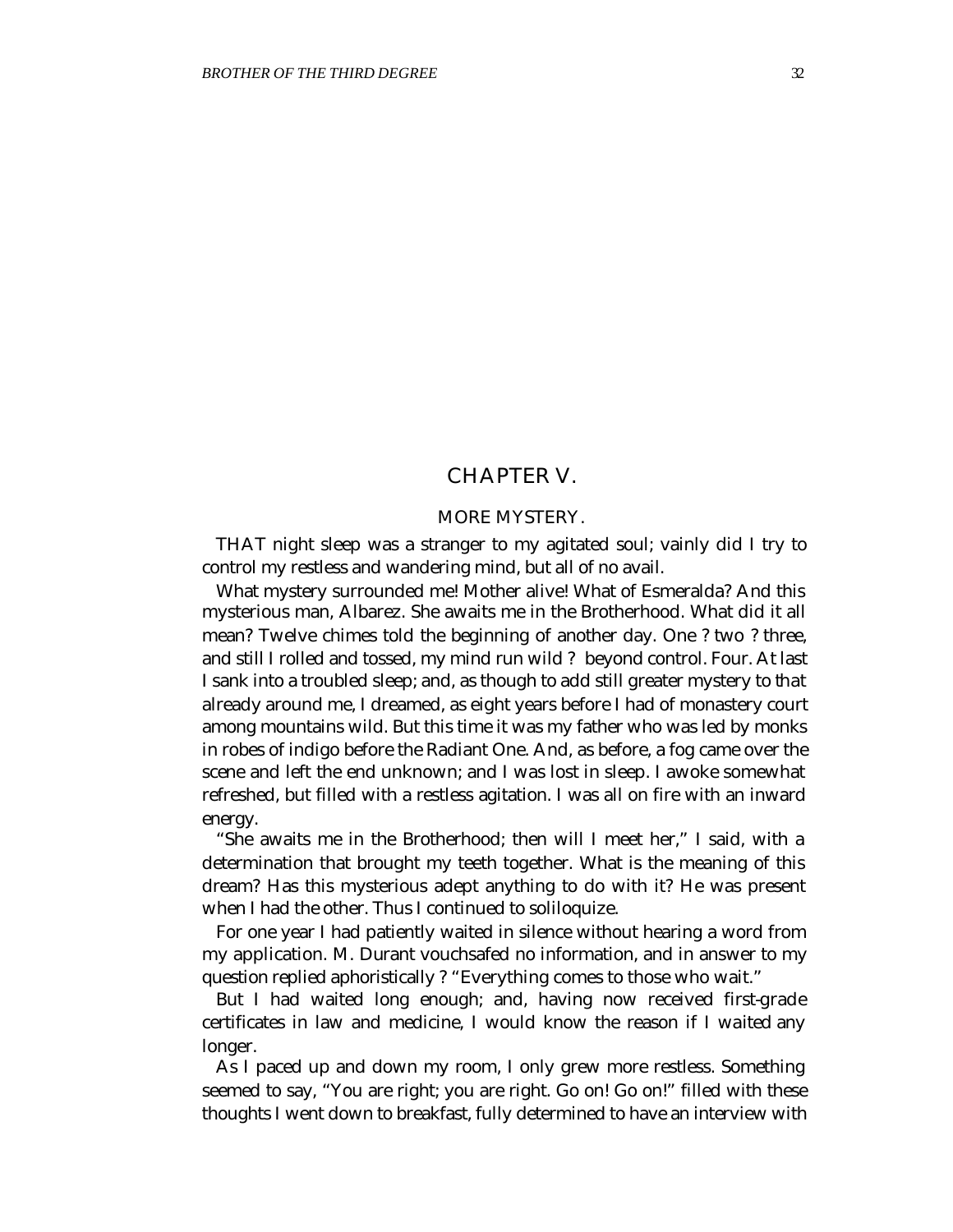M. Durant immediately it was over.

By a kind of tacit consent they said nothing of the events of the night before, Camille complimenting me on my excellent graduation grades. After breakfast, and before I could ask for an interview, M. Durant said he wished to see me in his study. Having reached his study and entered, he closed the door with his usual caution and motioned me to a seat opposite him at the center-table. Then without a word he handed me two letters, all the time scrutinizing my features.

The letters were postmarked ? City of Mexico, and one was in the handwriting of my father, while the other I did not recognize.

As it was unusual for me to receive strange letters from Mexico, I opened it first.

It contained a newspaper clipping, a bank certificate of deposit, and a written sheet which read as follows:

CITY OF MEXICO, MEXICO,

August 15th, 18? SENOR ALPHONSO COLONO, DEAR SIR: ?

 Your father, Ferdinand Colono, you will see from the enclosed clipping, has mysteriously disappeared. Where he has gone or what has gone or what has become of him no one knows. The day before he disappeared he sold his property for cash, and deposited the proceeds, together with all other available assets, amounting in all to 500,000 francs, with us, requesting that we transfer it to your credit in the Bank of France.

In compliance with this request we herewith send you a certificate of deposit for said amount. Trusting everything will be found satisfactory, and that you father will soon return, we respectfully solicit your business in this part of the world in the future.

> Respectfully, CARLOS SANDOL Y CIA, BANKERS.

Nervously I took up the clipping and read:

#### MYSTERIOUS DISAPPEARNACE.

Don Ferdinand Colono, Government physician and one of the most prominent men in Mexico, has mysteriously disappeared without any apparent cause, and without leaving a word of explanation, but evidently with aforethought and premeditation; for on the day before the one on which he was last seen, he sold all his property. And transferred everything he possessed to his son, now in Paris.

Senor Colono was learned, wealthy, influential, and highly respected; and these facts, together with his almost universal popularity, would not lead us to suspect foul play.

So far as can be ascertained, he was last seen near the Hotel Iturbid, in company with a tall, cloaked stranger.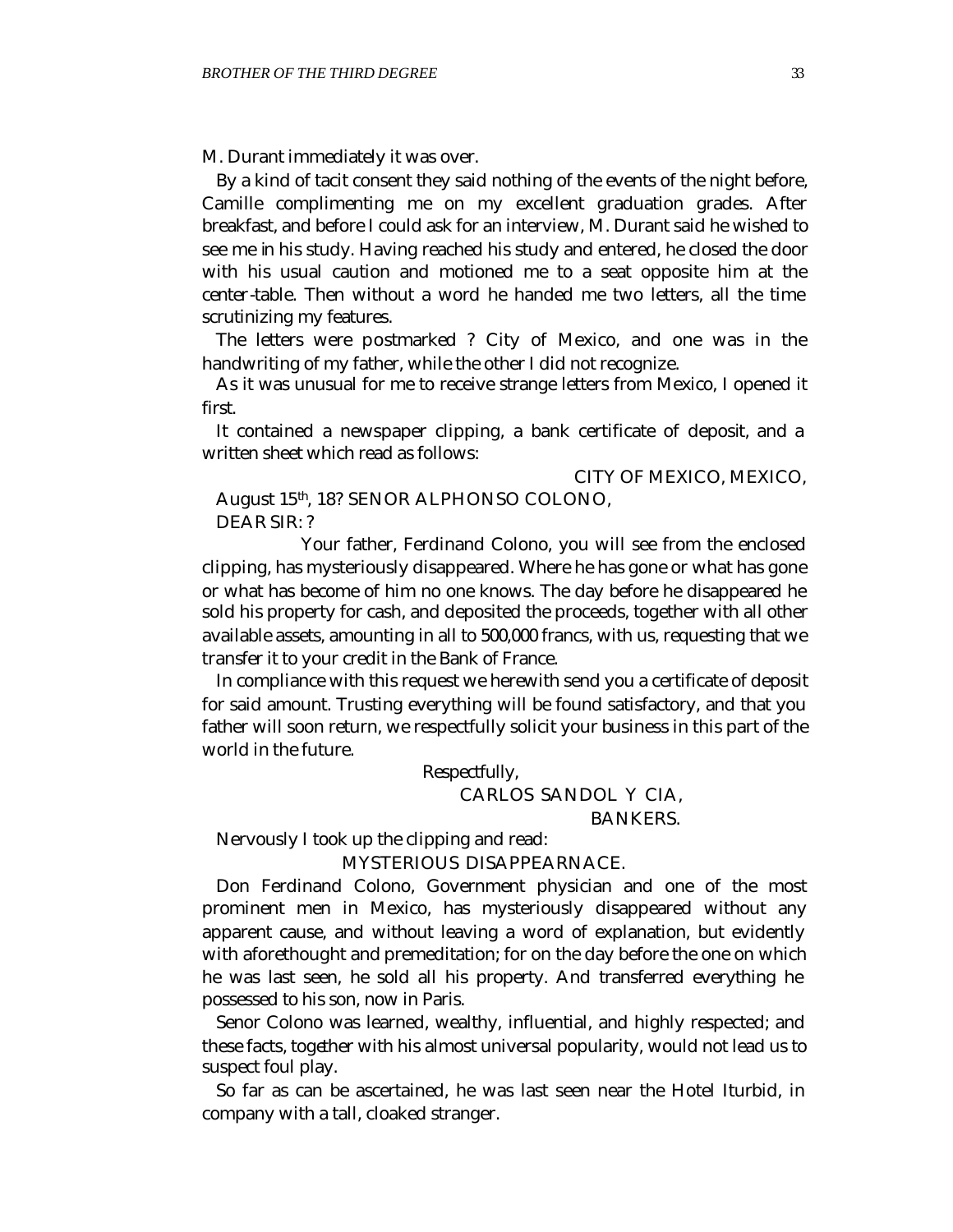It is said by those who appear to know, that Senor Colono was a member of some mysterious Occult of Masonic Brotherhood, and that his disappearance is in some way connected with this organization; but nothing can be learned concerning it.

Ever since the departure of his son, over a year ago, Senor Colono has been frequently seen with a cloaked stranger, but who this man is, no one knows.

Any information concerning Senor Colono will be thankfully received by his many friends in this city. We hope his absence is only temporary, and that he will soon return.

"The mystery deepens," I muttered between my set teeth, as by a mighty effort I restrained my feelings.

I handed the clipping and letter across the table to M. Durant, and as he took them opened the letter from my father. It read as follows:

MY DEAR SON AND BROTHER, ALPHONSO:

I have at last, after years of waiting, been given an opportunity to pass on. Eight years ago your mother passed; but I, for certain weaknesses, failed. Now it is my privilege to join her in the higher ranks. We shall never meet in this world again, unless it be in the Brotherhood, which, in the degrees where I go, is not of this world. When you receive this, I will be with your mother and far away—

I jumped up; I could not contain myself any longer. "What does it mean?" I cried. "Join my mother, whom I saw here last night, in Paris, and yet far away. I do not understand it," I exclaimed, pressing my brow in excitement.

"Read on," said M. Durant coolly, "distance is not a thing of miles. The prisoner in his cell is far away from the flowers that fill the lawn around him. That which seems farthest is in reality, the nearest."

Surprised at seeing M. Durant thus cold and unsympathetic, in marked contrast to his usual nature, I took up the letter and continued:

Remember the teachings of your youth, and work with all your energies for the higher life.

Remember the unsatisfactory and delusive nature of all things earthly, and seek only the eternal.

My son, I see dark clouds now hanging around you, but it is necessary that it should be so. For, if thou wouldst join the Souls who love, thou must pass through trials, for it is only thus that strength is gained.

The time will come, yea, even now is near, when uncertainty will wrap you in the gloom of night, and doubts and fears harass your soul. Then be patient, and rely upon the guide that never fails if thy motive be but pure—that is the Spirit Self.

When all forsake thee, and thou knowest not whom to trust, go to thyself. Fast, seek solitude and meditate; then, if thy soul is pure, the light will surely come.

Trust those who would lead thee to the Brotherhood; show no fear; suffer no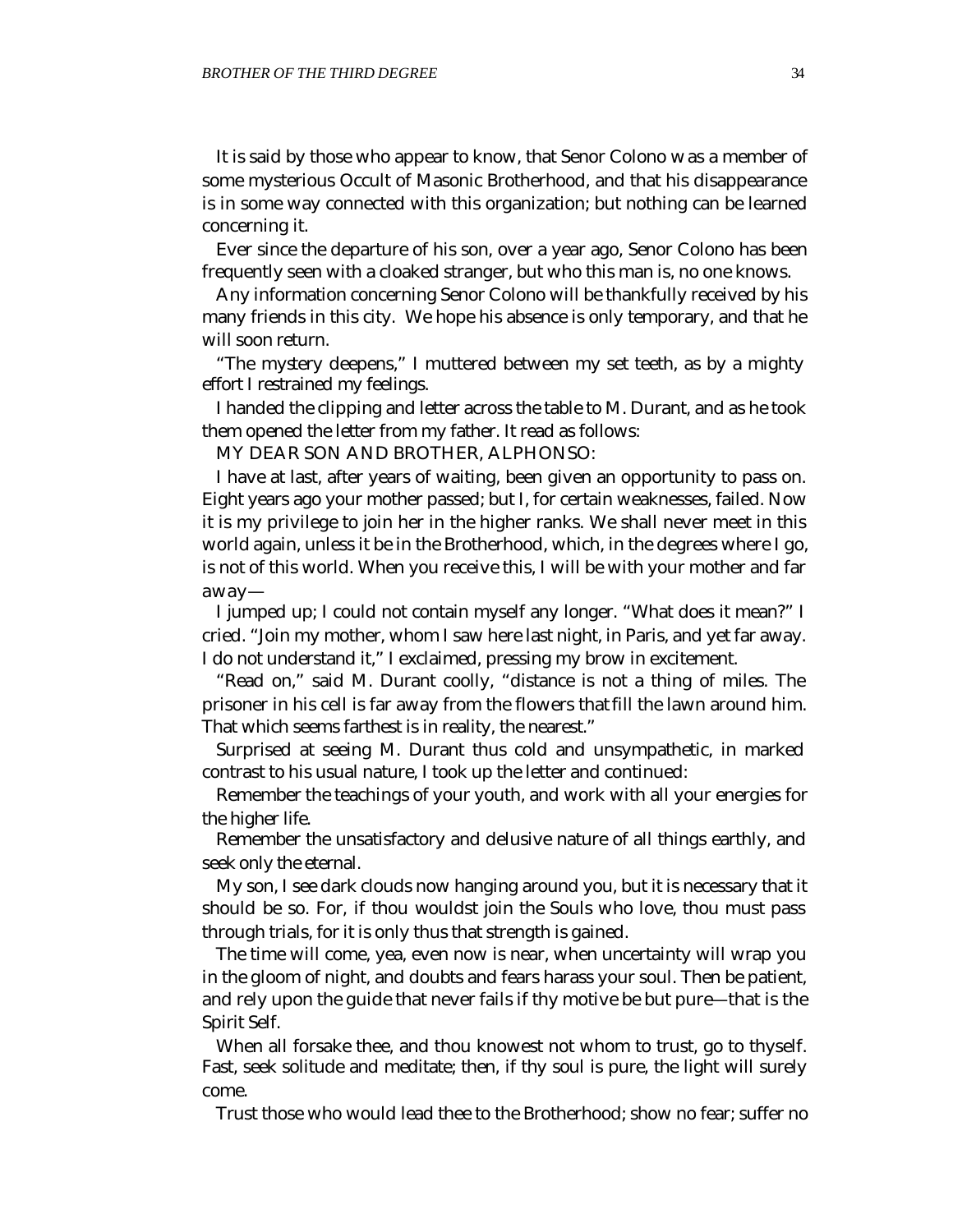delays and we will meet again, brothers of that Universal Band whose members live in the Eternal.

Farewell! My son and brother; though far away, ours and the Masters' love surrounds thee! Farewell!

Thy father—brother,

FERDINAND COLONO. ?

As I finished the letter, all the tender memories of my loving parents rushed upon me, tears welled in my eyes, and a deep sigh broke from my lips.

But I had never seen M. Durant so cold before; he seemed cruelly unsympathetic and severe.

"Control yourself," he said, "the wise restrain their feelings."

I looked at him reproachfully, but his piercing black eyes never winced; when, having read the letter, which I handed him, he spoke as follows:

"Alphonso Colono, son of Ferdinand Colono, high initiate, if you would follow in the footsteps of your most exalted parents you must master and control your feelings. For, cruel as it may seem, in the Brotherhood into which you seek admission, joy and sorrow, pleasure and pain, happiness and misery are one. Where is your strength?"

He spoke with a coolness I had never heard before, and his tones goaded me to desperation, I bit my tongue, and with gritting teeth answered: " I have all strength; I am controlled."

I thought I detected a gleam of satisfaction in his eyes, but his face remained as impassive as a sphinx. Reaching into his inner pocket he handed me another letter.

" There," he said, "don't open that until you get to your room. I have done as you requested and had your application presented. That is, in all probability, your answer. What it contains I know not; but whether it be much or little, I now demand of you the most inviolable secrecy as to its contents and everything you may hereafter learn that pertains to the Brotherhood."

"You have it," I replied, with hand raised as if to swear.

"Very well," he answered, " take this as a memorandum; if you are accepted, they will want to know the day and hour of your birth. Your parents, knowing the great truths of esoteric astrology, preserved this information in a register kept for that purpose, and I there obtained it."

He handed me a slip of paper on which was written—" June 5th—7:45 A.M.  $18 - 1e^{-t}$ 

"Now you can go; maintain secrecy and consider yourself free to act without any explanations to us."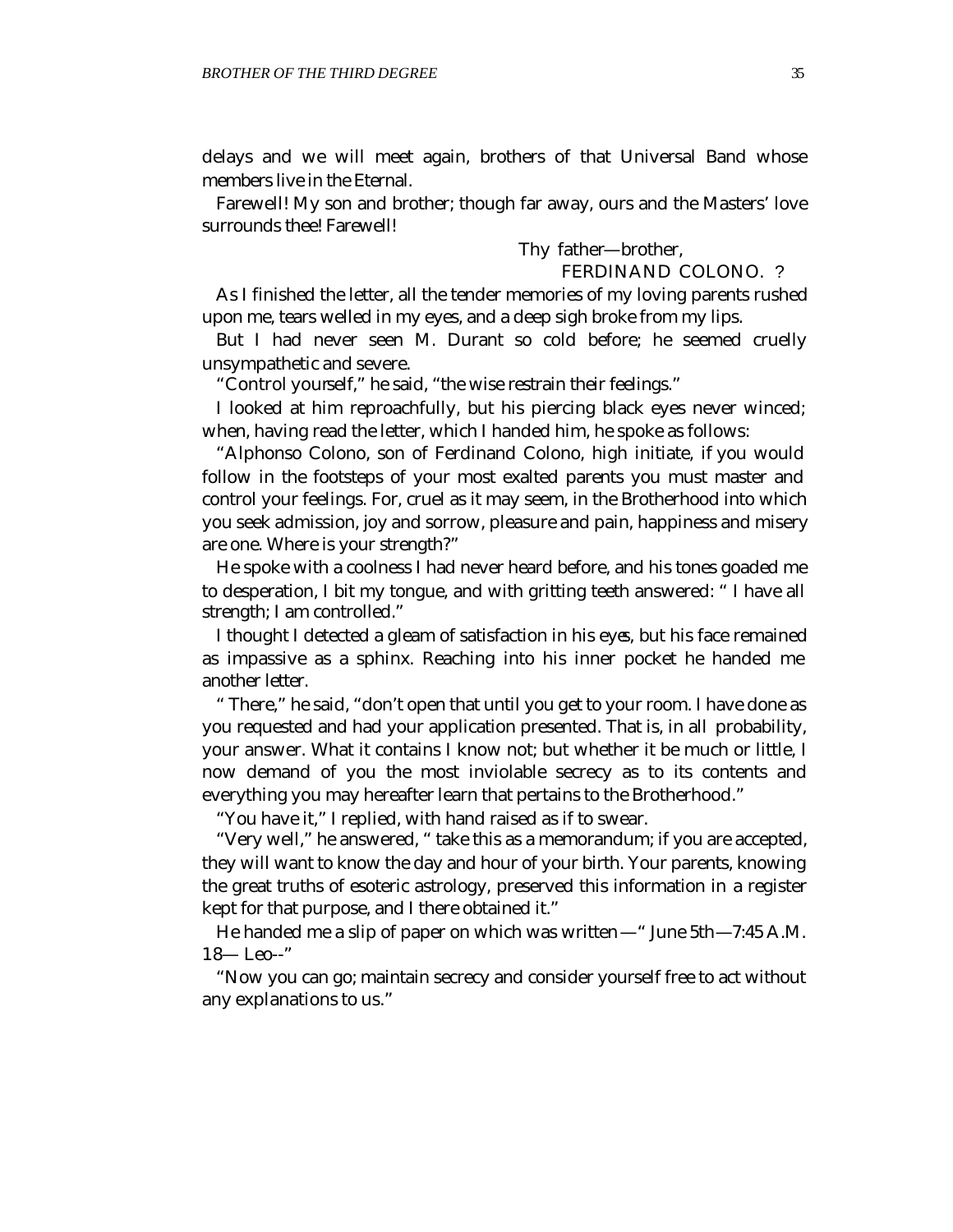## **CHAPTER VI.**

## THE WOMAN IN BLACK.

THE manner of M. Durant had served to some what allay my agitation, and when I reached my room I drew the sealed letter from my pocket without delay.

The envelope was made of linen, and could not be torn, while the sealed portion on the back was covered with a wax stamp bearing mystic characters—the interlaced triangles with an Egyptian tau in the center, and surrounded by a serpent with a Chaldean swastika at the meeting of mouth and tail.

Breaking the seal, I drew forth the following note, written in a small feminine hand:

#### Sir,

 Your application has been favorably reported. My carriage will call for you this afternoon. If you wish to proceed, accompany without question, and bring this note with you.

## MADAME

#### PETROVNA.

The signature was written in a peculiar manner, and was covered with a perforated, five-pointed star, as though to prevent alteration, while the paper was so light and delicate no erasures could possibly have been made.

"At last my opportunity has come," I muttered.

"There must be crises in men's lives; here in the last twenty-four hours I have found my long-lost mother, lost my father, and received word from the mysterious Brotherhood which seems destined to control my life."

I re-opened the letter from my father, and now for the first time the triangle which followed his signature attracted my attention.

It was not like the other writing in color, --it was not writing! I stepped to the window and rubbed my finger over it, looking at it closely. It looked like a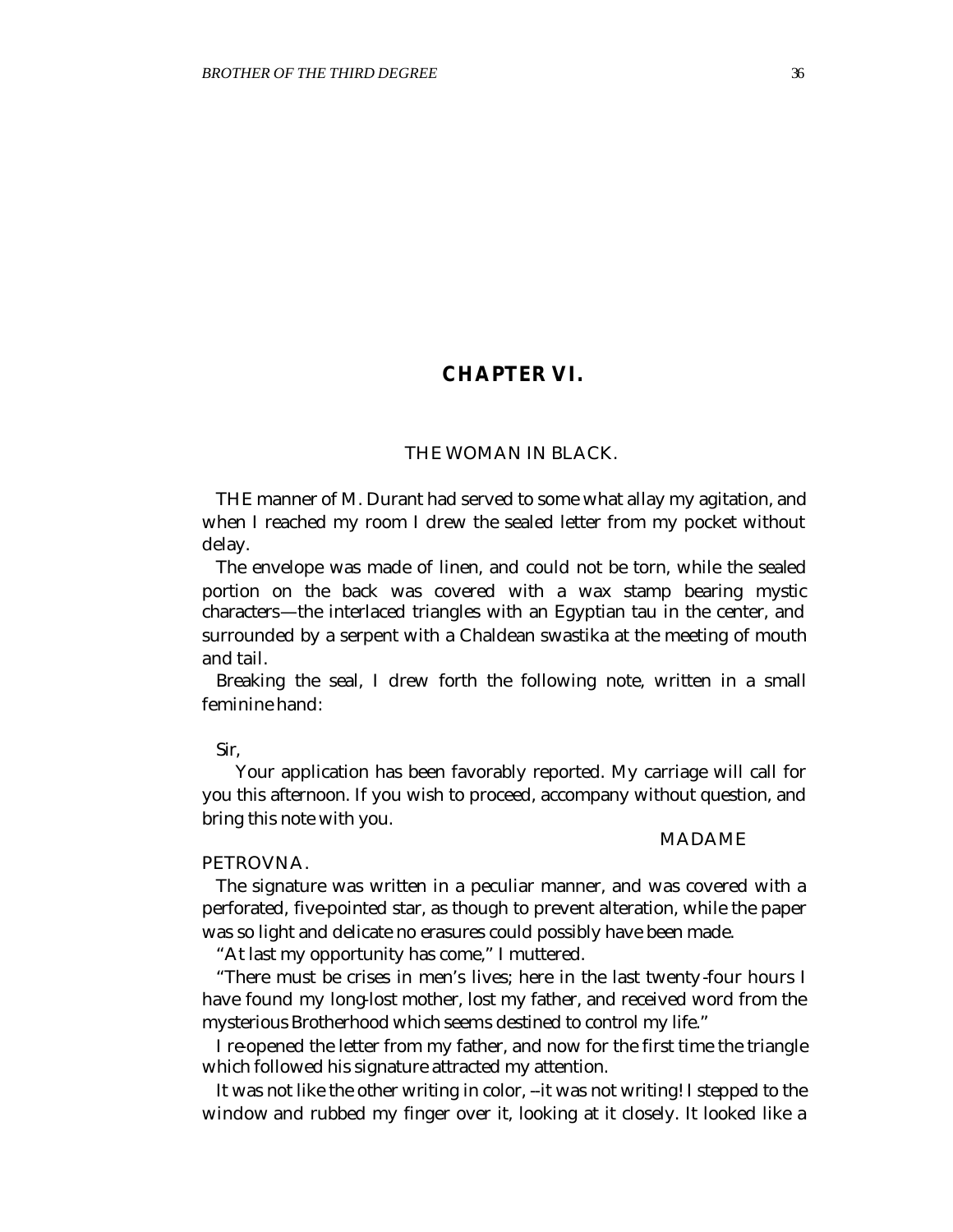kind of carbon substance built up or embossed upon the paper, yet it would not rub off. As I stood gazing and wondering if it could be a precipitated sign, to my utter astonishment it commenced to fade away, until it had entirely disappeared.

"My God! Am I a victim of magic?" I cried, as I stared at the now blank space. "Am I surrounded by powers invisible? Are they good or evil?" Then I recalled what I had read in an occult book, that a ma n is surrounded by powers and influences corresponding to the thoughts he thinks.

"My thoughts are pure, my motives all unselfish," I said. Then it seemed as though an inner voice said: "Then you have naught to fear, naught to fear, naught to fear."

I placed the letters carefully away in my pocket, and went down to the lawn to enjoy a morning walk, all the time filled with eager expectancy for the evening.

I had not been walking long when Camille, seeing me, came down, and laughingly remarking that I was thinking too much, insisted that I take a drive with her.

Thinking a little recreation would do me good and aid in preparing for the coming trials that I now pictured in my mind, I accepted her invitation, and we were soon flying along the beautiful boulevards and enjoying the fresh morning air of the great city of art.

An hour later, having driven until our horses were a little warm, we stopped at the Louvre. Entering the great picture gallery, our attention was immediately attracted by a large crowd standing before a picture that had apparently only recently been placed on exhibition.

As we approached, a tall, Oriental-looking man with an orange-colored turban on his hand, left the crowd, and as he passed us I heard him soliloquize:

"Dangerous; the sacred truths must not be thus revealed. 'Tis rash, ? "

Turning to the picture, which was of exceptionally large size, the first thing that attracted my attention was the predominance of mystic symbols. It was entitled "The Dawn," and was signed by a combination of the five and six-pointed stars.

Fastened in the center at the top by a golden, five-pointed star, two magnificent curtains in red swept to the right and left.

That on the right was held back by a young man in all the beauty of Apollo. Holding back the curtain with his left hand, in his right he held a golden wand made like a winged Caduceus, while upon his forehead was a golden sign of Mercury.

The figure on the left was a woman, a Venus in all her beauty. The golden sign of Venus on her forehead seemed to scintillate, and the winged globe, sky-blue in color, that rested in her hand seemed to be a thing of life.

The foreground in front of the curtain was black, and in the vapors of a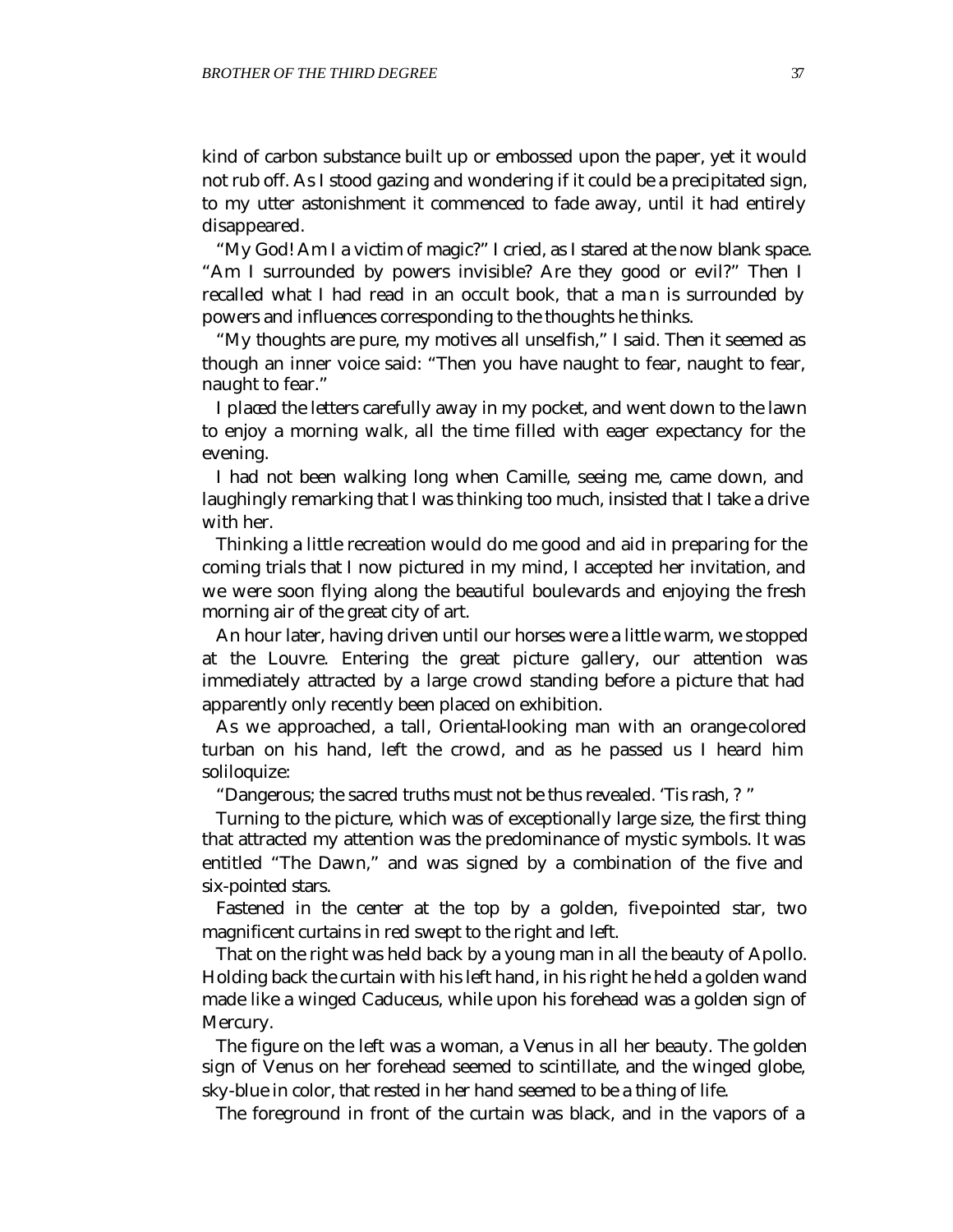smothering smoke were hosts of horrid creatures overshadowing three groups, representing war, pestilence and famine.

Back of the curtain all was filled with a golden light, and rich fields and beautiful cities, thronged with happy, joyous people, festooning, as on a holiday, stretched far away to the blue but snow-crowned mountains which formed the horizon.

In this golden light, and occupying the center of the picture, were five figures whom I recognized as the five great religious teachers of the world ? Zoroaster, Confucius, Buddha, Christ and Mohammed.

In the center, on a mighty lotus, sits the meditating Buddha; on his right leans forward Christ, radiant in loving beauty, to crown the sage with a wreath of lotus flowers; on his left Mohammed, his sandaled foot upon a broken sword and his Arab face lit up with a smile of love, reaches forward to crown the crowning Christ.

Zoroaster and Confucius, one on the right and the other on the left, look smilingly on, and, with rolls of parchment which represent the law, point to the fields of happiness beyond. Over these five great teachers, and beheld with admiring looks by those who held the curtains, was a central figure ? the wonder of the whole. Its meaning then I knew not, but, even in my ignorance, it had a power that made strange feelings in my soul. An oval sphere of misty vapor that seemed alive with motion and marvelously rendered in a sacred color.

Within this sphere, like those around, five-pointed and radiant with a golden light, a "star."

Spell-bound we gazed, our soul's mysterious powers interpreting, and became enraptured as in a mystic charm.

We were suddenly aroused by voices, some speakers approaching in very earnest conversation.

Turning, we saw the Oriental with the director and four distinguished-looking men.

"Yes," said the apparent leader to the director, "the picture must be veiled at once, and it will be removed this evening. See to it, Monsieur, have it done without delay."

The director immediately left, while the newcomers conversed in low tones.

In a few moments the director returned, accompanied by some aids ca rrying a large covering, which they immediately put over the magnificent picture, the men standing by until it was accomplished.

As they turned away I heard the leader say to the Oriental:

"Yes, it was an unusual indiscretion on the part of Aerol to place that here. A man with the most fragmentary knowledge would, with an hour's study, learn enough to be dangerous. Hereafter he must let us inspect such productions."

Camille and I, both being connoisseurs, appreciated the work, but could not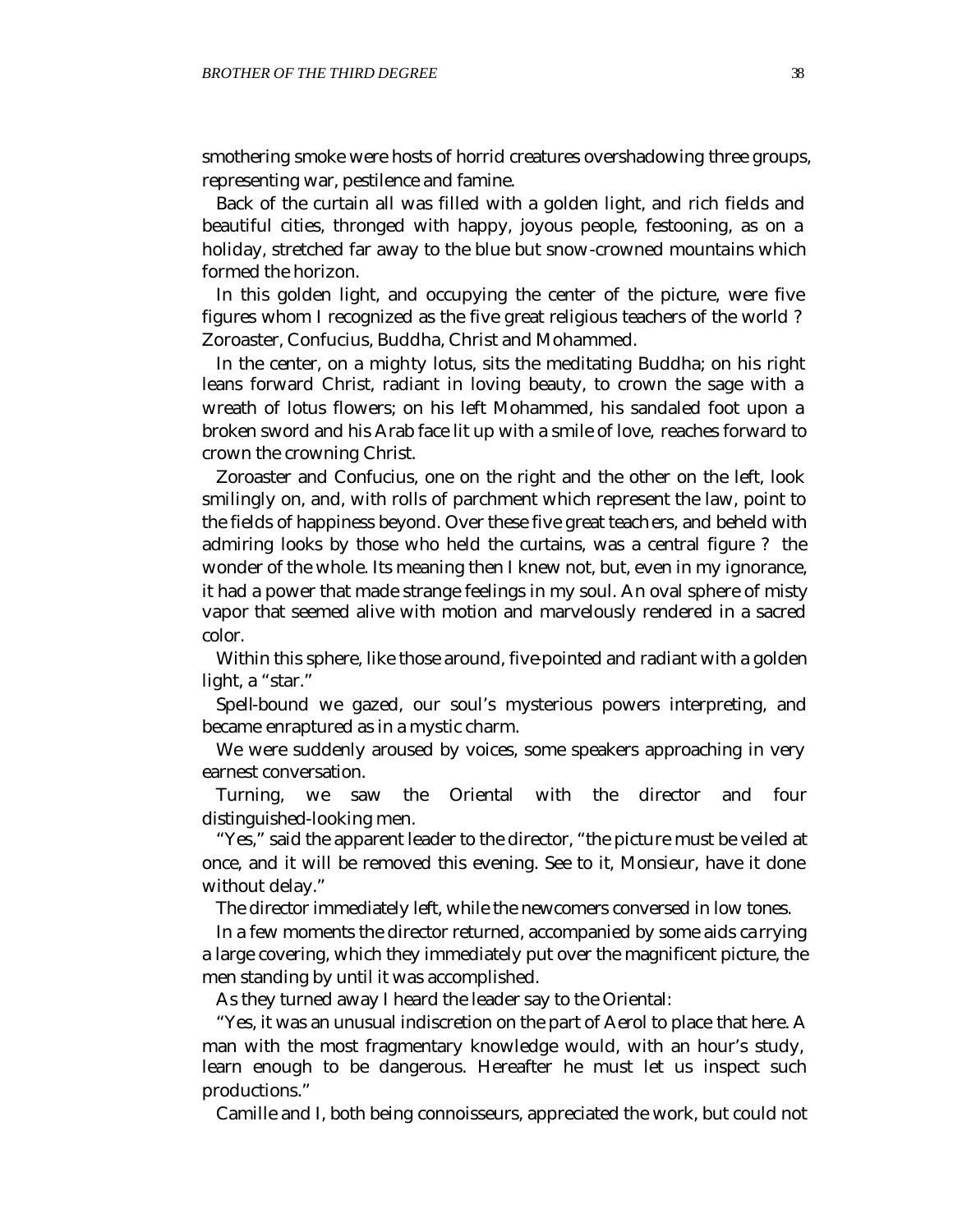understand the action of the men in thus concealing it. As we left the gallery she said the spokesman was Gen. Careau, Secretary of War, and his companions were all prominent officials of the government.

Who the Oriental was, she did not know; but from his remarks, which I had heard when entering, I knew that he had influence and was the cause of having the picture veiled and ordered removed.

My stuffy of symbols and recent experiences gave me an idea I could throw some light upon the subject; but remembering my pledges, I kept silent.

It was now noon, and we returned home. The not had said this afternoon, at what hour I knew not; so thinking it was best to be ready at any time, immediately dinner was over I repaired to my room.

Now my thoughts returned to the picture gallery. Evidently the painter was a mystic. The symbols used plainly showed that fact. But who was Zerol? I had never heard o him before, and I nth last year I had made it my business to get acquainted with every reputable painter and artist in the city. And were the very powers of the government associated with this secret organization? Thus my thoughts continued to dwell upon the mysteries surrounding me until nearly four o'clock, when the hall-boy brought up a card with the initials, "M.P.," and said the sender was waiting for me in a carriage at the front gate.

Proceeding to the gate a cabman opened the carriage door, and as I enter a woman moved over to give me a seat beside her. She was dressed in black and was closely veiled; but as the carriage moved away the pair of beautiful whit hands that lay exposed upon her lap told me she must be young. At the same time an indescribable feeling of restfulness and ease came over me.

"And is Monsieur dissatisfied with the knowledge of the colleges, that he seeks Madame Petrovna?" asked a sweet, musical voice, that caused a thrill of pleasure to run through me.

"Yes, Madame," I replied, inferring immediately that it was the Madame herself whom I was talking to, "the knowledge of the colleges is all very well so far as it goes, and as long as it is confined to facts as they exist without explanations; but their knowledge is only superficial and does not satisfy the mind that would know the true nature of things in themselves."

"Ah!" and that same tingle of pleasure again went through me, "then Monsieur is of a philosophical turn of mind, is he?"

"From my childhood, Mademoiselle," said I, changing the form of my address in the hope of getting some clue to her identity, "I have been taught in a philosophical manner, and, therefore, naturally look at everything in that light."

"It was very fortunate for you, Monsieur, that you should have had such teacher; very few have that privilege nowadays,"

Thus no clue to her identity was given as the conversation continued and the carriage rolled rapidly along.

But every word uttered by my unknown companion filled me, nevertheless,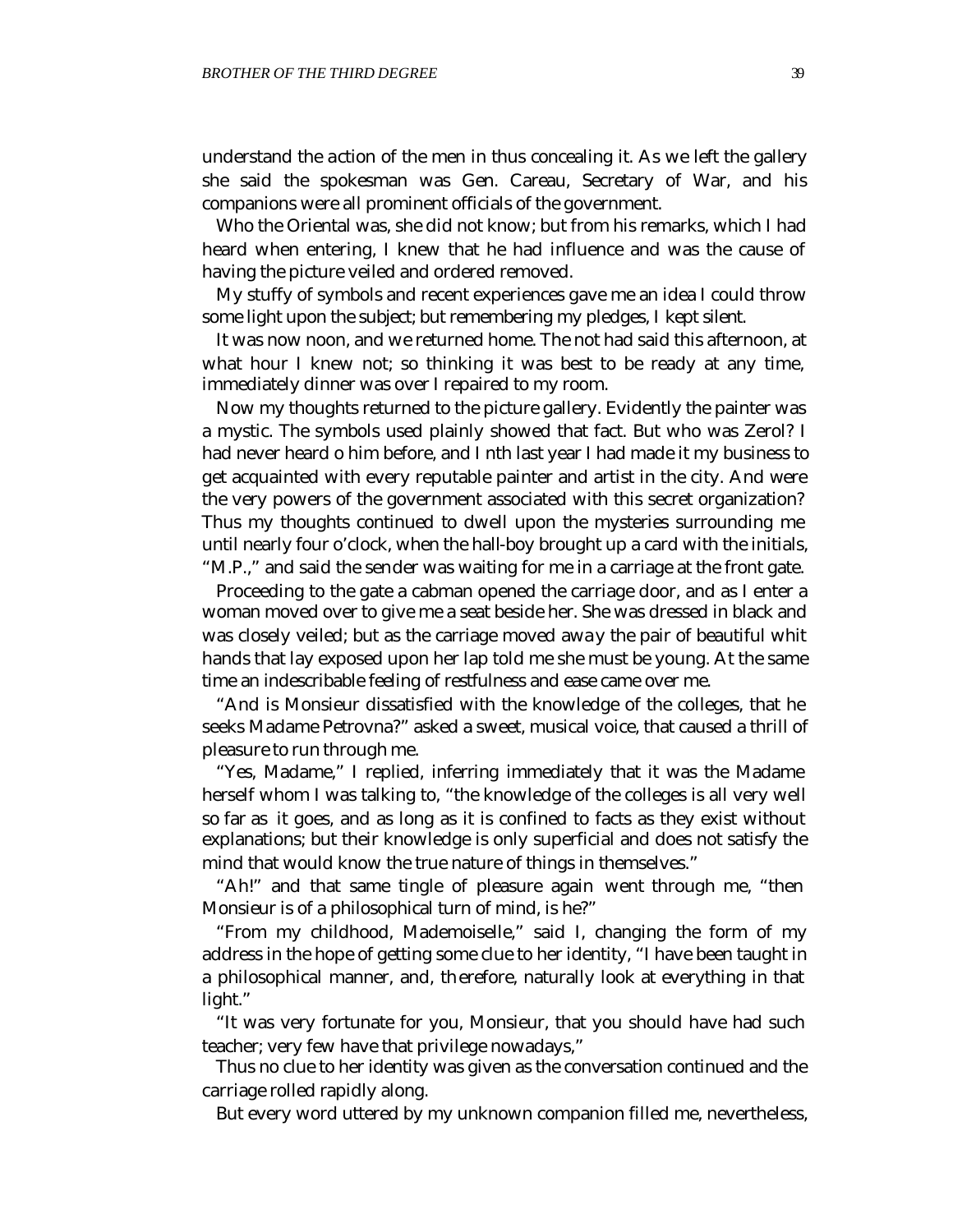with a never-before-experienced feeling of pleasure, and I drank in each musical word as some delicious beverage. So absorbed was I with my companion that I took no notice of the route we were traveling. Once she was looking at the palm of her fair white hand, and I took advantage of the opportunity and asked:

"Does Mademoiselle believe in palmistry?"

She closed her hand quickly, and turning to me replied:

"Is not the palm of the hand, if protected, one of the most sensitive parts of the body, and does not the Scriptures say that the hand is all covered over with light? Let me see Monsieur's hand."

I held out my open hand, and she took it gently. Oh, what means this great joy that steals around my heart? What pleasure in that touch! Did I mistake? Her veil was double and I could not see her face, but I thought I saw a tremor shake her form and there was a slight quiver in her voice as she said:

"Monsieur has never loved ? that is," she added quickly, "not in this life."

"And does Mademoiselle believe in past lives?" I asked. Without answering she continued:

"But the lines and mounts say, Monsieur, that you will love deeply when you do love; and that you will meet her in your twenty-second year, or very near that point. May I ask your age, Monsieur?" "I am twenty-two," I answered, with what was to me unusual warmth. And did a secret feeling make me wish that what she said was true? Just then the carriage stopped, and as she dropped my hand I looked out.

We were in front of a granite arch which marked the entrance to a palatial residence, situated in the middle of a large lawn surrounded by a high iron fence with granite posts.

Glancing up, a group of statuary surmounting the arch attracted my attention. A huge bronze tiger, the very picture of subjugated humiliation, was held in chains by a winged cupid standing on a golden egg. Whoever these people are, I thought, they understand the secret of art. It is evident that group has a meaning and value which comes from other than a mere skill in execution.

My companion had noticed my admiring glances, and, as the iron gates swung open, as by a secret order, and we passed through, she asked:

"I see you have an artist's eye; do you understand the meaning?"

"I might mistake; will you explain?" I answered.

"The group, *with the egg*, comprehends, in its entirety, a great deal; but to explain briefly, the tiger symbolizes man's animal or tiger nature ? the beast which is subjugated and chained by love, which, according to the Mystics, comes from a golden egg."

There was a soul-stirring tenderness in her words as she thus answered, and for the first time in my life I felt the thrillings of a newborn love.

"Beautiful thought," I answered; "if one can judge these people by their art,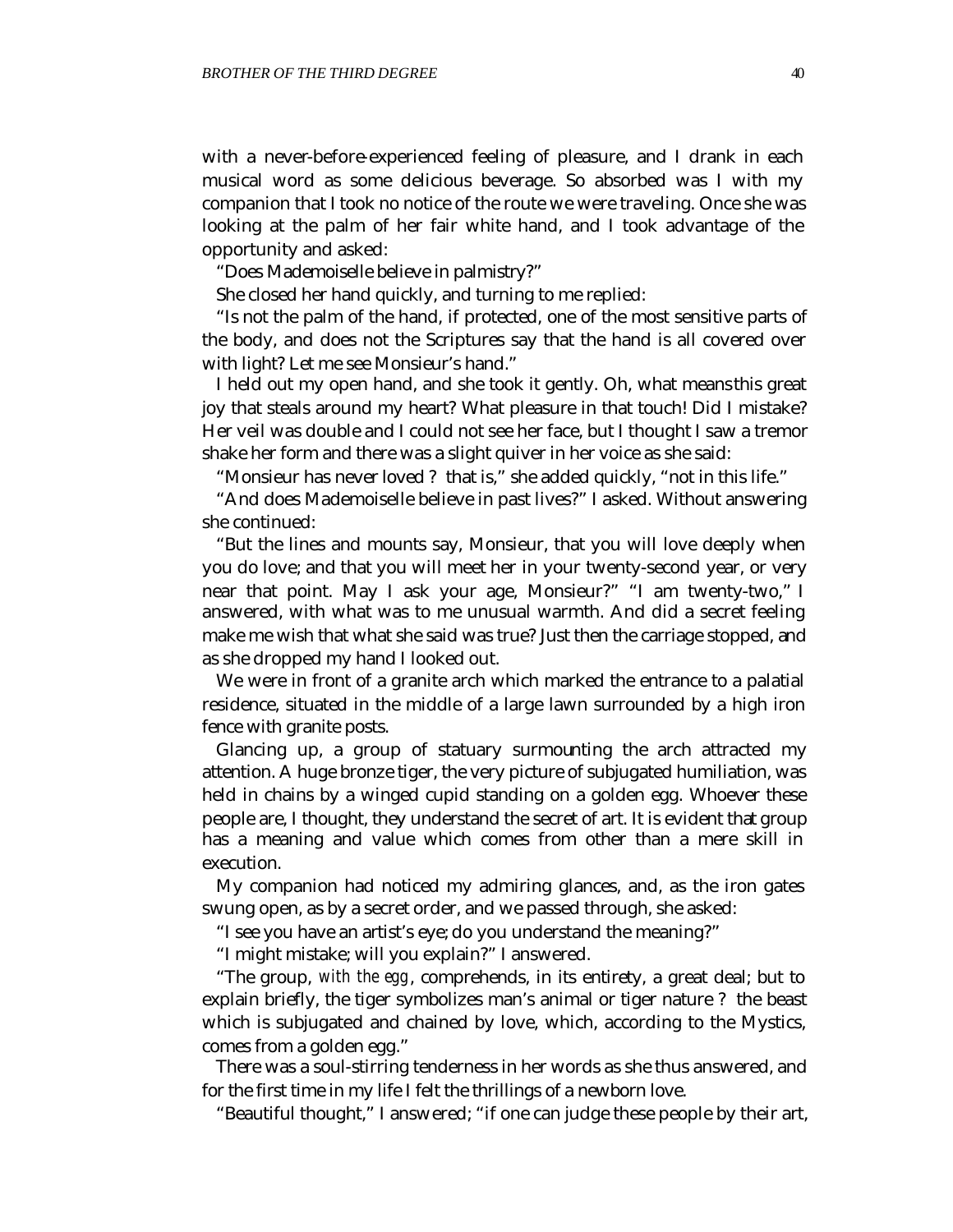they must be pure and good."

"They was," she replied.

We were now driving along the gravel road through the carefully kept lawn. The velvety sward adorned with flowers and trees reflected the rays of the afternoon sun in all of nature's beauty.

Truly, I thought, if this is the way I am to be initiated, it is anything but that which I had thought. I had pictured terrible ordeals and blood-curdling tests, and here I had been met by a woman who, while I had never seen her face, I knew must be beautiful, and everything seemed bright and joyful. Then I thought, perhaps this is the calm before the storm; and so thinking I braced myself to meet it. My companion had become silent as we approached the mansion, ? a model of classical architecture and built of polished marble. Arriving at the steps that extended up to the Corinthian portico, and which had two magnificent groups of statuary at the ends, the cabman opened the door and I courteously assisted my companion to alight. Leading the way, she entered a hall which was a masterpiece of art. The walls were hung with the most magnificent paintings, and the Corinthian pilasters along the sides were polished like mirrors.

Without saying a word, she conducted me to a large parlor to the right; then, saying she would return in a few moments, left me. I had hardly time to take in my surroundings, when she returned and motioned me to follow her. Along the hall and up a marble staircase we proceeded, until we arrived in front of a door which she opened without knocking, and, I having entered at her motion, closed it behind me. I found myself in a room finished throughout in a light-blue color. At a table draped around with blue silk, covered with mystic symbols, sat a heavily built woman of about sixty. Her face was broad, and its wrinkles made it appear rather coarse at first glance; but, I soon learned, it was capable of almost instantaneous changes of expression. The eyes were the chief characteristic of the woman, and seemed to read the very soul. As I entered she motioned me to a seat, and, without saying a word, set her steel-blue eyes upon me and kept them there for fully a minute, when she said:

"You have a mote?"

*I* handed her the mote I had received in the morning. She placed it in a drawer in the table and continued:

"Your name Colono?"

"Yes, Madame," I answered.

"Well, young man, what do you come here for?"

I thought her tome and manner of speech somewhat brusque, bur answered: "To seek entrance into the Brotherhood."

"What are your motives?" she asked, her piercing eyes never leaving mine.

" I desire knowledge. Knowledge is the end and aim of my life."

"For what do you want this knowledge? Is it for any personal ends or selfish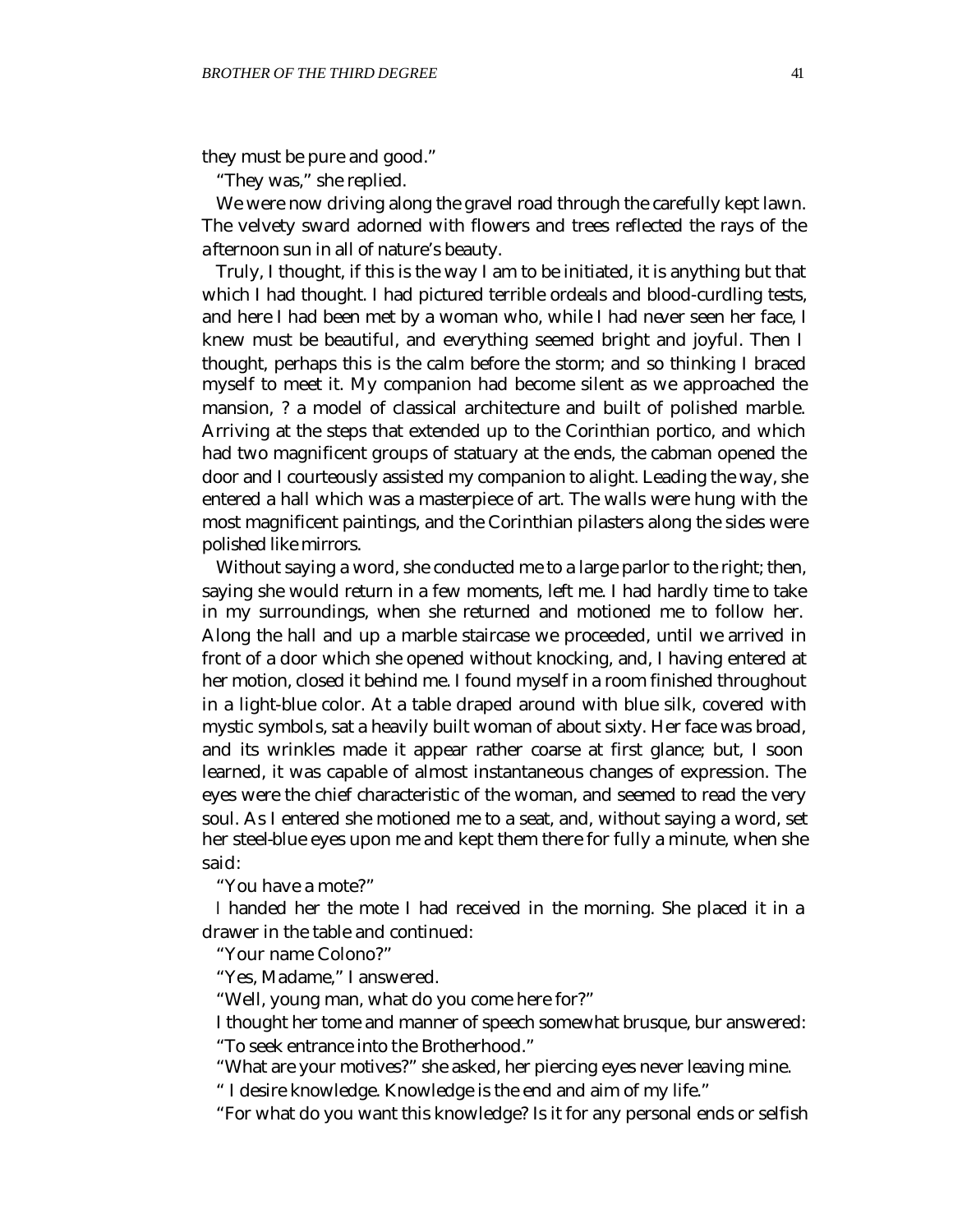### purposes?"

"No selfish purpose prompts me," I answered. "It is an inborn desire within me. Every since I was a child, I have longed to know the real meaning of things; and the mystery of life has had an irresistible fascination to my mind."

"And you think there is a Brotherhood that can assist you to this knowledge, do you?"

"I know there must be those who know more than the outside world concerning the essential nature of things."

"Where did you get this knowledge?" she asked abruptly.

"My parents have always taught me so," I answered.

"Oh! And is that all the foundation you have for your affirmation?"

"My parents being members of this Brotherhood would know, and they would not deceive me; furthermore, I have an inner consciousness which tells me this Brotherhood exists; and that among its members are exalted me and women who possess wondrous knowledge, powers and God-like wisdom."

"Ah! You believe in an inner consciousness then, do you?"

A momentary softness came over her face, and I thought I detected more of the woman in her tone.

"I believe man is a temple of the Divinity, and that within him are divine powers and possibilities," I answered.

"Man is not only a temple of the divinity ? man is the Divinity ? Perfect man is God," she replied, with a vehemence that forbade contradiction.

Then, suddenly changing the subject, she asked:

"What do you think of the present social condition of the world?"

Now, while I had been raised in the midst of wealth and aristocracy, I was what some over-conservative, people would call an extremist; and I answered accordingly:

"I believe it is abnormal, monstrous, and contrary to the divine intention. A social state where altruism and industry are made the victims of greed and sloth cannot long mock eternal justice, and its end draws near."

This strange woman, by the supreme power of will controlled her features; but I could see from the brilliant light in her eyes that I had voiced her sentiments.

"And how will it end?" she asked.

"That depends on man. If in time the moral sentiment becomes sufficiently strong, the present lamentable condition of things will give place to something higher; but, if this moral change is too long delayed, then, like all civilizations of the past, we will sink into the chaos of an awful night; and then, from the shattered fragments of what is left, through years and centuries of toil and pain, build up again."

The restless activity which always came over me in moments of great earnestness, commenced to rise within. I could hardly sit still, and moved restlessly from side to side.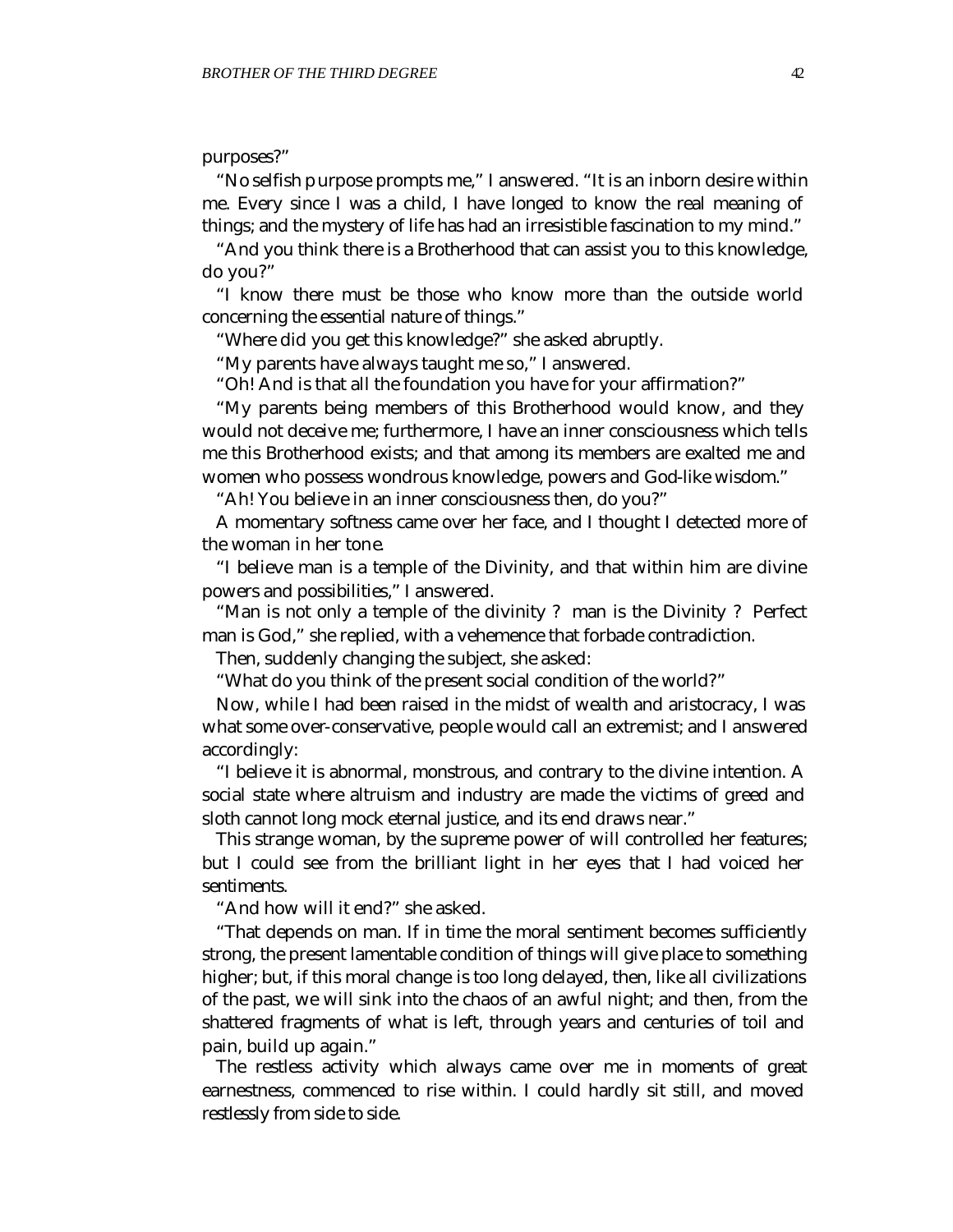"And what would you do to aid mankind to avert this awful doom? Or have you any interest in the matter?'

"Madame, I would do all within my power; but what can I do? I am but one little insignificant man; and look how much is to be done."

"You, as an isolated and separate man can do little, but as an instrument of the Infinite, much."

I was about to reply, when she again abruptly changed the conversation by asking:

"Have you the exact hour and date of your birth?"

Remembering the dates given me by M. Durant I answered accordingly.

Without evincing any surprise at the exactness of my knowledge as to the hour, which is very seldom know, she wrote it down in a small book. Then opening a drawer she drew forth and handed me a card, saying:

"Report at that address to-morrow morning at nine o'clock; keep the card for presentation, and, without informing any one, go alone. You are now excused."

My veiled conductor was awaiting me in the hall. Without a word she led by a different rout to the hall below, where another surprise awaited me. The side-hall through which we were passing was covered with finely executed portrait paintings of men and women. All the great nationalities of the earth were represented ? H indu, Chinese Turk, Greek, Egyptian, and all the modern nations of the West. As I was giving them a hurried glance, while passing along the hall, a cry broke from my lips as my eyes fell upon the life-size portraits of my father and mother, hanging side by side. Portraits not of youth, but of recent years. My companion, who was little in advance, stopped, and as I fain would have lingered to question, silently motioned me to follow. Out through the marble portico to the carriage which was still waiting, we proceeded. The driver opened the door, and to my pleasure my companion entered with me. Not a word was spoken until we passed the arched gate, when she broke the silence by asking:

"Why did Monsieur utter the cry in the hallway? Did he recognize some one among the pictures?"

"No one less than my father and mother," I replied. "Oh, Mademoiselle, how did they come there? And so natural!"

"All high-degree members of the Brotherhood are there," she answered. "Would you like to have your picture there?"

"It will be, if it is in the power of man to put it there."

"Monsieur knows not the meaning of his words," answered that same sweet voice, every word of which thrilled me no less than it did on the previous drive.

"My parents did it, and so can I. All men can attain to the same great end if they but will. They trust me to do it, and I will. But, is Mademoiselle's picture there?"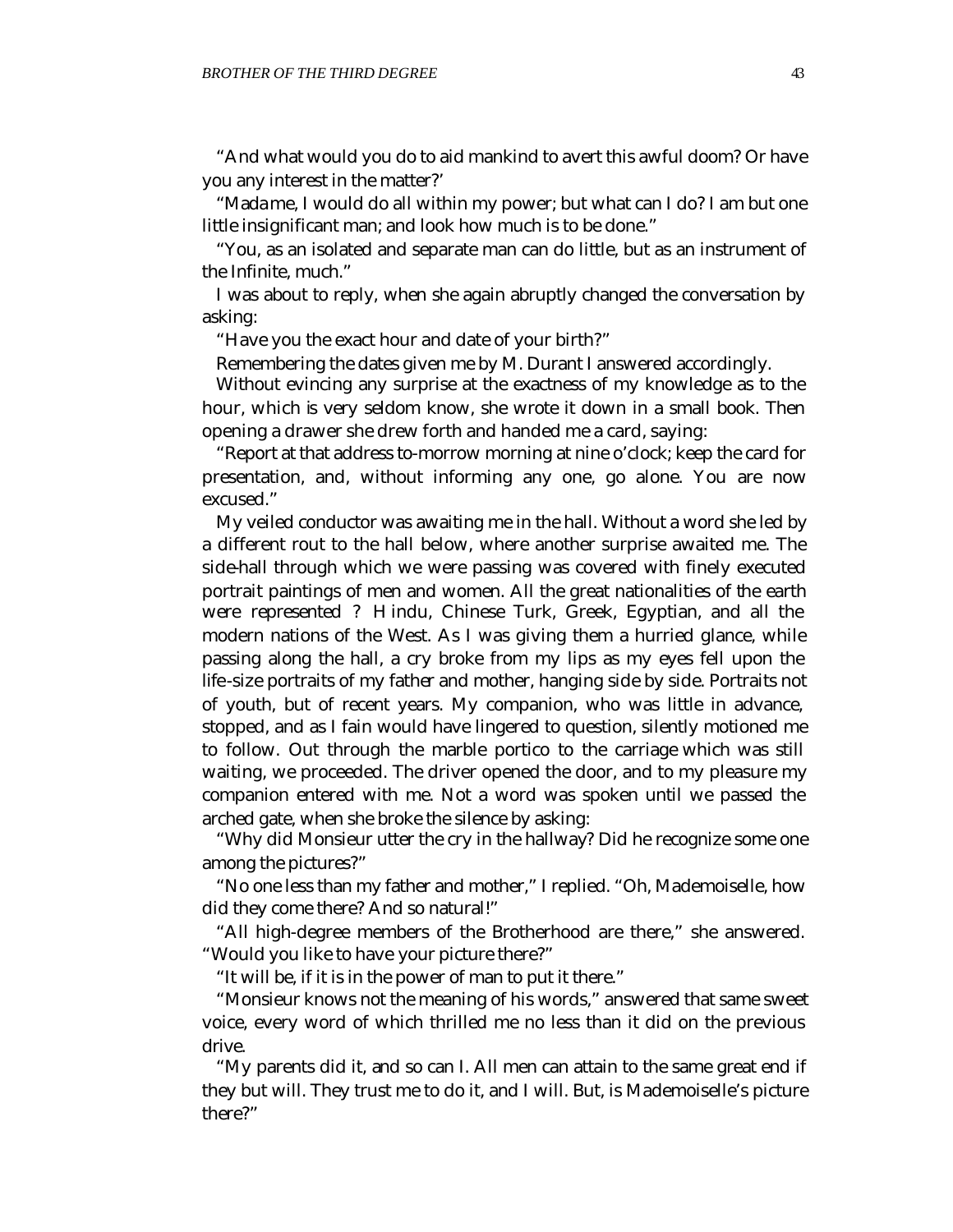"Ah! How could a poor, weak woman like me become so great? Do you know, Monsieur, that none can have their picture there who harbors thoughts of love? Then how can woman who is born to love ever reach that end?"

My heart was now throbbing in my throat; it seemed to me her words had a secret meaning, and it was all I could do to regulate my breath, as I answered;

"But my mother loved, and she is there."

"Then she had to sacrifice that love."

Now did the words of my parents once more steal across my memory? Again did I recall the sad parting of my mother on the fated steamer? Then all the mysteries of the last few days crowded on my mind, and I was once more about to loss my self-control, when my companion, seeming to divine my thoughts, said:

"There are three great steps in man's progress to perfection, and these are all included under the one word ? self-control. Separately they are ? control of body, control of mind, control of heart. Great is he who controls the body, still greater he who controls the mind, but greatest of all, he who controls the heart."

Most truly, I thought, as each word set mind on fire. Oh, how I did long to see the face behind that cruel veil of black! Now I thought of my father's words about my sympathetic soul. Surely this is mine, I thought; I will ask her of the doctrine.

"Mademoiselle, talking of love, do you believe in sympathetic souls?"

She turned half around, and I surely saw her hand tremble and heard her voice quiver a she answered:

"Yes, I do."

I, too, was trembling now, but steadying my voice, I asked:

"What is the teaching, Mademoiselle? Does it mean that all souls have their mates and no others?"

"No; that may be the popular idea of the doctrine, but it is erroneous, the true teaching is, that there are souls ? not all ? who have become inseparably conjoined because of a harmonious union in lives gone by. These cases are rare, but they do exist."

I was about to question further, when the carriage came to a stop in front of the Durant mansion. "Are we here already? My! How short the drive!" I remarked, as the driver opened the door.

Did she see my lingering action and the wistful look in my eyes? I knew not; but she at least extended her fair white hand to say "good-bye." I could not control the impulse, and raised t gently to my lips. Oh, what magnetic tie was in that kiss!

"Good-bye," she said, as she closed the door, and I half mechanically turned toward the mansion.

"She is gone," said I; then the full truth came upon me, and I muttered: "I'm in love. In love, and with a woman I do not know, and whose face I have not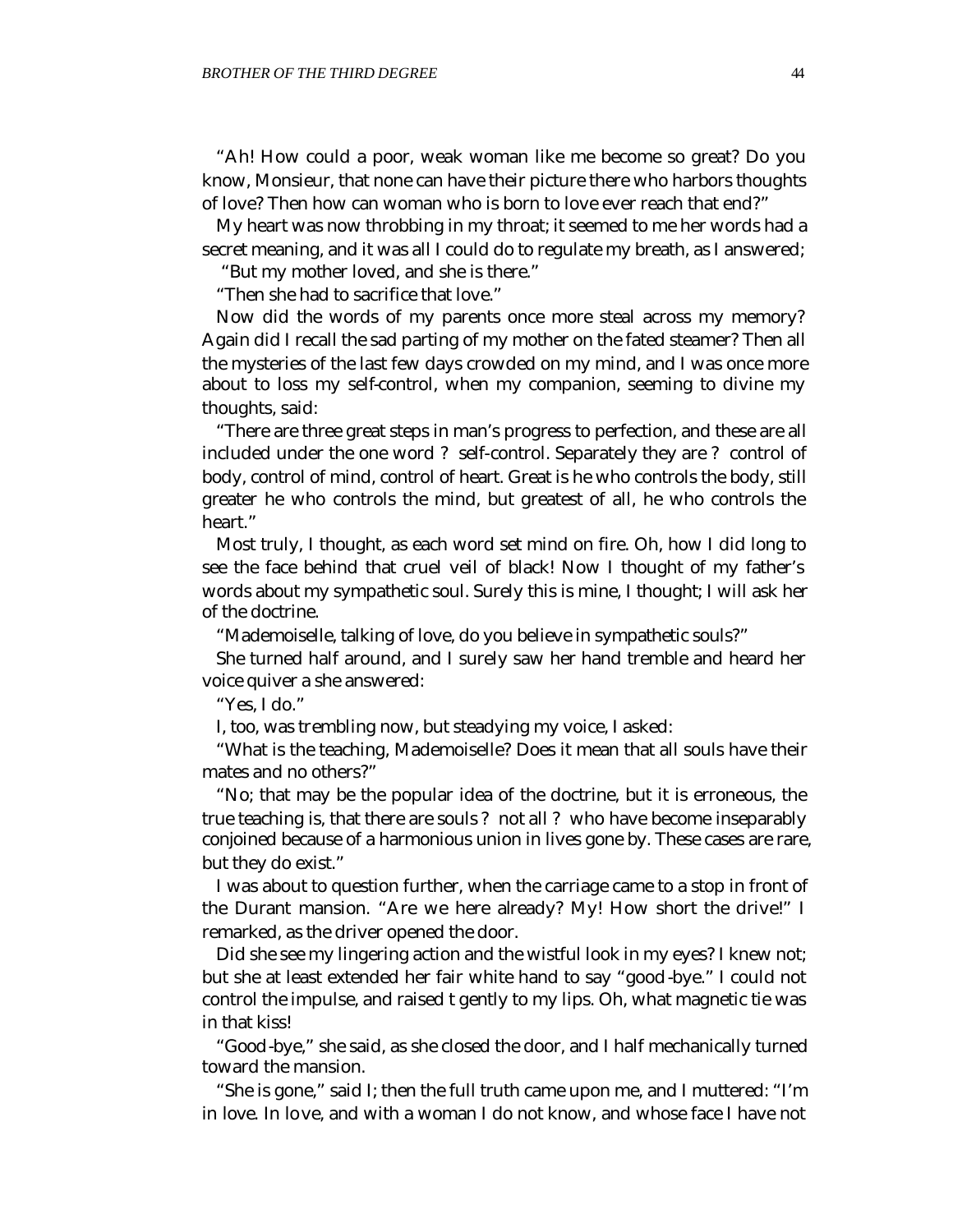even seen. Not even her name do I know; married or single, old or young. My God! What insanity is this? But she must be young, her hand said so. But then old people sometimes have young hands. And that voice and mind! Well, Colono, you are a freak; you went to get crucified an fell in love."

Thus pondering, I entered the house just in time for the evening lunch.

Camille and the Durants were again as of old, and asked no questions to embarrass. After a light supper and a pleasant chat at the table, I took a stroll with Camille.

Now here was a girl who was finely educated, beautiful and accomplished, with whom I had been for a year, and with whose parents I was on the most intimate terms; yet there was nothing like a feeling of love, or at least nothing like the feeling I had experienced when with the unknown stranger.

Was I one of those rare souls she referred to? Was she my sympathetic mate?

What a mystery is life! How many puzzles it contains! Whatever of truth there might be in the idea, the thought gave me pleasure, and I found myself constantly recurring to it.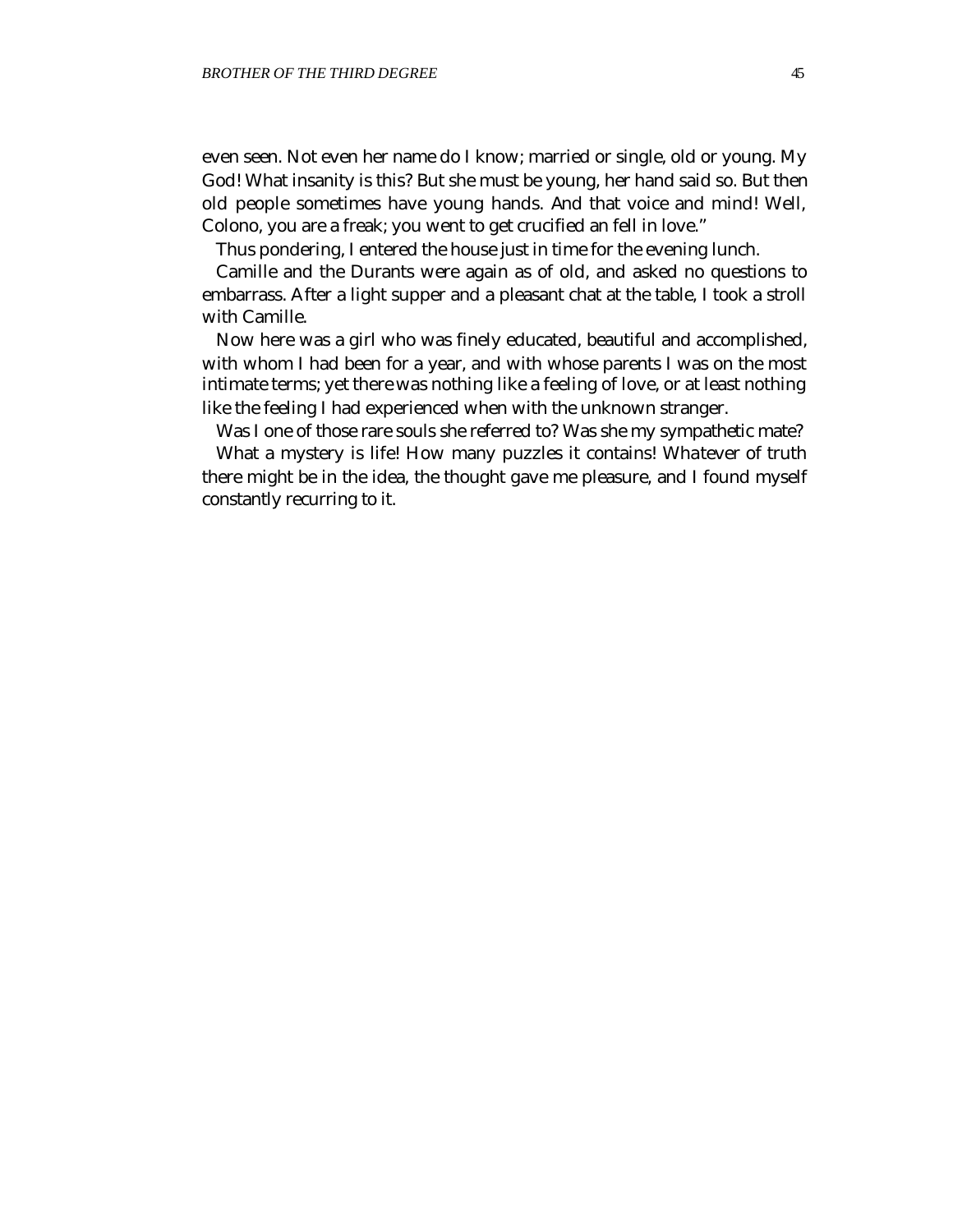# **CHAPTER VII.**

## MEMBER OF THE FIFTH DEGREE.

THE card I had received from the Madame read M. Raymond, Rue Notre Dame des Champs, and then several lines of writing in what I took to be Sanskrit. While not a Sanskrit scholar, I knew the alphabet and simple word-combinations; but this writing I was unable to decipher. Repairing promptly on time to the address given, I was met at the door of an unpretentious residence by a small, nervous-looking man with a black pointed beard and well-waxed mustache. Upon presenting the card he looked at me keenly for a moment, and then invited me in and motioned me to a seat.

"What is your name, please?" he asked, quite pleasantly.

"Alphonso Colono," I replied.

"Well, Monsieur Colono, you have been sent here for me to find out how much you know; do you wish to proceed with the examination at once, or do you desire time for preparation?"

Although this was a little unexpected, I determined to lose no time, and answered: "If it is convenient for Monsieur; yes."

"No inconvenience," he replied; "we will proceed at once. When a thing is to be done, it should be done, come into this room." He led the way to an adjoining room which looked like a university condensed. On the walls were blackboards, maps, charts and drawings, while globes, terrestrial and celestial, chemical appliances and laboratory apparatus were on numerous tables. The work commenced at once, and for seven days I was subjected to the most rigid and thorough examination upon every elements to the highest studies of science and philosophy.

The title man seemed to possess almost universal knowledge, and took everything in a systematic and orderly manner.

On the afternoon of the seventh day, without a word or hint to let me know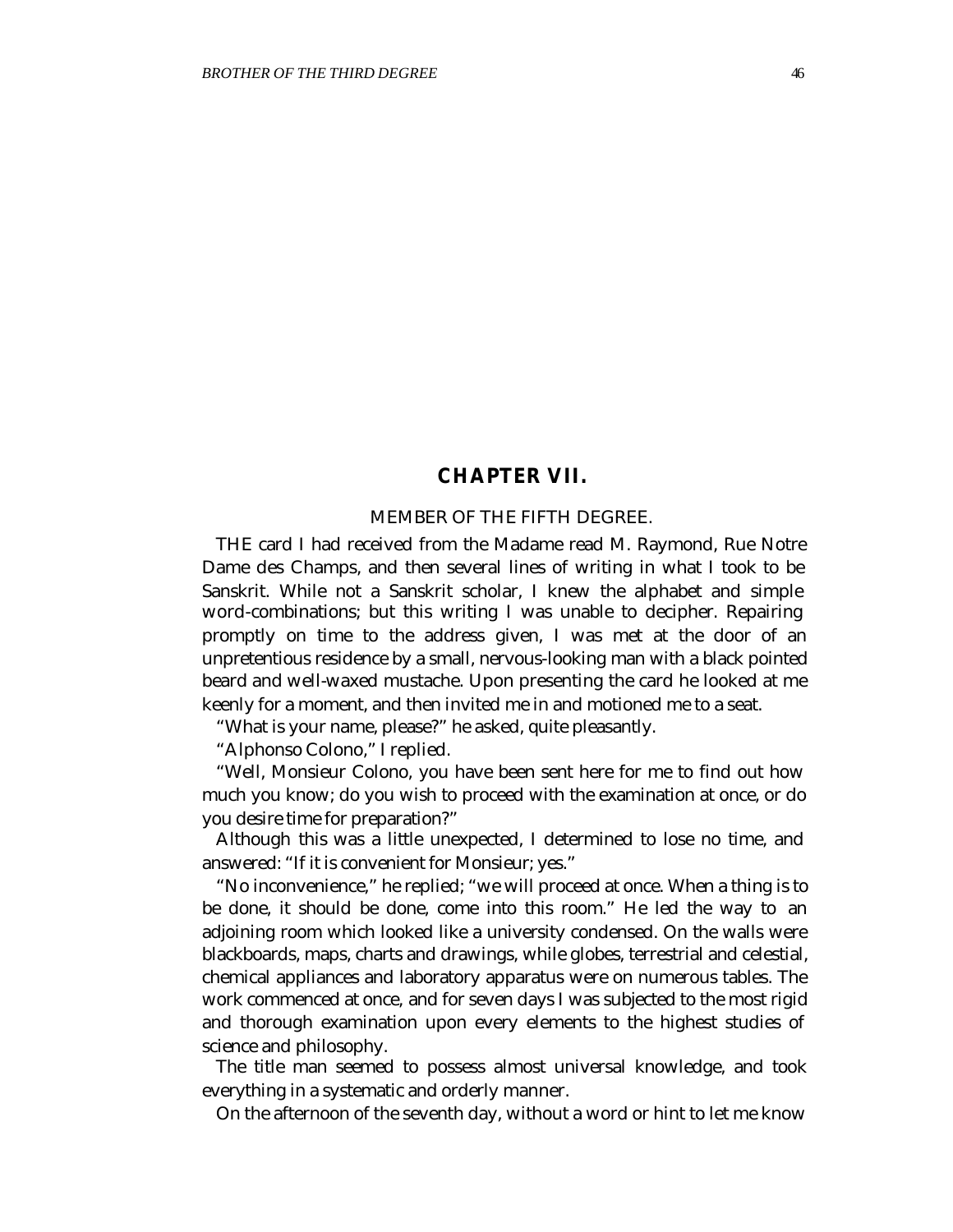my standing, he gave a card written in Sanskrit and told to go to my home and await developments. Not a word of encouragement, not a sign of either commendation or otherwise.

I returned home, thinking that I was as much as ever in the dark, and apparently making very slow progress. Another week passed, and still no information. On questioning M. Durant one day when I met him alone, he answered that he had done all he could, and that from thenceforth I must trust to the fates and rely upon myself alone. On the evening of the fourteenth day I received a note through the mail, requesting me to call at the rooms of M. Raymond. I did so without delay; in fact, I was becoming slightly impatient.

M. Raymond met me at the door and ushered me in and along the hall to a rear room, where, upon entering, I found myself in the presence of four other men who were seated at a center-table. Each had his face entirely concealed by a black mask, sufficiently long to conceal whiskers. At a sign from M. Raymond I took a seat beside him near the end, when one of the men handed me a paper across the table, at the same time all keeping their eyes fixed intently upon me. Opening the paper I found it b be a pledge with blank spaces for signatures. It read as follows:

I, Alphonso Colono, son of Ferdinand and Nina Colono, do most solemnly swear and affirm, in the name of my parents and my sacred honor, and in the presence o my living soul and Almighty God, to maintain inviolable secrecy until death as regards all teachings and instructions that may be given me in the Secret Hermetic Schools; and I likewise swear and affirm never to divulge or reveal anything concerning persons, things or places which knowledge may come to me through connection with these schools.

"Will you sign that?" asked the man who had handed it.

"I will, with one qualification," I replied.

"And what is that?" he asked.

"That my ideas of God may not be misunderstood or misconstrued, I would have the words ? the Infinite and All-pervading Spirit ? inserted after the word God. I do not believe in God as many men give meaning to that word."

The four men looked at one another and then at M. Raymond.

"Very well," said the leader, "we will insert the clause." He took the paper and made the insertion, handing it back when he had finished.

Again reading the pledge, I signed. Then each of the four signed as witnesses and handed it to M. Raymond. As the latter signed, I noticed that each had put a different and peculiar mark after his signature.

"Now, M. Colono," said the spokesman, as he took the paper, "you are an accepted member of the fifth degree of the Fourth Degree. The Fourth degree has seven sub-degree; you were born in the third sub, and have for eight years been unconsciously a member of the fourth. You pass to higher degrees as your growth and knowledge permits. Men are frequently members of the lower degrees when they know it not. Admission does not consist in the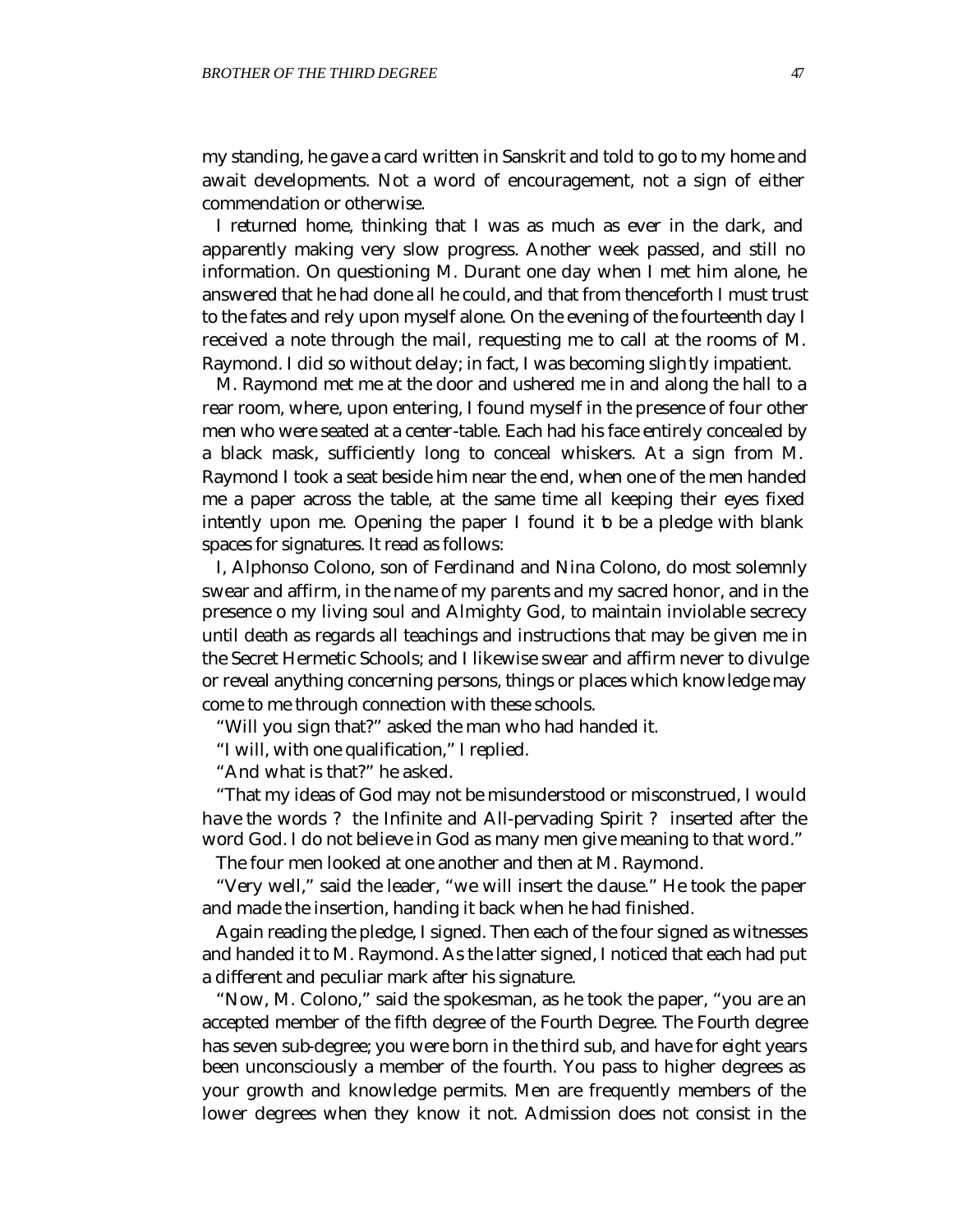possession of a certificate, but in compliance with rules. Those who obey the rules and lead the life are members, though they know it not. In this degree the watchwords are ? Study, Patience, Knowledge ? and all advance depends upon the efforts of the student and the purity of the motive that prompts his desire for knowledge. At the start know that all depends on you, and on you alone. Ask no advice, but rely upon your inward strength. Now you are excused. Next Thursday night there will be a masquerade ball at the residence of M. Careau; a party will call for you, and you will please attend." As he finished, he motioned toward the door. Ushered through the hall by M. Raymond, I departed, wondering what possible connection there could be between a masquerade ball and a school of occultism. Then I recalled the name Careau. Careau, why that was the name of the secretary of war, who had ordered the removal of the picture from the Louvre.

I had not learned much that was definite in its nature, but he isolated incidents were becoming more connected. "A party will call for me ? I hope it will be my unknown friend," I muttered. "But will she be masked, and will I never see her face?" thus thinking and soliloquizing I returned home, and applied myself with still greater diligence to my studies.

Thursday evening came, and I had robed myself as a monk and was awaiting my expected caller. It was something after seven o'clock when a cab drove up to the front gate, and to my disappointment a man got out, and, proceeding to the entrance, rang the bell and sent me this card. Joseph Henry, I read, awaits you at the carriage at the carriage. The sender had returned to the cab, and, adjusting my garments, I soon joined him. Where the Careau mansion was I had not as yet learned; but the carriage started directly toward the center of the city. "Have you the card given you by M. Raymond?" asked my companion in pure English.

"I have," I answered.

"Then it will not be necessary for me to accompany you; and as I have some other very important business to attend to, I will give you my carriage and leave you to proceed alone." Before I could answer, he continued:

"When you arrive at the ball-room entrance present your card, and when admitted answer all questions that may be asked and obey al commands that may be given."

"I shall do as you have instructed," I answered, at the same time thinking this was a strange proceeding for obtaining entrance into a ballroom.

As the stranger vouchsafed no further remarks, we drove on in silence until we reached the Madeleine, when he got out the carriage, which immediately turned about and proceeded rapidly away. Along the brilliantly lighted thoroughfares, the sidewalks of which were thronged with crowds of gay and careless people, the driver hurried until we came to a boulevard less brilliantly lighted. We continued along this at a rapid pace for about thirty minutes when we drove up to a gate in front of a brilliantly lighted residence some distance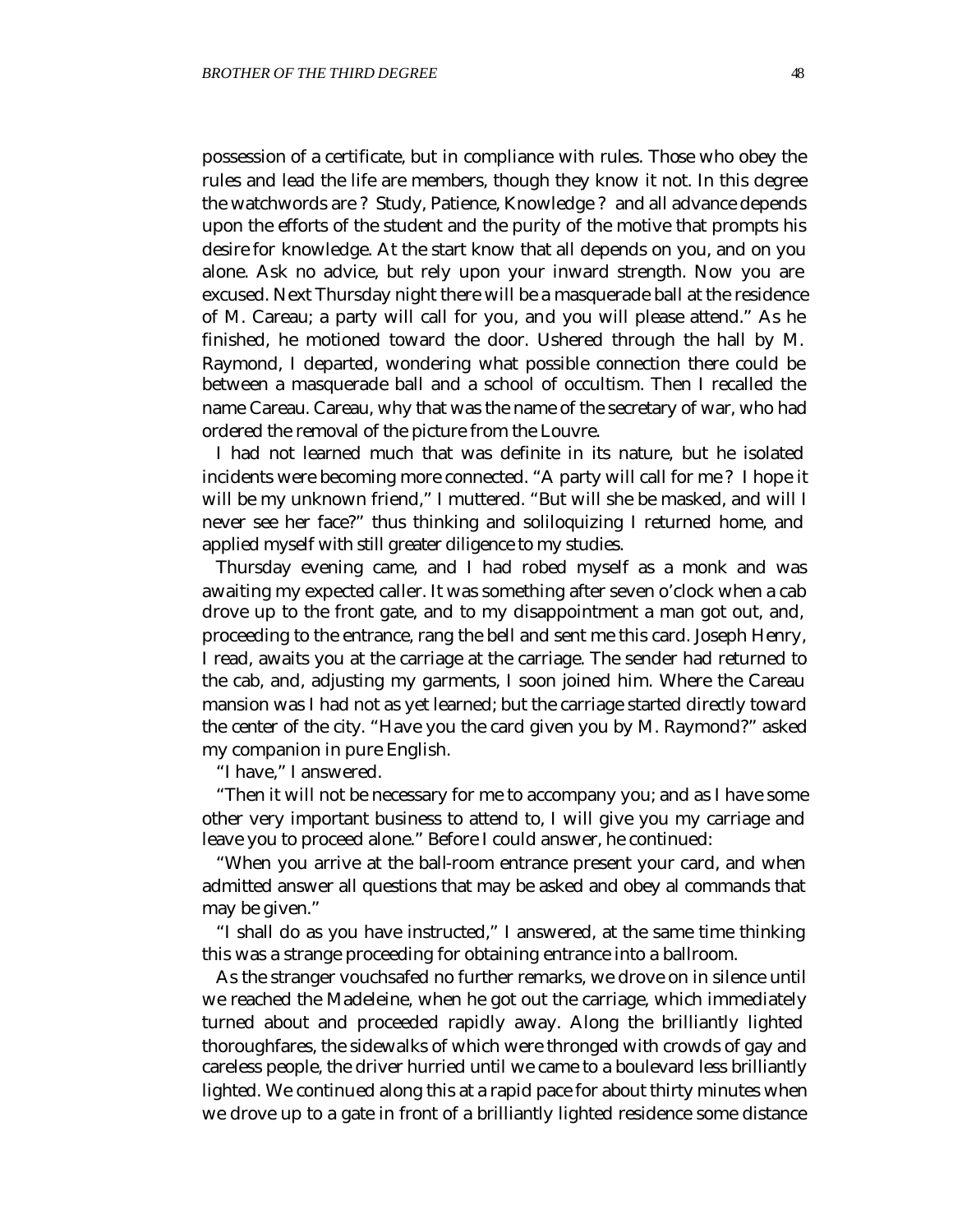from the street. After a brief stop we passed through and drove up to the front portico. As I got out of my carriage a veiled woman in black left a cab just in front of mine. Seeing me, she turned as though about to speak, when a tall cloaked figure passed between us, and I heard the words ? "four plus three." The woman immediately turned and hastened up the steps, while the man disappeared around a pedestal. The same happy sensation which I had experienced when in company with the unknown woman in black some weeks before again ran through me, and I felt certain that this was the same party. I hurried up the steps and entered a crowded hall just in time to see her disappear through a side door. There was evidently some delay in obtaining entrance into the ballroom, as the hall was full of masked people. Pushing forward to the entrance, I found that only one was admitted at a time, and the door was closed for several minutes after each entry. Somewhat mystified at these proceedings, I took my turn and presented my ticket. After a careful scrutiny by the masked doorkeeper, it was returned and I was admitted, the door closing behind me.

A blank wall was in front, but turning down a narrow passage to the right, I found myself in a small, square room filled with a green light from a chandelier in the center, and containing two occupants. At a table at my right sat an aged patriarch, whose long, white hair, beard and shaggy eyebrows gave him indeed a venerable appearance. At my left, at another table, sat a black-robed woman, whose youthful features were only partly concealed by a black mask across the eyes, which, black and piercing, sparkled like coals of fire.

"Your name?" asked the patriarch.

"Alphonso Colono," I answered.

"Are you sworn?" asked the low, penetrating voice of the woman.

"I am," I answered.

"Let us see your card."

I handed it to the woman, who, after examination returned it with a bow and motion for me to also hand it to the patriarch. Bowing affirmatively to the woman, he returned it and asked:

"Your place and date of birth?"

"Paris, June the  $5<sup>th</sup>$ , 18?."

"The hour?"

"Seven forty-five A.M.," I answered.

"Pass to the left," said the woman, who had taken down each answer. As though by some secret signal a door opened at the left, and passing through I found myself with another masked man in a room corresponding to the first.

"Brother," said the man, motioning me to a seat, "all these preliminaries which you have gone occasion like this, and I will therefore explain: Those who participate in this ball are our chosen sons and daughters, the flowers of al lands. It is but right that we should protect them from the wolves who,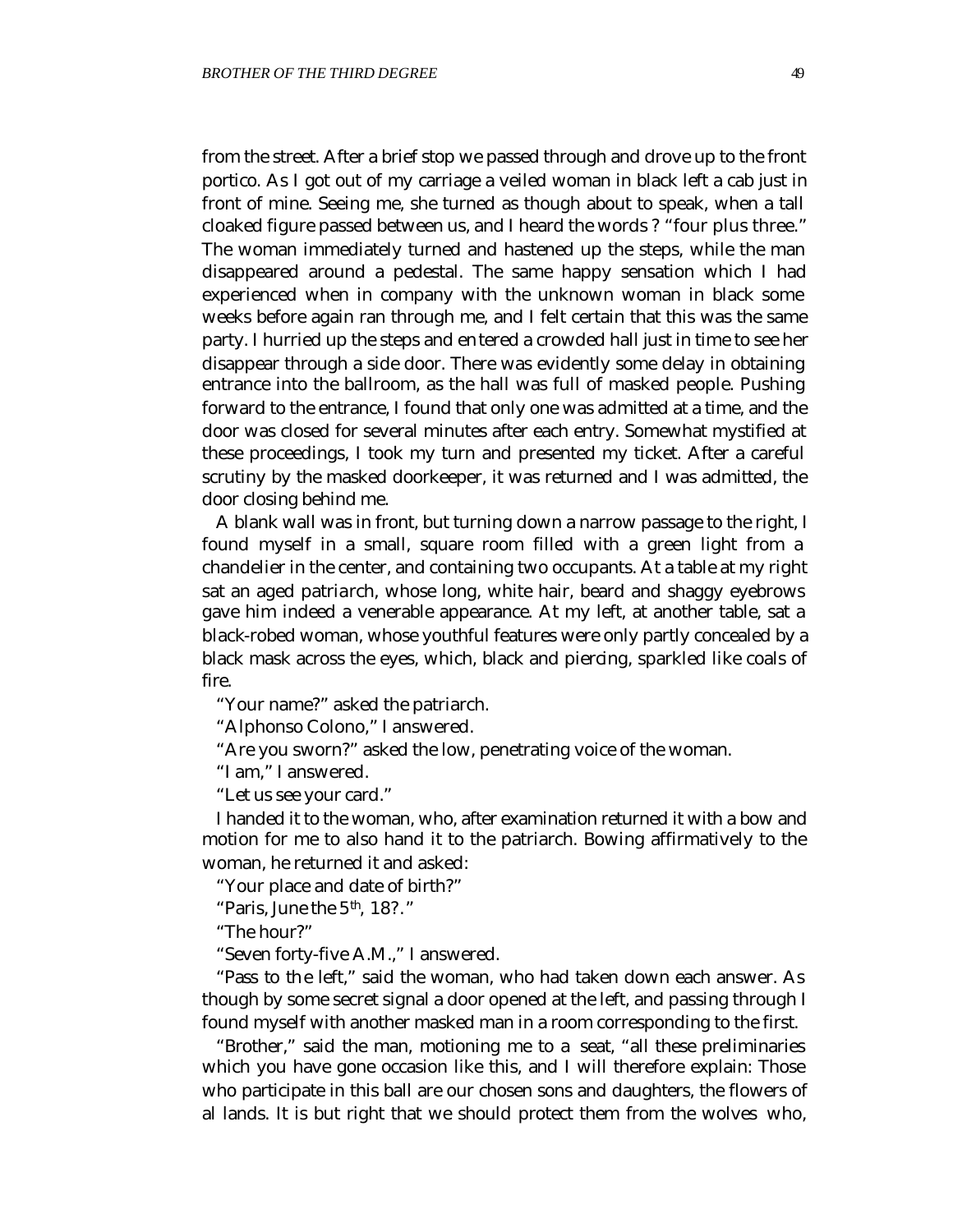under the polish of a smooth exterior, desecrate and soil. The lives they lead make them extremely sensitive to every evil thought and influence; and we must there fore exercise great care. Brother, it is your privilege this night to associate with world's purest and most perfect men and women. Higher, indeed, there are, but they are not of this world. We hope and believe you are worthy of this privilege. Your presence here constitutes your introduction to all. Formalities and conventionalities, so necessary among the shams and deceptions of the outside world, are here unknown. All are brothers and sisters. Enter! Enjoy life in its highest aspect, where heart and mind unite in harmony with the body's rhythmic motion, an purest love is queen."

He opened a door, and I found myself in a brilliantly lighted ballroom. The sweet strains of a waltz filled the room, and rich perfumes were fragrant in the air. For a moment I stood at the door, surveying the hall, in the hope of seeing her who wore the black dress; but she was nowhere to be seen.

"Does the father grant to woman equal rights with man?" said a low feminine voice at my side. Turning, I found a pretty peasant girl beside me. Wondering what could be the purport of such a question at such a time, I answered as I thought:

"Sex should be no bar to rights; hearts and brains should determine these. In things of heart the woman should have every right and be supreme; in things of head, the man."

"Ah! Then the father does not think that woman is equal to man when it comes to mind?"

"Not as a rule; exceptions there most truly are, but exceptions only."

"Well, father cannot consider the dance a thing of mind, so I ask him to join me in the waltz."

The incidents of the last few days had not been of a nature to stimulate the frivolous in me; the sudden appearance of my mother and disappearance of my father, together with my examination and studies, had made me of a very serious turn of mind; but I could not refuse, so we were soon gliding over the waxed floor in the swaying movement of the dance.

Get any body of people to do the same thing at the same time, no matter how simple or insignificant it may be in itself, and you unite them, as it were, in a common unity. I soon felt myself as a part of the pleasure imbibed from these free, gay hearts. My companion was a graceful dancer, and hung like a fairy on my arm. The feeling that filled me was not, however, like the heart-thrilling sensations that had been caused by the woman in black, but in the pleasure of the moment she was forgotten. The waltz ended, and once more I was my individual self. Serious thoughts again stole on my mind, and, recalling that I was a monk, I determined to take advantage of the character.

"What if the bishop of your diocese had seen you just now, gay monk? Where would be your charge?" questioned my fair companion with a merry laugh.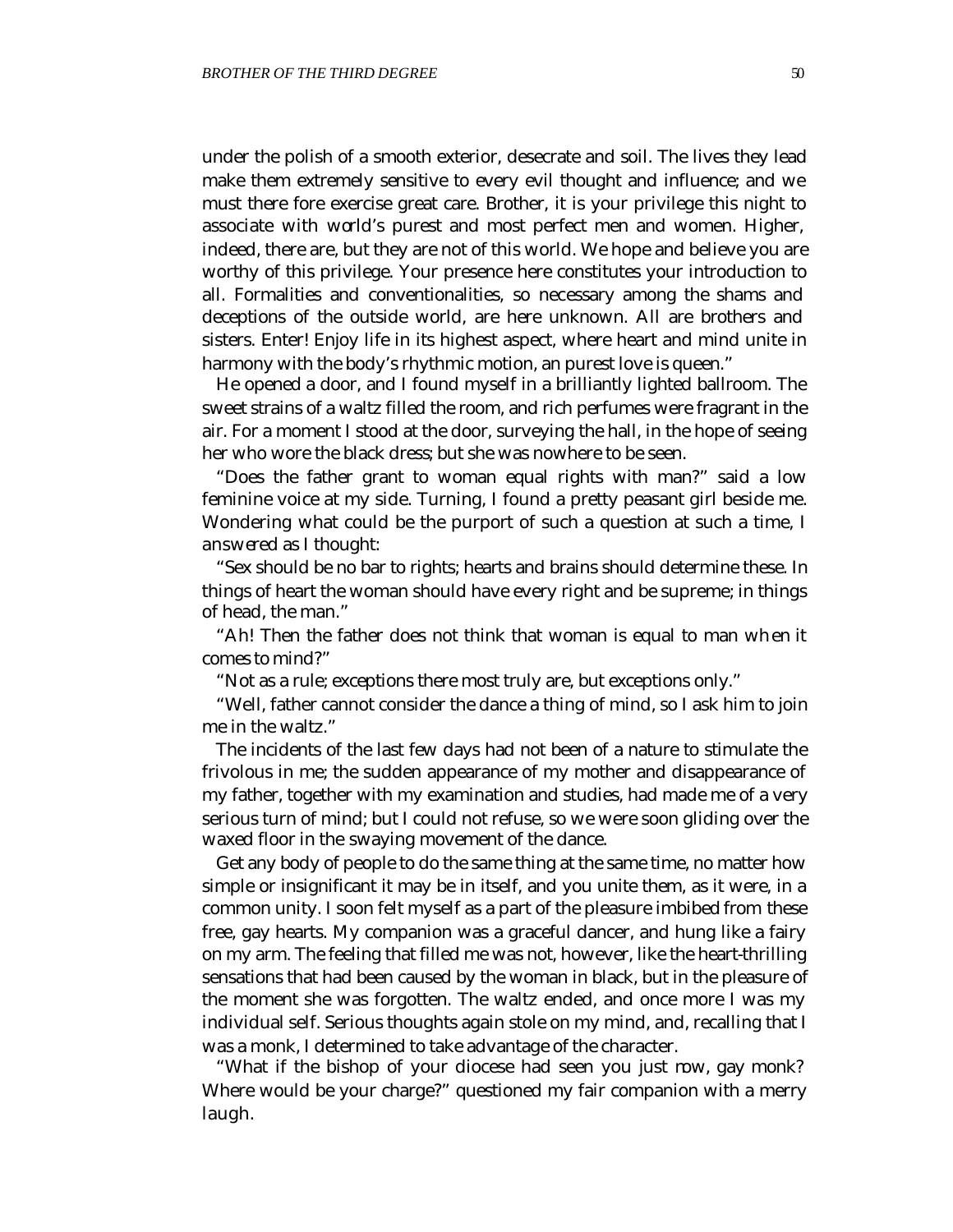"Father forgive me, I will never do it again," I solemnly replied. "Oh, that I should for one moment have allowed a beautiful woman to tempt me thus!"

"Another case, my father, of Adam and Eve and the weakness of poor man, said my gay companion with a mocking laugh.

"Yes, the devil subtly tempts us under the guise of beauty," I answered, preserving my character with all its dignity.

"But, my father, where would Adam's children be to-day had it not been thus? Poor imbeciles, blind fools, without mind or sense; innocent but devoid of knowledge. Blessed be Eve who tempted man to eat of the tree which bringeth wisdom," said my hitherto simple peasant girl, becoming serious.

"With subtle sophistries thou triest to defend thy erring mother; beware of heresy, my child."

"Heresy! Do not the Scriptures themselves so say? Did she not temp him to eat of the tree that brigheth a knowledge of good and evil, and makes men as Gods? Who can criticize so high and noble an aspiration?"

"Child, child, confess thy sins before God's wrath shall damn thee," I said, wondering if all here were like her.

"God has no wrath; the Scriptures say that God is Love."

"Child, who taught thee thus to misconstrue the sacred words of Scripture?"

"Misconstrue! For two thousand years monks like thee, with biased minds, have perverted truth and filled men's minds with errors; and dost thou now thus question me?" Her eyes sparkled with the fire of enthusiasm and indignation. Evidently her whole soul was in the augment. Things were getting interesting, I was about to be cornered, but I must maintain my part, so I answered:

"For this men are themselves to blame, not us. We veil forms and under symbols the sacred truths, and men, not using reason, take the shell and lose the kernel, feed on husks and see not the corn."

"But why not teach the plain pure truth? Why thus deceive by forms?"

"It must be so; to cast our pearls before swine, to trample under feet, would be but waste and loss of time and woefully indiscreet."

"Ah1 does the father hint at occultism in the Church of Rome?"

"Hush! Talk not so loud; the walls have ears. What knowest thou of occultism?"

"A thumb's length," she answered quickly and mystically; and as I answered not, she looked surprised. Evidently I was caught ? there were passwords here.

"Ah! I comprehend," she said. "Come with me and I will show you what we know." Now deeply interested, and wondering what was next, I followed.

I now noticed that a series of doors lined the hall on each side. Leading the way across to the left, she knocked upon one of these four times. It was immediately opened we entered.

The sides of the room were surrounded by shelves full of books, and the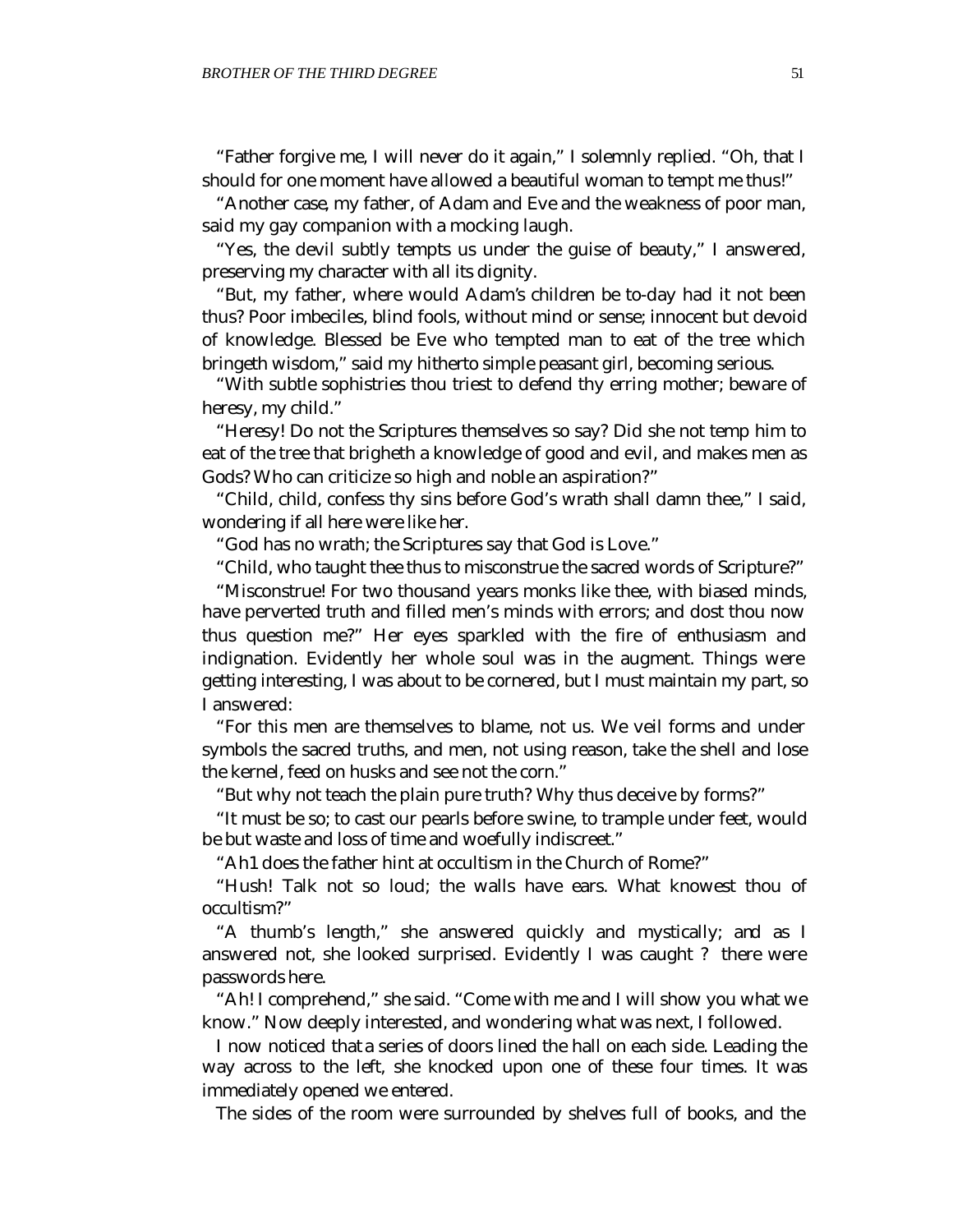In the center of the room, at a table which almost surrounded him, sat a middle-aged man whose features were only partly concealed by a black mask across his eyes. Approaching this man my companion said, "A new student."

Turning to me the man said, "Let me see your card, please." After inspecting the card he returned it, and addressing my conductor, said:

"The groups are completed to-night; but if Mademoiselle will leave him in my charge I will attend to his instruction."

My companion bowed and was about to retire, when I asked if it would be out of order for me to see her after the ball. "I will await the father at the entrance," she smilingly replied, and departed. "Monsieur," said the man, motioning me to draw up a seat near him at the table, "Your card from M. Raymond, E.E. (Exoteric Examiner), says you have passed a very creditable examination and are competent to receive further and more difficult instructions. From now on your study will be that great but wonderfully neglected mystery ? an, including all that pertains to man, socially and individually, but, first of all, man as a being. Now to come closer to the point, you, yourself, are a man and therefore your study is yourself. Your presence here implies that you are comparatively free from bias and ready and willing to look your own nature, good and bad, squarely in the face. Is this correct?" "It is," I answered, thinking I was on the right track at last.

"Very well, then know that every man is dual in his nature ? male and female elements make up your constitution. Now you are a man, the male element predominating; the female element is in you, but subservient. The first thing for you to do, the first great step in all occult initiations, is to bring these two elements into a state of equilibrium. Man must be conjoined with woman; mind must be conjoined with heart. Mind, unchecked by heart or the intuitions that come therefrom, but leads to blind materialism and cold dead forms, the riddle of the universe it cannot solve. Heart, divorced from mind, leads but to blind, fanatic faith, where reason is unknown and fancy runs the imagination wild. To reach supreme enlightenment, reason and conscience must go hand in hand, indissolubly united. Now the method we pursue to bring this end so much desired is very simple, but its simplicity may lead astray; do not mistake; mark well my words. To every male we join a female in the lawful bonds of love. You, through her, unfold your female nature, she, through you, her male; and thus is brought that equilibrium so indispensable to light. This is the meaning of this ball. Unlike the monks of old, we cultivate that flame called love, but only in its purest form. Bear this in mind, and know that your growth depends upon your union with a female soul. Among our sisters you will find those who are worthy of your highest love. If one you find whose soul is sympathetic with your own,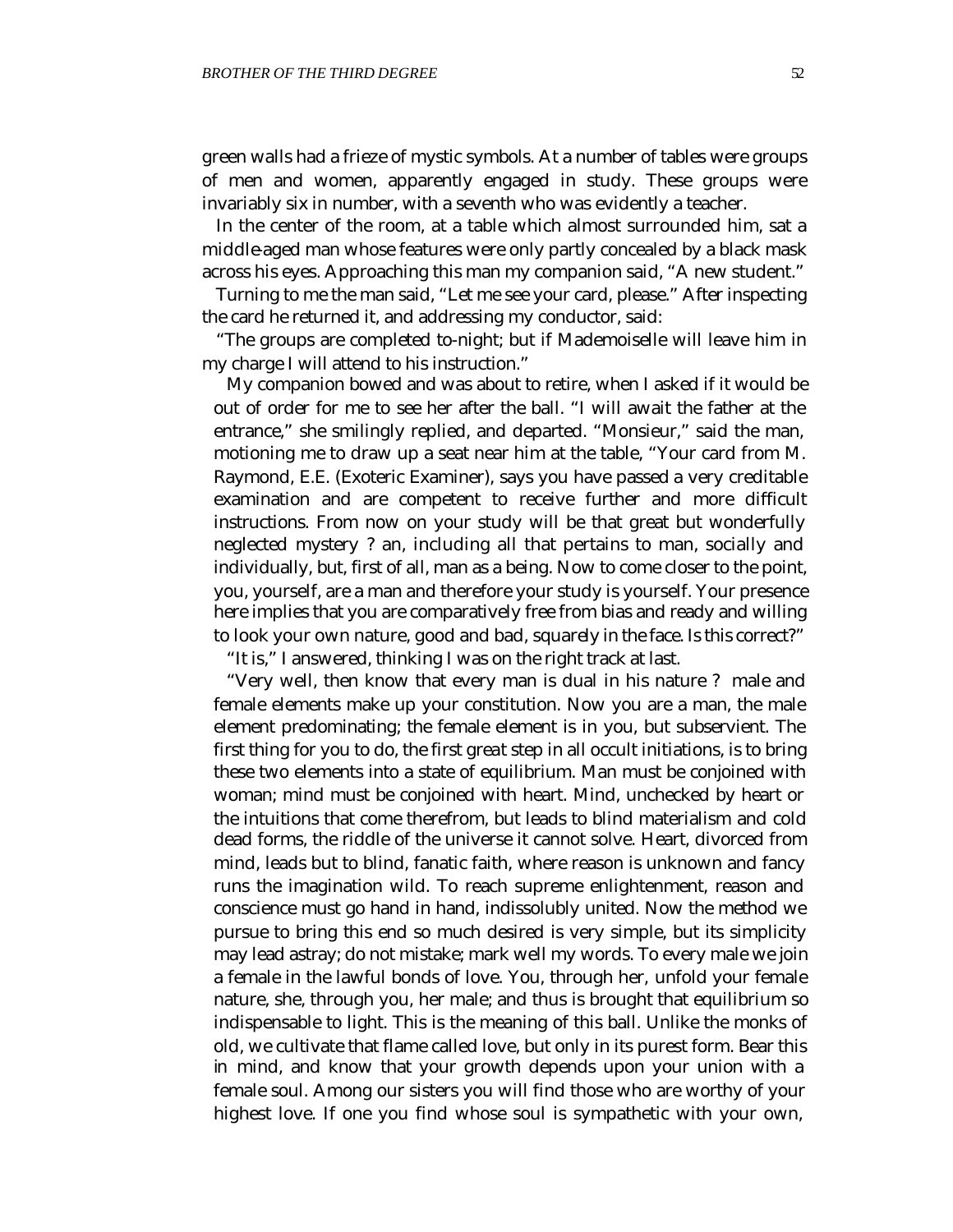choose her to be your mate; but do not choose unless your heart so bids, and ever you're your thoughts be pure."

I thought of the doctrine of sympathetic souls and my parents' early teachings. And here it was that my father met my mother; was I here also to meet my fate? My thoughts drifted to the woman in black, and I was anxious to meet her again and know more of her.

"Now," continued my teacher, "we will consider the signs, veiled words, and allegories of the mystics, in particular those of Hermes Trismegistus, Paracelsus, Jacob Bohme, Elephas Levy, and the much misrepresented and little understood Madame Blavatsky. You are supposed to be somewhat familiar with the published works of these teachers, but only the few find the hidden teachings in their books." Now followed two hours of instruction upon the doctrines of these teachers, and for the first time the veil commenced to be pulled aside. The works of these great mystics had been in my father's library, and we had often studied them together; but while father had often hinted at the esoteric meaning of many parts of these books, he had never divulged it, saying I must learn it in the regular way. Now it appeared the opportunity had come.

All this time each group had carried on its studies in low subdued tones, and my instructor spoke in like manner. Suddenly a single chord of music vibrated though the room and all study ceased.

"The time has com for unmasking and the after converse," said my teacher. "We meet every week, but in order to avoid undesired attention, alternately at the home of another member. In the meantime prosecute your studies. Obtain the works of these writers at M. Callio's, being careful to get only those which have a peculiar mark on the ? page, and then dwell long and earnestly upon the italics."

We were now in the hall which, masks being removed, was thronged with beautiful, refined and intelligent-looking women and handsome and serious-looking men. No introductions were necessary, as the man at the entrance had said, your presence being sufficient. I now found myself in society as it should be, where men and women were true brothers and sisters and mind and heart dwelt upon the loftiest aspirations and the most profound questions. And what was my surprise and pleasure, here was Camille and many of my social friends. They all crowded around, congratulating me upon my advance.

"You now see," said Camille smiling, "that a woman can keep a secret if she chooses; but from now on we can talk a little more freely."

"But where are Monsieur and Madame Durant?" I asked.

"They are not members of this section, they belong a still higher degree, I believe," she answered.

A curly-headed Frenchman now claimed her attention and turned seek my peasant sister. As I was vainly searching to find her, the veiled woman in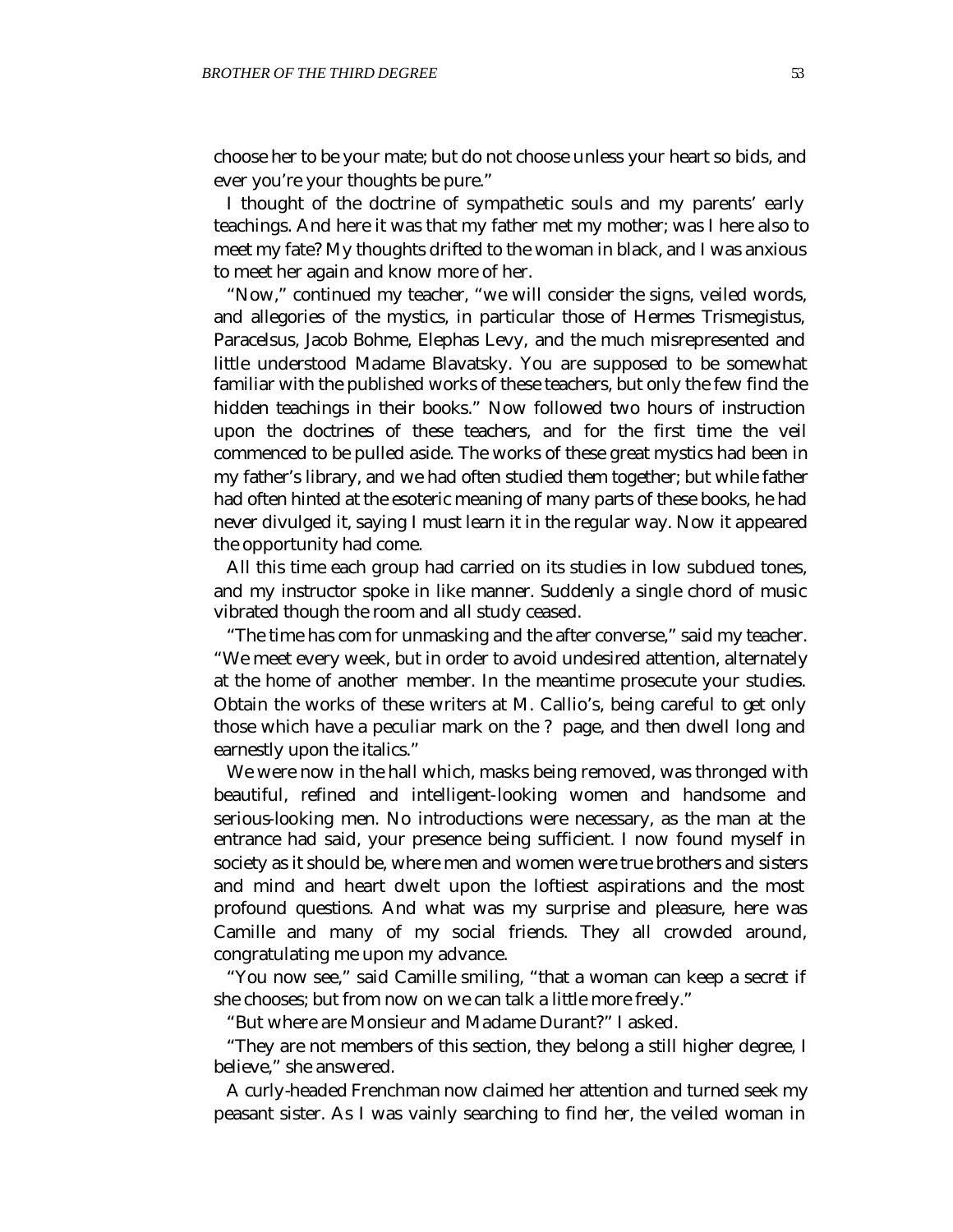black came out of a side door just as I was passing. That same thrill of pleasure ran through my frame, the same panting breath; now is my time, I thought, I must speak to her.

"Mademoiselle," I said, "we meet again."

She turned, but even under her veil her face was masked.

"Have we ever met before?" she asked in English.

The voice was not the same, but perhaps this was because of language; before she had spoken in French, in which language I had addressed her, and which she therefore understood.

"Does not Mademoiselle remember the carriage drive?" I asked, still persisting in using French.

"What carriage drive?" she replied, equally persistent in English.

I recalled my pledge of secrecy and was hesitating whether or not I could speak more full, when we reached another door, and with a low bow that meant dismissal, she left me.

What meant this cold reception? Her actions were unlike the others. She did not even deign to speak as friend. Could my heart have made mistake? No, it must be her; I felt her absence. Now I noticed that a number of people were still masked. In the hope of extending my acquaintance I was about to address one of these, when I was surrounded a group and carried into a discussion on medicine.

Another hour passed in most interesting conversation, when a small, white hand was placed upon my shoulder, and, looking up, I saw my peasant sister, but she was still masked.

"I am about to leave, my reverend father," she said with a mocking smile, "and will bid you good-night."

"May I not act as escort?" I asked, rising and accompanying her toward the door.

"With pleasure, if you so desire," she answered, and together we passed the entrance.

The two inner guards were gone, but the doorkeeper was still on duty.

"If you go with me you must grant one request," said my companion, as we descended the steps.

"It is already granted; what is it?" I replied.

"That I see you home in my carriage," she answered to my surprise.

"Why this not leap year," I ventured, half protestingly.

"Never mind, no jokes, my request is granted."

"Very well, if you insist," I answered, as we entered her carriage and were quickly driven toward my home. As we drove up in front of the Durant mansion a most interesting conversation ceased, and as the carriage stopped I got out and thanked for her kindness in taking me to my teacher and thus escorting home. In reply she said:

"Had you persisted in the dance, sober monk, you would not have had the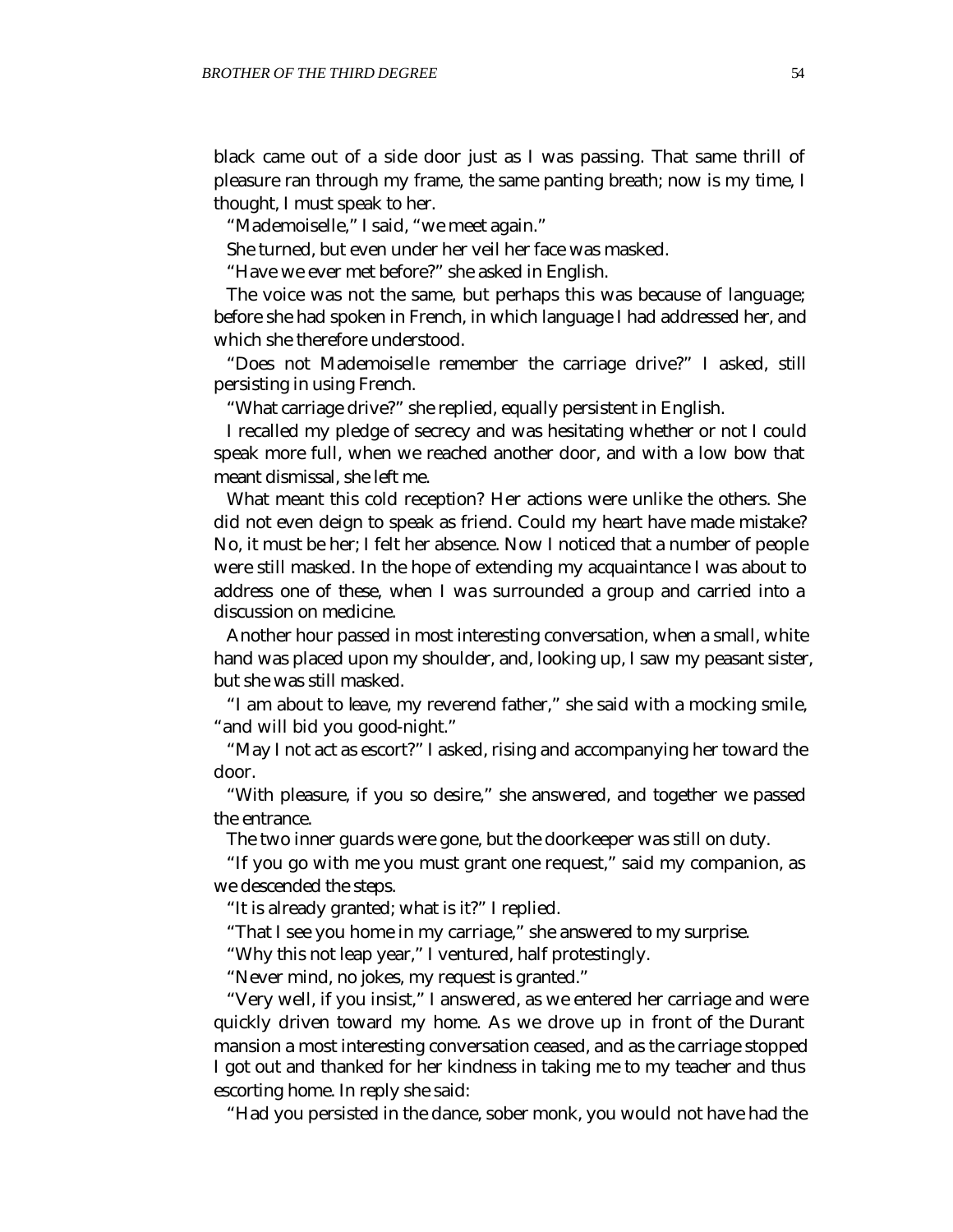opportunity again for a long time. You stood your first and unsuspected test well, and chose the serious and not the frivolous. I congratulate."

"Well, dear sister, I thank you and bid you good-night, hoping soon to meet you again when I may see your face. Why do you and the other few thus hide your faces with masks?"

"There are those who deem it best to hide their identity even from their brothers; as you advance you will no doubt know the reason why. Goodbye." I thought I detected a change in her voice, and, strange to say, that never-to-be-forgotten thrill ran through my frame and a joyous pleasure filled my heart. But she was gone; what did it mean? Was my dream of sympathetic souls naught but a dream? Did I have two loves? Thus pondering I sought my room.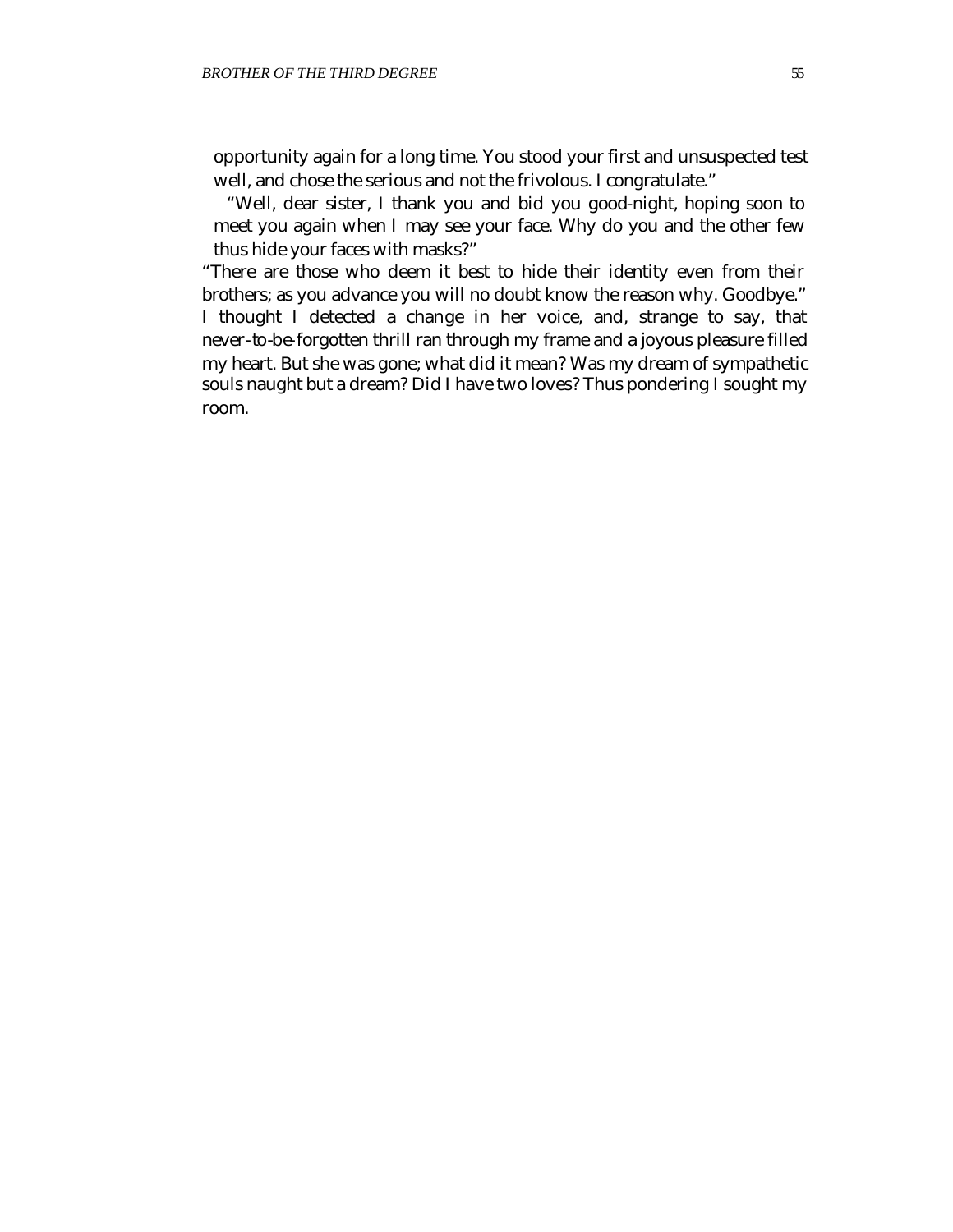## **CHAPTER VIII.**

#### IOLE.

ONE year passed by; fifty-two lessons had been taken. Every week, under the cloak of a masquerade ball, we met together for mutual study and improvement. Camille and were still great friends ? brother and sister; likewise a strong attachment had grown up between me and my peasant sister who, while often dressed in different costumes, always kept her face concealed. In vain were my solicitations; she checked them in no uncertain tone.

"Camille, who is she?" I asked one day.

"Know the rule," she answered, "those who keep masked must be unknown."

The veiled woman, who never dressed in anything but black, was a greater mystery than ever; more so than my peasant sister, for while the latter concealed her identity, she was my best companion. The woman in black, however, seldom gave me an opportunity for conversation, but when she did, strange though it may seem, I was the happiest of men. I had become after the first night a member of a student group, and the peasant girl was my sister student.

I made rapid progress, for, as my teacher had said, my preparatory training had been the best. The blanks and gaps of materialistic science were filling up, and its superficialities and guesswork becoming every day more exposed. But this increasing knowledge only made plainer and more evident certain missing links upon which I questioned and pondered in vain. The main teacher, who had given me my first instructions, gave a lecture at the opening of each session. These lectures were pregnant with significant hints upon which he refused to answer all questions, telling us to think and work it out.

When upon one occasion I showed signs of dissent, he said:

"Knowledge is not to be communicated, but evolved. Knowledge does not come from within. All your study of books and things is but to establish the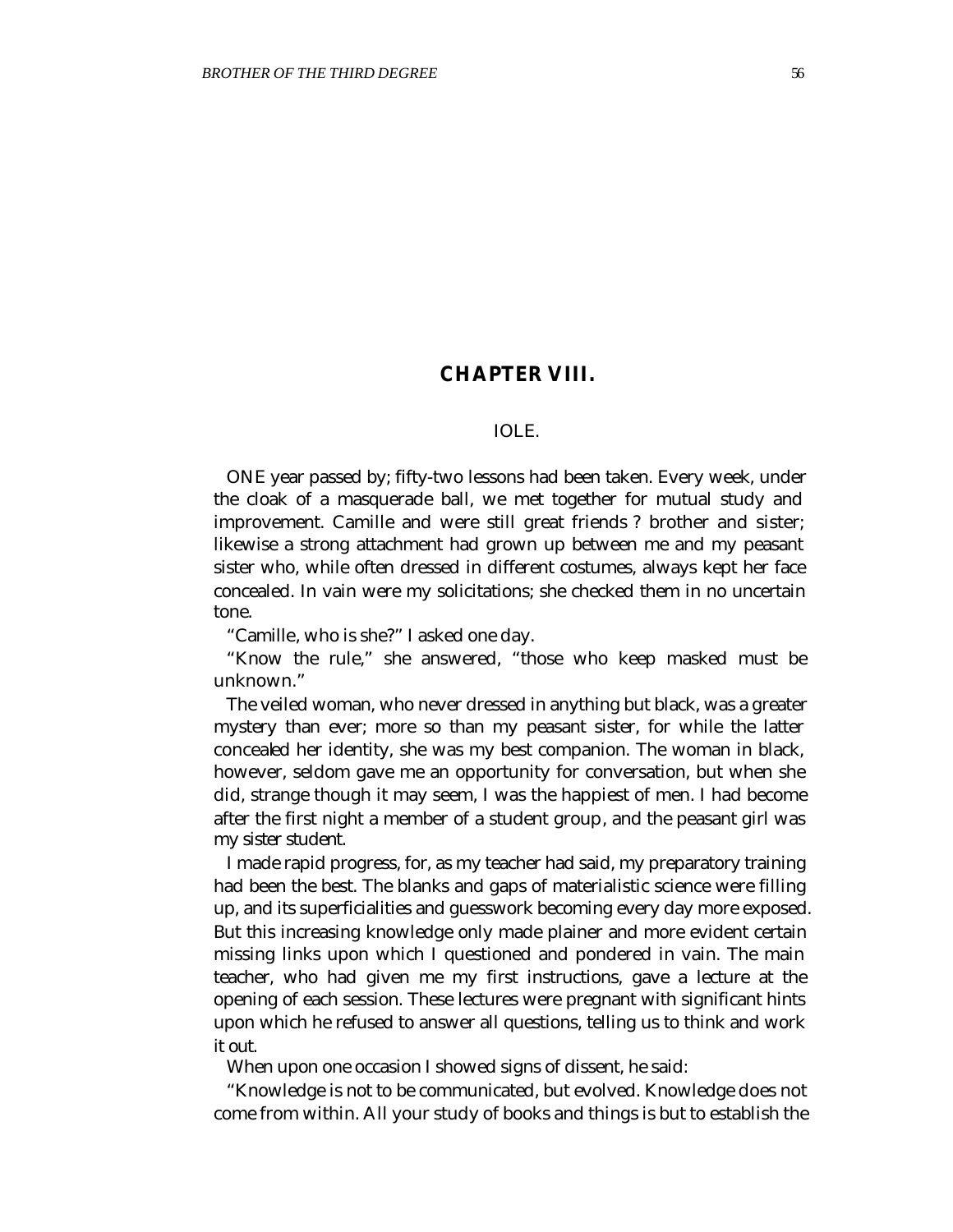instrumental conditions by and through which the knower can break forth and manifest."

I thought much upon this, and commenced to dwell and meditate upon this Knower. The results were wonderful; I commenced to acquire knowledge in a manner I knew not how, and often spoke with a wisdom that surprised me. Now, after a year of study, it became evident to me that I was as yet only in a semi-esoteric and comparatively outside group. With this conclusion in my mind I formed a determination to advance, and went to the first meeting of the second year with this resolve in mind. I recalled that when I had signed my pledge the spokesman had said my advance would depend upon my growth and fitness, and could not be obtained in what some people cal dreams. Upon the night mentioned, after going through the accustomary opening dance, I entered the study room, and approaching the chief teacher whispered something in his ear.

"Where did you get that?" he asked quickly, looking up with surprise on his face.

"I never got it, I know it," I answered, seriously.

"Well, don't communicate that here," he said, and without another word he took a book from his pocket, and drawing forth a card wrote some mystical characters upon it. Then handing it to me he said:

"On next meeting night present that card to the right hand inner guard; now proceed with your studies and say nothing."

It was the fifty-fourth night, and I entered and handed my card to the veiled woman at the right. She took the card, and having read it motioned me to hand it to the patriarch on the left. After careful scrutiny, he nodded as in affirmation and, as I received the card back, made a sign to the woman who said;

"Enter at the right and await our coming."

Heretofore I had always turned to the left, but as she spoke a concealed door opened near her, and I passed through into a small room finished in pure white. I took a seat upon a whit e divan, and had waited some time when the patriarch and woman entered.

"Brother," said the woman, taking a seat in front of me, while the patriarch seated himself as a table near by, "your presence before us demands that you give us your unqualified confidence. The Esoteric Examiner tells us you have information which belongs only to members of the sixth sub. Where did you get it?"

"By meditation and inward concentration upon the Spirit," I answered, almost before I thought, and was then surprised at my answer. They looked at one another and the patriarch drew nearer.

"Don't you know that such practice is dangerous to those who are unprepared?" questioned the patriarch in very serious tones.

"In my unselfish desire for knowledge I deem myself prepared," I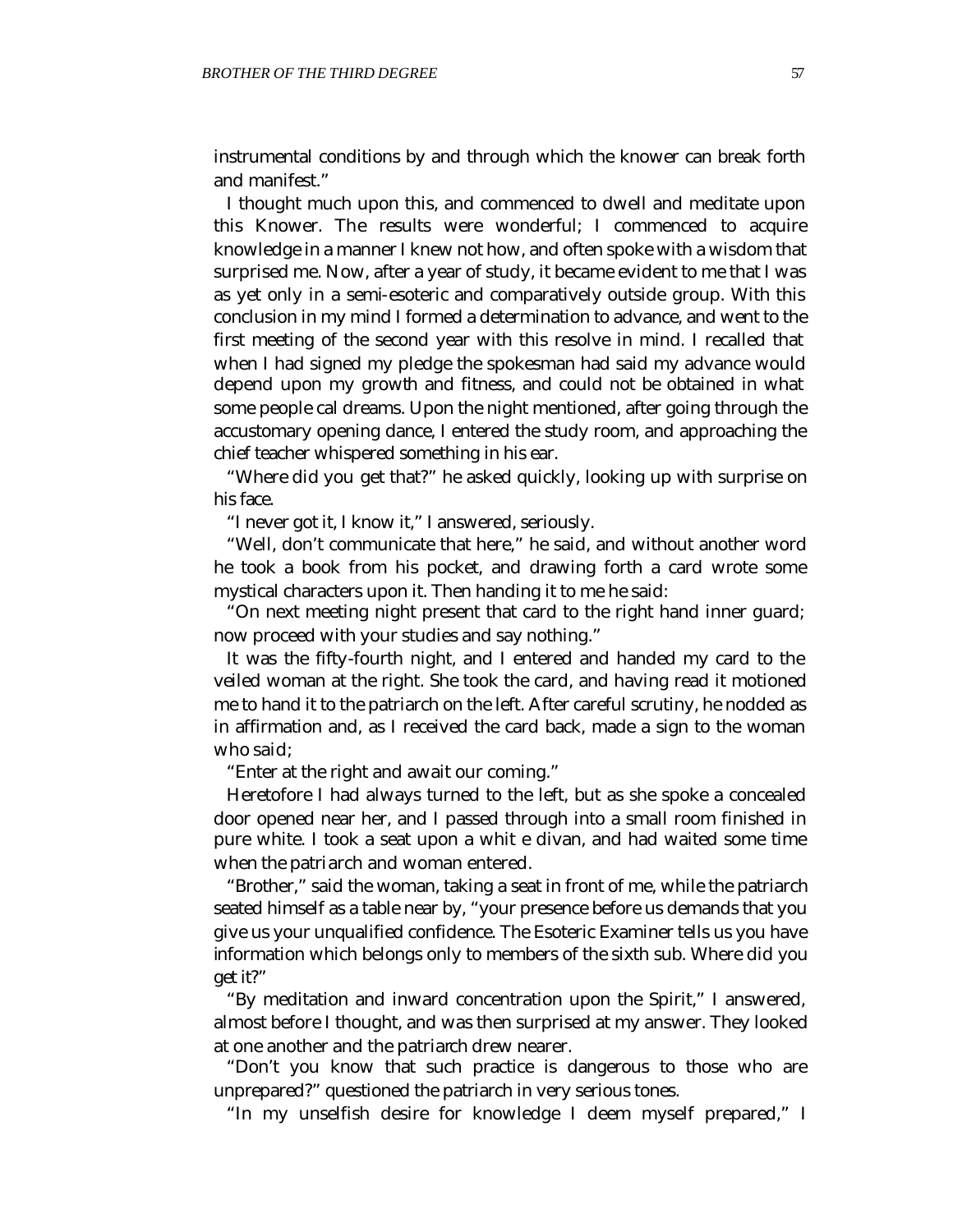answered.

"Is your life pure and free from taint? Are you free from even a shadow of selfish ambition?" he again questioned.

"My life is pure, from childhood it has been thus," I replied.

"Why do you seek knowledge?"

"Because it is the soul's true nature so to seek," I answered.

"Will you ever use your knowledge for evil purposes or selfish ends?"

"I will not; the self is dead." As I said this I was startled at the intensity of my answer. My companions looked at each other and the patriarch continued:

"If this knowledge brings you power how will you use it?"

"For my fellow-men and truth," I answered, as an inspiration grew upon me.

"Not otherwise nor indiscreetly?"

"Only for the good and with certainty of right; not otherwise."

"Have you learned the power and do you possess self-control?"

"I think I have," I answered, as I thought of the woman in black.

"Your words imply a doubt, where is your weakness?"

 "I would not be too positive; there may be conditions under which I might lose control of heart; although I have been sorely tried." I was thinking of my parents and the possibility of love. As though she divined my thoughts, the woman asked:

"Have you ever loved/"

"As child for parent, yes; as brother for sister, yes; as ?" and I hesitated.

"And not as lover?" asked the woman.

"I am in doubt, the word to me has uncertain meaning, but, I must confess, an unknown sister here affects me strangely."

"Who is she?"

"I know not; she is always dressed in black and never is unmasked.'

The two looked at one another, and the conversation was abruptly changed by the pa triarch who asked:

"How did you learn that man is seven minus two?"

"All the afternoon in deepest thought I had dwelt on man's mysterious constitution. So deep in thought was I, the supper hour went by and in my chair deep sleep came over me. Suddenly I arose in space and was carried over the ocean; unburdened by a form of weight I passed in thought's swift motion to the East. I saw the Snowy Range deep in the blue of heaven high above the clouds. Then by some miracle of change of which all dreams are made, I found myself a student over a book in some unknown and isolated crypt. Here many mysteries, many things of wonder did I read. Long did I study, much did I learn; and then a blank. Oh, that I could recall this knowledge! But when once more I awoke, naught but this one fact and the memory of the dream remained."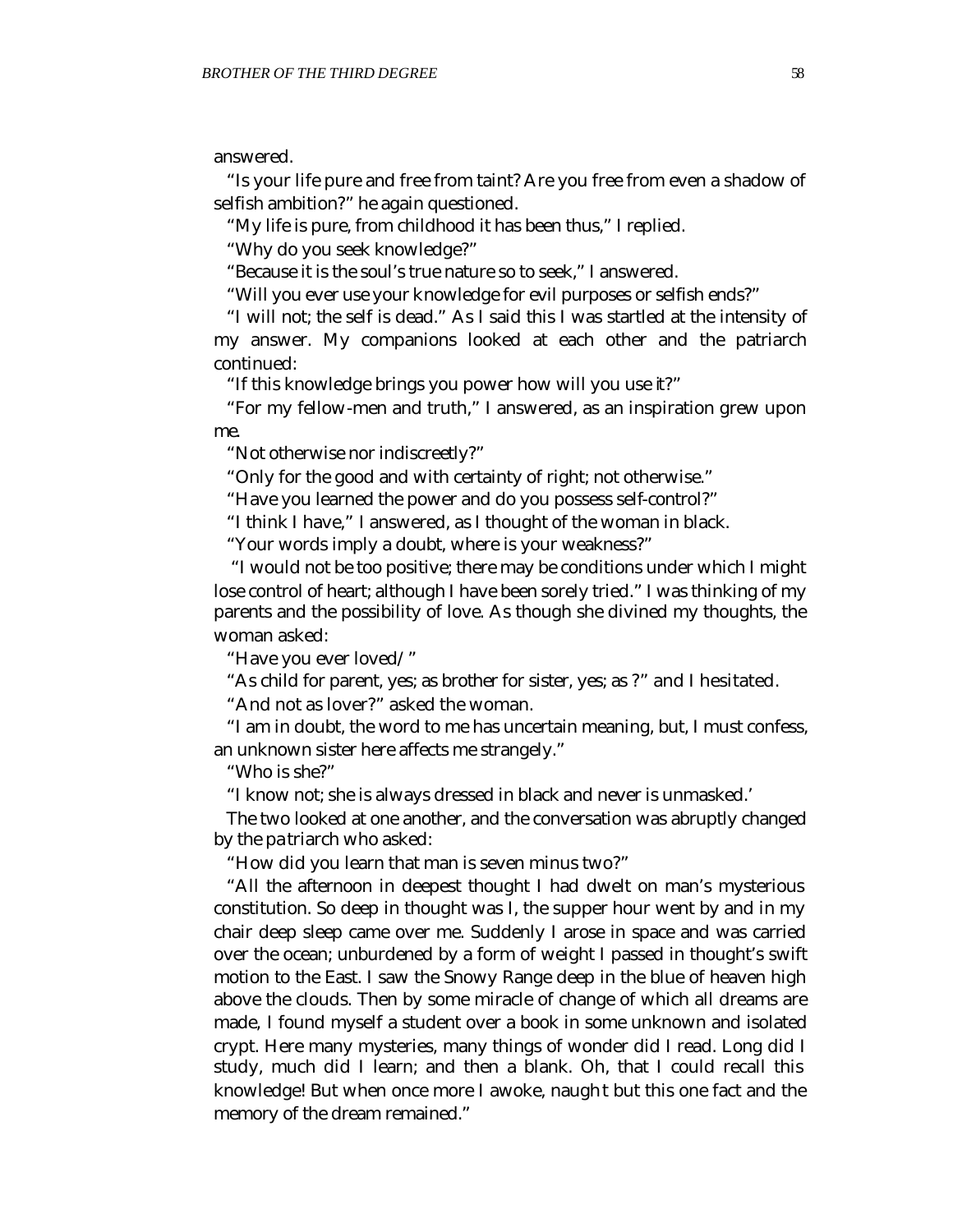That strange inward activity which at frequent intervals throughout my life had stirred within me had once more arisen, and I spoke as one inspired. My questioners, who had been watching me with sparkling eyes, now both spoke at once:

"We welcome thee, now art thou a member of the Sixth Degree; and she shall be your teacher!"

I was about to speak again, when the patriarch pressed his finger to his lips in token of silence and spoke:

"Two paths start from the Sixth Degree, both leading to the Seventh; and thou must wear a mask until thy path is chosen. Let no one see thy face while here assembled unless permit is given. Now to the hall; a friend awaits you."

As the patriarch finished speaking a door opened, and at his motion passed through into the hall. The second waltz was in progress, and I, this time masked and attired like a knight, was about to seek a partner, when a nun, veiled and robed in purest white, laid a fair, white hand upon my arm. The same thrilling sensation of pleasure ran through me, and my heart beat violently as in a sweet, musical voice she said:

"In the name of peach and love, Sir Knight, discard thy arms. Dost thou still sanction war, most cruel war? Or is thy dress a mask on man of noble heart and honor?"

"Fair nun," with beating heart I made reply, "If all women had the power of thy sweet voice the world would soon have peace and all who fight would love. But, fair nun, thou dost wrong the knights of chivalry who ever fought for virtue an for love."

"Ah, that this, indeed, were true, but my memory says ? not so. Well do I remember when in past life knights, claiming honor, fought for and stole poor nuns?"

"Thou canst not be thus old, fair nun; what dost thou mean?"

"The age of form is not the age of soul. You and I have both lived on earth many times before."

What strange feeling was this stirring in my heart? What strange ecstasy of joy within my soul? I could not change this conversation for a dance; she was bordering on the greatest question of life, the deepest subject of my thoughts. With a never-before-experienced feeling of pleasure I urged her on:

"If we have lived before, and thou rememberest, why not I? Perhaps I am the knight of yore who stole thee; but, if so, it was for love. And if I loved thee once, I love thee still; for I am one who never loves but once."

"Be not so bold, thou warrior armed and mailed, thou mayest unknowingly speak truth, at least in part; but if thou art interested in this subject, let us go where we can be alone."

"Most gladly," I replied, as she took my arm and led the way to the right side of the hall. Angel of love, I thought, she must have changed from black to white. Her voice was the same as that of her whom I had first met on the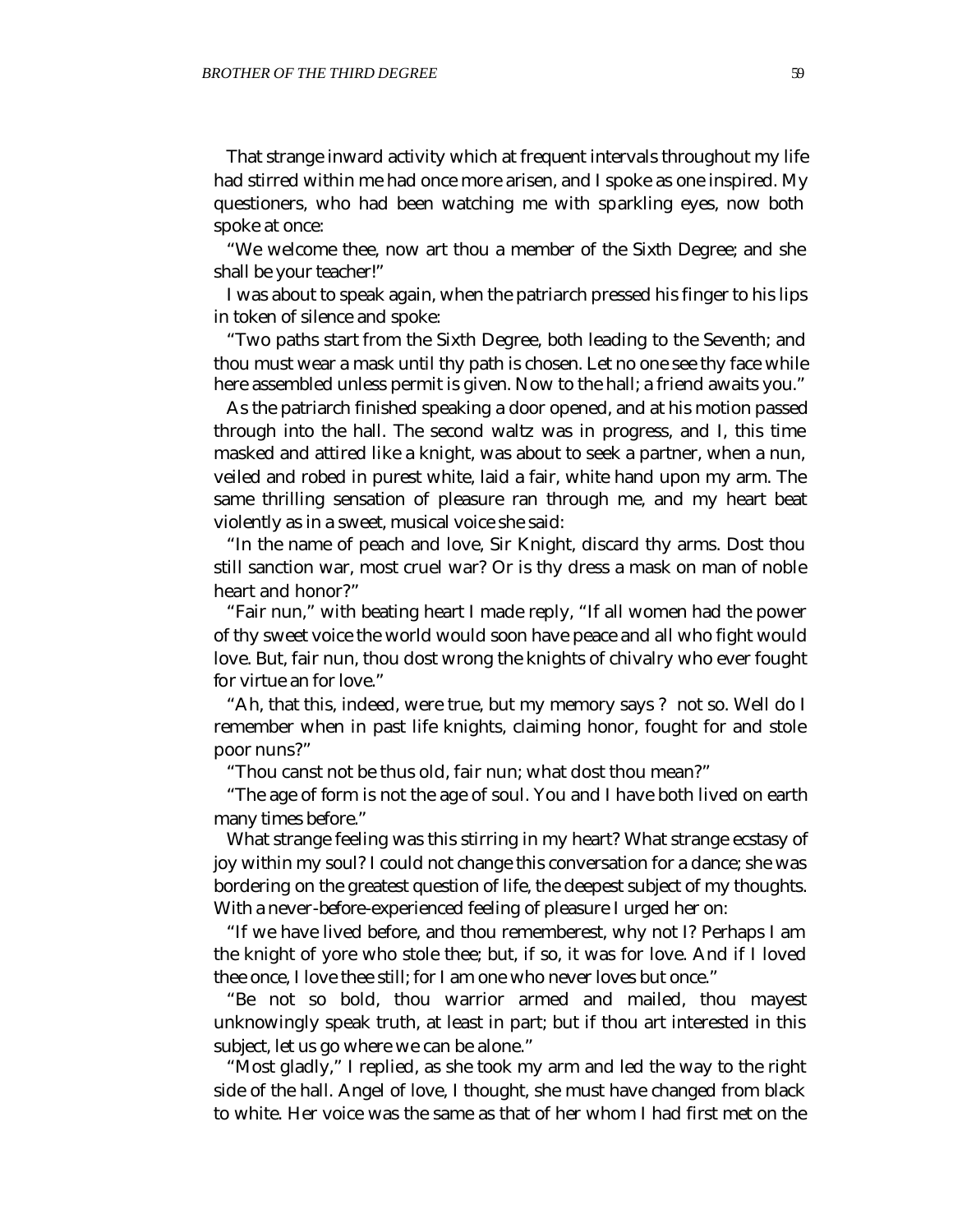drive to Madame Petrovna; but how different from the woman in black whom I had met in the hall. Could they be the same? If so what meant this sudden change?

I had never been through any of the doors on the right-hand side of the room, and as we now passed through one, I found myself in a room finished in whit and trimmed with gold. She closed the door and motioned me to a sofa; taking a seat beside me she removed her veil, saying as she did so:

"Will not the knight unmask his face?"

For a moment I was speechless, the marvelous beauty of her face surpassing anything I had ever seen. At the same time strange memories crowded through mind. Where had I seen that face before?

Large brown eyes filled with a light of love, windows, truly, of a mighty soul. Long, regular lashes, shapely brows, and a mouth of exquisite form. A face of pearl white with a healthy tint of rose upon the cheeks; but, above all, her facial expression, which made her a perfect picture of divine beauty. No wonder she wore a mask to avoid attention; no one could see that face without a pause.

Without dropping her wondrous eyes, and apparently unconscious of my admiration, she repeated her request. Only a short time before I had been warned by the patriarch not to sow my face, and, recalling my pledge, I with hesitancy replied:

"I am pledged to remain masked."

"We are alone," she answered; and I was on the point of yielding, when, with a long-drawn sigh, she put on her veil and motioned me to desist. Now I saw it was a trial, and she had seen my weakness. They had told me of a friend and teacher, but nothing of a tempter.

"Sir knight," she now said, "we were talking of past lives, and you asked why you did not remember such. First, the brain memory, which experiences of this life; past lives have their records in the soul. Training brings the soul to consciousness, and with this consciousness all memories of the past preserved therein. Now, if you will kindly listen I will tell you a story; please let your soul awake."

Again she removed her veil, and taking a seat directly in front of me, looked me fixedly in the yes, and continued in a low, musical voice:

"It is a bright spring morning. A light breeze is carrying golden-colored clouds across the azure blue of heaven. The fruit trees are covered with wide-open flowers and blossoms and the air is fragrant with their wetness, while the happy birds sing everywhere. The mountain-bordered horizon on one side, and the silver rivers flowing through fields of green to the placid mirror of the sea upon the other, shows that we are in Ancient Greece. Two figures are journeying along the pathway that winds across the foothills. One, a young man in all the glory of his strength and beauty, with features and half-exposed form the like of which has seldom been seen since Greece has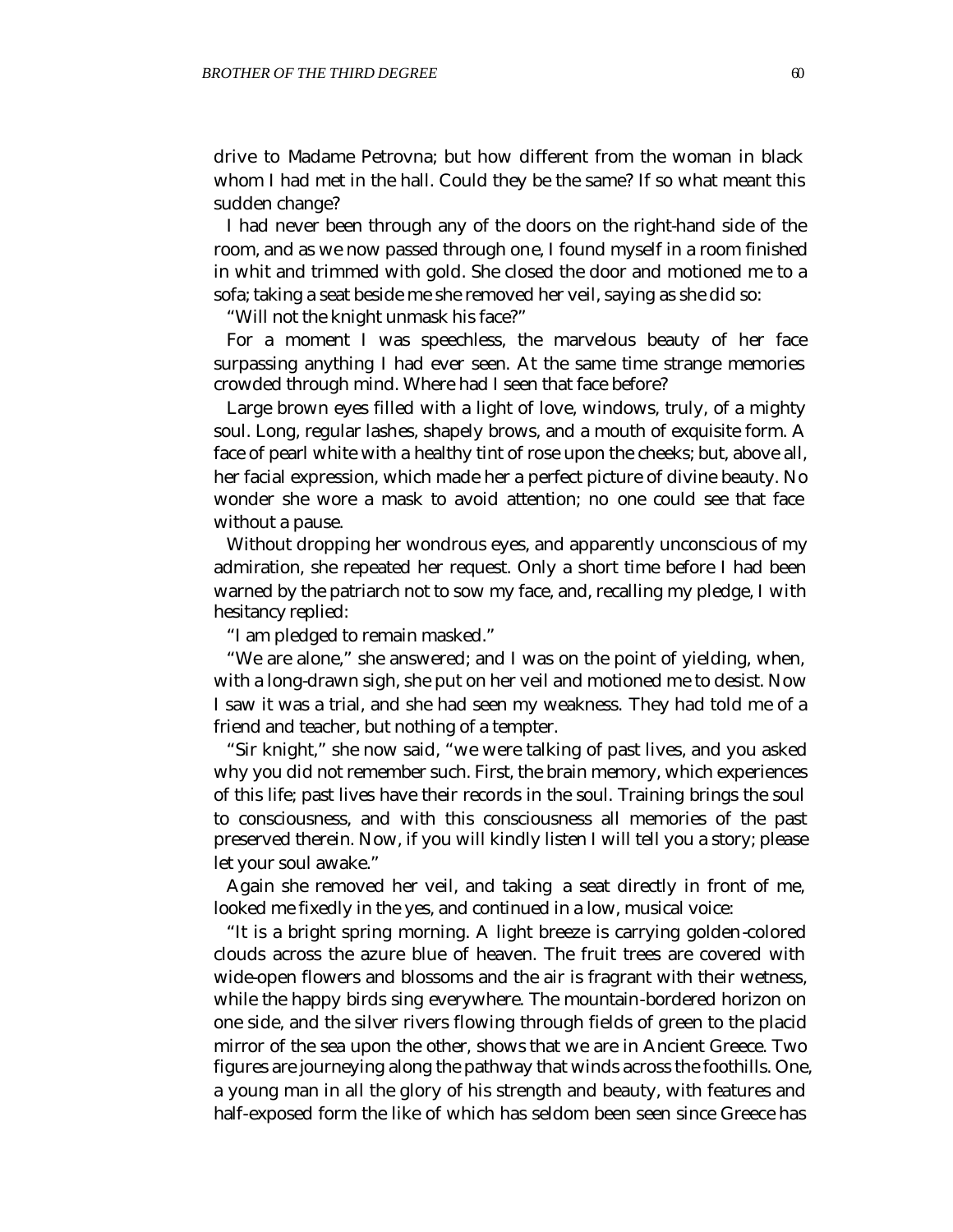passed away. At his side a beautiful woman, ?a Grecian woman, ? such as Phidias would have sought for a model.

"They are going to the Games, the Olympian Games; he in full confidence of this ability and skill, she happy in the thought of his sure victory. With hands clasped and swinging arms, they go joyfully along the way. Picking wild flowers, she makes a wreath and crowns his golden curls, and, in token of appreciation, he stops to caress her and kiss her rosy cheeks. Thus with joyous song they go merrily along. It seems that the gods, nature, and men have united for once in love and peace. But now a courier, rushing up behind, o'ertakes them.

"'Xerxes is coming! Men are needed to guard the pass. All true Greeks join Leonidas at Thermopyla. Do your duty!' And he rushes on. With hastened footsteps the couple hurry along to the outskirts of the crowd that surrounds the Games. The word goes forth that the Games cannot be neglected, even though the host is near; but among the crowd they find a company preparing for an immediate start to guard the pass.

"The youth enlists to join them, and his fair companion, with tears restrained, combs his hair in the careful style of those who fight till death, and with a parting kiss says, ' For Grecian liberty I give you.'

"His name was Cleomedes, and with Leonidas his body lay upon the path that wound o'er

Ceta's mount. That night Iole, Cleomedes companion, was searching for her lover's form among the slain. She finds him ? his face now cold and white, but beautiful with a noble calm. Yes, she will take one golden ringlet from that noble head to ever keep his love in mind. A looting soldier of the Eastern horde thus finds her, and seeks her virtue to betray. What monsters sport as men! She fights; in rage he stabs her, and she falls with bleeding wound upon the body of her lover. With mingled blood she dies, and night comes o'er the scene."

She paused for a moment, but I was in a spell; some magic power had seized me. Every word brought pictures to my mind, and all were scenes most strangely familiar. Seeing me thus silent, she continued:

"More than a thousand years have passed, and vast changes have been wrought. The Roman world has come and gone and civilization's night is on. The scene is now in Gaul. A youthful monk, ever bent on deeds of charity and love, is bending o'er the mangled forms that fill the fields of Poitiers. 'Tis night, and the pale moon stealing from behind the clouds seems to give forms to specters that hover o'er this awful field of blood. All unmindful the monk works on; with bandages he bin ds the wounded, both Moor and Gaul alike. Morning finds him following in the wake and administering to the fallen Moors. He gives no thought of heathen, he works for man alone. Journeying on he comes to a convent among the Pyrenees. Tired and worn out from travel without food, he stops to rest. A youthful abbess meets him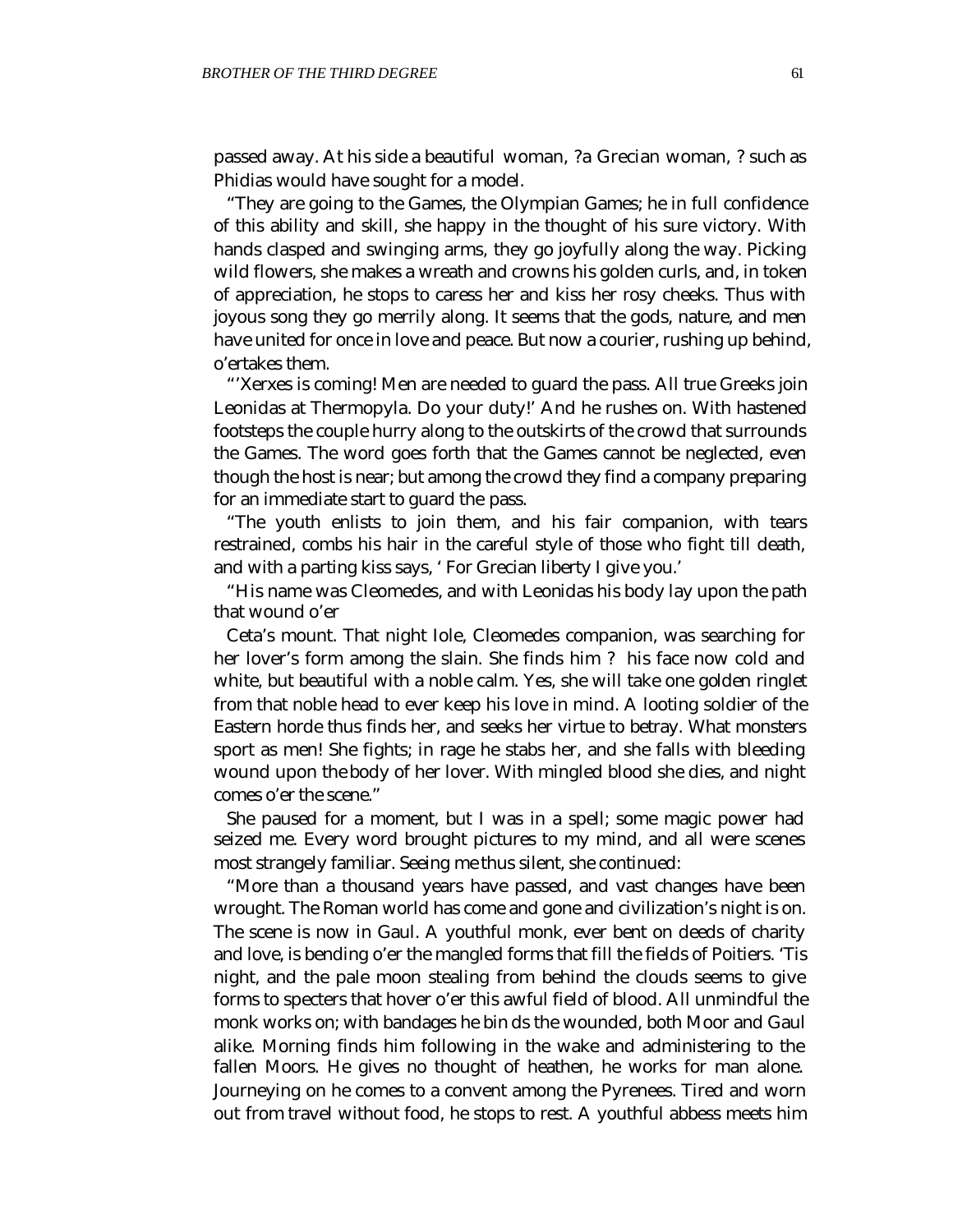and gives him kindly welcome. He stays. The abbess is deeply versed in occult lore; so is the monk, and even now is secretly on his way to Seville to get instructions from the Moors. Their souls in sympathy and strangely drawn together, they fall in love, and, contrary to their vows, live as man and wife, bound only by the ties of love. For a time all goes well and they live happily together. But who could then escape the spies of Tome? They were found out. He was cast into a basement cell, and for many weary years he lingered, until death, kind friend, relieved him. She, poor nun, persecuted by those who knew not honor, sought relief in flight; but knights return her captive and she dies in the cell beside her lover."

She had finished, and her white hands, which by some magnetic attraction had drawn to mine, were trembling as I held them. Her soul-consuming eyes were still on mine, and I was speechless. By some unknown power the present had become linked with the past. Lost memories indeed now filled my soul, and the meaning of her stories came to me like a revelation. An impulse came over me to enfold her in my arms and claim again my long-lost love, but second thought prevailed and with trembling voice I gasped:

"My God! And is this our past life history? Has love, eternal love, once more brought us together?"

With wonderful self-control she answered:

"My brother knight, be calm; pure love is indeed eternal. What does your soul say?"

 "My soul is clouded, my spirit vision bedimmed by this flesh encasement, and through the smoke I see but indistinctly," I answered.

"Well, my dear brother," she said, pressing my hand, "in the nest degree all becomes clear and the past yields all its knowledge to you."

"And do you belong to this degree?" I asked, now recovered from my spell.

"By right I do; by choice I am here," she replied. Then almost before I thought, I said:

"Then let us join our forces and push on together."

Looking me in the eyes she clasped my hands, and in eager and serious tones replied:

"Do you mean it? Have you the strength?"

"I do, my love, my soul; with you I have all strength."

My love would out; and on the impulse of the moment I had spoken. Still holding my hand and with a wonderful tenderness in her voice, she asked:

"Do you know the first condition?"

"No, but if you go with me it shall be fulfilled."

She now dropped my hands, and drawing back, in a calm, serious voice said:

"Well, we shall see; but you must first pass through the sixth degree. Much will be required of you and I will commence as your teacher at the next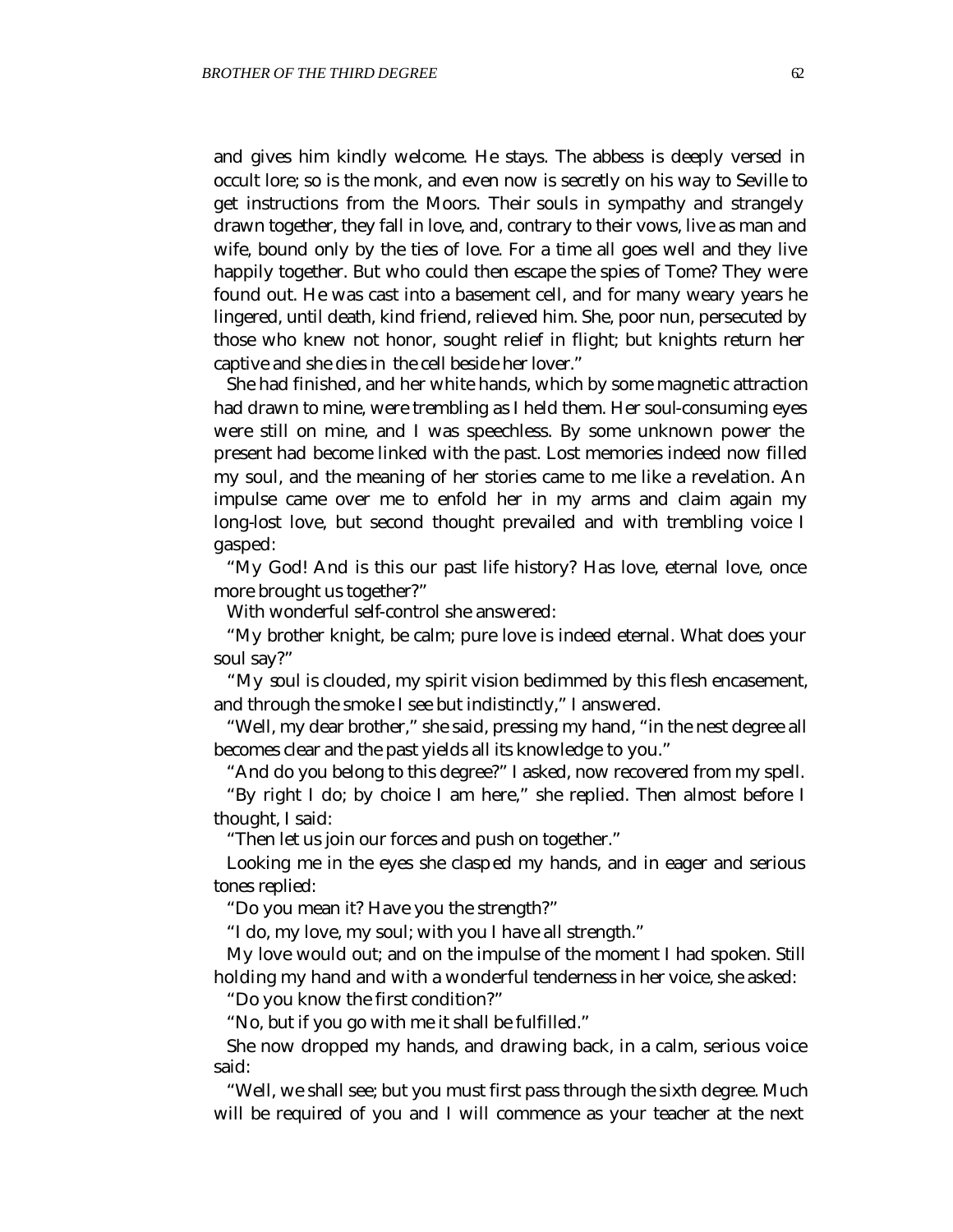meeting. But it is now getting late and you must meet my other sixth-degree brothers and sisters." As she spoke she arose. Be it confessed, for the first time I was selfish; she called me like the others, simply brother. I wished for and thought our past relations entitled me to a dearer term.

"Be a knight now," she said, as we again entered the hall. The study hours had passed some time and the hall was alive with the informal group conversations, which always followed. I looked around for my peasant girl, but of course only as a matter of interest. "Whom do you seek?" asked my companion, noticing my glances.

"A peasant sister who has been kind to me," I replied.

"The peasant has become a nun," she replied in the voice that my peasant sister had made so familiar to my ears. In astonishment I looked at her.

"What!" I exclaimed, "you and she the same?"

"The same, yet not the same; I played a part and evidently with success," she answered.

"And where is the black-veiled nun?" I asked, wondering if she too had played her part.

"Black is a somber color and partakes of earth; she must have been in mourning. I hope she mourns no more," she replied, in tender and what I thought significant tones.

"And have we sadness and mourners even here?" I asked.

"Ah, yes, my brother; is there a place on earth where sorrow does not find its way? All bound to earth have sorrow, more or less, and there are come who are by right above the earth, who, for a lingering brother still tarry. But, brother, you have learned enough to-night; and as I am to be your teacher, we still have many nights to learn together; now let us meet our friends."

My companion and my mask seemed to bring me closer to the others who were masked and who had heretofore been somewhat distant.

"We all assume new names here," said my companion, as we approached a group of masked brothers and sisters. "My name is Iole, and I suggest that you take Cleomedes; will you?"

"Since what you have told me, none could be more agreeable, my dear sister, if such I must still call you; and as I take the name, so will I ever cherish in my memory the glimpse you have give me of Ancient Greece." As I spoke I pressed her hand and she returned the pressure.

A gypsy girl leaning upon the arm of a stalwart Turk now attracted my attention.

"Let me make you acquainted with a subject of the Sultan," said Iole, as they approached. "El Arab, this is Cleomedes," she said, addressing the Turk; and as he answered and bowed with Oriental salaam, she continued: "And this is Rahula, Cleomedes." As I took the small, gypsy hand, unusually whit for one of her tribe, a strange agitation seized me, and I noticed that she trembled and seemed likewise agitated. She bowed in silence to my address,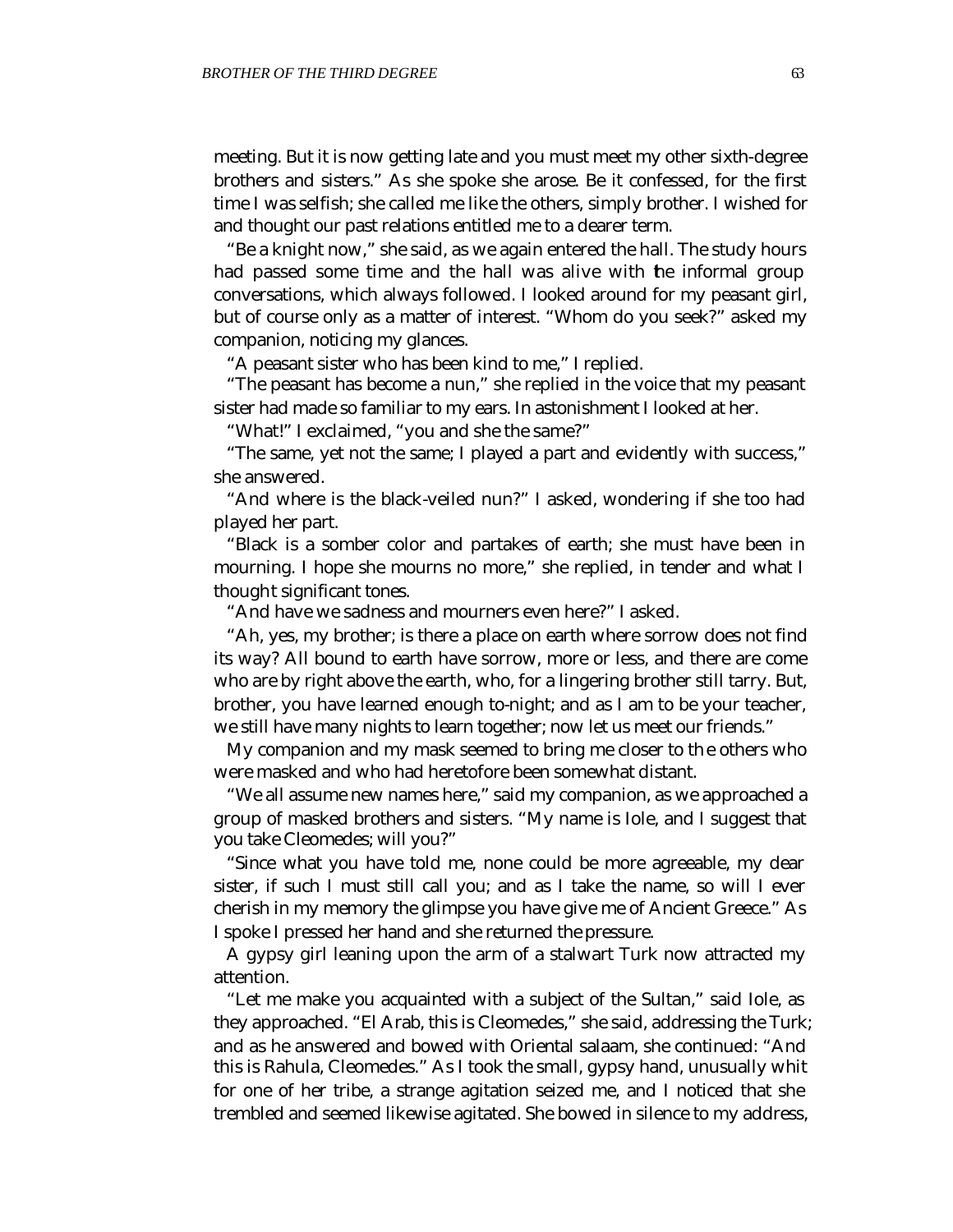and drew her shawl more closely around her neck and head. Somewhat surprised at this unusual silence, I was eying her more closely than I should, perhaps, when Iole called me away to another group. Thus time passed until the hour for adjournment arrived.

"And will the nun permit a knight to escort her to her convent?" I asked, as we approached the entrance.

"Believing you, Sir Knight, to be unlike the knights of old, I accept your company with pleasure."

We passed the entrance; no one but the outer doorkeeper was on duty.

"You must take my carriage; no other are allowed within the convent grounds," said my companion.

"It seems the ladies run things here, but, if you so request, I must," I answered.

The carriage rolled rapidly away, I sitting close beside my companion; but some restraining power repelled and further demonstrations of affection. Her presence was sufficient, and for some time not a word was spoken ? I was happy in a silent joy. Did she likewise fell the joy I felt? I thought so, and on we rode in silence. At last the carriage stopped, and looking out I beheld the arched gate surmounted by the tiger held by Cupid's chains. This entrance I had never been able to find since the day of my first visit, when the veiled woman had cast such a glamour over me. But now doubt was dispelled, and I said:

"Art thou, white nun, my sister Iole, she who was in black?"

"The same, Sir Knight; and thou art the father priest whom I refused to know."

"And why were you so cruel?"

"You were not then of my degree, and had no right to know me. We have rules as strict as castes, but all can enter who are worthy; you will learn more as you progress."

The carriage now drew up in font of the great Corinthian portico, and I was thinking I was some distance from my home, when she said:

"This time my carriage will take you home."

I was preparing to assist her our, when she motioned me to keep my seat, and shaking my hand, said:

"We will meet again next Thursday night, and take more serious teachings. In the meantime study well, analyze thyself and learn the art of self-control, for you may be sorely tried. And remember what I told you on our first drive ? 'Great is he who controls the body, still greater he who controls the mind, but greatest of all he who controls the heart.'" Turning, with a kind "goodbye," she was gone; and the carriage turned about and took me toward my home.

"Ah God!" I cried when now alone. "Control the heart! What superhuman effort that must take! And why should I control my heart? I love with purest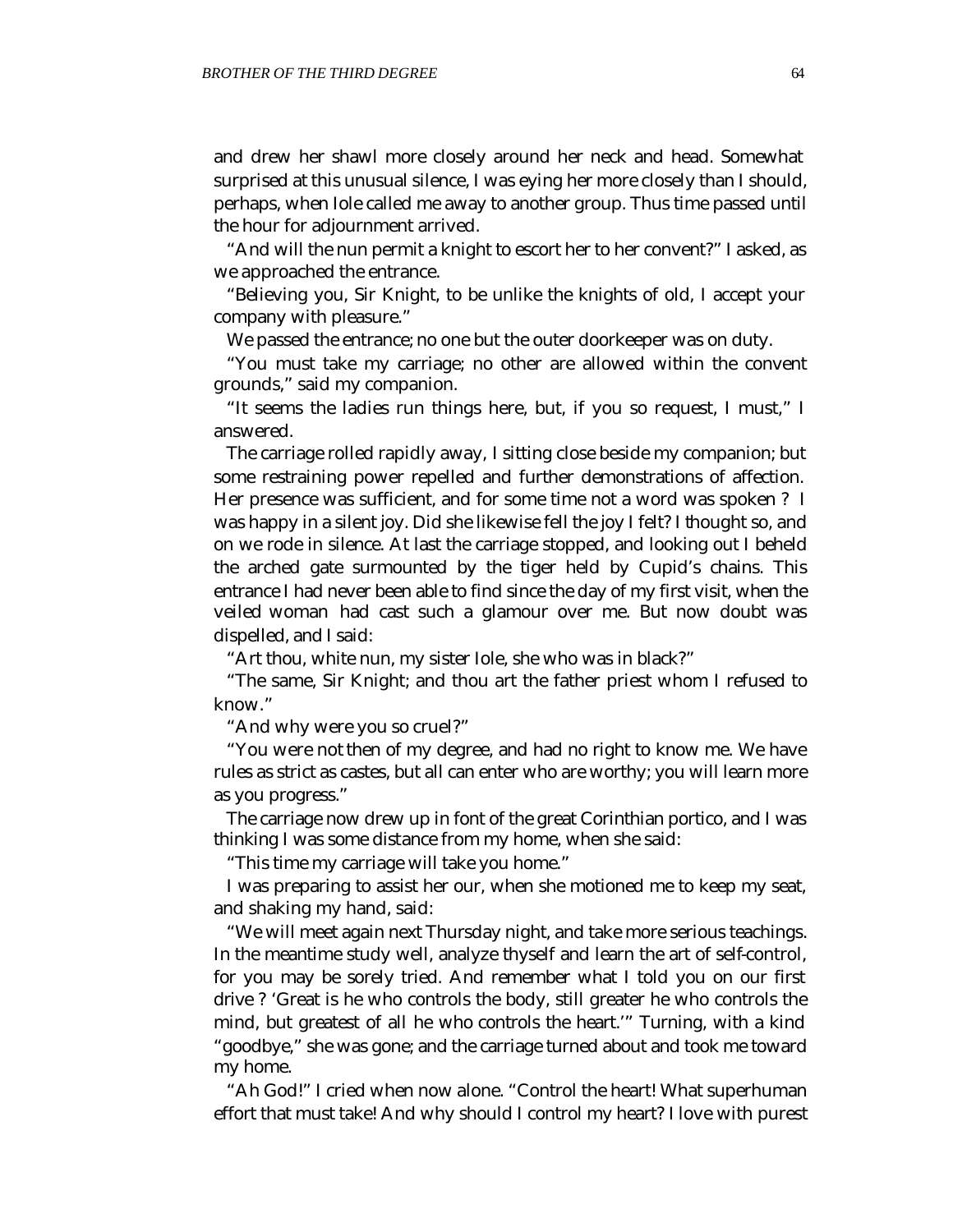love and what can ask for its suppression?" Yes, after years of ideal dreaming the pent-up love within my heart had broken loose. What a torrent these accumulations made! But for the strange controlling power her superior will changed the tempest into calm and made my passion peace ? the peace of love supreme.

That night I dreamed of Iole; and all the following week naught filled my thoughts. Where was my study now? where my self-control? I argued, why should I crush out this love, so pure, so strong? And, deeming my argument unanswerable, I determined to know the reason why before I did it.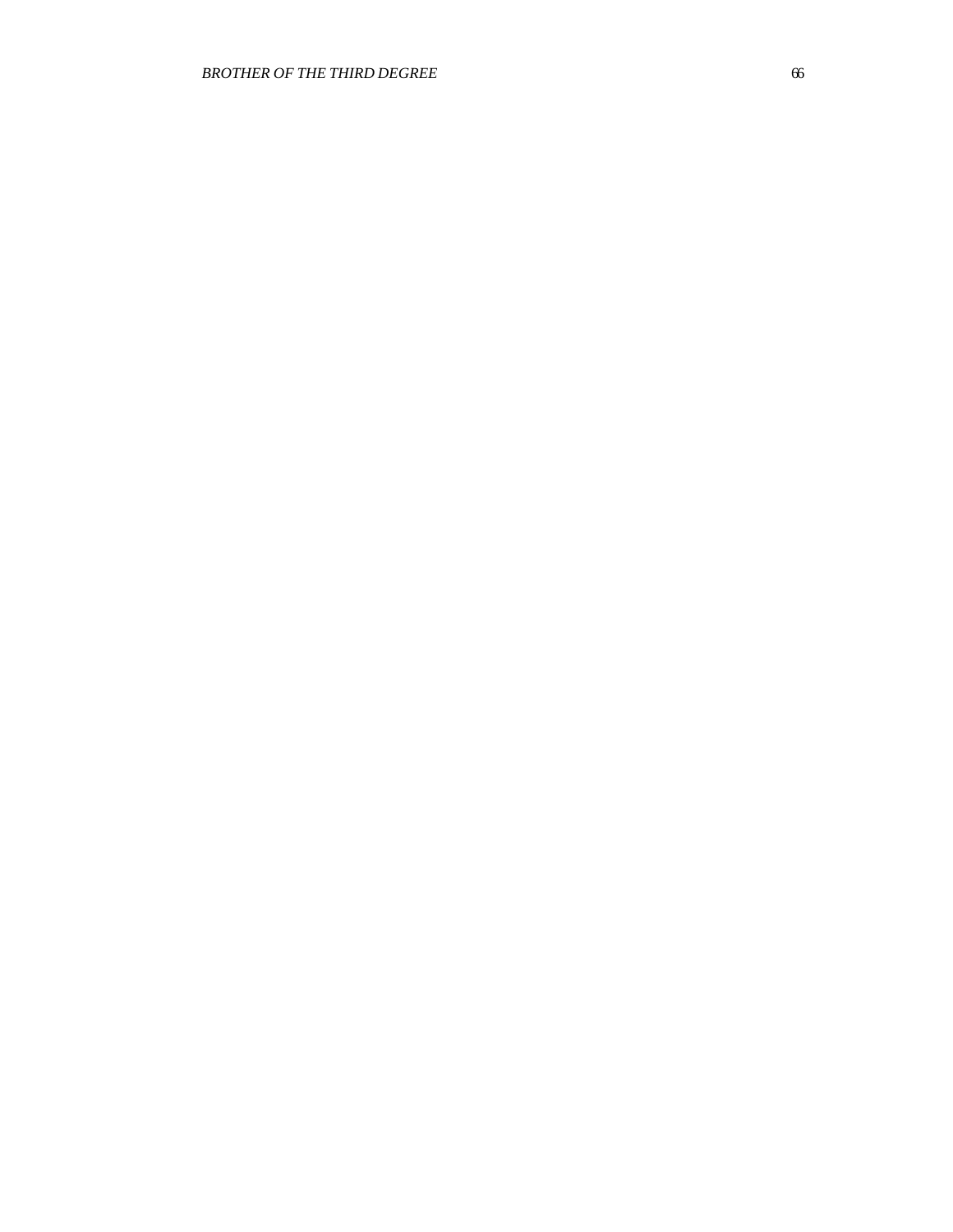## **CHAPTER IX.**

#### LOVE.

THURSDAY night came again, and I, filled with the expectation of meeting Iole, once more passed the doorkeeper. I had again dressed myself as a monk, but contrary to the usual garb, had taken the orange robes of the Buddhist. Some slight accident with my driver had made me somewhat late, and I found I was the last one to enter, the guard closing the outer doors as I passed. As I appeared before the inner guards, the woman said something to the patriarch in Sanskrit, with which I was comparatively familiar. The words were not distinct enough, however, for me to catch their meaning. Presenting my card, they bowed in acknowledgement, and the woman arose an accompanied me into the white room at the right. Motioning me to a seat she took one just in front of me. For several minutes we sat facing each other in silence, her piercing eyes never leaving my face. Presently the patriarch entered, and, taking a book from his robe, seated himself opposite us at the table.

"Alphonso Colono," began the woman, in her low, penetrating voice, "when you first entered here we had cast your horoscope and found all things favorable." She paused an instant and her voice became very stern as she continued: "But recent developments have caused us apprehension, and fearing some mistake in hour of birth, our conclusions must be verified. We must protect our darling daughters and debar all unfit from the sacred chambers; and unless you can pass the test you must go back to earth until your time. None but the pure can associate with those who wear robes of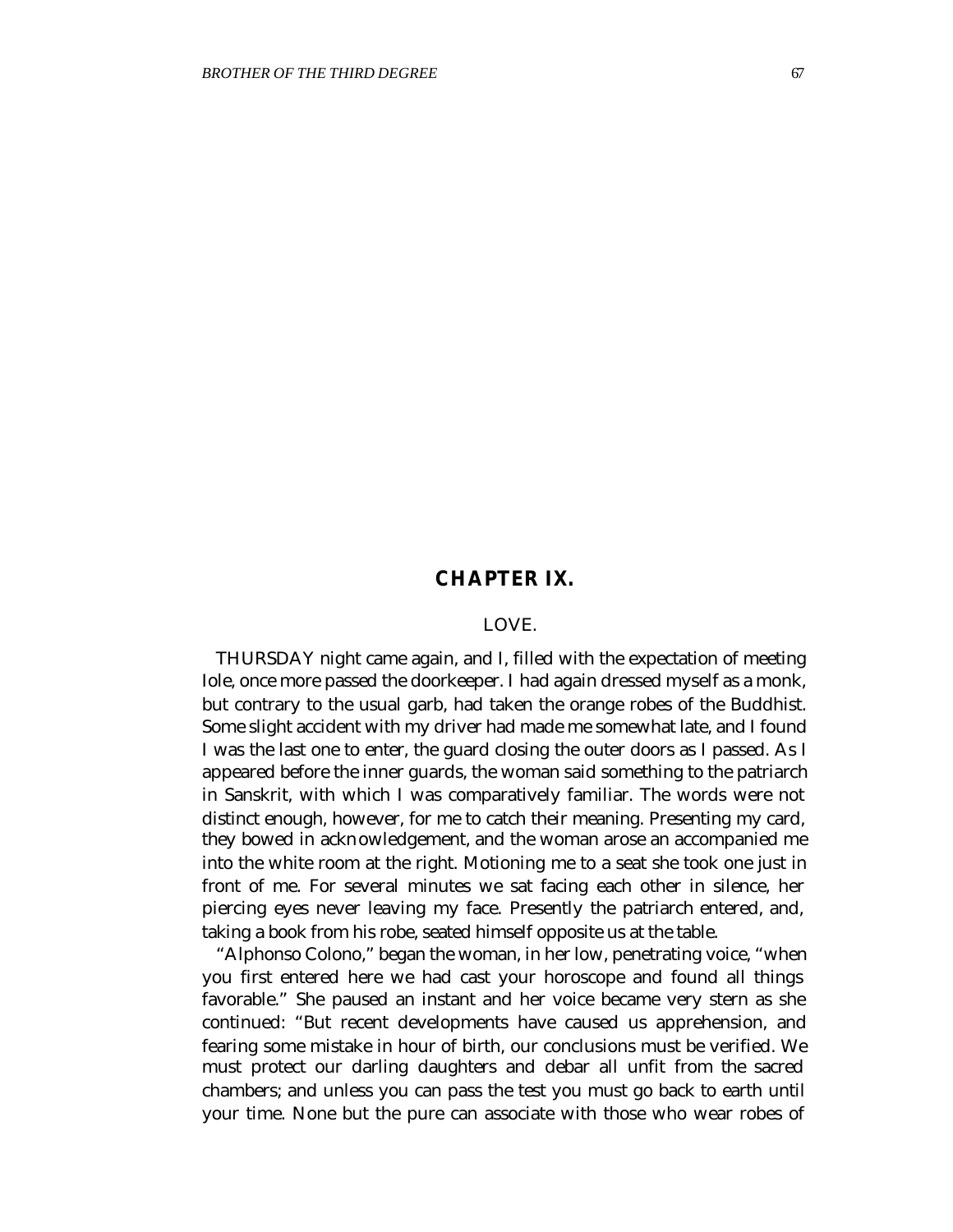## white."

A fear commenced to steal over me; what had I done? Then a conviction of purity came to me, and I grew firm and strong, reaching out her hand the woman said:

"Let me see your palm."

Ah! I thought, they are going to check my horoscope by the science of chiromancy.

Leaning over my hand she gazed at it long and intently; then taking my other palm, she pressed the palms together, straightened them out and seemed to compare them with great care. Then with a peculiar instrument, not unlike a compass, she gauged the length of my thumb and finger joints; then, having taken a measurement as though for a standard, followed carefully along the line of life. At last she seemed satisfied, and rising, said to the patriarch:

"'Tis well; there is no conflict; his hand is strong and has marks of special favor. A halo on Apollo's mount, a long, deep, jaggy, but continuous line of heart with branches high up on and over Jupiter's mount. This means great glory and strong and freely given love. Saturn's line of fate plows straight through. The line of head, broad, deep and of good color, is torn from that of life ? he is unselfish. No Venus girdle, no crosses that bring lasting ill; and Luna strong, but not to excess, gives occult mind. A double square, distinct and plain on Jupiter, declares that he is doubly protected. All signs indeed are good; he can be trusted. If she can but divert his heart from on to all, there are promises of a Master."

The patriarch, who had noted down each item, now put up his book, and as she dropped my hand pointed to a door at the side of the room and said:

"You may pass."

As I arose to leave the room, the woman said: "Brother, guard well heart, your greatest strength and yet your greatest weakness. It must be controlled, otherwise your mind will be unsteady. Allow not thoughts of pleasure, brief and short, to keep you from wisdom that leads to the Eternal. Now enter!"

The door opened; and, as though by some secret signal or understanding, as I stepped through, the whit-robed nun stepped up beside me.

"A heathen monk! and in Christian land!" she exclaimed, with well-simulated surprise.

"The Buddha was no heathen, nun, he taught the morals of thy Christ and three of the grandest doctrines that ever man has taught."

"Ah! Since when? What were they, monk?"

"Since five hundred years before thy Christ Buddha and his true disciples have taught the doctrine of Enlightenment, Law, and Evolution, to perfection."

"What! Enlightenment in that benighted country?" she said mockingly, apparently in an altogether different mood this evening.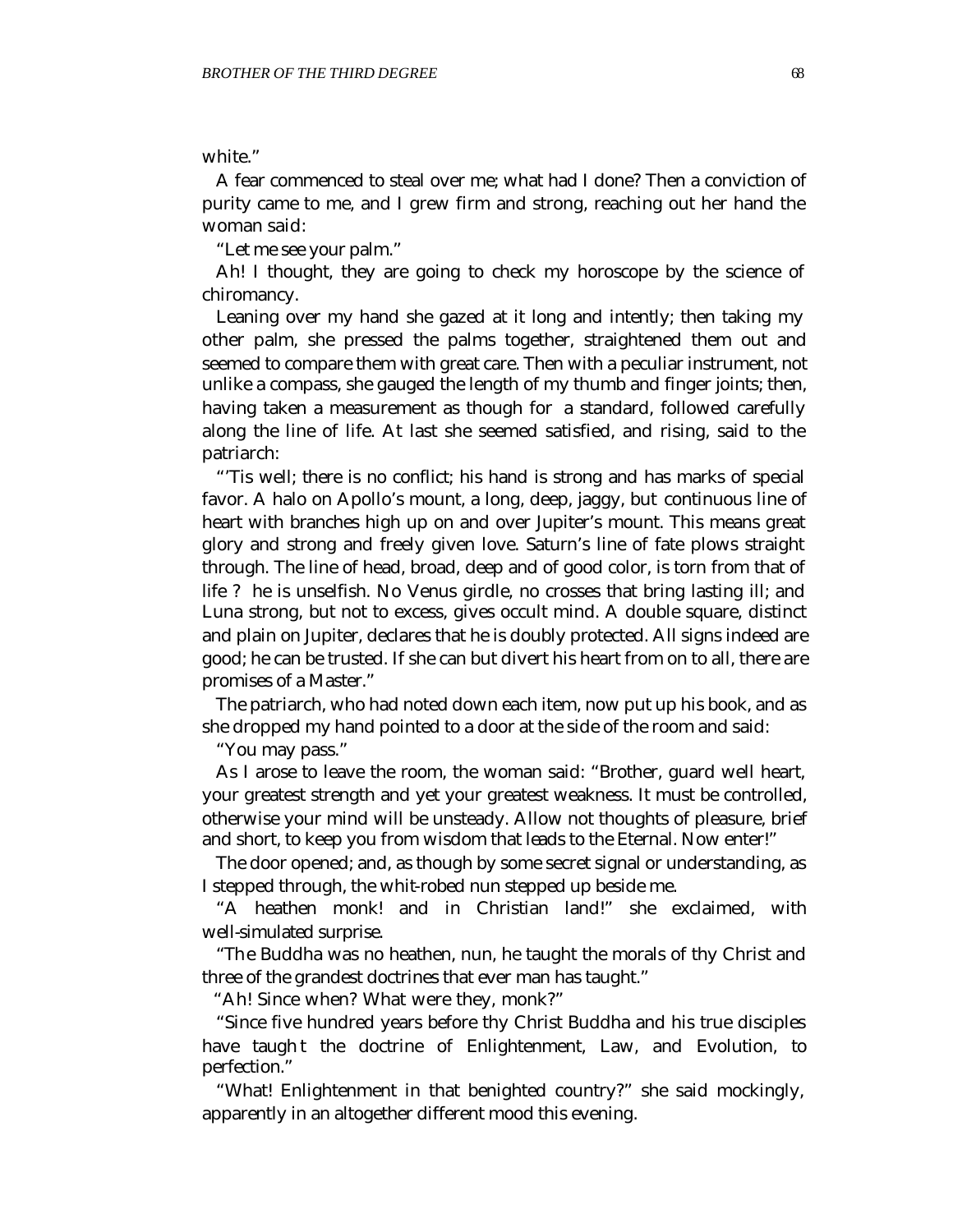"How long benighted? Only since the sword of Allah usurped the throne; only since he British Christians robbed and plundered; only since the iron rule of might has usurped Buddha's teaching of gentleness and right." While my garments were assumed this speech was not, and, as I finished, she answered:

"Thou hast most firmly-set convictions, monk; what of the law?"

"The law that every cause has its effect which again reacts upon its cause; and that all things upon the earth are bound by this eternal law, immutable and certain."

"But what of evolution? That is a modern doctrine; Buddha taught no such."

"The materialistic evolution of the West ? no Mind cannot come from cold, dead matter; life cannot come from lifeless form; but the endless evolution or unfoldment through manifestation of an invisible and all-pervading Essence ? yes."

"But the Buddhist is an atheist."

"Not so; thy priest has taught thee wrong. The Eastern idea of God, I must confess, is very different from that held in the West; no form-clothed personality can they conceive as present everywhere, but an infinite and all-pervading Brahma they do proclaim."

"Well, we will not quarrel, Christ and Buddha both were good; and this is very serious conversation for a ball-room."

Speaking this with her usual tenderness, she took my arm.

"Shall we not reliever our minds by participation in the dance?" I ventured, as the music struck up a waltz, and I remembered I had never danced with her.

"To think," she answered, "that monk and nun should dance. No mind can dwell on serious thoughts that drifts thus to the frivolous."

"Not so," I answered; "the master minds can dwell on different times; but others mix all things at all times, which brings confusion, never wisdom. Now, when the dance is over, we will concentrate our thoughts in study and the recreation will have refreshed us."

"You reason with wisdom, monk, and, listening to you, the nun, against her rules, will dance."

Ah, hitherto a formal handclasp, now like a fairy on my arm! Could this be the peasant girl? Ah, no! There she had by power of will kept soul restrained; here she was her real self, her heart alive with fire. Now her head leans on my shoulder; now I fell her beating heart. Souls attuned to subtle music blend in unison on earth.

Oh, happiness! What joy! Our souls are one. What! The music ceased already? How short! How delusive is that thing called time!

She was the first to return to consciousness. For the time she had given herself to me, but now, again individualized and separate, she spoke:

"Come, my monk, we must waste no more time, but get to our studies."

"Waste time!" I protested, as we started toward the study door.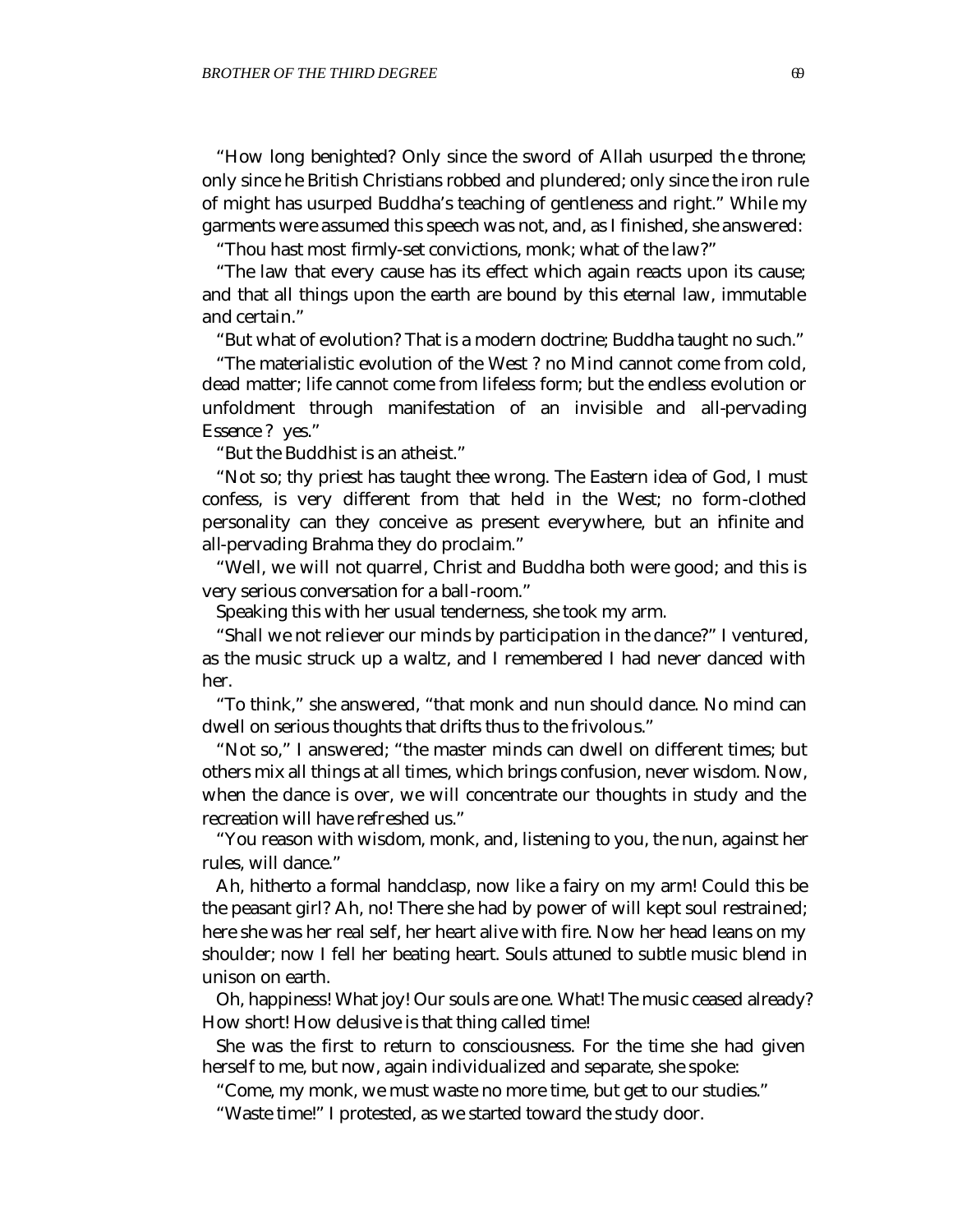"Yes, waste time," she answered cruelly, and then added earnestly: "That was but a temporary union; there is a union which is eternal."

We had now entered the study-room, and, to my surprise, she took a seat in front of me and asked:

"What have been thinking of since last we met?"

"Sister," I answered, with some hesitation on the word, "my thoughts have been mostly of thee."

"A very poor subject for thought," she answered; and before I could reply continued:

"You spoke with wisdom prior to the dance; is it a fact that you can concentrate and control you mind?"

"I had attained some success in that line prior to our meeting," I answered honestly, trying to draw her into the channel of my thoughts.

"Then you have not been so successful since meeting me?"

"I must confess I have not," I answered, hesitatingly.

"Then I have exercised a bad influence on you, have I?" There was a tone of sadness in her voice, and I quickly answered:

"No, no bad in fluence, only my heart has become stronger than my head. My love has become master. Iole, my long-lost love, I love you."

I stretched forth my hands, and, with heart on fire with love would have caressed her, but with a look that almost consumed my soul she motioned me back, and with a voice most wonderfully under control, answered:

"Have all thy past existences been for naught? Has all the pain and suffering we have endured been productive of no results? Must we, bound down by earth desires, still dwell in this vale of misery? Did we die on CEtas mount, did we languish in convent cells for naught? No! It was but to exhaust the evil dues that came from lives still prior. It was but to teach us the uncertainty attached to all selfish loves. And now, with Karmic dues exhausted, with all these experiences registered within our souls, must we still linger, through weakness, in this vale of night and death, the victims of rebirth?"

She leaned forward as she spoke, her veil thrown aside, and her expressive brown eyes were luminous with a spiritual fire. Far from repelling me her words entranced, while they held me checked in action as I answered:

"Thou hast recalled the memory of my love for thee in times gone by, and that, added to the present, only makes it stronger; but know, my soul, this love is pure, and what can claim superiority to love, pure love?"

"Love, so long as tinctured by a thought of self, cannot be absolutely pure; pure love is universal and includes all things, forgetting self. What dost thou love? My soul or body?"

"Thy soul; I have no thought of body."

"Dost thou realize the meaning of those words? If so, there may be hope on higher planes of love."

"I realize the meaning; I love thy soul."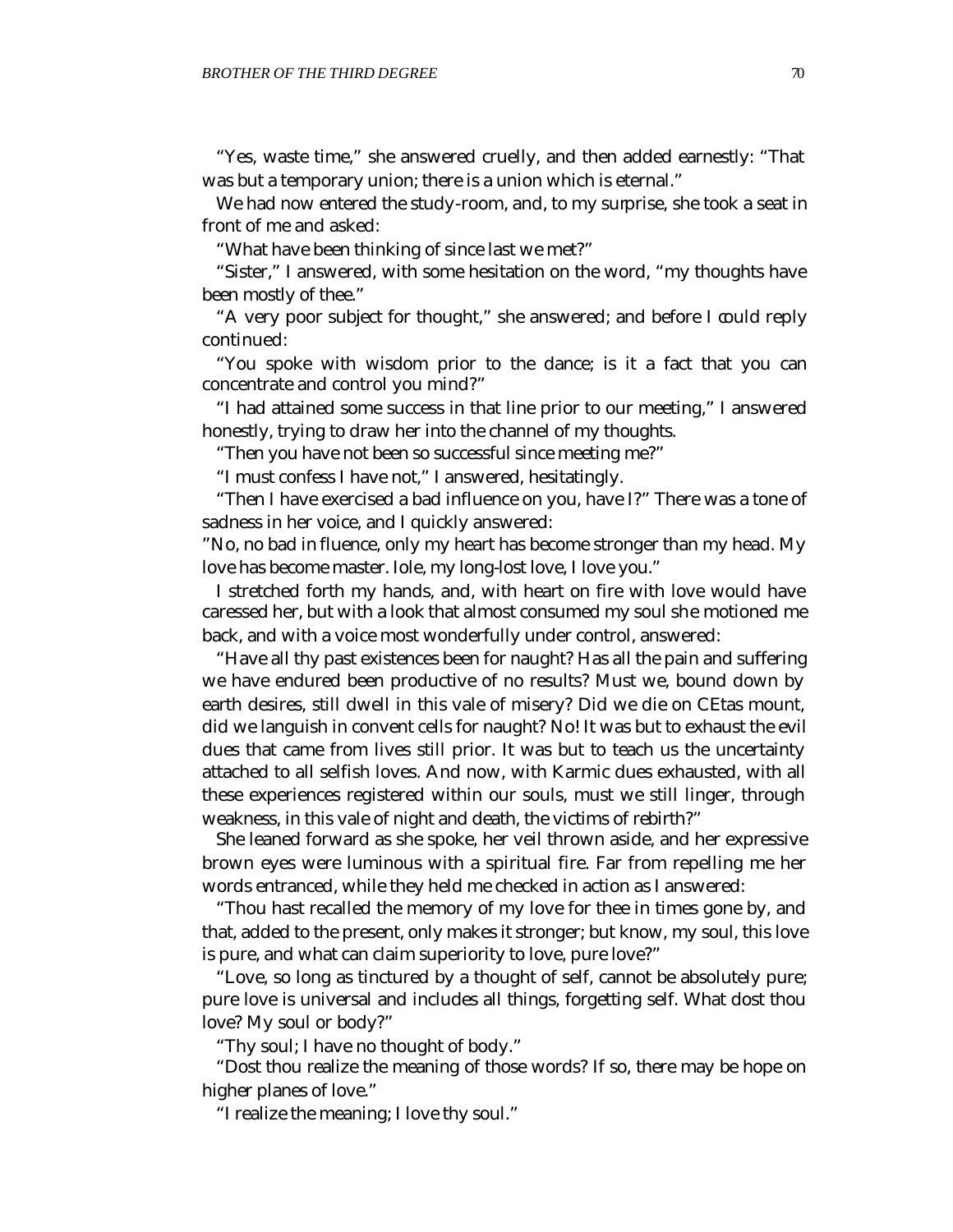"Canst thou love with all sense of body absent?"

"You speak of higher planes, but if such a love is possible, I can." Was her soul lifting mine to her own exalted height? I felt a spirit power stir in me.

"It is possible; it is a fact. We can love in mind, in soul, in spirit; and the highest love of earthly unions is but a dim foretaste of this grand love. Know you not the meaning of true love?"

"Tell me, my sister; your words uplift me to a higher world of love."

"Then know, what few men know, that every man is complete within himself, and nothing there lacking if he will but search the depths. Love is but the soul's desire for a portion of itself which it has lost, and without which its joy is incomplete. Think not the soul cannot lose a portion of itself; it can. That which we possess yet are not conscious of, is lost, latent as it were, present but unmanifest. Now the perfect being is fully self-conscious of all his parts and attributes, and perfection must be our end and aim. Know that thou art in me and I in thee; and through you I become self-conscious of thyself in me, and through me thou becomest self-conscious of myself in thee. This is the 'Virgin Marriage.' This the meeting of the bride and bridegroom, and the only marriage known in heaven."

She paused; what strange ecstasy her words brought to my soul. How grand and noble! How lofty this conception of divine, eternal love! How debased my hitherto ideals! Now only did I commence to realize the teachings of my parents. How far did my views of the universe expand! How infinite became the field of love!

"My dear sister soul," I answered, all on fire from the inspiration of the moment, "never more will I debase my heart with impure love; even now I feel thy soul within my own, within the invisible essence they throb in unison. From now on I join with thee as a true brother to labor for the same great end."

For several moments we sat gazing at each other in silence, drinking through our eyes each other's souls. She broke the silence with a sigh f joy, and said:

"Long have I waited for this moment, love! Long have I mourned for thee and waited in a robe of black! Now will we go on together, crowned with the virgin purity that entitles us to light?"

"Oh! Sister soul, how kind of thee to wait for me who from sinful dues was yet not free."

She only smiled happily in answer, but her features spoke volumes.

"Brother," at last she said, and I never heard that word sound so sweet before, "we have tasted of the joy that belongs to the perfectly pure; now we must once more descend to the world and do our present duties. Are you ready for regular instructions?"

"I am ready and attentive, sister." I answered, now having all emotions under control.

"Then the first thing for you to do is to obtain complete mastery over your mind. I know your body, so far as willful acts are concerned, is controlled,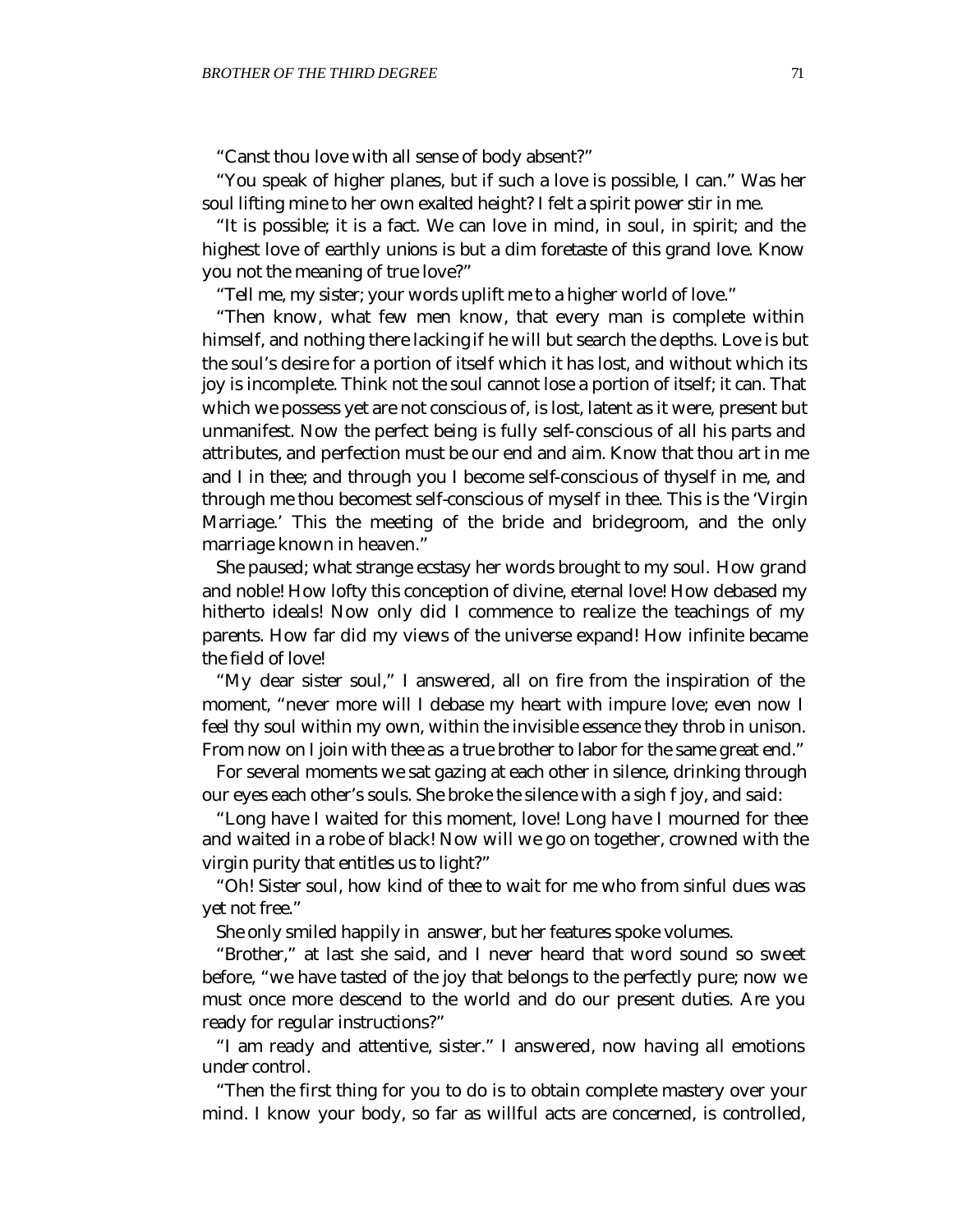otherwise you would not be here. But know that before you can proceed farther you must control your very thoughts, for every thought you think forms corresponding conditions in your mind and body. Thoughts are more powerful and potent than acts. Acts are but the expression of thoughts. Thoughts come first, we are built up of your thoughts; and we are surrounded by invisible powers and potencies created and given strength by the thoughts we think. It behooves you, therefore, to become able to guard the temple of your mind and keep therefrom all things impure. With this control of thoughts you must cultivate the power of thoughts you must be able to set your mind upon a single thing or idea, and hold it there to the exclusion of every other. In this manner your mind becomes identified with the essence of the thing upon which you think, and real knowledge comes. Some secret rules for your assistance in this practice will be given. Now, further, you must control your heart and master all emotions, for here will be your greatest trial, and you must be prepared. Do you love me?"

"With all my heart and soul," I answered, to this abrupt question.

"Then you must be ready to sacrifice that love," she said, with a vehemence that startled me.

"Is that your command?" I asked, not fully under control when such a vital issue was at stake.

"It is necessary and for your good," she answered.

"Then I will; but tell me, what can demand so great a sacrifice as this?"

"Humanity and truth," she answered; "these have nothing before them and everything must be sacrificed upon their altar."

"But what if I love you as an embodiment of these?"

"Then beware; only the less advanced have need of forms to aid them to conceive universals or abstractions, and the personified is often taken for that which it represents. The untrained mind is weak, and no doubt is aided in its upward evolution by forms and symbols upon which to concentrate its thoughts. And you, to night, dressed as Oriental monk, must know that this is the object of the idols of the East; only childlike minds mistake their meaning. Then recall that great man, Jesus, who has been confounded by his followers with the Universal Christ which animated him. For all this, untrained minds can be excused; their worship, if from the heart, is never lost; but from you better things are to be expected. Again our time is up; but before we leave let me give you some final cautions. Heretofore you have had few trials, but from now on your path becomes more rugged; the sacred truths that give all power are only reached through deep, dark and awful passes, for mighty mountains hem them 'round. Through these passes you must proceed alone; no supporting arm can aid you; you must find your inner strength, or you will fail and all is lost. Beware of doubt, and fear, and thoughts of self; these are the snares that trip, the fogs that blind. Wilt thou, O brother, be strong, and brave, and patient?"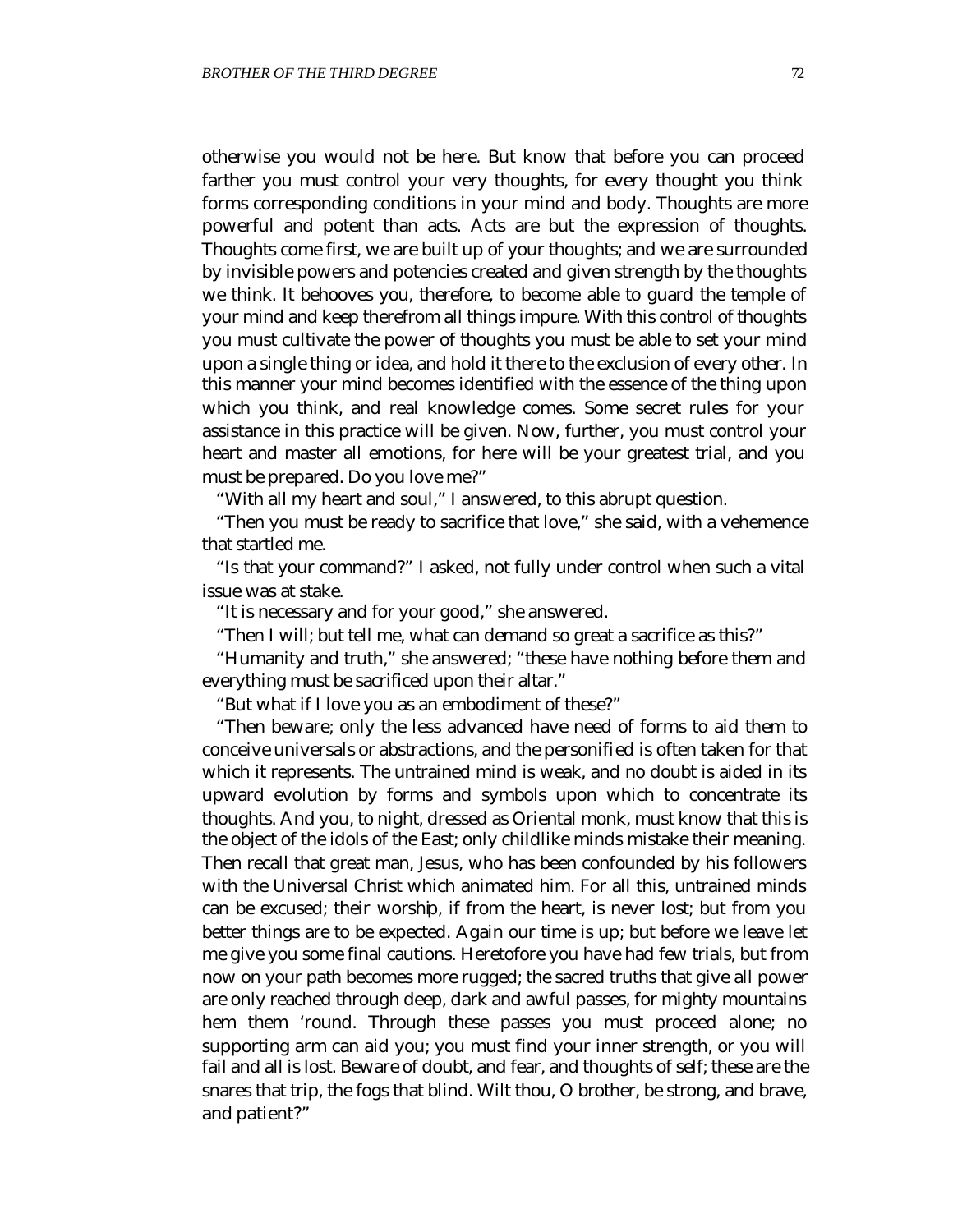"I will, dear sister," I answered, with a determination her strength inspired.

"Then come, let us go; and remember these my final words ? whatever comes to pass, trust in me and kill our doubt."

"I trust, I will not doubt," I answered, as we prepared to leave.

The social features of the evening were over and most of the members had departed; the moments had passed so swiftly that we had consumed the entire time.

"Of course I am your escort home?" I said, questioningly, as we passed the doorkeeper.

"Yes, this time," she answered, as thought to provoke me by the qualification.

Descending the steps we entered her carriage, and were soon rolling rapidly away.

By a tacit understanding we both remained silent the entire drive, content to feel each other's souls within the depths and communicate in the language of silent thought. We passed through the arch and under the ever-watchful cupid, and were approaching the front steps, when she broke the silence by saying, addressing me for the first time by my ancient name:

"Cleo, for this coming week I give you, as a test of mental strength, to blot me from your mind, and the degree to which you succeed will determine the nature of our next meeting."

"The task is great," I replied, "but for that which follows, and in compliance with your order, I will do my best."

We had now reached the steps and I left her at the front door with a gentle handclasp, no kiss, no caress, only a sweet "good-night."

But Oh! You who mistake a selfish passion and call it love, you know not the divine ecstasy of that mighty love where soul meets soul within the depths unseen. For the first time there seemed no parting, her soul was here in mine; was min with her? And would we thus be forever present, indissolubly united?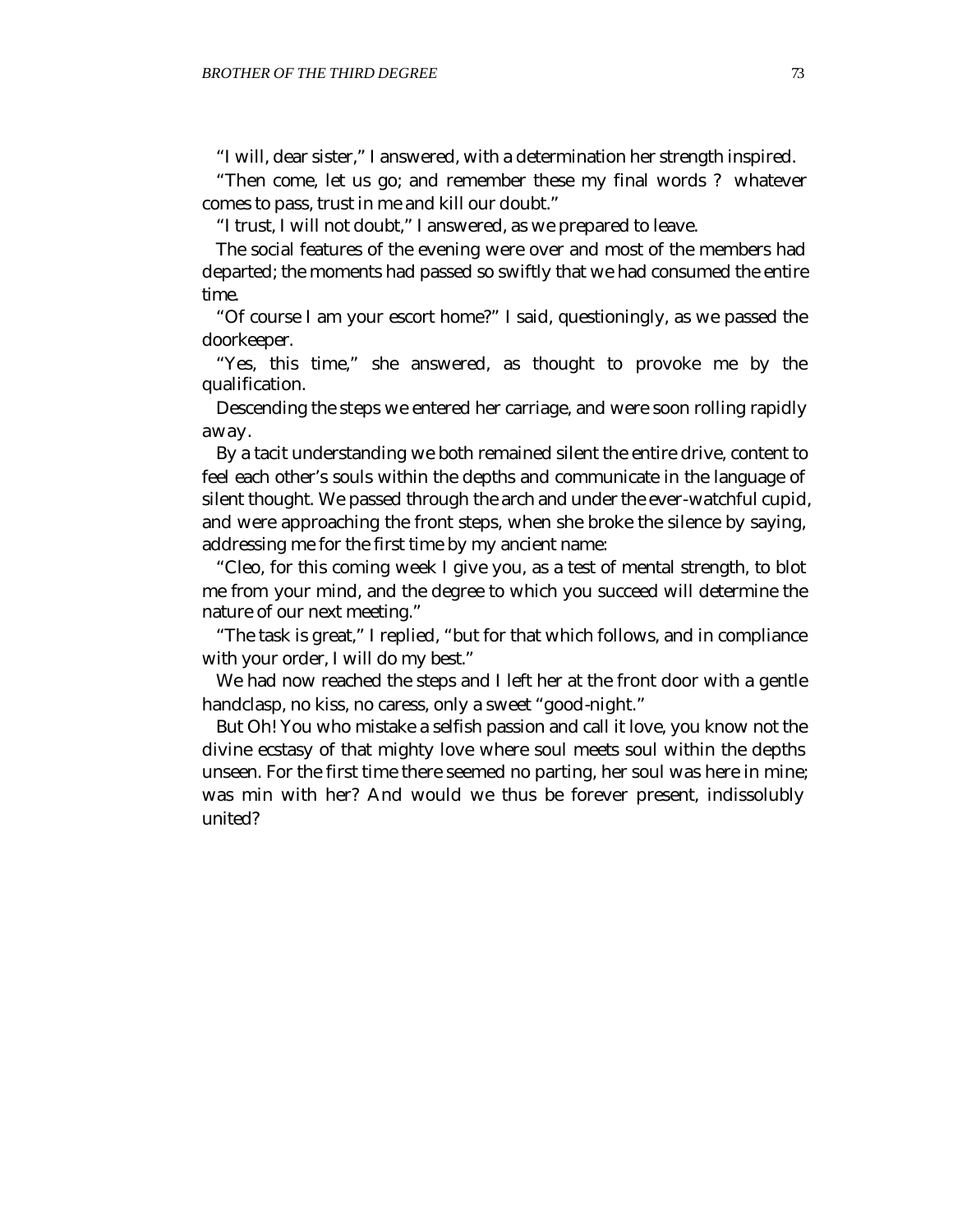### **CHAPTER X.**

## TESTS.

ANOTHER week had passed, and I, in accordance with instructions, had striven to the best of my ability to secure mastery over mind. And now for the first time I commenced to realize the power of the human will. Whenever my thoughts recurred to Iole, with relentless severity I cast them away. In order to do this more effectually, I chose deep questions in science, metaphysics and concentrated all the power of my mind upon them. I took the symbols and instructions that had been partially explained or outlined to me, and dwelt upon them separately, and whenever my mind tended to another object I brought it back with firmness and determination.

Likewise, in all the little things of life I practiced concentration; I tried by all possible means to overcome the habitual tendency of the mind to wander, and strove to attain to what he Hindu yogi calls "One-pointed-ness."

On the night for another meeting, I received a note by special messenger telling me to remain at home and continue for another week as I had in that just gone be.

It was signed "Iole," and offered no explanation. Without comment or question I went back to my room, and, in order to stay my thoughts, which now had a tendency to drift more than ever, chose the Ego as a subject for contemplation.

Following certain rules, I locked the door, put out the lamp, and took my position on my heavy cushioned seat. For several moments there was a slight wavering, but, as I persisted, this ceased, and my mind became centered upon my subject. The concentration grew more fixed, a pain commenced to throb within my head. It ceased, and a numbness, commencing in my lower limbs, stole up my body. At the same time an inner suction commenced between my eyes, and burning fire pervaded my upper brain and temples.

At this point a violent agitation commenced in my right side, and a sense of fear came over me. I opened my eyes, which had been closed to facilitate concentration, and ? My God! I was surrounded by a white light, and just beyond it in the darkness, now full of red-colored currents, was a host of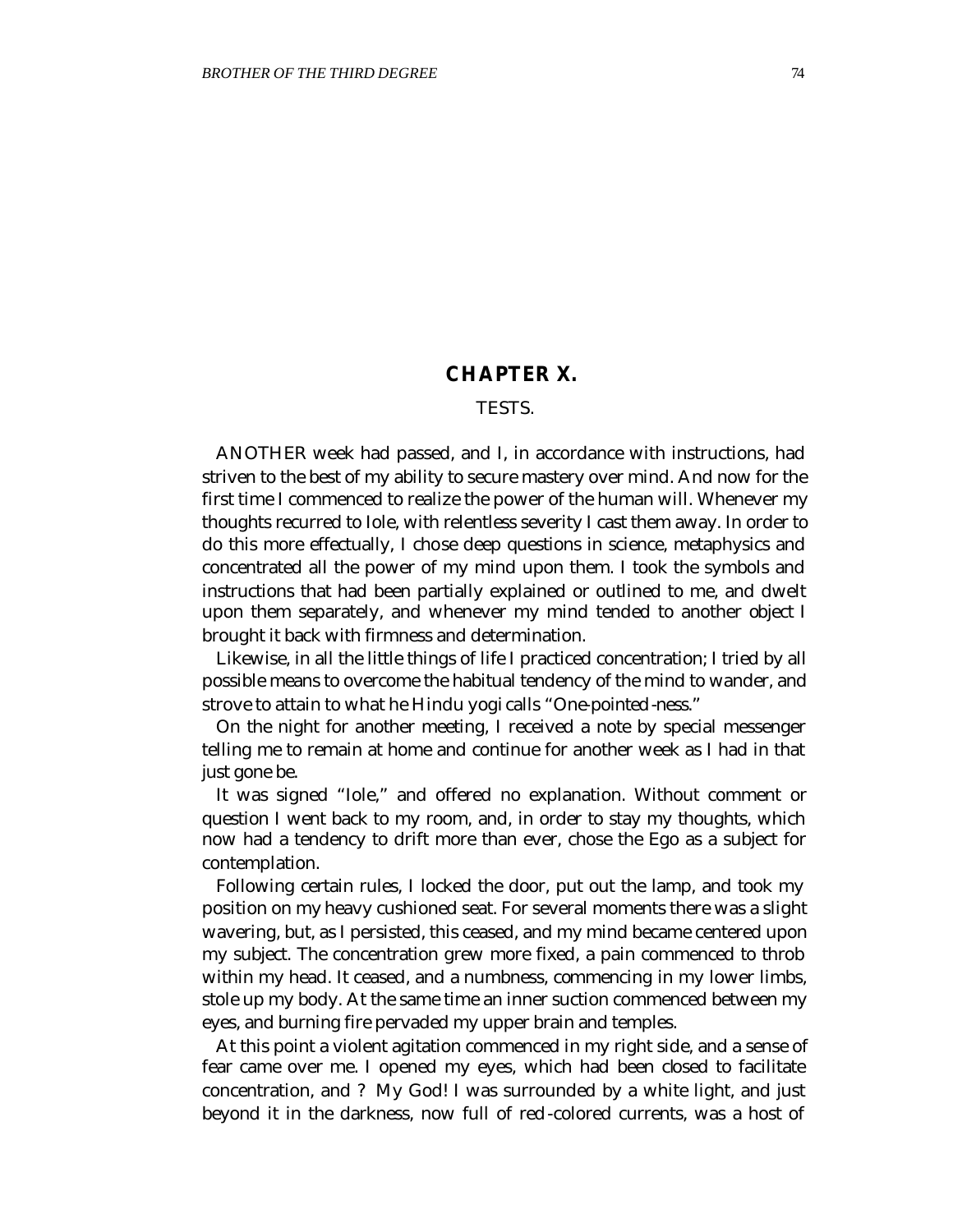horrid creatures, half-human, half-animal, with monstrous shapes and evil features. With a cry I sprang up; the light vanished, the shapes faded away, and with my fame shaking with tremors I was left alone in the darkness. After a time, recovering myself, I lighted the lamp and became more cal. "I have gone too far," I muttered to myself. "I tempt the demons of the air. If I thus call up elementals, without sufficient strength to master them, I am doomed to madness."

Another week passed by, and I thought I had done my duty well. Evening having come, and having received no orders to the contrary, I took my carriage for the place of meeting. The masked woman motioned me to enter the door at the right as before, and, passing through, I found myself in the presence of the woman before whom I had first appeared, and who was known to me as Madame Petrovna. Without a word she motioned me to a seat, and, fixing her penetrating blue eyes upon me, gazed at me with searching looks for several minutes. I returned her gaze without flinching, and at last she said:

"Brother, your teacher informs that you wish to enter the sixth sub-degree; is this so?

I thought I was already a member of the sixth degree, and, as if she read my very thoughts, she said:

"No, you are not yet in the sixth degree; you are merely a probationer. You can enter only when vouched for by a member who knows you. Your teacher, whom we know as Iole, had vouched for you and affirms that she knows you.

"Now know that by so doing she has assumed an awful responsibility; for if you fail, she must suffer with you the dire results that inevitably ensue. Now be candid, sir, has your teacher asked you to take this step?"

"Only indirectly, by telling me of the grand heights to be attained; I ask of my own free will and without solicitation."

"'Tis well; it is dangerous to proselyte; for, by so doing, we unite ourselves with the results of the failures that may come. You then assume all responsibilities, do you?"

"I do," I answered.

"Do you realize the serious nature of this step? Do you know the responsibilities and duties that it brings?"

"I assume all these, whatever they may be; I am ready and willing," I answered.

"DO you love your teacher?" she answered.

"As strong as man can love," I answered, without hesitation.

"Then do not fail, for, if you do, she too is doomed." Then, as though by a secret signal, Iole opened the door and entered. She had on her accustomed dress of white, but her beautiful face was unveiled and her long rich hair hung loosely over her shoulder.

"Unmask," commanded the Madame, addressing me, for all this time I had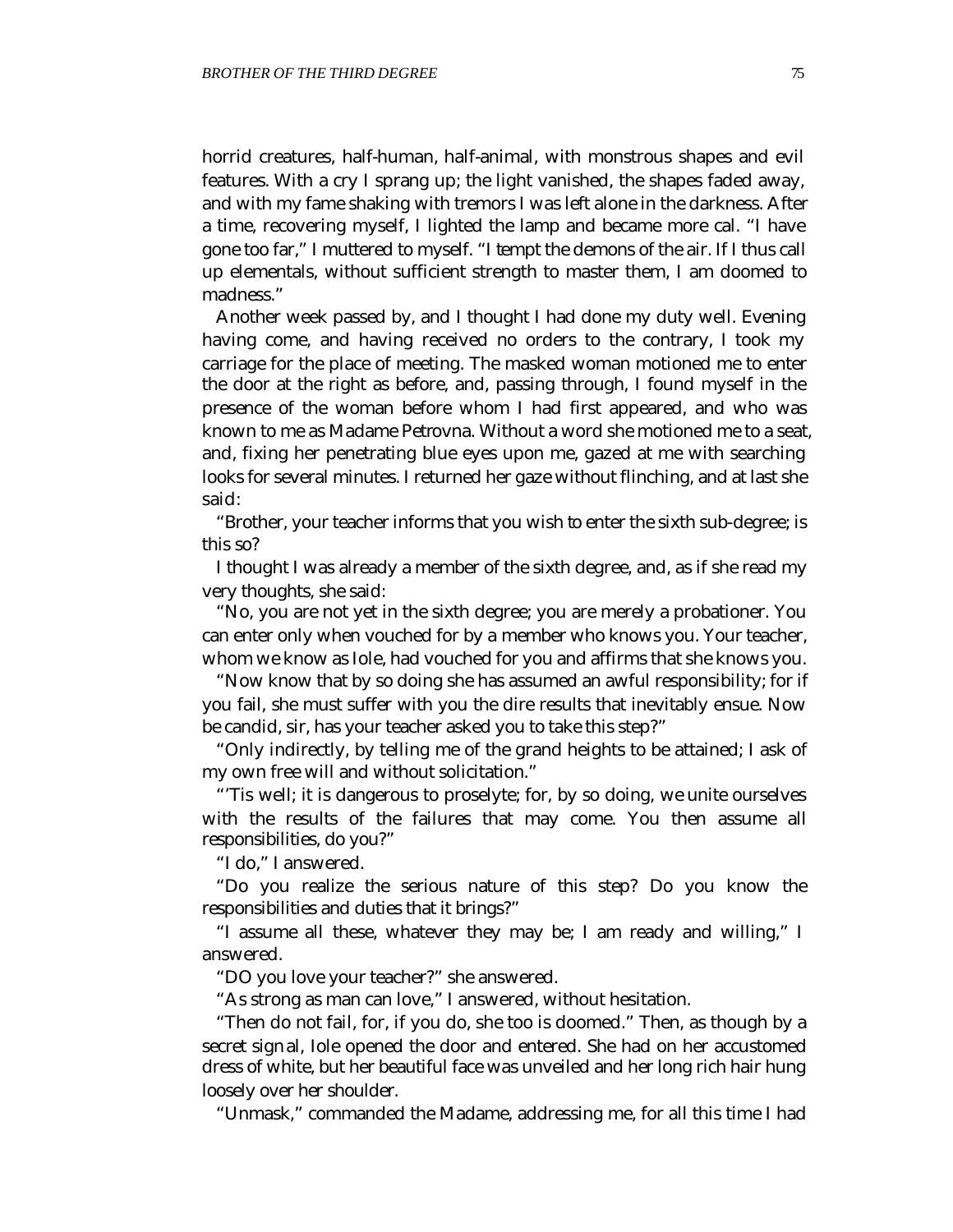been partly ma sked.

"Sister," she said, turning to Iole, "Do you know, approve, and recognize him as your brother?"

"I do," she answered, in a clear, certain voice, as she looked at me with a deep and intent gaze.

"Then take him as your full brother; instruct him in the teachings of this degree; we hold you responsible for all failures."

"Brother," she said, turning to me, "our most beloved daughter and sister will teach you the secrets of the sixth degree; and as you love her, as you lover your soul, never, so long as life lasts, divulge them. Let torture seal your lips; let rewards and fame but add muteness to your silence."

"I swear, never will I speak unless permit is given," I answered solemnly.

"Then go on, persevere; surmount all obstacles, and we may meet again;" and at her motion Iole conducted me to a side-room.

Having closed the door and seated ourselves opposite each other at a center-table, she leaned forward on her hands, and, looking me kindly in the face, said:

"Brother, tell me of the experience you had in your room last meeting night."

"Why! How did you find out concerning it? I asked in astonishment.

"By that portion of myself in you," she replied, smiling at my surprise.

"Will you explain more fully what you mean?"

"It is best that you should learn from experience; to explain by talking to you of things perceptible only to senses you have not as yet unfolded, would be but adding mystery to mystery. You can hardly understand what is beyond your experience. When with our aid you have evolved or brought from their latent condition your higher senses, all with be clear. Now proceed."

I then related my experience, just as it was, and when I had finished she said:

"The last three exhortations I gave you, my brother, were to kill out doubt, fear, and love or thoughts of self, the three great enemies of knowledge. You evidently forgot these or failed to do as I told, for fear, and therefore thought of self, brought on this astral vision. But, brother, you should know that so long as you are pure and your thoughts unselfish, you have naught to fear. That white light which shone around you, so long as white, is impenetrable and proof against all evil that may be without. The gods have not left the pure man without protection; he is guarded, even though he knows it not. And further, you are now a member of the Great Brotherhood whose great Protectors, although invisible, are ever present around you." She paused, and I replied:

"Sister, your words recall the teachings of my parents, and fill me with an anxious haste to know more of the Great Brotherhood, its Masters, and my beloved parents who awaits me there."

"Brother, everything must abide its time; the eternal decrees of law cannot be set aside to gratify your haste. You cannot be put into the Great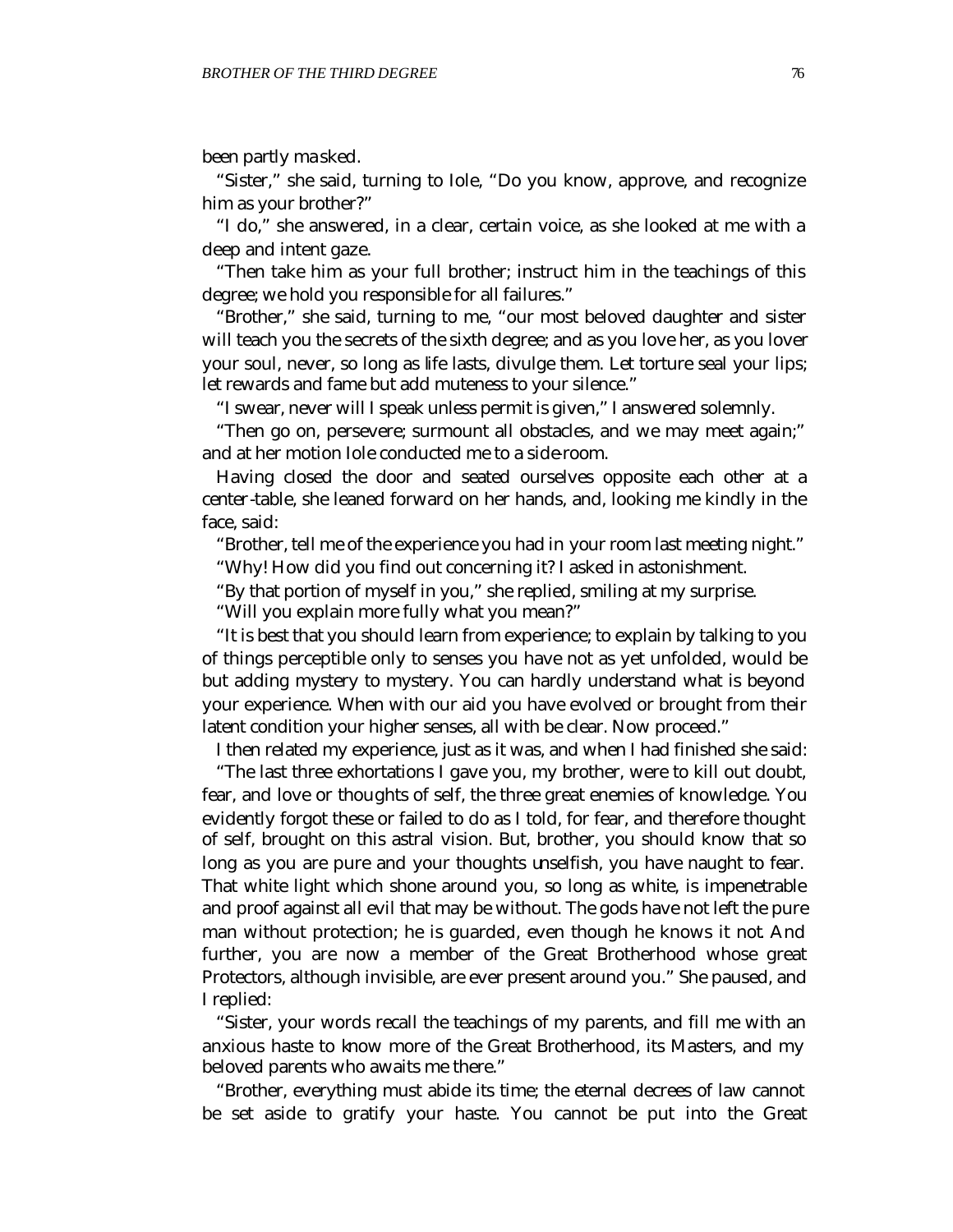Brotherhood, you must grow into it. Heretofore, little has been told you of your noble parents; now this much I tell you; they live, and are members of the exalted 'Third Degree.' "

"And canst thou tell me of my sister, Esmeralda?"

"She too lives, a virgin sister, and you will meet her in this degree. Now let us to our studies."

As she spoke she drew a rolled parchment from her robe and spread it out between us on the table. It was a kind of vellum, and looked very ancient.

Upon it was a strange combination of numbers, signs, letters, colors, plants and animals; while in the corners were four allegorical scenes.

"This key, my brother, was brought from Thibet, or Tartary, by Paracelsus in the sixteenth century; and, like all the occult works of that great mystic, is incomprehensible to all but the initiated."

Iole had now, indeed, become a teacher; and as she commenced to explain this mystic chart, I became all attention.

"This chart explains, when fully comprehended, all he mysteries of the universe, from the infinitely small to the infinitely great. It makes clear that great, mysterious law ? the law of Correspondences ? and, when you understand the workings of this law of laws you will be ready for the great "Third Degree." Here only part is given; this degree. To proceed:

"These signs," pointing to a number of signs, "known to all astrologers, symbolize the seven qualities that make the universe. Now you will notice," she continued, as I bent forward, deeply interested, "these three symbols are separated and there is no sign of correspondence between them. This is a blind; they are really the most closely related of the whole, and symbolized under the words, Sulphur, Mercury and Salt, conceal a great mystery in the constitution of man. Know that the universe came from an all-pervading, primordial, homogeneous substance, every part or portion of which contained in potentiality all the powers that now or ever hereafter shall exist. Now every particle of the present heterogeneous universe, being but a conditioned aspect of the homogeneous from which it came, contains inherent within it all these infinite powers which are ever seeking to express themselves. But the activity of these powers are conditioned by the states of the substance in which they act, and all these conditioned activities, one in reality, make life, will, mind, and all the forces of nature. There is a trinity back of everything that is, and that is ? spirit or will, a self-moving power; substance or other, that inseparable portion of this same spirit which moves; and the third and likewise inseparable fact of motion. Spirit, substance, motion, make a trinity which is a unity."

Passing her fingers to some other peculiar signs, she continued:

"Now there are many different kinds and rates of motion or vibration, and every motion or vibration makes its corresponding substance, color, sound and number. Of the different kinds of motion, this character represents the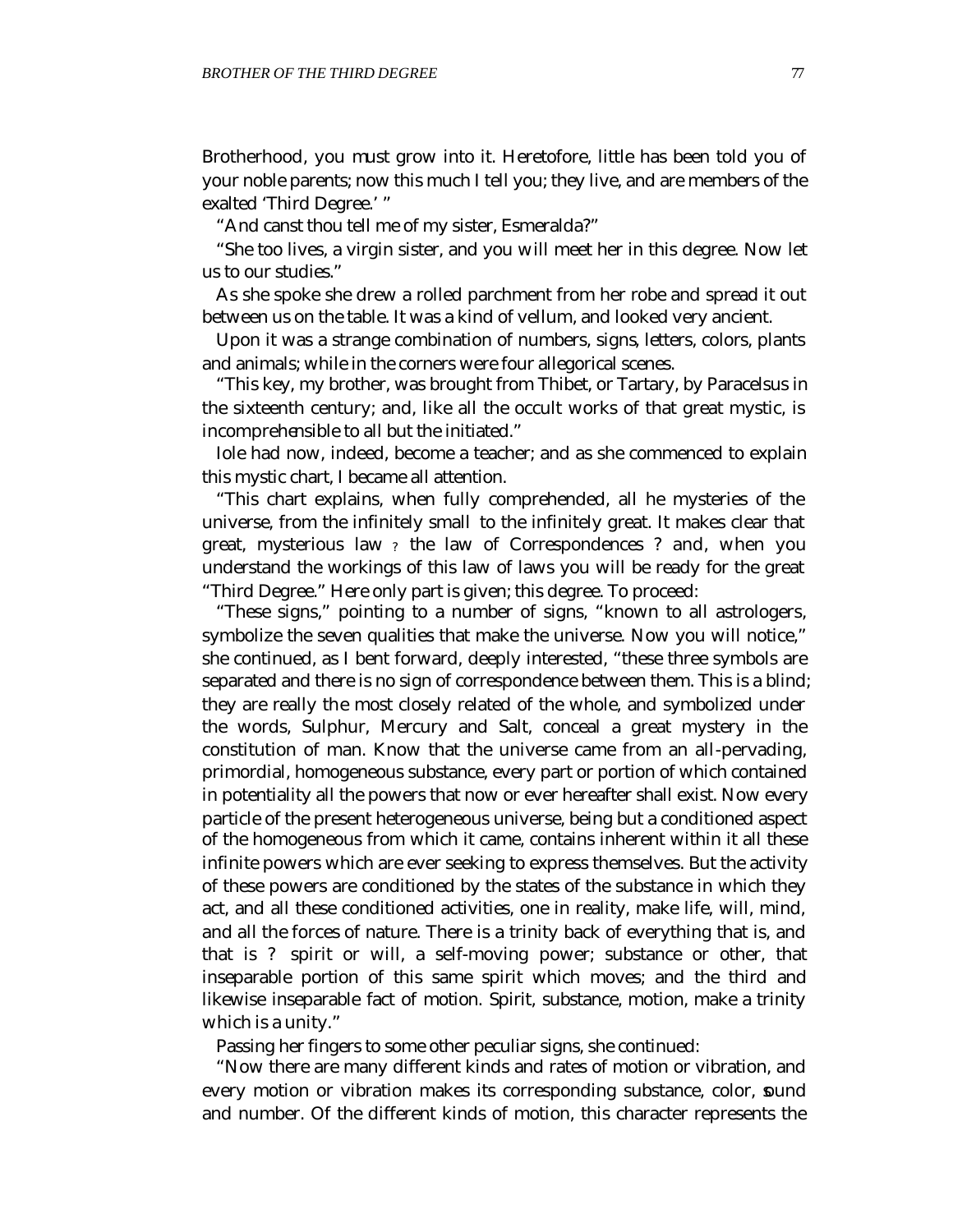spiral, this the vortical, this the vibratory, this the undulatory, and this attraction and repulsion. Scientists, by the aid of microscopes, have discovered invisible lives corresponding to all these, and even their form reveals their relation. Let them beware, they are treading on the domains of the occult, and before long may be proclaiming as scientific the much-ridiculed superstitions of the ancients. Under new names ancient occultism is being taught today."

Thus for two hours she continued on this one chart, elaborating with the greatest care each statement.

At the end of her lecture what a wonderful flood of light had been thrown upon my past studies! Many puzzles were explained; but, while many mysteries of the past were now clear to me, the field of knowledge only widened and new mysteries were presented to my view.

"Wonderful, wonderful, wonderful!" I cried. "Is the field of knowledge infinite?"

"Infinite," she answered. "The higher we go, the farther we see, the limits that have bound us ever expanding, ever enlarging, until the vastness of man and the universe give place to a still greater vastness."

"Oh, Iole," I exclaimed, "how much I owe to you ?" Her finger checked me, and she replied:

"Naught but your deserts; in time every man receives the full rewards of his merits, full justice and all her dues, be they good or evil. You delayed yourself, your heart you did not check; and when the past you know, this will all be clear. Now again our lesson time ends," she said, as a musical note vibrated through the room. "With the key you now possess you must study for some time alone. I simply show the way, you, yourself must do your work. I have now tried to show you the infinity of love and likewise the infinity of knowledge and mind. Man, containing both a heart to love and a mind to think, is the world's great consummation, the end toward which all evolution tends, the object of creation."

"Do you consider man the consummation of all things?" I asked.

"Man, containing all. In him is the universe in miniature. In man is God and demon; heaven, earth and hell; stars, suns and planets; spirits, angels, and all the hosts that be."

"Then, truly, the ancient axiom, 'Know thyself.' Had far wider meaning than most men give."

"Far wider," she answered, "he who knows himself comprehends the universe."

"You just said that all men in time got their deserts; do not men oft en obtain what they do not deserve, and do not many suffer unjustly? Do you believe that justice is certain and that there is no injustice?"

"We cannot say with certainty what a man deserves or what he does not deserve; we don not know his past, which extends through many lives gone by. The innocent do suffer and there is injustice in the world, but this is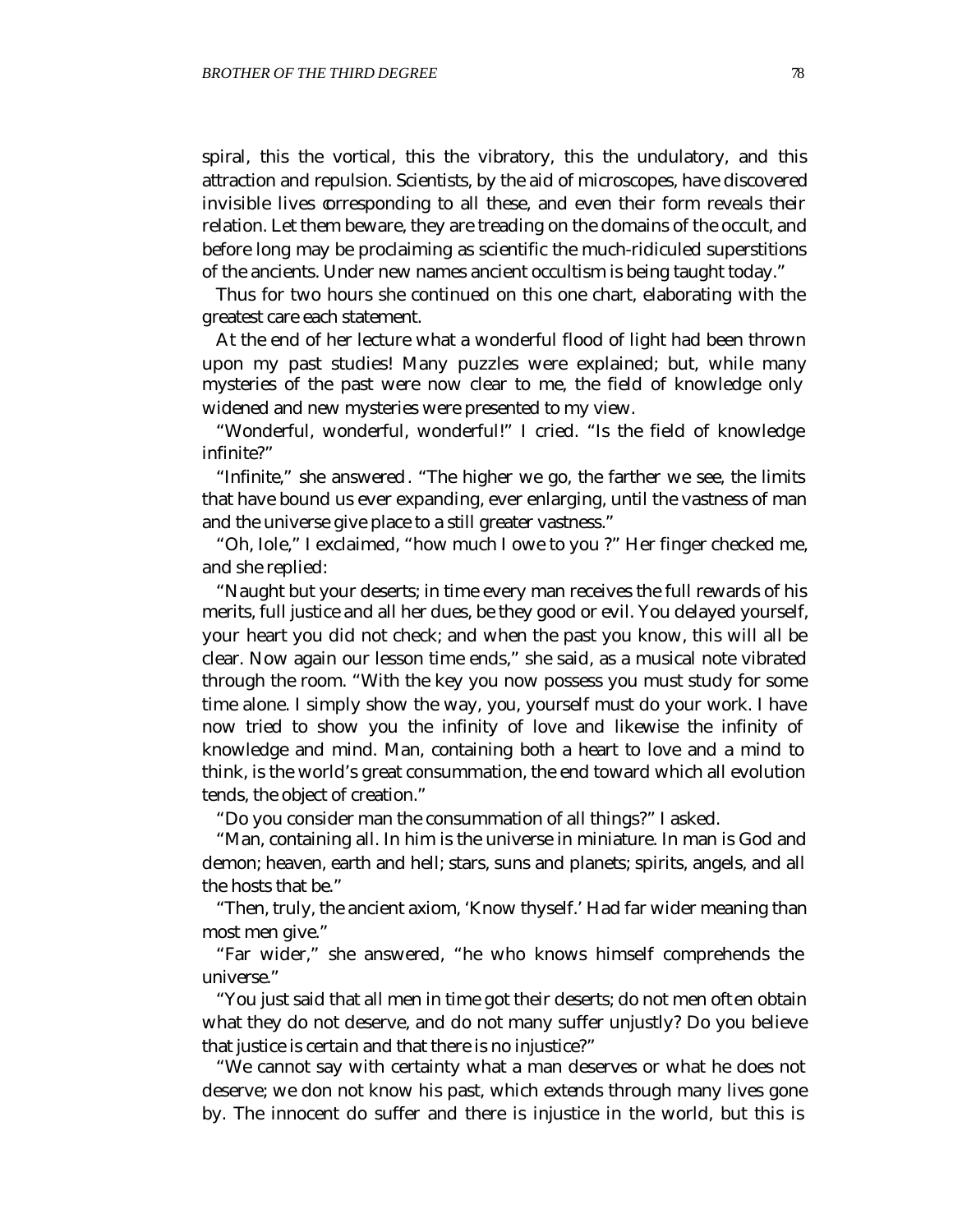because man is unjust to man; God and nature are infallibly just and certain. Man has it within his power to go contrary to the laws which should govern his nature, and by so doing can, as it were, pervert nature and establish conditions not in harmony with the divine good. Therefore, in the world of men there is a certain amount of injustice, and men who identify themselves with this world are subject in like proportion to its uncertainties. But they who join themselves with God, and work harmoniously with nature, are never unprotected. Not only are they guarded by higher powers ? the Great Protectors ? but their mode of life unfolds the white-light myste ry which you saw the other night. The elemental powers and evil shapes you saw could not penetrate that essence. It is a protection against all things exterior; only that within yourself can bring you harm."

"But," I persisted, "how can you say that God and nature are just when there are so many self-evident inequalities in the world? How explain the inequalities that come from birth? Why is this babe born pure and good, with noble tendencies, when this other child is born diseased, an imbecile, or evil in its tendencies? Shall the sins and errors of the parents be thus visited upon the innocent children, and by nature's God-made law? Conceding that man has the power to pervert nature's laws with regard to results which affect himself, it seems to me that there should be guards to prevent these perversions when the results affect others."

"This is a question the answer to which the world is seeking; but which, for fear of sequences, it seeks blindly. The Church, having no answer, evades it; the pessimist, to substantiate his arguments, proclaims it; and the doubting world, not answered, cries: 'Why should men be just when nature is unjust?' Let us cast an oriental light upon this subject. The character or nature with which every being enters this life is the result which it has built up in many lives gone by. The sins of the parents are not visited upon innocent children, but upon reborn souls of ancient lives whose conserved qualities draw them to the parents through whom they get their new bodies and just deserts."

"Then you accept the teaching of pre-existence and re-birth as an explanation?

"Without these teachings to justify the inequalities among men, duty has no basis and justice is a myth. Without these teachings, the soul's continuance has no logic; conservation has no basis; evolution has no meaning, and the inequalities of life blaspheme the Creator. But, my brother, all this will become clear to you when you have passed through this degree. As she finished speaking we arose and proceeded toward the entrance. Our minds had made time pass almost as rapidly as upon the preceding evenings, and we were among the last to leave.

Iole was most certainly a remarkable woman. Loving me, as I knew she did, with all her heart, she controlled her love with an iron will and gave it no expression. Her conversation throughout the entire evening was in tones of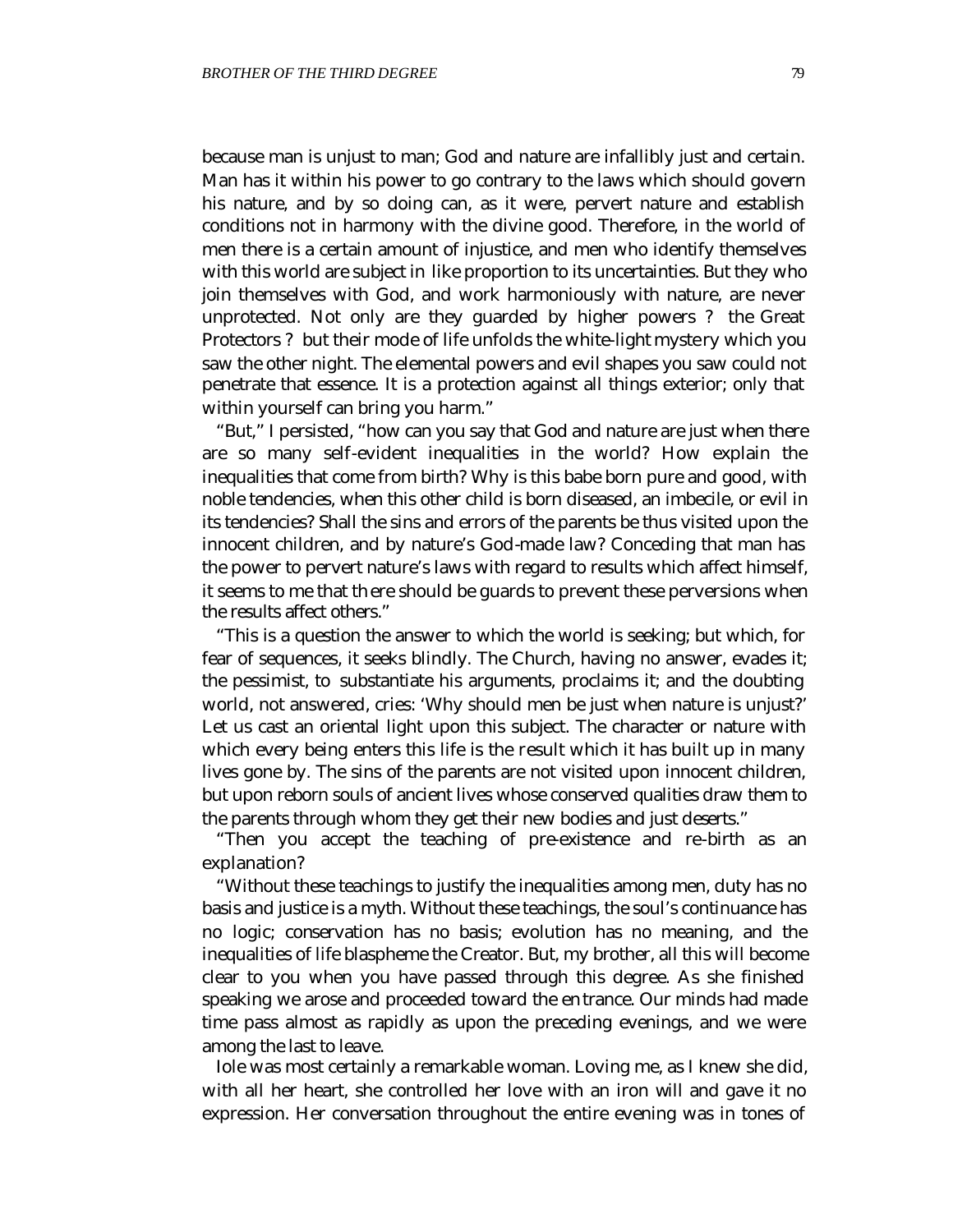kind and affectionate earnestness, but never once did she show sign of deeper sentiment. As we passed across the portico, I noticed a tall cloaked figure come in off the same and enter the door through which we had just come out; and, as he did so, Iole turned and nodded her head. I said nothing, but could not help but recall the strange adept, Albarez, who always dressed this way.

As the carriage rolled away through the darkness, Iole suddenly broke the quiet by turning at my side and saying:

"Cleo, brother, I see a cloud overhanging you, and I now warn you that you will be tested t o the utmost limits of your strength before long. Be on your guard, and do not fail. Guard well your heart, beware of selfishness, fear and double, and whatever comes, be strong, be brave, be true. Kill out selfishness with universal love; kill out doubt by knowledge; kill out fear with strength; are you now strong?"

She dwelt with peculiar emphasis upon this last question, and I responded:

"If I were always as strong as when in your presence, I never should succumb.

Why, I am always with you, my darling," she said, as she clasped my hand. "Ah! I forget that glorious truth, my soul," I answered, returning the clasp.

"You must not forget my love of this life and many lives gone by," she replied, as she laid her head on my shoulder.

Oh, the fever of love was coming over my again; the calm tranquility of the higher love commenced to give place to a more restless energy.

I pressed her hand, and as I looked into her face I saw that her beautiful brown eyes were filled with tears.

"Iole," I said, "why are you so sad? Why those pretty eyes thus filled with tears?"

"Cleo," she answered, with a tremor in her voice and form, "my pent-up love would speak."

"My darling, my love," I answered as I embraced her and kissed away her tears, let us be happy in our love."

Now her head nestled on my breast, now her heart beat against my own. Oh, what joy has love! Too full for words we loved in silence. Smoothing back the beautiful brown hair from her broad white forehead, I kissed her brow with fervent kiss. And now her loving arms are around my neck and fond caress she whispers:

"Cleo, my darling, I love you, I love you."

And now the carriage stops and we are home.

"Ah! Must we part so soon?" she sighed.

"'Tis only for a little while, my love," I answered; "but, my darling, why did you repulse my love so long?"

"That was but a test to try it. Cleo," she answered, as I lifted her from the carriage.

"Then from now on our love shall know no barriers," I said, as I kissed her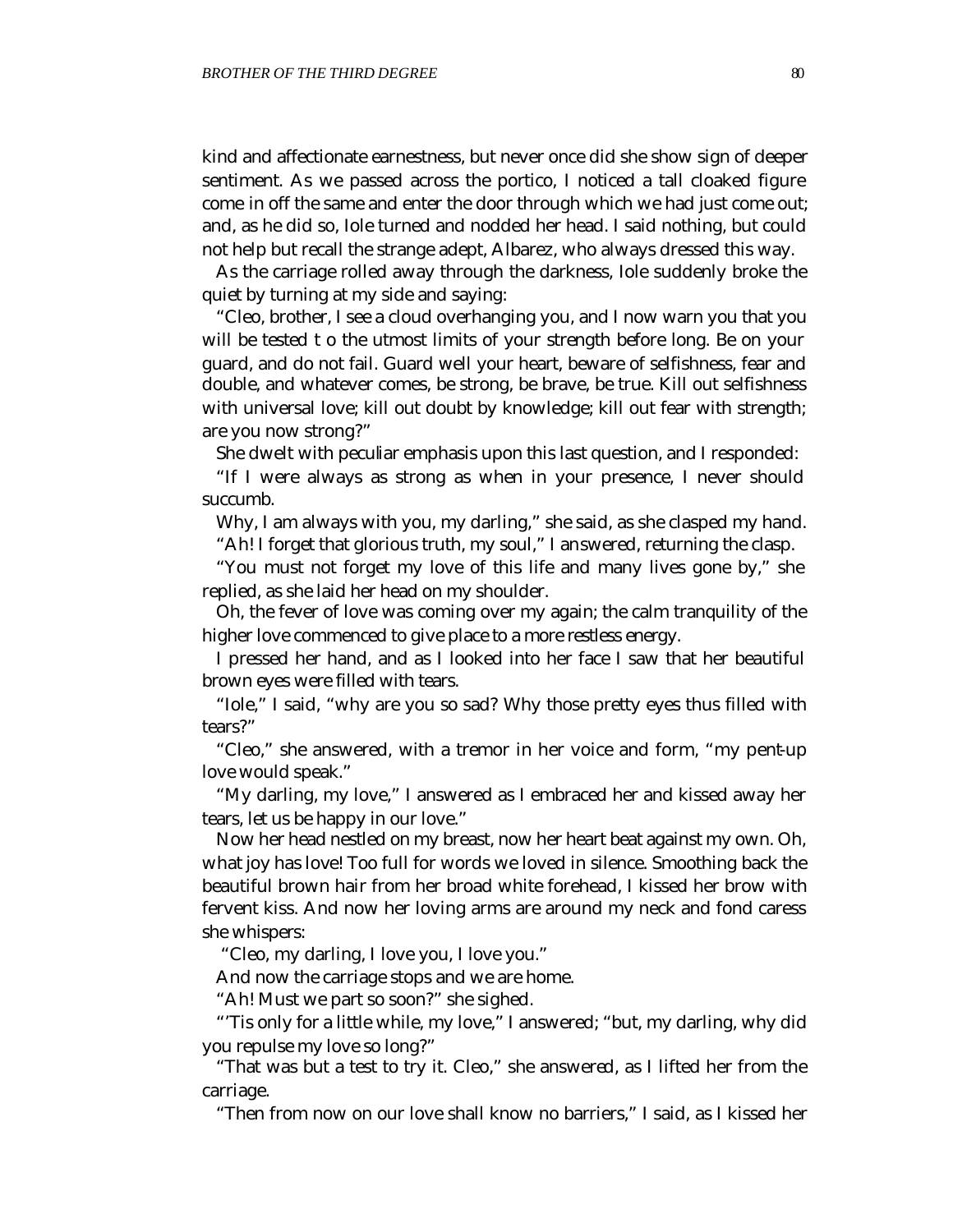goodnight, "you are to be mind ? my own true loving wife, will you not, Iole?"

"My own darling husband," she answered, and with a lingering caress we parted.

Back to my home I returned; now all my thoughts made one continuous dream of love. Iole my wife ? my darlin g wife.

Thus a week went by, and I appeared before the inner guards. The patriarch and woman in black bother looked at me sharply; when they had their scrutiny in silence, a hitherto unknown door opened, and at their command I passed through. Looking around, I found myself in a room finished in a combination of green and indigo. Around the walls were a number of isolated glass compartments, each containing a large cushioned seat, a shelf of books and a small table, while upon the glass doors of each was a hieroglyphic character. In the center of the room, almost surrounded by a table hung with indigo-colored trimmings, covered with mystical characters, sat a man of undeterminable age. His curly chestnut hair, thin brown beard and light mustache, gave him an appearance of youth, which contrasted strangely with the lines of thought and experience which marked his white forehead and face. No one else was in the room, and as I entered he motioned me to a seat near him at his table.

"My brother," he said, in a kin d, low voice, "I am from now on to be your teacher; and that you may know the reason for the transfer from Iole to my charge, I will say that you failed to pass certain tests necessary to entitle you to the privilege."

"I failed!" I gasped, with a vague apprehension of fear.

"Yes, you failed; but only because she sought to take you by extraordinary means to the seventh sub-degree, of which she a member. You failed because you had not sufficiently developed your will to control your heart. Before you can pass into the seventh sub, where she now is, your will must be made supreme king."

A suspicion commenced to steal across my mind, and I asked:

"What have I done? When did I fail?"

"When you yielded to her love and your heart's desires last meeting-night," he answered.

Now all became clear, her love had been a test; she had warned me of a trial, I had declared my strength to meet it; she then tried me and I failed. Those tears had been caused by mingled love and misery; loving me, she was condemned to try me, and those tears had been caused, nor only by her suppressed love, but by the thought that I might fail. Then, I having failed, and knowing the results could not be worse, she had for the time let loose the floodgates of her heart and nestled in fond love upon my bosom

O God! What trials were these for human beings: could any mortal man overcome them? Turning to my new teacher, I asked, with lips trembling with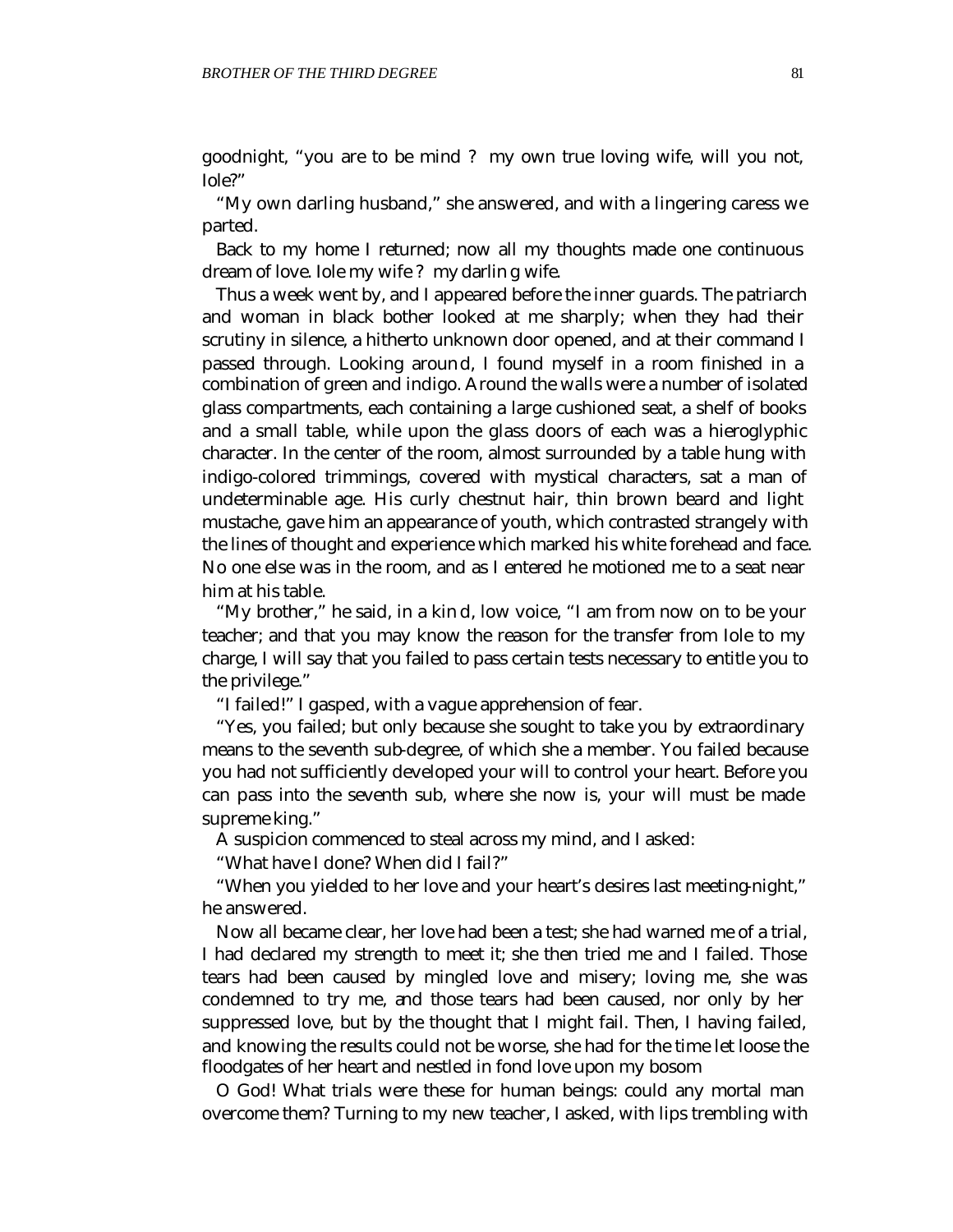## emotion:

"Could any human being pass such tests and not yield to such supreme affection?"

"My brother," he answered solemnly, "the degree to which she sought to take you is super-human. When you reach it you will be more than man as he is now known."

For a moment I sat in thought, my teacher looking silently on.

"And does this mean separation?" I asked, steadying myself.

"Until you have the strength to meet her in her proper sphere, you must remain apart. No more will it be permitted her to descend and suffer again for you; you must from now on fight your own battles and unfold and rely upon your own strength."

As he ceased speaking a fierce determination arose within me, and I said:

"My teacher, oft before have I said 'It shall be done,' and failed; but now for the last time I say, 'Nothing shall bar my progress.' What course shall I pursue?"

"Your course must now be regular; and, while slower, it is sure and certain if persevered in First, you must labor for complete mastery over mind, and when this is accomplished your will, developed by the process, will be sufficiently strong to master your heart. Both heart and mind must be mastered your and controlled before you can pass into the next degree."

"Then I am ready, and without delay put myself under your direction," I answered, with firmness. "What is our course? What shall I do? Let me proceed at once."

My teacher, with an indulging smile, replied:

"Aspirant, your fierce impetuosity speaks well, but remember that enduring growths come slowly. Learn all patience and strive to realize the eternity of time. Your fist duty will consist of solitary meditation and study. In addition to the instructions you have already received, you will be give more; and in a private room. Devoted to no other purpose, you must ponder faithfully upon their meaning. Every meeting-night a lecture will be given here, and when it is finished you are to retire to one of these compartments, which shall be yours exclusively, and meditate upon the instructions given. If, at the end of six months you have acquired sufficient control over your mind to restrain its wanderings in the midst of the greatest confusion and diversity of surroundings, you will be permitted to stand trial for entrance into higher degrees. In the mean time it is hardly necessary for me to tell you that you cannot possibly succeed unless you regulate your habits of living. The animal nature cannot be subdued when it is constantly being stimulated by animal food; neither can the life energies find expression in the highest mental activity unless the strictest continence is preserved. But to you these orders are unnecessary, for if there had been the slightest exception here you would never have had the privilege of associating with one so pure as Iole."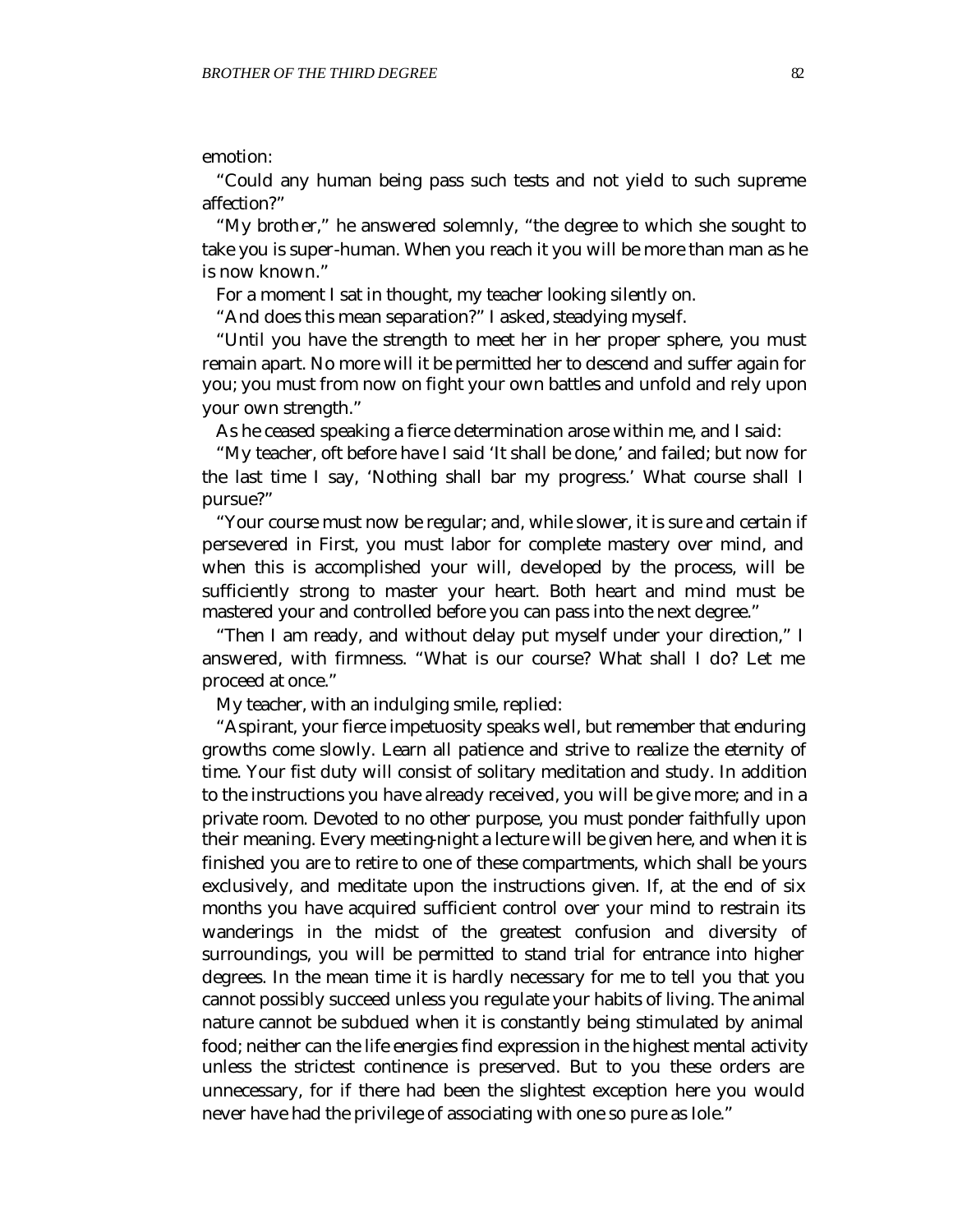At this point a number of students who had evidently left the room for the time being, reentered, and the teacher commenced a lecture, saying by way of introduction:

"Brothers and sisters, a new member has joined us in our search for truth, and for his instruction I will call your attention again to the three professional requirements necessary for entrance into this degree. We do not seek knowledge to store it away unused within the chambers of our brains. We seek knowledge that we may be useful in the world and beneficial agents for it. With this end in view, we make as indispensable requirements a knowledge of art, medicine and law.

"Art, that under the forms, colors and symbols which only give it meaning, we may scatter far and wide throughout the world our noble teachings. Under the cloak of art, through which the blind will never see, we present our truths to all who seek the light, and impress unconsciously even those who love the night.

"By music, subtle language of the soul and inseparable from art, we calm the outer nature and soothe the soul that lies buried in the man of sense. By the secret power of sound we reach the souls of the most debased, and stir them, even though it be ever so little, to a higher life.

"We learn and know medicine that we may relieve the suffering and mitigate the world's great pain. Here vast are the opportunities for good; for, in this charnel-house of life, pain and misery contend with death to keep the world in woe. Great is the happiness that comes to him who relieves the miseries of another; therefore, both for duty and for happiness, we seek to be physicians.

"We master law that we may protect the helpless, defend the innocent, and secure justice in the world of men. We must excel in law; not law as perverted for cruel and selfish ends, but law, the rule of right, in whose courts the weak with equity can meet the strong, and purity and poverty contend with crime, greed and gold.

"But know that we do not confine ourselves within the narrow limits that the outside world puts around these fields. To comprehend these grand professions, man must make the universe his study and understand himself. Know that science cannot be without philosophy, the science of the essence, the science of that great unity whose trinity we know as color, form and sound."

He paused, and assuming a low, conversational tone, commenced a secret lecture on the great triune mystery of color, form and sound, as made clear by numbers.

Having finished his discourse thereon, he handed each member a chart, giving me one also, as well as a key to one of the compartments. Going to the one designated I unlocked the door and entered. Unrolling the chart upon the table I found it to be a cipher-key; and taking the books from the shelves I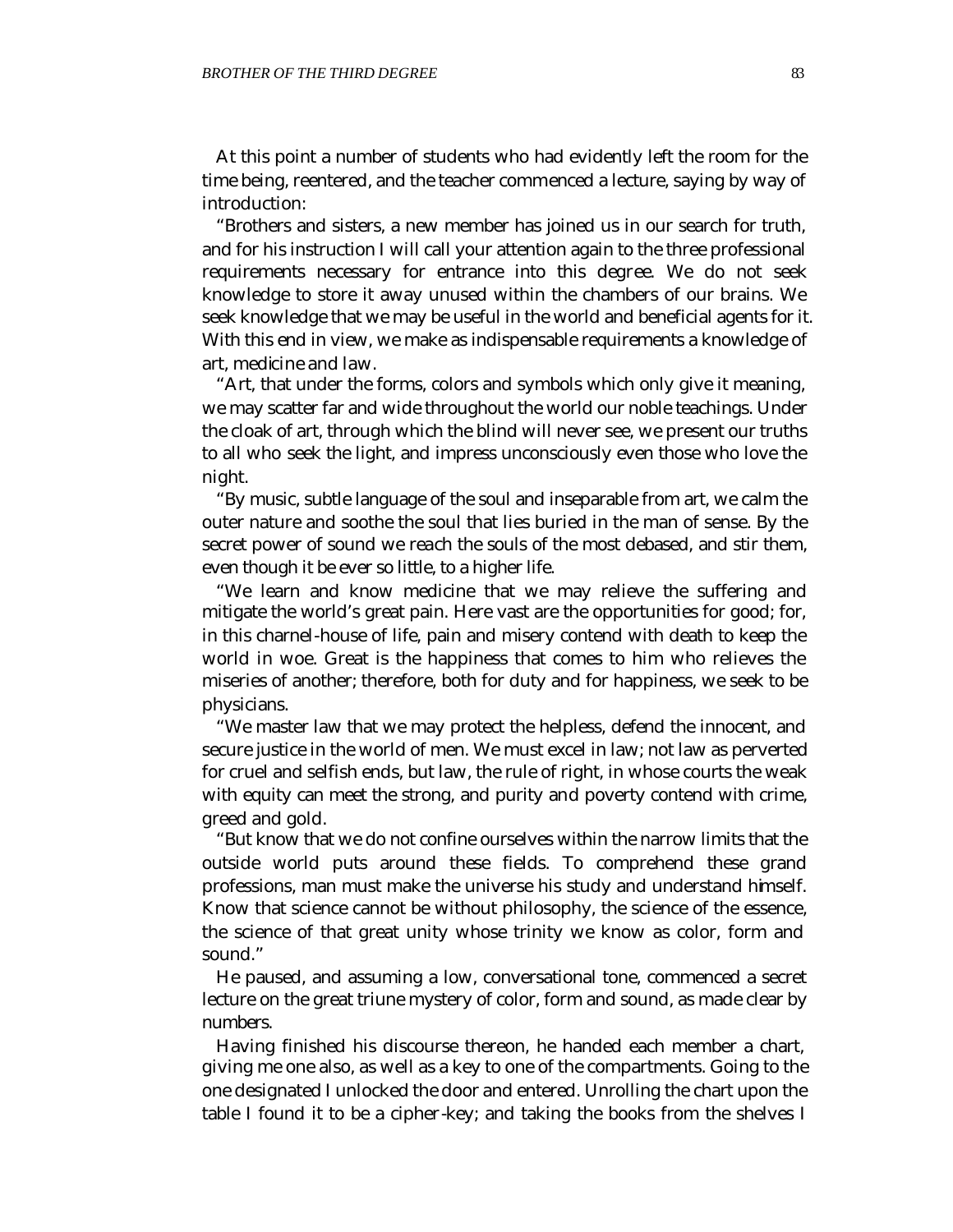found they were in similar characters and treated on spiritual magic. This was the commencement of a course of study which continued for six months. All through the study hours of this period the chief teacher sat in the middle of the room and kept a careful watch upon each student; while at the end of each session he took all charts and keys. During these six months I had, with a determination that was almost cruel, banished Iole from my mind. I determined, if need be, to tear out my very heart; an irresistible impetuosity to master all came over me, and I made my assault upon the Kingdom of Heaven with violence, as it were. On the twenty-seventh night my teacher told me that, if I so desired, I could try the necessary test of strength preparatory to entrance into the next higher degree.

"I desire the test," I answered, with confidence; at the same time, recalling my past failures, I shut my teeth together with a grim determination to succeed.

"Then follow me," he answered coldly.

I now had an idea of what the test would be, and was therefore better prepared. I knew it would be a test of mental concentration. They would give me a subject for thought, and then try, by means of noise, confusion and other devices, to divert my attention from my subject. I recalled Socrates, who stood for an entire day lost in deep thought, even while the army was moving in confusion around him. I remembered the Hindu yogi who, during the Indian mutiny, sat for hours silent and immovable while the cannons thundered over him and the bullets hissed around. With mind on the alert I accompanied my companion to the test. With a mask on my face, he led me to the center of the crowded ballroom. The lively strains of a quickstep filled the hall and dancing figures were gliding around me. Keeping my eyes upon the polished floor, but ready at any instant to turn them within, I was led to a cushioned seat and my teacher whispered the one word ? "Within!"

Instantly, I threw all the power of my will and mind into the deep. Music, forms, time, space and all things vanished; a confused roar arose within my ears, a clanking throb pulsated in my sub-cranial organs, and then all was nothingness. All sense of self died out; I was no more. Three hours later I found myself alone with my teacher in his study. When the change was made I knew not, but a wonderful light filled my soul.

"The mysteries of the universe are not to be revealed," he said significantly; and then added:

"You passed; not even Iole or your parents aroused you. Let your next tests be met as successfully and all is well."

Ordinarily his remark about my parents and Iole would have disturbed me, but now a serious calm and immovable indifference was upon me.

"Are there any more tests?" I asked, with a feeling of power.

"None from me," he answered, "If you wish to proceed write out your application and I will give it to the proper parties; but remember, I do not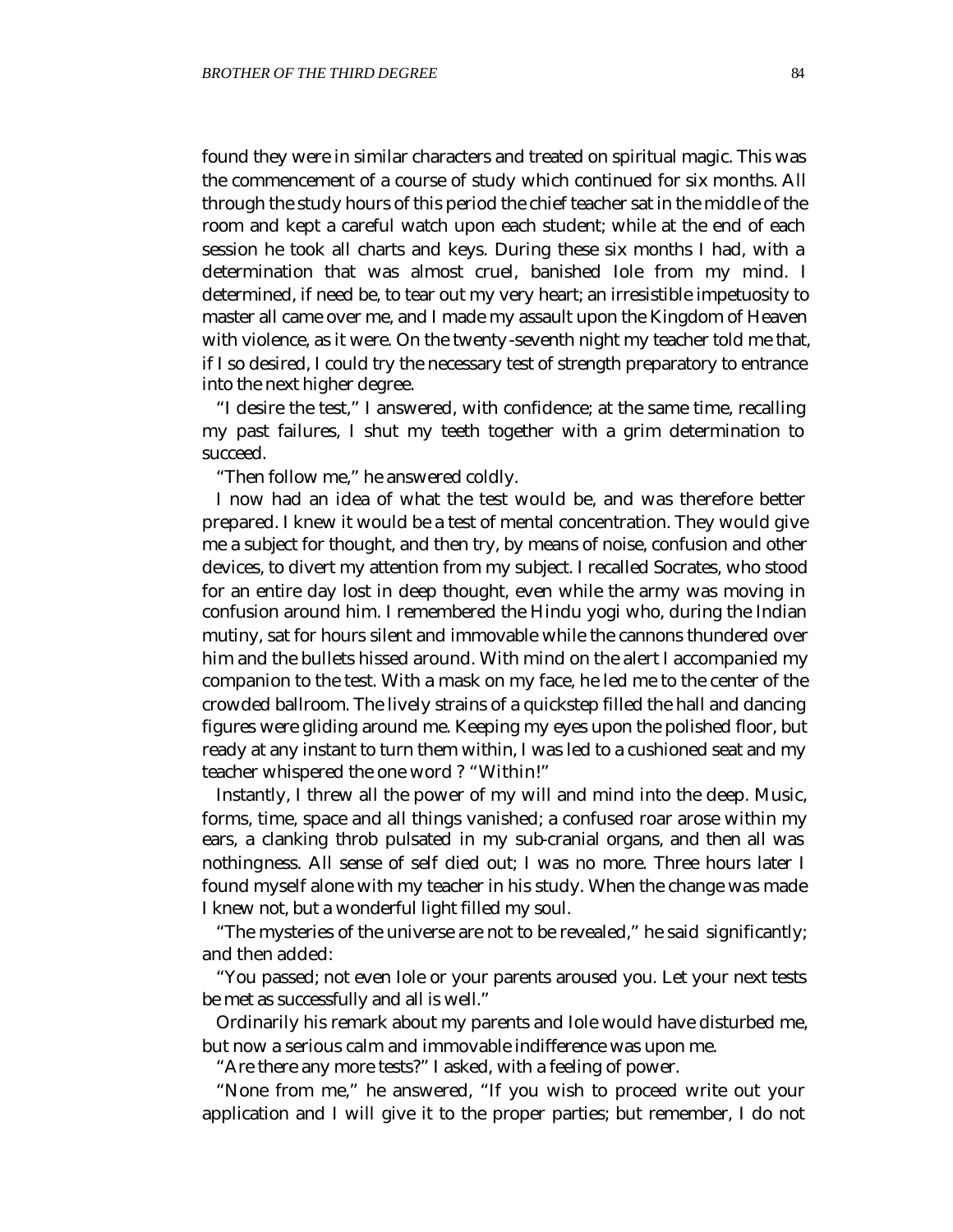advise you so to do; you must apply of your own free will."

A fearless recklessness now possessed me, and I answered:

"I go of my own free will; I choose with deliberation; give me a blank."

Without a word he handed me an application-blank, and in a firm, bold hand I filled it out.

"Brother," he said, as he took the application, "this act of yours shall be kept with the most inviolable secrecy by me; see that you do not expose yourself to unnecessary dangers by revealing it. You need come here no more. If the seventh degree council see proper to consider your application, you will hear from them direct; if not, assume your duties in the world and do all the good you can for your fellow-man. The seventh degree council is not bound to receive any one; by this application our relations are severed and you pass outside of our jurisdiction. Forever maintain silence concerning the instructions you have received, and perhaps we may meet again. Now you may go. Good thoughts and pure aspirations protect you."

With a coolness that was surprising, I left my teacher and returned to my rooms at the Durant mansion, little dreaming of what was so soon to follow.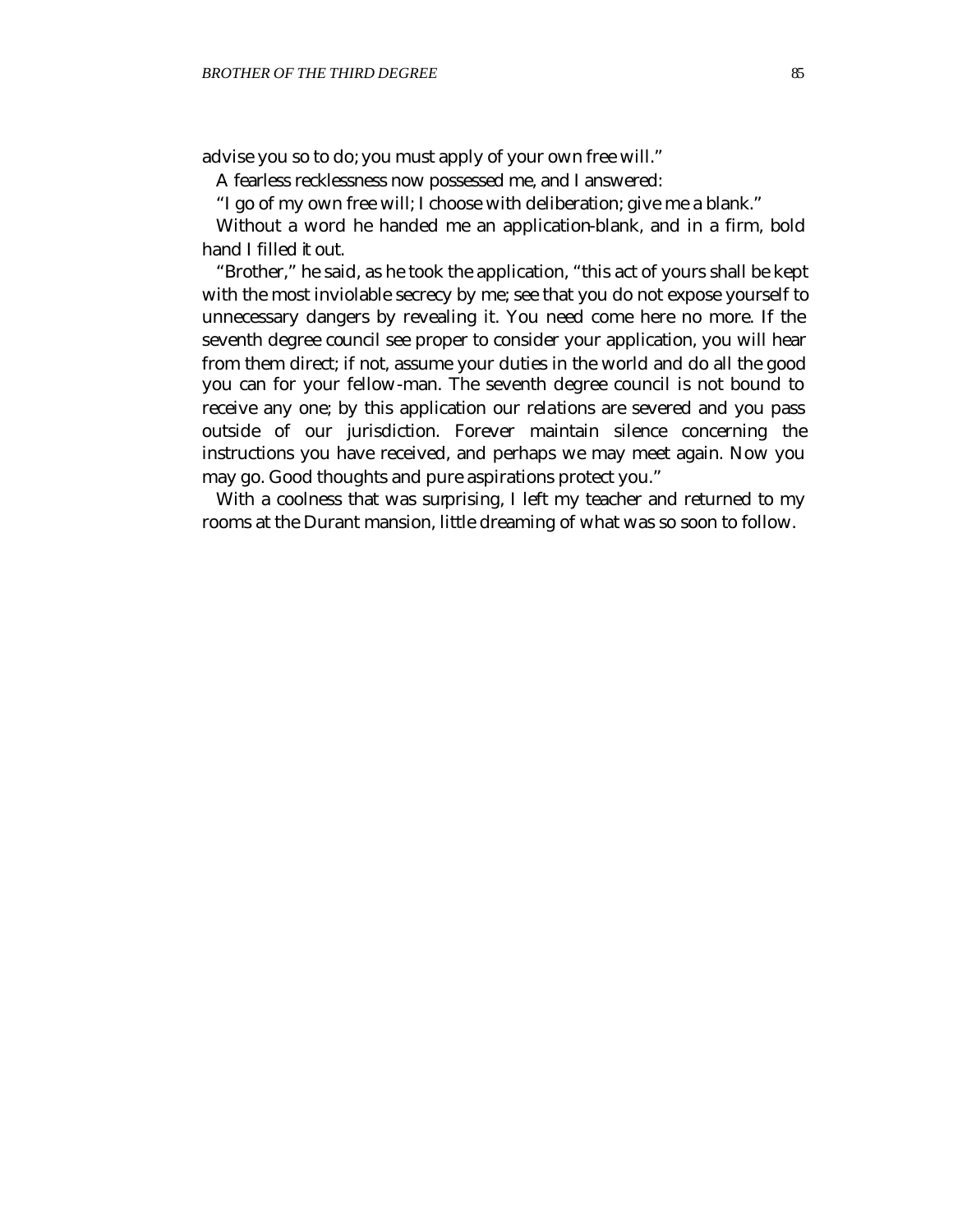## **CHAPTER XI.**

### THE BLACK BROTHERHOOD.

A CALMNESS and self-possession I had never before experienced now settled over me; I determined to take everything with a stoical indifference, and be surprised at nothing that might come to pass. This state of mind met its first test upon the following morning, for who should I meet at the breakfast-table but my old friend Garcia. After an absence of two and a half years, during which time I had heard nothing from him, he had suddenly reappeared. He met me with a cordial handshake, and in answer to my question as to where he had seen so long, said, with a knowing look, that he had been in the East. As it was a rule never to talk upon any subject connected with the Brotherhood at the table, I questioned him no further. After breakfast he accompanied me to the hall; and when we were alone, said:

"Brother Alphonso, I have something very important to tell you."

"Very well, Garcia," I answered, "we will go to my room."

When we had entered the room and I had closed the door, he took a seat beside me and said:

"Alphonso, I have come all the way from Abyssinia to see you. The great Master who is Protector of yourself and parents, seeing that you are surrounded by a great and deadly peril, has forthwith sent me here to warn and prepare you. You must know, Alphonso, that your parents would not have entrusted you to my care unless I had the highest recommendations and was worthy of that trust."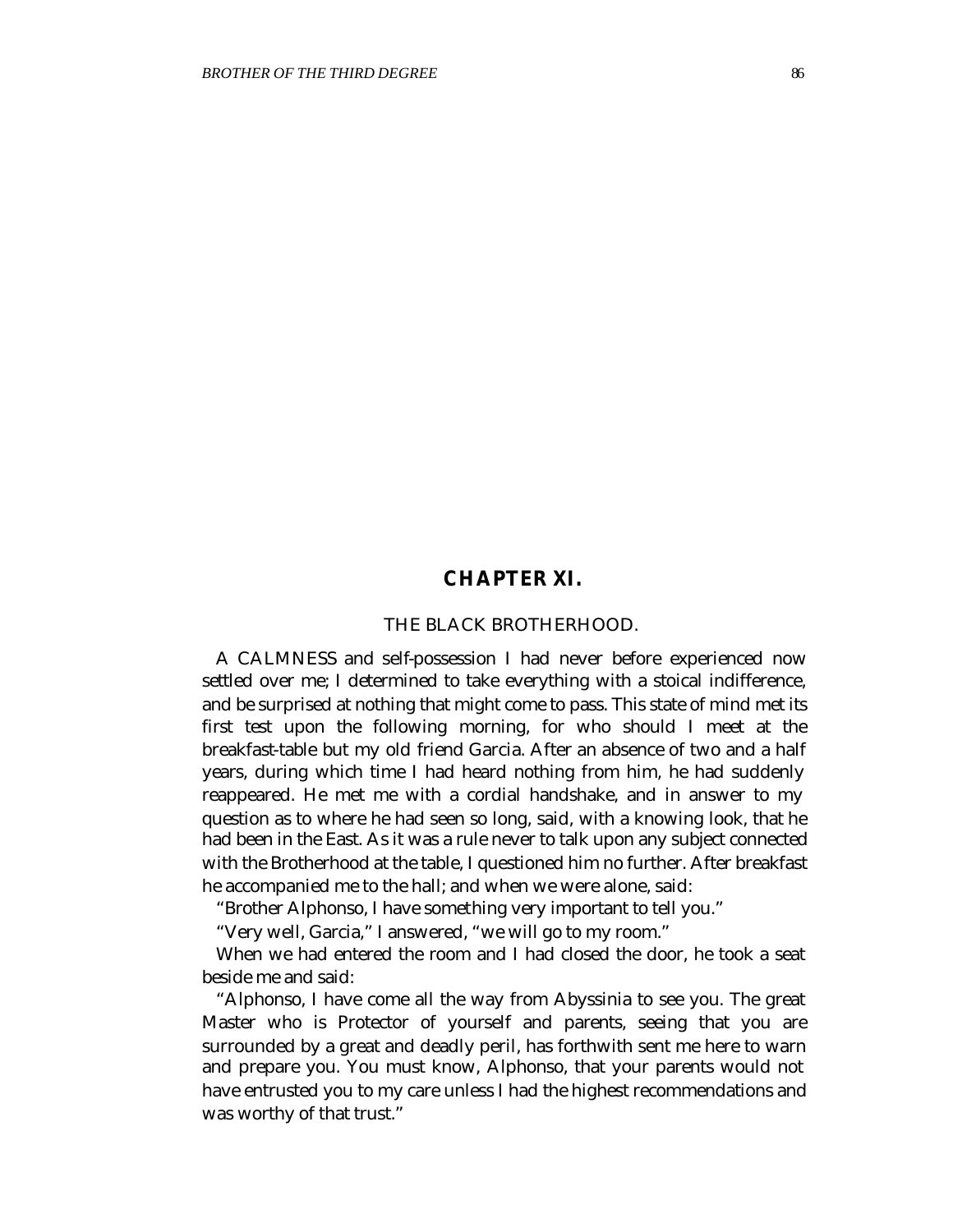"I have not the slightest doubt of your honesty and integrity, my brother; what is your communication? Of what would you warn me?" I asked.

"In Paris," he answered in a low voice, "there is a branch of the Red Dugpas of Nepaul, a band of black sorcerers, and they, having learned that you seek initiation into the White Brotherhood, have laid a plot to lead you from the true path into their red association."

"How could they find this out if it were so?" I asked guardedly, remembering my teacher's warning of secrecy, and wondering if Garcia really knew of my application.

"My brother," he replied, "while all the secrets of the school are well guarded, and every one is pledged to silence, the knowledge that you have already acquired must make you aware of the fact that there are other means of securing this knowledge. These men are sorcerers and necromancers, and most skilled in the black arts. By their nefarious practices they evoke the astral embodied dead, call up elemental spirits, and make the invisible messengers do their bidding. In this manner they obtain knowledge of the most carefully-guarded secrets and use them for evil ends."

"But," I persisted, "why should they choose me for a subject? I work not for evil ends."

"So much more the reason they should seek you. They love evil and mark all aspirants for the Great Brotherhood; they are the enemies of all that is good and pure, and they would have you identified with them in their evil work."

"Strange they should choose me who love only the pure and good," I answered, veiling my secret suspicion of another test.

"True, my brother, it may appear at first sight strange, but once they have you in their power they will cause your entire nature to become perverted; and the divine knowledge you have already received will only make you a more powerful instrument for evil. Many aspirants for the White Brotherhood have thus been lost, and are now identified with this Red Band, where they use their divine powers for hellish purposes. Recall the kabalistic axiom: 'Demon est Deus inversus' ? the devil is God inverted."

"Well, my brother," I answered, with an inward being that I was strong enough to meet the evil one himself, "I am very thankful for your warning, but I am ready to meet the devil himself and all his demoniacal hosts." Then with a feeling of spiritual power I exclaimed:

"Do you know, brother, that I am divine? Yes, I am God; in this temple which you now see is God Himself; and what power has Satan over God?"

The inspiration had come upon me in a moment, and I felt the full power my words implied.

"'Tis well, my brother, I am glad to hear you speak so confidently, but be on your guard; I have warned you, there my duty ends. And know this, an infallible sign, no branch or section of the true occult school, the White Brother hood of the East, will ever ask a penny for occult instructions or demand a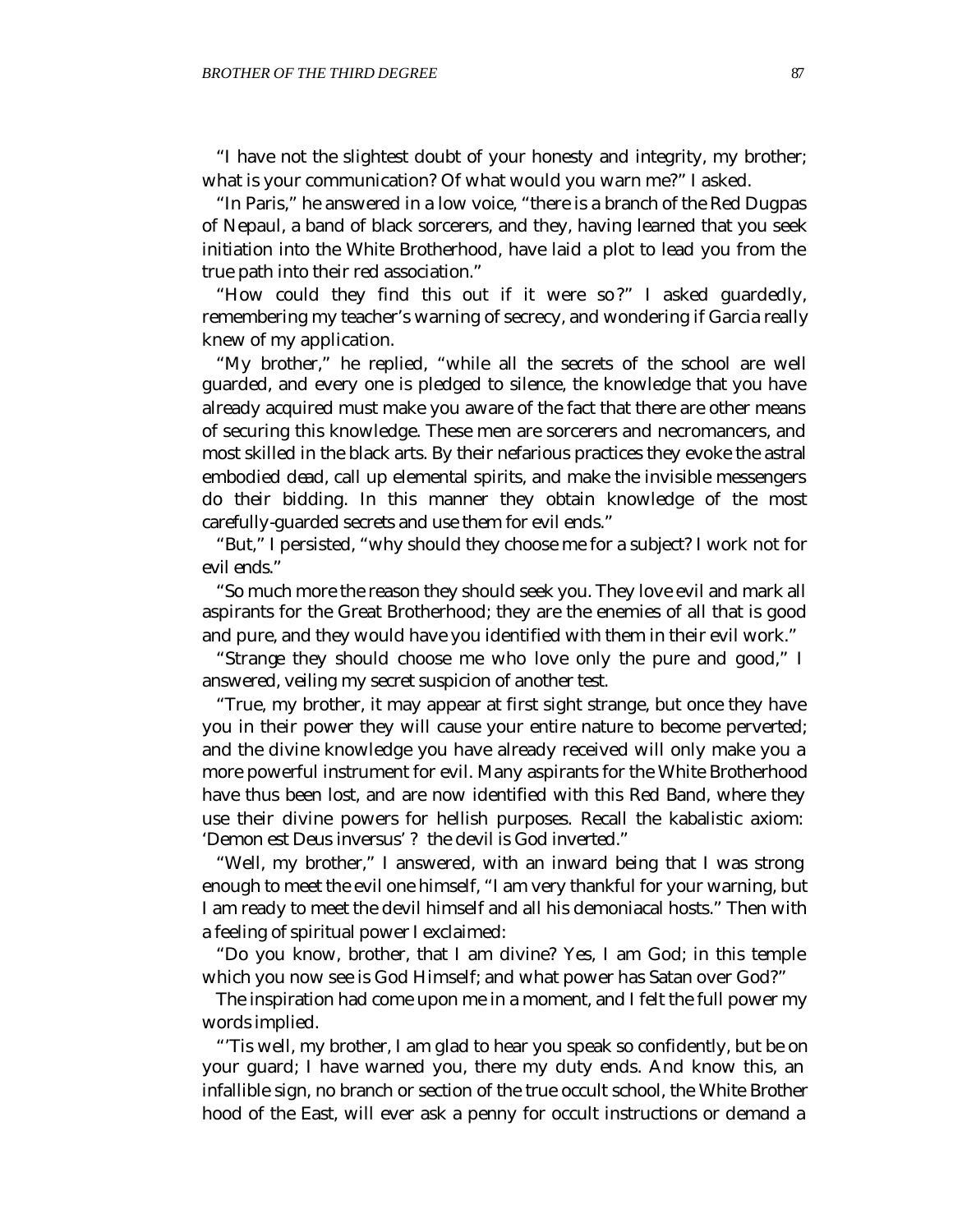price in money for initiation."

"This I well know, my brother, for over two years I have been receiving instructions, and not a cent has been asked from me."

"So far, Alphonso," he replied, "you have been in an outer section of the true White Brotherhood; but my Master would not have sent me here to warn you unless danger threatened. Recall the words of your father when he told you that, so long as you were pure and unselfish, the Great Protectors would guard you; and I now state that it is at the orders of one of These that I am here to warn you. I must now go; I can do no more, but again I warn you."

With these words, and before I could further question him, he arose and departed. Scarcely had the door closed behind him, when the hall-boy announced that a gentleman was waiting for me in a carriage at the gate.

"Do things commence to move so soon?" I asked myself, as I proceeded to the gate.

As I approached the carriage the door opened and a masked man motioned me to enter. As I did so he whispered the password of the sixth degree, and made he salutation sign. Having entered, he pulled down the blinds and closed the door and the carriage rolled rapidly away. For half an hour we rode on in silence, the carriage, judging from its motion, making several turns. At the end of this time it paused for a moment and I heard a gate click; then we again moved on. In five minutes we came to another stop, and my companion, speaking for the first time, said:

"Be kind enough to put on this hood."

As he spoke he handed me a black silk sack, and without and ascended a flight of steps. Along a bare, hard floor, which echoed our footsteps we proceeded, until, passing over a threshold, my hood was removed and I found myself in a room with no apparent openings, even the entrance through which we had come being concealed. In shape the chamber was an exact cube, and its bare, blank walls were painted black as night, while four red lights filled the room with a lurid glare. Even the carpet was black, and, to make the scene still more somber, twelve masked forms, completely enveloped in robes of black, sat around a table of the same ebony hue. My conductor seated me at one end of the table and took a chair at my side, thus making six forms on each side with the thirteenth at the end directly opposite me. Not a word had thus far been spoken, but, instead of timidity, this strange and unusual proceeding favorably influenced my mind and I became possessed with a courageous strength. Then speaking in a low, penetrating voice, that sounded cold and harsh, he said:

"Man of earth, what rash folly impels you to seek admission into this Brotherhood?"

Not the least perturbed by his severe manner and my somber surroundings, I answered:

"The folly of knowledge and the desire for power."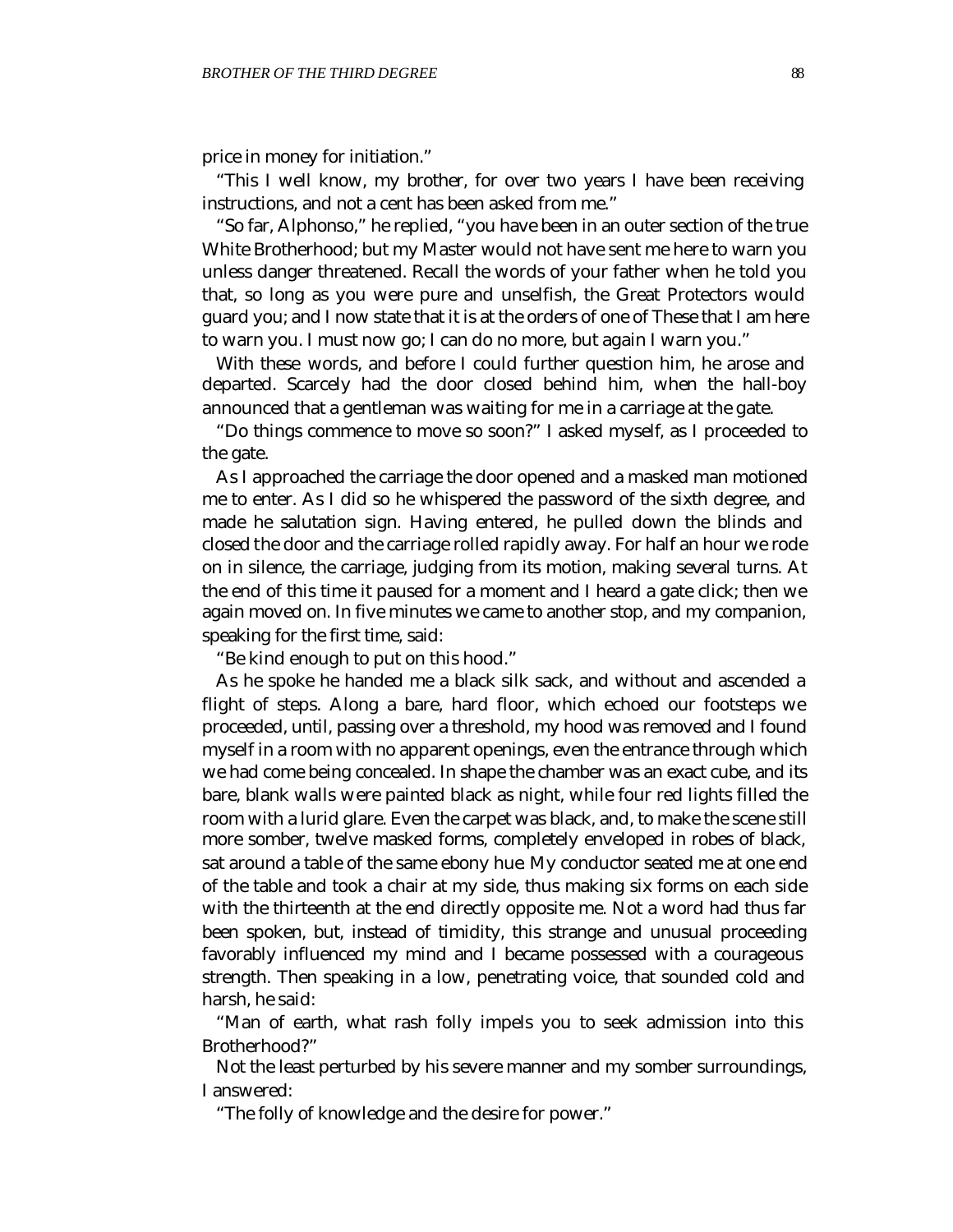"Knowledge to take advantage of the ignorant" power to exalt thyself on earth?"

"No," I answered with vehemence, "knowledge to aid and help my fellow-man; power to do so with effect."

"Dost thou not already know enough for this? What is there for thee to learn?"

"The known to me is but an atom to the unknown; but a sand-grain on the seashore; but a drop within the ocean. There is the knowledge of the nether world, the soul, the spirit, and all the infinitudes that lie within their depths."

"And thinkest thou that the mind of man can know these things? Dost thou not think this vast knowledge reserved for God alone/"

"What belongs to God belongs to God-like man; the mind conjoined with spirit has no limits set beyond which it cannot go, even the deepest mysteries of God it comprehends."

"Mind conjoined with spirit? How think you this can be done?"

"By establishing the conditions necessary for that union, by evolving the instruments responsive to those powers."

"You think, then, it is possible for man to evolve and bring forth higher faculties, more perfect instruments for the manifestation of knowledge, and possibly unknown and la tent senses?"

"All these," I answered.

"Dost thou think that this can be done while man remains on earth?"

"Even while on the earth, if he is from earthly things set free and master of the flesh."

"Knowest thou the dangers that surround all who seek to unfold these faculties and higher powers without being properly prepared?"

"Many dangers threaten them," I answered.

"Ah! And few are those who are prepared. Rash man, return before it is too late. Once thou hast crossed the threshold there is no return. Forbear! Death, madness, life-long disease and misery mark those who fail. Return to thy duties in the world; enter not the dangerous and rugged path, where failure means despair."

"Sir," I answered firmly, "you have my application, it is not withdrawn; I have considered and am ready for all ordeals."

 Truly there is no strength like that which comes from realizing the presence of God within. An inner power urged me on, and I determined to follow its promptings.

All through this dialogue the twelve robed figures had remained silent and almost immovable, but their gleaming eyes, peering through their hoods, never left my face. Now with one voice, deep and sepulchral, they spoke:

"Rash man! Forbear! Forbear!"

But no; listening to my inner voice, I answered, "I persist."

Each form immediately clasped his hands in a peculiar manner upon the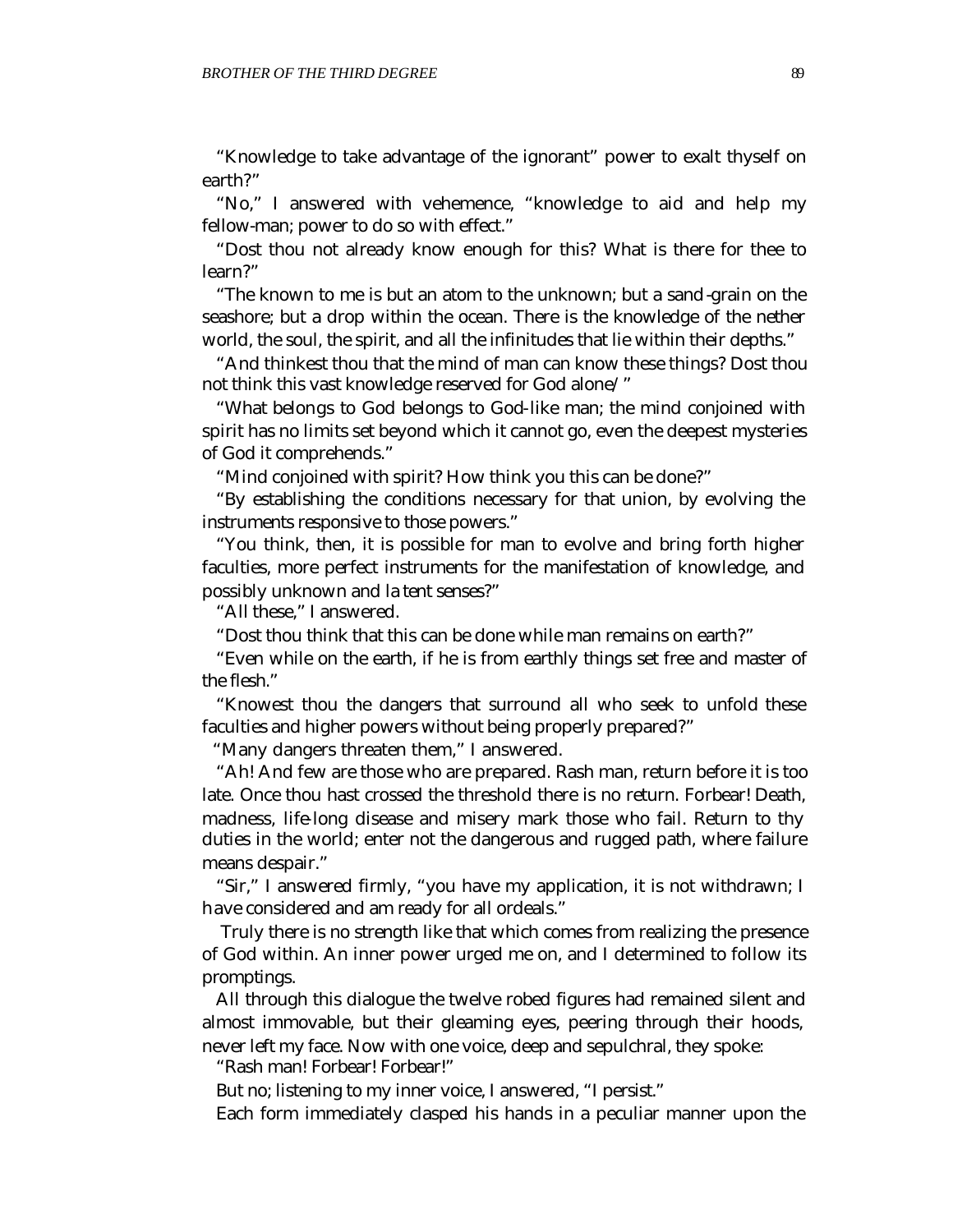table, and the leader spoke.

"Hast thou parent, wife, child, ward or relative in the world depending upon thee for protection or support? Are you by duty bound to any one on earth?"

"I am duty bound to none except the duty owe to all; my parents and all relatives have passed on."

"Art thou willing renounce thyself and all the world for truth?"

"All for truth," I replied.

"Art thou willing to become a beggar on the earth, despised, tortured, slandered and forsaken for truth?"

"All for truth," for the third time I answered.

Taking up the black cube before him on the table, the leader again addressed me:

"Candidate for sacred knowledge, do you know the meaning of this cube?"

"The bla ck cube is the symbol of the lower man and the four elements and principles which make his earthly nature."

"'Tis well," he answered, as he commenced to pass the cube around the table. Now I noticed that there was a small opening in the cube, and as it passed around the table each figure put something in it; evidently they were balloting upon my admission. When the cube had returned to the leader he appeared to weigh it in his hand and then addressed me:

"Man, we take no one upon his own declarations of strength; you must, like Christ, descend into hell, endure and overcome its torments and prove if you can that you are worthy of this knowledge and the privileges you seek." Then drawing a black and a white card from his robe he handed them across to me and said:

"We give you seven days for final decision; consider well your course. If, on the seventh day, you renounce your candidacy and conclude to return to the world, burn the white card; if you are still determined to persist, burn the black." As he finished speaking he removed the covering which lay upon the table, and a human skull resting between a pair of cross-bones was exposed to view. It shone with a phosphorescent light and a sickening odor emanated from it. At a motion all arose, and, with black-gloved hands pointed at me, commenced in weird chant:

"Dead! Dead! Buried deep in a tomb,

Thy spirit is lost in the world's night and gloom.

But the sun is now rising, and the day draweth nigh;

Yet before the ascension the body must die,

Yet before the ascension the body must die!"

As the chant ended my former conductor again covered my head with the hood, and I was again covered my head with the hood, and I was hurried away to the carriage and driven rapidly back to the Durant mansion.

My thoughts now returned to Iole, but this time, when mind was well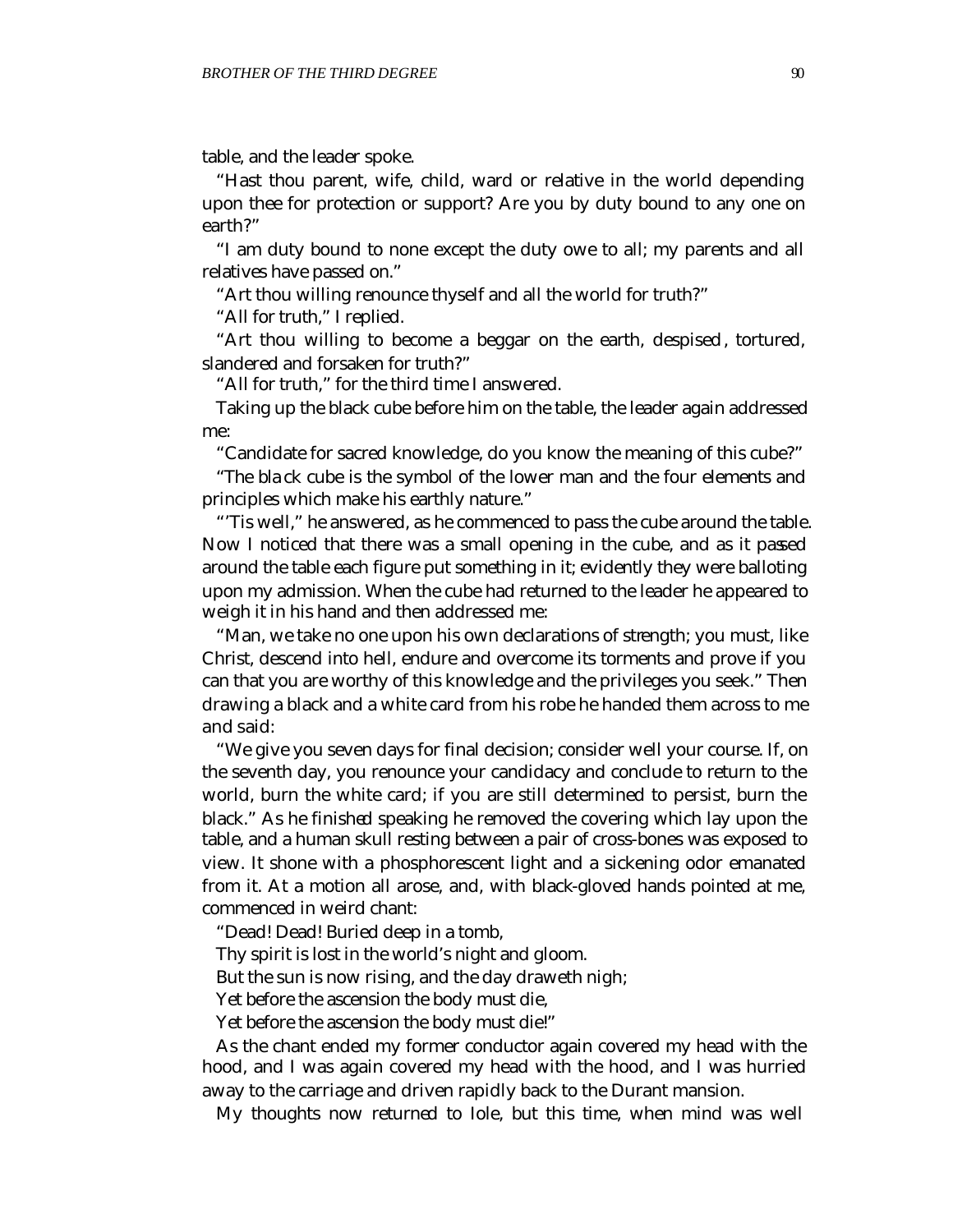controlled, they were a source of strength. My training in the sixth degree had not been for naught, and I could now check the restless agitation which had formerly carried away my heart and been my weakness. "How grand and noble she must be," I murmured. "What majesty of mind, what wondrous will, and yet what a loving and sympathetic heart. Ah! She is the embodiment of human perfection; strength combined with gentleness; mind conjoined with heart. Yes, I too will attain to her exalted plane, and be a humble brother laboring with her for the good of man."

On the following day Garcia again came with me to my room and reiterated his warning. "Alphonso," he said, "remember that the Great Brotherhood require no tests except those which are mental and moral in their nature."

"I will remember, my brother," I replied, but made no mention of the incidents of the last few days. As the week passed by I entered upon a partial fast and confined myself as much as possible to my rooms, spending much time in thought and interior communion. On the seventh day I took a light breakfast and repaired to my room. All the morning I meditated upon the divinity in man, and strove hard to fully realize my own divine nature and the fact of the Universal Christ being in all men. At the noon hour, when the sun was in the mid-heaven, I drew the cards from my pocket and prepared to make my choice. Now I noticed that the white card was a triangle while the black was a square. "Ah!" I exclaimed, "**f** I burn the white I destroy the divine man, the God-trinity; if I burn the black I destroy the lower man, the black square or cube. God-self forbid that I should destroy thee, immortal soul, far from it. The black shall be consumed." As I uttered the words I kissed the white triangle and tossed the black square upon the glowing coals of the hearth. A bright red flame sprang up; a sickening odor filled the room, and before I could help myself I sank back in my chair, facing the hearth, from which I could not remove my eyes. And, my God! As I looked a hideous face formed in the flames; it grew to twice the natural size, and as I gazed with a strange fascination I recognized my features. But, O God! How wicked and malignant! A sinister, leering, look, a cruel, gleaming eye, and deep wrinkles of debauchery! The horrid face seemed to draw me to it, and I was fast sinking into a lethargic state when, by a mighty effort of will, I aroused myself and cried: "Away! Away!" A violent tremor shook my frame, and with a groan ? yes, it was an actual groan, the monster faded away in the flames. Springing from my chair I threw up the window and leaned out to escape the noxious vapors which now filled the room. Then, going to my desk I took out a chemical preparation I had discovered and compounded in my studies and threw it on the flames. Immediately a more peasant odor filled the room and my strength came back.

"Heavens! I must beware," I said; "this is probably but a foretaste of what is coming."

Evening came, and while I was now myself again, I had taken no food; I had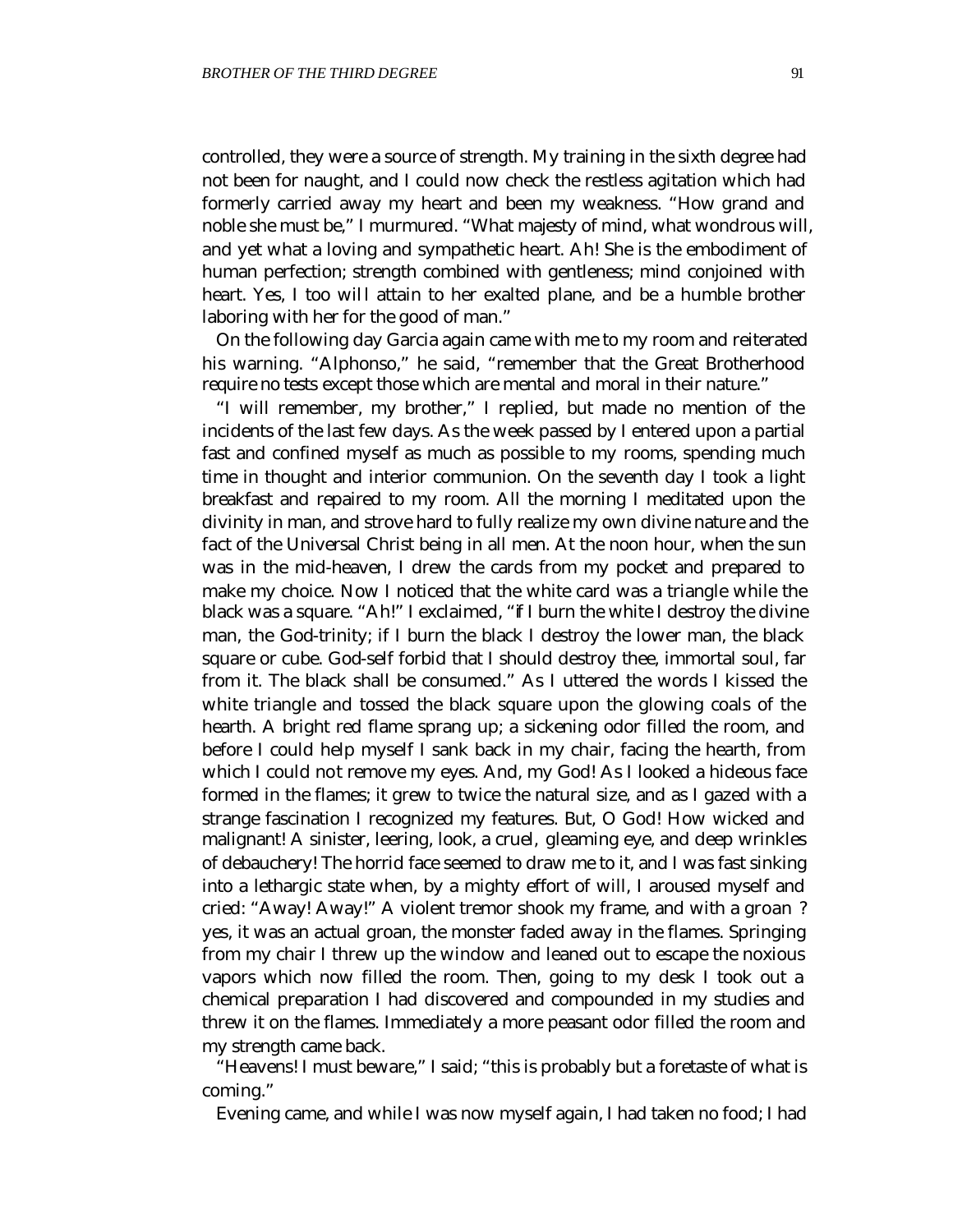no desire to eat and so abstained. Darkness had come one, and I was pacing up and down my room buried in thought and surrounded by the gloom, when a light knock was heard upon my door. I had o desire to be disturbed and at first did not answer, when a peculiar rap of the sixth degree was heard. I now opened the door, and before I could speak a black-robed figure entered and whispered:

"Close and lock the door."

It was the voice of Iole, and without a moment's hesitation I obeyed.

"Cleo," she said, in a suppressed whisper, "I come here at the risk of my life. If I am found, or it is learned that I was here, to-morrow my floating corpse will be taken from the Seine. Are there two doors to this room?"

"There is an exit through the toilet-room adjoining," I answered; "what is wrong? Why this unseemly visit?"

"First," she answered, "if any one comes while I am here I must leave unseen, and you must, under no considerations, reveal my visit."

"Very well," I answered, wondering if this was to be another test and putting myself immediately upon my guard.

"Cleo, I have, unknown to my Brothers, come to tell you that you have fallen into the hands of the Black Brotherhood, the Western branch of the Red Dugpas of the East. My Brothers said they had warned you through the proper channels, and would do no more, that you must meet the Black Band and fail or triumph. This is terrible and I fear that you will fail, because these monsters stupefy the mind with noxious drugs and you would not be yourself. Therefore, contrary to the usual rules, but not in violation of my oath, I have come to warn you in addition to the warning they have already given. By so doing I have made myself an attractive center for the malignant influences of the entire Black Brotherhood, and the currents of hate which circulate through the astral world are even now being hurled against me. But by the power of my eternal self I will withstand them, and my love for you would not permit non-action."

"My darling sister," I said, moved but still under restraint, "I thank you from the bottom of my heart for your kindness and self-sacrifice; but if it is indeed as you say, and I am about to become a subject of the Black Brotherhood, so let it be. With the strength and determination which now possesses me, I will even become a brother of this infernal order that I may by so doing carry the powers of God even into the depths of hell. If they want me, let them beware; they may not know their subject."

 "Oh, my brother! Do not be thus deceived. Once bound by their infernal charms and surrounded by their demon spirits, you never can be free. Wait, and the Great Brotherhood will in time give you an opportunity to enter into their sacred temples. Indeed, I will make myself your advocate. In a few minutes a member of the Black Order may be here; do not go with him ? wait."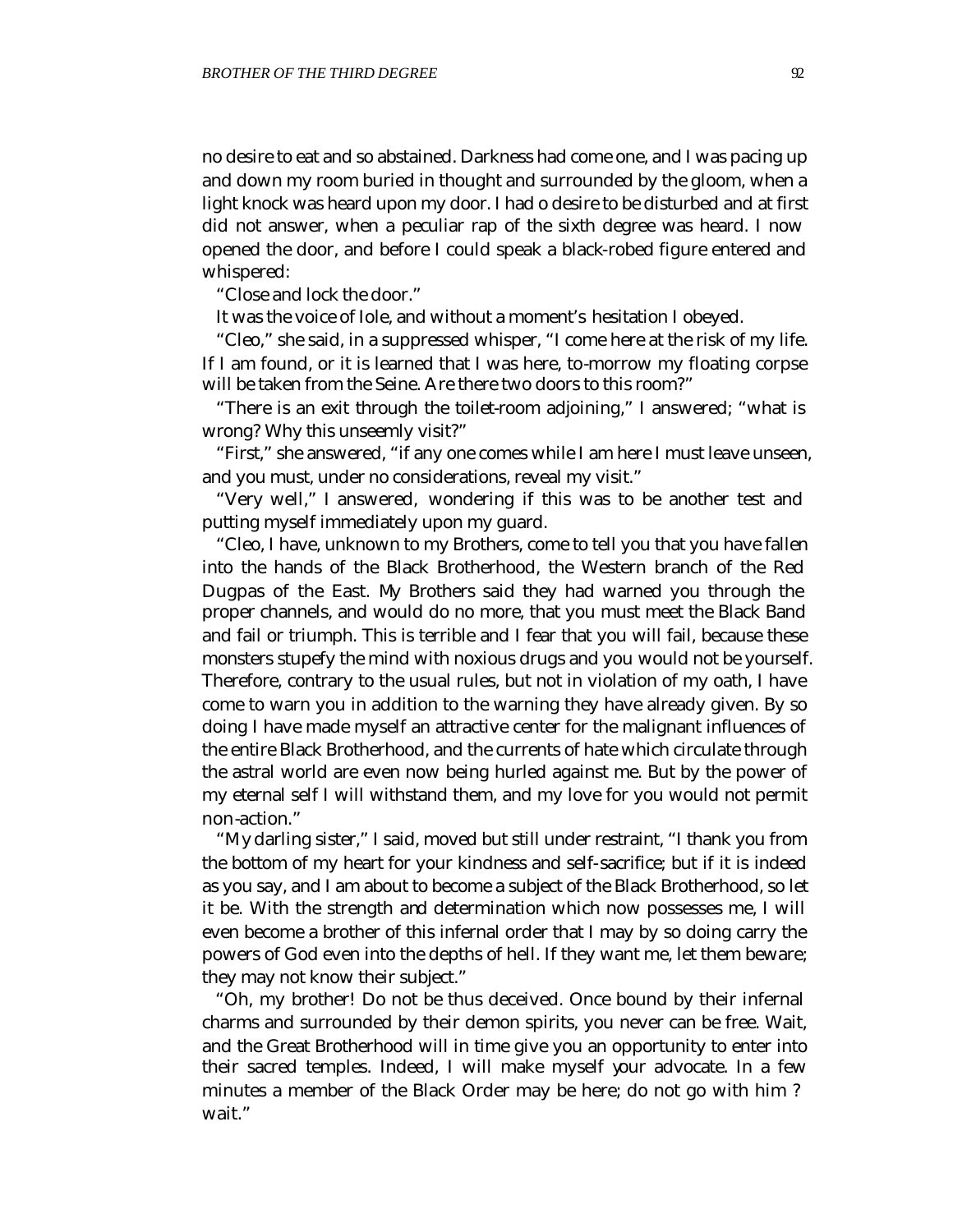"No, my sister, the die is cast; and, life or death, failure of triumph, I go. You in the past asked me to trust you; now I ask you to trust me. You fear I have not the strength; be not alarmed, I have all strength; and whatever comes, I can no more than die. With the motive that now possesses me, I feel that death would be but the entrance into a new and higher life ? "

A light knock upon the door interrupted our conversation.

"'Tis he now," she whispered, as she stole toward the adjoining room. "Wait, my brother, wait! Do not go, do not go!"

But a devilish determination now possessed me, and I opened the door with my mind fully made to proceed without advice. Unlocking the door a black-robed and hooded figure entered and closed the door behind him.

"Are we alone?" he asked.

"We are," I answered.

"I thought I heard voices," he replied, eying me through the darkness.

"I am always talking to myself when alone," I answered, fully determined to protect Iole.

"Ah! A habit which means insanity or genius. Have you destroyed or made secure provision for all secret documents you may have?"

The masked man had given the secret grip and password, and I answered:

"I have no secret documents; when I left the sixth degree all papers were returned."

"Well and good; have you made your will and left no clue as to where you are going?"

My God! I thought, this sounds deathlike; but without show of uneasiness replied:

"My will needs no attention now; I am not going to die just yet. As to where I am going, I do not know myself."

Without answering my visitor arose, and at his motion I followed. As we went through the door he whispered to me to lock it, then we passed swiftly along the carpeted hallway without word or sound. When we reached the intersection of the cross hall my conductor, who was a little in advance and who seemed to know the hall perfectly, saw Monsieur Durant crossing the end and drew me back into a doorway until he had disappeared.

Then taking my arm, he lad the way to the side entrance and across the lawn to a side gate where a carriage was in waiting. He opened the seat beside me, at the same time closing the door and pulling down all the blinds. I heard the driver lash the horses and then we rolled rapidly away into the night. Relying upon the protection of a few signs and passwords, I was going with an entire stranger I knew not where.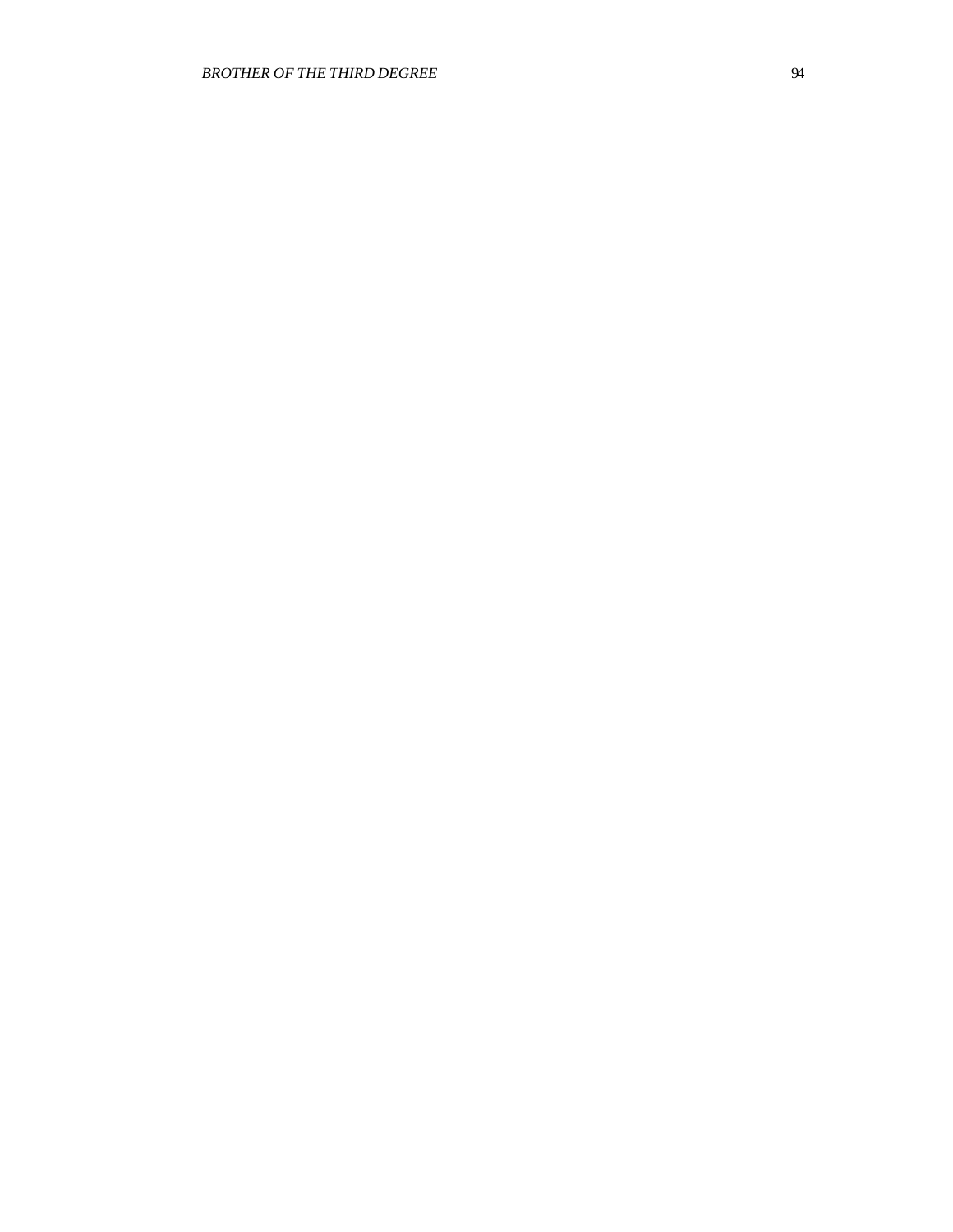### **CHAPTER XII.**

#### DEATH ? LIFE

THE carriage was driven rapidly for about five minutes when it came to a temporary stop, and I heard some one climbing up in front as though to the seat beside the driver. Then we continued on again for at least three hours without a single stop. During all this time my companion was as silent as the grave, and the only idea I could form of the route taken was from the turns which the swift motion of the carriage made plainly perceptible and the sound once made from crossing a bridge. At last we came to a stop and I heard a low whistle, shortly followed by another; then the carriage moved slowly forward and in a few moments came to a stand. As on the preceding drive my conductor handed me a hood, and without saying a word motioned me to put it on. Silently I obeyed, and together we got out. Pulling down my hood to see that it was actually on, my companion took my arm and we ascended a flight of steps. During a moment's stop at the top I heard a whispered conversation, but could not understand. We now crossed what I took to mark the door. Then my conductor's hand left me, and each arm was firmly grasped by a pair of strong hands, and I was hurried in a half run over a noiseless floor. In a few minutes we came to an abrupt stop and my hood was removed. Looking around I found myself again in a large, cubical-shaped room with no apparent openings; but instead of being finished in black, as was the room of my former experience, everything was blood-red in color. Four lights, surrounded by red globes and burning with a red flame, filled the chamber with a dim and sickly light. Around a red center-table, as on the former occasion, were twelve figures, but his time all robed in crimson gowns corresponding with the color of the room. The first object to attract my attention was a gigantic black vulture standing by and eating from a large red howl resting in the center of the table and filled with decaying flesh. As the bird ate his horrid mess a sickening stench arose. "My God!" I thought, "This is black magic sure." The noxious smell gagged me and I staggered back. As I did so a most diabolical laugh arose from the figures around.

"Ha! Ha! Ha! Ha!"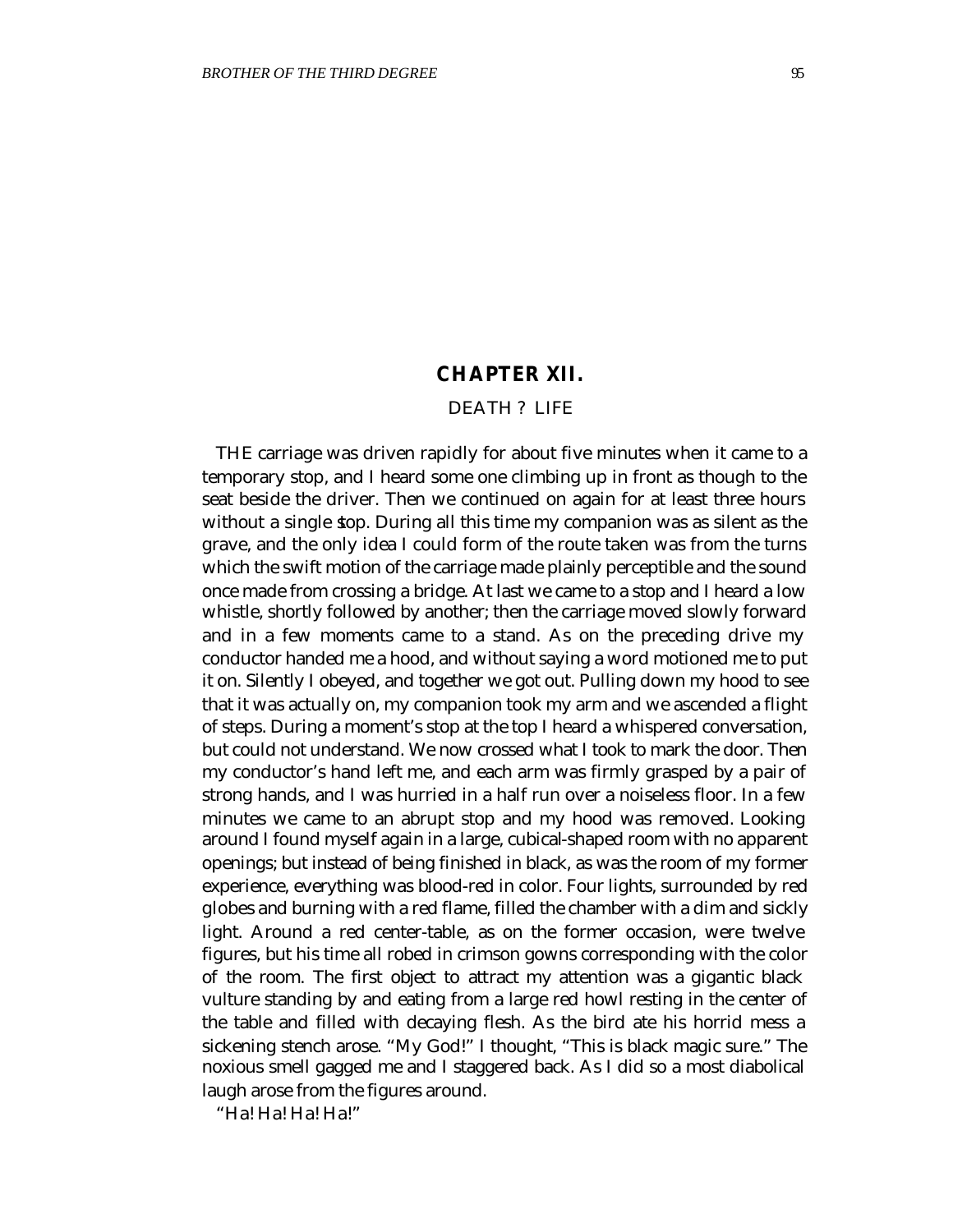Then one of the figures lifted his hand ? which was not a hand, but a gigantic, blood-besmeared paw ? and pointing it at me said in a voice cold and heartless:

"To-morrow your body will be his food." Then all around in chorus chanted as though in diabolical glee:

"Ha! Ha! Ha! Ha! Be his food, be his food, to-morrow!"

"Poor man," said the first speaker in the same icy tone, "you have yet one chance to return. Take it and go back."

Now came Garcia's warning; now did I think of Iole; the foul odors sickened me, but with a determination which bordered on desperation, I answered:

"No! Go on!"

Quick as thought the hood was again thrown over my head, and two strong hands seized me on each arm and forced me in a run for some forty steps, when I was again brought to a sudden stop and the hood removed. I was in a room like the one just left, but finished throughout in green; and, as though by instantaneous change, my conductors were dressed in like-colored garments, as also eleven figures who sat around a center-table as before. My conductors seated me at one end of this table and each took a seat beside me. The robed figure at the end opposite now drew forth some papers, and addressing me said:

"Are you ready for the oath?"

"I am," I answered firmly.

Passing me the papers in his hand to the figure at his right, the latter took them and in deep solemn tones commenced to read:

### "THE OATH.

"I believe in the eternal, immutable, relentless and universal reign and rule of law.

"I positively do not believe in the forgiveness of sins, or the possibility of escaping or expiating them by or through any means of substitution or penitence. I believe that every evil thought, every evil wish, every evil word and deed brings to man a corresponding and not to be evaded pain.

"I do not believe that even God, angels, death, or all the powers that be, of heaven, earth or hell, can avert the sufferings that follow as the effects of evil thoughts, desires, or acts.

"I believe that from the humblest molecule of the most degraded and noxious matter to the highest and most exalted essence that pervades the minds of God-illuminated geniuses, all is life.

"I believe that every atom in my form is filled with life; I believe that every atom in my form is a life; but that all are bound by the power of my unconscious will to work together for the good or my organism as a whole.

I believe that, even as my body is filled with a vast multitude of lives, even so is the circumambient air, the all-pervading ether and all-material and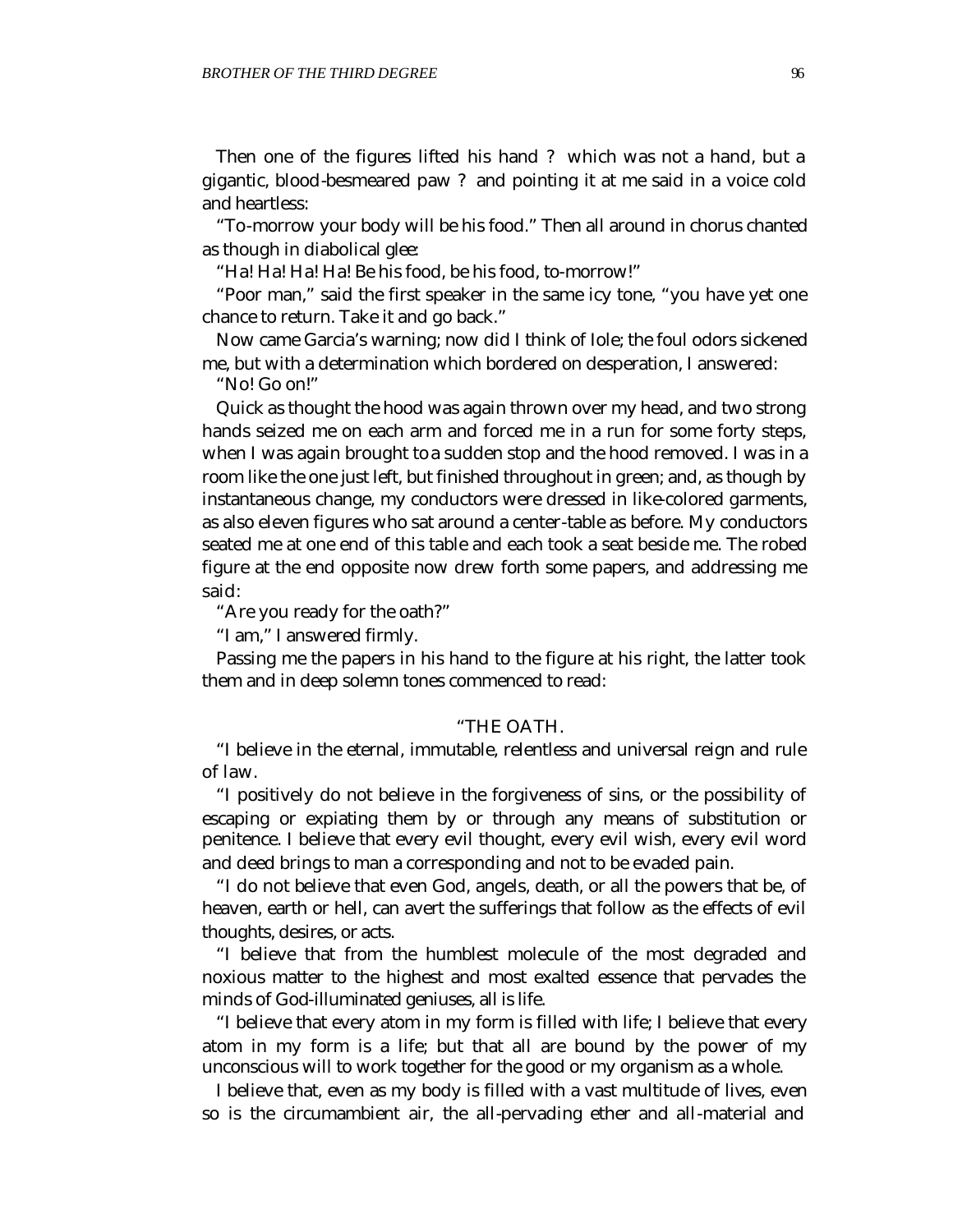immaterial things, visible and invisible; through and in all are warming, innumerable hosts of beings, beneficent and maleficent.

"I have considered all this; I understand; I believe; yea, I affirm.

"And now, in the presence of all these and my superior, I do most solemnly swear and affirm; in the presence of my immortal soul, in the presence of God and angels, in the presence of all eternity, to reveal, without permit, the teachings, persons, symbols or proceedings of this lodge, either by word, act, sign or intimation.

"I further swear never to reveal the signs, pass-words, grips, symbols, times or places of this lodge and its members.

And I further swear, that not even death, torture, cell, flaying, rack or flame can force me to violate this, my most sacred and solemn oath; neither will fame or ill-fame, power, misrepresentation or ignominy lead me to break this my most sacred pledge.

"Hear and register ye this my most sacred oath, pledge and affirmation, Gods, angels, demons, hear! Now have I sworn, and now do I, in calm, sound mind add this never-to-be-recalled invocation:

"O, swarming lives that fill my form, if I should ever, now or in eternity, violate this solemn oath, consume me! Gnaw in slow agony my vital parts! In awful cancer eat me!

"And thou, O, demons of destruction, who dwell in air around, when I seek relief in death seize my surviving soul and force it back to earth again! There at thy pleasure give it pain, and thus may my eternal life be filled with awful misery! Thus do I swear, and thus do I evoke."

The reader ceased, and for a moment all was silent; then the leader spoke:

"Man, you have heard the oath; do you understand, accept and sign?"

"I understand, accept and sign," I answered.

The leader handed the paper across the table, and, having again carefully re-read, I signed.

Having taken the signed oath, the leader handed another paper across the table and said:

"Write as I dictate."

I took the paper and pen and he commenced, as follows:

"Be it known to all whom it may concern, that I, Alphonso Colono, am tired of this life, and after due thought and consideration have concluded to drown myself in the Seine ? "

"Hold on!" I interrupted, as I dropped my pen, "that is untrue, and will bring dishonor on my name."

"Ah!" said the leader, "you still care for the opinions of the world, do you? We thought you had killed out all thoughts of elf; did you not burn the black square?"

I made no answer, but thought to myself this is risky business. Then,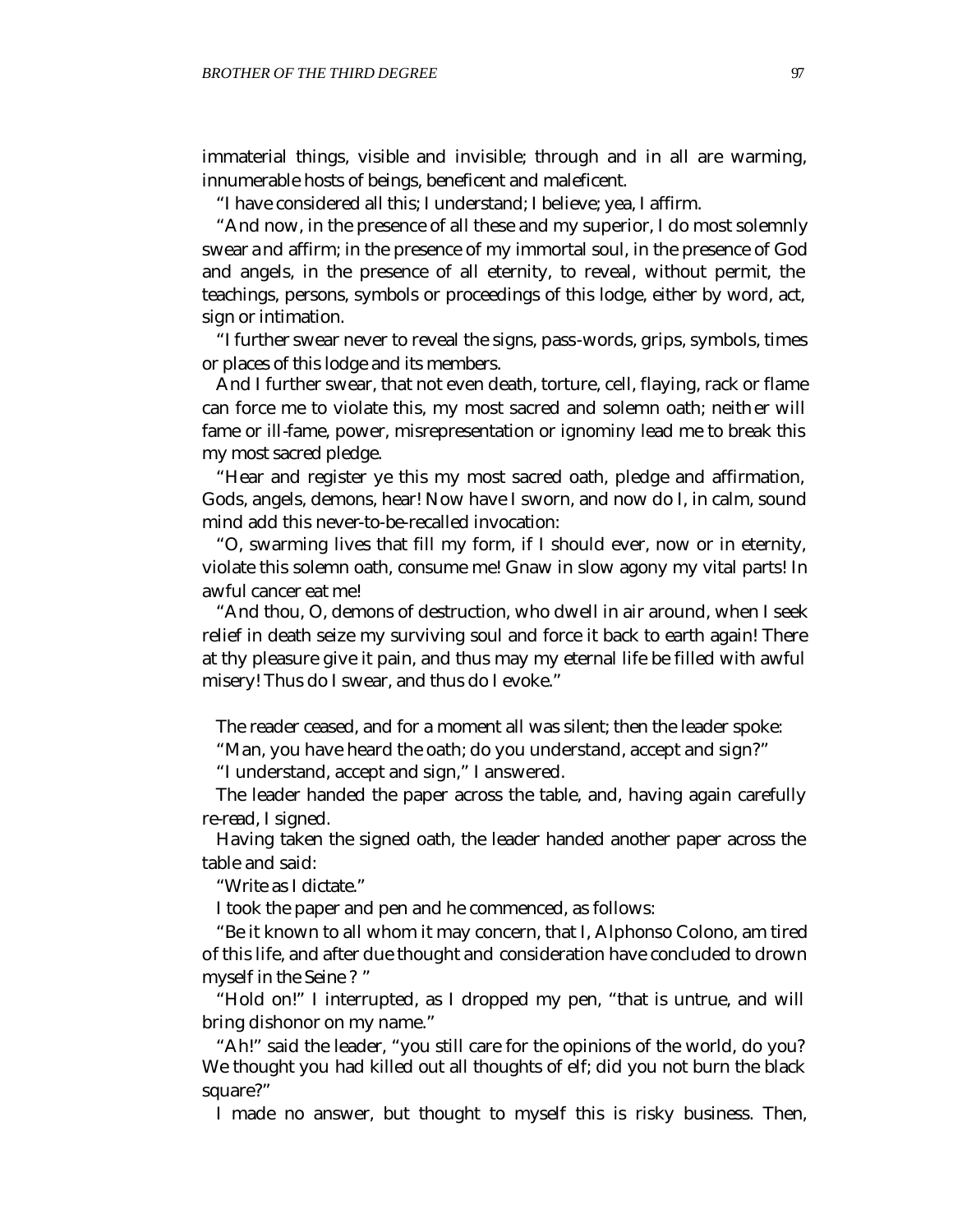concluding to view it as a test, I took up my pen and wrote as dictated.

"Now sign it," said the leader; and, with some hesitation, I signed.

"Now sign this," he commanded, as he handed another paper across the table.

Taking it up I found it to be a check upon the Bank of France, and reading as follows:

Pay to the order of Count Alexander

Nichol sky Five Hundred Thousand Francs. frs. 500,000?

Now the force of Garcia's warning came to me. "My God!" I said to myself; "what he said must be true ? the White Masters never ask for money. They spurn all material recompenses or rewards. Are these the Black Brothers with stolen livery and symbols? Well, I have gone too far to turn back now, and, by the eternal I will proceed, let come what may. Yes, I will continue, even to the death. Count Nicholsky! Why, he is the famous Russian mystic who is supposed to be the famous Russian mystic who is supposed to be the richest man in Europe. Could it be possible that he had secured his wealth through this nefarious order? The leader noticed my hesitancy and said sternly:

"Well, will you sign?"

 "Yes, I sign," I answered, as with a bold hand I signed away my entire fortune to an unknown man.

"'Tis well," said the leader. "If you pass you will need no wealth; if you fail, your last letter will identify your floating body in the Seine."

With this cold-blooded speech he put both papers carefully away in his robe and drew forth a deck of peculiarly colored cards. These he shuffled and passed around the table, each figure shuffling in turn. Having passed entirely around, he cut the returned deck and laid it in the center of the table. Each man now drew a card in regular order around the table, the leader making the last draw. At a signal each one turned his card and an instantly checked murmur of surprise arose.

"Man," said the leader, with savage sternness, "do you belong to any other occult Brotherhood?"

"Not that I know of, " I answered.

"Well, Brother hood or no brotherhood, you are surrounded by invisible powers, and this being the case, contrary to all precedent, we, even at this late hour, give you an opportunity to withdraw. We do not wish to assume the responsibility of what threatens. Woe to you if you fail; and woe to her! Man!" he exclaimed abruptly, and his tone was fierce, "we care naught for your poor, miserable life, but the fates here say that if you fail our virgin sister, Iole, is doomed."

"I will not fail; go on;" I cried, between my set teeth.

"Man! The elemental powers you evoke will shatter life and mind and make a raving maniac of your sister ? forbear!"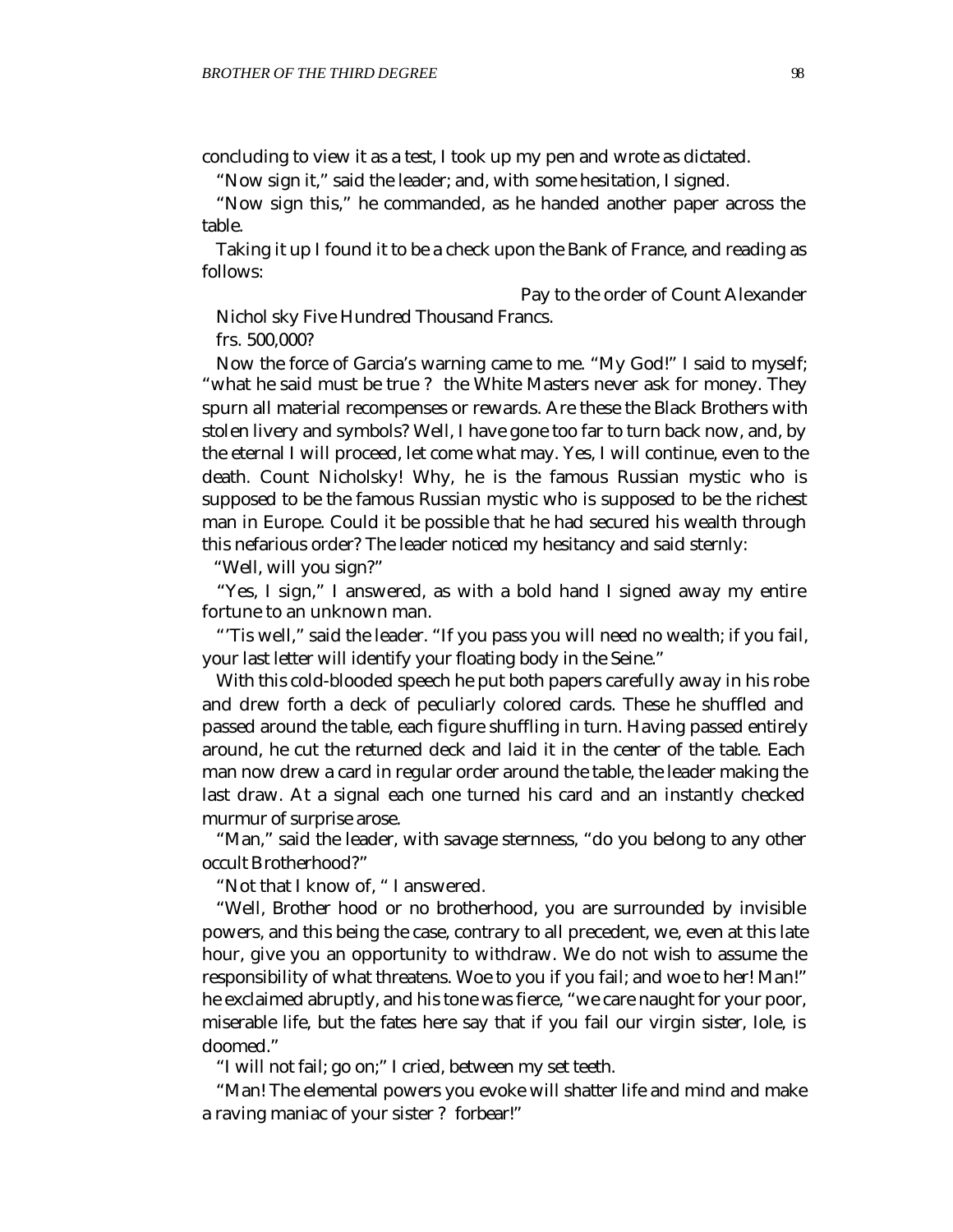"I will not fail; her blood be on my head. Go on!"

The words had scarcely left my lips when all was black as night, and the room was filled with strange and awful sounds. Strong hands seized me and a terrifying voice whispered in my ear? "Run!" Forced as I was, I obeyed. I soon found that we were in a narrow, vaulted passage. On, on, we ran, the stone floor echoing our footsteps. All was dark, but no longer having on my hood I could dimly discern the vault above, while my footsteps told that we were going down an incline. On, on! My companions were panting for breath and I was almost exhausted. Still on and on; would we never stop? Suddenly I was tripped and fell to the floor, the hands of my conductors left me, and I heard the one word in a hollow, mocking voice ? "Die!" Immediately I felt the floor sinking beneath me ? down, down, down, into the very bowels of the earth; and all was inky blackness. At last it stopped with a jar, and looking around I beheld a phosphorescent skeleton standing at the opening of a dark passage. It had the power of motion, and in its left hand it carried a human skull which emitted a red light, while with its right it motioned me to follow.

At the same instant, and while I hesitated to follow this uncanny guide, a voice which seemed to speak from my stomach said clearly and distinctly:

"Follow, and never turn back; behind you lies destruction, your only hope is on. Follow!"

Having regained my breath during my ride downward, I arose and prepared to follow. As I did so the skeleton turned around, and as though floating proceeded along the passage, I following. The air commenced to become damp, cold and musty, but I continued in the wake of my grim guide. Suddenly, like vapor, it vanished, and I was again alone in an impenetrable gloom. Hardly knowing which way to turn or what to do I stood still, when the same interior voice again spoke and said:

"Advance; go on."

Reaching my hand out to the side I felt the wall; it was cold and slimy. Feeling my way I proceeded cautiously to advance, when the wall abruptly came to an end and I almost fell upon the floor which had suddenly become rough. Stooping down I felt a rock and concluded I would rest awhile; but as I sat down on its cold, slimy surface, a hissing sound arose, and my hand came in contact with the cold body of a snake. Hurriedly rising, a huge bat flew past my head and a swarm of others commenced to around me. Somewha t nervous, but still possessing a wonderfully cool head, I made another forward step. The air had now become full of flying bats and all around was the hissing and noise of serpents. "My God!" I exclaimed, "am I in truth deserted?" And again the mysterious voice within spoke and said:

"We never desert those who call with sincerity of heart and are worthy of our care."

This strengthened me, and I again thought of my divine self. But now a snake commenced to coil around my feet, and with a momentary terror I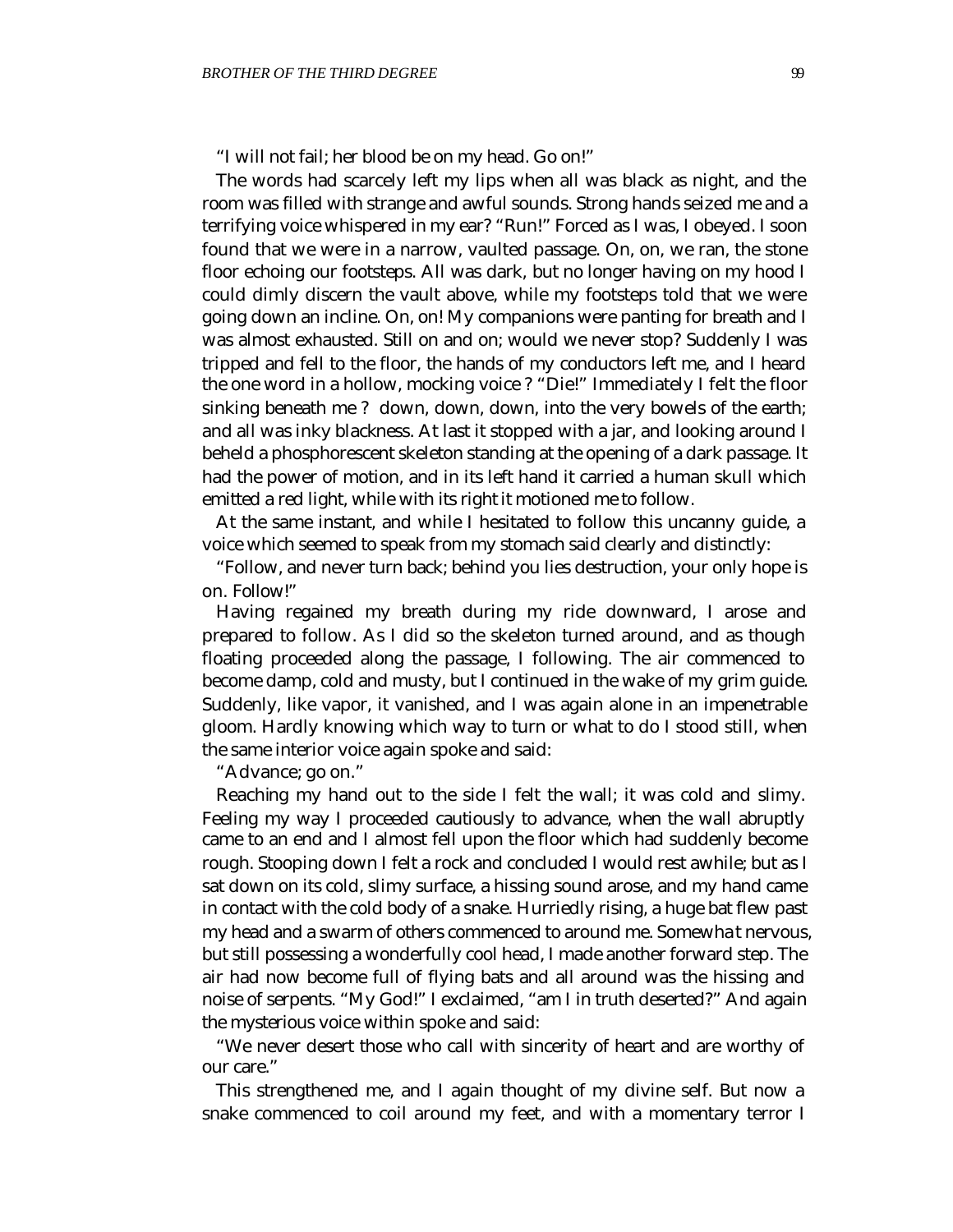rushed forward, only to strike a rock and fall into a viscid pool. A suction drew me down; I could not rise, and commenced to sink. Vainly I battled; now to my breast, now to my neck it rises until it reaches my mouth.

"My God! My God! Have all indeed forsaken me?" I cried, as the viscid, tar-like mass reached my mouth. As though in answer to my last despairing cry I ceased to sink ? my feet had reached the bottom. Now my mind again became quiet, and I felt for a place less deep. "Ah! Thank God, I have found it!" I cried, as I again rose in the glue-like mass until it only reached my breast. Laboriously I made my way along, each step making the pool less deep, when ? oh horror! I am in another whirlpool and down I go! Vainly I strive, while the fluid is thick and viscous, the bottom seems to slide and I sink slowly to my mouth again. For the second time I stop sinking, and slowly and with toil reach a more shallow place, only to again be drawn into another pool. Now the truth dawns upon me. I am crossing a series of pools, and as fast as I get out of one I sink into another. Oh, merciful power! How wide is it? How long must I thus labor? Will I never reach the other side?

Again the inner voice speaks: "Have strength; persevere." How long I struggled thus I knew not. I could not go back, for all would then be lost; my only hope bay before me, so I continued to struggle. I had sunk into the fourth pool, which was denser than any before, and whose surface was covered with a putrid corruption which almost smothered with its sickening odor, when, almost exhausted, and resting for a moment in the depths, a red light appeared in the darkness. Looking around I saw a boat approaching. It contained but a single occupant, and was drawn forward by a black rope which hung as if suspended in the air, and upon which were numerous bats. The red light shone from a skull fastened on the prow, and by its rays I saw that I was in a large cavern. As the boat drew near, I saw that the solitary occupant was a man dressed in red; his face was also red and had an evil look, while a red skull-cap with a bat's wing on each side gave him a still more sinister appearance.

"Lost man," he said, in a voice intended to be smooth, but which grated harshly on my ears, "pledge me your soul to do as I may bid and I will lift you from this mire and make you King of Earth!"

Raising my head sufficiently to speak, I asked:

"And who are you who would thus require a pledge before you give assistance?"

"I am King of Night, the ruler of the earth; matter is my element, all material things are mine."

"Then go," I answered, "I seek you not. Spirit is my element and I prefer to die, for death is but entrance into spirit life. Away!"

Without a word he tapped the rope, the boat was drawn rapidly away and I was left again in darkness. I had now concluded to die and end it all, for I was completely exhausted; but no sooner had I surrendered when a new strength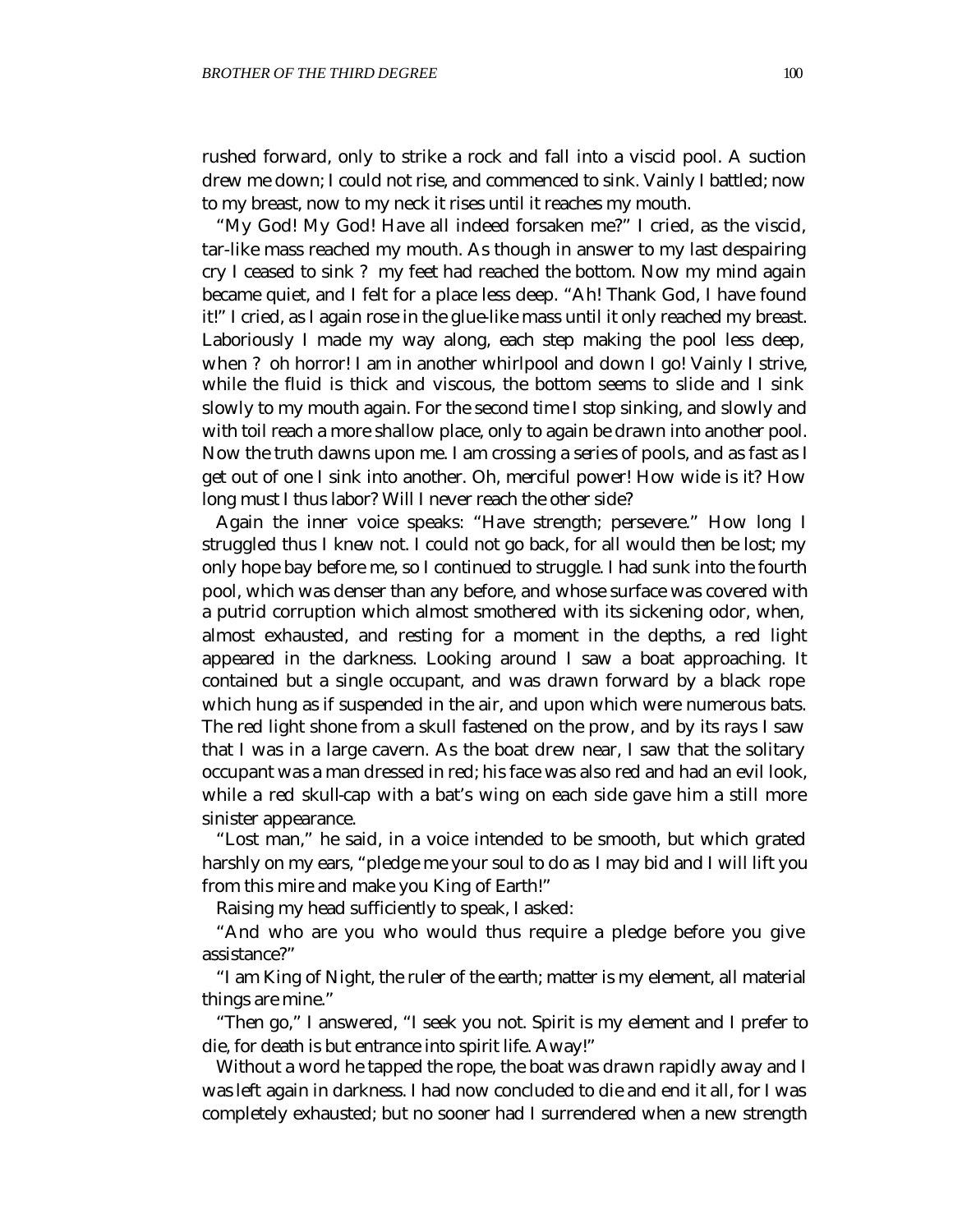arose, and the inner voice, louder than ever before, spoke and said:

"I, thy God, the Christ within thy soul, am with thee. Fight on! Work! Work! Work!"

With renewed vigor I returned to my labor, determined at least to die fighting. Six pools had now been crossed and I was in the seventh. Whether it was from growing strength or less viscous pools, I knew not, but each pool since the fourth had been less difficult to cross. And now I had crossed the seventh pool and again reached land. A cry of thankfulness escaped my lips and I was about to pause for rest, when the inner voice again spoke and said:

"Go on! Go on! Never tarry; delays are dangerous."

Now relying solely on my inner guide, I started forward, and as I did so I saw a light reflected against the cavern walls from some place in front. The distance I had descended must have been deep down in the earth. Hurrying forward I turned around a projecting rock and came upon a smoldering campfire. Beside it sat a horrid looking hag affectionately caressing a huge serpent coiled around her body. The fire was evidently a center of attraction, for around it swarmed numerous other snakes and lizards, while the bats were constantly darting over it. When the woman caught sight of me she laid down her snake, and, advancing, greeted me with a blood-curdling laugh.

"Ha! Ha!" she screeched, as she extended her long bony fingers and curved them like claws, "Ha! Ha! Another victim." Then as she looked more closely at me, her manner changed and her frame commenced to shake, while she wrung her hands and broke into a mournful lamentation.

"Man! Man!" she cried, "go back! Go back! See this old hag! Ten years ago she was young and beautiful, a princess of a royal house! Now behold her, cursed victim of a gang of monstrous murderers!"

Then looking around as though she feared some one would hear her, she huskily continued:

"Like you, I gave up all for knowledge and sought admission into the Sacred Brotherhood, but was deceived and fell into the hands of this Black Order. Like you, I crossed the tarry pools; but I would not kill. No! No! I would not kill. Man, ten years ago my heart was turned to stone. Stone! Ay, more than stone; to adamantine flint. But thy face recalls what I once was. Ah! If they find out my life will be to pay; but I must warn you, for you have touched my long-lost heart. Heart! Ah! It is better to have a heart and die than to fester here among these vampires." Without giving me a chance to speak, she leaned forward, and peering at me with her sunken eyes said, hardly above a whisper:

"Man, down that passage they will meet you and command you to take a human life. No one can join their Brotherhood who has not killed a man; their compact is one of blood." As she spoke she pointed down a narrow passage to the right. "But," she continued, still speaking with suppressed voice, "one chance is left you. They demanded this of me; I refused, and they threw me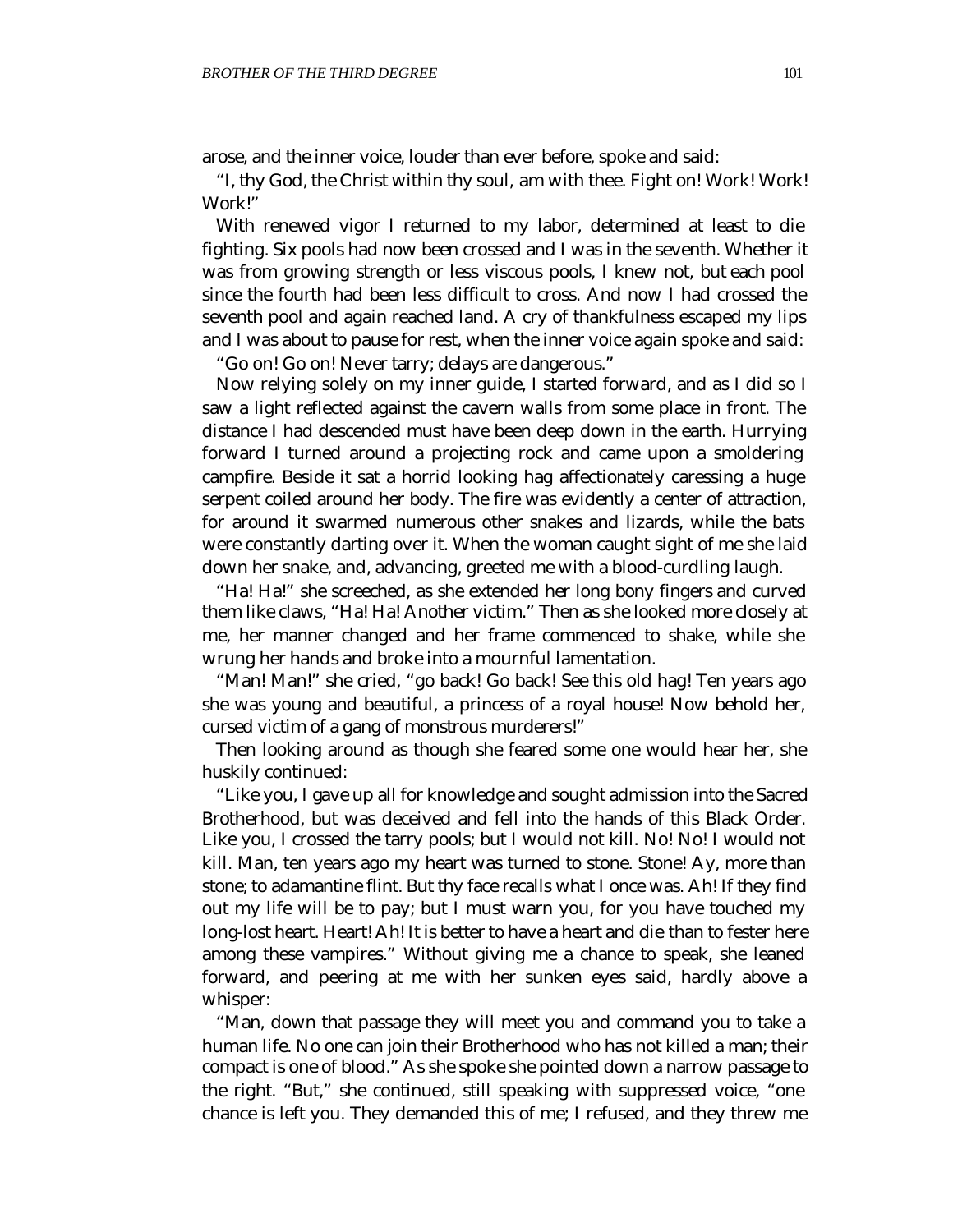back here in this dismal cavern to live a death amid the slime of earth. Ah! Who would think that I would thus speak ? I, a monstrous hag! But you have touched my heart. Many souls have I sent along that dark passage, but you I cannot. Listen: For long years I was buried in this dismal gloom without one ray of sunlight; but one day I found a passage which leads out of this awful hole. It is not guarded, and it is your last chance. I risk my life in telling you. But, ah! How many lives have I, since my first refusal, helped to destroy? Some hellish power of theirs has made me a criminal with them. Blood! Blood! How many lives have I now taken? Then cannot I take my own? You have touched my long-dead heart. What! Has this hag a heart? Ha! Ha!" For the first time she paused and glared wildly around.

But I had determined to be guided solely by my inner voice, and this mysterious speaker within had, all through the woman's wild and desultory talk, kept saying: "Go to the right! Go to the right!" It spoke so loud that I thought the woman must have also heard it, but, as she continued to glare around in silence, I spike:

"My poor sister, give me a firebrand to light my way; I will continue to the right, join the Brotherhood, and see that you are relieved from this dismal place."

"Lost! Lost! Lost!" she cried; then regaining her first appearance, clawed at the air and laughed that same witch laugh. "Ha! Ha! Ha! Ha! Yes, I will give you a torch; go on to your death ? go on." She carefully brushed aside her slimy pets and got a flaming piece of wood. Handing it to me, she pointed her long bony finger down the passage, and with a leering laugh urged me on.

"Go on," said my inner voice; and with dripping clothes I hurried onward.

The passage was rough and had many devious windings; swinging my torch, I must have proceeded along this way for about three-quarters of an hour, when I entered a narrow, vaulted passage leading upward. Along this I continued for about fifteen minutes, when it came to an abrupt end. A blank wall blocked the passage. Swinging my torch over my head I could see no opening. But stooping down I discovered a small hole near the floor on the right side. It was scarcely as large as a man's body, but, with torch in front, I crawled through, to find myself in a large, black room surrounded by a number of black-robed figures. A number of torches lit up the chamber, and looking around I saw a coffin beside a newly-dug grave in the center of the dirt floor of the chamber. In front of the open grave and coffin sat a man, bound in a chair like a captive. Now I recalled with a feeling of horror and doubt brings fear, and as these thoughts found place in my mind a tremor ran over me; but with an earnest invocation to my inner self for guidance and strength I gave no outward sign of weakness.

"Give him his robes," said a figure, who, from his dress, I took to be the leader; and as a masked figure with a suit of black clothes and a gown in his hands advanced, he addressed me and said: "Candidate, you have passed the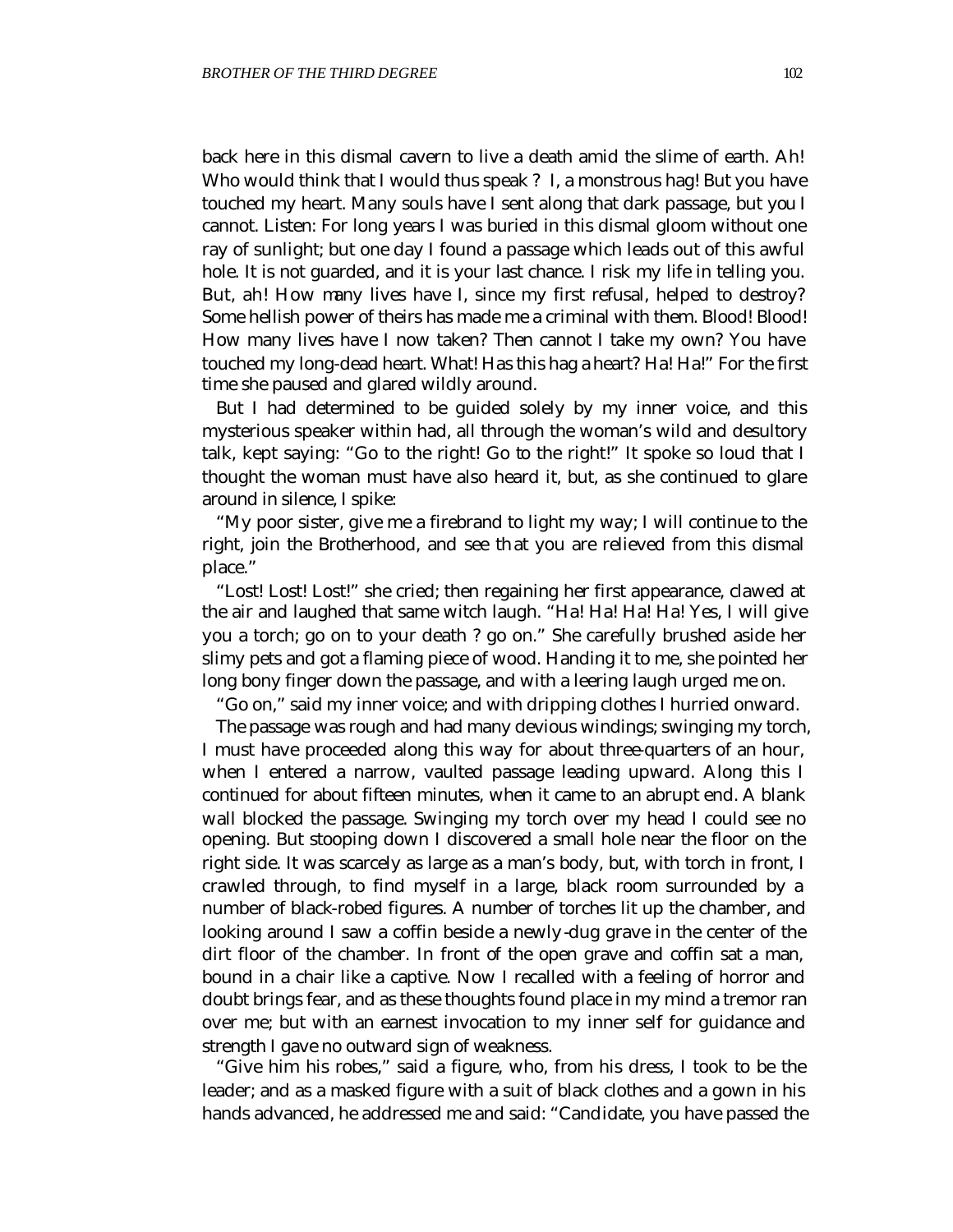first ordeal, but many more await you. Put on new garments."

Then turning to the man with the garments, he said: "To the bath."

Gladly I followed to a bath at the end of the chamber, thinking they at last were beginning to show some consideration for myself, but all the time wondering if they would try to make me take the life of another. Having changed my garments, all the time under the eyes of my silent conductor, I was led back to the chamber, and two figures advanced and took my arms and led me in front of the bound man, while the black-robed assembly gathered in a circle around. As I stood in front of the bound man, whose face was only partly masked, the leader advanced with a long, ugly-looking dagger, while another figure, robed in red, came forward with a bloodstained bowl.

"Candidate," said the leader, "it is your glorious privilege to secure initiation by meting justice to a traitor. This man, in violation of his most sacred oath, has revealed our secrets to the outside world. All to whom he gave these secrets must now die, but he must first expiate his crime; and it is your grand privilege to do the work and thus bind yourself to us by ties of blood. Carve out his traitorous heart and put it in this bowl." As he finished speaking he offered me the knife. I had now fully determined upon my course of action, and, raising myself to my full height, I answered with power and dignity:

"I will not take human life; by no man shall man's blood be shed; all life is sacred and vengeance belongs to God."

A hiss arose from the assembly and the leader, grasping the knife, advanced in front of me and said:

"Do you refuse? Do you defy our laws and orders?"

"Yes, when contrary to the laws of God and eternal law."

"Then you, yourself, shall die," he hissed, and raised his arm as though to strike, when a cry arose from those around:

"Stay! The coward, bury him alive; the worse than traitor ? bury him!"

A dozen strong hands seized me. "Better truth than self," I cried, as they bound me hand and foot.

A storm of hisses greeted my remark, and, bound until I was rigid, I was thrown into the open coffin. All is over now, I thought; I have indeed fallen into the hands of those sworn to evil. Had my search for truth been but a chimera of my imagination? Had my deluding fancy led me to my ruin? Well, so be it; if the God-powers cannot protect me in my purity of heart and purpose, I at least can die in search of truth. As these thoughts passed through my mind, a calm and restful peace settled over me. How glad I was to die! How sweet is death! In their hurry they broke the glass of the coffin -lid as they fastened it over me.

Then I was lifted up and felt myself being lowered into the grave. "So end all cowards!" greeted my ears, and then the dirt commenced to fall upon the coffin. But how peaceful I was; a great joy filled my heart. "All for truth! All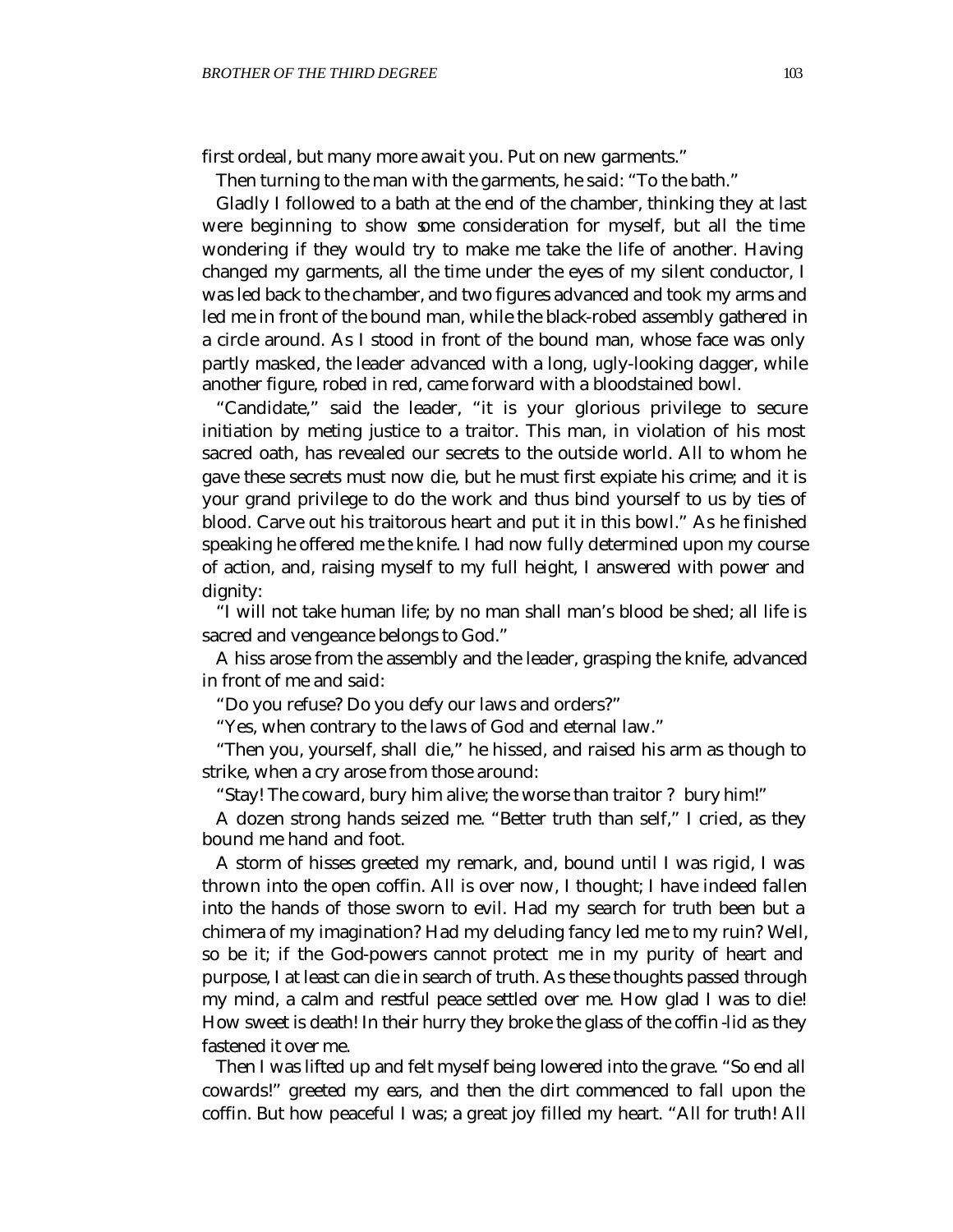for truth!" I kept repeating. Suddenly the fall of dirt ceased, and I heard excited voices; then a loud report and an awful roar filled the room and I felt my coffin rising. It was lifted from the grave, the cover taken off, my bonds cut, and I was removed. As I stood erect once more, with mind calm and clear, I saw that not a black figure was in sight: all were dressed in indigo.

"We have bought you with a ransom," said the new leader; "one of our members has agreed to do your duty to the Blacks, and you are saved."

"I want no man to do my duty; every man should do his own," I answered.

"We will attend to that," replied the leader, then turning to one of his men, said:

"We have saved him from the Blacks; he seems a worthy candidate, and if he will pass our tests, we will accept him as a brother. Take him to our chambers, make his brand and get his number."

Instantly a hood was thrown over my head and I was led forward between two conductors. In a few minutes we came to a halt and, the hood being removed, I found we were in another large chamber with a glowing furnace at one end.

"Disrobe," said my conductor, as we came to a table near the wall. I had thus far obeyed and was yet alive; I therefore concluded to still obey and take all chances, and so without a word of dissent commenced to disrobe.

"Now let me take your measure," he said, as he motioned me to stand in front of a peculiar chart upon the wall. This chart was covered with small squares made by intersecting white and black lines upon a yellow background. In the squares were letters, symbols, signs and numbers, painted in various colors. Against this chart I took my stand with heels together and arms outstretched, while a man who had just approached, and who wore a white cube hat, marked my outline on the chart.

"What does he measure?" asked the leader, as I stepped aside.

"By the black lines, the four lengths which make his height are equal to the four which make his width, and he is therefore a perfect square. By the white lines, the seven which make his height are in exact proportion and equal to those which show his width, and he is therefore the square of seven of number of forty-nine."

"'Tis well; put on your garments," said the leader.

The white-capped calculator had now gone toward the furnace, and the leader continued:

"Bring on your iron," I answered, fully confident of my will power.

The brander now advanced with a glowing iron and I laid my bare arm upon the table.

"Brand the figure seven," ordered the leader, and in obedience to his command the red-hot iron was placed upon my arm. A darting pain shot through me, but with clenched fist I held my arm unmoved. Before he could complete the figure the word "Hold!" rang through the chamber. The brander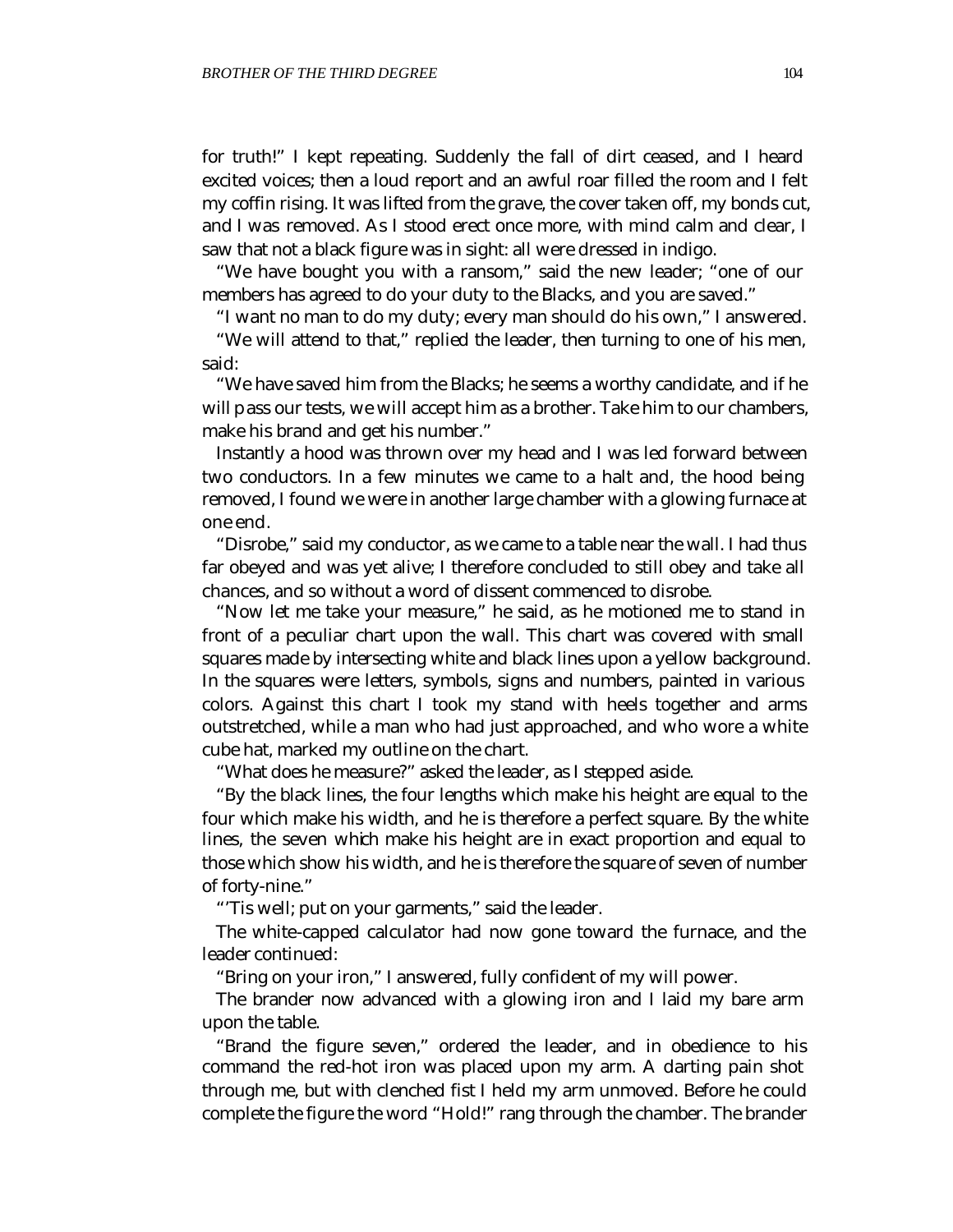drew back and the leader arose. "Who thus commands?" he asked. "A herald from the king," replied a white-robed figure who now advanced and handed a letter to the leader.

"Who informed him before the hour?" he asked, turning to the messenger.

"The secret wires which communicate all thoughts," replied the herald.

"Candidate," said the leader, turning to me, "you are summoned to appear before the king. His herald will conduct you; follow where he leads."

At a motion from the herald I arise and followed. Straight toward a black wall we proceeded, but when we reached it a hidden door flew open and we passed through into a small vestibule-like room finished in pure white.

"Take off the black and don the white," said my conductor, as he opened a cabinet filled with white silk garments fragrant with perfume; "nothing that wears the black can cross the river and appear before the king."

Ah! I thought, the day begins to dawn. As I removed my black garments and put on the white, soft and pleasant to the touch, a feeling of indescribable happiness came over me. My heart seemed to be burning with a consuming love, and, although I had had no food for many hours, a new strength arose within me. An airy lightness filled my body, and looking at my form I saw it had become a pearly white. Having robed myself, my conductor led me from the vestibule into a large, white-walled cavern filled with a radiant light. It was of immense size, and the floor at our feet was of golden sand; thickly strewn with shells, while in front flowed a rippling river of crystal water. The distant shore was hidden from view by a white mist or vapor, and listening I heard the roar of a cataract below.

"Candidate,' said the herald, "this is the last river; this stream you must cross in a boat without oars. If your faith is strong in truth and justice, if you doubt not that the pure and good are protected, you will cross in safety; for the Brothers of White never desert those who in purity of heart rely on the good for protection. But if you doubt, if your love for truth and purity is not strong enough to draw the powers of truth and purity, then must you drift over the falls and into the cataract whose roar you hear. Have you strong faith in justice, truth and right? Have you strong and pure love? Will you undertake the passage?"

As he finished speaking we reached a white boat drawn up on the sand by the river, and I answered:

"Yes, I will cross the river; I believe the purity of my motives will draw to me the protection of the masters.' My faith, indeed, was strong, and a great love filled my entire being.

"Noble brother of to-morrow," said my companion, as he pushed the boat into the river and I got in, "may the power of your heart and mind reach the protectors of the good." With these words he gave a powerful push and sent the boat far out into the stream.

No sooner was the herald out of sight than the thought came to me, how am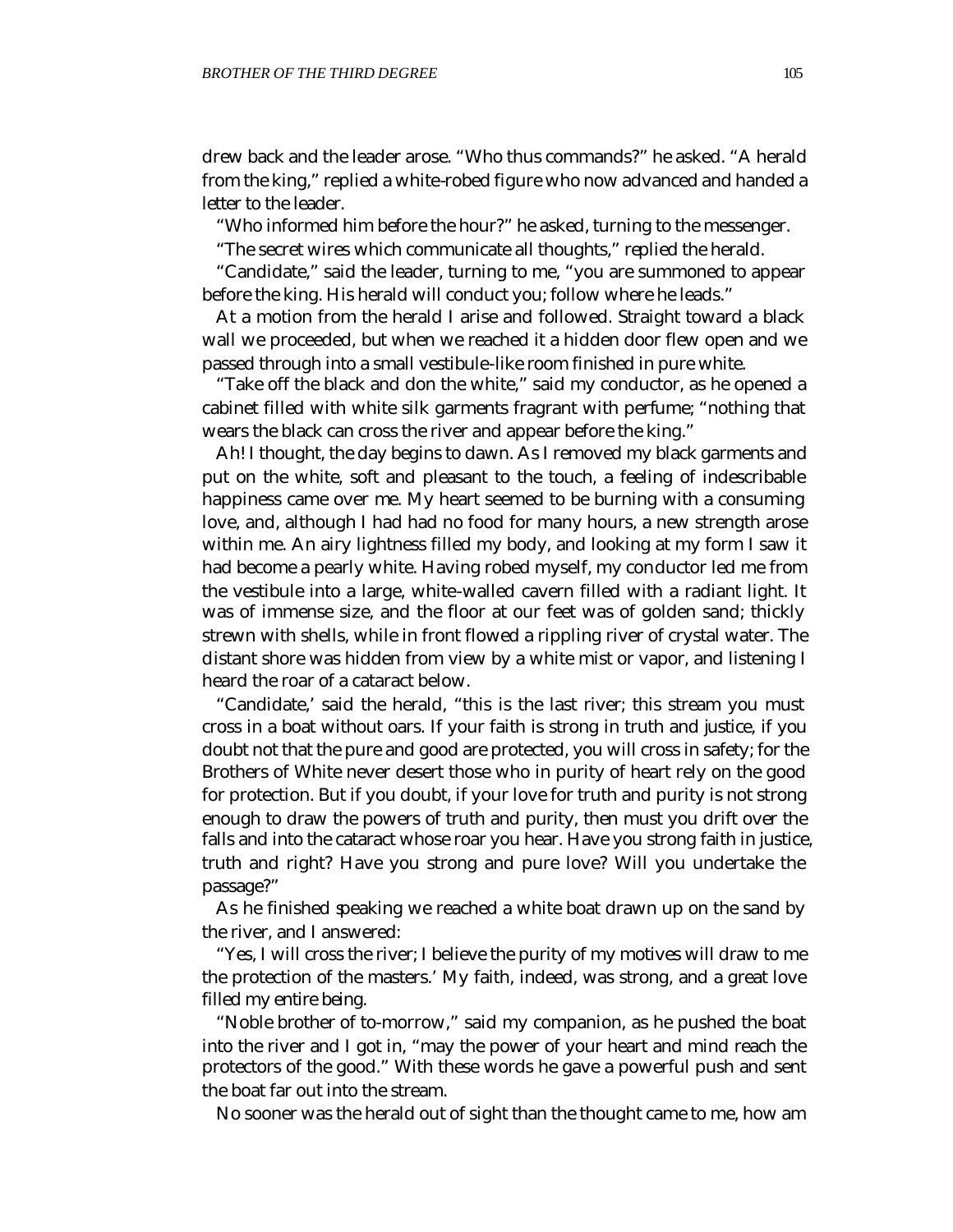I to cross this swift stream without a single oar? But immediately the counter-thought came, the Gods and Masters will protect their children if found worthy. With this thought I became calmly indifferent, while the boat drifted down the stream. Quietly I lay in the boat, enjoying the rapture of the love that filled me. Louder and louder became the noise from the cataract; swifter and swifter grew the current, and the boat shot on; but, lost in the happiness of the interior light, I gave no heed. And now the boat darts forward like a thing of life, shaking in swift motion; but still I was lost in a subjective reverie and stirred not. Suddenly a strain of celestial music filled the air around and rose above the roar of water. My eyes had been closed, but I now looked up and ? behold! The radiant light around me was full of angel-faces. I arose on my arm, and as I looked around I saw a white boat rapidly approaching. It was drawn by golden ropes, festooned with flowers, in the hands of angel cupids. Swiftly it drew near, and the floating throng struck up in chorus ? "Love Brotherhood and Truth."

And lo! As I gaze a queenly form leans forward in the prow of the boat and ? joy of heaven! It is my darling Iole. She reaches my boat, checks it with a golden anchor, and then extends her arms to greet me. Once more I was saved on the brink of the abyss. I was now no longer blind; the spirit had unfolded; and, conscious of my right to bye her as brother of her sphere, I stepped in beside her and locked her in my arms. Tenderly our lips met to seal this purest union of two souls, purged, as it were, by fire. The cataract grew fainter; the boat, pulled by unseen hands, moved swiftly over the water.

"My noble brother, victorious over all things earthly," she said tenderly.

"My darling sister, queen of love and goodness," I answered, with all the fervor of my heart.

"We love as God intended all should love," she whispered.

"Yes, my darling, that pure and holy love of soul for soul within the depths of spirit and where no thought of earth is present. All hail the divinity of love, pure love!"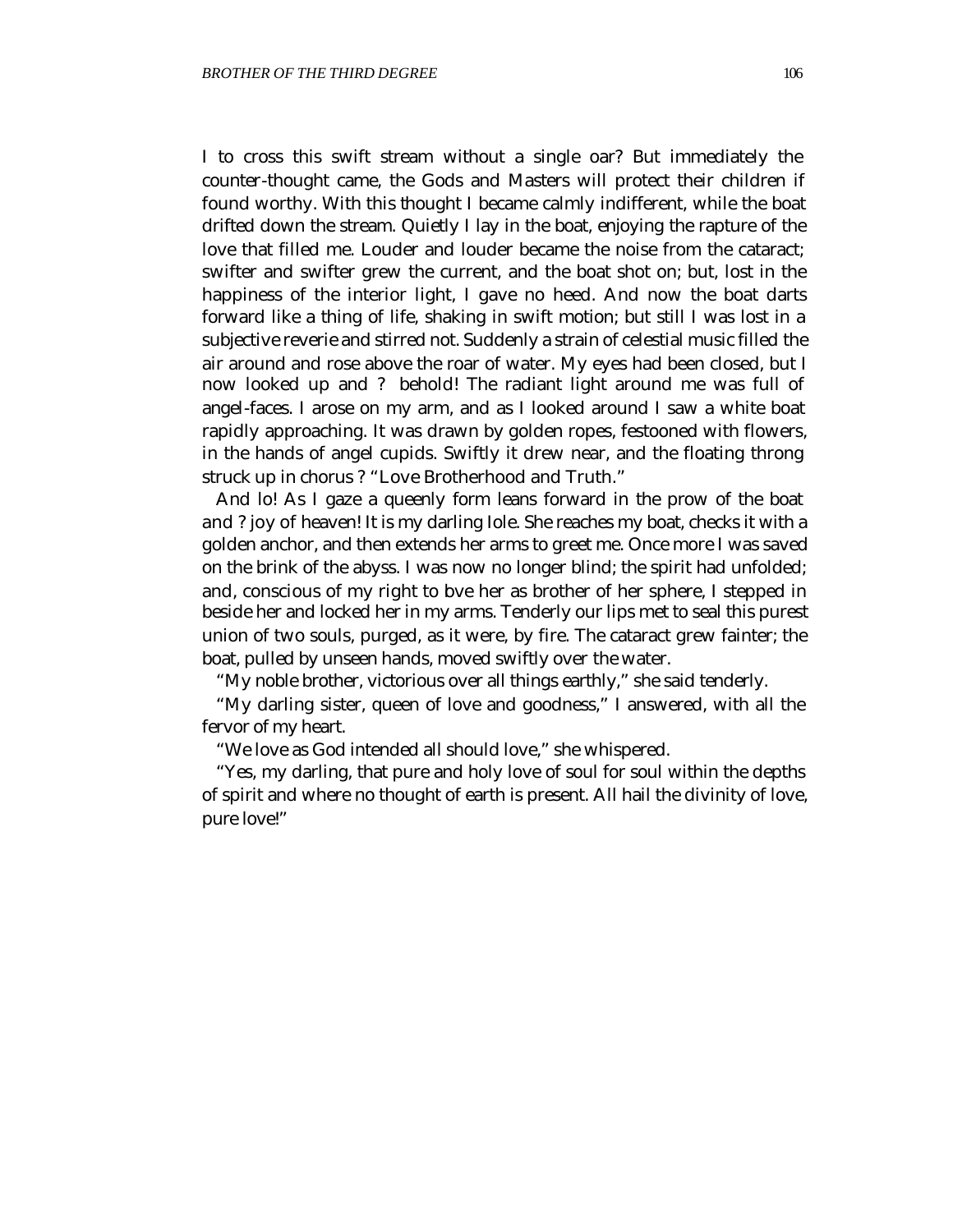# **CHAPTER XIII.**

THE WHITE BROTHERHOOD.

TIME, in itself, is an illusion; it depends upon states of consciousness. When struggling in the black pool each moment seemed an hour, each hour a day. The same holds good for the man whose mind dwells on the things of earth alone and whose thoughts are sensuous in their nature.

The secret of happiness lies in forgetting self, and any slight diversion, business or amusement, which brings this end, brings a proportioned happiness; but the happiness which comes from a willful and conscious forgetfulness of self exceeds all others, and brings a state of consciousness in which all sense of time is lost.

As the boat was drawn swiftly through the water we became lost in each other's love. My heart, like hers, had now become responsive to the divine vibrations in the celestial soul, and the happiness that comes from this state cannot be told. Our thoughts were again brought back to earth by our coming to a stop on the sandy shore. At the same instant the clairvoyant vision and clairaudient hearing, which had revealed to me the celestial presences in the ether, departed, and I beheld the mysteries of the invisible world no longer. But Iole was still with me, and looking up I beheld a white-robed assembly on the strand around the boat.

"Arise, brother, your trials are over, and you have only won," said Iole.

Hand in hand we stepped out upon the sand. The white-robed assembly stood around with heads uncovered in reverence to the sacredness of our love, when a beautiful woman advanced to meet me.

A cry of joy escaped my lips. "Triumph of love," I cried, "it is my long-lost sister, Esmeralda!" Beautiful in youth, divinely beautiful now! Like all those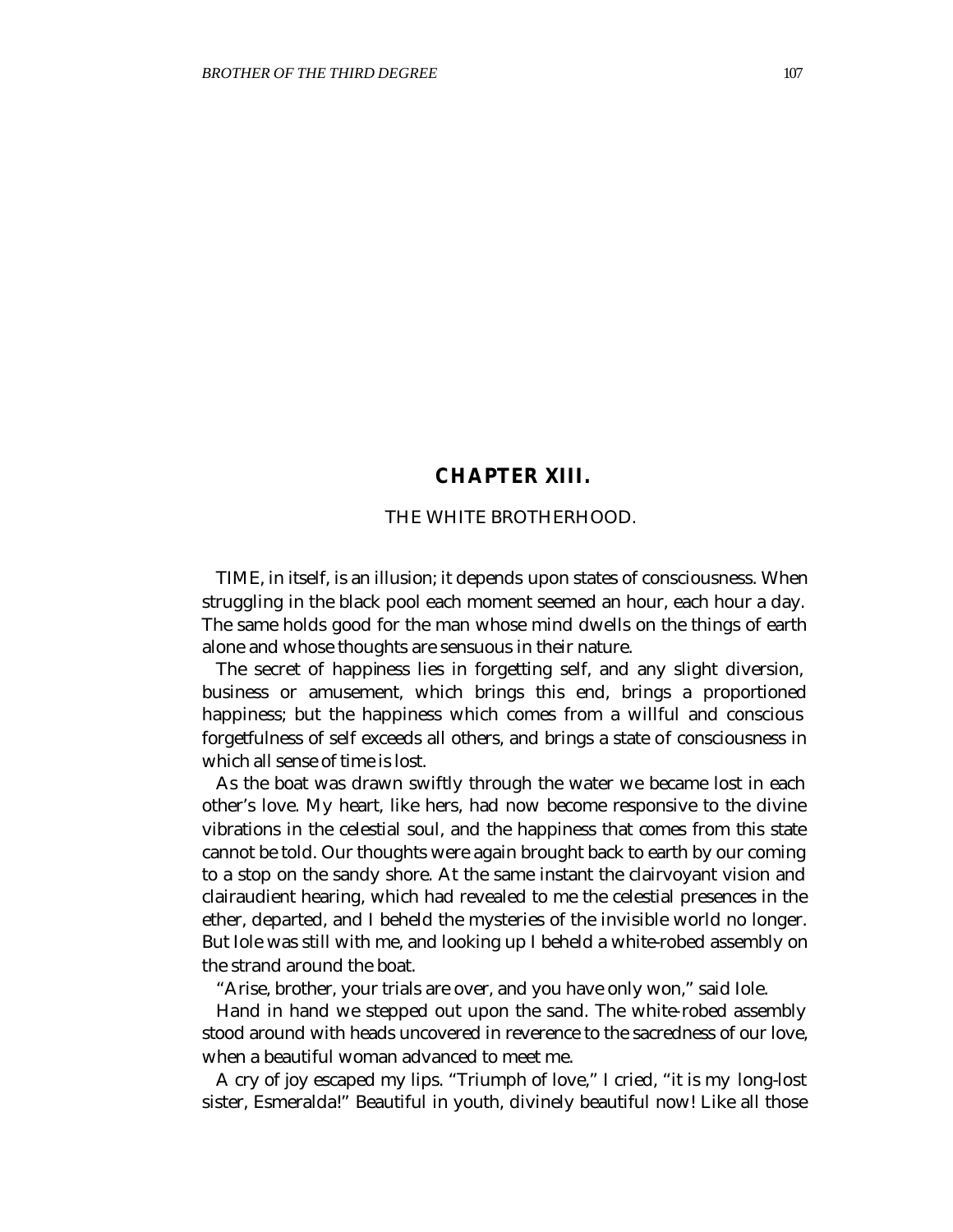gathered around, her face revealed her spiritual power and love.

"My noble brother," she said, as I embraced her fondly, "I told you we would meet again, but neither you nor I ever dreamed of such a meeting."

"They live," she replied, with a glad smile, "but still farther on, members of the Third Degree; and we shall meet them there. But, my brother, we have met more recently than you think."

"When and where?" I asked in surprise.

"As the simple gipsy girl, known as Rahula, who met you at the ball."

"Ah, that explains your silence and timidity as you stood beside the stately Turk; but why did thus conceal you identity?"

"I was forbidden to make myself known; you had trials to meet, and the occasion was also a test for me."

At this point a noble-looking old man with a long gray beard and large golden girdle around his waist, advanced, and, bowing low, said in kind and gentle voice:

"Brother, let your sisters lead you to the royal chamber."

As he spoke he made a motion to the assembly and all formed in lines to make a triangle, he, as leader, forming the apex, while I, with Iole and Esmeralda at my arms, marched in the center.

What a contrast since I had donned the robes of white! Now all was beautiful and my trials seemed all passed. We crossed the cavern and entered a broad vaulted passage walled with marble and trimmed in gold and silver. Everything was lighted by a diffused light from no apparent source, and I could not help but marvel at the beauty of my brothers and sisters as their faces shone under its radiance. Fully half of those who formed my escort were women, and as we marched along the passage Iole said:

"You now see man as the noblest work of God, where perfect form responds to mind and spirit."

"Yes," said Esmeralda, "and you can now more fully realize the grandeur of that philosophy which teaches that it is for the evolution of perfect man that the universe came into being."

"Yes," answered Iole, "the chief end of God is to glorify man, and the chief end of man should be to glorify God."

"And the latter can only be done through the former," said Esmeralda, "for it is only through man that God can be glorified."

"Then," I replied, "if man but does his full duty to man, he performs his full duty to God."

"That is the sum of all duties; man's duty is to man," they both replied together.

We no reached a gilded gate which opened before us, and we entered a large, white chamber, hexagonal in shape and with a pyramidal roof. Around at the top of the walls was a golden finished frieze containing the twelve signs of the zodiac in relief, while at the side of the chamber, opposite the gate through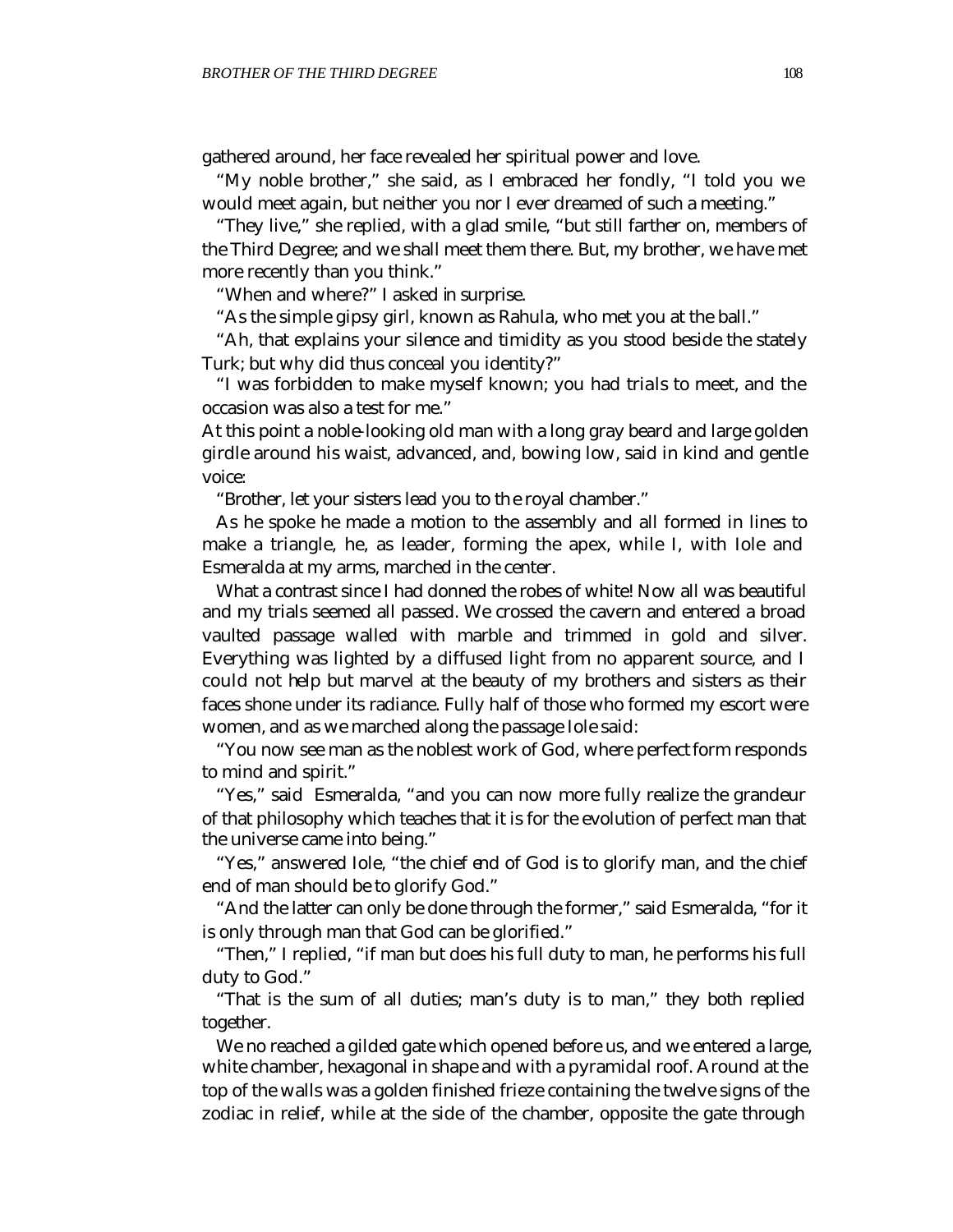which we had come, was a white throne, in the center of which, in a golden chair, sat a man of apparently middle age. His remarkably handsome face was beardless and gave him a youthful appearance, while his features looked like those of a man of age and thought. His uncovered head was crowned with thick and long golden curls, while his blue eyes shone with a luster even more wonderful than that of my companions. Dressed in the loose and flowing costume of the ancient Greeks, his manly form revealed the perfections of human development.

At the left of the enthroned king sat a man who looked like an Apollo; his form was also only partly clad by flowing garments, and his figure thus revealed was indeed a symbol of strength and power. He evidently represented or symbolized the sun, for his hands rested upon a disk-like shield with a central dot and an encircling margin in gold. At the left of the king sat a woman whose brunette beauty was marvelous to behold, her black eyes and hair contrasting with wondrous effect with the pearly form which showed all its lines of beauty through he light and flowing drapery. Her white and shapely hands rested upon a large silver crescent and she evidently symbolized the moon.

Dare any one brand this scene as immodest?

None but the pure were here. He who cannot view, without a blush of shame, the human form when a perfect temple of divinity, stands self-confessed; his mind is poisoned with impure thoughts; his imagination corrupted by the taint of lust. Crossing the white floor of polished marble, we approached a long white table in front of the throne. I took the seat facing the king, while Iole and Esmeralda took seats by me on each side. Then all the sisters of the escort took seats upon the left, while the brothers took those upon the right.

And now I noticed that the constellation Leo marked the zodiac above the throne, and in it were the sun and moon in close conjunction.

All had thus far been silent, but now the gray-bearded leader arose, and, with a bow to the king, commenced to speak:

"Most high and noble king, another star has risen, another child been born into our kingdom; and we have brought him here to receive you blessing and adoption."

The Master-king bowed with a smile, and in kind and gentle tones addressed me:

"Dear brother, gladly do I welcome thee in the kingdom of true brotherhood. It adds to our joy to see one more joined with the small minority. All greet you as our brother."

As though in answer to his words, all the assembly around looked at me and cried in chorus:

"Our brother, we greet you as our brother."

How different this king from the kings of earth. I thought; he greets me as a brother, and does not deem a gentle smile and words of tenderness as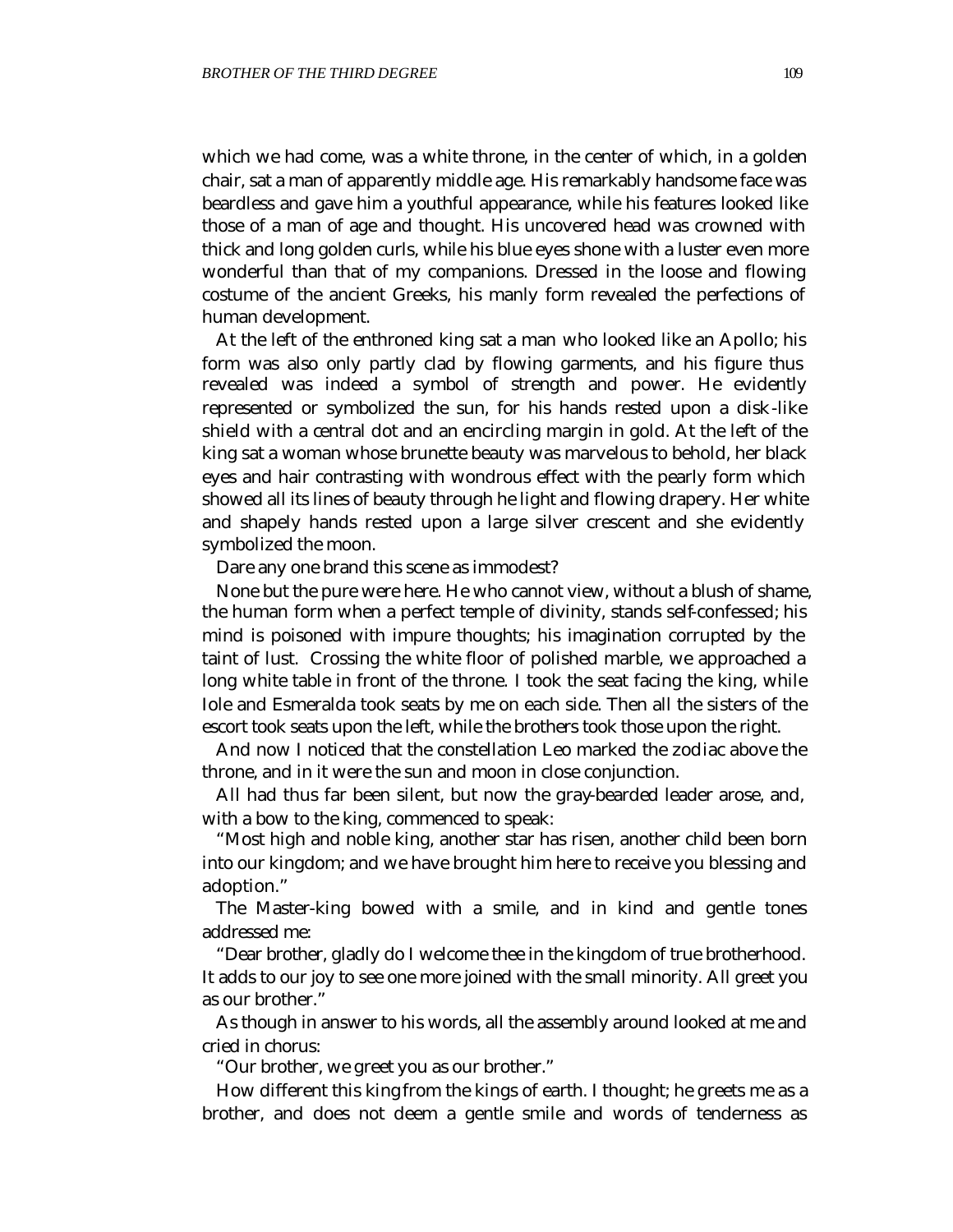inconsistent with severity and power.

And now, without noisy cry or spreading gesture, he leaned forward in his chair, and in a calm, earnest, and soul-stirring voice spoke:

"Brother, our special explanations and instructions will be given to you by the proper teacher; but I will now lay out the square upon which we build our temple.

"There is one God, one man, one Brotherhood, one truth; these are our corner-stones, upon these we erect our structure.

"God is the Infinite and all-pervading Spirit, formless, immutable, eternal and incomprehensible to all save itself.

"Man is an individualized manifestation of God in self-imposed conditions; a center in the Infinite Essence around which the spirit vibrates and through which it flows forth and reveals itself in the world of forms and things.

"The one Brotherhood is humanity, the sum total of all the individualized centers of the divine activity, which, while apparently separate, are one in life and essence.

"Truth is the full, self-conscious realization of God within its individualized manifestations and the illumination that comes to each therewith.

"God comprehends all truth; and man, as God individualized, can comprehend all truth through God in him."

He ceased speaking; but the wonderful magnetism which accompanied his words remained, and for some moments a profound stillness reigned. The meaning of words uttered with a spirit-impress cannot be expressed in type; sound has a power unknown to writing.

Now the gray-bearded leader arose, and again bowing in respectful reverence to the king, drew forth a white box from his robe. Shaking it in his hand, he threw four dice upon the table. Three times he shook and threw, then turned to the king and said:

"The throws sum fifty-one, and each time seventeen; the invisible powers who rule these throws decree that our sister Iole shall deliver the instructions." He turned to Iole with a bow. Pressing my hand upon the table, she arose and, with a graceful and reverential bow to the king and leader, addressed me:

"Is my brother's number forty-nine?"

I looked to the leader, and as he bowed I answered, "It is."

"Then," she said, addressing the leader and king with bold unflinching eyes, "the meaning of this choice becomes revealed; fifty -one plus forty-nine makes the square of ten, whose meaning you all know."

The gray-bearded leader gave an inquiring look at the king, who again leaned forward and addressed me:

"Brother, the invisible powers say that you aspire to still higher degrees; is this true?

"I aspire to reach the highest summit, yea, even to God-hood does my soul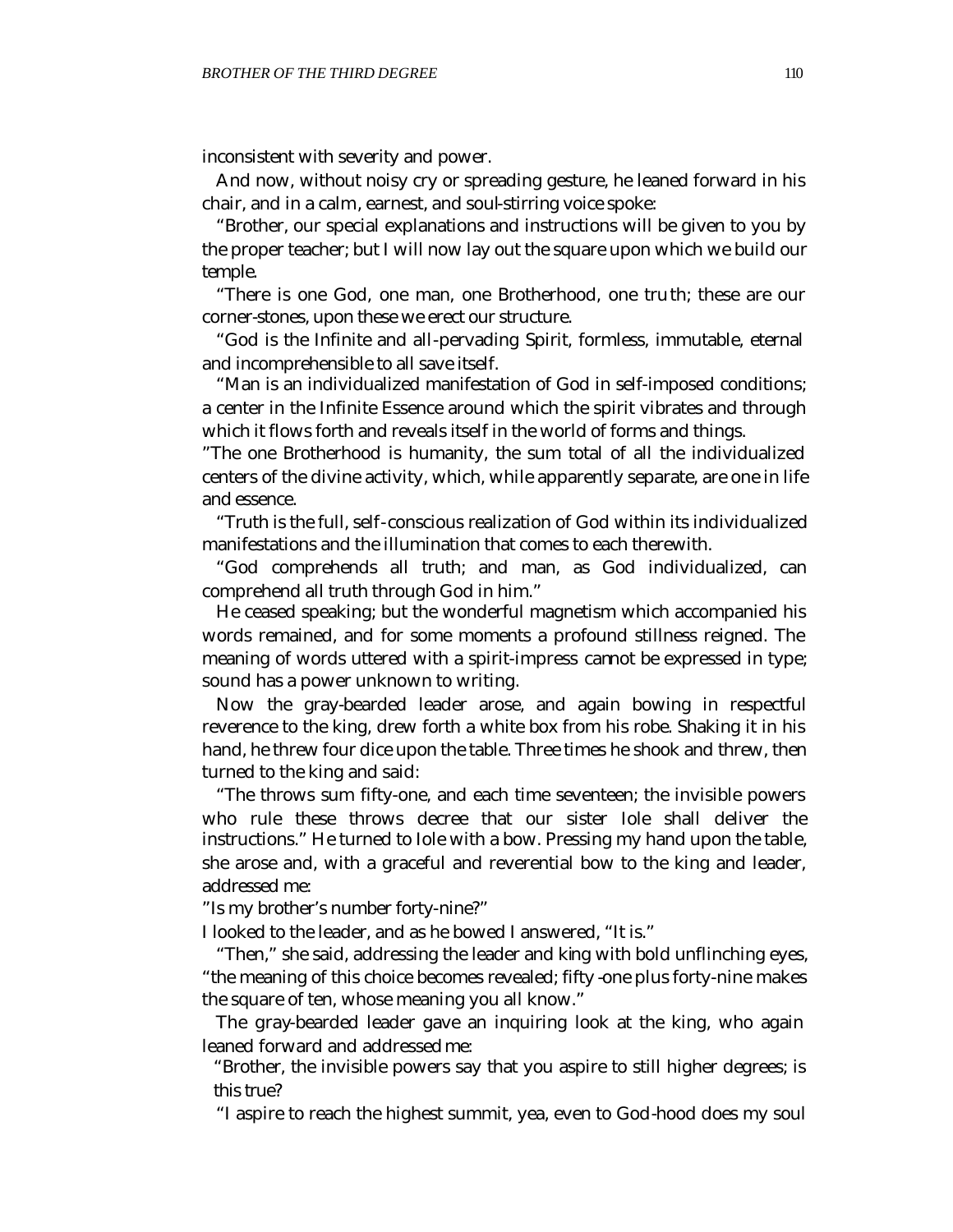aspire," I answered, with a wonderful lightness of heart and consciousness of strength.

Without reply the king made a sign to the leader, and he and Iole took their seats.

The lightly draped Apollo at the right of the king now spoke:

"I represent the sun, symbol of life, center of vitality and heart of the solar essence that throbs through all within the boundaries of our solar sphere. I am the spirit as it acts, and manifest in matter; but my sign conceals a mystery and has two meanings; learn thou this secret and thou shalt never die."

He ceased, and the woman on the left, in a clear, musica l voice, spoke:

"I represent the moon, symbol of subtle matter, the essential substance necessary to form and growth. I am the vehicle of spirit and the base without which it could not act; my sign, too, conceals a mystery, and has two meanings; learn thou its secret and thy form, made perfect, will not dissolve."

She ceased, and the king again spoke:

"Ever since the time when we met in the columned hails of Thebes and Memphis, Osiris and Isis have been with us; and their perfect and harmonious union in you will make you Horus."

As he spoke all eyes turned toward the zodiac mist cover it. As the substance enveloped the sign, it seemed alive with golden atoms which moved and vibrated rapidly therein. The cloud continued but a moment, when it disappeared, and the sign was visible once more; but instead of the sun and moon as before, there was a golden disk with a white cross therein. As I wondered by what strange mechanism this phenomena was accomplished, the leader arose and gave the order: "To the hall of learning!"

The assembly immediately arose, and, with united bow to the king, marched in double column from the hall.

We proceeded along a passage not unlike the one through which we had entered, until we came to another vaulted chamber.

The frieze of this chamber was also a zodiac with movable planets in the different signs, while the great stars also had their places. The walls around were covered with mystic symbols, circles, triangles, crosses, squares, lines, spots, letters, allegorical scenes and numbers. On the four sides of the chamber were four remarkable pieces of statuary: a golden lion, an ivory man, a gigantic eagle and a bull. In the center of the hall was a long, low table, made of a solid block of marble, and upon it were cubes, miters, spheres, and like symbols. But there were two pieces of art above all others the most remarkable. Near one end of the table was a solid cube of the blackest marble, above this, supported by four lotus-capital Egyptian columns, which rested upon the four corners of the cube, was a pyramid with square base of transparent whiteness. In the center of the space between the base of the pyramid and the top of the cube were two marvelous figures close by a greenish-colored thread which connected the pyramid with the cube. One was a demoniacal-looking dwarf,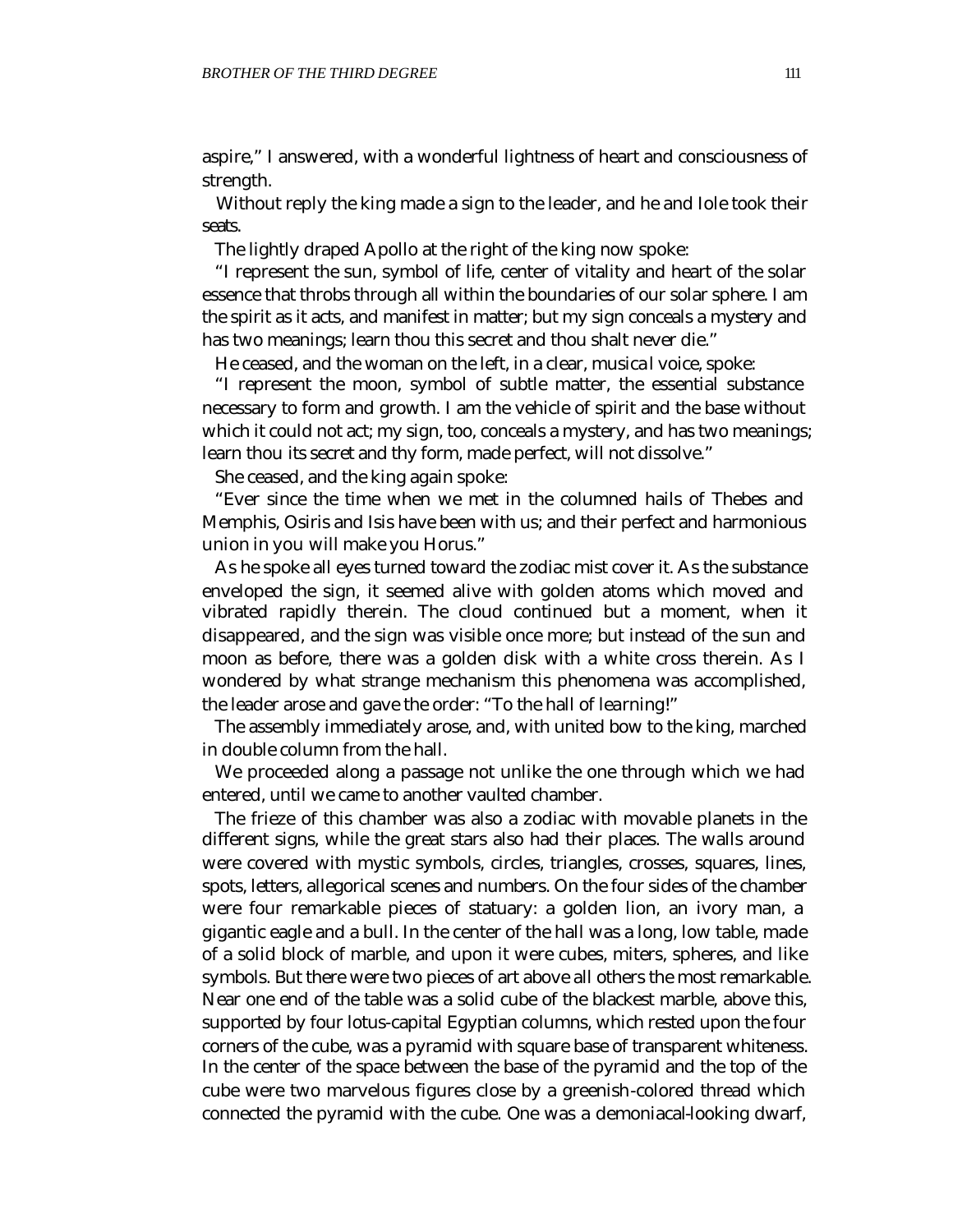made of some blood-red material, who with leering and malignant features, was trying to cut the thread with a blood-smeared sword. The other figure was a noble-looking man made of ivory. With features, every line of which expressed an agonizing pain, he fought back the monstrous dwarf with his bare and bloodstained hands and arms. This piece of art held me with an irresistible fascination, until I was drawn by Iole to an equally remarkable symbol at the other end of the table.

Here, in full life-size, was a man of pearl nailed upon a black cross, while encircled around him and over the cross was a huge serpent which, with its body emitting a red phosphorescent light, drank the blood which actually dripped from the nail wounds of the tortured man. The veins of the man were distended and every line of his body expressed torture; but while his face showed pain, it expressed wondrous fortitude.

A shiver ran through me, and turning my eyes away I saw across the table a meditating Buddha sitting upon a gigantic lotus with petals of pearls. The calm look upon that meditating face was in marked contrast with the tortured look of the figure upon the cross.

All these had been viewed in a few minutes. We now stopped on the vacant side of the table, and, at a motion from our leader, a middle-aged man with light curly whiskers and long brown hair stepped from the ranks beside him and addressed me:

"Brother, the trials through which you have passed are not without their meaning, and when explained they will, no doubt, be impressed indelibly upon your mind."

As he spoke he pointed to a large vulture carved from black material, which rested near him upon the table.

"Ever since the day when we left the now lost Atlantis for a new home in the land of the Pyramids, the vulture, as a destroyer of all corruption and things foul, has been the symbol of a sacred power. The initiated hierophants of Egypt did not use the vulture symbol without reason; and, like Prometheus among the Greeks, every one who enters here must let this power consume his liver. But, unlike Prometheus, he must kill its growth or, like him, be bound to the rocks in pain and misery."

He paused a moment, as though to let the words impress me, and then continued:

"Next, no man can enter here who has not killed all thoughts of self, and extinguished every selfish aspiration and all desires for life, unless that life has an unselfish purpose. The tests to try your pride and love of life, determined how you stood. When we asked you for your wealth, you doubted; those were there who could read your colors, and your thoughts were not concealed. Know that here no evil thought can be concealed, your mind is an open book. Know also that doubt is a canker-worm which ever breedeth fear and paralyzes strength; not doubt of forms, and creeds, and dogmas, but doubt of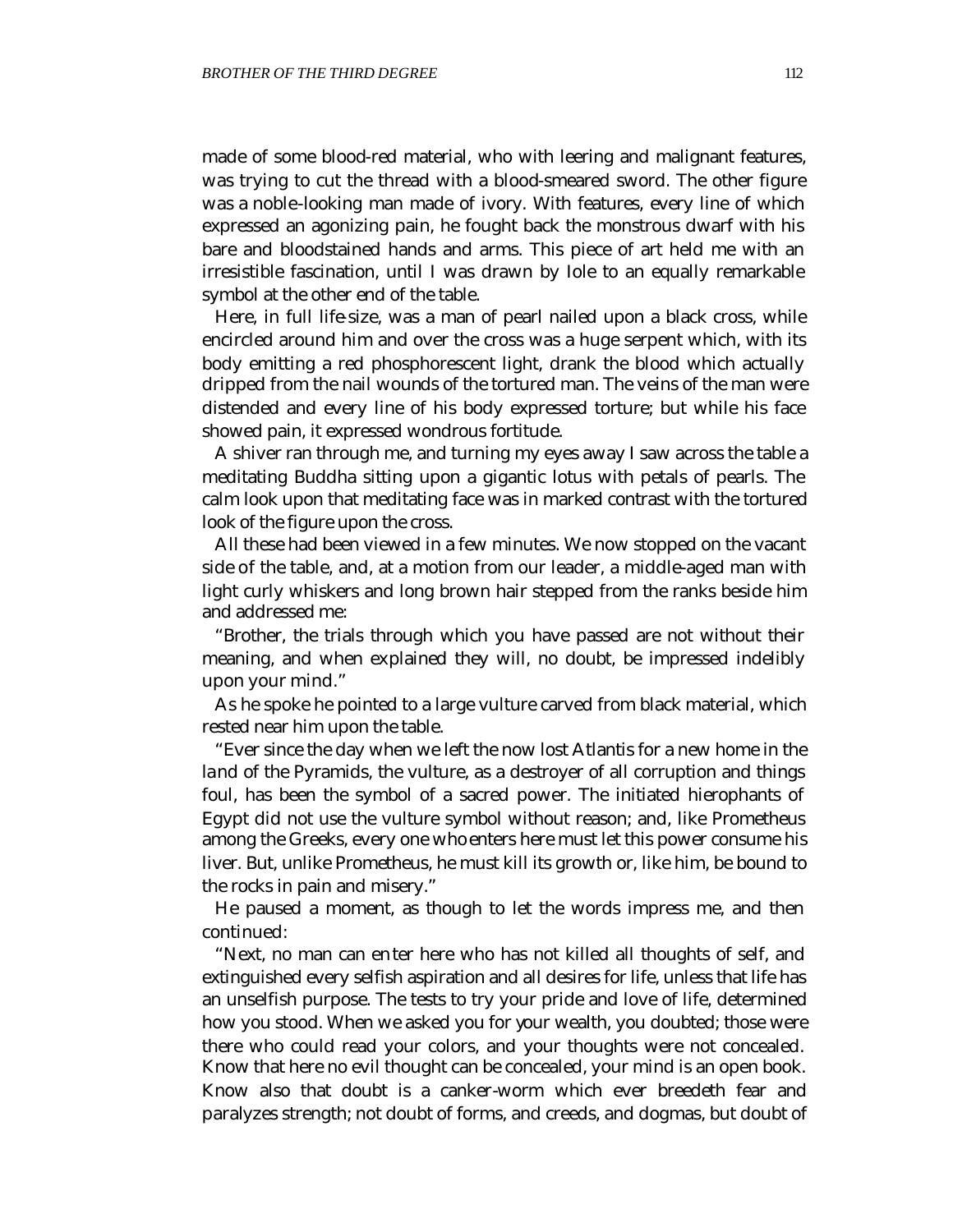the eternal excellence and superiority of truth and justice. He who doubts not these eternal principles ever adheres to the right, confident that, no matter what appearances may indicate, he will in the end succeed and triumph over all.

"Know, also, that we have no need of your money; what wealth we need, our knowledge of nature's powers enables us to get. Now hear the explanation and meaning of your further trials. When you had passed the tests of selfishness and cast aside the world's ambitions, we considered you as man before the time of Adam.

"Man was then a celestial being, pure and innocent, but without knowledge. Prompted by an inner intuition which dimly told him of his inherent but latent possibilities, he aspired for wisdom and experience. This aspiration brought a momentary light, and, gazing out into the radiant depths of space, he beheld a vision of what he might be. Across a black and murky pool, enveloped in dense clouds of smoke and noxious odors, he saw a radiant sphere where men, once being like himself, had evolved to the heights of perfection and become as gods, knowing good and evil, and masters of all the powers of mind and will. The almost latent light whispering to him said: 'Being, it is within thy power to be like them, knowing all things, and conscious of the knowledge; but to reach that height thou must cross that pool of black and murky matter, descend into its depths and conquer all its horrid creatures. It is only by passing through a world of evil that thou canst know what evil is; and it is only by this knowledge that thou canst know and realize the good.' 'I have no knowledge and know not the meaning of your words,' answered the celestial being to the urging spirit within 'but something within tells me to listen to you and if you prompt me on this journey I will trust your guidance.'

"Then did the inner light reply:

" 'O being! I would share myself with thee and make thee wise and God-like; I not only urge thee to the journey, but give thee this my promise: Through this awful pool of matter I will go with thee, and if thou wilt but rely on me will ever guard and lead thee to the free upon the other side. But before thou dost this journey undertake, listen to my warning: Two paths lie through this awful whirlpool; one straight and certain and not over-dangerous in its nature, the other devious and with many pitfalls which make it most dangerous and productive of much pain. The first is trod by those who take me for their guide and learn the nature of suffering by sympathetic identification with those who suffer, but who do not themselves bring suffering because they keep free from the causes which produce it. Many who start with me lose sight of me when the vapors gather around them; then, not hearing or listening to my guiding voice, but deceived by the perfidious beauties which ever tempt them, they take the second path. Great is their misery! Long and painful is their path! Thus deceived, they may descend so low and stray so far that I can no longer reach them; then they die; absorbed in matter their substance returns into the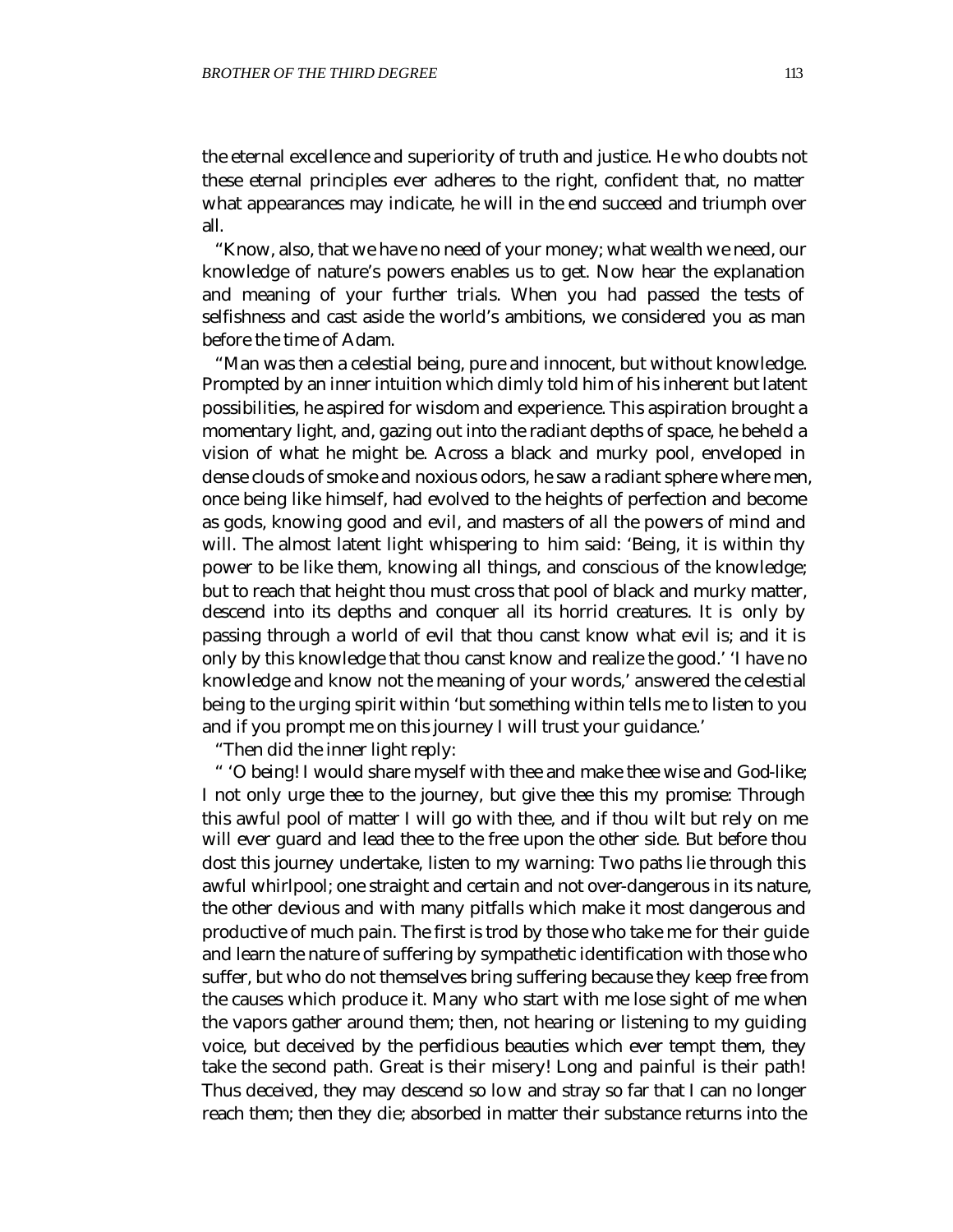All, and I return to help across another being. For know you, celestial being, that it is my nature to seek to be a being with individuality; but it is only by union with one like you that I can realize my aspiration and reach the other side. You give yourself to me, and I will give myself to thee; and together we will make the journey. Separate, thou art devoid of mind, and I am formless essence; together, you will bring to me individuality, and I will bring to thee a mind with knowledge.'"

The speaker paused; his deep and earnest words had stirred my soul and roused my intuition, and it told me the hidden meaning of his dialogue.

Iole, evidently anticipating what he next would say, now clasped my hand and held it as the speaker continued:

"As in the universal evolution two paths lead to Nirvana, so here below two paths lead to this chamber. Your loving sister sought to lead you here through the path of love and light, but, like most, you wandered and had to take the dark and downward path into the depths of earth. A skeleton, which symbolized the death of spirit in the tomb of matter, led you on until you reached the very slime of earth and fell into the pool. But thou hadst not entirely lost sight of thy inner self, and listening to its promptings thou hast won.

Hadst thou been blinded by thy fears and doubts and not heard thy inner self, thy soul would have been lost. When the king of matter tempted thee, thou gavest up thy life and all the world's ambitions. This surrender was thy victory; for with this last renunciation thou commenced the ascent, and the spirit brought thee strength. Know, O aspirant, that ambition and the love of life are the king passions which bind the soul to earth. Men laud ambition and in her name try to justify their selfish fight for power and fame; but what is selfish ambition compared to that more noble aspiration which, forgetting self, labors for mankind? Your death brought life and strength; you crossed the pool and met the witch. Most truly did she tell you that you must kill a man; no one can enter here who has not accomplished this, but that man is the lower self of him who seeks to enter. When, listening to your inner spirit, you refused to take a human life, you killed your lower self; into the grave you put it, and the burial brought you peace. Peace brought you resurrection; you ascended to a higher plane and your spirit was enthroned within the form which was a tomb, but which now is a willing instrument of the higher self.

"As the path you entered led downward, the one by which you returned led upward; the farther you descended, the darker things became; the higher you ascended the brighter grew the light. And now do we all welcome the brother of the great degree."

He finished, and those around repeated in chorus:

"All hail our new-born brother! All hail our new-born brother!"

The orator took his position in the ranks, and the gray-bearded leader, with a bow to Iole, made a motion, and the assembly immediately formed into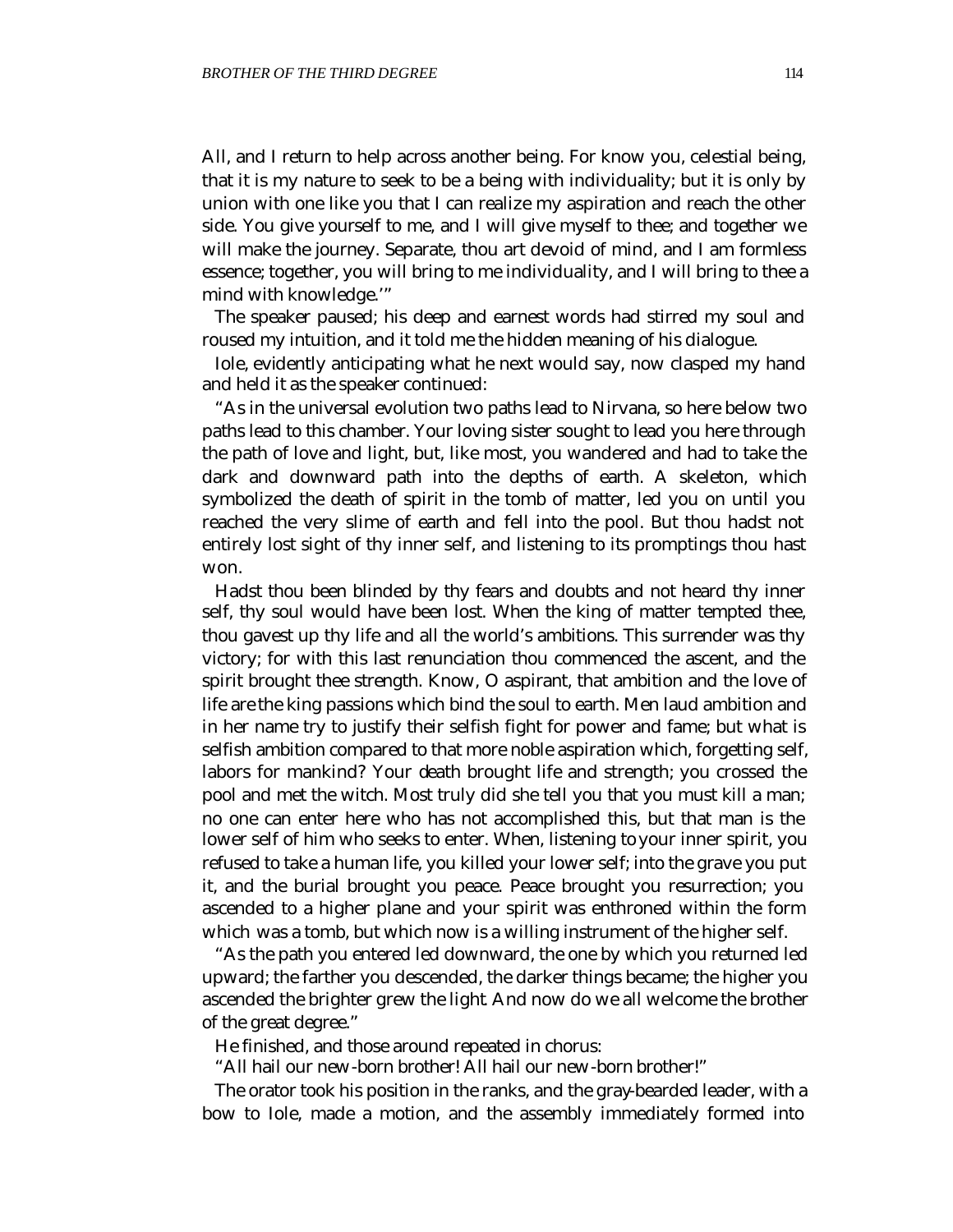couples and departed.

"I will leave you to your other sister," said Esmeralda, as she took the arm of a tall blonde brother.

"What is the course?" asked the leader, as he passed Iole.

"The law shall rule," answered Iole, as he departed, leaving us alone in the room.

"Now, my dear brother, I will explain some of the symbols; but remember that some symbols have more meaning than can be given in the largest book, and these symbols have many keys and therefore many meanings."

As she spoke, she led me the white pyramid connected with the black cube by the slender thread of tree.

"Recall the words of the orator, and the meaning of this symbol will be plain," she said, as I gazed in silence at this truly marvelous work. "The white pyramid symbolizes the higher self, the spirit of the pilgrimage; the black cube symbolizes the lower man or the celestial being after it is lost in matter. The being has sunk so low that nothing but a thread connects it with the higher self, and the passions and desires that arise from matter, and which are symbolized by the red demon, would sever even this frail connection and destroy the soul. The white figure symbolizes the spirit in the form which it takes when in matter, and it is fighting and striving to preserve the connection, although by so doing it perpetuates its pain. But rather than again return and commence a new pilgrimage, the spirit hangs on to its degraded vehicle until the last hour, hoping that by so doing it may at last bring it back to the path from which it has wandered. For know you, that the being once conjoined with spirit on this pilgrimage has a will of its own, a will which the spirit cannot overcome unless the will permits. The spirit is all-powerful on its own plane, but becomes conditioned, as it were, when in matter. The contest seems unequal; the white man has no weapons except the power of persuasion, to which passion will not listen, and the cruel sword of the dwarf falls relentlessly upon his bleeding arm, which would soon give way, but that the pain heals it as fast as it is cut away. See the agony written on his countenance! Many men thus allow passion and desire to torture their higher natures until at last the demon conquers, the threa d is severed, and the soul is lost."

As she paused for a moment I questioned.

"But, Iole, can anything be destroyed?"

"Not in its essence," she answered, "both matter and spirit, as such, are eternal and indestructible; but their individualized or special combinations are not unless the will that rules them so wills. At this separation of the lower from the higher, or spirit from matter, spirit returns into the Universal Spirit and matter into the universal matter; but the individuality that came from their union is lost. Know that the occult teaching that man can lose his soul is most scientific when correctly understood. All souls either attain to spiritual individuality and pass on to God-like perfection, or are dissipated and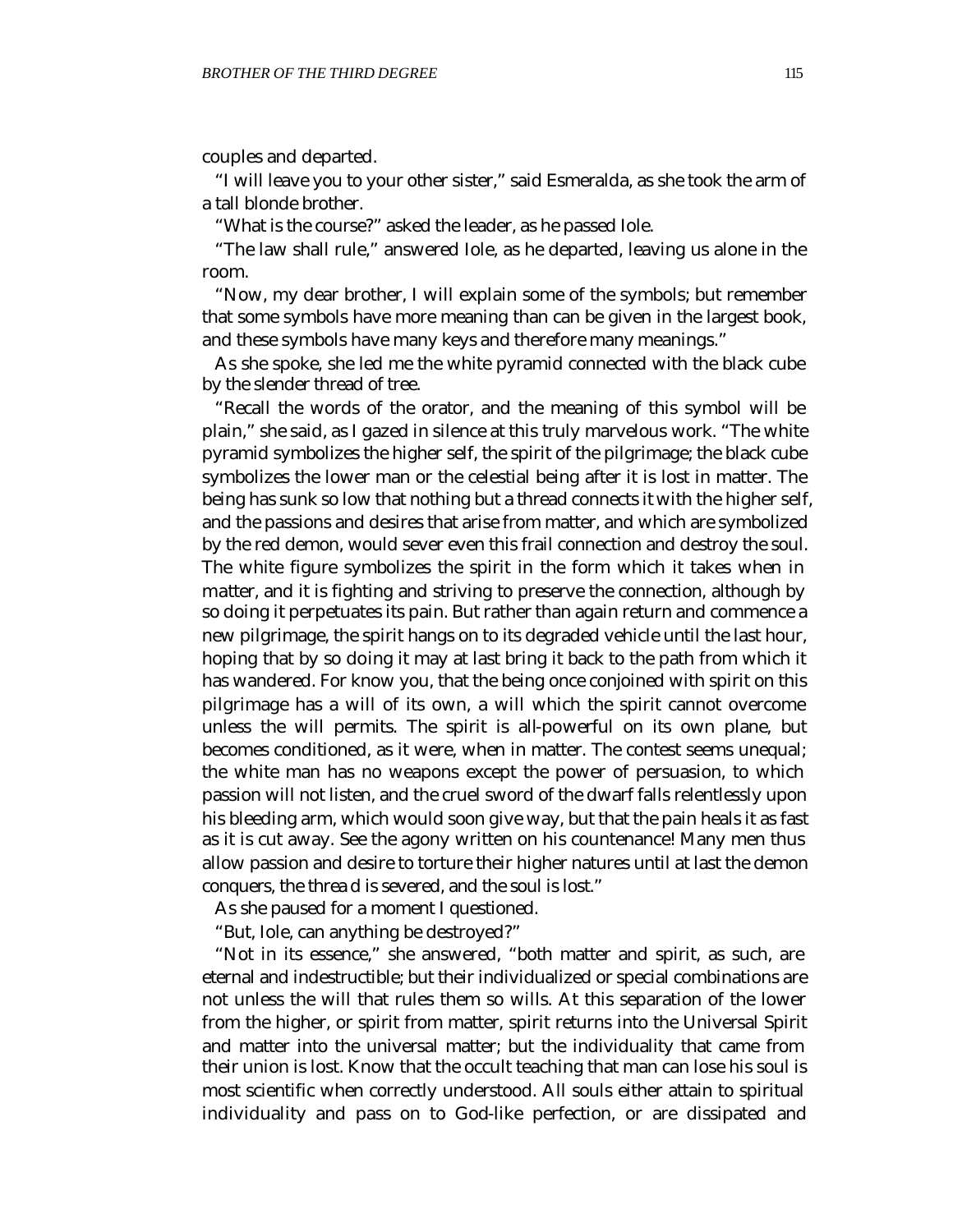dissolved. Many men now live on the earth whose higher souls have left them; such are the monsters who sometimes appear in the forms of men and startle the world with their wickedness. But this is a vast and deep study? this study of the soul; let us proceed to the other symbols."

Near by rested a large black cube, and as we came to it she said:

"This you no doubt understand, but it has many meanings; let me explain:

"This black cube symbolizes the four elements or principles which make the lower man; that is, earth, water, fire and air, or the essences which these words symbolize."

She pressed a spring, and the ends and sides of the cube unfolded on the floor and formed a cross, four squares high and three squares broad.

"You see," she said, "that by counting the center twice there are seven squares, which symbolize the seven principles which make the complete man. As a black body is an instrument of torture for the spirit which inhabits it, so here we have the cross likewise an instrument of torture; and as man with arms extended makes a cross, so also does the cube enfolded. Likewise man with arms extended makes a square of four equal measures; the four which make his width, and four times four equal sixteen, a perfect square, and the fourth power of the dead, two. Such is mystic mathematics."

We closed the cross into its cubic shape and approached the other wondrous symbol. For a moment she stood by in silence; then in a deep, solemn and soul-stirring voice, said:

"This explains the mystery of Christ, the meaning of the crucifixion and the mystery of pain. The black cross, as just explained, represents man's lower nature, this body, a tomb for the spirit and an instrument for its torture. Nailed upon or fastened to this cross, or form of flesh, is the Divine Man, Christos, the Son of God. The serpent encircled around is the serpent of desire and passion, lust, avarice and hate, and its life depends upon the blood which issues from those bleeding wounds. How truly does this symbolize the life of all men of earth; it is a universal symbol, and applicable to all men, for every man who feeds his lusts and passions or yields to the lower nature, crucifies the Christ within him. Every evil act we do, every impure thought we think, every evil aspiration or desire, tortures the divine man within ourselves, and feeds this horrid monster of desire with fresh blood, which represents the life of Christ, drawn with acutest pain."

She paused, and I thought ? how beautiful, yet how pathetic, this interpretation of the story of Christ; how much misunderstood this wonderful allegory, teaching a universal truth.

"Iole," I said, "I see that you give an allegorical interpretation to the story of Christ; do you believe that a historical Christ existed?"

"That a character existed around whose life the Christ-story was builded, I have no doubt; but the Universal Christ, the divine in man, has always existed and has never died. All ancient Scriptures have an esoteric meaning, and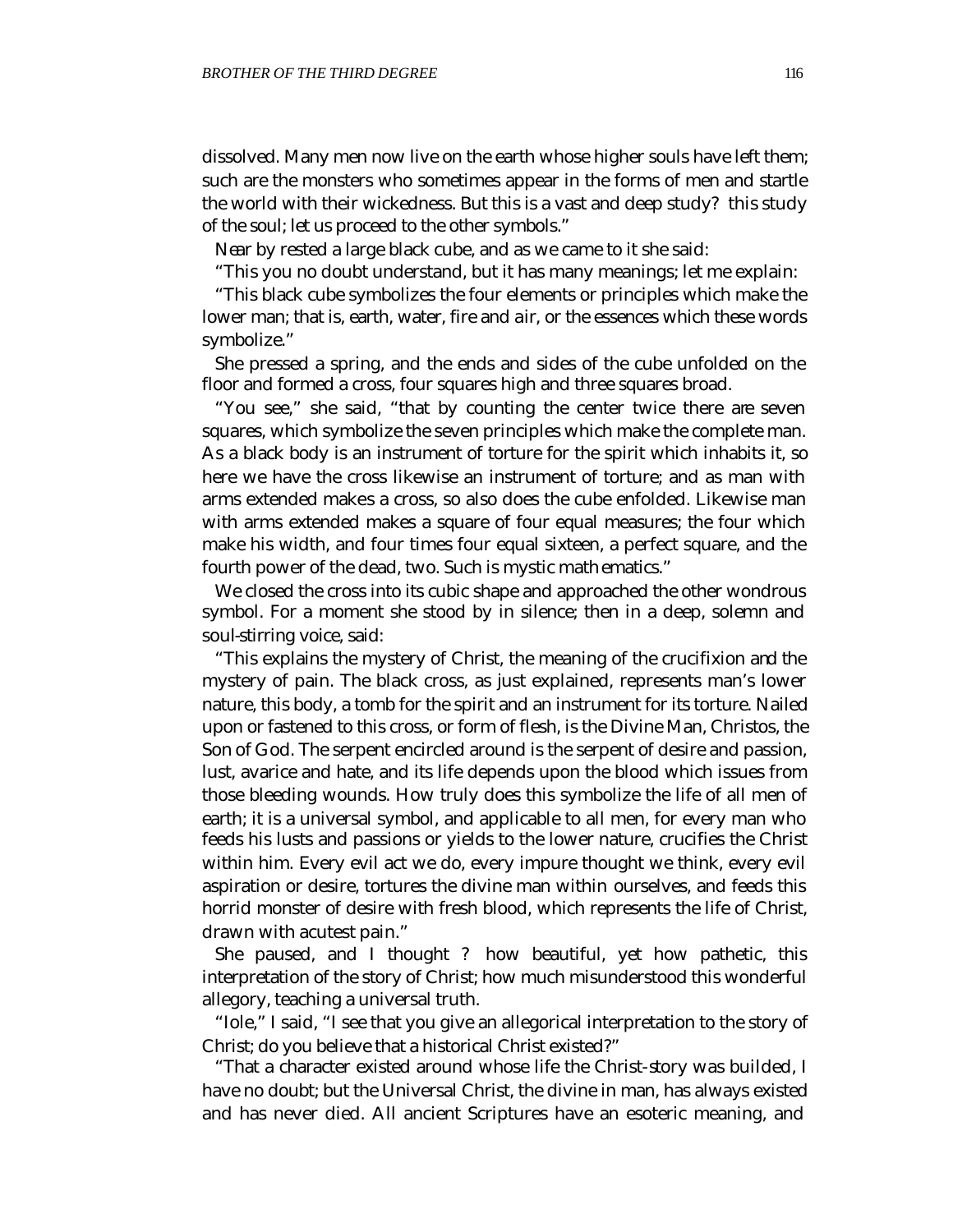under the form s of allegories and symbols the great truths of the universe and man, the macrocosm and the microcosm, are veiled; but veiled so lightly that all who seek can find their meanings. Paradoxically, the most deeply hidden is the most open; but the blind pass by and will not see. The universe is built upon simplicity, but superficial and selfish minds know not the meaning of this word. Men seeking for a mystery overlook this truth; relying solely o the intellect, they scorn to see philosophy in the simple parables of every-day events. But Jesus thus taught, for parables were his constant method, and his philosophy of human life, thus dimly veiled, was told to his disciples. St. Paul, his eminent successor, taught in like manner, and, still later, Origen and Clement of Alexandria. All the Gnostics and Neoplatonic Christians taught the same, and down to the time of Constantine the esoteric meaning of the Scriptures was acknowledged."

Again she paused, and as I stood looking at this solemn symbol of the mystic Christians a wonderful compassion arose within me.

"Come," she said, "these wondrous symbols must be explained at length some other time; we will now pass to the others."

Then she explained the meanings of the man, the ox, the lion and the eagle, dwelling with great care upon each; suffice it to say that the mystic language of the Hebrew prophets was for the first time made clear. Having thus received a brief synopsis of the many symbols in the hall of learning, we left the chamber of that name and proceeded along another corridor. If I had ever doubted that knowledge came from the unfolding of an inner faculty, I now doubted it no longer. I was beginning to realize this inner light, but Iole seemed to already possess universal knowledge. No question could I ask but what I got an answer; and thus continuing our conversation, with active minds and hearts attuned to the same key, we proceeded along the corridor on our way to the hall of choice.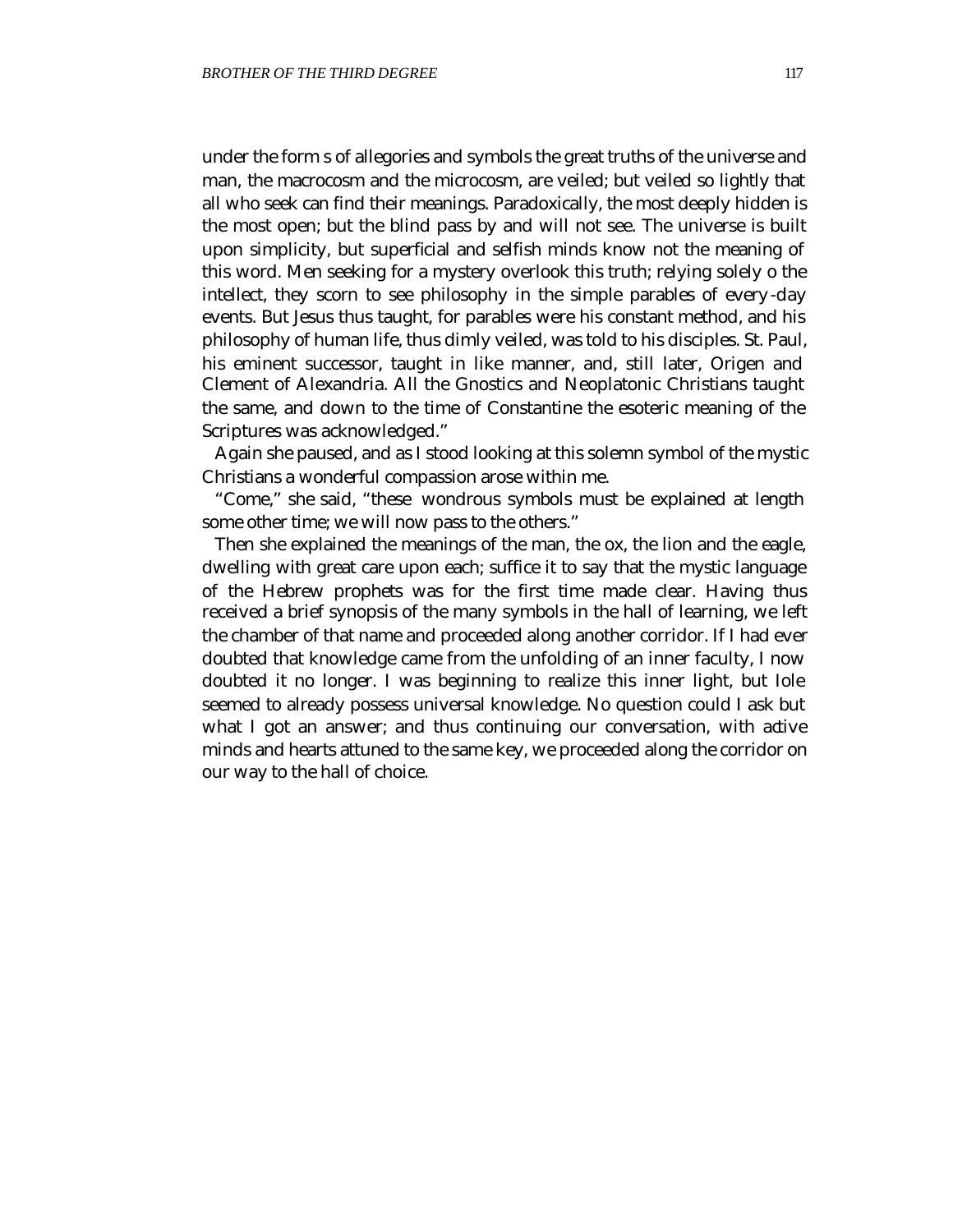# **CHAPTER XIV.**

### "VIRGIN LOVER."

WHEN the mind absorbs all our energies we forget the body; there are those who can become so lost in mind that they can have their limbs amputated and hardly be conscious of the pain. Likewise men under intense mental strain can labor far beyond their ordinary endurance.

As we walked along the corridor, I learned from Iole that eighteen hours had passed since she, after tempting me, had got on the cab with the driver during the first short stop. It was now the middle of the day, and for twenty-four hours I had not tasted food; yet, strange to say, I felt no hunger. Had the consuming lives ceased to work since my initiation? Iole answered my silent question by saying:

"Before proceeding to your next ordeal in the all of choice it is but proper that you should have some food."

"Then you are still subject to the necessity of food?" I asked, with a smile.

"Yes," she answered: "while our mode of life reduces the amount of food we use to a very small amount, still we are not so high as to dispense with it altogether; it is said that the members of the 'Third Degree' are above this necessity to us, or at least almost so, repairing what little waste takes place in their physical bodies by a concentrated elixir, the secret of which they alone know. But we, my brother, have much to accomplish before we are so far along; and I will join you in a light repast."

Up to th is time all the rooms and corridors had been lighted by the same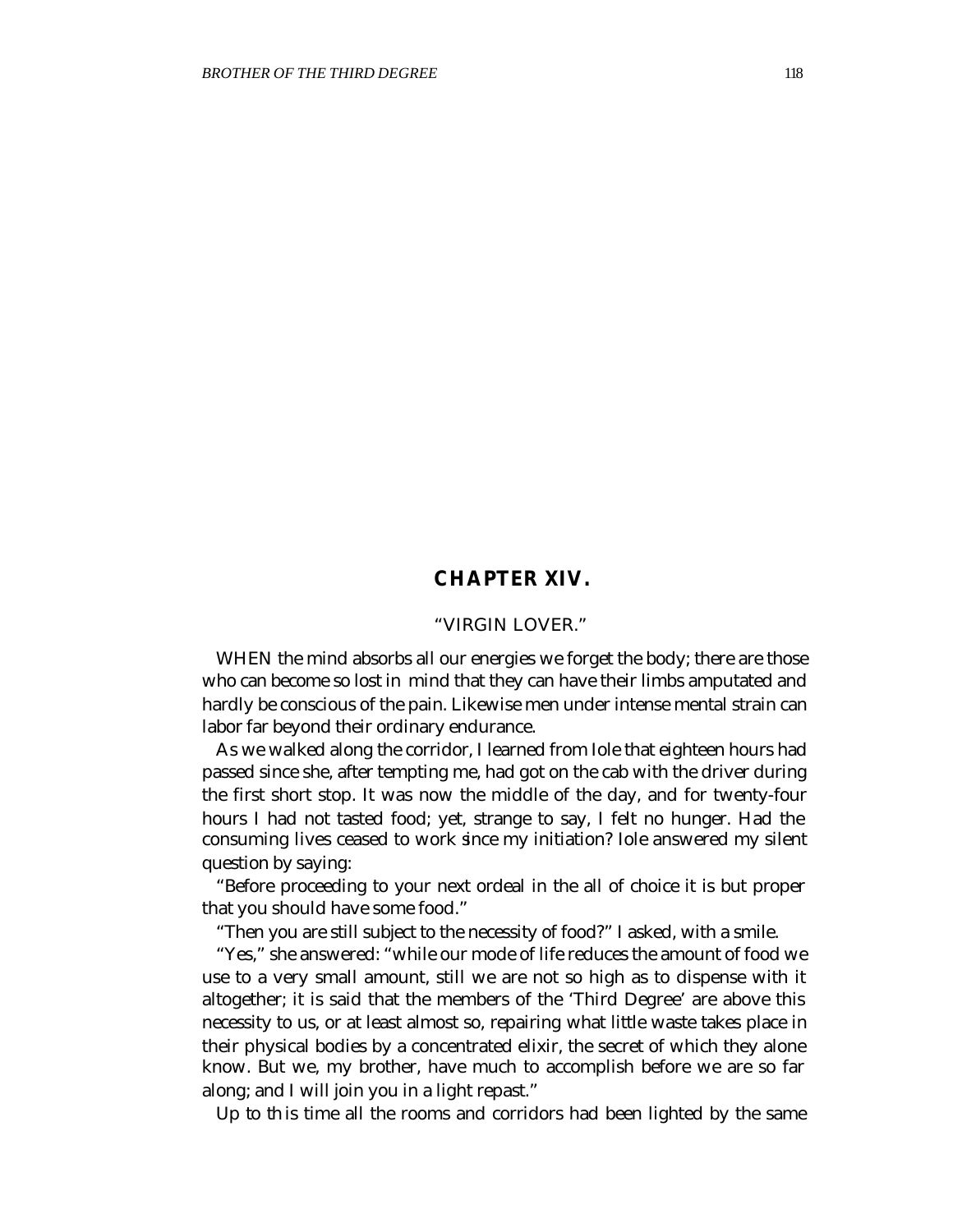diffused light, which seemed to be an incandescence in the air; but now, passing through a door and up a stairway, we were in a hall with windows on either side open to the light of day. This hall was richly carpeted and hung with paintings, and as we passed along several robed brothers and sisters met us with kindly greeting.

Wherever this building was, it was of immense size. The hall was fully a hundred feet long, and, looking out the windows as we passed, I saw that a large open court was on each side. Both courts were immense conservatories, containing large trees of many varieties and flowers and plants in abundance. Reaching the end of the hall, a robed figure confronted us. In answer to his challenge Iole whispered something in his ear; he bowed and we passed on.

"That was a guard," said Iole; "and as it is my privilege I will now communicate the passwords.

"The one to be used in coming out is the Sanskrit word, 'Janana,' meaning knowledge; the one to use when entering is 'Naga,' the Sanskrit word for serpent; and when you give them never speak above a whisper."

We had now passed into an interior hall and come to a door at the right. Pushing a concealed button in a rosette near the floor, Iole opened the door and we entered.

I saw immediately that we were in a private room, and looking to one side I beheld a life-size painting of my beloved companion. Noticing my admiring glances, for it was indeed a work of art, Iole modestly remarked:

"Do not think this a display of vanity, my brother; Zerol insisted upon making me a subject, and, like a good sister, I had to humor him; but to keep from making an exhibit of myself I hang it in my private room."

"What ill-chosen modesty," I replied, "to deny people the enjoyment of such a picture and the elevating influence that must come from such a work of art, and such a perfect subject."

"Hush! My brother; recall the words of Socrates when he said, 'Flattery is worse than a vulture, for the later consumes only the dead while the former eats up the living!'

"You will probably be my guest for some time," she continued, as we took seats at a small table near the side of the room, "and you must consider yourself perfectly at home; every one in this degree is proved pure, and we therefore indulge in no forms or ceremonies with one another; such are necessary only in the world of shams."

"It does one good to get among people where such freedom reigns," I answered; "in a world where all are hedged around by forms and ceremonies how many sympathetic souls are kept asunder. I take you at your word and all my actions shall be free."

"Be free," she answered with a smile, as she extended her hand across the table and we clasped in true good-fellowship.

A young man, evidently a Hindu, now entered with a tray containing our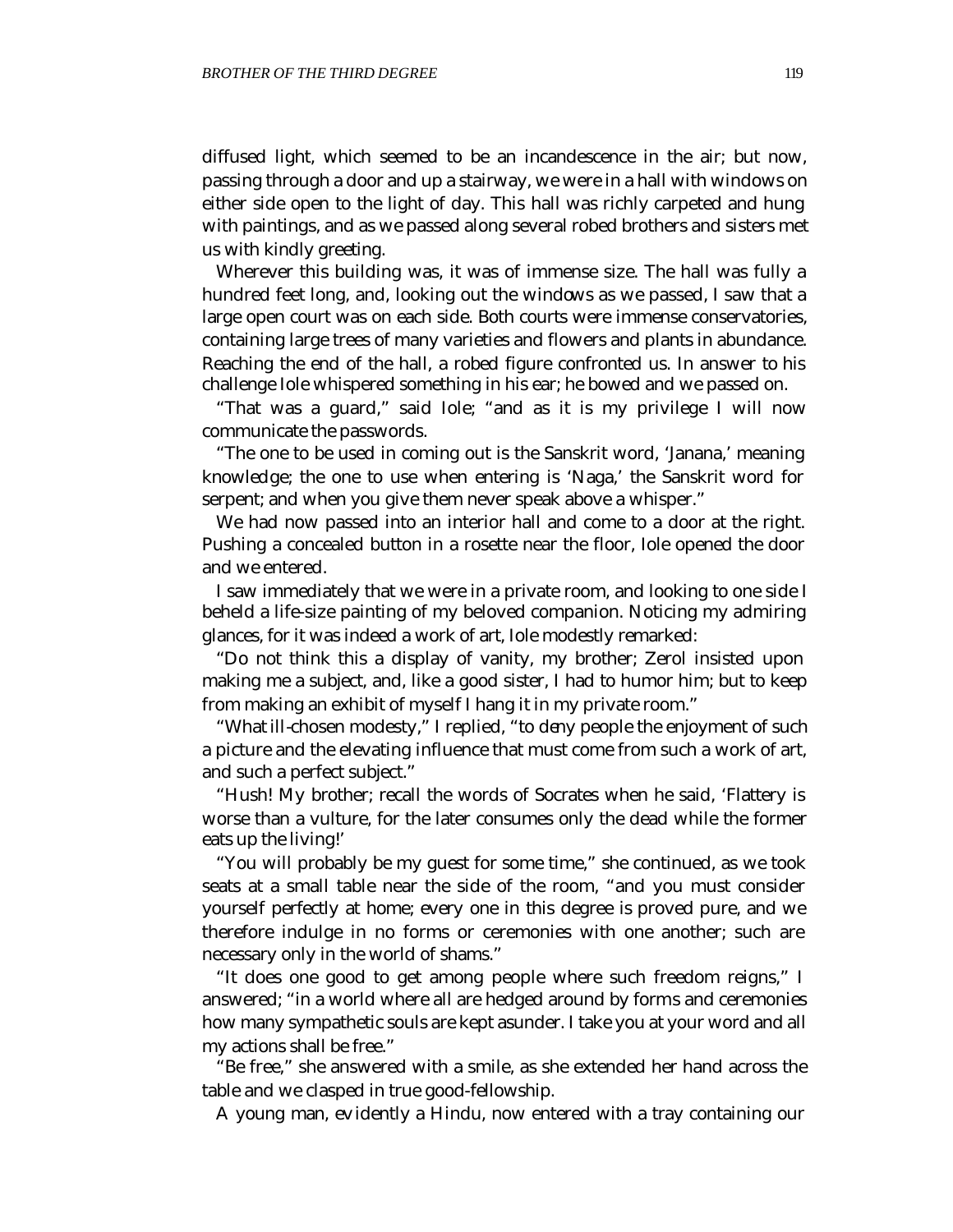### repast.

"You see," said Iole, as she poured our cups of chocolate, "the members of this degree eat in private; it is one of our rules; but you being so intimately related"? and she smiled with a bewitching smile \_ "we can eat at least once together."

"And only once! No oftener?" I asked, eying her affectionately across the table.

"Well, that depends," she answered; "from now on I am your obedient servant, and whatever you say will be done."

"Now see here, my pretty coquette, are you trying to tempt me again?" I asked. "If you are you will fail; for I have sworn to be a monk."

She looked into my eyes searchingly and replied:

"No, you will be tried with no more temptations of deception through me; my duty has been performed to you and yours to me. The deceptions I had to simulate were trials to me as well as you; loving you, I had to deceive you and try and lead you to your ruin. Could any trials be more severe? But I did my duty, and, thanks to thy inner self, you did yours; and now we meet upon the plane of equal brothers a deception will nevermore come through me. This is a solemn affirmation and you can rely upon it in the future."

Without giving me a chance to reply, she continued:

"As to your being a monk, I would say that the noblest men of earth have been such; and it seems that to be a monk is an indispensable requisite to the highest perfection."

Checking as exclamation of admiration, I asked:

"And did you all this time implicitly obey, without question or doubt, the commands of your brothers?"

"I did," she answered. "I had been with them for many years and during all, that time they had taught me nothing but what was good and pure, and their lives were filled with beautiful simplicity and self-denial, they had always acted most nobly, and I could not doubt them. Then they had taught me that there are protecting powers overshadowing every being, and that these powers are proportionately strong as the divinity in man is strong. They taught me that those whose aspirations were pure would in time succeed, no matter how great the temptations. I believed these teachings, not simply because they told me so, but because my reason was convinced and my heart accepted the conclusion. This belief in protecting powers brought great peace to my soul and became a source of strength, for I did not believe in Providence as taught in the world, and my ideas of God were too far off, too exalted. I needed some intermediate link, and this teaching of protecting powers ? Masters, Protectors, supplied the need."

She spoke with deep earnestness, and I remained silent as she continued:

"Before this, how cruel the world seemed; how heartless, how unjust! I could not conceive of the Infinite setting aside the laws that rule the universe; I could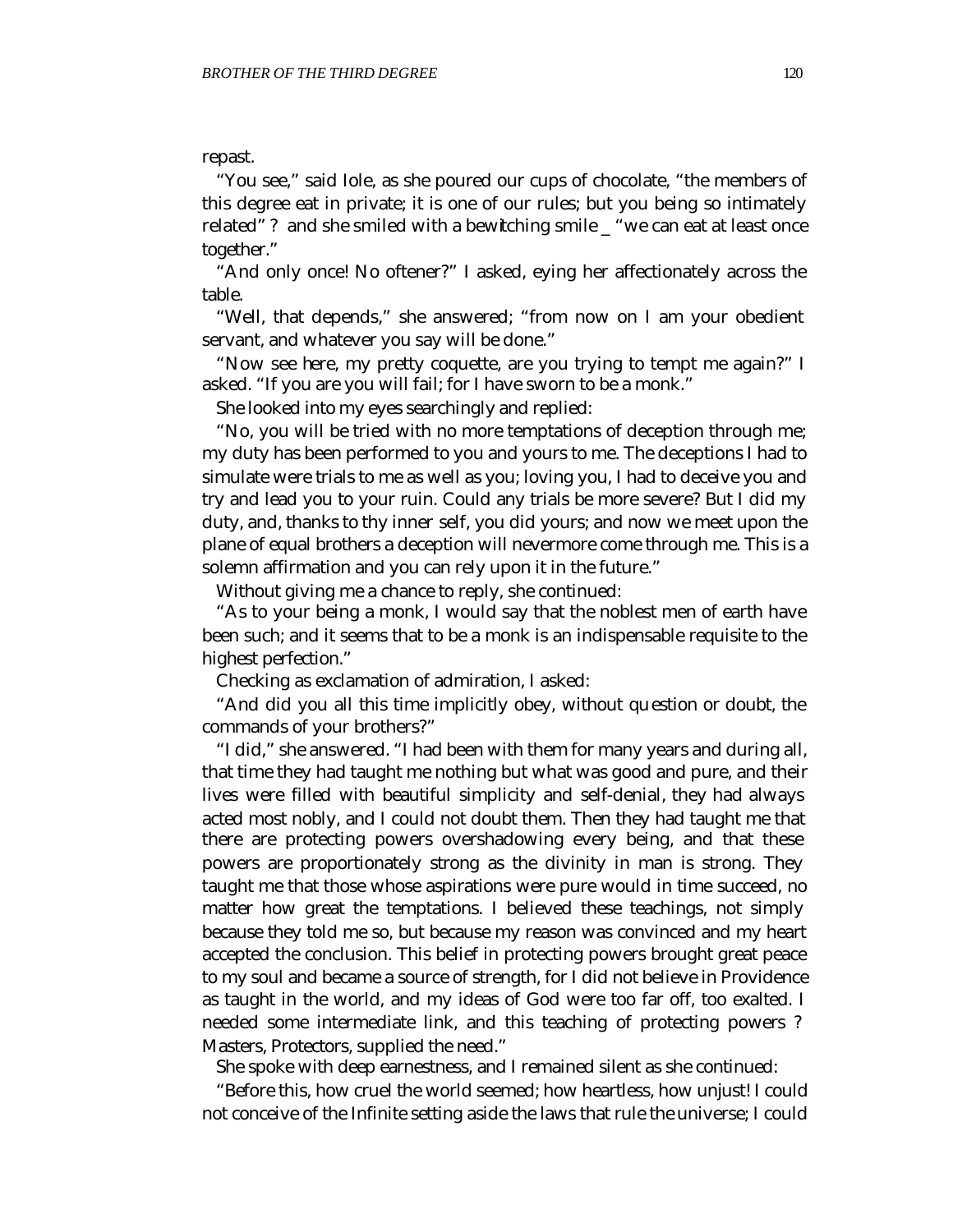not conceive of God as some gigantic knight going from place to place in the twinkle of an eye and protecting the innocent and guarding the helpless. Even when a child I wondered how such a God could be every where at once; but when they told me of the Masters and Protectors, perfected men of long-lost races, who had evolved far beyond all men how known in the world, and who worked for truth and justice, I deemed the teaching reasonable. For if man evolves, who can mark the limits of his evolution? As we are above the savage, so there are those who are even farther above us. Some of these exalted men still live on earth, but in undecaying bodies; and, unknown, they go from place to place throughout the world, working ever for the right, protecting the innocent, guarding the helpless and alleviating suffering. Still higher ones have evolved beyond the power of death; and, renouncing the privileges of Nirvana, exist in the invisible. They forfeit the bliss of heaven and hover o'er the earth, laboring in the world of mind for the uplifting of mankind. Unknown, unhonored, they live a living death for man, for infinite is their compassion."

She paused, her large, brown eyes filled with a wondrous light, her face illuminated with divine love. What speech has the power of that which comes from a pure and earnest heart? Her words were fast throwing me into an enchanted spell, and it was well, perhaps, she ceased, to let me ask:

"And you believed that these great powers, Protectors and Masters, would guard me so long as my heart was pure and my aspirations noble?"

"I had not the least doubt of it," she answered.

"Well, my love, I will remember your smile, and avoid further comparisons with vultures; but tell me ? do they allow love here? Do they permit marriage? Or are they all monks and nuns?"

It was well I had mastered myself and learned the power of will, for with a look which formerly would have undone me, she answered:

"Love, as divine man would give meaning to that word, we teach; the love of soul for soul. We have talked upon this great theme before, and what held there holds here. But beware of that love which gives a single thought of self."

As she said this she looked at me with a deep, significant look; and then continued:

"Marriage, as the world gives meaning to that word, we know not. Marriages are not made by man-enacted laws, churches, or any human institutions. Marriage is the harmonious union of two similarly attuned souls for a pure and holy purpose ? soul-development, and the providing of tabernacles for subjective conditioned souls seeking re-embodiment. Marriage, as a means of gratifying sensuous desires and lusts, or to satisfy uncurbed appetites and passions, we abhor. As a true brother I can speak to you with candor upon a subject which ignorance has branded as improper. We hold that the generative organs are most holy and directly related to the divine creative power; and any misuse of them is the most unpardonable of sins. The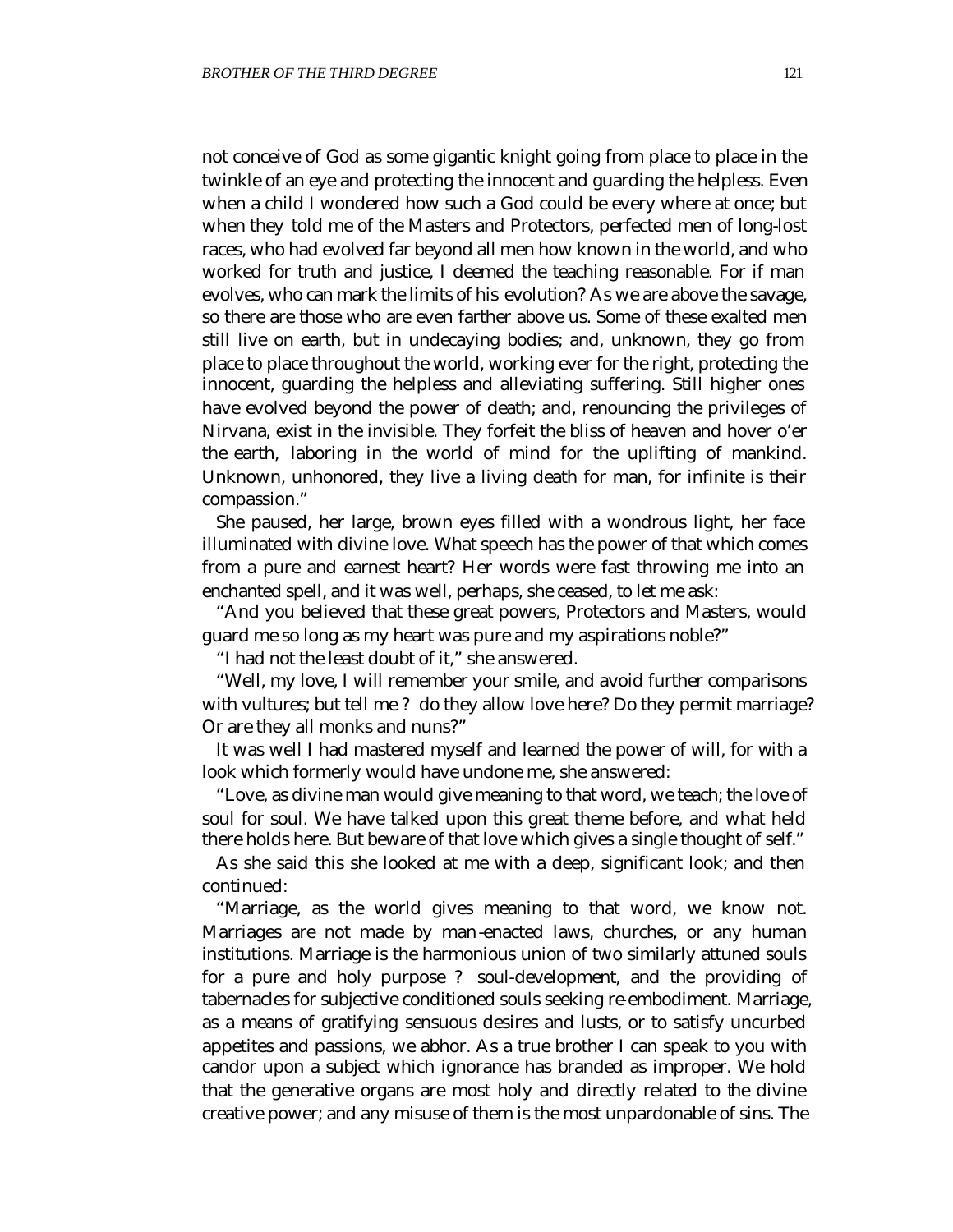ancient phallic symbols have been much misunderstood, and superficial minds have been unable to see their sacred meaning. Blinded by a modesty which is only on the surface, the world mistakes ignorance for virtue. Oh, how civilized our savagery which degrades and pollutes these sacred functions!"

For the first time her words ad a tinge of scorn as she continued:

"What is the world to-day but a vast whirlpool of savage lust ? may the savage forgive me for that slander," she added quickly, as though she had used the wrong word. "It is only civilized man with his glossy exterior who perverts these sacred functions ? not even the cattle stoop so low as he. Then what a code of morals governs these relations!" she exclaimed with flashing eyes, which showed that, notwithstanding her usual calmness, she had a heart of fire. "Do you know," she said leaning forward, "that if I was man I would hide my face in shame to demand of woman what he makes no pretense of having ? purity. For shame! For lasting shame that any man should sanction such a code of morals! But woman, heaven pity her blind ignorance! She permits this evil, for she overlooks in man what she never overlooks is woman."

She straightened up in her chair and her hitherto animated face became overspread with an expression of wonderful sadness as she said:

"But passion is blind, deaf and dumb, and heedeth no persuasion; only pain can kill the monster. Blessed be pain!"

"My dea r Iole," I said, as she again paused, "if I ever loved you before you can multiply it by infinity now. I concur with you in every word you have said, and I would that all the world would do the same. Now you said that you would obey and be my humble servant; will you?"

She looked at me searchingly and replied:

"Will you be a good master?"

She spoke in a serious tone I did not exactly understand, but I seized the opportunity and said:

"No, but a good husband, my darling Iole."

"You are to be a monk," she answered quickly, with neither a yes nor a no; "and this reminds me that I have not answered that part of your question. We are not all monks and nuns, although many are; but monks and nuns of a peculiar kind as you will learn as you proceed."

She had evaded an answer, but I now asked doggedly:

"And do you really think I ought to be a monk?"

"That is for you alone to decide ? but not here," she added quickly, as I was about to speak; "there is one rule in this degree which I might as well announce to you at once, and that is that every man must choose of his own free will and without advice. This is one of the most important rules of occultism."

"Well, then, I will have to trust to my own inner voice," I said, at the same time wondering which she would prefer me to be.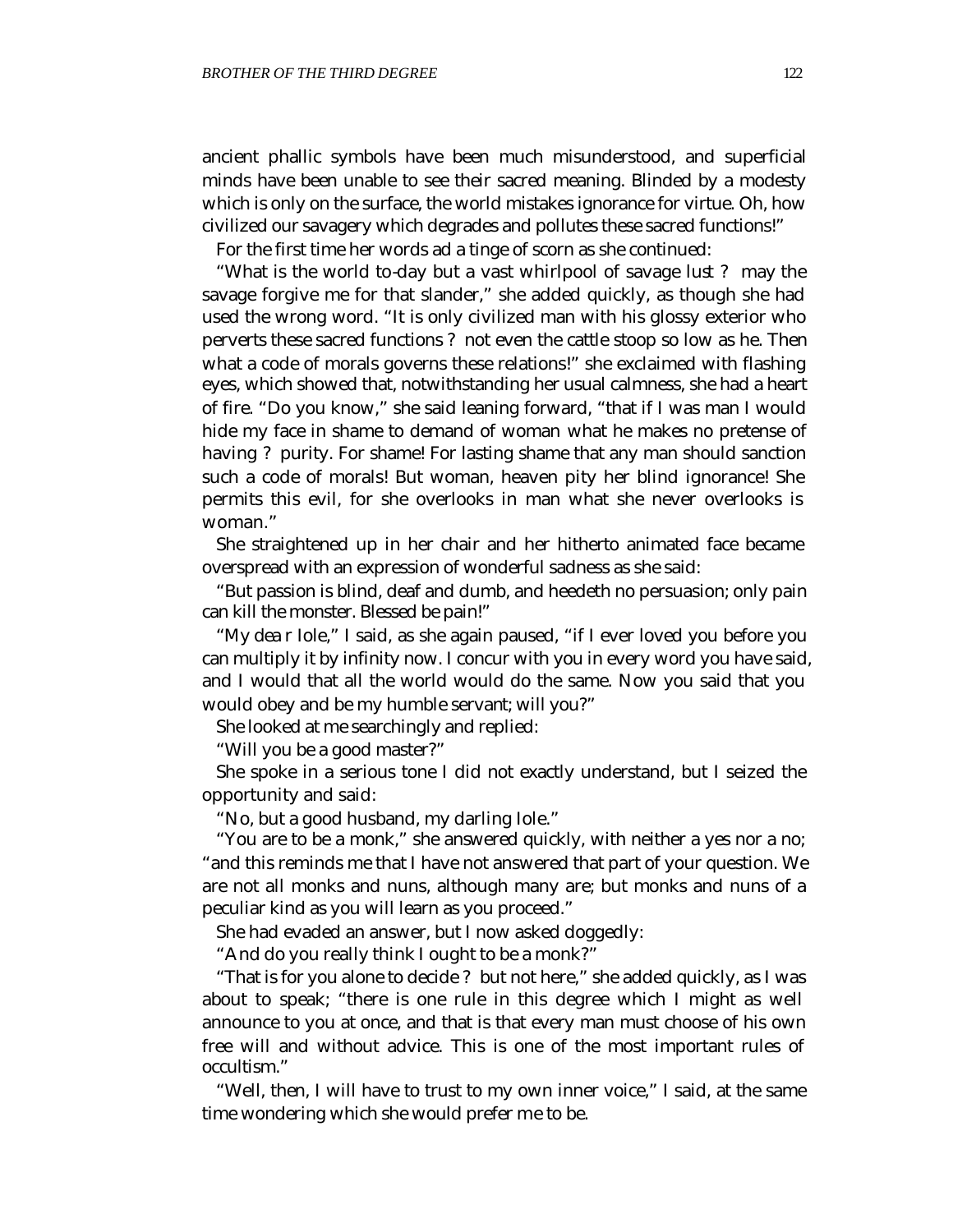"You can find no better guide," she answered, and as though she read my thoughts, continued:

"Never do anything just to please somebody; do it because you think it is right, and remember that the less self there is in any decision, the nearer right it will be."

"But," I answered, "would you make conscience the sole guide in life? Is not conscience relative and very uncertain?"

"In all ordinary men conscience must be conjoined with reason; with the initiated conscience and reason are one. Truly, in most men, conscience and reason are relative; but not because of the instruments through or in which they work. Conscience and reason, *per se*, are attributes of the Infinite, and as such are perfect; but they are qualified by the conditions in which they manifest, and therefore appear to be imperfect. A perfect musician can make only imperfect music upon a defective instrument, and likewise God, as conscience and reason, can make only imperfect expressions in imperfect men. The more perfect you are, the more perfect the expressions of your God-like attributes. Most truly did Jesus say, 'Lead the life and you will know the doctrine.' He who leads a pure, unselfish life has a sense peculiarly his own, and the information or knowledge which it brings is incomprehensible to those who do not possess it. Be free from self, for self continually perverts the truth. It is now one o'clock," she added, as she looked at her watch, "and I must leave you for a while. Make yourself at home and I will return for you before long."

As she spoke she arose and left the room, and I with all the authority of a would-be brother or husband, I knew not which, commenced to make myself familiar with my surroundings. In addition to her reception-room, there was a suite of bedchambers and bath and toilet-rooms. These are indeed peculiar monks and nuns, I thought, as I surveyed her elegantly furnished apartments. How can she indulge in such luxury when there is so much poverty and misery in the world? Surely here is an inconsistency.

I now noticed the picture of a remarkably handsome man hanging on the wall near her bed, and instantly the thought came to me, have I sufficiently overcome my lower nature to be above the pangs of jealousy? What if she had another lover, could I surrender or give up to him? Straightening up, I answered my own question with a determined yes. If need be I will give her to another. I turned, and as I did so I beheld myself in a large mirror opposite. I started back; I hardly knew myself. How white my face, possibly made still whiter by the spotless robe I wore. My eyes hone with a brilliant luster, and I remarked ? truly interior improvements bring corresponding results without; a perfect form is a symbol of the God-manifesting attributes within it. Is this not the secret of Grecian art? I returned to the reception-room and was standing before a hitherto-unnoticed picture with Iole's signature in the corner, when she entered. Like all the works of these brothers and sisters, it was a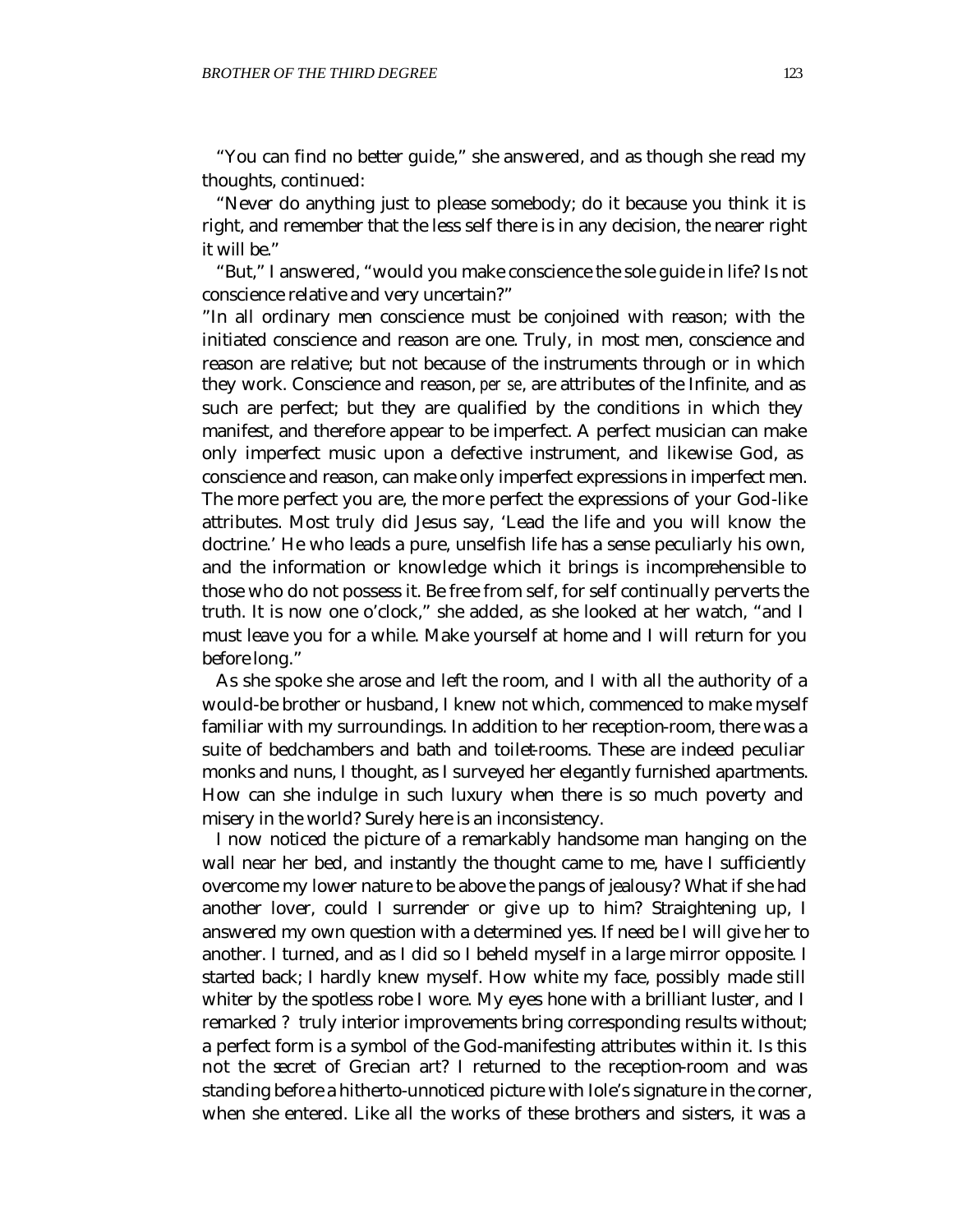work of art. It was a night scene upon a dismal swamp, and over the dark waters three evil-looking men were rowing in a boat. Between them was a beautiful woman in white, bound like a captive. The dripping trees, murky clouds and flying bats caused me to shiver, and thought of my recent experiences.

"Iole," I said, "where did you get the idea of such a dismal picture?"

"There is a legend connected with that pictures," she answered, as she stopped beside me.

"What is it?" I asked.

"Your recent experiences ought to tell you," she replied, "but I will repeat. Those three dark and evil-looking men are named passion, Desire, and Avarice; the white-robed woman is the virgin nature in man. The black boat trimmed in red represents the lower nature, which is controlled by the three oarsmen. The swamp represents perdition or the pool of matter. Now the legend says that these three men have time and again drowned this beautiful virgin in the swamp; but, by some miraculous means, she always escapes when they go away. Again and again do they capture her and take her back. Now there are two conclusions to the legend, and people differ as to which is true: Some say that despairing of ever destroying her they put her in a black sack, and tying a large stone to it sunk her in the pool to rise no more. Others say that one night she succeeded in persuading her captors to listen to a song; and while she was singing the full moon came up, and the oarsmen were transformed into angels of Love, Virtue and Mercy, and elected her their queen, and that she took them away to a far-off land where only gods can dwell."

"I see," I said, with admiration, "that all your art has a purpose."

"All true art has," she answered. "Never was there a more powerful and universal teacher than art; and great is the influence we exert in the world through its mysterious language, the meaning of which, while often incomprehensible to the intellect, seldom fails to reach the soul. But, my brother, I have come to conduct you to the hall of choice, the council there awaits you."

As she spoke she opened the door, and having passed through she led the way along the hall.

"Iole," I said, as we walked along the corridor, "how do you reconcile all this palatial magnificence with your claims of humanity, when there is so much poverty and misery in the world?"

"My brother," she replied, "do not be deceived by appearances; the world cannot be saved by money or wealth, however much good it may do in isolated cases. The wealth we have here does not in the least diminish that which we have to use elsewhere." With this remark she smiled significantly, and continued:

"Wealth and luxuries are not to be discarded except by those who cannot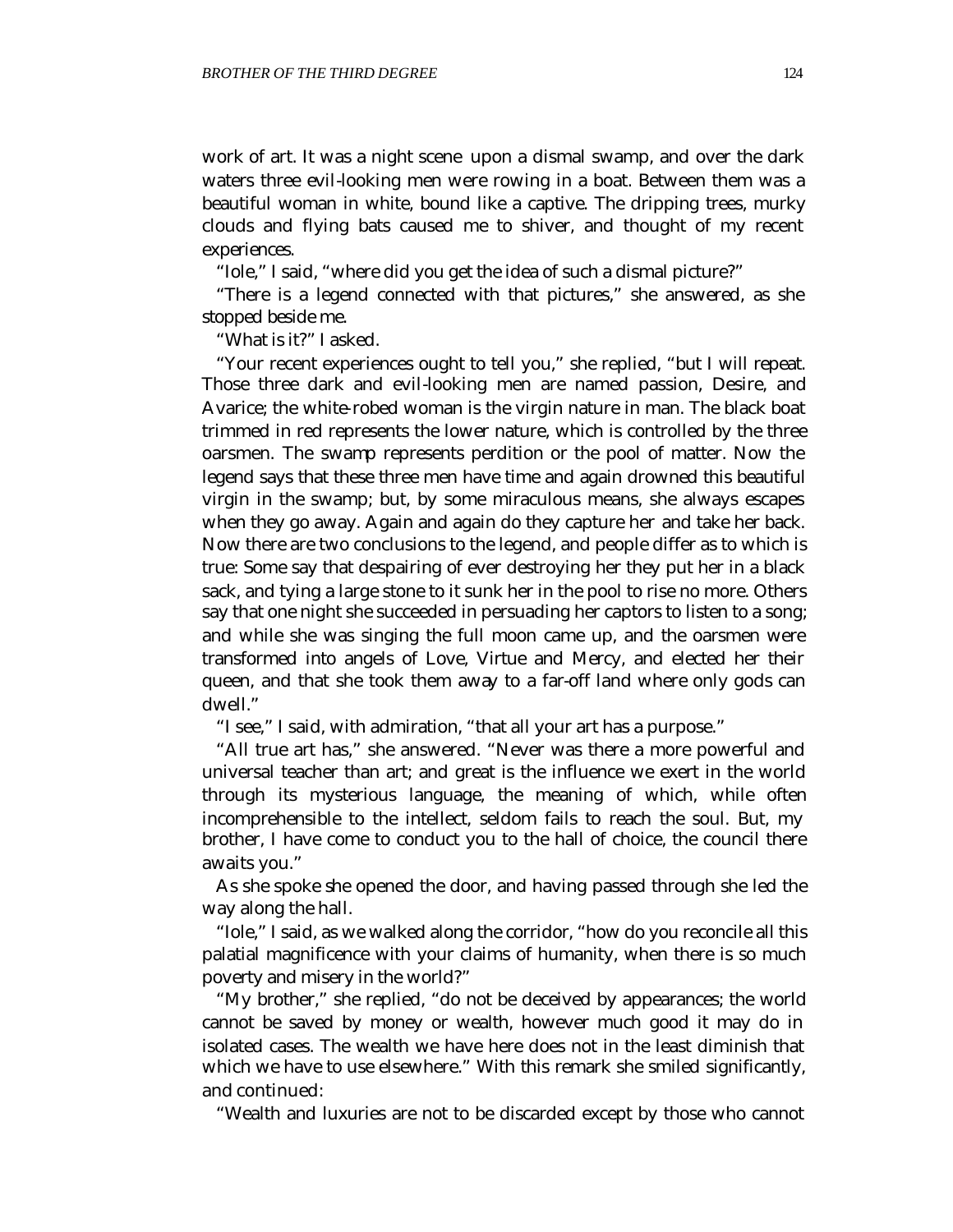master them; while surrounded by wealth, we do not allow it to consume our souls like the avaricious men of earth. We believe n art, in music, in sweet perfumes and beautiful homes; but we do not allow the possession of such to blind us to the fact that everything here on earth is temporary and fleeting. We do not allow any magnificence to separate us from the poor; but we wish and long for the time when they can enjoy with us. Whether wealth is good or evil is determined by the influence it exerts upon the heart and mind. We who have learned to control and keep pure these God-attributes do not allow them to become smothered by a lust after material things, no matter how beautiful they may be. Remember that everything on earth is good in itself, and only its perverse use evil."

"You say, sister, that money and wealth cannot save the world; what can?"

"A reformation of man, an upbuilding of character, a purification and elevation of mind and heart; no external remedies or superficial palliations will do it. Everything objective is the outcome of that which is subjective. To change the visible you must change the invisible; and this can be done only through mind and heart."

"But," I interjected, "cannot the invisible be changed by the visible? Will not the proper environment bring about this much-desired internal state?"

"To a certain extent, yes:" she answered. "The objective and subjective mutually interact upon each other; but the great power is in the subjective, for the mind and will have power superior to environment, and it is a pernicious teaching to say that they have not. There can be no changes in environment without changes first occurring in the minds and hearts of the people; they both go together. Man, if he only will, can, even in the most antagonistical environment, rise above al external influences; and this is one of the greatest and most important teachings of occultism. All occultists believe in the omnipotence of that God-power, will."

"Do you believe in free-will?" I asked.

"That is a word much misunderstood," she answered. "Man is influenced both internally and externally in every at he dose, and, therefore, he is not absolutely free, but nevertheless, he has the power to choose, and this power is superior to all influences."

"But are there no exceptions to this? Have not some people sunk so low that they have lost this power?"

"There are," she said sadly; "the lost soul has no will of his own, but only the will of his demon self which feeds on desire and passion; to this monster he has surrendered his will, and he must obey its orders. But," she added as though to brighten this last sad statement, "as long as that small green thread connects the pyramid and the cube, so long has he the power to rise."

With these words we turned down a cross-hall and stopped before a robed brother seated in front of a door.

"The cock crows," said Iole.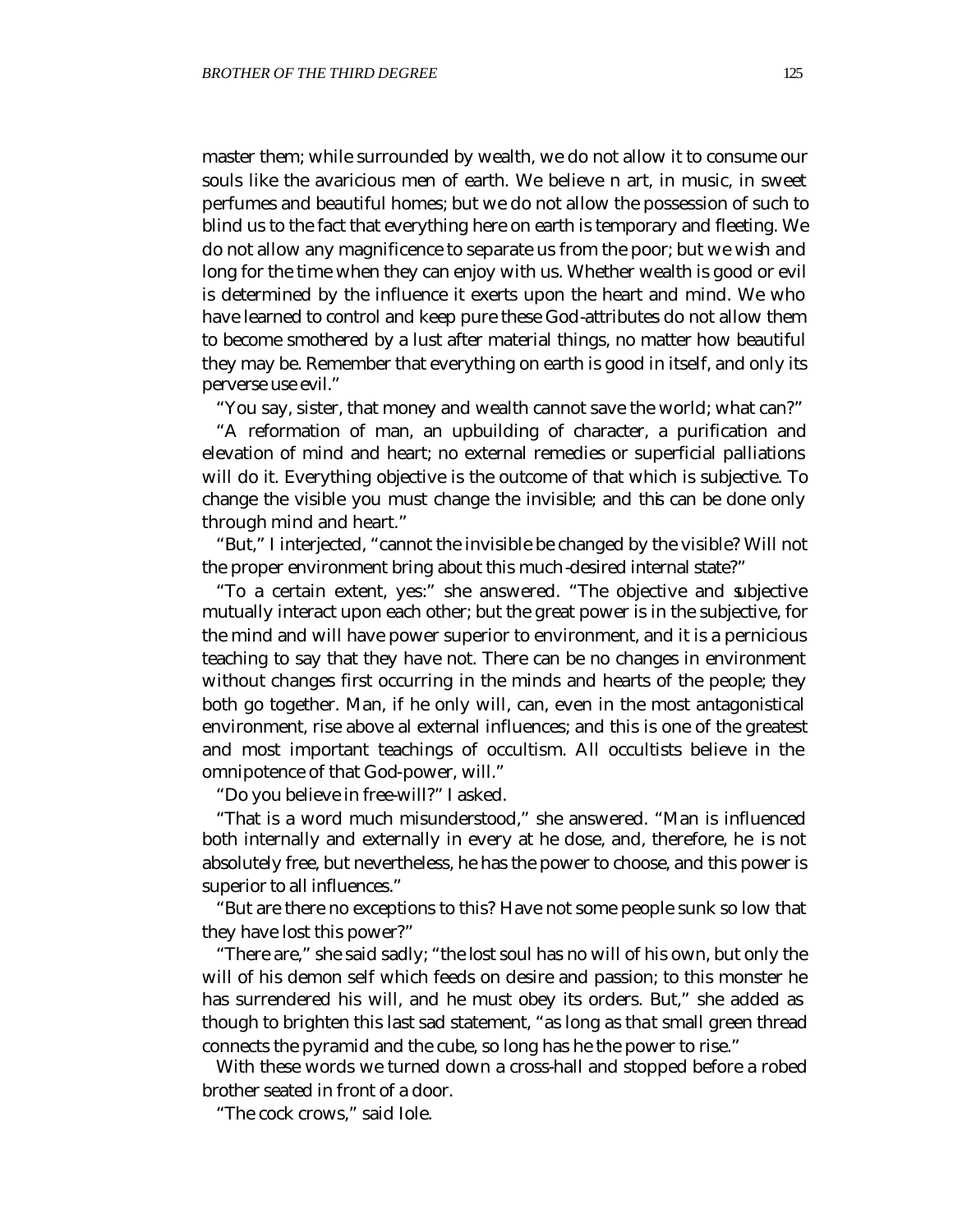"The dawn approaches," answered the brother, and he opened the door and we passed through. We entered a room finished in white and gold, and found ourselves in the presence of seven white-robed figures seated around a large table of the same pure color. The features of all were unconcealed, and at the head of the table I recognized the king of the morning. The three at his right were men, the one next him being he who had represented the sun. The three at his left were women, and she who had represented Luna likewise sat next the king. Two vacant seats were at the end of the table opposite the king, and at his motion we took them side by side.

"What does the sister say?" asked the king, and all eyes immediately became fastened upon me, "the unseen intelligences, who rule the apparent accidents of life, have spoken through the mystic language of numbers and say that you are worthy to become a candidate for the exalted 'Third Degree.' Few men are so found in the world; of all her fifteen hundred millions not a thousand such exist. This does not mean that you are exalted above all others, but that you have the possibilities that will make you great, and that these can be unfolded in one life. In other words, though you know it now, you were a student of occultism in lives gone by. Now, brother, do you earnestly wish to enter the path that leas to this higher degree?"

"I do," I answered, in a clear, firm voice.

"Remember, brother, we do not advise you to take this step, neither do we urge you not to as has been done before. All who reach this degree are considered as having enough wisdom to decide for themselves. You understand?"

"I do," I answered.

"Then let there be no secrets here. We know from the colors visible to clairvoyant sight that you and our sister Iole are of the same vibratory key; your auras blend without discordant measure; she is perfectly attuned to you, and you likewise to her. This shows that you are sympathetic souls and explains your love for one another."

Iole pressed my hand under the table, and I returned the clasp as the king continued:

"Your love has been perfectly evident to us, for we have likewise loved; and love is no mystery those who have truly loved.

"Now two paths lie before you, and this is the hall of choice; do not choose hastily; if desired we give you time for due consideration.

"The first route is known as 'virgin husband.' By this route you take our beloved sister in the holy bonds of marriage." I clasped Iole's hand, but received no clasp in answer. "Your souls attuned to one harmonious chord give nature's parental joys. Pure parents, with minds informed, have children like themselves, and a boy and girl will bless your home, teach you the beauties of parental love, spiritualize your souls and take your places in the world when you pass on. When they are thus prepared to take your places,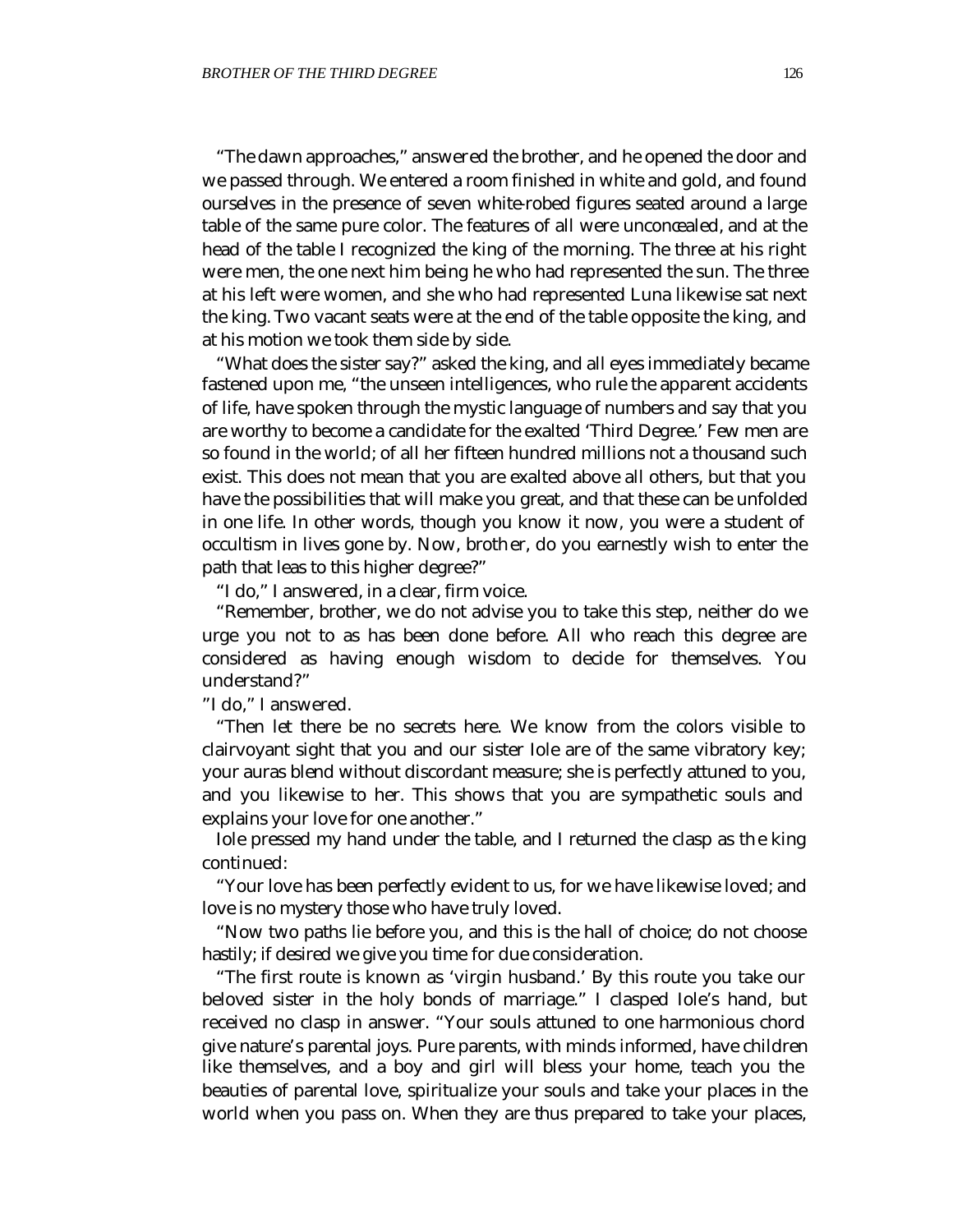when you have reared them in a life of love and done all within your power to help unfold their inner strength and fit them for a life of duty, you will both be called and admitted into the exalted ranks to which you now aspire." For a moment he paused, and then in the same low but earnest voice continued:

"The second route is that called 'Virgin Lover.'" Again I clasped Iole's hand, but still received no answer. "On this route there is no marriage except that pure and most exalted union of soul with soul without a single thought of body ? a marriage the meaning of which the impure world know not.

"On this route you pass through quick and awful trials of seven years' duration, when, if you both have persevered, it will be thy privilege to pass on. Seven years will consummate an entire change within thy body, and all the atomic particles that make it will be replaced by purer ones impressed with the aspirations which characterize your higher life. Now if you take this second route, this council is your master and its orders are your laws; for we but represent a higher council, and during your seven years' probation our commands must be obeyed. Consider well. The first route gives you a loving wife, a happy home and sweet-faced children playing on your knees or romping with you and your darling Iole in fields of flowers. Picture to yourself this home of sunshine, heart and joy, where life is an almost constant caress of your loving wife, and where beautiful children kiss your smiles and nestle in your arms. Listen to the music of their laughter as it mingles with the songs of birds; listen to the prattle of their infant speech. In fancy garland yourself and those you love with fragrant flowers, inhale their sweet perfumes and enjoy all that nature's spirit power has made beautiful and good."

Again he paused as though to give me time to dwell in rapture on the scene, for his words had a magic power; and as he spoke a mirage-like panorama filled my mind. Then, when my heart had reached the highest pitch of parental love, he continued in a voice intensely serious:

"But remember that all this must end, for everything on earth is limited by time. Recall the words of Jesus, our Great Brother, when he said, he that forsaketh not cannot be my disciple. If you would pass beyond time's limitations you must sacrifice all these. Mistake not, this is not a rule to be given to the world; we speak to you alone as one who would elect himself a member of the 'Third Degree.' Men of the world can have no higher aspiration than a home. A pure and beautiful home is the most sacred thing on earth, highest ideal upon which the noblest of the world can set their hears, the greatest power to purify men's souls and bring them to God, the grandest temple in which the human heart can offer up its aspirations to an infinite and all-pervading Love. And we, as an organized body, are working with all our power and might to make this world a world of homes and fill it with love, happiness and peace. But there must be a few great souls to labor in a higher sphere; and these, the Great Elect, must renounce even the purest happiness of earth, until through the influence they exert on men they have brought the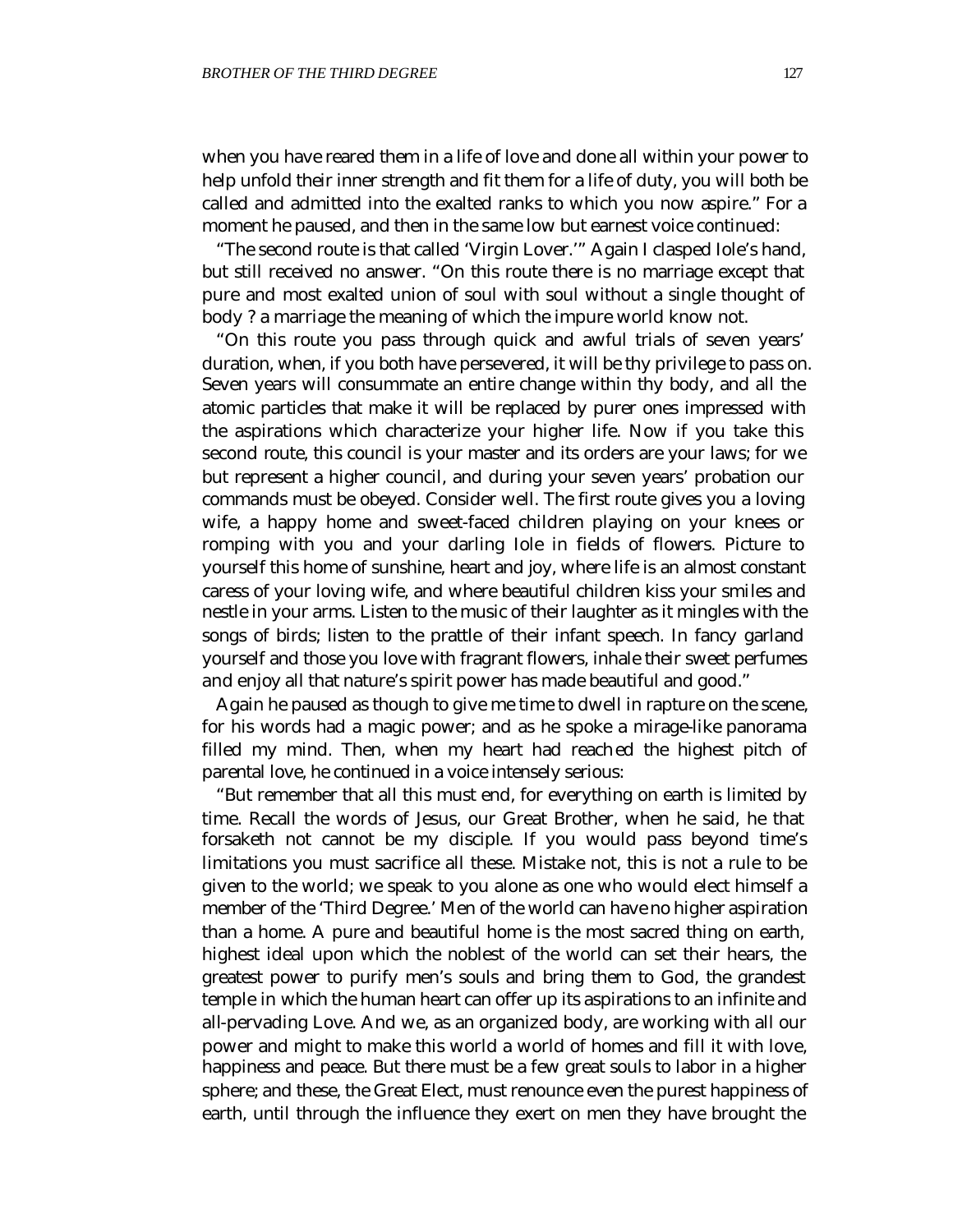universal consummation, perfection on earth. Brothers of the 'Third Degree' make this great renunciation. Humanity becomes their family, all men their children, and no earthly joys will they accept until all men can share them. But let not our speech determine your choice; both sides you now know. While more effective and mighty work can be accomplished in the path of renunciation, much and great work can be done in the path of parental love."

Again he paused as though to emphasize his words, and then continued:

"You can choose now or after seven days; do naught in haste. If you choose the path of 'virgin husband' you take your sister Iole as your loving life; if you choose the path of virgin lover you must love each other through the Universal, and an hour may see you severed in the world of forms. In the first path you are both bound together in this world, in the second, apparently separated, but united in the Universal Soul. And that you may know the nature of possible orders if you choose the second path, know that the end of a great cycle draweth nigh. A ferment which has long been gathering in the world of mind will soon break forth; even now it has broken forth in the East, and war is threatening in the West. Before this century ends, kings and rulers, principalities and powers will rise and in violence fall. Ah! A dark cloud impends; the invisible is threatening and awful! War, pestilence, famine and conflagration will ere long expiate the accumulated Karma of the ages. When these times come we will guide and work unseen, and bring to the appointed end the decrees of retribution. In these labors we need men and women who have no fears, to whom life is eternal and indestructible, and self is not. Such must be free from all personal ties and such are the brothers of the 'Third Degree,' and their disciples on the second path."

He paused and, as a moment's death-like stillness reigned all eyes were turned on me; then in a slow-measured voice he asked:

"Aspirant for the 'Third Degree' calmly now, do you wish time? Or do you choose now? If now, which path?"

Ah! Which? I asked myself. I clasped Iole's hand, but she gave no sign; her hand was cold and motionless, and with impassive face she sat with a far-away look in her large brown eyes. The king had dwelt long and dispassionately upon each side; it seemed that he had endeavored to make the influences of each equal in power. On the first path I pictured my childhood home with Iole as wife, and I as father.

On the second path was immediate and ceaseless labor on the fields of war and carnage; on the first was a life of love; on the second a life of labor; on the first was Iole my darling wife; on the second, separation!

Ah! It was again a conflict between self and duty. I recalled Iole's words, "Forget self," and casting doubt to the winds and looking Iole in the face, I turned to the king, and in a clear ringing voice replied:

"I choose path the second."

Immediately a single chord of wondrous sound, as from some gigantic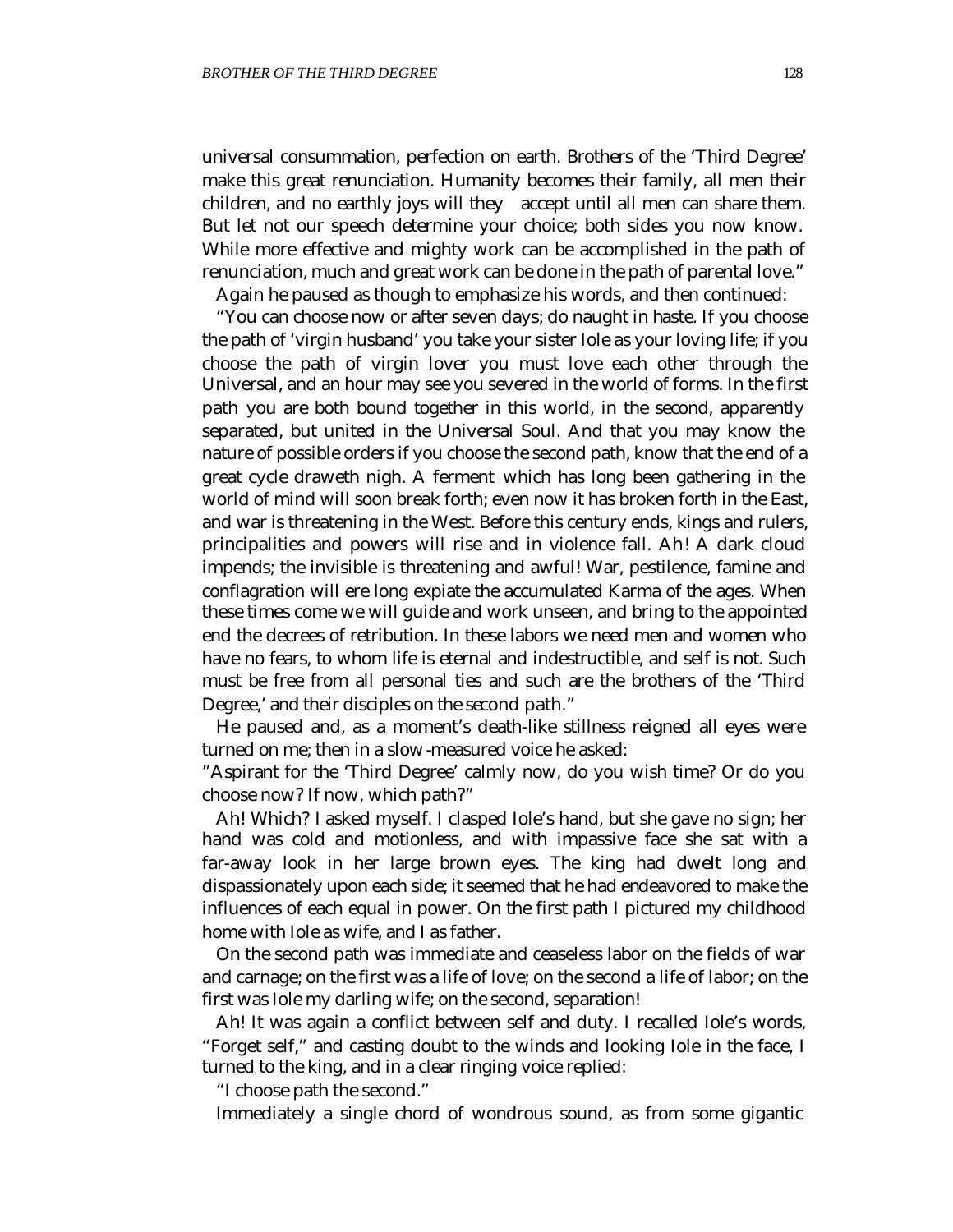instrument, vibrated through the room; a violent tremor seized me; my eyes grew dim; every molecule in my body seemed to be striving to fly away from every other; and with a feeling as though I was being consumed by an internal fire, I lost consciousness and sank into oblivion.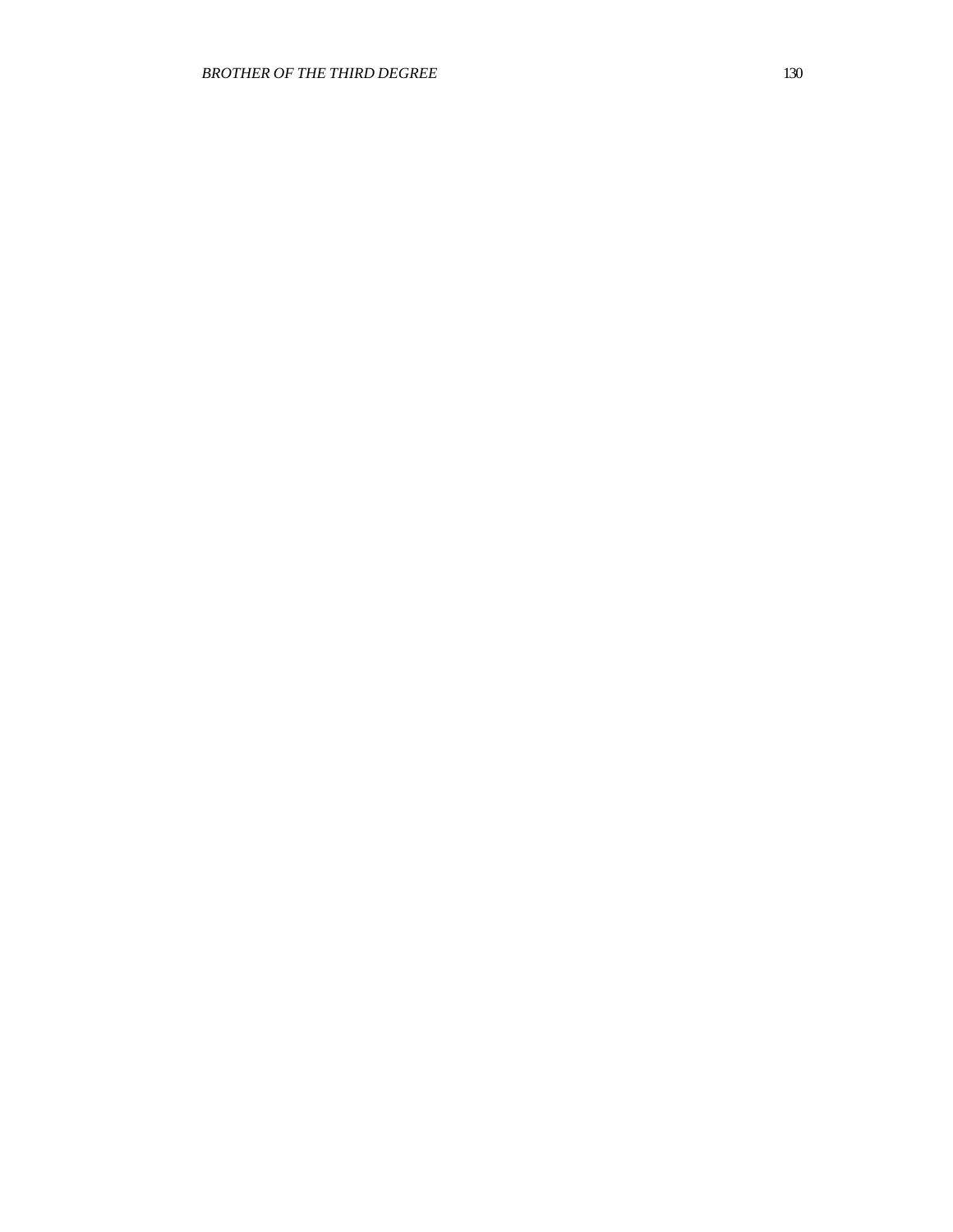# **CHAPTER XV.**

## A HONEYMOON

WHEN I returned to consciousness I was lying in a dimly lighted-room; I felt a pair of warm lips press my forehead and heard the loving voice of my beloved

#### Iole say:

"My darling brother, how grand and noble! You did not fail this time ? spirit bless you ? bless us both."

She had not discovered my return to consciousness; should I simulate and enjoy her caress?

No, now I could enjoy it when awake.

"Iole," I said, "I am better now. What is the matter? Was it a weakness for me thus to be overcome?"

"Far from it, brother," she replied; "the fact that you only fainted proves that your organism is highly developed and perfected; had it not been so, that key-note which unloosed the terrible powers of sound would have been your death. The next time it will have even less effect, until by and by your form will be pure sound substance. Do you know, brother, that but for the wills which checked it, that note would have shattered the walls of the room? To ordinary men it would have been instant death, not unlike paralysis; it kills and not a drop of blood is shed. When you made your choice you took your life in your hands, for no one can enter on the path you chose unless he can pas this test, and he who presumes must die. But you must now rest," she said, as I was about to speak; "go to sleep, and in the morning I will tell you more."

Willing to be obedient to her orders I dropped back in my bed, and turning off the light she left the room.

When I awoke in the morning the sun was streaming through a large window across the room. Much refreshed I arose, and found myself in a luxuriously furnished private apartment. On a chair at my bedside was a suit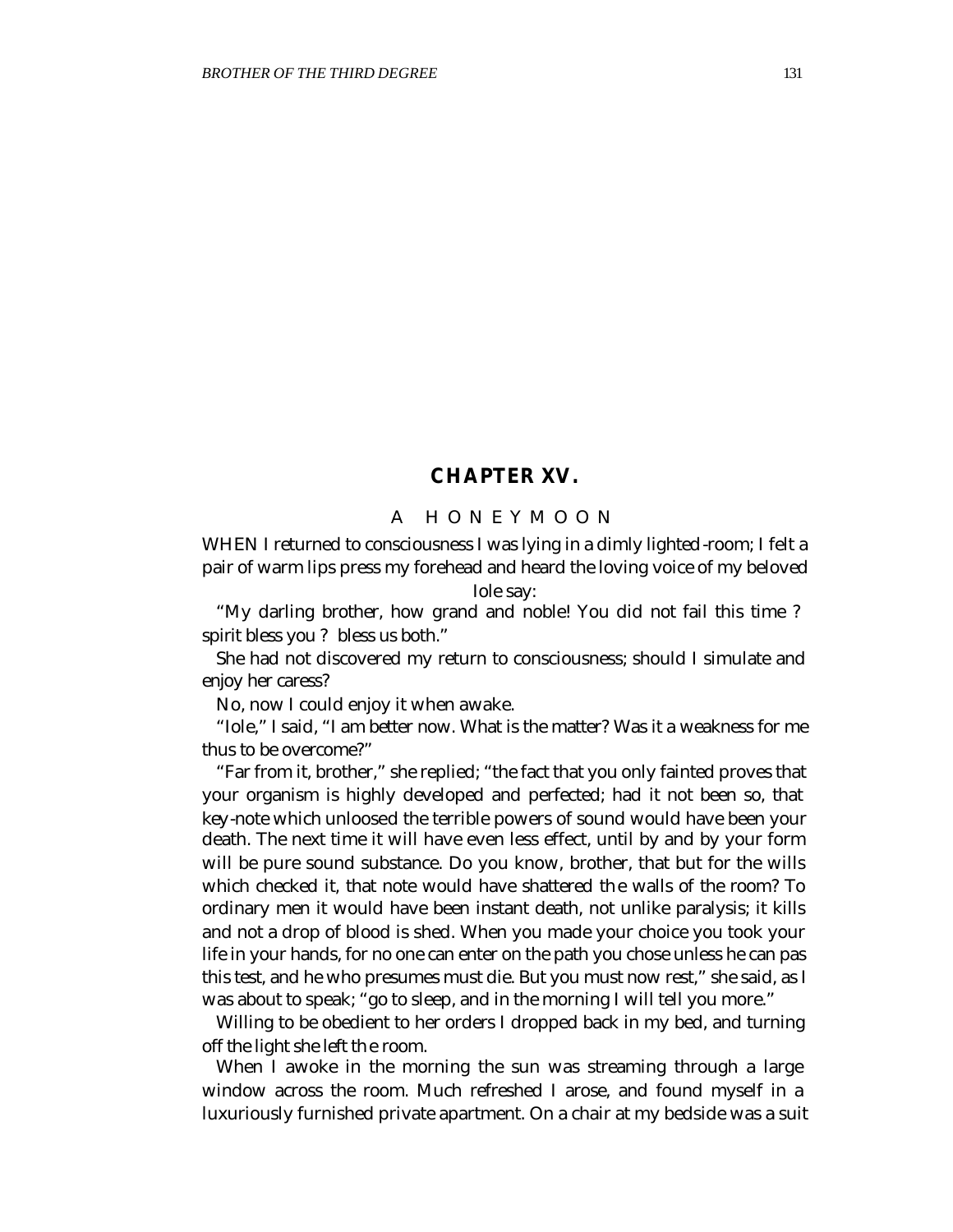of dark blue, broadcloth clothes, and lying upon them a note, which read as follows:

"When ready for breakfast push the button twice; dress like a gentleman of the world. ? Iole."

"Whoever furnished these clothes knows my tastes, and that I am a crank on colors," I remarked, as I put on the elegant silk underwear, azure blue in color, and the immaculate white shirt with black and white interlaced triangles for studs and Chaldean swastika crosses for cuff-buttons. "They have even furnished my little black tie," I exclaimed, as my favorite bow came to view, "and this coat fits as though made to order." Not even the shoes had been neglected, which, finely polished, were near the chair. Having adjusted my toilet to my satisfaction before the glass, I rang the bell. "Even a watch and chain," I remarked as I read the time of the day.

In a few moments a side-door opened and Iole appeared with a smile and pleasant "Good morning, brother." Stepping through the door with her I found I was in her reception-room of the day before.

"Have they intruded me into your apartments?" I asked.

"Not without my solicitation," she answered. "Unless you object and think it unbecoming of true modesty, we will, in a certain manner, live together from now on."

"As brother and sister?" I asked.

"As brother and sister," she replied.

"And can I kiss you as a brother?" I ventured, as I viewed her bewitching beauty in her morning wrapper.

"You can," she answered with an affectionate smile.

"How good and kind true brothers an sisters are, and how very, very good are you, my loving sister," I said, as I kissed her.

We now took seats at the table, and she removed the cover which had been thrown over our repast.

"I well teach you some dietetic rules," she said smilingly, as she poured out a glass of crystal water. "The first thing in the morning is a deep inhalation of pure morning air and a drink of God's greatest beverage ? pure water."

"Blessed be the gods of crystal water," I answered, as we took our drinks.

"Next is some genuine nutrition in the substance of a bowl of oatmeal or cracked wheat."

"Why, even our dietetic tastes are the same," I exclaimed, as she poured out the rich cream.

"Which may explain our other similarities," she replied; "the food we eat determines to a wonderful extent the thoughts we think and our habits in general; eat foods which stimulate passions and your life will be one of passion; eat pure foods and you will think pure thoughts and lead a pure life."

"But where is your strength-giving meat?" I asked, feigning surprise at the absence of an article I never used.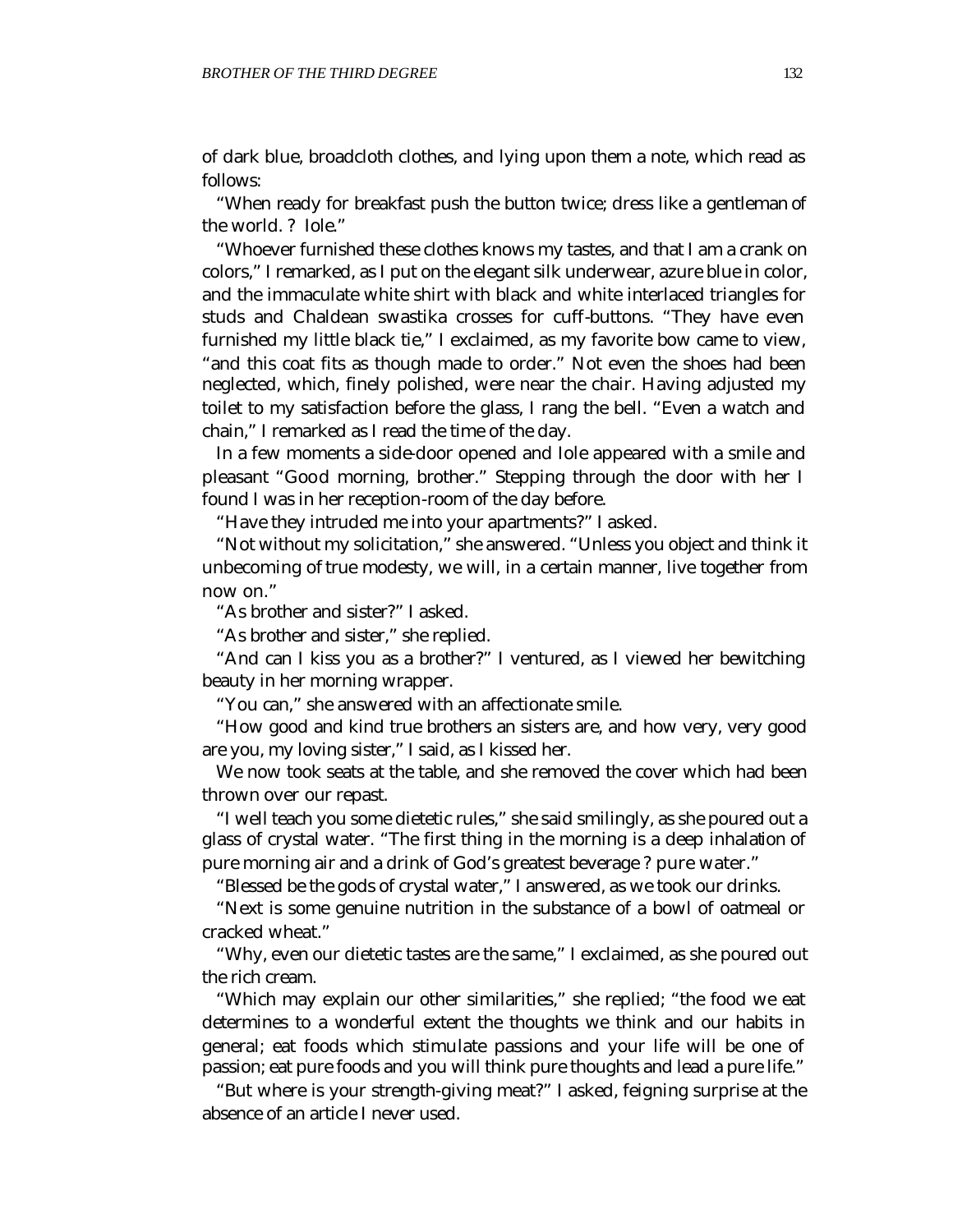"It is in the human slaughter-house called the world, in particular that part called Christendom; it has no place here. Meat gives strength as oil makes a fire ? v ery hot, but of short duration. If you take enough of it, and your digestive organs can stand the strain of almost constant use, it will keep you going; but never expect to accomplish anything in the line of thought so long as your stomach requires all your life energies. So long as nature grows grains, vegetables, fruits and nuts, there is no need for us to establish a red vibration in our bodies, or to kill a single evolving creature."

"And do you believe, Iole, that animals are evolving men?" I asked, seizing this opportunity to hear her ideas of evolution.

"No, it would be erroneous to so state it. There is an entity in the animal which in time evolves into a human form; an intelligence which has been deeply hidden within that entity then unfolds, and a human form with a mind functioning therein is the result ? in a word, man. But that which in time evolves into man cannot be said to be man until it has so evolved. There is that in man which has been through all the lower kingdoms, even to the mineral; but man, as such, never was in any of them. This is one of the great secrets of occult knowledge; through that, in them, which has been through all kingdoms, men can know all kingdoms; and not only know, but control great portions thereof, and herein is the secret of magic."

"Well, do you believe that mind evolves from forms?" I asked.

"It seems to me," she answered, "that I have already expressed myself upon this subject, but to be clear I will repeat: Mind in itself, as a universal, is altogether separate and distinct from form; but it needs a form or instrument through which to manifest itself to itself; that is, to become self-conscious it had to become an individual, which required a form. Now mark, this does not limit the existence of an individual to a physical body; there may be other forms or bodies, as astral or akasic, even though their shape is different and they are invisible to ordinary eyes. Bear in memory that the brain and all forms and organisms are but instrument was perfected, mistakenly concluded that the instrument caused the mind, when it is really the reverse; mind, working from within, causing the perfection of the instrument. If this were not so of what use would be thought, study or meditation? Realizing this fact, the true student does not study to accumulate a vast store of information, but because by so doing he develops his brain organism and makes it a more perfect instrument for his mind. The progress made him who thinks exceeds beyond all comparison that made him who merely memorizes."

I was about to question again, when she checked me by saying: "Our digestion will be bad if we put all our vital energies in our heads while eating, just as the reverse is true. Everything at its proper time; let us now do our duty to our bodies, we need them for the present in our labors."

The remainder of the meal was spent in more shallow water, and having finished she insisted on a walk among the flowers in the court. I readily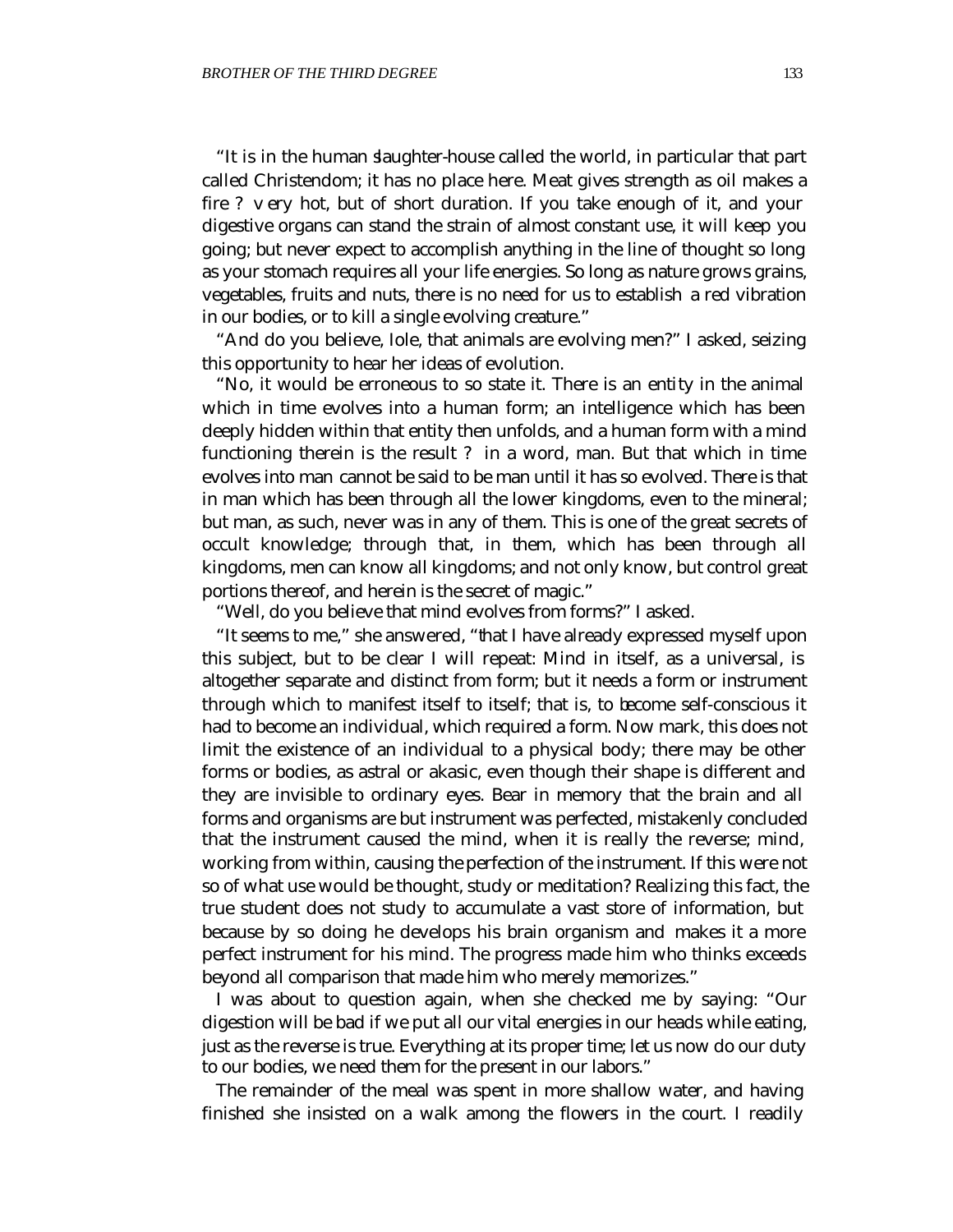consented, and for the next hour we enjoyed the beauties of nature in the court and garden adjoining. Although the natural tendency of our minds was to philosophy, for the time being she would talk only upon less serious topics; and as I wished some general information I took advantage of this opportunity to ask her of my surroundings by saying:

"Iole, may I ask you where I am?"

"Certainly," she answered, "you can ask any questions, and if they are of such a nature that I cannot answer them, I will tell you so. You are at the country chateau of Count Eugene Du Bois, about three hours' rapid drive from Paris."

"And do you know, Iole, that as well as I know you I do not even know your name of nationality?"

"Oh, Iole is good enough," she answered with a smile. "I have had many names in my time, but none suit me better than those of ancient Greece."

"But what is your nationality?" I persisted. "You speak about a dozen languages with equal fluency and I cannot even detect any peculiarity of accent."

"Well, I have tried as much as possible to get over this idea of nationality, and probably I have to some extent succeeded. I believe in but one nation, and that is the whole earth; I believe in but one race, and that is all mankind. When I am in France, I am French; when in England, English; and likewise wherever I am. If you desire something more definite, consider me an Aryan from ancient Aryavarta. Now let that suffice; it is time for us to go to the parlor and get better acquainted with our brothers and sisters. At ten o'clock we must again appear before the king."

As we proceeded along the hall toward the parlor, I asked:

"And who is she to whom you first took me, known as Mme. Petrovna?"

"None but the 'Third Degree' members know; she is a mysterious woman and is here, there and everywhere. She left a few days ago for England, but where she now is no one knows; she is always on hand when wanted."

"And whose place was that which I was ever after unable to locate because of the glamour you threw around me?"

"It is the residence of Count Alexander Nichol sky to which you refer," she answered, with a smile.

"And do you stay there when in Paris?" I asked.

"No, not since Madame left," she answered.

We now entered the parlor where all were gathered together in social converse. Esmeralda was there and greeted me in her old affectionate way, and made me acquainted with her handsome partner, Henric Ulson from Stockholm. Time passed and I was unconscious of its rapid flight, until Iole came and told me it was ten o'clock and the hour for appearing before the king. Two guards were passed before we reached the hall where his room was located, and it was evident he received only those who had reason for seeing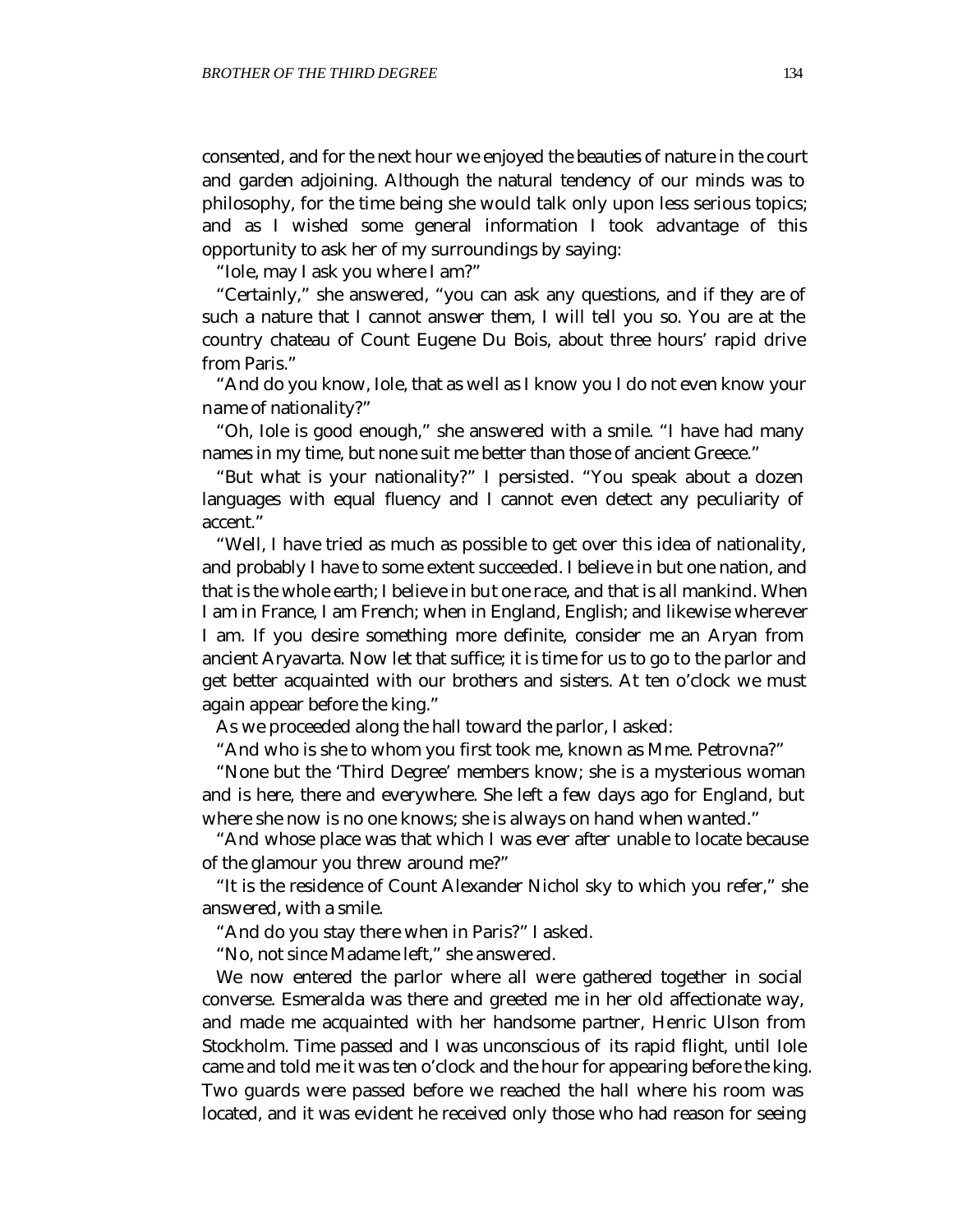him. At last we reached a door before which another guard was sitting. Iole gave the password, but he answered that the master was engaged at present. She then took out her watch, and I saw that it was exactly ten o'clock. Stooping down she whispered something in the guard's ear; he bowed and entered the room, leaving us without. I was about to question, when she pressed her finger to her lips in token of silence. The guard soon returned and we were both admitted to an outer room, the guard telling us to wait until we were called. Taking seats by the window we waited several minutes, when an inner door opened; and as the king appeared and invited us into an inner room, Albarez, the mysterious adept, passed out. I could not be wrong; it was the same tall, cloaked figure I had seen in Mexico, London and the Grand Opera House; but without show of recognition I entered the inner room with Iole. The brother and sister who had represented the sun and moon were seated at the usual table in the center of the room; and, as was the custom, we took seats opposite the king, thus all facing one another.

"Brother and sister," said the king, "you are now both full members of the seventh sub-degree of the fourth degree, and probationary candidates for the exalted 'Third.' Our great degrees approach unity as they go up, and you therefore pass through the Fourth before you enter the 'Third.' Now for at least a year we have no special duty for you to perform, but during that time you must prepare yourselves for the labors which will then fall to your lot. This preparation requires a special course, and must be as follows: You must live together, and attune your beings to such a degree of responsiveness that you can communicate with one another even though thousands of miles apart. With two natures already as responsive as your now are, this should not be difficult to accomplish. The sole secret consists in throwing your minds into the same state of vibration, or condition of ether, at the same time. You must, therefore, be almost constantly together for this period; you must try to think the same thoughts, eat the same kind of food, have the same hours for rising, retiring and meditation; must have no secrets from one another, must love and cherish and never allow a discordant note o come between you ? in a word, you must strive to live as one being. We will need your services at the end of the year; we have looked into the future as so far determined, and know what is coming. Now, to better accomplish the desired end and prepare you for your labor, the council has voted that you live together as man and wife. As such you are entitled to all the privileges of true married life, subject only to the restrictions which your souls impose. During this year of preparation you may also be doing a certain labor. We desire that you form a personal and intimate acquaintance with our most prominent and advanced members of the different European as soon as possible. Call it a honeymoon tour if you so desire," he interpolated with a smile. "When can you start?"

As he asked this question I looked at Iole, and she answered: "To-morrow, Master."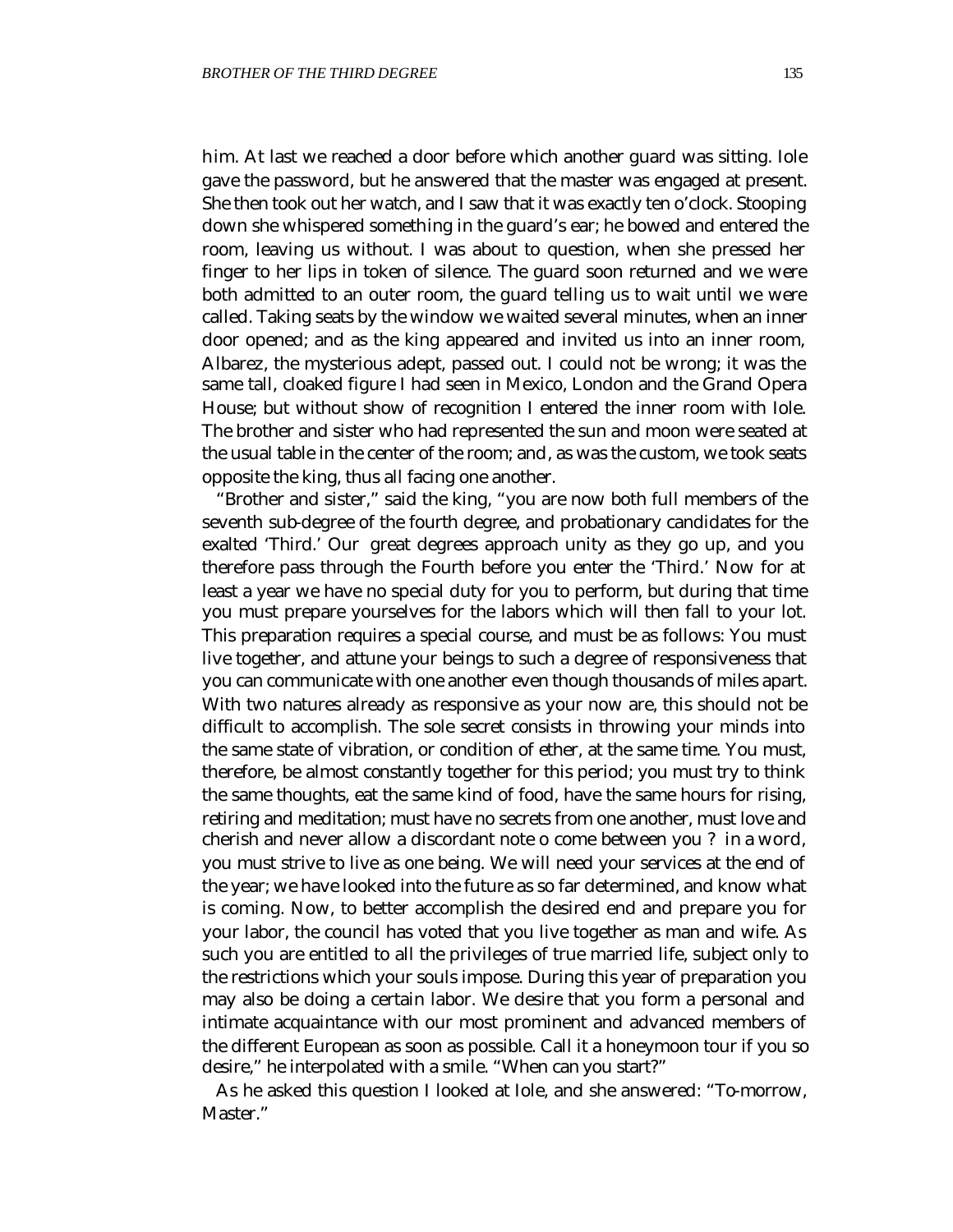"Very well; you must first proceed to Berlin, then to St. Petersburg, Moscow, Vienna, Constantinople and Rome; and I will prepare you letters for these places. You will communicate the secret password, Iole?"

"I will, Master," she replied.

"Then you may go and prepare for your departure; you are now man and wife by the sacred ties of our Brotherhood."

"We witness," said the man and woman, who had heretofore been silent; then at a motion of dismissal from the king, we left the room and proceeded to our apartments.

"My darling wife," I said, as I caressed Iole after we had entered.

"I am your wife, and your slightest wish shall be granted," she answered affectionately; "but do you know the rules of the Brotherhood upon this relation?"

"Not all. What are they, dear?"

"That I am your wife only as your equal, have equal rights with you in every matter, and am sole owner an possessor of my body."

"I would have received you under no other considerations, and should spurn to marry a woman who would not claim equal rights with me in everything pertaining to that relation," I answered, with conviction of the justness of my answer.

"I know that, my dear," she replied, "but shall we be husband and wife, or 'virgin lovers?' "

"It shall be 'virgin lovers,' " I answered without hesitation, and she clasped her arms around my neck as I sealed the compact with a kiss. The next morning we were ready for our wedding tour.

"I never go encumbered by unnecessary baggage," said Iole, as she pointed to her small leather trunk; "if necessary a grip will answer."

"Evidently no part of your education has been neglected," I answered in admiration, recalling the luggage of the ordinary bride.

"The Master wishes to see you," said the Hindu waiter, after he had served our breakfast.

"Then we will go immediately," answered Iole, leading the way to his part of the building. This time the guard admitted us without question, and we passed into the room of the king. He was alone, and as we entered he drew forth from his robe a packet of letters.

"These," he said, "will introduce you to the imperators of the different capital groups; they are written in hieroglyphs which Iole will teach you the meaning of, and which only the initiated can understand. But even though this is the case, under no circumstances allow them to be taken from you, as anything written in this manner now will excite suspicion and lead to trouble. The first letter is to the imperial physician at the court of Berlin, the second to the body surgeon of the Czar, the third to Nicholas Penousky, Governor of Moscow; then there are letters to the minister of war at Vienna, the physician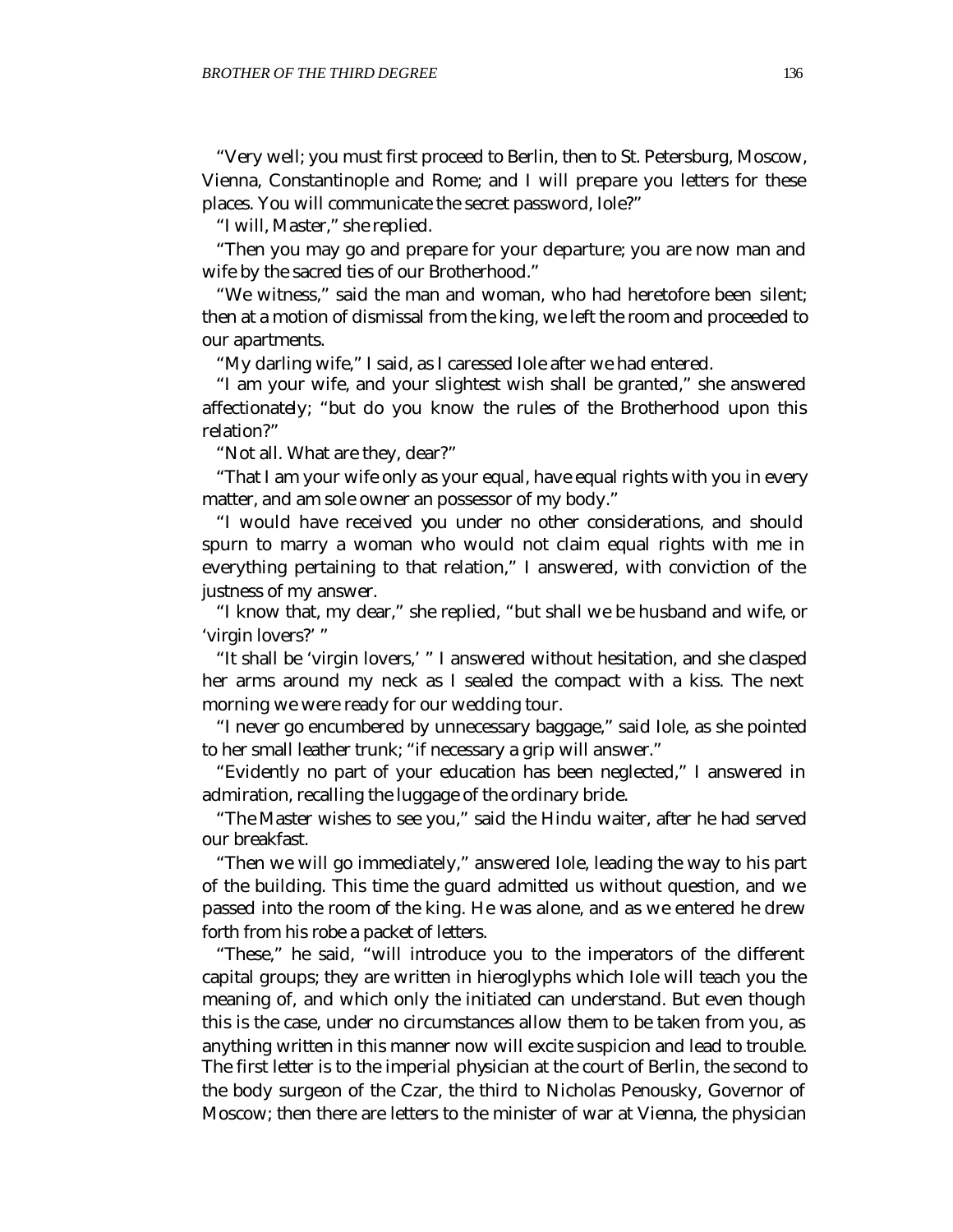of the king of Italy, and a high official at the Vatican. You see that while we are comparatively small with regard to numbers we make up in quality, and have powerful members scattered far and wide throughout the world; but back of these, unseen, there is a force against which no majority can prevail, and the next cataclysm of Europe will not be a thing of chance."

As he spoke these deeply significant words he handed me a peculiarly torn card covered with signatures, only about half of which remained, saying:

"Should any one, at any time, present to you the missing portion of this card, obey him as a member of the higher council and give him your full confidence." Then handing me another paper he said:

"Here is a check on the Bank of France for frs.500, 000, signed by Alphonso Colono. You can get him to endorse it and the full amount will be at your disposal," he said, smiling. "We are much obliged for your kind contribution to our cause, but we have no urgent need. Some even say that, if we chose, we could pay the national debts of the world in a fortnight. However true this may be, we have no need for your money at present. The other paper we destroyed; you are now at liberty to depart. Adhere strictly to the rules given, observe well all localities, and learn all information and things which may be helpful in the future. There are certain rules in regard to correspondence from time to time with me, but Iole will inform you concerning them. You may now start on your journey—the Protection powers of the Brotherhood go with you." He bowed and we departed.

A half hour later a carriage was announced, and with my satchel and Iole's small trunk on top, we were soon rolling rapidly away toward Paris. Thus commenced our peculiar wedding tour.

Nearly a year passed by, a year of happiness and study. Iole and I had become as one being; our tastes were similar, our desires and aspirations all alike, or tending to the same end, and a more harmonious union could not be pictured.

We had visited nearly all the important capitals of Europe, and had become acquainted with the members of the different lodges who, like those of Paris, represented the most refined and intellectual people of their respective countries. The political condition of the Continent was anything but quiet; there was an almost universal uprising of a revolutionary nature among the discontented masses, and governmental circles were in a ferment. Upon all these subjects we had to keep informed, but nothing interfered with our prescribed course of training. All this time we lived as "virgin lovers"; and while married before the law and so considered by society, were as brother and sister. The king and his council had given full sanction to the sex relation, neither the laws of nature nor man forbade, and I knew that my slightest wish would not be refused by Iole; yet, notwithstanding all this, I refrained. This was one of my most triumphant victories over the King of Evil; for, in the words of Buddha, "Nothing is more difficult than to refrain when nothing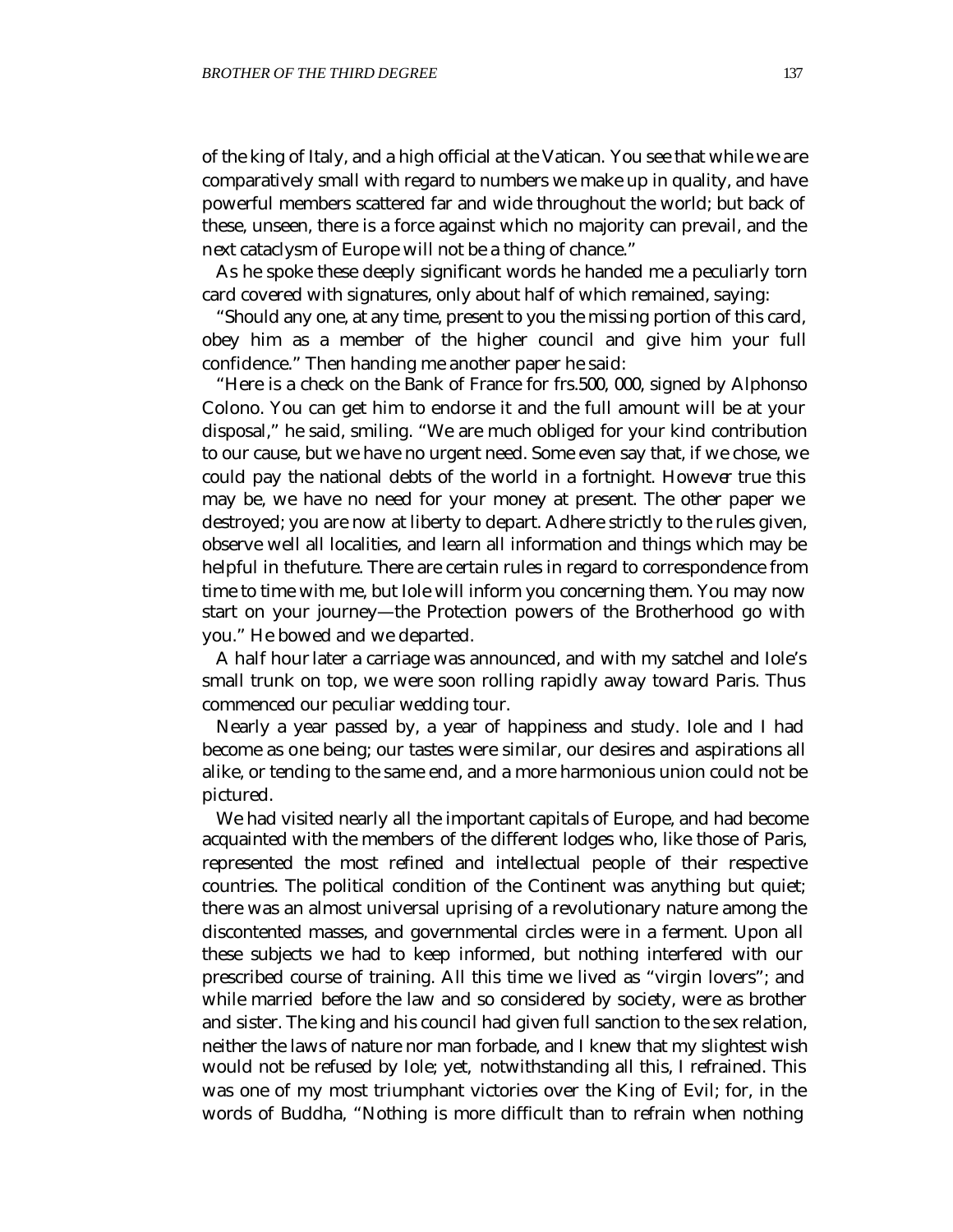hinders." Temptation has no power upon the moral man when he knows that by yielding to it he will violate a moral law. But here, without pride or vanity, I say naught restrained except the ideal of and aspiration for a purer love, higher life and knowledge; but these are powers the potency of which few realize. He who has a pure ideal constantly before him, or in his mind, will not be led astray by things debasing; and a mind absorbed in an earnest quest for truth and knowledge will not find time for impure thoughts.

We had left Rome and were spending the beautiful month of May near Florence, at the suburban villa of Seg. Parodi, the head of the Florentine group. One beautiful day Iole and I had been visiting the places of interest in the city; we had been through the great cathedral, spent several hours at the Loggia, and studied with delight the many wonderful paintings of the Pitti Palace.

About three o'clock in the afternoon we started on our return to the villa; having reached the top the ridge near the suburbs of the city, we stopped our carriage and gazed back upon the grand panorama spread out before us. It was such a day as only Italy can boast of, and I shall always recall it with pleasure. Above, the blue Italian sky with here and there a fleecy cloud painted in rainbow hues; below a vast sea of roofs, and far above them the tower of the Palazzo, Giotto's campanile, and Brunelleschi's dome.

"And this is where Dante walked the streets and with meditating mind muttered the words of hi 'Inferno,' " I said, as my mind recurred to that little understood writer.

"Yes," replied Iole, "and do you know that his 'Inferno' is one of the most masterful allegorical descriptions of hell that was ever written?"

"Yes, when correctly understood," I replied, "but what is your idea of hell, Iole?"

"Hell," she replied, "is a state of conscience mind, or body; or a condition of consciousness caused by these states, either separately or together."

"Then you do not consider it to be a place?"

"Not in the ordinary sense of the word," she replied; "hell cannot be geographically located either on earth or in the starry depths of space. To explain further, hell is suffered on two planes, the material and the astral. The earth represents the material plane, and on it we suffer for evil physical acts and the mental acts which are indissolubly linked thereto; therefore, in one sense, earth is hell. But after earth life we enter the astral plane and suffer from the disintegration of an astral body, built up by passions and desires during the life just passed. All punishments are suffered on the planes in which the causes that produced them operated. Punishments are the effects of evil or wrong acts, and not the imposed penalties of an extraneous God."

"But may I ask where this astral plane you speak of is?"

"Astral matter in its pristine purity is everywhere; but that particular condition to which I refer pervades and surrounds the earth. As on earth there are great vortices of suffering and pain, so, likewise, are there vortices of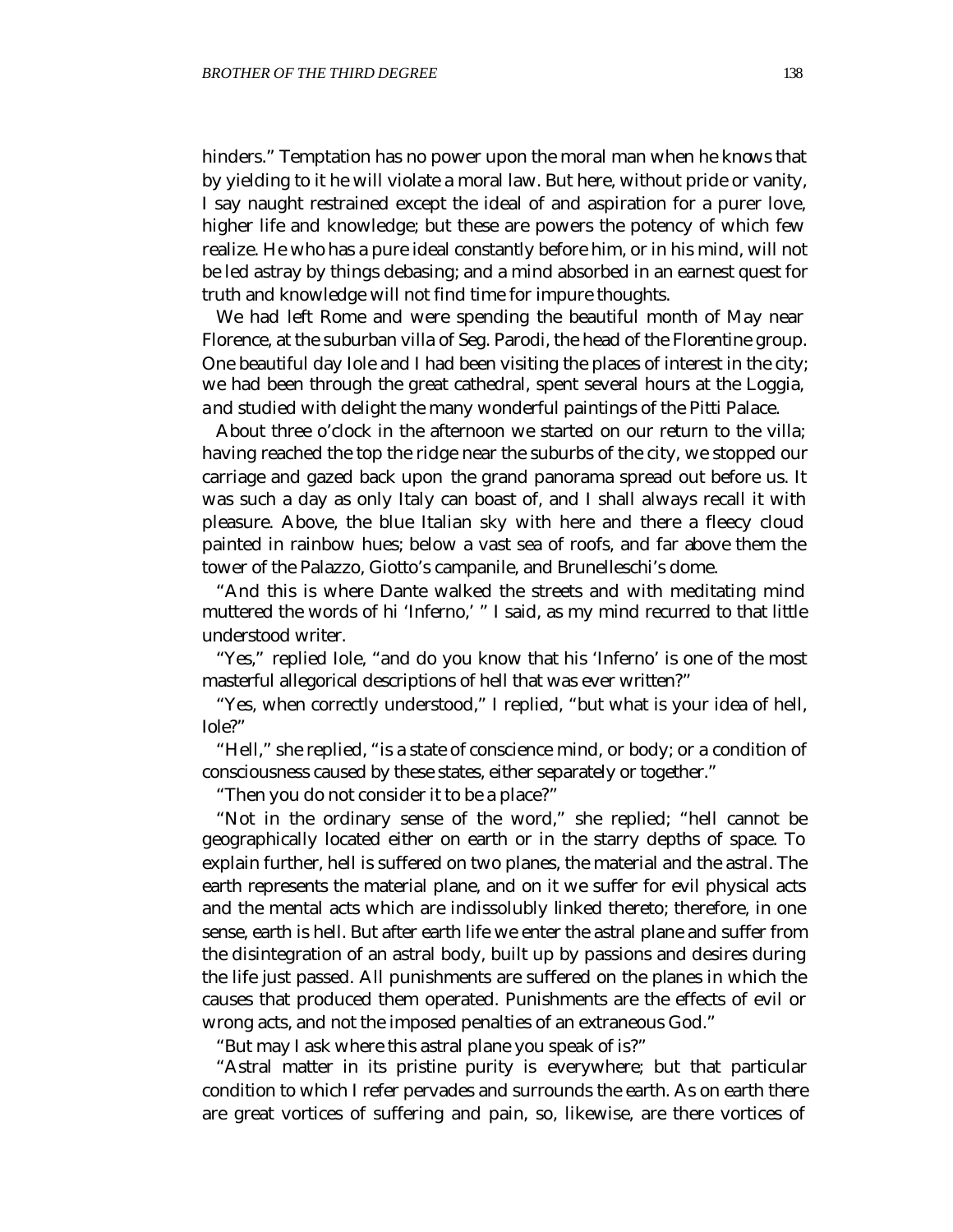misery in the astral substance; and in this sense only can the word place be applied to hell. When you die your astral self will be attracted to some vortex where the conditions exist which are most similar to its nature, just as on earth we are drawn to particular communities; but with this difference: On earth we can, if we will, leave any community, no matter how strong the attraction; but in the astral world man's will has left him for the time being, and he gravitates to where his passions and desires take him."

"And what is your idea of heaven?" I asked.

"Heaven," sh e replied, "is also a state or condition of consciousness, but its invisible plane is more properly called akasa than astral."

"When a man dies, then, he does not fly off to some remote star like Alcyone or Arcturus?"

"He does not; his spirit simply sinks into the akasic essence which fills all space. Verily 'the kingdom of heaven is within you,' and in more senses than one."

As she spoke we both turned, as by a common impulse, and saw a closed carriage rapidly approaching. Its occupant could not be seen, but as it went rapidly by Iole turned to me and asked: "Did you hear anything?"

"Yes;" she checked me as I was about to speak, and said, "Write it out."

As she spoke, she wrote on a piece of paper, and doing likewise we exchanged. Both and written the same words —"Report at once."

Not a vocal sound had been heard, but both had heard the same command coming as from the inner throat.

"A high degree brother is in that cab, and we must report at once," said Iole, as we followed in its wake.

We were but a short distance behind when it drew up at Seg. Parodi's villa, and saw a tall man with a long indigo-colored cape get out and proceed quickly up the path as the carriage turned and passed us on its way back to the city.

"That was certainly Albarez," I said to Iole, "and I expect our honeymoon is over and he is here to call us to our labors."

"Well, this life is duty and we must not neglect it," she replied quietly.

"Duty is our law," I replied firmly, as we turned into the lawn.

"And the doing of our duty brings us the highest happiness," she answered; "no matter how far apart we may be in the body, we are from now on always together in the great Soul."

We had hardly entered the front hall when the stranger, who was indeed Albarez, and who observed no ceremonies, met us and without a word motioned us to follow him into the parlor. Having closed the door with the usual caution of all members, he said:

"It is hardly necessary for me to produce the duplicate half of your cards or proceed to the formalities of passwords, as you both know me by sight. You are both to report immediately at Paris. Europe will be in a conflagration in a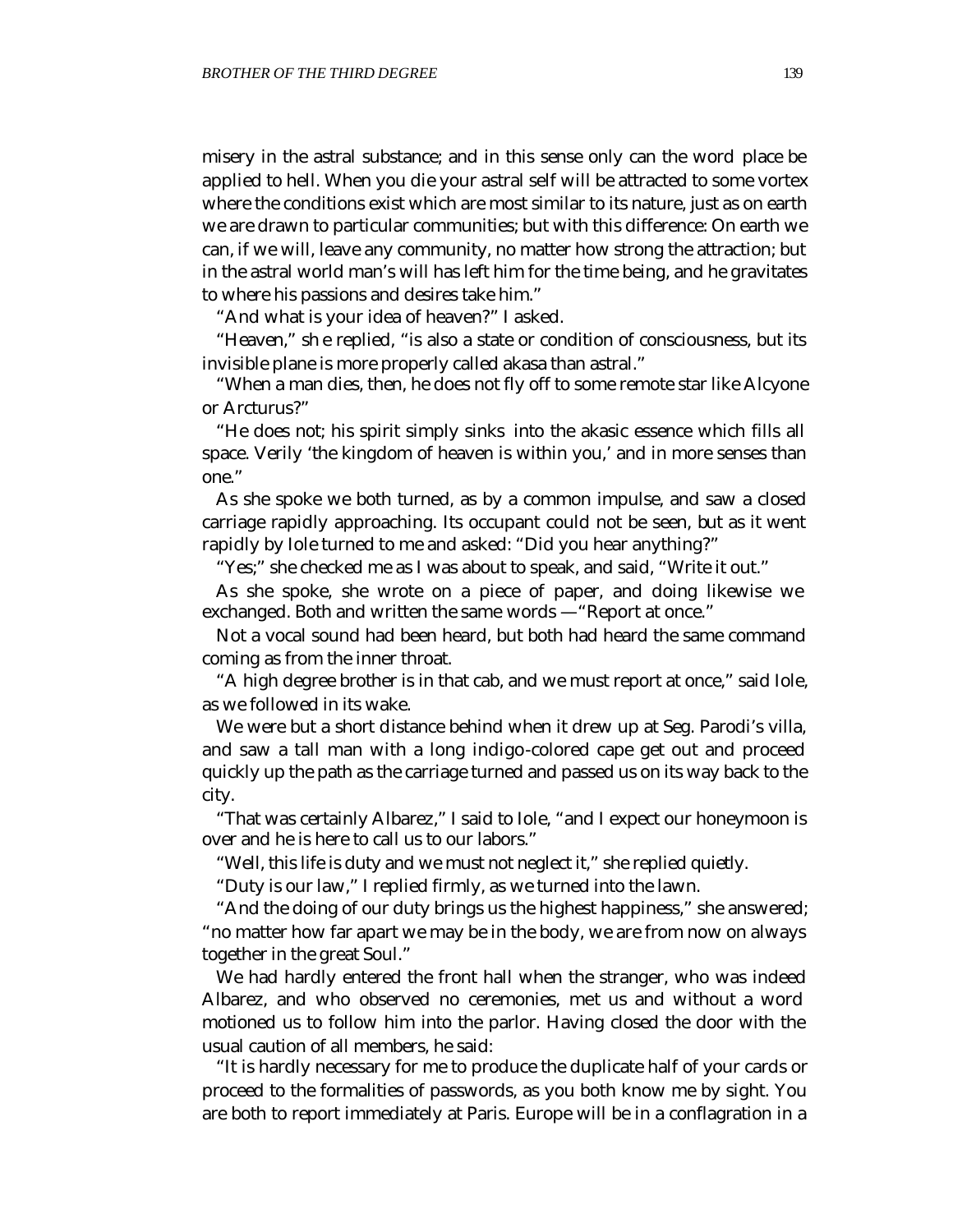week. A train leaves Florence at nine o'clock to-night; you have four hours in which to meet it. You know your duty. Now find Seg. Parodi and tell him Albarez awaits him in his parlor." Knowing that Albarez would never talk except when necessary, we proceeded without a word to our respective duties, Iole going to our apartments to pack her trunk, and I in search of Seg. Parodi.

Two hours later we saw the adept and Seg. Parodi mount two of the latter's swiftest horses and ride away towards the hills. Not another word of instruction had been given, but nine o'clock found us boarding the cars for Paris, and in a few minutes we were thundering away toward the French metropolis. Looking out the car-window, while stopping at Milan, I saw a man dressed almost exactly like Albarez board the train. He stepped on the platform of our car, and as I turned he entered and approached us. There was vacant seat just in front, and as he took it he very furtively made the sign of the seventh degree. We answered and he gave the password; then as we whispered the challenge and he answered, we knew he had important business with us. Looking cautiously, but with apparent carelessness around, he drew a small package from his coat, and handing it to me whispered: "Give that to King Eral, and under no circumstances let any one gain possession of it. If cornered, pull the discharge cord." Then without another word he walked through the coach and left the train. We saw him pass through the crowd outside and disappear around the depot just as the train commenced to move. All went well and we were approaching the French line, when a number of men dressed as soldiers entered the car. Scarcely had they entered the door when Iole whispered:

"Give me that package —quick!"

Without a word I obeyed. "Don't know me," she whispered, and immediately got up and went to the far end of the car. Wondering what could be the meaning of her action, I kept my seat and looked out the car-window. The men approached, carefully scrutinizing every one they passed, and strange to say, while no such word was spoken, I could hear from within in constant repetition the word—spy! Spy! Spy!

Reaching my seat a satisfied look came over the face of the leader and he ordered, "Stand up!"

"By whose orders?" I asked with dignity.

"By orders of His Majesty, the King of Italy," he answered, loftily.

"And what for?" I persisted.

"For a spy with secret documents," he answered, as his men commenced to feel and search my clothes. Iole by some strange power had divined their intentions, by clairvoyant sight had seen their thoughts, as it were. Would they search her also? Would I escape but to see her suffer? "Strange," said the leader, when they were unable to find what they expected: "where is the woman?" "There is his companion," said a passenger, pointing to Iole. "Search her," commanded the leader. A feeling of fear stole over me, but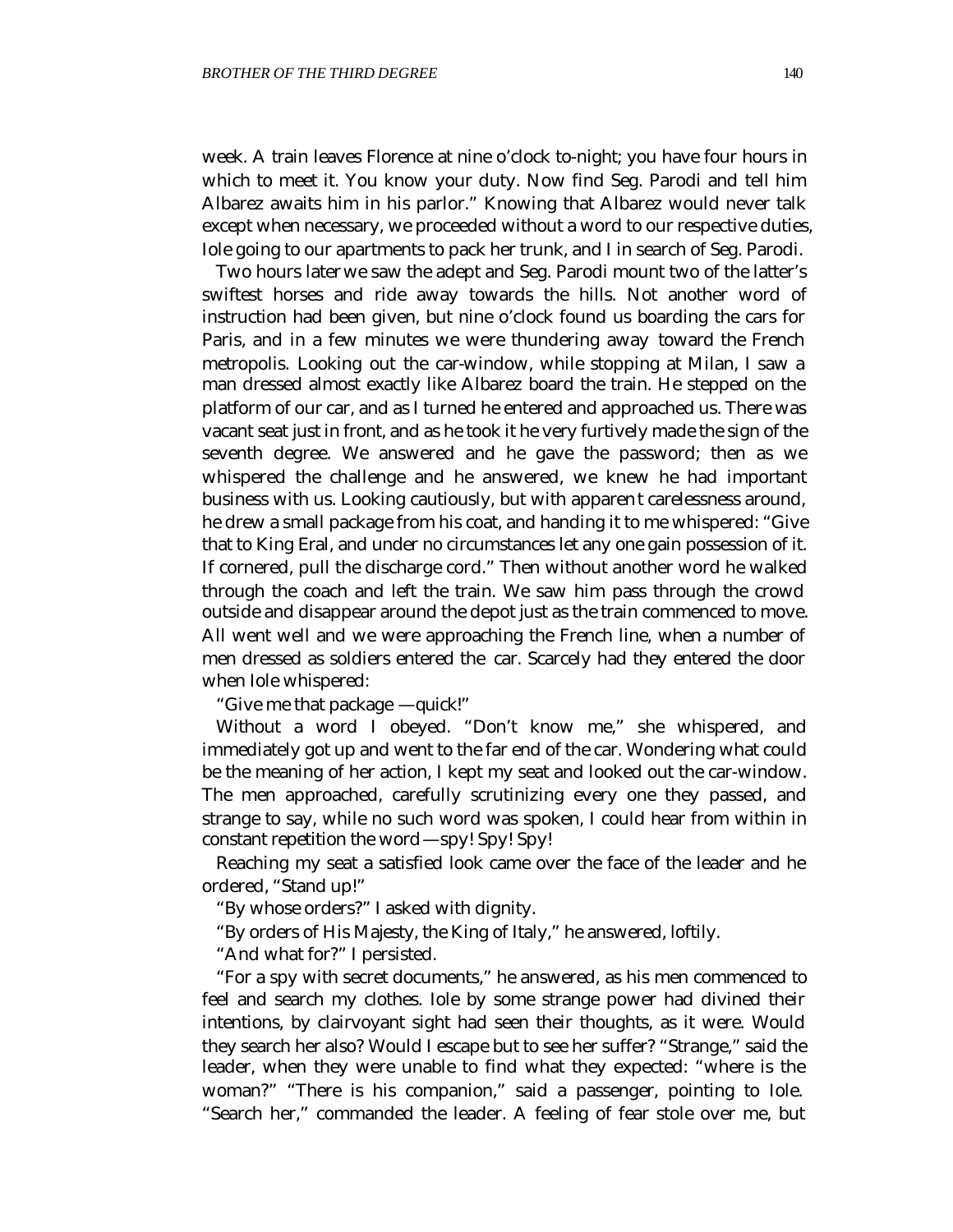recalling the rules to never fear I became calmly indifferent, and accompanied them to where Iole was seated.

"You have been misinformed or made a mistake," I said, as we reached her. "We will soon see," he answered grimly.

Iole was as calm as any one could be. "Oh," she said pleasantly, "you take us for spies, do you? Well, you are wrong; search me if you please."

"We must have been misinformed," said the leader, but with a suspicious look as the search was completed and nothing found. Our grips and seats were ransacked but no discoveries made; even Iole's checked trunk was searched, but nothing to awaken suspicion found; indeed, our baggage was of such a nature that it would allay suspicion. "Well, we have been misinformed," repeated the leader, as he and his men left the car at the frontier and we continued on our journey.

"Where is the package, Iole?" I asked, when they had gone and were safe in France.

"It is safe," she answered briefly, and I questioned no further; but at her solicitation we seated ourselves in the rear of he coach.

No other incidents happened. Arriving in Paris she arose, and in a manner that would not attract attention, reached down into the coal in the fuel box and drew forth the entrusted package. Putting it in the inner folds of her garments, she said:

"We must ever be on the alert from now on, and never, not even under the most trying circumstances, loss our self-possession. Now let me hear you pledge that you will never by sign or action, reveal a secret through rear or pain that may be brought to me."

"I pledge," I answered, as we got off at the station.

As though our arrival was known in advance a special carriage met us, and we were driven immediately to the residence of Count Nicholsky.

I had not passed beneath the little Cupid and his chained tiger for some time, and as we now saw him again, still standing on his golden egg, I recalled to Iole our first meeting.

"Yes," she said, "that time our victorious Cupid was a sign of meeting; this time, no doubt, he is a sign of parting. Are you ready and prepared to face any emergency?" she asked, in serious tones, as though she read a dark future.

"Never fear or have a single doubt of me; let come what may, I am ready," I answered, as the carriage drew up in front of the great Corinthian portico. As we got out a tall, cloaked figure, with long golden hair, passed through the entrance.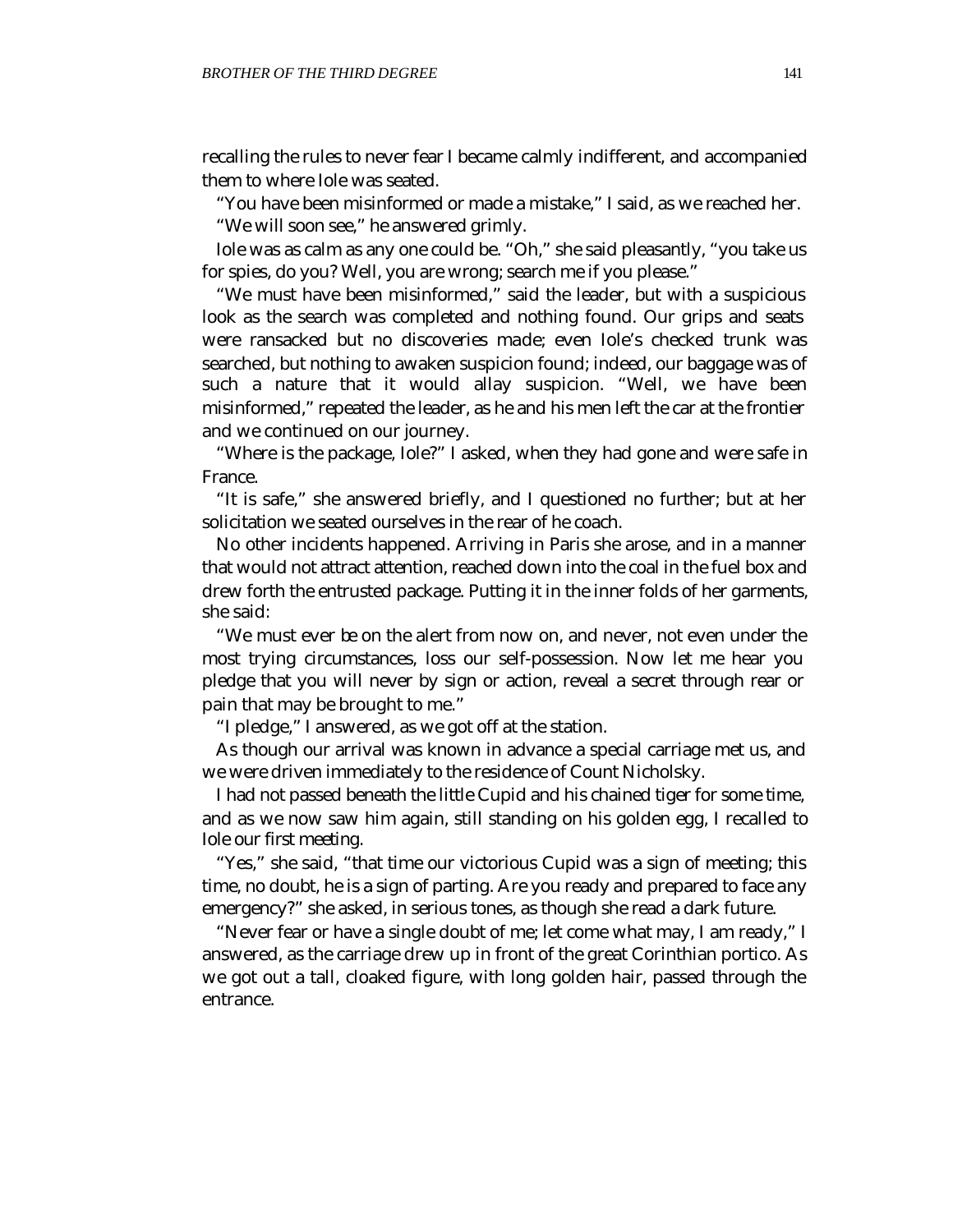## **CHAPTER XVI**

### ST. GERMAIN.—WAR.

WE entered the parlor and Iole immediately sent the brother who served as usher to notify Count Nicholsky of our arrival. He soon returned with orders for us to report at the council chamber at once. Being familiar with the place, Iole led the way along the same rich hall described before, to a room upon the second floor. A woman dressed in black, not unlike Iole when I first met her, challenged us at the door before which she stopped. Passwords were exchanged and we entered. Around a table in the center of a room finished throughout in azure-blur, sat seven persons whom I soon learned were seven of the most remarkable persons of any age. At the right sat the king whom we knew as Eral, and opposite him the mysterious Madame Petrovna, but with features wonderfully different from those she possessed when I first saw her. Her face was now remarkably white and beautiful, all the harsh lines and wrinkles had disappeared, but her blue eyes still shone with that wonderful light. Beside the king sat two men whom I afterwards learned were Count Nicholsky and Eugene Du Bois. Beside the Madame sat the man whom we had seen enter when we got out of the carriage; he was tall and sparely built, with long golden hair and a light, curly, chestnut beard. This man, whom I knew from his position at the table was the superior of all, had no certain age; his pale, serious face was not marked by a single wrinkle, yet I knew he was not young. His eyes were blue and shone with a fiery luster, and I noticed that his hands throbbed as they rested upon the table. That this personage may be no mystery, I will say that he was the celebrated Count de St. Germain who was a high initiate, and possessed the power of separating his eternal body from the form which dissolves. We took the two vacant seats opposite this great adept, who then motioned for King Eral to speak.

"You have a package for me?" said the king.

Without a word Iole drew forth the package and handed it across the table. Unwrapping the silk cloth around it, a platinum case came to view, and as the king pressed a concealed spring a lid flew open and a closely-folded paper fell upon the table. The Madame now passed him a bowl which sat near her, and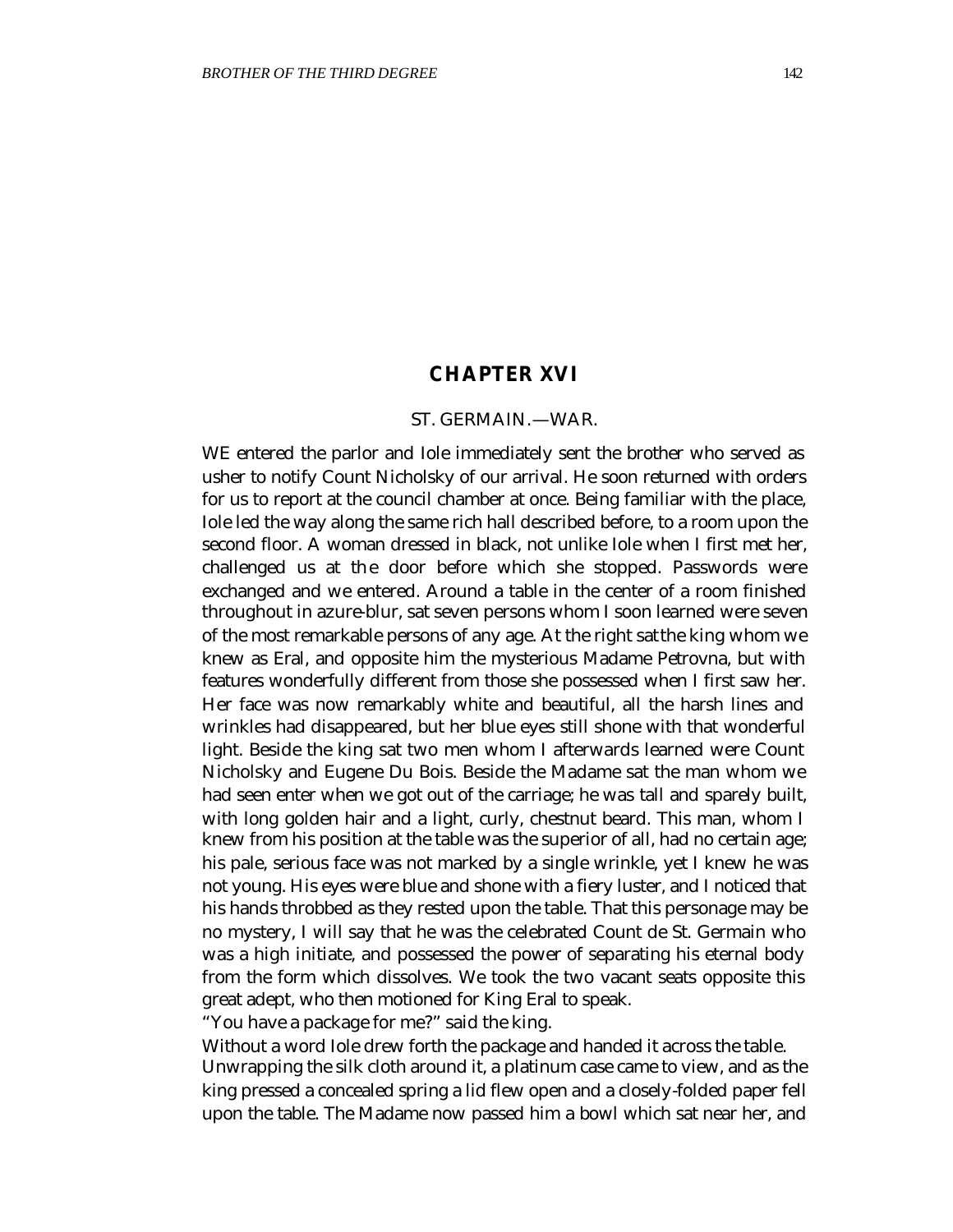the king immersed the paper in a fluid therein. Taking it from the liquid he spread it out upon the table, moving his hands back and forth over it without touching, all the time breathing upon its surface. In a few seconds a closely-written message commenced to appear upon the heretofore blank paper, and the king read the following message, which gave us the first intimation of the intelligence we carried:

"The German-Russian alliance is perfected and all has been signed and sealed. The German forces under Von Kral march at once on Paris by way of Brussels, and the Russians under Neouli strike Vienna. The royal powers of Italy are not yet certain, but the people are with us, and Austria and the German democrats join with France and England. Vivani, commander-in-chief of the Italian army, notwithstanding the King, is with us and will join Maximilian, commander of the Austrians, and check the Russians at Cracow. Let the French meet the Germans near the historic fields of Waterloo and avenge the past. I leave for Berlin this hour.

### "SAROY."

Not a sigh of surprise or emotion was discernible on the faces of those around the table as this startling news was read, but all looked intensely serious as Count St. Germain spoke and said:

"Has Careau answered our order to put Napoleon Marleon at the head of the French army?"

"He has. Napoleon takes command to-day and both await our further orders," answered Nicholsky.

"Then tell him to proceed with not less than two hundred thousand men to Waterloo at once. It is again the Latin against the Slav, but this time our cause is right and Rome will win. Russia will destroy the imperial Germans because of this unholy alliance, but not one foot of ground will she gain in Europe. Napoleon II. , Far greater than Napoleon I., will make all Europe outside of Russia one great republic, and Paris shall be its capital."

"Do you speak as Master?" asked the Madame, "is England certain?"

"We will receive a messenger to-day who will bring the news that Albert has abdicated because of wide-spread and dangerous insurrection, and that our man, Oliver G. Harkley, the Radical leader, has been declared protector. The fates decree the triumph of the people, and I speak as one who knows."

The count suddenly stopped, motioned silence, and assumed a fixed and trance-like posture. All remained quiet while he, with rigid features and staring eyes, sat motionless. For fully ten minutes he sat thus, all around the table breathing with suppressed breath in unison. Suddenly be regained his normal state and said:

"A Frenchman, a spy in the employ of the Germans, just arrived at the central station. He is a young man of twenty-seven years, about five feet ten inches in height, sparely built, and with an almost unnoticeable mole under his right eyebrow, a dark, waxed mustache, a smooth chin, and a light-brown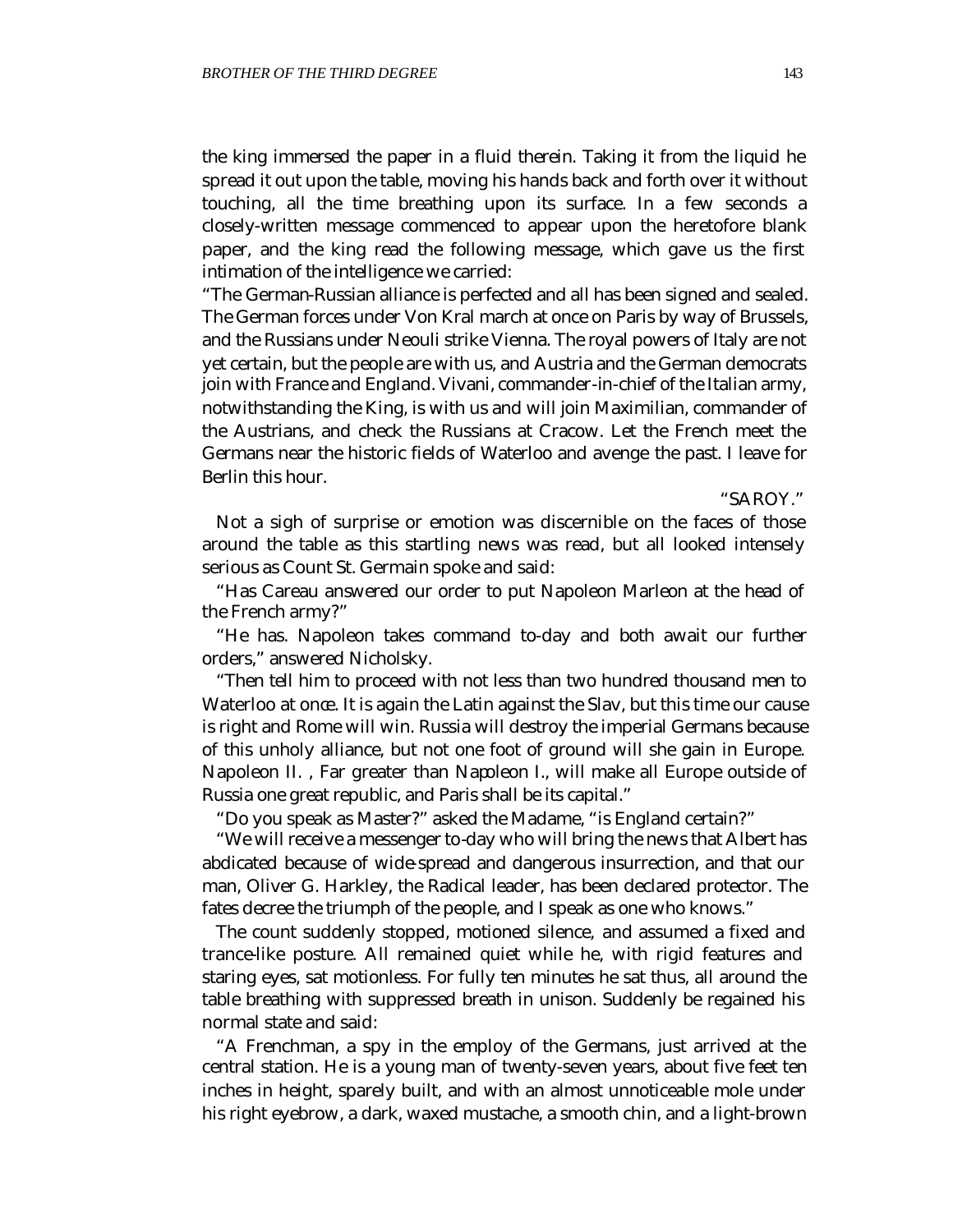suit of clothes. Notify Careau to seize him at once, before he enters No.— on the Rue de Rivoli, whither he is now bound; to be sure and send a man to intercept him, and do not let him destroy certain messages he has in his inner vest pocket. Also tell Careau to watch Gen. Moron and give him plenty of rope; he is a traitor and in league with our enemies, but he must not be arrested yet."

As he finished speaking Count Nicholsky bowed and left the room.

"Now," continued St. Germain, "we need four responsive pairs at once; I have other fields to attend to; can you furnish them from among your western members, or must I go East for them?" Thus speaking he looked at us penetratingly, and turning to Eral asked:

"Cannot this pair make one?"

"We think they can," replied the king.

"Sister, have you severed all the ties which bind you to your royal relatives?" he asked Iole, to my great surprise.

"I have," she answered briefly. Now like a flash the knowledge came to me. Iole and the Princess Louise whom I had seen saved so miraculously in London were one and the same. This explained the striking familiarity of her face when I first met her; the momentary glance I obtained of her, as she sat behind the flying steeds, had impressed her features upon my memory. All these years I had been the brother and companion of a royal princess, but she, in true simplicity, had not made a single show of station or exhibited any signs of pride. While these feelings of admiration were active within me, the count, addressing Iole, continued:

"Then, sister, you must enter the cap of Napoleon Marleon and communicate to him all in formation transmitted by your brother, who must immediately enlist with Von Kral. Not a movement of the enemy must be concealed from him; and we, as the secret powers that make such men great, will see that he lacks no information. Through the communicating power of responsive minds your brother can keep you informed of every movement of the Germans, and this without the delays which traveling spies couriers cannot help but meet."

Then turning to King Eral he said:

"There must be pairs to communicate between the other armies, and, if necessary, one must be at every throne in Europe. Mind will be superior to powder and cannon and all material inventions in this contest. The thrones have laughed at the claims of occultism; before long they will wish they had not. Give the brother and sister the necessary instructions; I have a call from the East."

As he finished speaking he arose and left the room, and Eral addressed us:

"Brother and sister, your year has been well spent; your colors show that your minds are one and your souls responsive. You understand the science of mental communication, for you have practiced it for a year: but some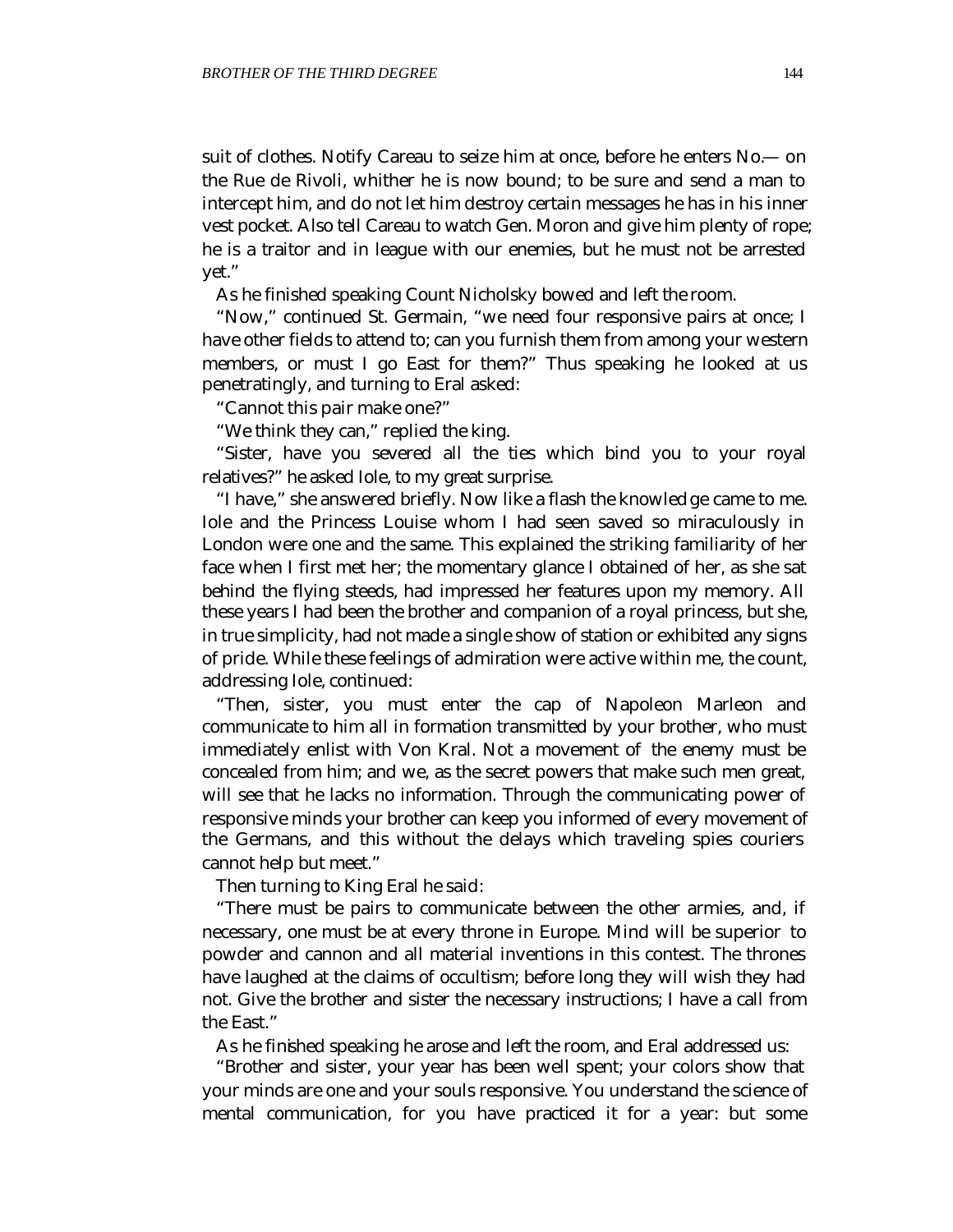additional instructions will be useful to you in the field of labor into which you now enter. Whenever written messages are to be sent, soak the paper upon which they are written in a certain liquor of nitrogen and put them in a platinum case which will be given you; then place therewith a small percussion-cap operated by connection with a cord extending from the box. When captured, as a last resort, destroy the message by pulling the string. But written messages must never be carried or sent when mental messages will answer the purpose, for the latter leave no clue, neither do they excite suspicion. If either of you should wish to communicate with us other than through each other. Or either should be killed, you can use an exceptional method, but only as a last resort. This method is most dangerous and must be used with greatest caution. We will give each of you certain powders, which, if you can find an hour when no one will disturb you, you can take, and they will enable you to reach some of us, no matter where we are. But never take them when there is the least chance of being disturbed, for death would be the result. One hour will suffice, and this can frequently be obtained in the night. When you separate; you must also set your watches with each other, and never change them as you move from place to place. In this manner you will always be able to concentrate your minds in communication, at the same time little variations can be overcome. Further, as a precaution, you must nev er know one another — not even in death or torture. By power of will control yourselves. Now, until this evening, you are at liberty; at five o'clock you both leave for Berlin. Go unencumbered by baggage and take separate seats, but in the same coach; and whatever happens do not know each other."

With a wave of the hand he dismissed us, and the council adjourned. Three of the members had not uttered a word, and the mysterious Madame Petrovna had made only one remark; but it was evident from their attention that not a word or act had escaped them. When we left the council-chamber Iole, who was perfectly familiar with the house, led the way to the dinning-room, and with all the authority of a mistress ordered our breakfast. As we ate our meal she said: "My brother, are you fully equal to any emergency?"

"I am," I answered, full confident.

"Then remember that not even imprisonment, death or torture is to lead us to betray our cause or forget our duty." She spoke as though she had a premonition of evil, and I answered with reassurance:

"Nothing that the minds of men can conjure will lead me to betray or neglect my cause or duty." Then by a kind of tacit consent we finished our meal in silence. Having but a short time until my start for Berlin, I took an hour to go to the city. The streets and thoroughfares were thronged with excited multitudes.

Flaming bulletins announced the declarations of war, and in large letters I read that Napoleon Marleon, a captain of artillery, had suddenly and almost without precedent been appointed to the command of the army by Gen.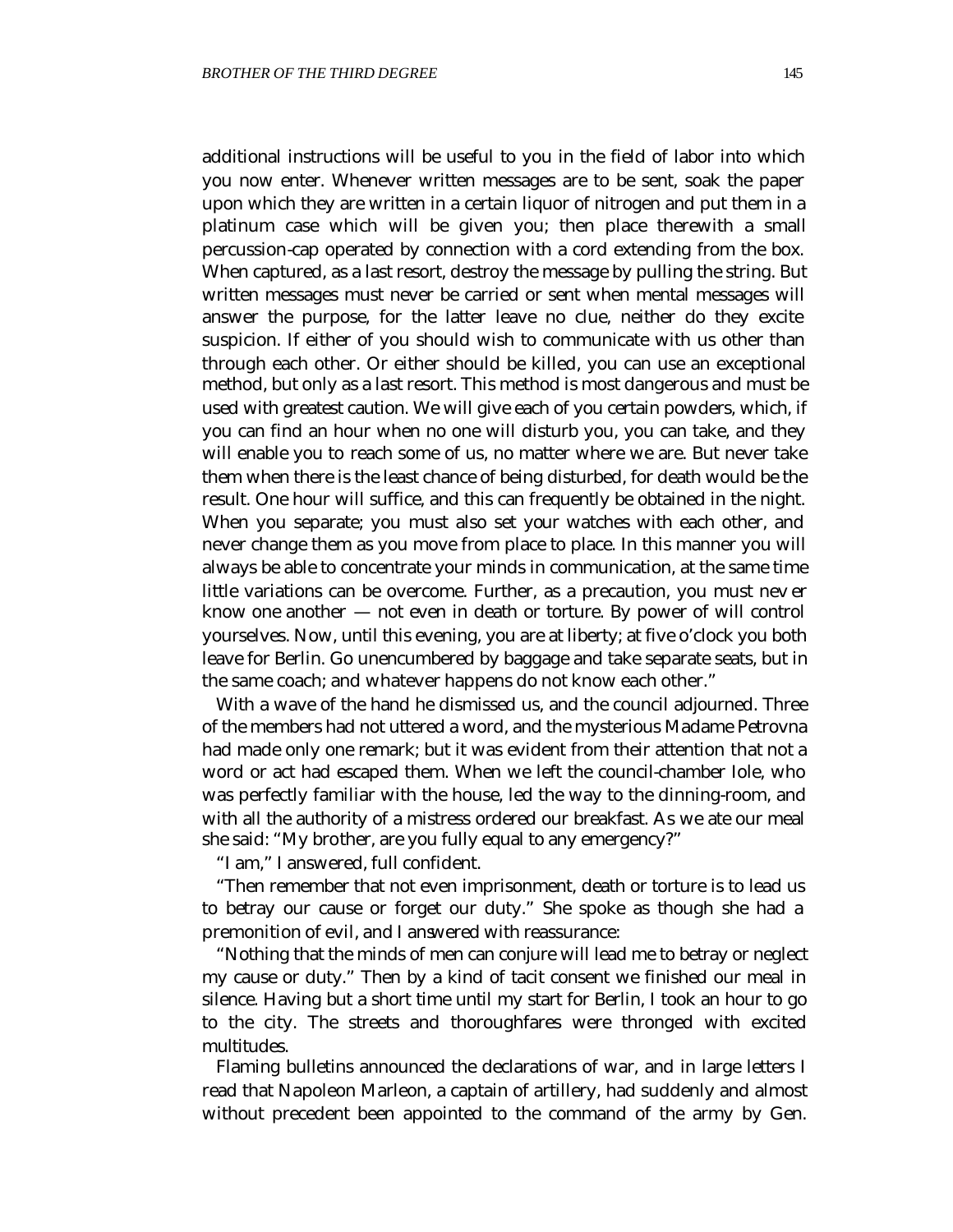Careau, minister of war. A Napoleonic fever had seized the populace, and the city was full of volunteers of every nationality. "Napoleon! Napoleon! Vive le Napoleon! Vive le Napoleon!" rang through the streets. As my carriage was passing through the Place de la Concorde, the crowd became so dense I had to stop. The National Guards, with their new commander at their head, were marching down the boulevard. The stirring strains of the new war-song, "Liberty," full of fire and passion, rose from a hundred bands. Looking at the new Napoleon I saw he was a young man of not over twenty-seven years; he was mounted upon a magnificent white charger and rode with stately carriage. He was slightly taller than his eminent predecessor, his face white and almost bloodless, his thin lips pressed closely together making his mouth look firm, while his deep-set, steel-gray eyes flashed coolly here and there as he viewed the multitude as one born to command. As a gigantic silk banner bearing the white lily of France waved near him, a smile overspread his stern and determined features, and he lifted his plumed hat and bowed. Instantly a great cry arose from many thousand throats and the words, "Vive le Napoleon! Vive la Republique de l'Europe!" echoed and reechoed through the place. The belief in re-incarnation, scattered far and wide by the theosophists and oriental teachers, had now become almost universally accepted throughout the West, and especially in France. Many thought their great Napoleon of Austerlitz had been born once more to avenge the fate of Waterloo, and accomplish that which he had undertaken a century too soon.

The papers were full of startling headings. England had joined with France and was landing two hundred thousand men at Hare under Gen. Nelson. The cry was, "On to Brussels! On to Berlin!" As I drove on I thought, how few saw or were aware of the silent power behind all this tumult and action. The great Powers work unknown, but they do not interfere with the actions of men, but when the time of Karmic retribution comes they help to guide its action.

Thus thinking I returned to the residence of Count Nicholsky. As I entered the front hall the Count de St. Germain met me; no one else was in the hall, and coming up to me he said: "Alphonso Colono, for the next five years all Europe will be bathed in blood and all life will apparently be uncertain; you will have to be in the midst of the conflict, but let me tell you, as one who knows, that neither you nor your sister Iole will suffer injury. Have confidence in what I say; no matter how near death you both may come, you will both be protected and escaped. You both have great duties when this war is over, great heights lie just beyond, and you both shall reach them." As he thus spoke his wonderful eyes looked into min and seemed to read my very soul; without thinking of answering stood in silence as he turned away and was gone. Proceeding to Iole's room we laid out our program, and that evening at five o'clock, with nothing but hand-satchels, we left on the train for the German frontier. Iole was to accompany me to Berlin and return with certain messages from Dr. Rankel, imperial physician, whom I had met a year before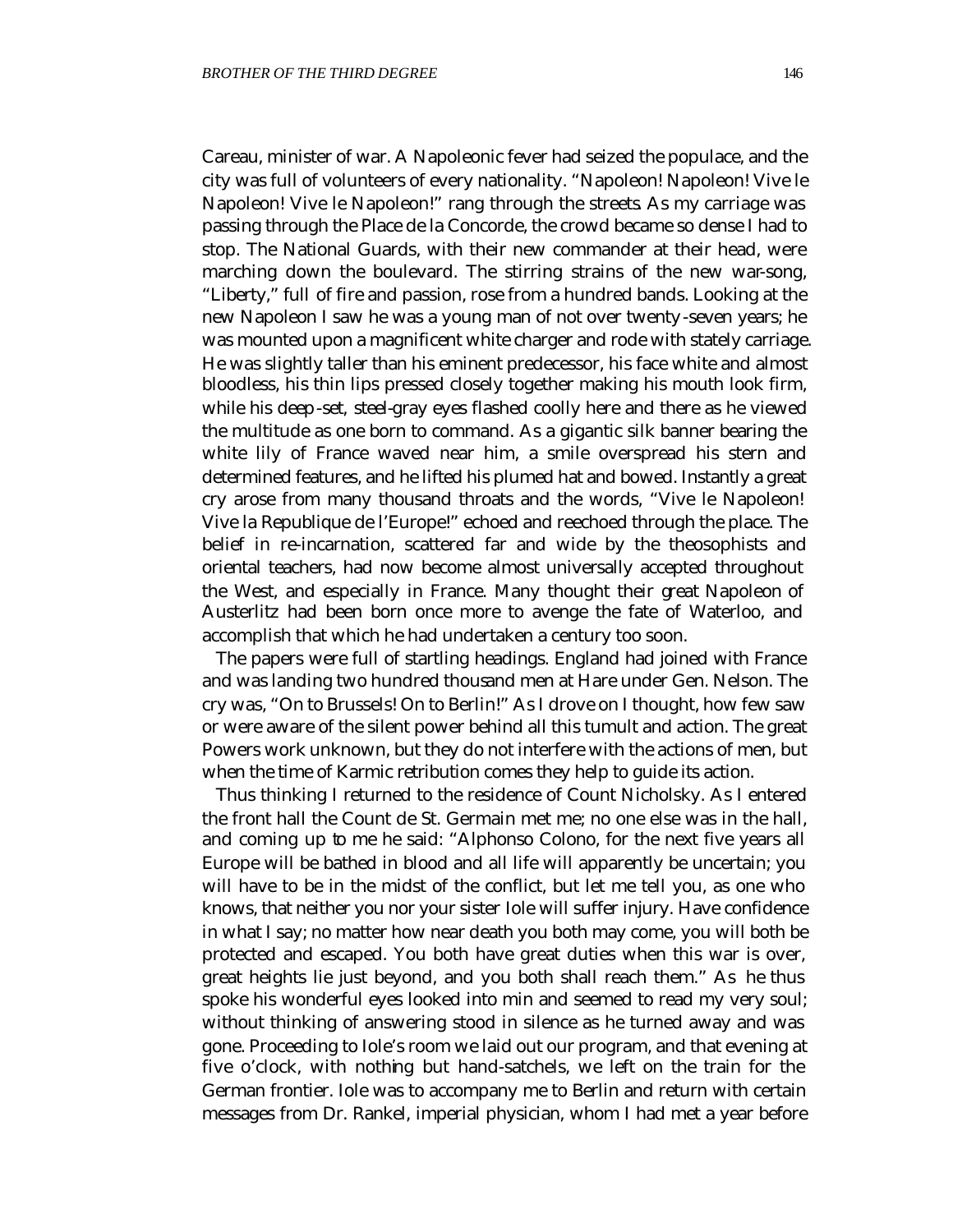and to whom I had letters of confidence. It was through him that King Eral had said I would get my position as body surgeon of Gen. Von Kral. Here I would be right at the center of action and miss no information. The train on which we were passengers was loaded down with troops, proceeding toward the contemplated field of battle; but they did not continue our way long, as they turned off toward Brussels. Thinking all was safe while we were in France, we rode together until we approached the German frontier, when we both adopted the German tongue and took separate seats in a coach for Berlin. Everywhere excitement reigned and everybody was under military surveillance. Notwithstanding my boasted indifference, I felt a little uneasy about Iole as we crossed the line, for she had been instructed with one of the pla tinum cases containing messages for the Berlin lodge. Feeling sure she would be searched before we crossed the Rhine, I took a stroll to the far end of the car, stopping as I passed her seat and speaking to her in German. She turned away and looked out of the window as though to avoid my advances, but at the same time furtively slipped me a note: Returning to my seat, I read in the cipher-writing of the order the following note:

"I shall be arrested before we cross the Rhine, but there seems to be a purpose in it and things must take their course. According to orders, I will not destroy my messages until the very last; and whatever comes you must make no sign. Remember!

"Iole"

The means by which she had obtained this information in advance was not an entire mystery, for I knew that she had clairvoyant sight. Strange to relate, while not possessing this faculty, I had clairaudient hearing, and could hear, as it were, the unspoken thoughts of those upon whom I concentrated my mind. At the next station a young German entered the coach and seated himself beside me. "I thought you had a companion," was the strange remark with which he familiarly addressed me. Suspicious at once I gripped my thumb, the challenge sign of the seventh degree; but as he did not answer I concluded he was a spy and replied:

"No, I have no companion; what made you think I had?" As I answered, I concentrated my mind upon him to read his thoughts, but found it of no avail. Somewhat puzzled at this failure, and wondering if he had obtained a clue to my membership, I remained silent until he should reply. After some moments' waiting he gave the sign of the sixth degree. I had been informed by Eral that no members lower that the seventh degree were in the secret movement, but I answered his challenge. Now the reason of my inability to read his mind was made clear—sixth degree members all know how to control and guard their thoughts. Having exchanged passwords, he handed me a passport, and we entered into conversa tion which continued until we reached the Rhine. Here a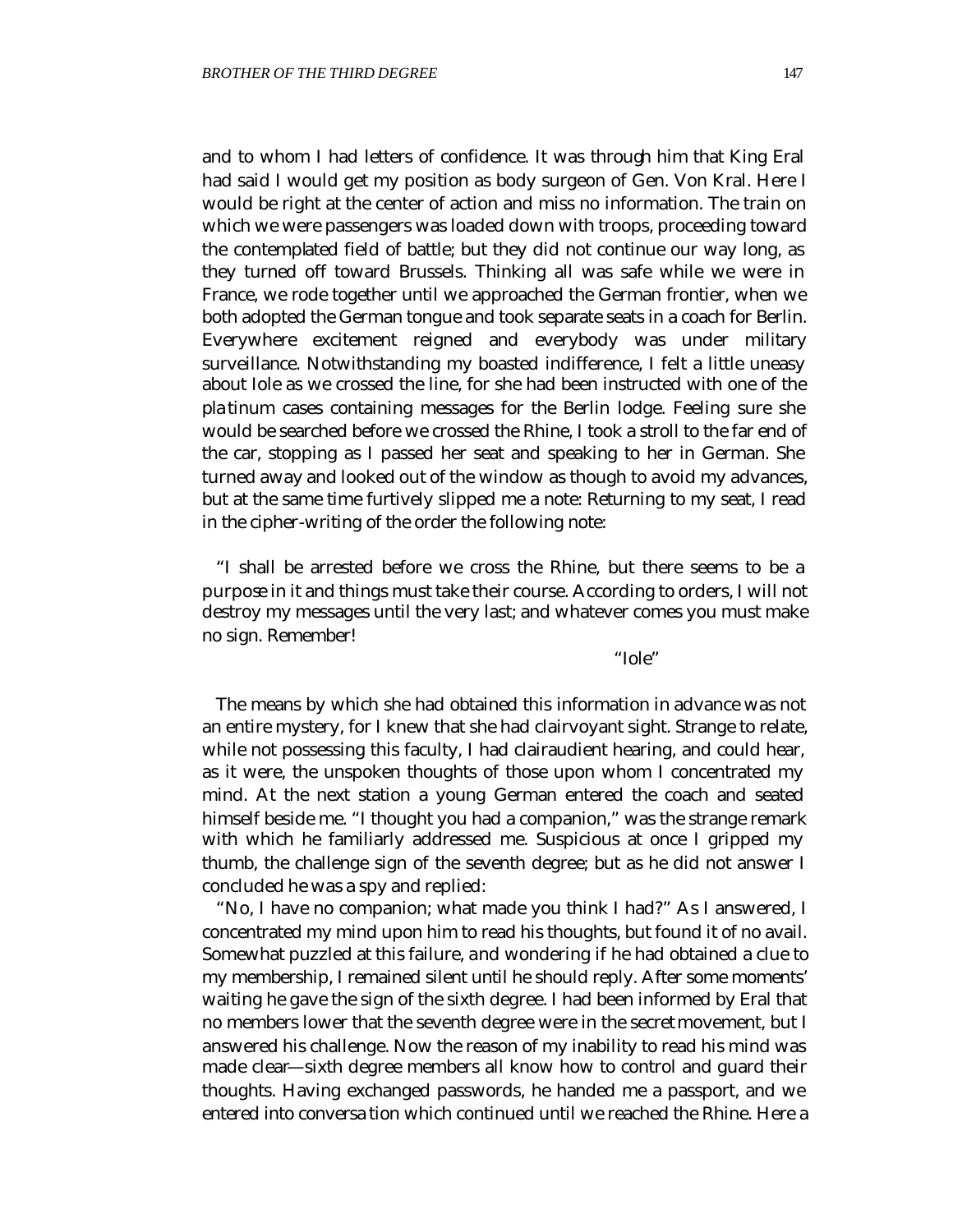military detachment entered and demanded passports. What will Iole do? I thought; if she only had my passport she could pass unsearched.

With this idea in mind I started toward her end of the car, but the officers were there first. Knowing better than to make myself known, I took a seat near by.

"Your passport," said the officer in charge, addressing her.

"I have none," she replied.

"Then you cannot cross the Rhine," he answered.

"I must go to Berlin," she responded.

"What is your business there?" he asked, eying her veiled closely.

"That I will report to the proper authorities," she answered, to my surprise.

"Ah! You will? Men, search her," he said, turning to his assistants.

"I request lady searchers," she said, arising with dignity.

"Ah!" said the officer in charge, "you are a spy."

"I am not spy, but I have business in Berlin."

"What is your business?"

She made a sign, and a startled look came over the face of the officer as he leaned toward her, and she whispered something in his ear.

Her communication seemed to turn him wild with glee, and at the same time transform him; tearing her veil from her face he seized her with rough hands, and with a mocking laugh cried: "A spy of the Black Art Brotherhood! Search her! Ha! Ha! One of your insane members turned traitor this morning and gave your Order away. If the idiot had not been suddenly struck by a fit and gone raving mad, we would now know all your nefarious plots." Biting his tongue he suddenly checked himself, as if he had said too much, while at his orders his men seized her roughly. By an almost superhuman effort of my will I restrained myself, as they roughly searched her.

"Look under the seat," commanded the leader, when they found nothing. Her satchel, with its contents, lay upon the floor, and the upholstered seat was taken up in their search, while Iole stood by calmly watching every movement.

"Ah! Here it is," cried one of the men, as he took the platinum box from a small hole cut in the bottom of the seat. Quick as flash, and before they could divine her intention, Iole seized his hand and pulled the cord attached to the box. There was a muffled explosion, the sides of the box bulged out and the lid flew open; but a mass of charred paper and ashes was all that remained.

"The devil!" shouted the leader; "handcuff her and take her in charge." As he spoke another squad of men approached from the other end of the car.

"A dangerous spy," said the new leader, "what kind of a devilish mechanism was that she had to destroy her dispatches?"

"The devil alone knows," replied the first leader; "these French always were in league with sorcerers and those who deal in black art work. Where is your passport?" he suddenly asked, turning to me.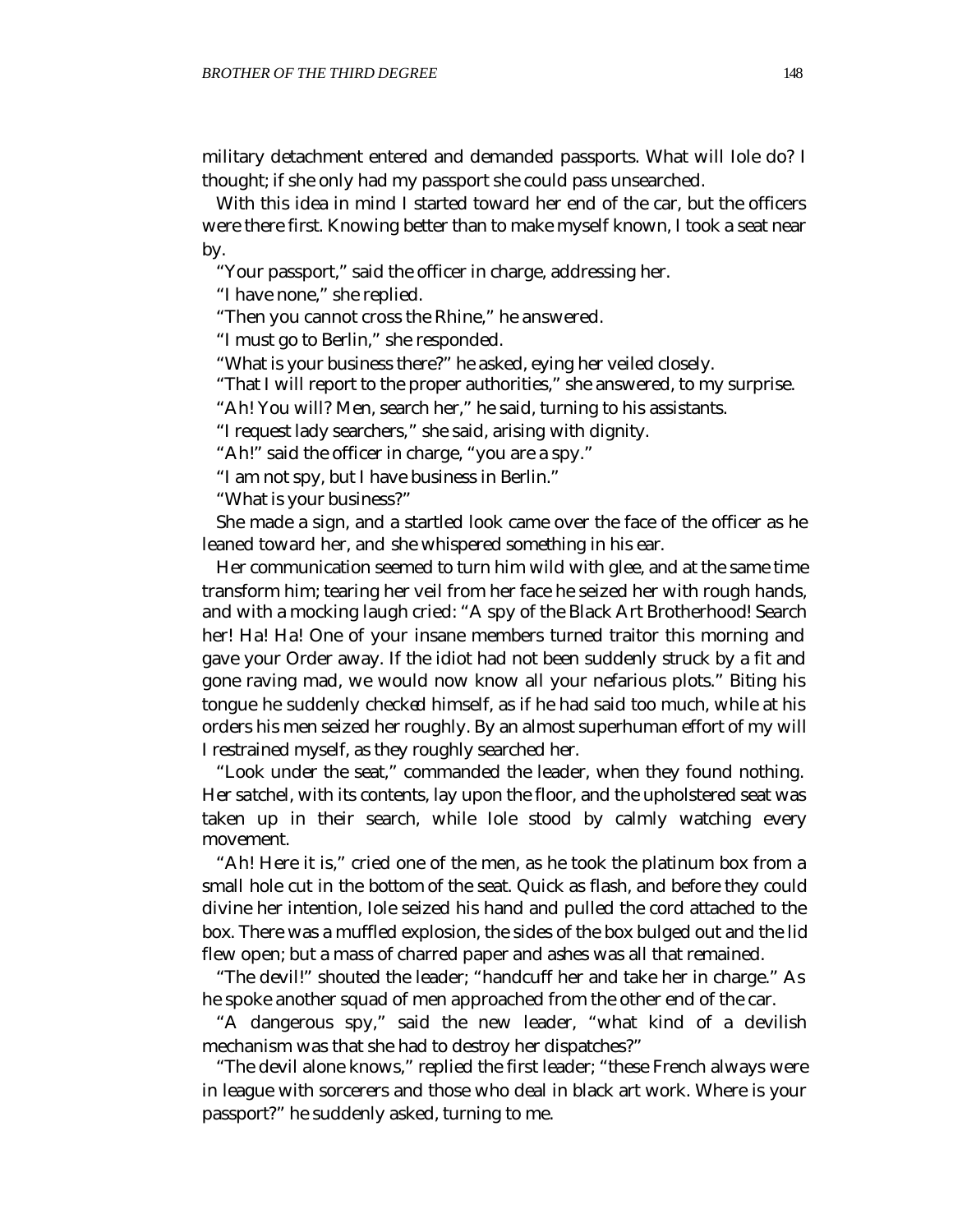"Here it is," I answered, handing him my pass.

"You talk German, but you don't look it. What is your nationality?" he asked, eying me suspiciously.

"By birth an American, by Sympathies German," I answered boldly.

"Well, you know a winner," he answered gruffly, as he moved on. Iole, with manacled hands, having been led into another coach, I was left alone to my thoughts. Colono, I said to myself, remember the words of St. Germain and be calm and confident. Then I questioned, how did the German who gave me my passport know me? Ah! Now I know, a society sign was on my large seal ring and he had seen it. Should I take it off? No, it had served to my advantage so far, and I would leave it on. But how was I to communicate with the French commander since Iole was in the hands of the Germans? What had Iole said when she whispered to the officer? Had some one betrayed his trust? Had the Masters for protection to their cause struck him with madness? Or had his oath, sealed by a solemn invocation, indeed drawn upon him the destroying spirits he had evoked? Thus thinking, I remained quiet until the train reached Berlin. Acquainted with the city from the year before, I lost no time; and without even waiting to see what was done with Iole, hurried t other residence of Dr. Rankel, determined to tell him at once of the circumstances. The doctor immediately responded to my note by appearing in person and inviting me to his private study. Being a high-degree member I had no hesitancy in telling him everything; and in answer to the questions I put with my account, he said:

"Albarez and Saroy are both in the city, and I will notify them at once, if they have not already learned of her capture. They will do all that can be done, and, under the present circumstances, you know that will be much. As for you, you will proceed without delay to the headquarters of Von Kral; I will provide you with all necessary recommendations and papers from the imperial court.

That night I stayed with Dr. Rankel, and early the next morning he handed me the confidential prison report to the imperial court, with a significant smile, and I read:

### TREACHERY OR SORCERY.

Yesterday a woman who gave her name as Louise Gray, and who is an English spy in the employ of the French, was captured on the train *en route* for Berlin, with important secret messages to French emissaries here; but when caught she destroyed her messages by some explosive apparatus in the package in which they were carried. She is a bold and daring woman, and the officers brought her, under heavy guard, immediately to the imperial prison, where she was confined in one of the inner and most secure cells with strict order given to place a double guard around her. These precautions were well taken, but proved futile; for last night, in some mysterious manner, she escaped, and no traces can be found of her whereabouts. The only explanation that the prison general can vouchsafe is very weak, and he has been removed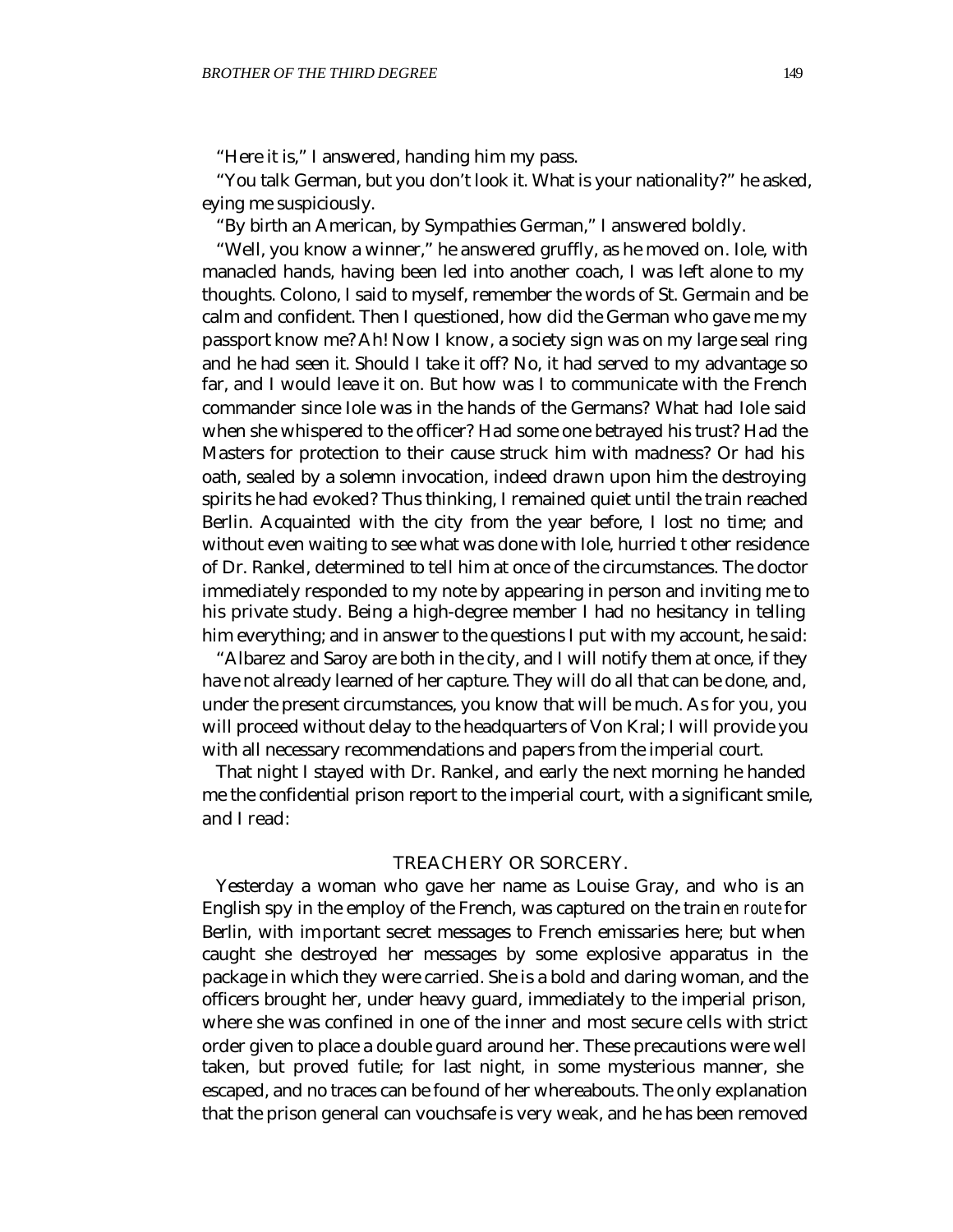and confined until it can be investigated. He says that about ten o'clock last night, while he, himself, was at the outer entrance, two strangers approached him. One, in a voice which had a strange and irresistible power, ordered him to lead the way to cell No. 93, the one in which the woman was confined. Unable to disobey, he did so, and the other stranger remained at the outer entrance. He has but a dim idea of what followed, but he faintly remembers leading the way to the cell door and opening it, and then accompanying the man and woman back through the corridor, giving some explanations to the hall-guards, he know not what. He was found at the outer entrance an hour before he revived. In the mean time the birds had flown. He swears that he was hypnotized or made a victim of black-art sorcerers, and the guards seem to verify his claims; for three of them were found lying in a room near the outer entrance in the same death-like stupor. All they remember near the entrance; further than this they have nothing to say. Additional weight is lent to their statements and claims. By the revelations of the German occultist, Kroez, who was struck by madness before he could complete his disclosures. This dabbler in the black art said that the Franco-English alliance is backed by an organized band of sorcerers and magicians, who are in league with the devil, and possess supernatural powers. We have never believed much in these claims than our cold reason knows of; anyway, the people are hearing of these things, and lacking information, are becoming fearful and superstitious. Still another link in this chain of evidence is the fact that the woman gave the officers the secret passwords of the German spies, and would have passed through without question but for the revelations of Kroez. All passwords have been changed, and orders issued to seize all who use the old. In the mean time every effort will be made to get at the bottom of this organization; but because of the people, all public information concerning it must be prohibited.

When I had finished reading, Dr. Rankel smiled and said:

"Iole, with Albarez, is now well on her way to the French army, and Saroy has left for Vienna. Poor Kroez as a raving maniac can do no more harm; fearful is the penalty to him who violates his oath when he has invoked the demons of destruction. \*

\*Kroez, after twenty-five years of almost constant study without any thing or altruistic motives, had stumbled, as it were, upon one of the great secrets of occultism. The discovery was of course immediately known at the eastern headquarters of the great adepts, but what could they do? Kroez was not pledged, and if left alone without the higher light, so necessary to the right use of his knowledge, would use it for unlawful or evil purposes and become identified with the Black Brotherhood, which really does exist, and thus become a power for evil.

Three courses were open: Death, perpetual guardianship, or adoption. But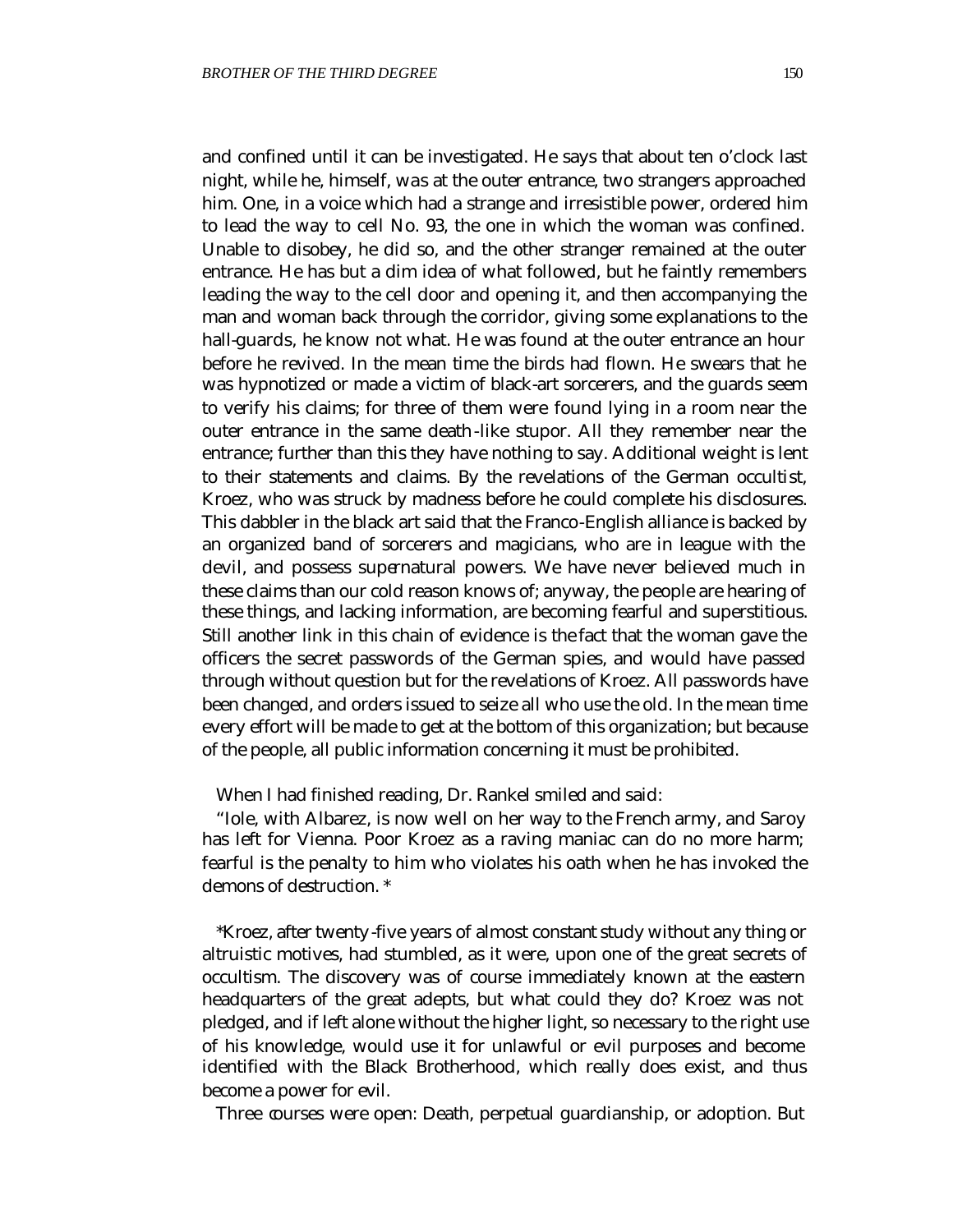not even the Masters have a right to take life, while perpetual guardianship would require the constant overshadowing of Kroez to prevent revelations or wrong use of his powers. This would keep the overshadowing Master from his other labors; therefore, only the third course lay open, he would have to be adopted into one of the outer branches of the Great Brotherhood. Some of the most celebrated occultists had thus by their own labor discovered some of the great secrets, had been adopted, and had become tireless and useful workers in the great cause. Then, the chances were that when Kroez became associated with the Masters, and knew that they really existed, he would become a devoted disciple; anyhow, he would be pledged and bound by his invocation, and if under his invocation he violated his pledge, death or madness would follow swiftly upon him. Therefore he was adopted; but his adoption could not wash away the unexhausted Karma in his nature. Instead of controlling his nature, and through pain and suffering allowing the evil to exhaust itself, as one of the most celebrated occultists of the nineteenth century had done, he allowed it to master him and violated his pledge. The result was swift and inevitable; he was not struck by Masters, but by the elemental powers he had evoked when he violated his pledge. He lost his soul; while, if he had adhered to the Masters, he would have been united with his God.

"You will join the division which leaves the city this morning on its way to join Von Kral; when you arrive go immediately to his headquarters and present these papers."

He handed me a package of papers and continued:

"When he sees these he will give you his full confidence, and signed as they are, you will be his most intimate companion. I also give you a clairvoyant analysis of the constitution of Von Kral, and the number of his organism, so that you can, if necessary, read or even influence all his thoughts. Further, since the treachery of Kroez, all the passwords of our order have been changed; I will give these to you as communicated to me by Albarez and Saroy. In the future answer no signs of the sixth degree, as they are not in our movement other than as individuals; member s there follow their own inclinations, but we are bound together as a unit. Now you can go. Report at division headquarters, and when you have joined Von Kral, keep Iole informed of his every movement."

When the doctor had finished I shook his hand, and having carefully placed away my papers, proceeded to division headquarters. With the letters in my possession I found a ready admittance to the immediate company of the general, and was soon *en route* towards the field of action. That night we camped in a village not far from Berlin, and I determined to try and have a mental communication with Iole. Ten and five o'clock at night were the two fixed hours we had agreed upon for lengthy communications, but every hour throughout the day we were to call each other, so that no demand for special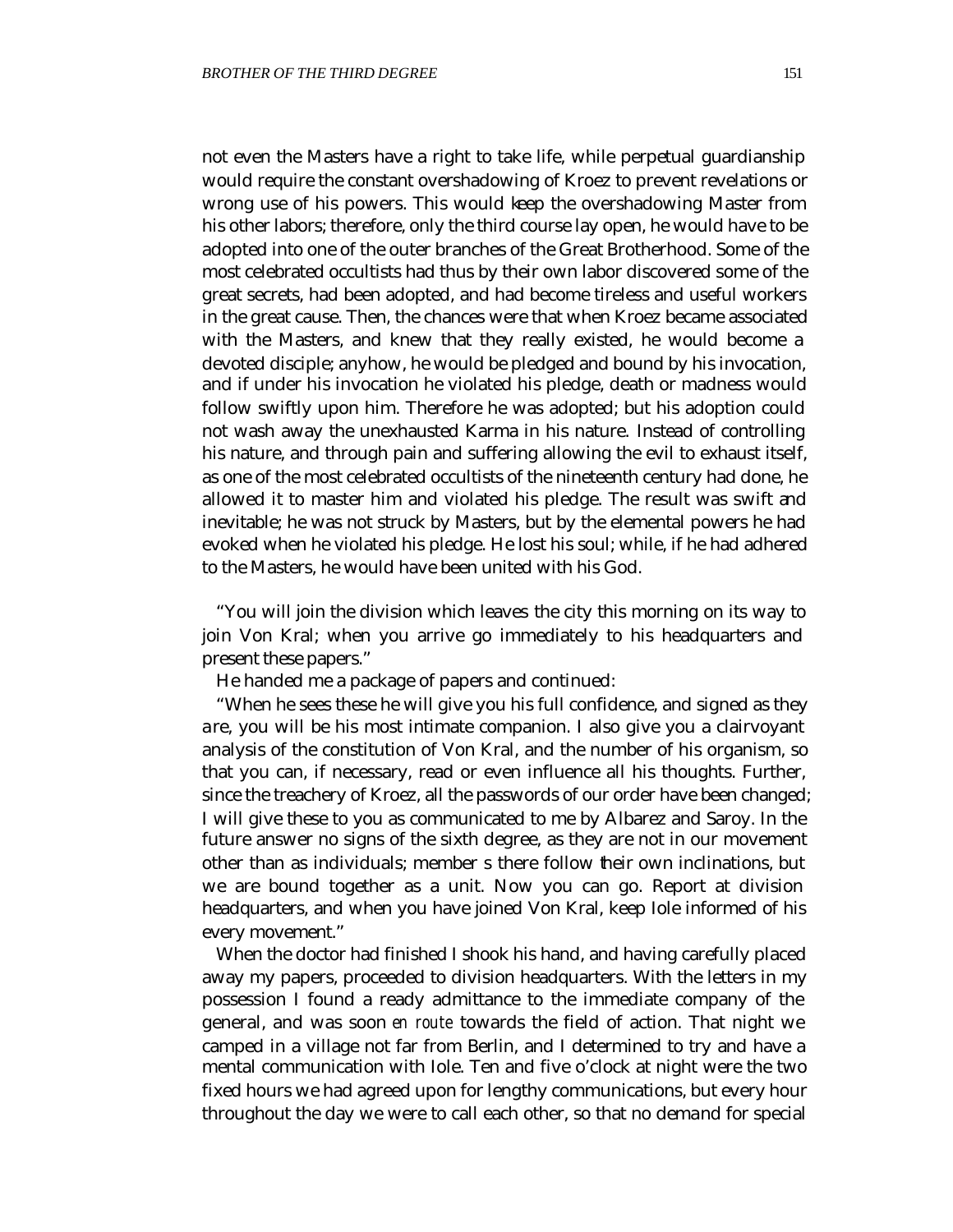communications as yet, I retired between my blankets and patiently waited for the hour of ten. At last it came, and assuming a restful position I concentrated all my mental energies upon my sister, at the same time sounding our keynote. My efforts were not without result; she answered. An astral current commenced to throb through my temples and pervade my brain, then came the words:

"All is well; Saroy has left for Vienna, and Albarez and I are hastening on toward Brussels. I am a peasant girl on a crowded train and the conditions are not the best; therefore, if you have no special information, be content with the knowledge that all is well and we will communicate tomorrow."

"Very well, my dear sister, all is well; good spirits overshadow thee. Good-night."

"We will meet in dreamland within the hour; goodnight," she answered. As the current ceased to flow through my temples, I sank back to sleep.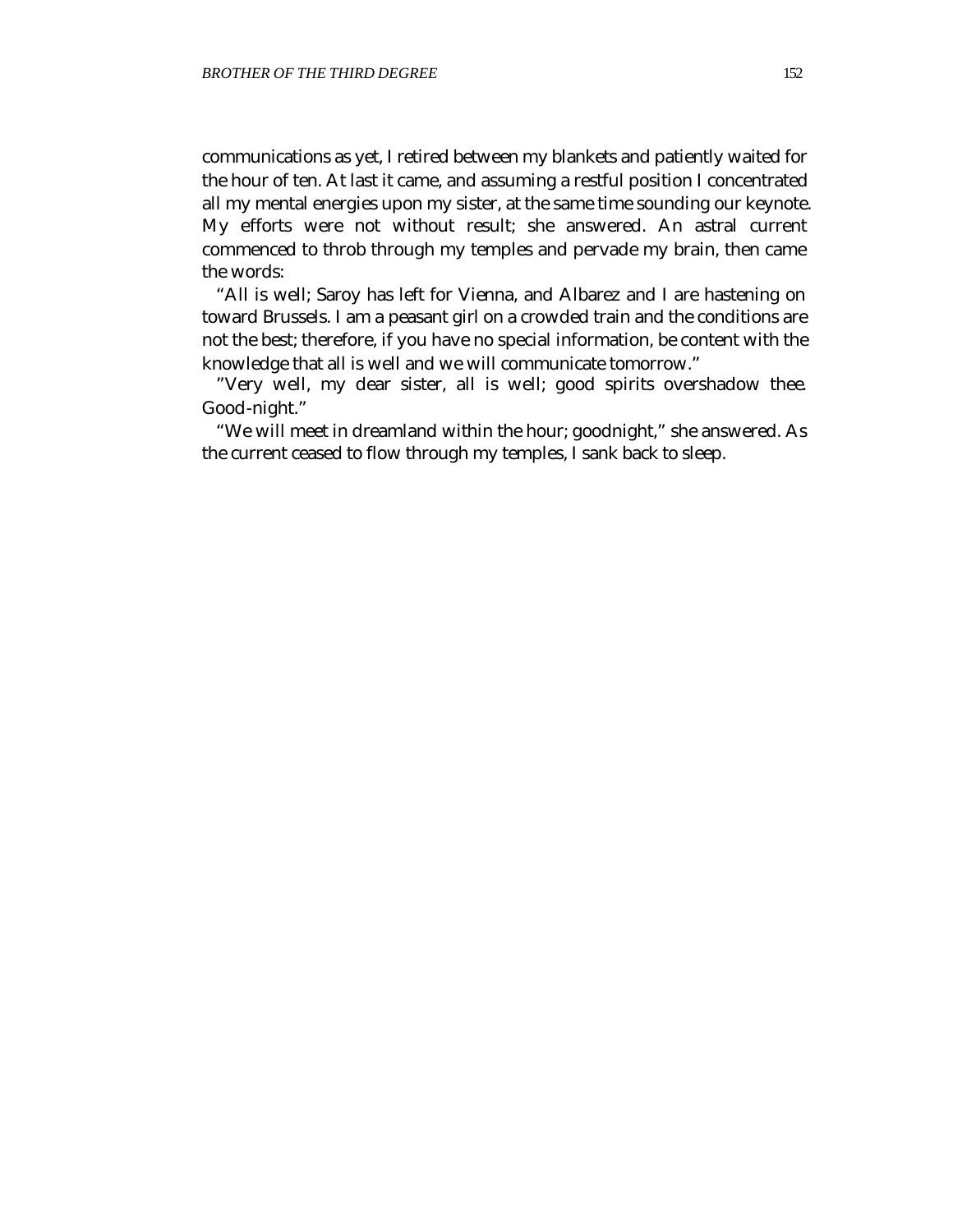# **CHAPTER XVII.**

#### NAPOLEON THE GREAT.

TWO weeks passed; two weeks of rapid marching and concentrating forces, and we were upon the historic field of Waterloo. I was body surgeon to the German commander-in-chief, Gen. Von Kral, who now commanded four hundred thousand men. All was discipline and the most expert training present everywhere. For a week Iole had communicated with me regularly every night, from the secret council tents of the new Napoleon. The hostile armies now lay facing each other, and the next day would, without doubt, witness such carnage and destruction of life as the world had never seen. Ten o'clock was approaching, and having read the German general's thoughts throughout the day, I had important information to communicate. To my great satisfaction I had suddenly developed, or become possessed of the faculty of clairvoyant sight, and could see the mental images of the general as he thought.

Ten o'clock struck and I assumed a passive and restful position between my covers. Hardly had I became silent when a voice as though from my inner throat said, "All is well."

"All is well," spoke my mind in answer.

"Then communicate first," came back the response.

Feeling the current flowing from me, and knowing, therefore, she was passive, I became the active end and spoke mentally as follows:

"Von Kral will strike to-morrow unless the totally unexpected happens—here is his plan:

"He will repeat the field of Marathon; advancing with a weak center, cloaked by apparent strength, he will mass his men upon the flanks. He will let Napoleon pierce him but to let him fall into a deep ditch, not unlike the sunken road of Waterloo, now dug across his rear. Behind this ditch he has a jaggy fence, and this he calls his trap. As the French pass through the center, he will close upon them on the sides and rear and annihilate the whole; no quarter will be given; he means extermination. All told, his force is four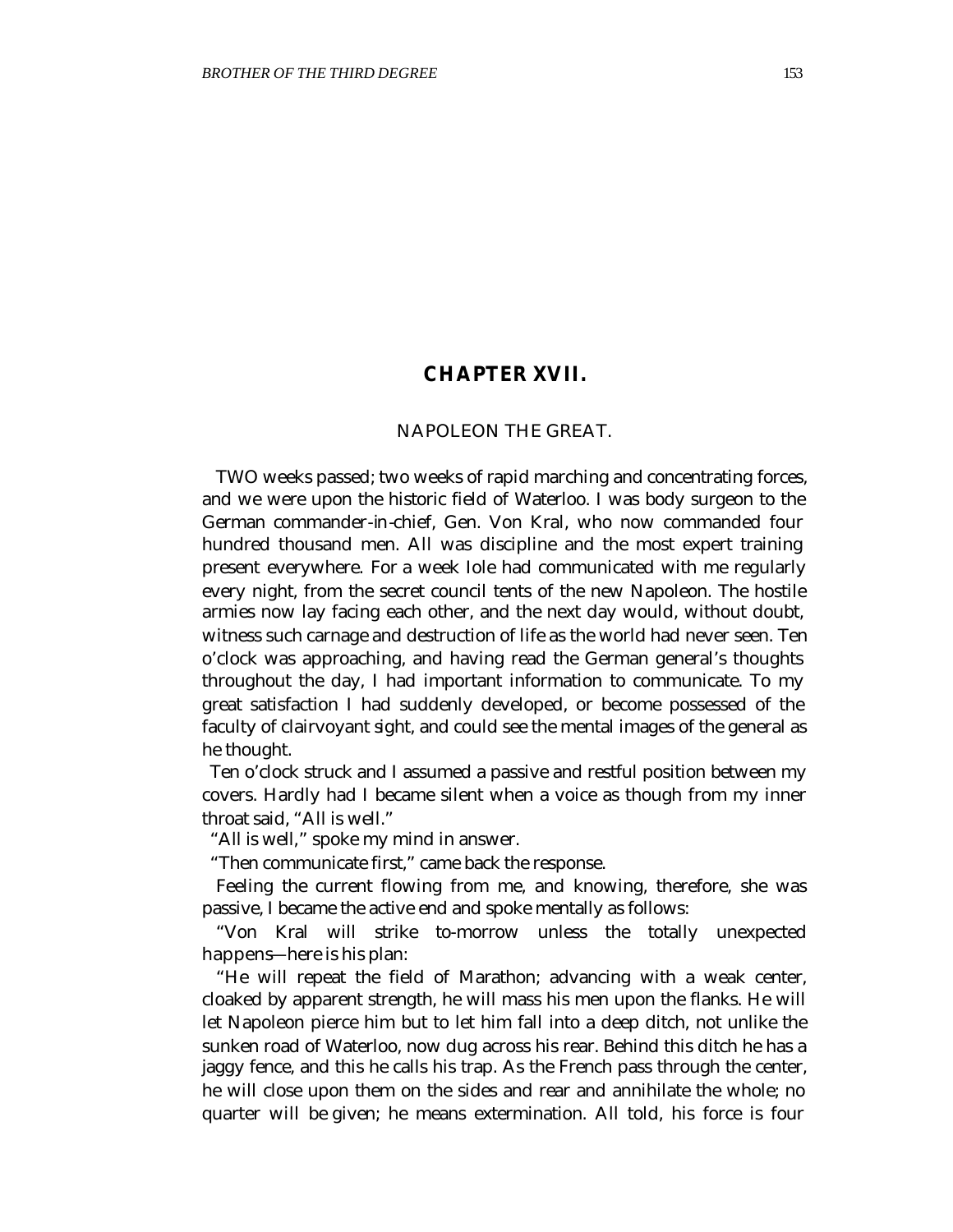hundred thousand strong, and he will himself command the right while Frensterine leads the left. If not prepared to meet this strategy, but give the word, and an eastern potion will be more powerful than all the guns of war."

Finishing thus I became passive, the current reversed and the following answer came:

"We employ no such means; these men are but the instruments of Karma, and we as agents of the Masters cannot annul the dues men and nations have by their evil acts brought upon themselves. We can but control, guide and keep within its proper limits, and bring to its appointed end this awful whirlpool of Karmic retribution. What men and nations sow, that they are bound to reap; and neither Gods nor Masters can annul or set aside the law. When the hour arrives that marks the limits of this retribution, then if these men persist and defy our order, we may act, because the ends then justify the means. But no such methods must be pursued until permit is given by those who know the limits, so say Eral and St. Germain. Now I report to Napoleon at once; be ready to receive an answering report at twelve."

The circuit broke and I sank off to sleep with will set to awake at twelve. At the appointed time I awoke and felt a current as before.

"All is well," came the call.

"All is well," I answered.

"Napoleon is a peculiar man; he seems passionless and impenetrable; but he cannot escape the inner eye which can see and interpret his very thoughts. He received my communication in rapt attention; his white cheeks flushed a faint re; his lips became more firmly set; his eyes filled with a burning flame, but he said nothing. He then looked at me with admiration in his eyes, and questioned me of my powers; but I refused to speak of them, and he knew better than to insist. Strange as it may seem, he is no brother, but he knows of the Brotherhood's existence and realizes that its members possess great and abnormal powers. He says little, but I know he realizes that his strength is not all his own, and we, his human instruments, are not his only aids. His intuition does not deceive him, for he is overshadowed by the invisible Masters and is dimly conscious of it. Now I give you his plan as I saw it form in the mental substance agitated by his mind. He will form a powerful center, and of it himself take charge. Likewise two powerful flanks, with a thin veil between them and the center, through which the enemy may rush. The flanks will not advance, but the veils and center will, but only so far, when the two sides of the enter will face about, and back to back, meet the enemy on right and left. When the Germans have pierced the veils, our center will wheel with one accord and present a solid front; the flanks will close in upon their sides and in a U they will perish; no quarter will be given. Your safety rests with the higher powers, but they will see to it or tell you what to do. Rest calmly now, good-night; we will communicate again at five."

"Good-night," I answered, and again the link was broken.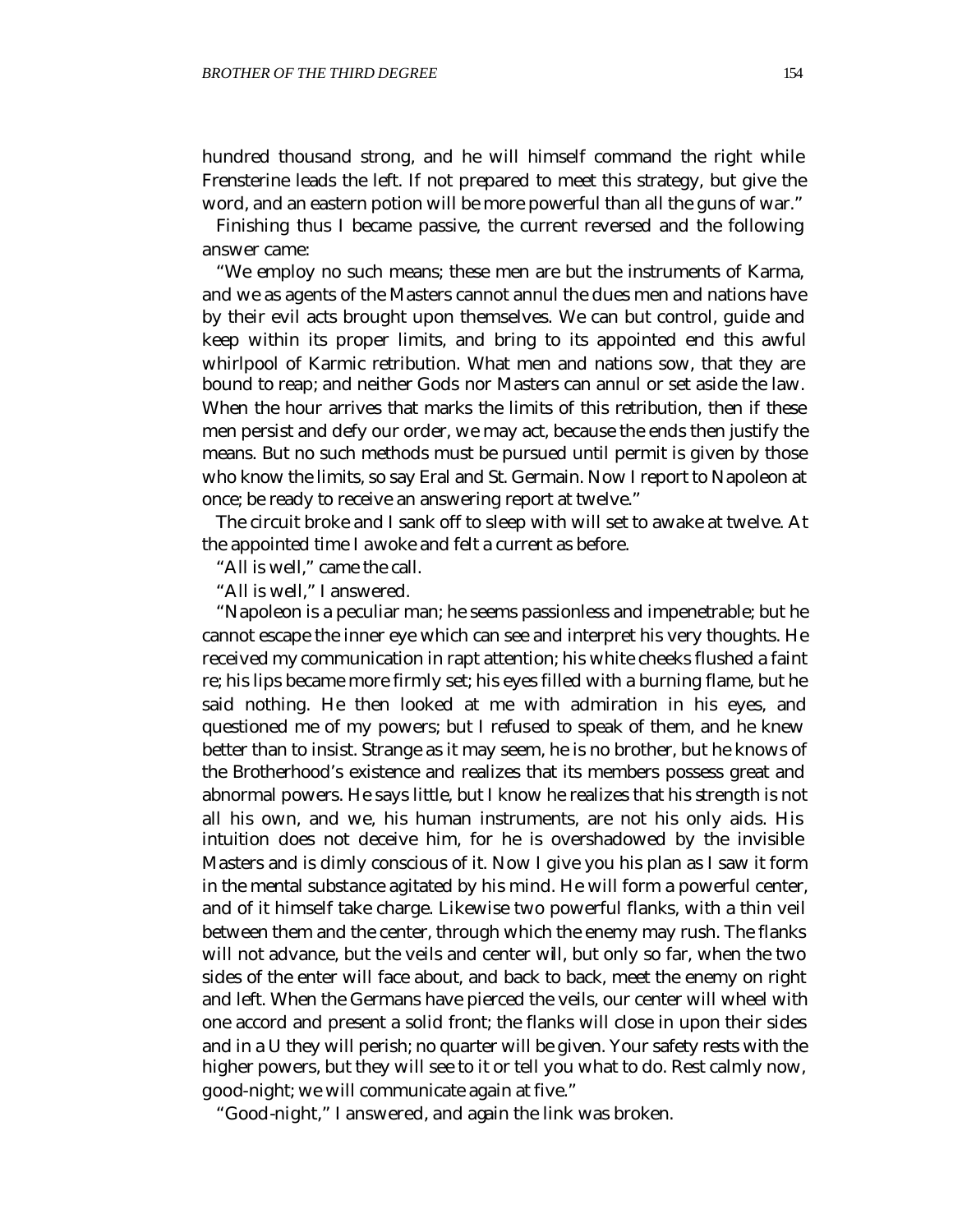For some time I lay lost in thought, thinking of the weeping widows, orphan children and desolated homes this war would cause; thinking of the maimed, crippled and misborn children who always follow this cruel and wholesale butchery called war. Oh! Why will men persist in the evil and injustice which brings this slaughter?

Why will men be led by selfish leaders to thus, without reason, kill their fellow man? Why cannot brotherhood reign throughout the world and fill it with peace and love/ why cannot homes and holidays replace forts and battlefields? Then my thoughts turned to religion, and I queried, —how can men who believe in a great, omnipotent God-King justify his silent permission of this bloody carnage? A hundred thousand widows protest again it; four hundred thousand orphan children add their cries. Then I turned to philosophy. No, said I to myself, whatsoever men or nations sow, that they must also reap. The law of cause and effect is eternal and immutable, and not even God Himself can set aside or destroy his law without his self-destruction. As long as men sow seeds which sprout in war, so long must wars continue. The consequences which follow evil thoughts and acts cannot be forgiven, and it is only through suffering that they can be expiated and exhausted. O, may this awful massacre consume all the germs of evil! O, may the cloud of evil vapors which now o'erhangs the world be dispersed, and a spiritual light fill the hearts of men with peace and love! Then I thought of Jesus, the meek and lowly Nazarene, and muttered: where is war? Not amid the teeming millions of the East unless stirred up by western intrigues. Not among the heathens of the Orient. No; but among the so-called Christian nations who blaspheme by their acts the name they steal. At last I fell asleep and dreamed of the coming battle. Spread out before me were all the armed hosts, but what attracted my attention most was not the moving masses of men who trod the earth. No; over the field of battle was a host more fierce and awful. The air was filled with malignant faces on forms half-human, half-monster; their mouths and hands were covered with blood, while their features were frightful to behold. Every form that fell upon the field of conflict was seized upon by a dozen of these blood-sucking vampires, who drank his ebbing blood. The more they drank, the more insatiable became their thirst; until, bathed in human gore, they laughed with demoniacal laughter and fought among themselves. Above this bloody swarm I saw a lesser host of white-robed spirits, who in cal tranquility watched the conflict raging in the red vapors beneath.

Suddenly I was aroused from my sleep, and looking up, to my surprise, found Gen. Von Kral leaning over me. "Colono," he said, "come to my tent at once." Wondering what this midnight visit could mean, I looked at my watch and hurriedly followed. It was half-past four and almost time for another communication with Iole. Reaching his tent, just adjoining mine, he said: "Doctor, I have reasons to believe that my camp is full of spies; I don't know whom to trust, and I have a very important message which must be delivered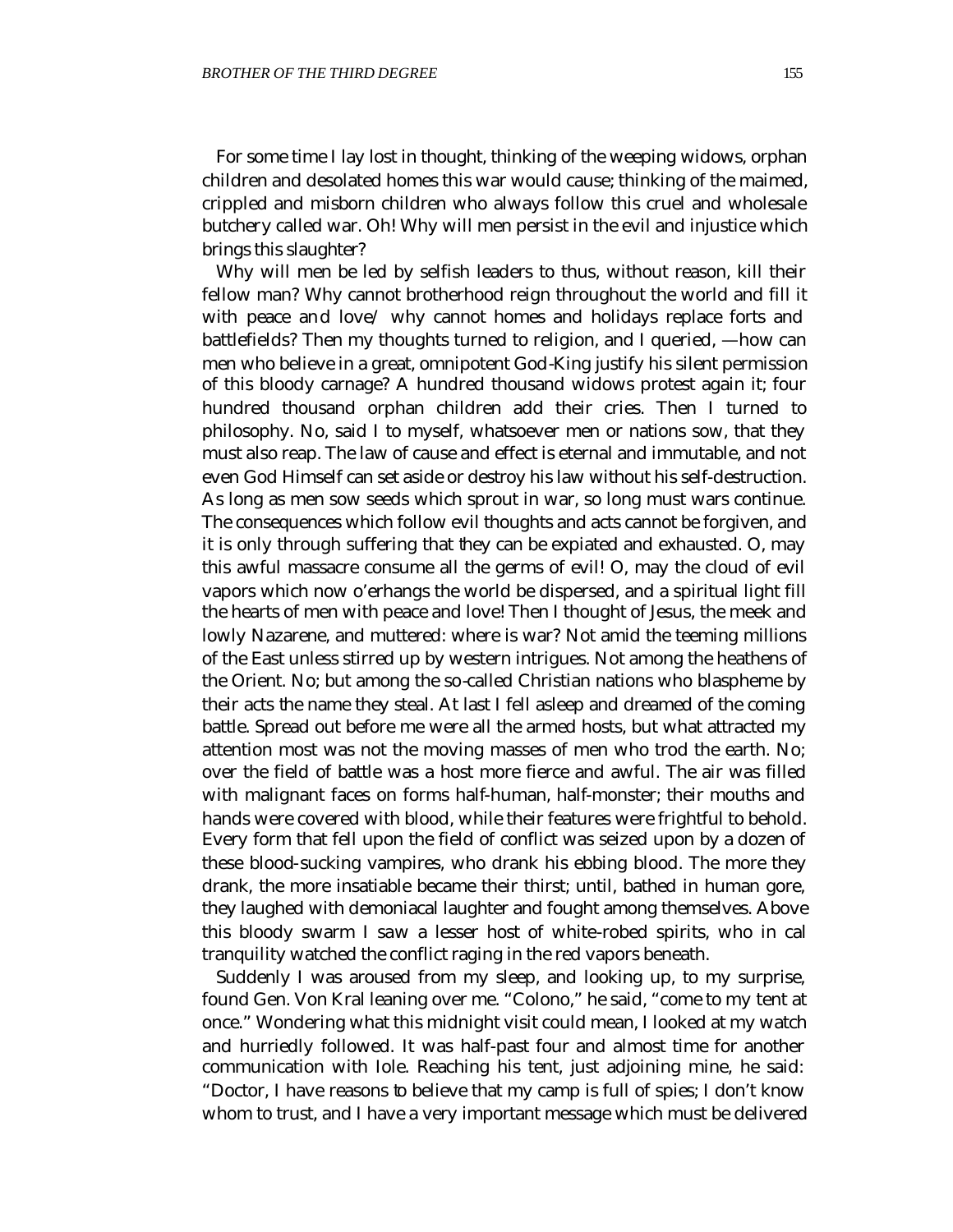to the king without delay. In you I have confidence, and you must take it. Go with it as fast as horse can take you to Berlin; or, better, proceed to the nearest station and take a special engine. A horse is without; go at once and lose not a moment's time." As he spoke he handed me a package, and not daring to disobey I hastened to the horse in waiting. Soon I was beyond the pickets and flying along the highway. Knowing it must be near five o'clock I drew up for a moment near a narrow strip of woods, and striking a match saw by my watch that it was just five minutes to five. I could not fail at this critical moment to communicate with Iole, so I turned into the woods and came to a stop. Jumping from my horse I assumed a restful position against a tree, and centered all my thoughts upon my sister. Almost immediately I felt the current and the signal cam—"All is well."

"All is well," I answered in mental speech.

"Communicate first," she replied.

"By a sudden and unexpected call, I am on the way to Berlin with a message from Von Kral to the king. I shall not be able to return and cannot keep you informed; have you any advice to give?"

"I will consult Germain, he has just arrived," came back the answer, and the circuit became weak, the current feeble, but did not altogether cease. A few minutes passed when the current commenced to pulsate, and she spoke:

"Is your message sealed?"

"It is," I answered.

"Then hold it to your forehead and I will read," came back her answer. Doing as she commanded she commenced to read:

"Napoleon will be overthrown to-morrow. Another sun will sink upon subjugated France. Victory is assured and royalty is triumphant. No more will the cry of 'Liberty' ring on Europe's soil. From victory here I proceed on to Paris to destroy and level and plant her ruins in thistles. Send Frederick at once to take his throne and build another capital.

## "VON KRAL."

"That is all," she added, "proceed on your way; the powers for your safety made you the bearer of this message. Good-bye."

"Good-bye," I answered, and the circuit broke.

Mounting my horse I turned into the highway and hastened on to Berlin. I reached the capital and delivered my message without loss of time; indeed, my journey was made so quickly that I received the thanks of the king.

And now for two days I had been at the residence of Dr. Rankel, and during all that time had not heard a word from Iole. No response came to my repeated efforts to reach her mind; was anything wrong? Had she been injured? Calming my mind I determined to await developments; but that evening my fears were again aroused, for the startling news reached the city that the French had been overthrown with great slaughter, and Von Kral was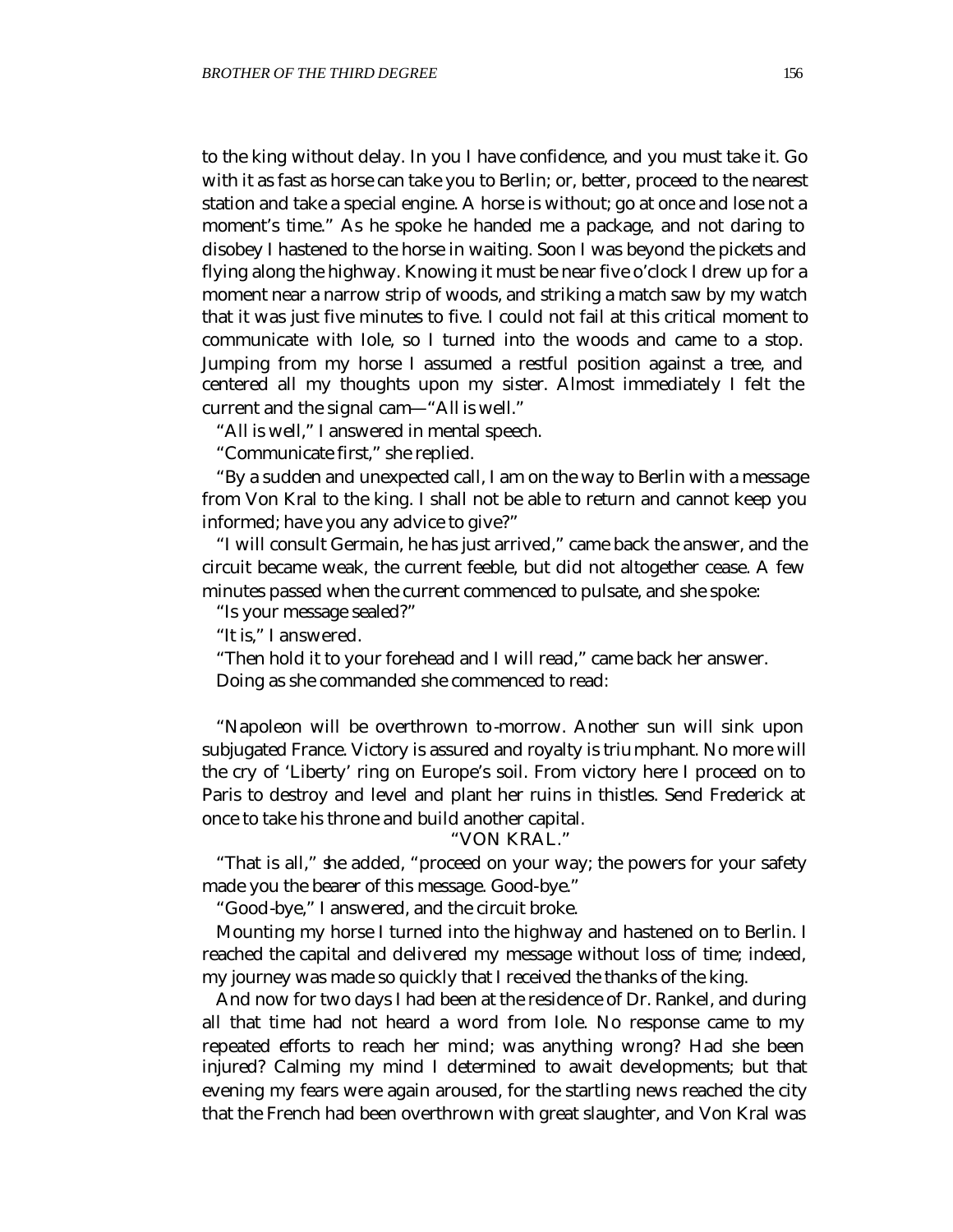pushing on, by forced marches, to Paris. All was excitement; bands played, and salute after salute was fired throughout the city. Great bonfires lighted the streets and throngs of men and women filled the thoroughfares. Shouts of victory and triumph arose, and the name of Von Kral and the king echoed through the streets.

Was the report true? I asked myself, as I paced restlessly up and down the room. Did this explain why no answer had come from Iole? Had she been killed? Had St. Germain been wrong? Thus questioning and again giving way to doubt, I locked the door and continued pacing up and down my room waiting for the hour of ten to arrive. Determined to hear from the front, I had fully made up my mind to take the powder and communicate with Eral at Paris, if Iole did not answer. I remembered the warning, that death would be the result if disturbed, but felt secure for at least an hour in my present surroundings. Ten o'clock came at last, and taking an easy chair I concentrated all the energies of my mind on Iole, with the desire to speak. Thanks to a strong will and her willingness, she answered. The current commenced to throb in my head, and the words came plain and distinct front within.

"We have been marching day and night, and because of special communications I had to carry on with other parties, had to sever our relations for the time being. When important information and duty does not demand, there in no urgent need of it. I observe from your mental state that you have been under another rest for the last two days. Let me again warn you, never be disturbed or harbor doubt or fear; whatever happens you should take it calmly, and never become restless or give way to emotion. Now hear what has happened. We have overthrown the Germans and almost annihilated them. General Von Kral was killed and the entire army scattered. We are now pushing forward with all speed to Berlin. The reports you hear heralding our defeat are false, and send out for a purpose. Be not deceived, but warn all brothers to leave the city, for we have psychic information that the Germans themselves will destroy it when learn of our approach. Your mother is now a member of our secret council here, and communications to her from your father, who is in the eastern army, say that the Russians are victorious and are pushing toward the south six hundred thousand strong. Maximilian has been killed and Vivani is in command; all depends upon Napoleon, who seems, so far, to be the only fit instrument through whom the invisibles can work. St. Germain has him completely in his power, and gave him secret orders on the day of battle. The plan is now to subjugate all Germany, dethrone the king, and keeping in the country of the enemy, fall upon the Russians. We shall reach Berlin to0morrow night, and our victory will be known there by daylight, to the sorrow of the city. Warn all brothers and join our ranks; this is all to-night; my live, have peace."

The circuit broke and I immediately informed Dr. Rankel, who quickly sent word to all members. We were none too soon, for the sun had not risen over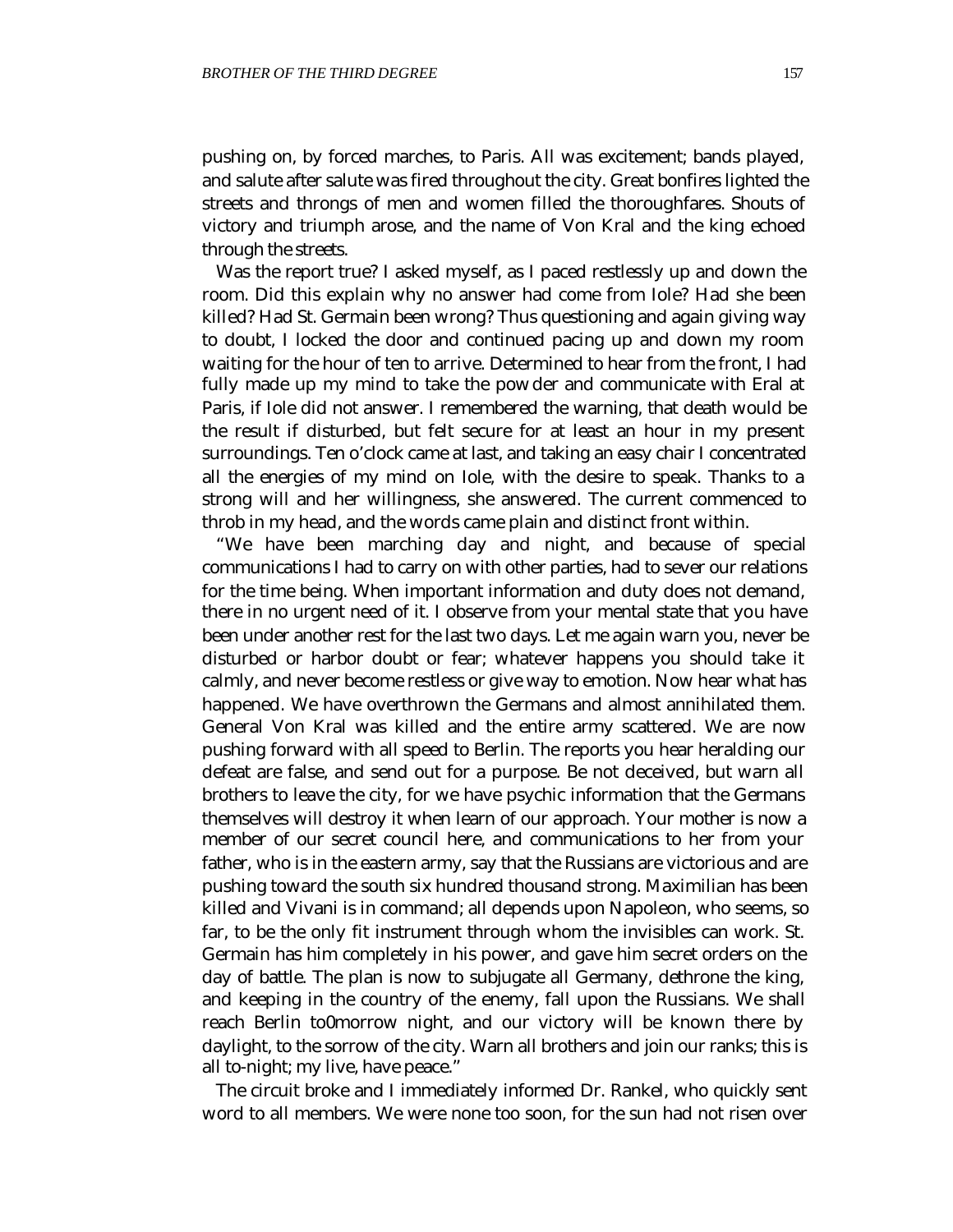the city before the truth was known. The people, seized with a wild fear, became panic-stricken, and fleeing from the city fired their houses. That night a sea of flames met the triumphant army of Napoleon. The king had flown and with him Dr. Rankel and all royalists. The social democrats, who were the secret allies of the French because of their cry "All Europe one Republic," had tried to save the city, but of no avail. The torch had been applied almost everywhere at once, and before the night was over the city was in ruins. I joined the Napoleonic forces where they were encamped on the edge of the city. The secret council, now containing twelve members, occupied a house surrounded by a double guard, and no one was admitted without an order from one of the members. Proceeding to these quarters I was admitted by means of a letter from Iole, and was soon in her presence. She received me with a kiss and handshake and led me to her apartments. Each member had a separate room, and, while marching, a private carriage, so there should be no interruptions to their mental concentrations.

"Where can I see my mother?" I asked, recalling that she was a member of the council.

"All members are isolated from everybody except their mates, and it will be impossible for you to see even your long-lost mother," she replied. "Then she is your mother in an earthly sense no longer, for she is now a member of the great 'Third Degree.'"

Knowing the occult rules necessary for one to retain his individual, electrical condition, I showed no dissent, for I was convinced that everything the Masters ordered was for the best. That night I had the pleasure of Iole's company until a late hour, and in the morning we proceeded on our march to the east. Napoleon, on a white charger, took the lead, and behind him came the twelve gilded palace carriages which contained the secret council. On each carriage was a coat-of-arms, and its central character was a five-pointed golden star, which showed that this army was, indeed, under the protection of mighty powers. A guard of officers rode on either side of the vehicles, and each contained only one occupant; but, at the order of Iole, I shared her carriage, which, by special request of Napoleon, was the first in line. To the stirring strains of "Liberty" we marched through the burned city. The Unter den Linden was lined with blackened ruins, and the beauty of yesterday was no more. Early in the march Napoleon rode up to our ca rriage, and seeing me, eyed me sharply, with what I thought was displeasure. "Ah! Mademoiselle has company," he said.

"Monsieur Colono," replied Iole, introducing me.

In reply he thanked me for my valuable services and complimented me on the possession of such powers and such an excellent companion.

"Give all thanks to the Brotherhood," I replied.

He eyed me keenly, but said nothing in reply; then turning to Iole with a rather tender look for his stern face, he asked: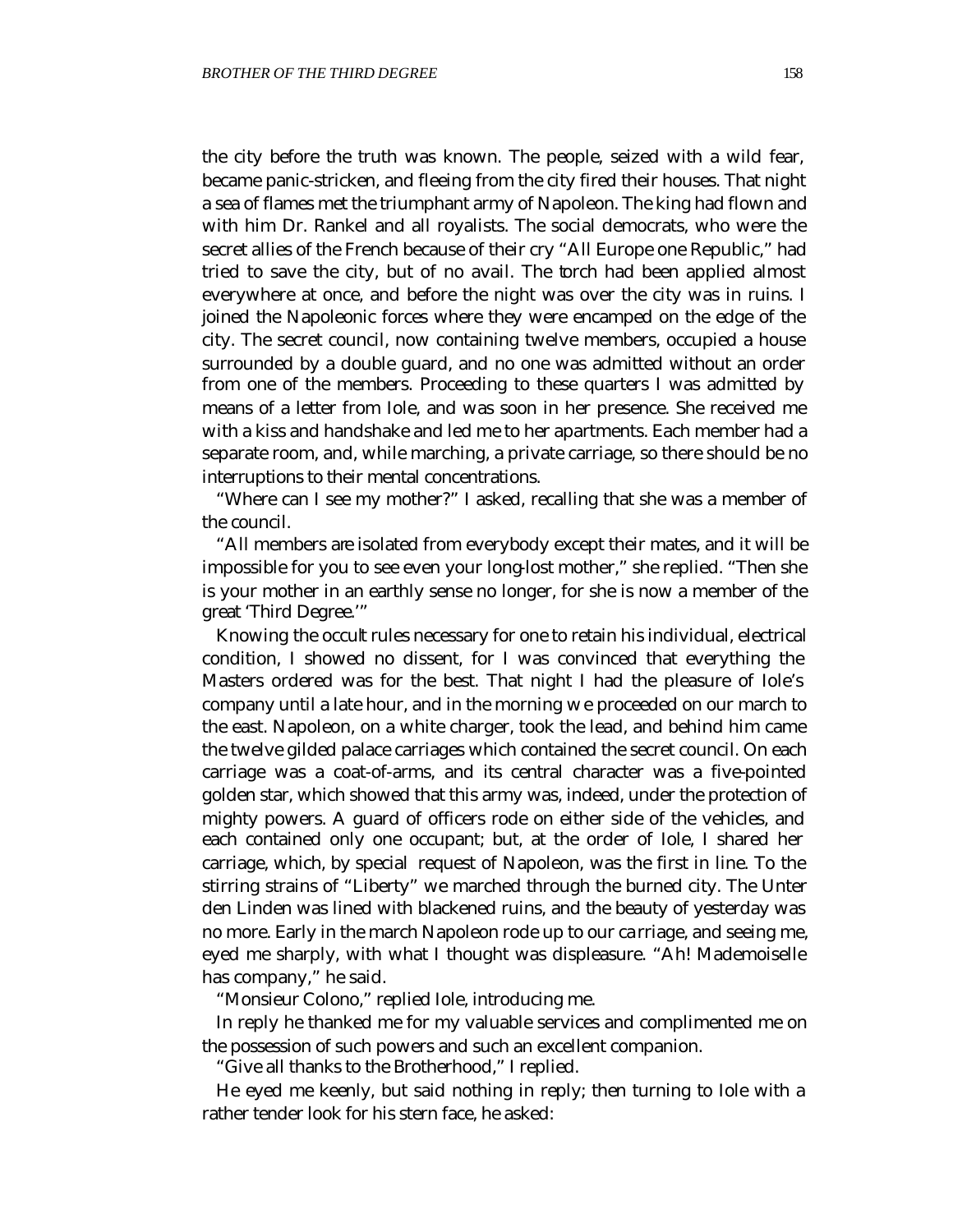"Will Mademoiselle allow me to ride with her sometimes when she is not engaged?"

"Ask St. Germain; I am under his rules," she replied, without hesitation.

A dark frown came over his face and he asked:

"And does St. Germain rule?"

"He does," she answered, not over-awed in the least by his clearly-implied superiority.

"Well, we will see," he answered significantly; "I think I rule here." As he spoke he rode to the front and Iole said:

"Will he, too, like his predecessor, be blinded by ambition, and in selfish egotism misuse his opportunity in the world? Does he think that he, himself, is great? No man is great in himself; he only becomes so by expressing the will of many. Only those who realize this are truly great. At this time the great majority of the people want liberty, and if he will but utilize his opportunity and be to the great mass what the head is to the body, his greatness is assured."

"Iole," I answered, not without a certain temporary pang of jealousy, "I believe he is smitten with you."

She looked at me with her larger brown eyes and answered:

"Never allow jealousy to contaminate your heart; keep it pure and good, for only thus will it be a fit place for he dwelling of the divine."

Late in the afternoon an officer handed a note through the window to Iole; passing it to me, I recognized the handwriting of my mother, and opening it read:

"Count de St. Germain, now in the eastern army, orders through father, who has just communicated with me, that you come by the quickest possible route to Vienna. You know your duty; lose no time.

YOU MOTHER-SISTER, NINA."

"Good-bye, Iole," I said, "I am off at once; and whatever happens duty shall be first."

"You are my noble brother," she answered with a smile, as she affectionately kissed me.

Leaving the carriage I sent the note to Napoleon, who, with a questioning look, came back to where I was and asked:

"Who is this Count St. Germain?"

"The King of Occult Adepts," I replied.

"Well, report to him at once, and tell him I say there will be no kings this time next years."

I immediately knew the hidden significance of his remark, but said nothing, and in an hour was hurrying across the country to the southeast. Arriving at the camp of the eastern army I proceeded at once to the isolated quarters of the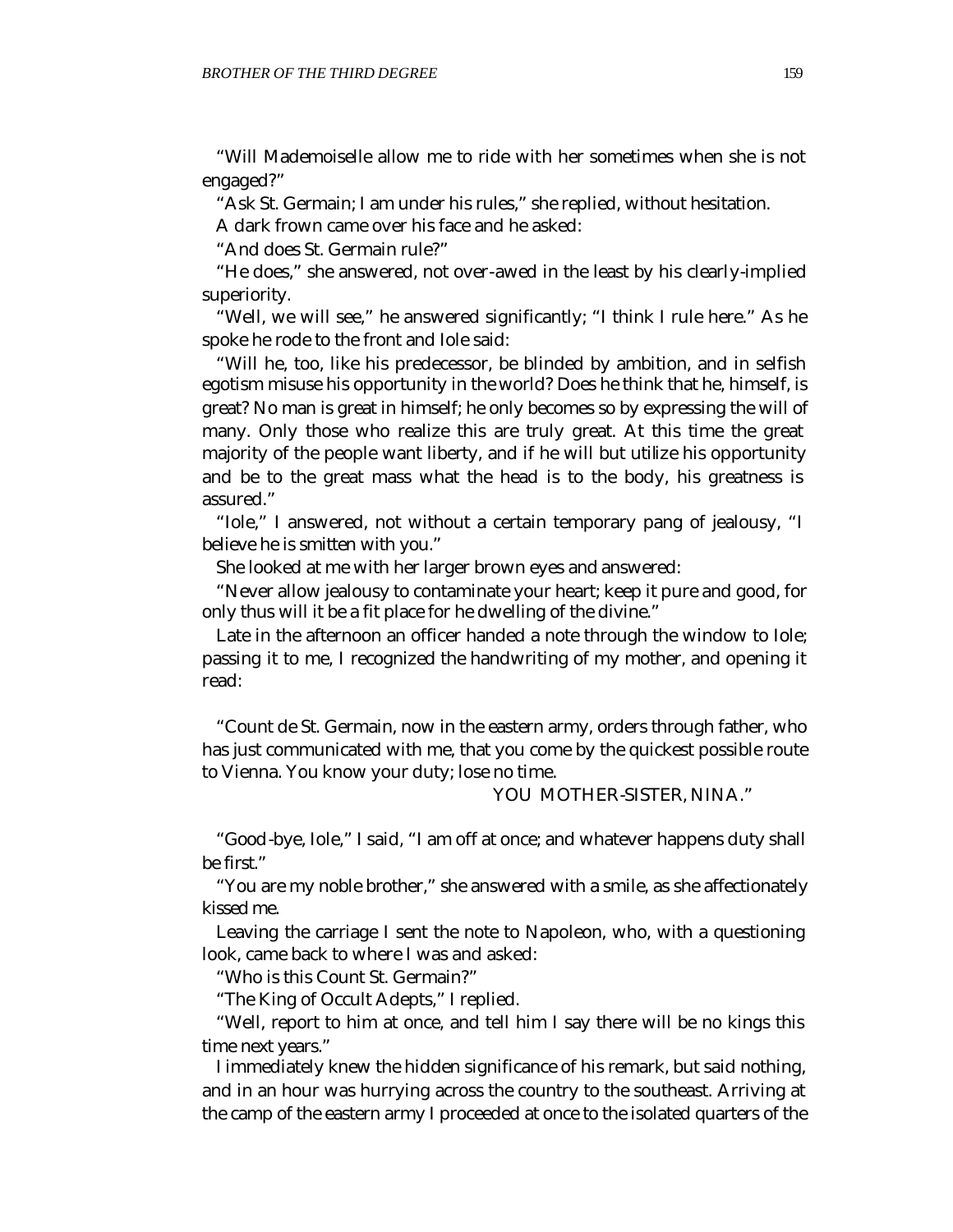secret council, where St. Germain met me with his usual stern and serious manner. Taking me into his private apartments he handed me two message he had written. The first read as follows:

"NAPOLEON MARLEON: Do you still hold yourself subject to those who have made you what you are, and whom I represent? Or do you aspire to an empire under the fictitious name of president? Allow not false pride or vain ambition to deceive you in this matter; we have made you what you are, and we can as quickly unmake. We have chosen you as our instrument, and it is our power that now sustains you; we will give you all the glory and fame any man can wish, and you had better serve our ends. We care not for fame or earthly power; we want results alone. We are content to work in secret and unknown if we can but bring the ends desired. Now, as our instrument, you must keep within set limits and be subject to our secret orders. All Europe south of the Baltic and west of the Dnieper must be one free republic, with its capital at Paris. All kings and thrones must go and the people reign. We will elect you first president so long as subject to our orders. Do you accept the compact? Yes or no. Yes, and your star still rises; no, and it sinks. —*Ipse dix*it. "ST. GERMAIN."

The second message read:

"ALBAREZ: If Napoleon answers no, give him a stroke. —*Nyimayana*. "ST. GERMAIN."

This last message was written upon a peculiar paper, and had a mystic sign colored in the substance thereof.

"Take these forward at once," said St. Germain. "Albarez will be there when you arrive; he knows these orders already, but this message will be his official permit. When Napoleon answers report to him."

Without waiting I hurried back to the French army, now advancing on Warsaw and sweeping everything before it. The German king had made a stand in Poland, and reinforced by two hundred thousand Russians was awaiting battle in front of Warsaw. The English allies under Nelson were bearing to the north to take the Russian capital, while Napoleon, with new recruits, had four hundred thousand men and the enthusiasm which always follows victory. When I arrived and presented my message, instantly a change came over him. Turning to me with fierce sternness, he answered:

"Tell our leader no."

Message and new men from all over France and Europe had intoxicated him with vanity of victory, and he almost thundered the response.

"If I and he," he continued, putting the I first, "can be friends and allies, very well and good; but if we can be such only by my obedience to his orders, then our relations must be severed. I am ruler here."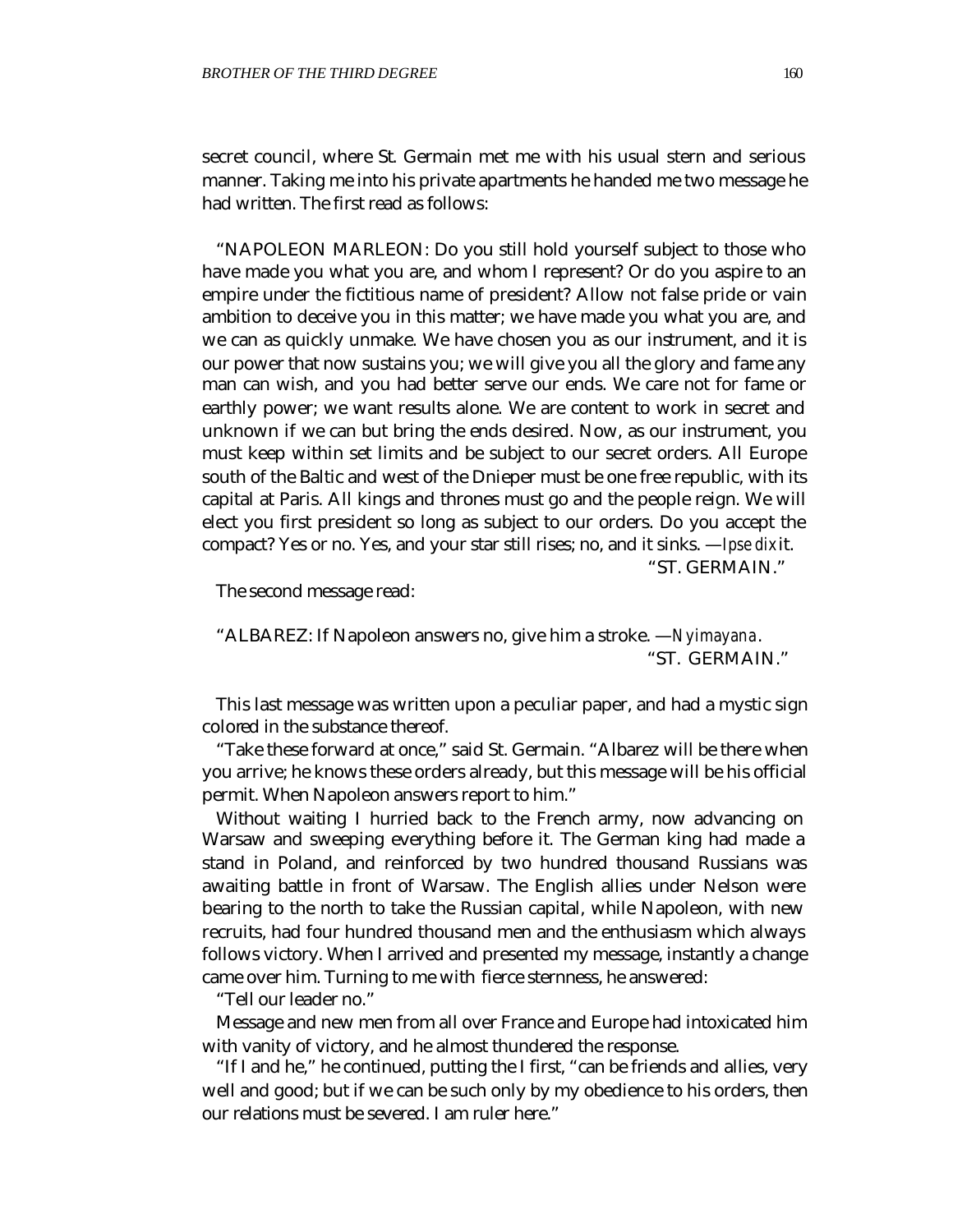"That is your official answer?" I asked.

"It is," he answered laconically.

"Very well," I replied, "it shall be so delivered;" and bowing, I was about to retire, when he recalled me.

"What do you know about this brotherhood?" he asked.

"All I know is that they possess powers superior death, and have a knowledge of the future; if they decree your downfall, no power on earth can save you."

"And do you know that I have the lives of twelve of your members here?"

"And your life hangs but by a thread," I answered boldly.

He showed no change of countenance, but asked:

"And do they threaten me?"

"Not unless you threaten them," I answered.

"Well, take my answer to your leader and tell him I defy him. I hold his council as hostages to compel his peace, and she you love will be my queen. Go!"

Without a word I repaired to the quarters of the secret council, and was there met by Albarez. Giving him Napoleon's answer I handed him message No. 2. With an impenetrable face he told me to be ready for a call from the commander and not leave camp. That evening Napoleon was stricken with paralysis and I was summoned in haste. Repairing to his room I ordered every one to leave and sent for Albarez. The latter approached the stricken leader, and pressing his hands to his heart and head he returned to consciousness. Then taking a seat by has bedside, the adept calmly watched him. As the wonderful eyes of the adept remained fastened on those of the stricken leader, he turned restlessly and said:

"What does this mean? I am not subject to paralysis; have you, by your black art practices brought this on me>"

"Foolish ma," said the adept, "to thus defy the powers that regulate all destinies."

The fiery eyes of the commander looked at the adept long and intently, but the latter calmly returned his gaze.

"By what right do you claim relationship with God and assume divine prerogatives?" he asked the immovable adept.

"By the right of God enlightenment and thousands of years of work for man," replied the adept.

"Do you know that by my order you and all your members here would be executed in an hour?"

"You cannot give the order; and even if you should be permitted so to do it would never be executed. There are powers present you do not see; but, even though invisible, all your arms could not prevail against them."

"Charlatans make loud pretensions and speak with mysterious hints, but they never show their power," replied Napoleon.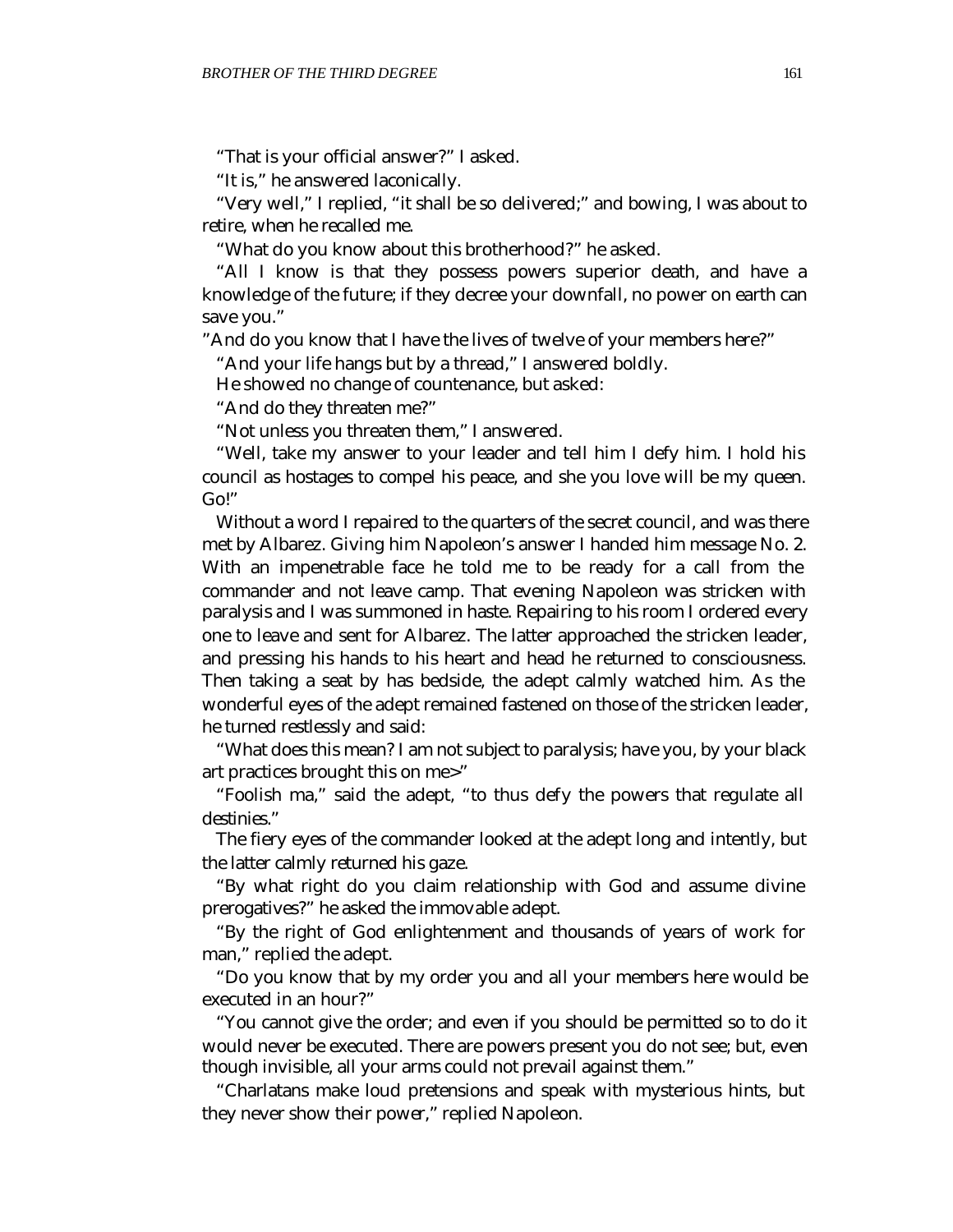The adept for answer leaned over the recumbent leader and moved his hands above his head. Probably for the first time in his life a startled expression came into his eyes, and he exclaimed:

"Man! What demon powers do you possess?"

"The powers of God," replied the adept, with deep solemnity.

The stricken leader moved restlessly and said:

"If your claims are true I will consider you demands; but can you prove them?"

"Partially," replied the adept.

"Then let me see your proof," said Napoleon.

"Sleep!" commanded the adept, with a sudden of this hand, and instantly the eyes of the future great Napoleon closed in sleep.

"Watch him," said the adept, as the commander commenced to breathe regularly; "when he awakes he will be well, and will change his answer to St. Germain. Tell him I have gone to assist in the ascent of his star, until, in growing splendor, he is proclaimed the Great."

The adept left, and the commander, with deep, regular breathing continued in his sleep for hours. According to orders I admitted no one, and watched him continually. About three o'clock a change came in his breathing; it grew lower and lower until there was no breath at all, and he appeared in a death-like trance.

"Ah!" I said, "he journeys afar;" and knowing the nature of his condition I gave strict orders that there be no noise about the house. In the morning, as his condition still continued, I sent for Iole; and she was present when, an hour later, he recovered. The first expression of consciousness showed a change in his manner. Looking at Iole with a pleasant smile, he said:

"Ah, my sister, I am well again."

All the effects of the stroke had disappeared, and rising he turned to me and said:

"Go at once to St. Germain and tell him all is well; Napoleon is convin ced. You can remain, Mademoiselle, I like your company," he added, addressing Iole as I bowed and left the room.

"Since you have joined St. Germain I am your sister and will not leave you," she replied, as I passed out the door on my way to the eastern army.

\* \* \* \* \* \* \* \* \* \*

Five years passed; but why dwell upon these years of blood and carnage which washed away the accumulated sins of Europe at the beginning of the twentieth century? Suffice it to say that Napoleon, who now displayed greater genius than ever, pushed forward, met and overthrew the German-Russian allies at Warsaw. After three days' bloody fighting the king was killed, the city taken, and Napoleon, completely victorious, annexed Poland to the now proclaimed Republic of Europe. Then turning to the north he was about to follow in the footsteps of Bonaparte and march on Moscow, when, in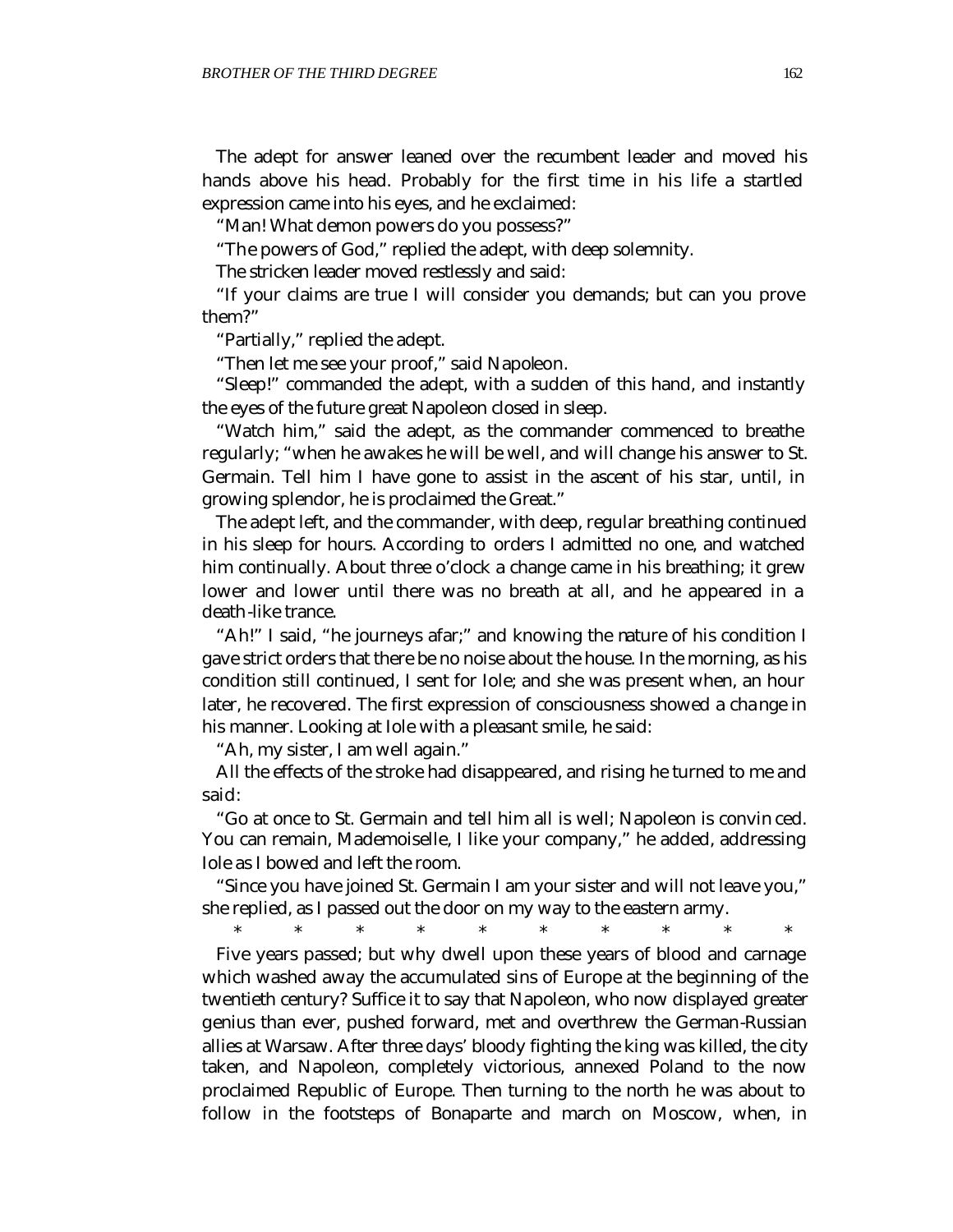compliance with St. Germain's secret order, he wheeled to the south, overthrew the Muscovites upon the Dnieper, and proclaimed that river the eastern boundary of the republic. The triumphant general was now called the Great, in order to distinguish him in history from his illustrious predecessor. The monarchial powers, Austria and Italy, who had joined with the Franco-English alliance at first for their own preservation, becoming alarmed at the great chief's growing power turned against him, but all to no avail. The secret order had placed all the commanding generals, and the armies, drawn from the masses, joined with Napoleon to fight for European democracy. Four hundred thousand French and English families were placed in the subjugated states, and the native families removed therefrom and scattered in homes over Europe. All people without property were given farms, and a wonderful industrial activity set in. the English people proclaimed a democracy and joined with Europe; and in one great republic extending from the Dnieper and the Hellespont to Ireland's eastern cape, and from the Mediterranean toe the Baltic, liberty was proclaimed. In the cataclysm, while the church was not overthrown, yet the minds of men were changed; she lost her power upon the people, and a philosophical religion sprang up to take its place. Enormous schools were built at Paris, and thousands of wandering philosophers journeyed over the country, teaching without pay or price. Napoleon was proclaimed "liberator" and elected president by the votes of all the states. At the advice of St. Germain, who still kept in the dark, he for diplomatic purposes declined; but the people with one voice demanded his acceptance, and he was inaugurated at Paris during a convocation of all the states. A great parliament of Liberty was formed, and the new century announced by the constitution they proclaimed. In glaring headlines it was scattered over the entire world, while throughout the republic it was posted at every crossroad and corner and proclaimed by orators on the highways.

Thus it read:

### PROCLAMATION OF THE TWENTIETH CENTURY.

All men are born free and all nature is their equal heritage; he who seizes more than his equal share must forfeit or render an equivalent.

Occupancy and use shall be the sole and inviolable title to land and all natural things thereon, and neither governments nor men can abrogate or set aside such title.

Taxes shall be levied to equalize all inequalities that spring from special privileges that men have seized, for there must be special privileges to none.

Men, women and children, singly or collectively, shall have the unqualified right to go, do, and act as they please, so long as they injure not their fellow-man or any harmless creature.

All proclaim—liberty, truth, justice, fraternity.

{Witness this THE PARLIAMENT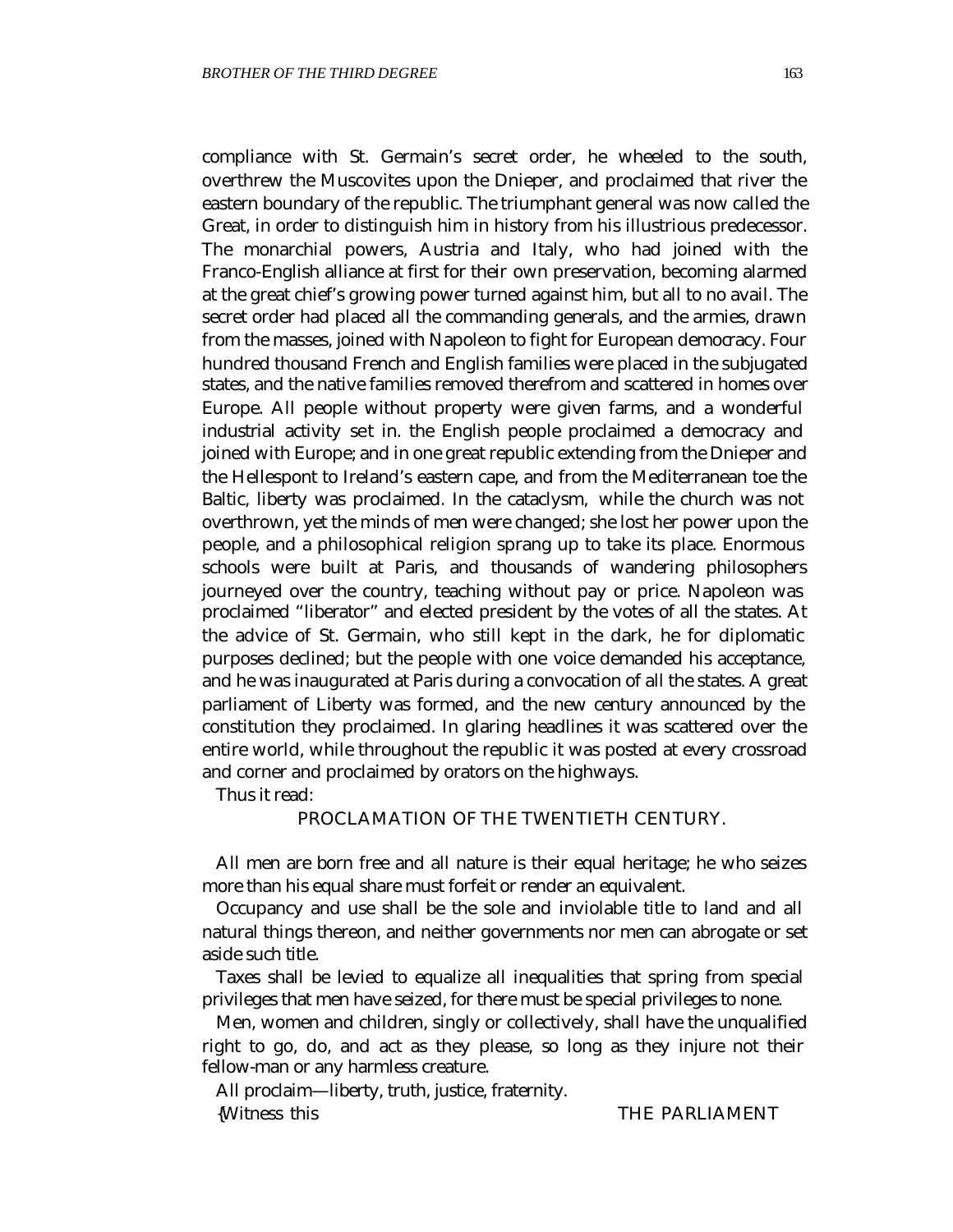our seal.} OF EUROPE.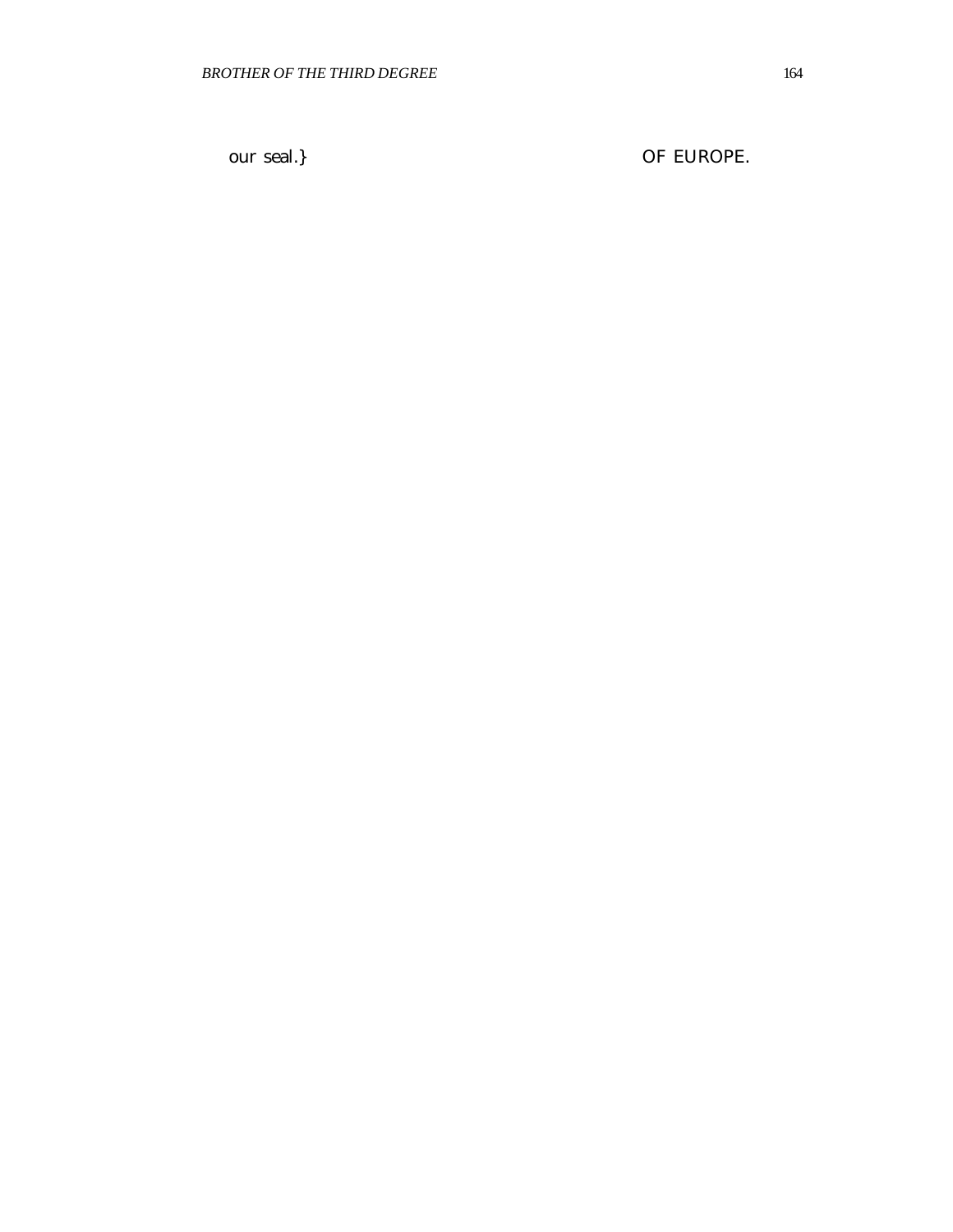### **CHAPTER XVIII.**

### LHASSA.

ALL the time Iole, because of he influence she had acquired over the great chief, had been his almost constant companion. There was no concealing the fact; he was in love with her. I knew this to be the case, but quenching the fires of jealousy resolved to let things take their course. Although I loved her better than all else on earth, I trusted that the fates would give me my dues, and kept her never-to-be-forgotten warning—"to forget self"—constantly in mind.

During the five years of conflict I was now here and now there; now a communicating spy, and now a commander of forces. I had risen to the rank of general and was held in the highest esteem by my army.

Peace having been once more declared I was again at Paris—Paris of the twentieth century; Paris, the capital of the United Republic of Europe; Paris, with her four millions of people and her boulevards and palaces. Two schools, one of art and the other of philosophy, such as the world had never seen, fronted each other upon the Champs Elysee and students thronged their marble porticoes from all parts of the world. Lectures were free, and the long secluded teachers of the Orient discoursed on philosophy, while the Zerol school of mystic artists gave lectures on art. The municipal council decreed that all facades within the city should be of stone or marble, and a new interest in art having come with greater liberty of thought, the twentieth century renaissance made the city a dream of beauty and grandeur.

Once more I was at the palatial residence of Count Nicholsky, a residence whose classical exterior in pure white marble still ranked with the best in the city. There was to be a meeting of the council prior to the departure of St. Germain for the East. The war being over and the crisis which will ever mark the end of the cycle having passed, this mysterious personage had once more concluded to die, as it were, and return to his true station. Gathered around the council-table were the seven whom we had met at the opening of the conflict; but an eighth personage was also present. He was dark-faced, oriental looking man with black, piercing eyes and long black hair and beard. He wore a turban and sat close beside St. Germain, his eyes fixed upon the floor as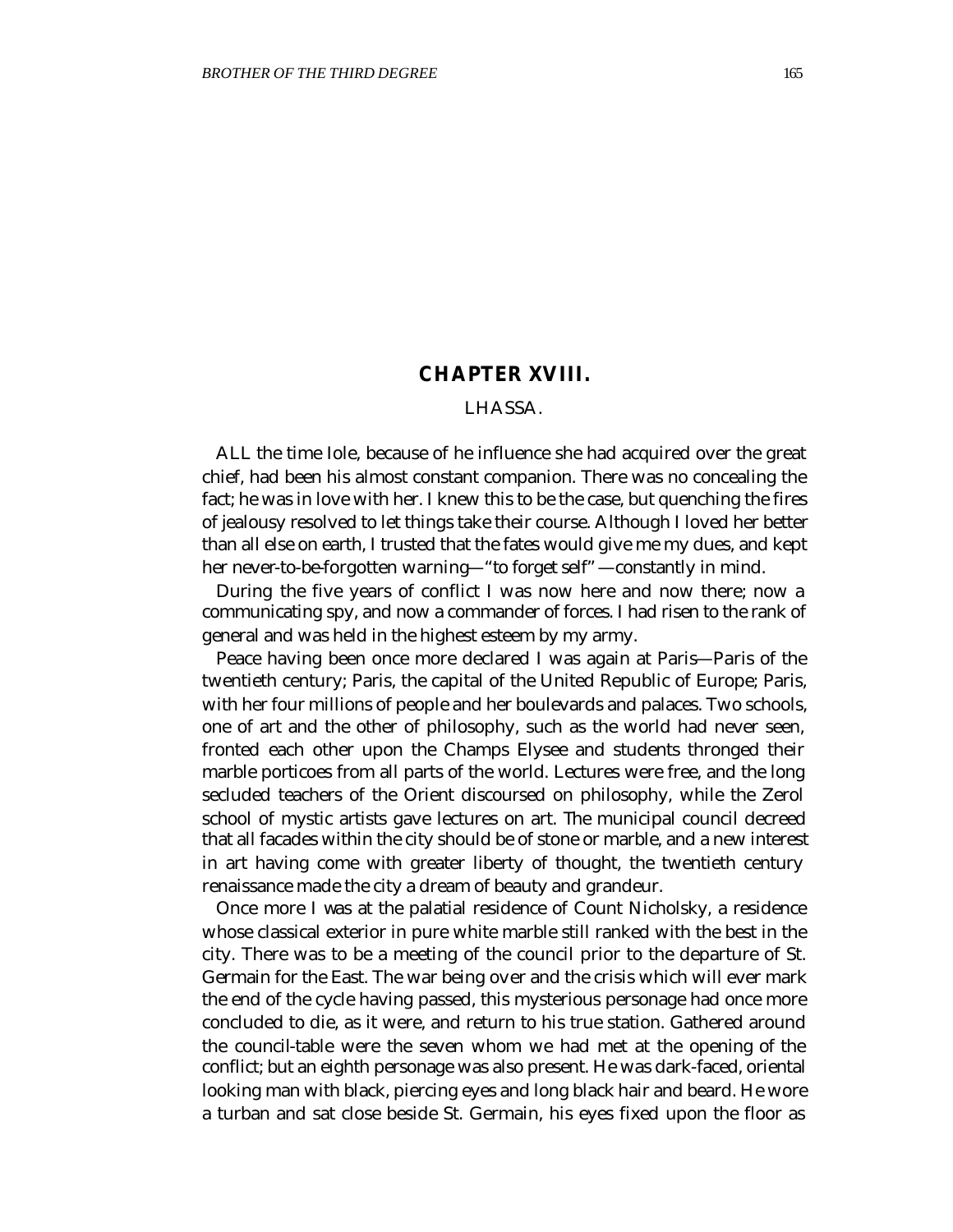though to avoid those around. Beside the council a dozen other members were in the chamber, among them my parents, Iole and Esmeralda. The most profound stillness reigned until St. Germain spoke:

"Brothers and sisters," he said, "the Karma of the nineteenth century has been expiated; once more the harvest has been reaped, the palaces adjusted, and inequalities made even. The golden age has been inaugurated, but our duty is not wholly done. The day for the people to rule has at last arrived; the days of kings and emperors are over, only the Muscovite, who has yet a destiny to serve, will for yet a little time be thus ruled. But remember, brothers, that rule by the people can only be successful when they possess intelligence and have true men to lead them. Now it is our place and duty to see that the leaders are not wanting, and the members of our Brotherhood must be ready to hold the places must be theirs, not as a reward for their services or to gratify ambitions, but because they are best fitted to fill them. Not a single place must be obtained by external force, only the powers of heart and mind, working in their proper sphere, must be used for this end. Scattered over the world, our members must by their constant labor for mankind, gain the hearts and minds of every people, and thus in a peaceable manner obtain the right to rule. Keeping the welfare of man in view, the invisible brothers and powers will aid them in their labors, if it only be pure and for the good of all. We have just passed through a great crisis, and I was sent forth to aid and assist you; but the conflict now being over, it is my privilege to retire from your midst and seek once more my wonted occupation. You have competent and worthy leaders, and they will direct you whenever outside directions are necessary; but let each one strive to reach that point where all directions come from within.

"Now, before I depart, I will consider the claims and merits of all applicants for the 'Third Degree;' let all except the council retire and await their call." At this command all except the council and the Oriental left the room. It was the first time Iole and I had been together for months; and as she walked along the hall with me, arm in arm, I asked:

"Iole, my virgin love, what is your aspiration?"

"To accomplish the end for which all souls exist, perfection and enlightenment," she answered with a sweet but serious smile.

"Then our paths still lie together," I replied, as we reached our waiting room. And now for the first time was I allowed to meet my father and mother; both received me with an affectionate kiss, but few words were spoken. Souls that understand each other need no recourse to speech, their thoughts reach each other's minds in silence. Hardly had they kissed my sisters, Iole and Esmeralda, who was also with us, when they were summoned by the council.

They returned no more. In an hour four couples had been called, but we, with Esmeralda and her blonde brother from Scandinavia, were still in waiting. Taking this opportunity, I asked how she and mother had escaped from the storm upon the gulf fourteen years before; and in reply she said: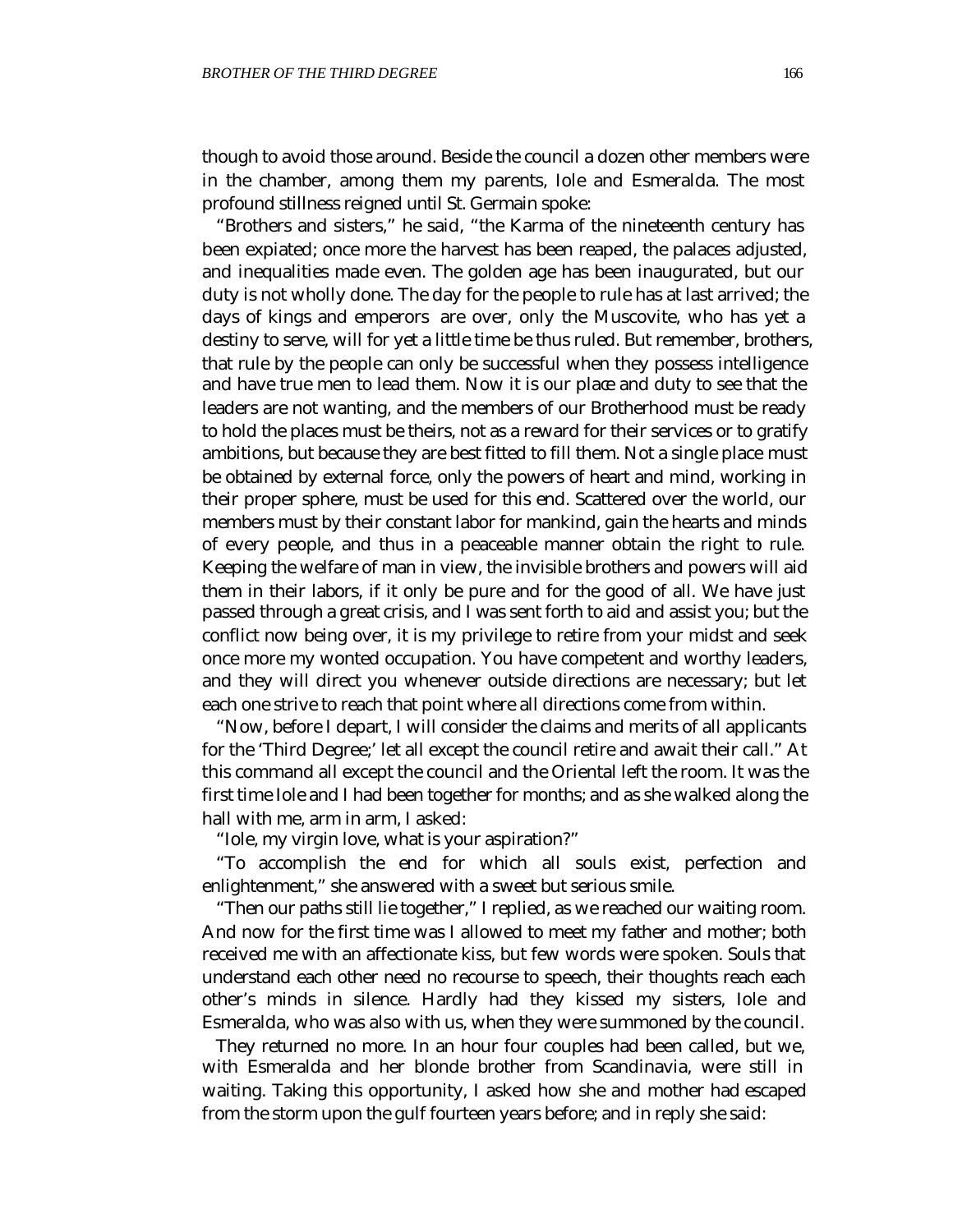"Albarez and another brother boarded the steamer just as it was leaving, and when we reached the first island, at their request, we were all landed. As though to conceal the fat, we were landed in a boat some distance from the harbor, and no one learned of our journey Albarez pledged us to secrecy, and in obedience to his orders we never communicated with you and father. I have since learned that it was a test, not unlike those through which you and I have gone. They tried his faith in his elder Brother by apparently taking his beloved wife and daughter to their death. Yet, through all these years he doubted not, and continued faithfully at his work. Truly, we can learn lessons from our noble parents."

"Alphonso Colono and his sister Iole," interrupted the caller, and as we passed out I said:

"Iole, be it life or death, ignominy or fame, all is for mankind."

"Most nobly said, my own true brother; if need be we will tear from our hearts the last thought of each other, and concentrate every thought for the good of man." As she thus spoke we paused for a moment before the door of the council chamber; then clasping hands and kissing each other as though for final separation, we entered.

"Brother and sister," said St. Germain, when we were seated opposite him at the table, "you have asked a high and more exalted privilege; a privilege few beings on earth possess; a privilege which can be given only after many lives of toil and labor for mankind's elevation; you ask for admission into the 'Third Degree.' If, heretofore, your duties have been arduous, in this degree they pass all comprehension and your lives become a ceaseless labor. Mark well this truth, I tell you now in time; this degree, instead of pleasure, bringeth pain, yet a pain that bringeth joy. For here you learn the ecstasy of pain when the result of efforts to bring happiness to others. This is the mystery of the suffering of Christ; this the reward of the Masters of compassion with whom pain, because brought in loving work for others, becomes the source of joy."

He spike in a deep, slow and solemn manner, and looking toward the Oriental who sat close beside him, I observed that his black, piercing eyes were resting searching upon us as St. Germain continued:

"Brother and sister, as you know, our great work is for man; and we therefore labor in every field that will assist in his uplifting. We have much to be done in the world, and you can both find abundant labor in the visible field of action; but if you enter the 'Third Degree' you must leave the world and labor in an altogether different manner. Now which do you chose to do?"

As if moved by a common impulse we both answered with one voice: "That which will make us the most effective instruments, and enable us to do the most good for man."

"Then two fields of action lie open before you; brother, let us first hear your choice. We see our way clear to make you Governor of Italy, in which position you can do much good; and after your term is served we will make you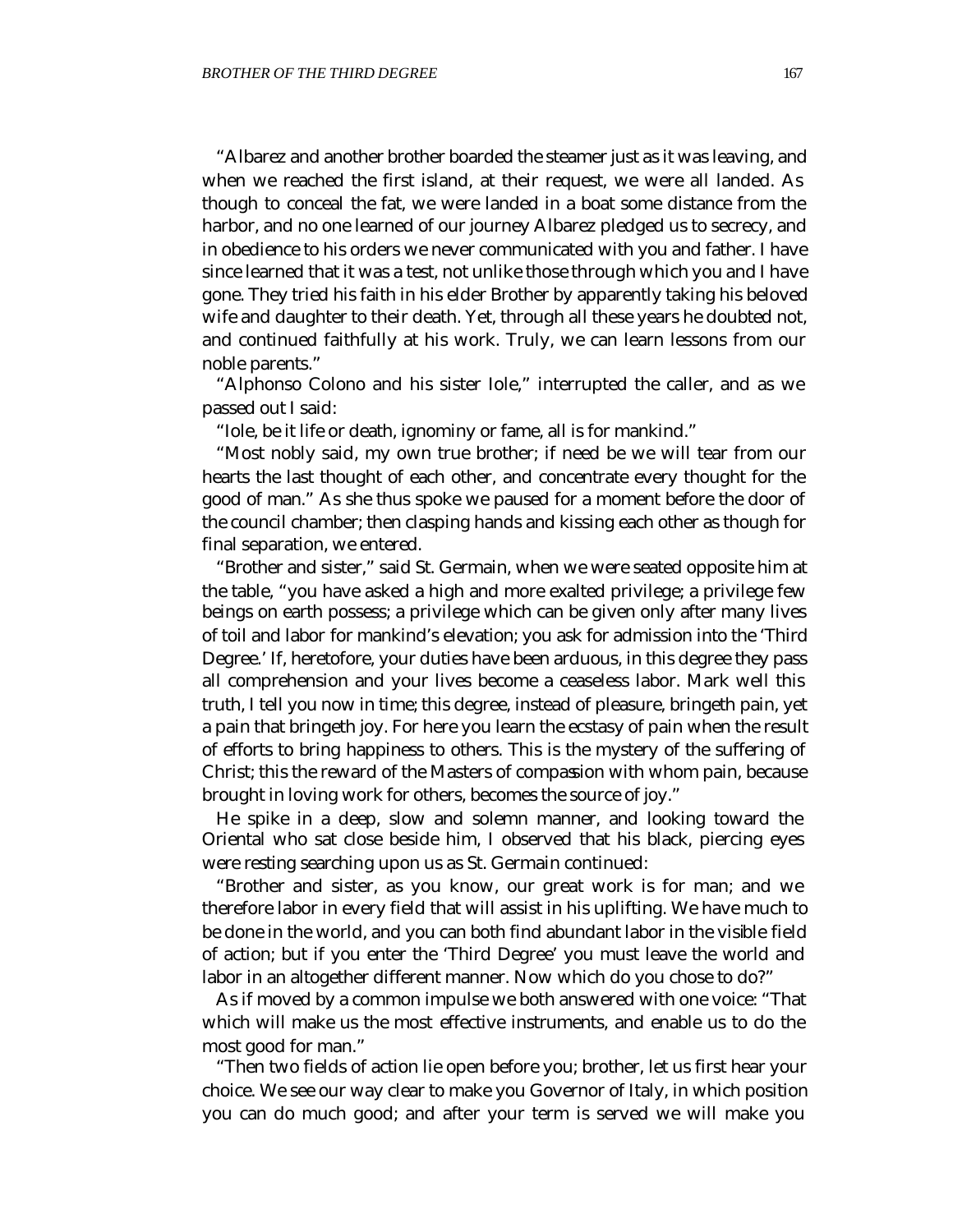Napoleon's successor a President of Europe. Here, indeed, will your opportunities be vast for good. This is the first path. By the second you become a wandering monk with healing powers, and go teaching men the truths of life. Which do you choose?"

"Can you find others to fill the places of the first?" I asked.

"Our membership, though small, can ever meet all demands," he answered. "Then let others take these places of fame and power, but let me humbly

administer to mankind's wants and be a reliever of their woes. I choose path the second."

Without reply he turned to Iole and said:

"Sister, we have an opportunity for you to do much good, and have a request to ask; this request is not of necessity your lot, and you can, if you desire, refuse it."

"Any requests you may ask are granted in advance," she answered.

"Grant not before you know; what we ask may be more than you expect—so hear. Napoleon has found one worthy of his love; and, as a result, you possess great power and influence over him. Now, although made great by us, he is no brother, and is selfish in his nature; but if you will be his wife your just and unselfish commands will be his laws. Through him you can do much good, and at the same time can purify and eleva te his nature. Will you be his wife?"

Despite my utmost efforts, an agonizing pang tore through my heart; had she conquered all her heart's temptations, overcome all trials and spent her life for naught? Was she to be shut out of the Great Degree and linked to a man to save him? "Ah, God!" I muttered. "All for man!"

"If I can do good and be of benefit to my fellow-creatures, your request is granted and I will be his wife." She answered clearly and firmly, but there was a sad resignation her voice.

"And will you love him?"

"As I love all me," she answered, "but the love that comes to kindred souls it is not within my power to make."

"But all souls are kindred in the universal Soul," he answered.

"Truly, but vibrations make them different. If he should make the number of this soul the same as mine, then I would love, not because I willed it, but because I must; and he likewise would love, because sympathetic souls must from their very nature love."

"Most truly do you speak, my sister," replied the count; "if all men and women would attune their souls to the universal Soul, or the same vibration, all souls would love with purest love; not because they willed it, but because they, by their nature, must."

All this time the piercing eyes of the unknown Oriental had been resting upon s; but now for the first time he spoke, addressing St. Germain:

"This sister shall not marry, not even Marleon; I have other work for her." His voice was clear, yet half-suppressed, and it caused a thrill to run through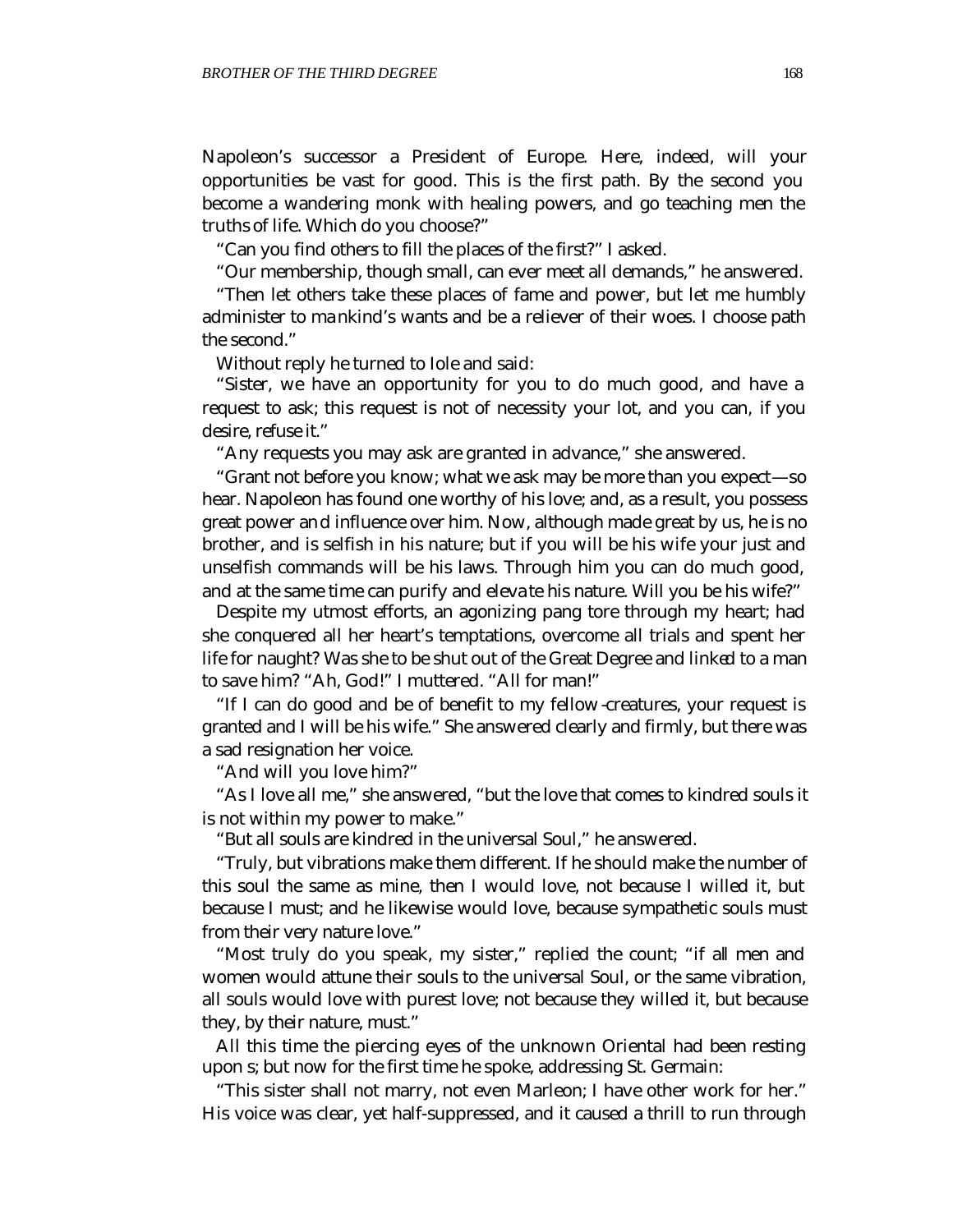my body. Evidently, even though half-suppressed, there was some strange power in his speech. St. Germain answered him with a low bow, and turning to Iole said:

"The Master's word is law, and from henceforth you are in his charge." Then turning to me, he said:

"Brother Alphonso, your sister Iole goes to the East; if you persevere and do your chosen duty it will be your privilege to join her later. Her labor from now on shall be through the invisible world of mind and soul. Although apparently separated from the world, she will impress and influence all creatures and men. The great hierarchy have adopted her into their inner lodge, and she leaves you until you have the power to join her; but remember that, though separate in body, you are never apart in soul." He ceased, and at his motion Iole, giving me one long, soul-communicating gaze left the chamber with the Oriental.

"Now, brother," said St. Germain, "you are under the jurisdiction of Eral and the western council, which you see here; meet them to-morrow morning at the chateau of Count Du Bois. Now you may go."

At his motion of dismissal I left the room and proceeded to the Durant mansion. Some time had elapsed since I had been at my old home, and in that time I had learned that the Durants were all twenty-year members, and that Camille was now Madame Callais. She was still at home, however, and welcomed me most cordially. M. Callais being a brother was no stranger, and talked with interest upon his chosen field of medicine. Having spent the day among my old friends and made some arrangements with M. Durant, I left the following morning for the chateau of Count Du Bois. I expected to see Iole no more; but when my carriage drove up was agreeably surprised to meet her at the entrance. Taking my arm she escorted me to our old rooms.

"My dear Cleo," she said, as we embraced again as lovers, "the great Master has given me permission to communicate to you more advanced instructions. The knowledge and powers we have so far possessed are, indeed, insignificant when compared with those that it lies within our power to obtain. In the morning I leave for the East and you for the West. We shall have the earth between us, yet we shall never be apart; for, while heretofore our distant communications have been mental, from now on we shall meet in the astral world. At last I have learned the secret which enables me to leave my physical body and go far away, fully self-conscious in the astral. For years I have been able to thus leave my tenement of flesh, but I could not make my astral carry my mind in full self-consciousness. This I now can do, and so can you, ere long. So while you are in the western world, I will be with you; and as you progress and carry on your labors I will instruct you through the world of mind. In that state called sleep we will every night be close companions; for I will be with you in the West during your day, and you will be with me in the East during min. but not even yet are all test over; our life is full of trials; for only by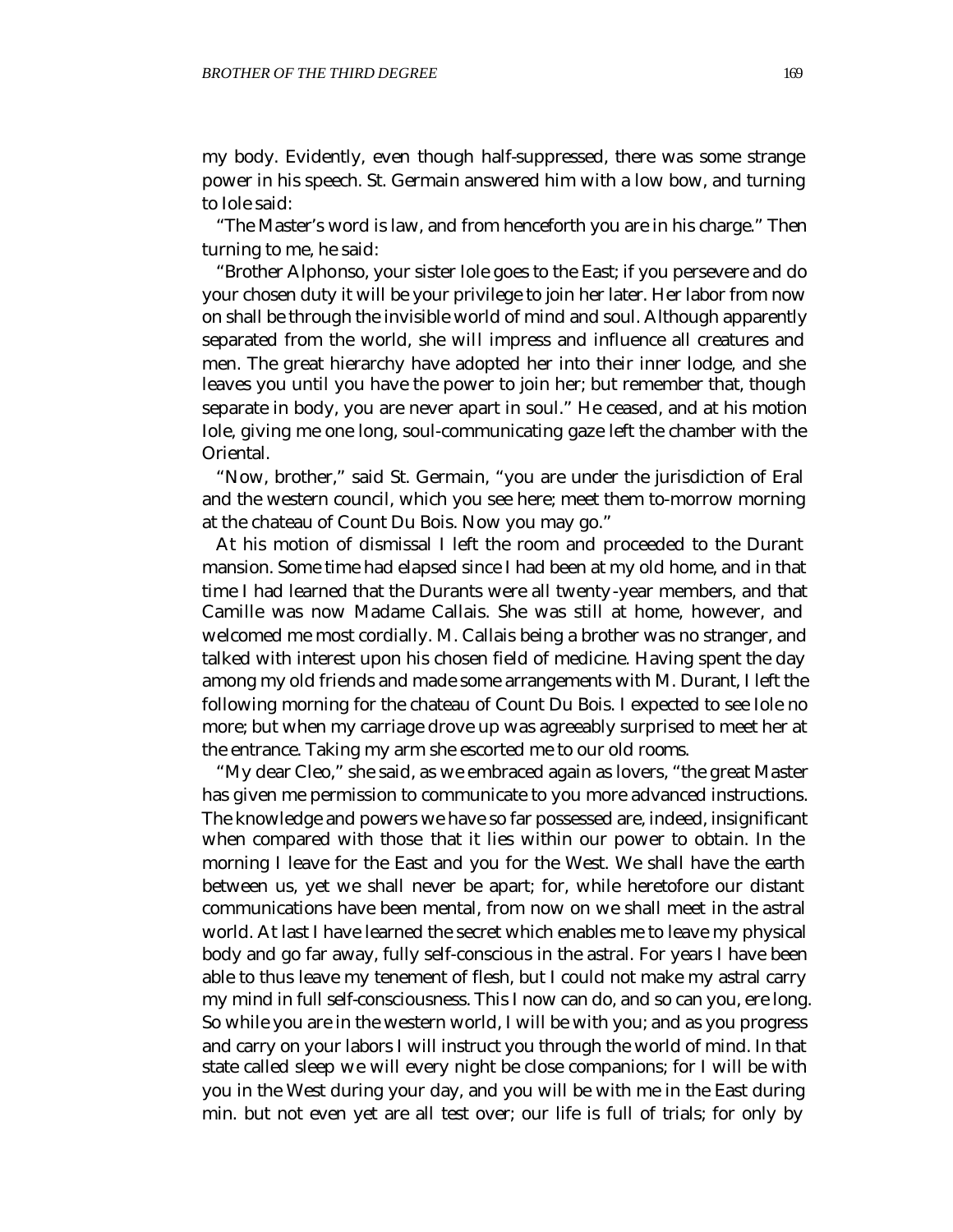passing through and overcoming trials can we realize our strength and power.

"Trials and sufferings bring us to a full self-conscious realization of our might and unfold our undiscovered possibilities within. We never know and feel our strength until we are tried. Two years of trials and arduous labor lie before you; then will your seven years of probation have expired. During these years you must labor in America, the land of the ancient Atlanteans, and bring light unto the souls unfolding there. In this work you must go alone, a begging mendicant, without home or wealth; from place to place you must journey, doing good and shedding light. The strength here needed will not be strength of mind and soul; for the people there are deep in the mire of earth and blinded by the lust for power and gold. When they find you do not work for money and seek not gain, their minds, failing to comprehend your actions, will brand you as a fraud; and when you alleviate the misery of the suffering you must suffer as a charlatan, for they know not the powers of occult medicine and will ridicule you as a quack and punish you as a pretender. As a beggar you become a vagrant and subject to their laws of slavery. No matter how much moral or subjective good you do by thought and teaching, you have no visible means of support and cannot justify your actions. But ever persevere, and never lose your faith in truth and duty. Remember that the Protectors are ever around you and you need fear no harm. Amid all these trials and sufferings you will find an inner peace, the joy and ecstasy that comes from a knowledge of duty done. Ask no justification from the world; let your conscience be your justifier. Ask no praise from those around you, let your praise come from within. Mind not the scorn and sneers of the world's deluded ignorant; pity their mistake and continue in your labor. All teachers of the truth must suffer; but this suffering is the fire of sublimation. Slander, misrepresentation, calumny and abuse will be heaped upon you, and you will become the target for every vile tongue; but know that their suffering souls condemn their actions, and pity but heed them not. Let your life be an example for all men to follow, for the example of life is more powerful than all men's teachings. You have chosen the path of renunciation when fame and power were offered you; you have sacrificed your individual love to labor for mankind; your trials will indeed be great but the end is greater. Like the Buddha, you renounced the throne and loving wife to labor for mankind; and, like the Buddha, peace and enlightenment will come to you. When your time has expired, either you will be called or I will join you; duty will determine which. Now let us part; go to your duty in the West, and let no darkness blind you to the light or lead your footsteps from the path."

Thus her final lecture closed, and with a farewell caress she left the room, and I was alone in her apartments. For over a year I had perceived a change in my body; it was filled with lightness. I seemed never to tire, and, strange to say, day after day required less and less food. But as I was now left alone a still greater sense of bodily freedom came to me; being filled with a tingling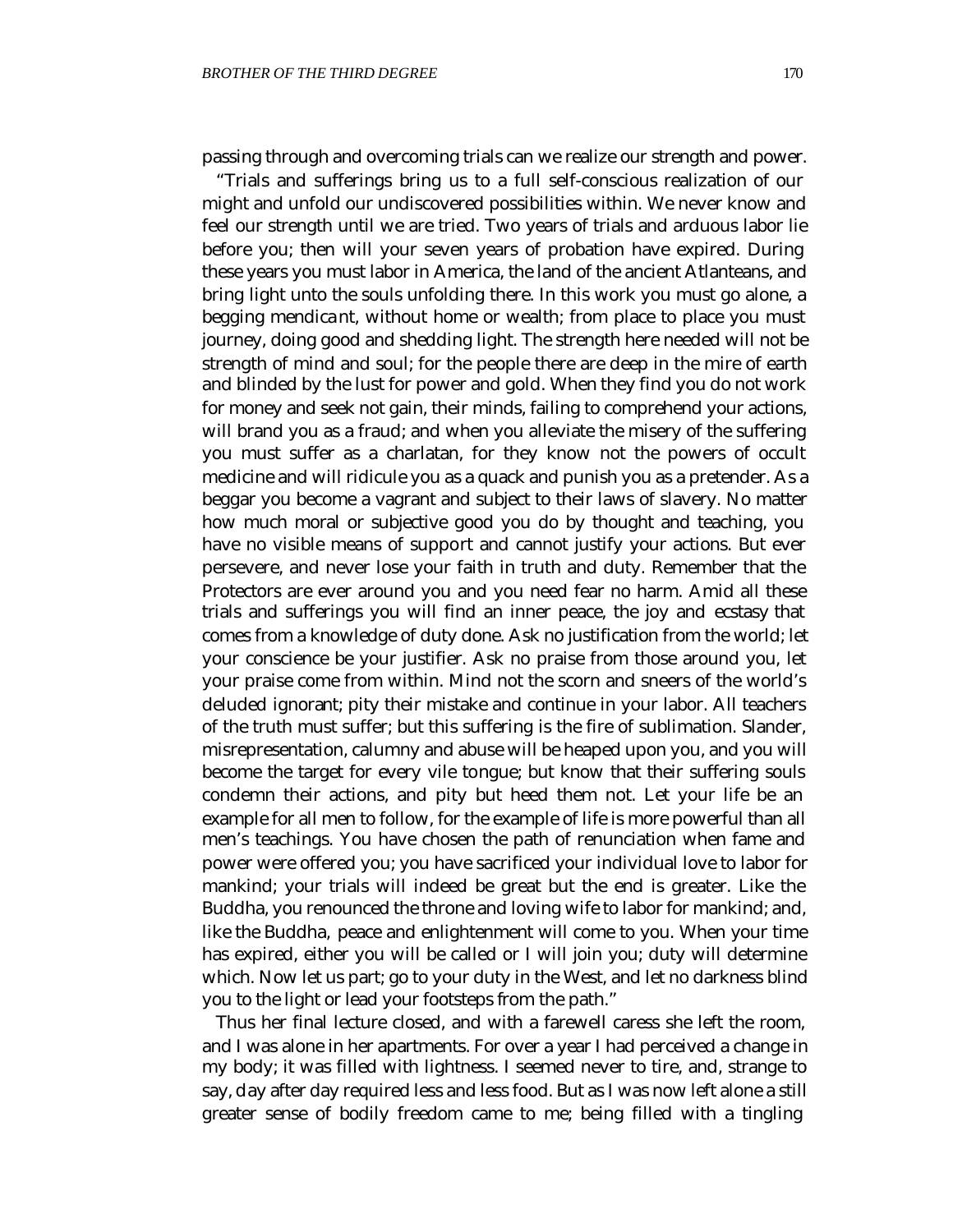sensation I seemed to have no weight, and almost before I knew it fell into a dozing sleep.

The next morning, with nothing but my wearing apparel and a long cape cloak of indigo color, I commenced my pilgrimage. In this attire I passed through the city without being recognized.

At Havre I read a copy of "Des Mondes," and there learned that Alphonso Colono had mysteriously disappeared, and nothing could be learned of his whereabouts; but it war rumored that he had been taken away by the occult society that for a time was supposed to exert such an influence over Napoleon. This same mysterious fraternity, it was said, took Princess Louise of England some years since. Princess Louise and Colono had both spent much of their time in Paris, and were known to have associated with so-called occult adepts. It was said that the princess owed her life to one of these, who saved her in a runaway in the streets of London many years ago. Then followed a long article on mysterious disappearances and occult societies, the editors commenting upon the large number of prominent persons who had thus disappeared without known cause. Boarding a steamer I continued on my way, thinking how many mysteries the Brothers could explain in the history of the world and prominent individuals.

After fourteen years I again crossed the Atlantic and arrived at New York. Here, without revealing identity, but on the strength of my otherwise evident position, I called together the American council, and asked their co-operation in the formation of a "League of Justice and Mercy;" justice for the innocent and mercy for the suffering and helpless. Visiting all the lodges I went from city to city and doctors and lawyers were the men whose co-operation I in particular sought; for these two professions, when rightly used, have wonderful power for good. Every one in these professions, whose heart was not atrophied by the lust for self and the dross that men call gain, were organized into a brotherhood to work for justice, mercy and the alleviation of suffering, without pay or price. No case of misery was to be left unattended, no case of injustice allowed to pass unnoticed. Even in the smallest things, justice and humanity, and at heart are good. When it became evident that we worked unselfishly for the good of man, the floodgates of accumulated stores were opened to us. Men, indeed, had lost nearly all confidence in their fellowmen, and universal selfishness and distrust was threatened; but we restored their confidence and aroused the flickering light within them. Having with glad heart seen this work successfully established, I once more disappeared, and in the garb of a monk continued my pilgrimage. From town to town I wandered, healing the sick and alleviating suffering. From place to place journeyed, teaching the great truths of love and duty and the fellowship of men. Universal religion I proclaimed, never ceasing in my efforts to break down the barriers of nations, creeds, wealth and races; but what would one expect to meet if he proclaimed that the essential truths of Krishna, Zoroaster,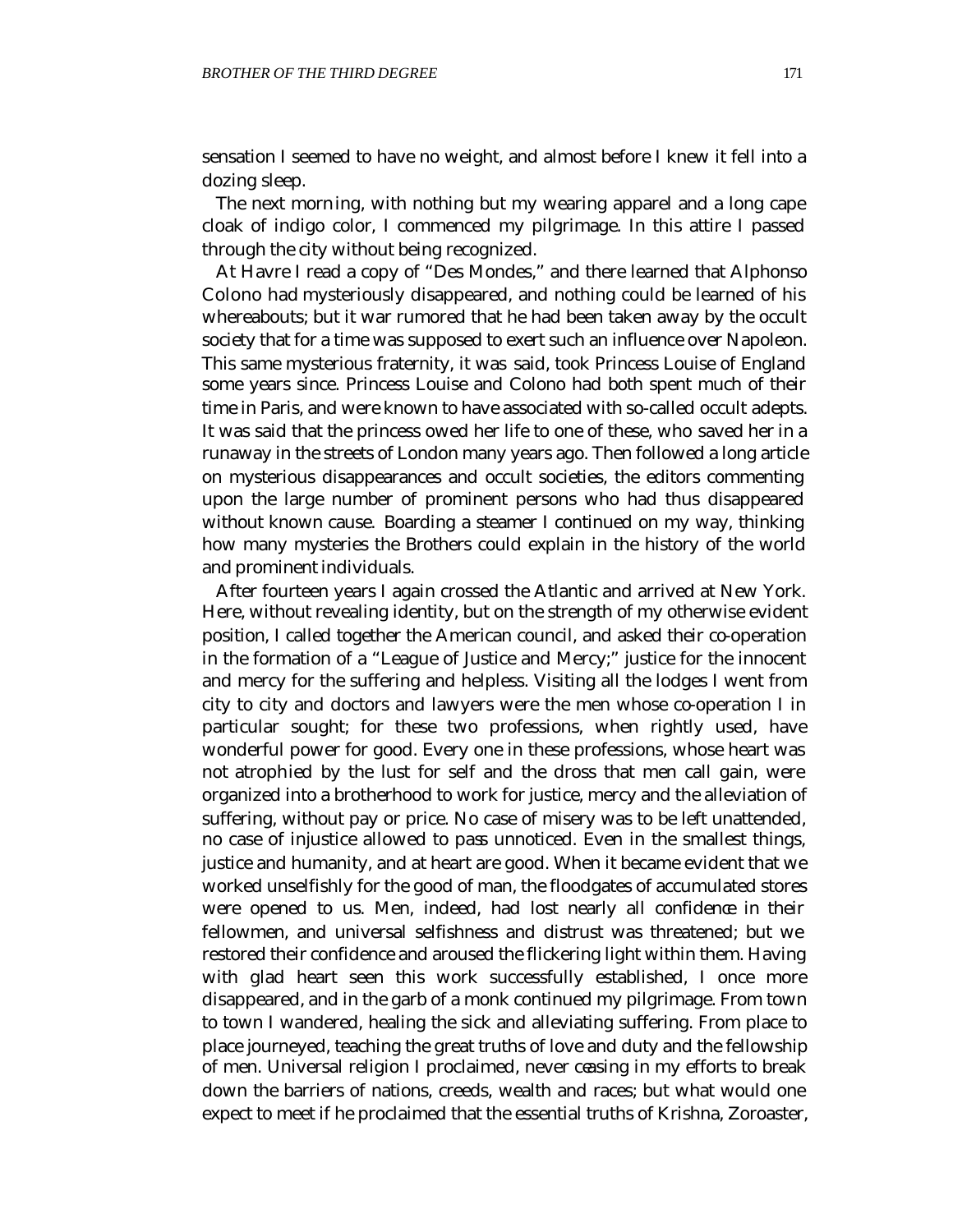Buddha and Christ were all the same? I thought it would be violence, but no; the simple-hearted masses were nearer the truth than many then expected. Narrow-minded teachers had, indeed, perverted their heart's judgments, but the seed sown found nourishment and brought its fruit. Only the narrow-minded and deluded bigots feared and fought my words and labor. With ran-cored hearts they ridiculed the beggar and drove him from their doors; but through all these trials I felt an overshadowing presence, and every night, freed from my corps of flesh, journeyed to the East. As I labored on my powers grew stronger, and became more manifest. Sometimes, in the intense enthusiasm of my discourse, going into transports, the veil of mater would be rent. One day while thus speaking to the vast throng that had gathered around me in the streets of New Orleans, I entered into one of these higher conditions and saw a form, like unto my sister, standing beside me, but invisible to the multitude around.

"Brother," she said, as plainly as voice could, "Let me speak." Silently I yielded; the next moment I was a spectator and the voice of Iole spoke from my form. In amazement and rapt attention the multitude stood around and listened to her words. Suddenly a voice commanded me to come with him, and at the same instant I saw St. Germain beside me. Without question or even surprise I obeyed, and felt myself going through space with the rapidity of thought; my body had no weight and was connected to that of St. Germain by a violet thread of misty substance. All around was a world of substance, but the earth I could not see. Suddenly all became a black, and when I returned to consciousness I found myself—another being? At first I knew not; I was in a strange locality and had another body. My masculine hands were no longer, but instead the delicate white hands of a woman; and dressed in a woman's robe of white I felt as never before. Recovering from my amazement, I looked around to find myself in a columned court that somehow looked strangely familiar, although I could not recall the place; then turning I saw St. Germain of France; his features were the same, but now radiant with a divine light and beauty. His kindly smile at my astonishment reassured me, and I asked:

"Where am I, brother?"

"By request of your other self you have been granted some experiences in the 'Third Degree.'"

As he spoke he held a mirror up before me, and to my increased astonishment I beheld the features of my sister Iole. Smiling kindly at my surprise, St. Germain said:

"By a change of polarity you have assumed the body of your sister and she has assumed yours. Your soul and individuality are the same, but another aspect of it is now manifest. You now feel as your sister felt, and she now feels as you did. This change would not have been permitted but that your souls are one, that is, their number and vibration is the same."

"And where is Iole?" I asked.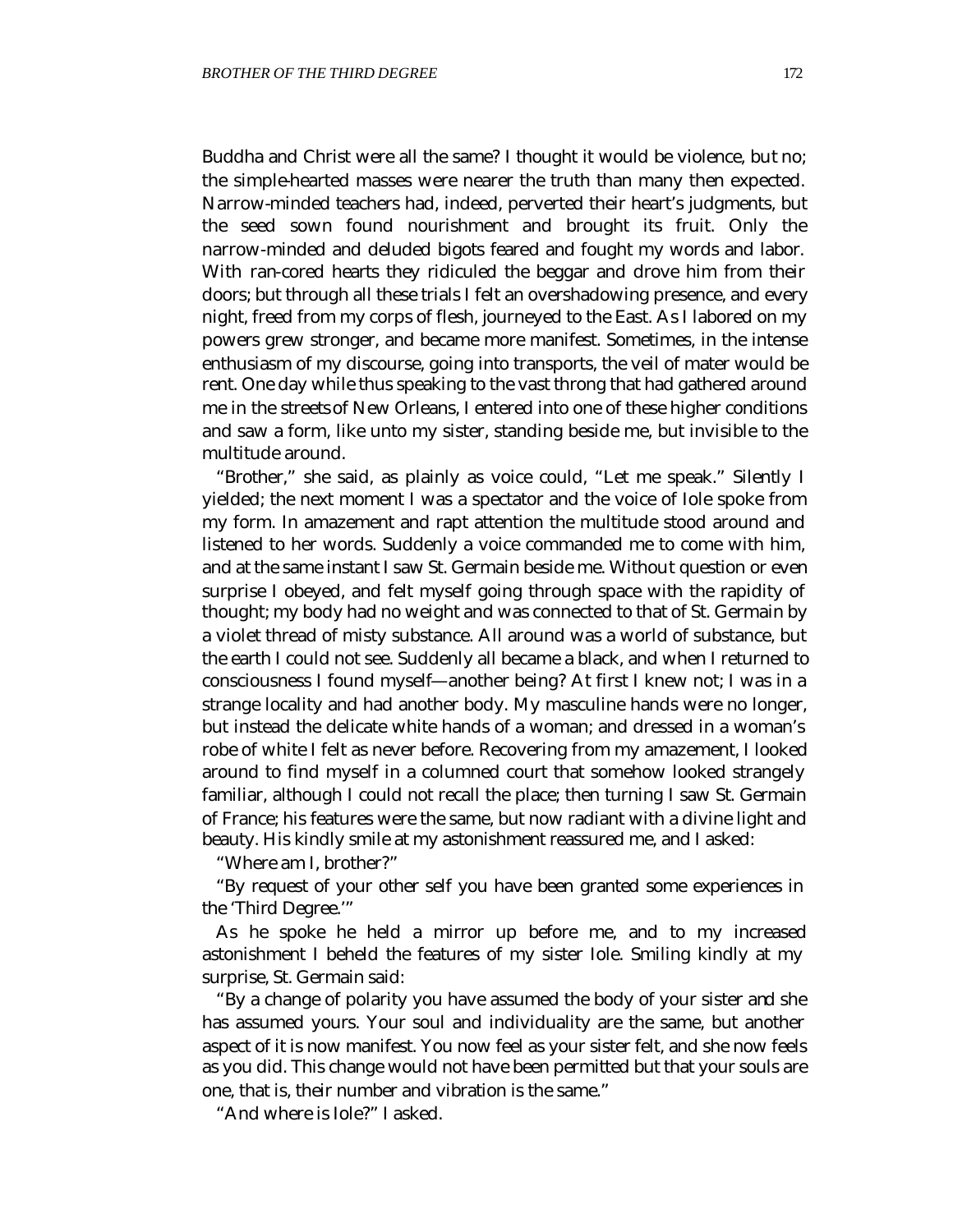"She is in New Orleans, and you are now in Lhassa."

"And how long will this exchange continue?"

"Until you both consent to re-exchange."

"And did I consent to this transfer into her pure and holy body while she takes my impure form?"

"Most certainly you did, or it never could have happened. The soul is master of the form it tenants, and no power can drive it therefrom or replace it against its will. Your body has by your labors been made pure; otherwise Iole, pure soul, could not have entered it."

"And are such exchanges always good?" I asked.

"All we sanction, yes; many others, no," he answered. "Many people by becoming passive and surrendering their will, or by degrading their forms through sensuous passions, allow elemental spirits or disembodied demons to enter their bodies. These make the world's insane and demoniacal possessed. Sometimes, not often, the Masters use these passives, but not unless the form is pure and they can accomplish good through using it."

"And whence all these strange memories and this wonderful knowledge and light now breaking on my mind?" I asked, as a train of ceaseless thought throbbed through my brain.

"As member of the 'Third Degree,' it is within your power to recall your past existences extending back through the vast and shoreless sea of time. These memories, registered deep in the immortal soul, are locked and withheld from untrained minds, for, with memory limited to one short lift, how many precious hours are spent in useless lingering on scenes gone by. Only those who realize their soul and sink their minds into its depths, can read this endless record. To us who can control our minds and attune them to our souls, these memories, and the vast store of knowledge gathered through many lives gone by, are not withheld. Dim and uncertain is the memory which comes through the brain alone; the greatest portion of most men's lives is blank, and what they are conscious of to-day is lost to-morrow. Within the eternal memory of the soul are stored the vast accumulations of an endless evolution; and you have now, by your superior development, become conscious in this memory of your unborn and uncreated self. But control your minds. He who cannot control his mind cannot control his thoughts; turn loose this awful torrent in his brain and he would soon succumb and be a madman. They who, unprepared, play with the occult, play with an awful fire and mind-shattering powers. Now, with thy mind controlled, gaze into and read thy past."

As he spoke the mystery of Iole's words about past lives became explained; for, carefully watched by St. Germain, my mind went back into the past. Once more I was a Benedictine monk, laboring on the fields of Poitiers, and all life was recalled.

"Suffer not regret to disturb your mind," warned St. Germain, as I saw myself once more in the convent on the Pyrenees; "the past is beyond recall;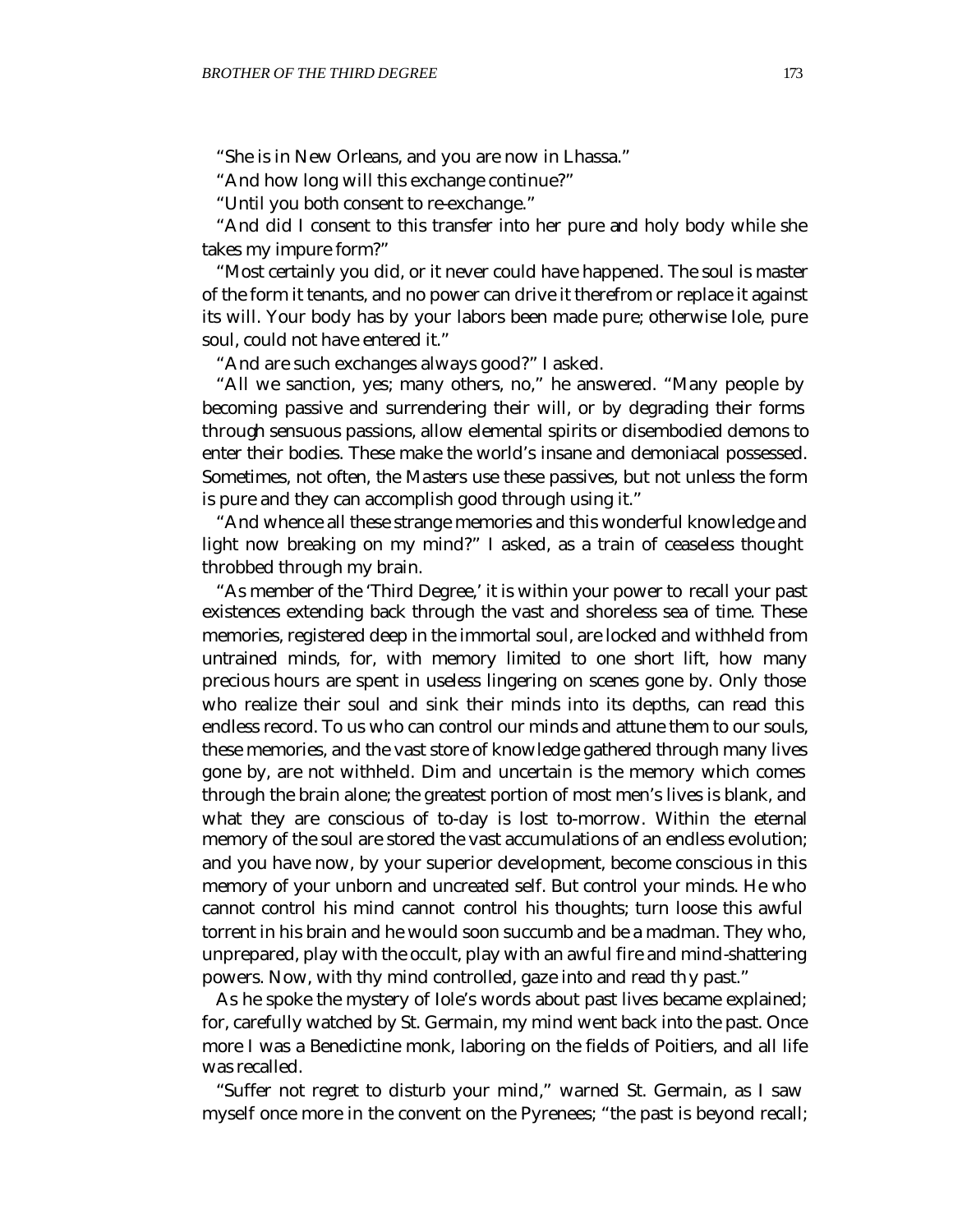go back."

And, as by the magic of his words, I was again Cleomedes in beautiful Attica.

"Suffer not emotion to disturb your mind's serenity," warned my guide, and once more I proceeded backward. And lo! An Egyptian priestess in the halls of Thebes; then another lifetime back, and still a priestess in the land beside the Nile. "Go on," commanded my guide, and—now a Brahman woman in ancient Aryanvarta; then a Brahmin monk; then a Kshatriya; and then a dark-faced citizen of that great country where the north Atlantic rolls. "Return." Said St. Germain, and once more I was in the columned court.

"Now fix thy mind upon the yellow chakram and read and see; go to any place on earth thou wilt."

No sooner had the adept spoken than my vision seemed to ignore the quality of place, and I was looking at a sleeping form reposing in a little cottage room in New Orleans.

It is myself—no, my former temple, now in charge of sister. "Hasten!" commanded my guide; and from place to place, continent to continent, even to the impossible and secluded places do I fly; all the world is open to my vision.

"Cross not the depths of space, thy will has not sufficient strength; much higher yet must thou go before thou canst its mysteries know, unless thou learnest them from their presence in the world, and that little world—thyself. Return!"

Again I came back to consciousness within the court.

"Brother," said St. Germain, "you have seen a few of the mysteries of life, but only the smallest portion of the whole."

"O that men could realize the grandeur of life and the sublimity of his nature!" I exclaimed, as my thoughts recurred to the blind and deluded world.

"All will in time," replied St. Germain.

"But how vast the time, how slow the progress," I replied.

"Yes; but little by little, one by one, we gather them into the Great Brotherhood."

"But how many new souls come for the few we gain," I said.

"The number of souls in the present universe is fixed; no new ones come. The transmigratory flow from the universe before us has ceased. From now on every brother we receive is a net gain. Do not for a moment think that souls are created for every newborn body—'tis not so. The body cannot be the cause of soul, the low cannot cause the high. Can the temporary cause the eternal? Can body cause spirit? No. Spirit, perverted as desire, prompts the formation of bodies. If God had to create a soul for every body, He would be subject to the lusts and caprices of men, a subservient maker of souls for bodies; whereas the reverse is true, and bodies are made for souls. If the soul was made for the body, and the body was the cause that called it into existence, then does death of body end the soul's existence. But the reverse is true; the body is created or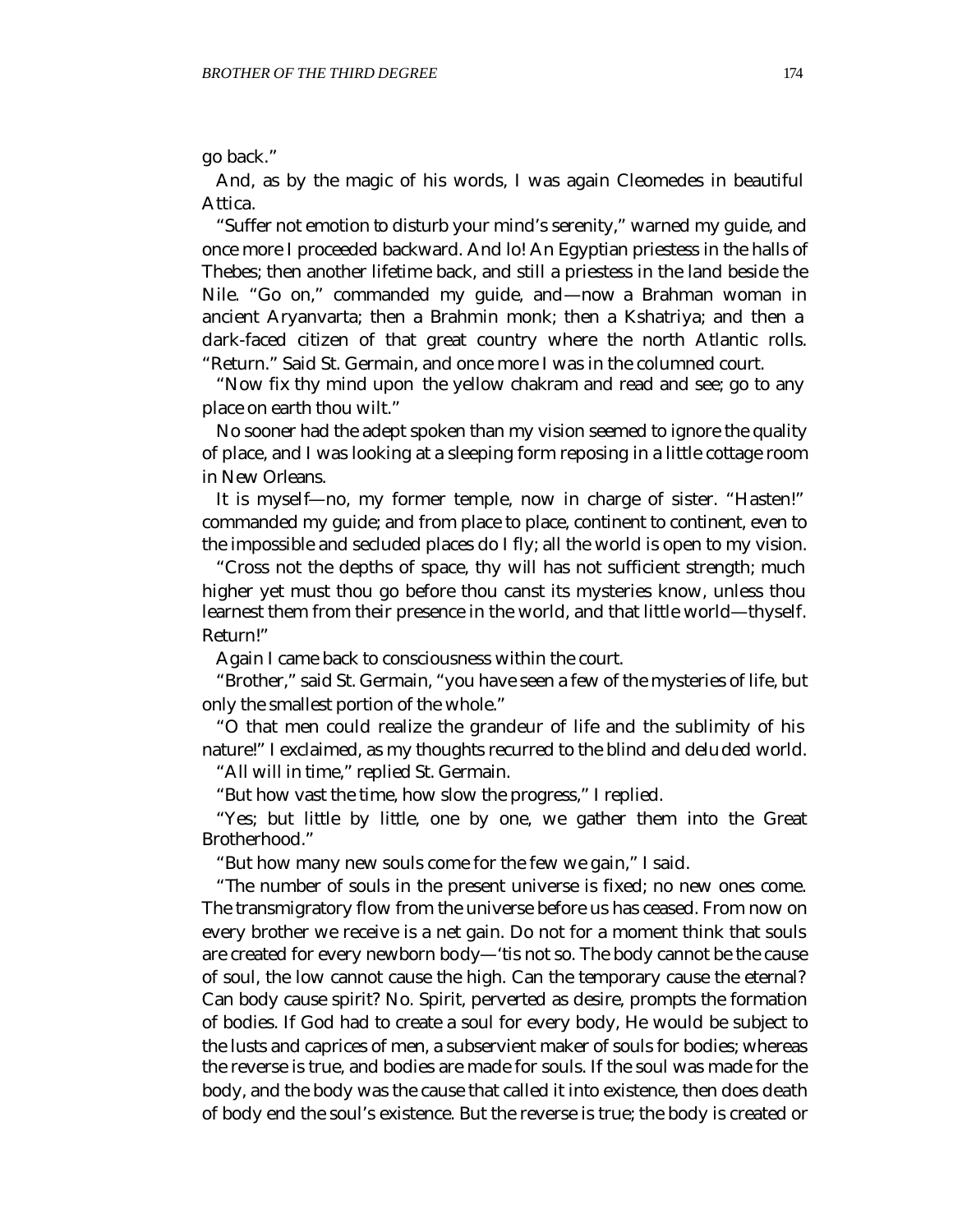formed for disembodied souls."

"But," I asked, "can the spirit or soul prompt the low and lustful acts which produce some bodies?"

"Pure spirit—no; pure souls—no; but spirit perverted as desire and lost souls—yes. You must remember that those who have damned themselves in former lives continue to seek new forms, and they prompt these monstrous deeds of vice. Woe to those through whom these lost souls work, for they only seek those who have like natures.

"But, brother," he said, changing the subject, "your seven years of probation are up, and it is your privilege to be initiated into the 'Third Degree,' a few of whose mysteries you have just seen. Now, as in the lower degrees, even here there are two routes, and you must choose which you will take."

"Has Iole chosen?" I asked.

"She has chosen and passed on," he answered.

"Then let me as her companion choose the same."

"No one can thus choose; the paths I state, and you must take your choice. The first is that you continue your labors in the world until the time arrives for the natural dissolution of your body. The second is a trance interment and continued life in a self-conscious astral. Which do you choose?"

He paused, and for a moment I hesitated; then thinking it was selfish to wish to get rid of my body before its natural time, I answered:

"I take path the first and continued labor in the world."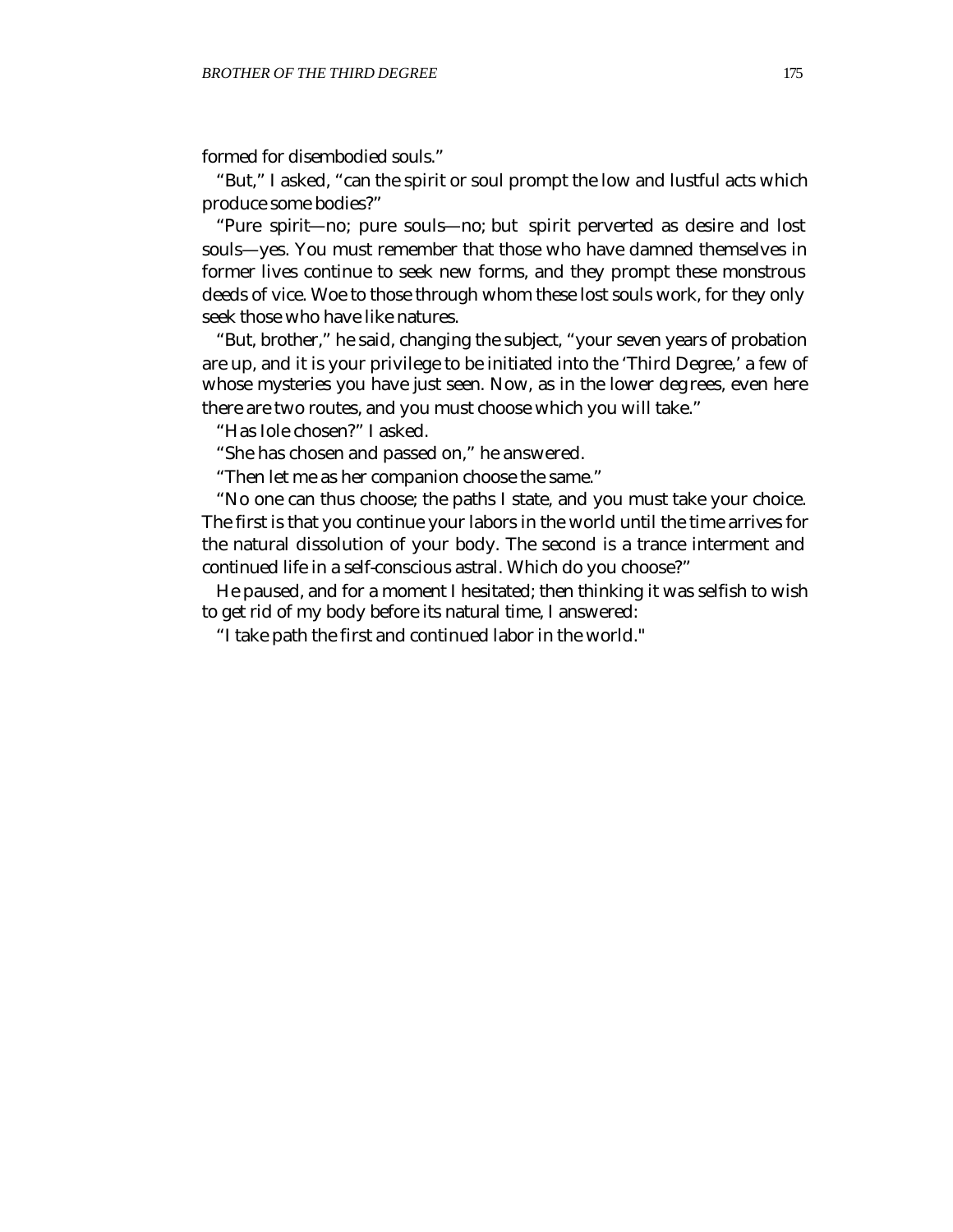## **CHAPTER XIX.**

#### BROTHER OF THE "THIRD DEGREE."

EVERYTHING else being equal, the more thought a man has given any subject the more apt is he to be right thereon. But far more important than thought itself is an honest desire to know the truth, free from bias and without preference. The man who seeks for truth with a selfish motive will never find it. For his desires will pervert his judgment and befog his reason. Truth is pure and undefiled, and none but the pure in heart and mind can see it in all its beauty. The greatest cause of error in the world is that prejudice which distorts facts to make them fit with preconceived opinions, and prejudice has its root in self. Remembering my motto—"Forget self,"—I had instantly chosen the path which seemed to bring more arduous labor. Trusting to the love of truth and right within me, I had chosen with hardly a second thought. Had I chosen right? St. Germain soon dispelled my doubt by saying:

"Brother, you and your noble sister are most truly one; you have chosen the path on which your sister now precedes you, and without delay you shall join her. Two souls like yours should work together until the end. But before we send you forth, we will help you to unlock the mighty powers within your soul. These powers, so long withheld, can be but faintly realized by what I now tell you. Power will be given thee to surround thyself with an impenetrable shield, to become invisible even though present, to project you conscious astral to a distance, to transmute metals, to read the past and the future so far as determined; to read the hearts and minds of men, to influence their thoughts unknown, to control the elements, to cast out demons, to heal the sick by power of will, to mould into visible forms the astral substance, and to master all the powers of nature by the God-power in yourself. I say these powers will be given to you; but, more correctly, you give them to yourself, for you even now possess them though you know it not, otherwise you never could; for nothing can be added to man from without, all comes from within. Before I give you the secret which enables you to unlock yourself, must be convinced beyond all shadow of doubt that you never will use them for selfish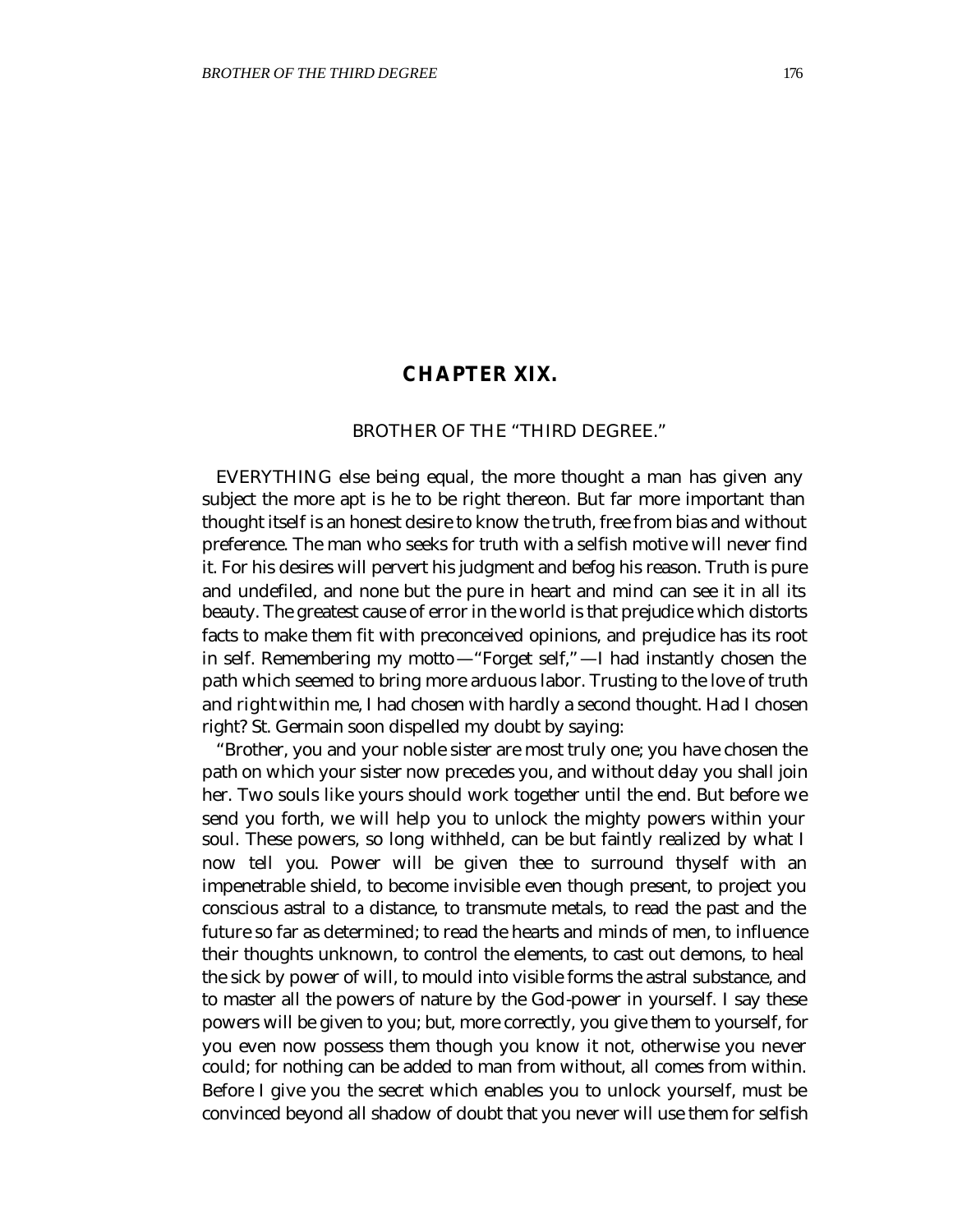ends, even though to save your life or those you love. Of your unselfishness I am now convinced, not only by your soul as visible to the spiritual sight, but from your life for seven years. But one duty you have yet to perform before I can give you the sacred word; your body must received a complete and final purification, and that necessitates your return to it in the West.

"Iole will return here and wait for your life-term to terminate, which is not long."

"And has every man a fixed time for its dissolution," he replies, "but as man changes is organism, so also does he change the time for its death. The astrological conditions which meant death to your constitutional combination previous to the time when modified by your will, have no power over you organism as it now is. During life you have, by the power of will, so modified your form that its dissolution comes under diff erent planetary aspects. Esoteric astrology does not preclude free will or the power of man to modify his nature."

"Then destiny is a variable quantity?" I asked.

"Every conscious act of will brings a modification in you so-called destiny; but only a few men consciously will, most following blindly the impulses or tendencies of their nature. Therefore, most men's lives are fixed and subject to only slight variations. But there are exceptions, and if you take a man of powerful mind and will it is difficult to cast his horoscope; for he can in a few short hours modify his course in life, and his predominant quality to-day may be replaced by another to-morrow."

"And you say my life-term is short?" I asked.

"Your bodily combination of early life would not have come under death-dealing influences until it had reached its sixtieth year, but your body, as it now is, will meet the influences which mean its dissolution in four years. It so happens that it will then be at the mystic age of thirty-three. You have shortened your earth life, but you will enter that much sooner into the higher life."

"Only four years to labor, yet, oh! So much to do!" I exclaimed, as an all-encompassing love welled up in my heart.

A loving smile lit up the face of St. Germain, and he said: "It will then be permitted you to labor as an invisible or be reborn; now turn thy mind within."

As he uttered this command a heavenly rapture filled my soul, it seeming to expand until all beings and creatures were included in ties wondrous love, and an unutterable peace took possession of me. Looking at St. Germain I saw that his face was radiant with light, and his features seemed angelic in their beauty as he gave the command— "Return!"

In obedience to his command, I threw my consciousness within, a numbness came over my body, and an outward suction commenced in my left side; then there was a moment's blank, from which I awoke to find myself looking at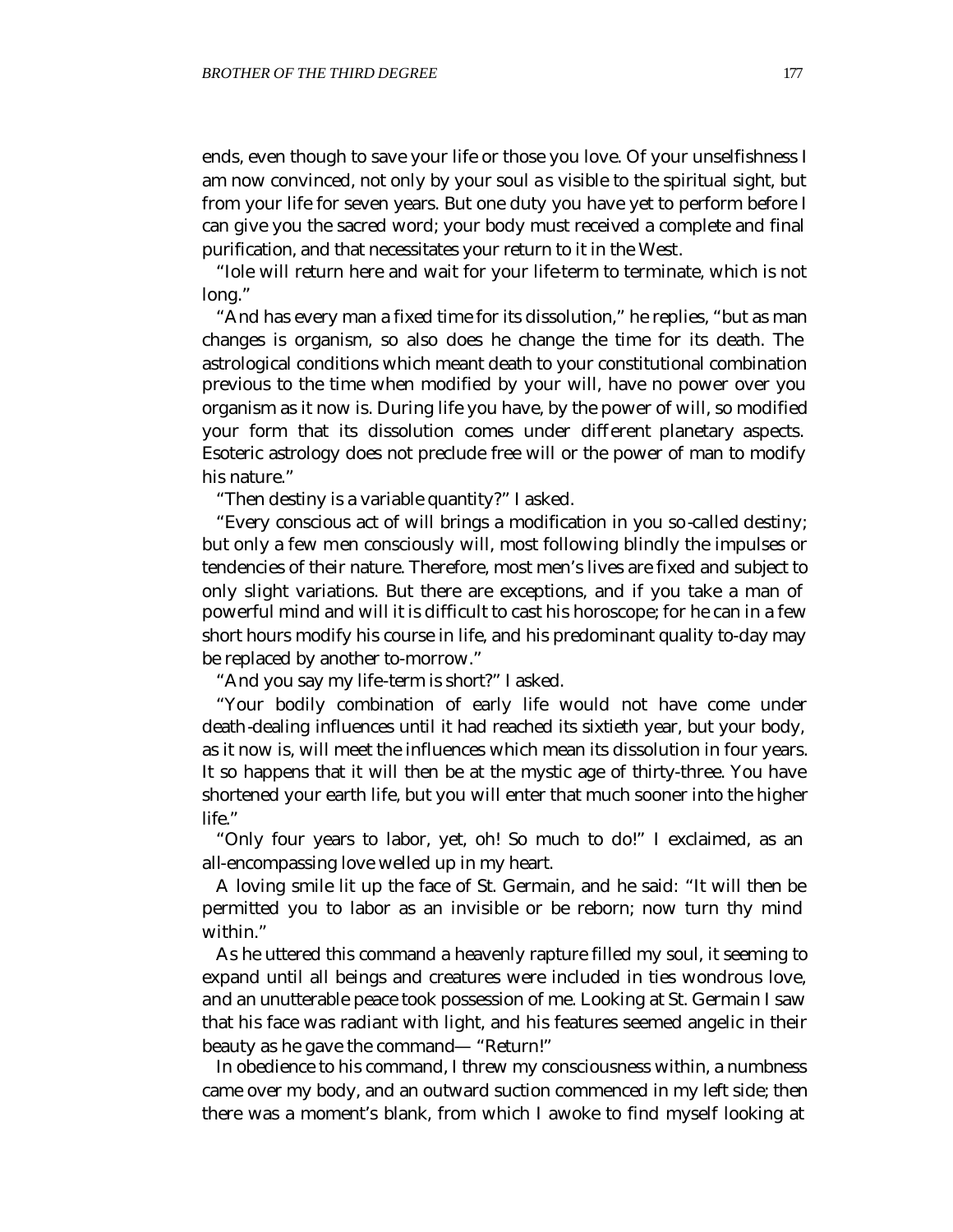Iole's body, now in deep trance in a chair before me. Wondering what I was I tried to see my form, but my mind and consciousness seemed to be in nothing but a nucleus of substance. As I longed to see, I again took form, the transparent ether obeying my desire. St. Germain had evidently gone through like transformations, for he floated in like form beside me. "Come!" he said in mental speech, and again with the rapidity of thought we passed through space. Through clouds of floating substance of many hues and colors, which scintillated with life and seemed to be in one continuous transformation, we flew. I had no breath or sense of weight, and my transparent form seemed carried by my will. Suddenly I was drawn down as by a suction, and the next instant was beside a bed on which lay my sleeping form; and beside me, in body like my own, stood or floated my sister Iole.

"Hast thou returned?" she asked in thought, for no words were spoken.

"Yes, sister, go thou with the Master to the East; when my life-term is up we will meet again."

Thus speaking I saw that a thread of violet light formed a circuit through our bodies and that of St. Germain. It formed a loop and passed from Iole to me through my sleeping body, and then two strands reached from St. Gemain's transparent form and mine to a misty cloud behind us. A current of life was throbbing through this slender wire from Iole to my sleeping form; but as I spoke the current changed, and I was drawn toward my form and sank into unconsciousness.

When I awoke I was in a little cottage in New Orleans, once more embodied Alphonso Colono; but an awful change had taken place. I was not then conscious of the experiences just written, they have since been recalled. My mind was almost a blank, a horrid blackness was around me. I had a faint recollection of lost knowledge, but in vain I pressed my head in effort to recall it; all was gone! Had my brain been shattered? Had I lost my mind? My God! What did it mean? Who was I? Iole! Who was Iole? Masters! Who were Masters? Ha! Ha! It is nothing but a delusion produced in the brain. Soul! Soul! There is no soul! It is a superstition for which we have no proof. Who ever saw a soul? What is it like? Has it shape or form? Is it a body? Ha! Ha! Who ever saw anything without a body? Thus I raved. My God! Where did these thoughts come from? Strangely unlike myself I arose and dressed. Feeling like some one I did not know, I walked to the mirror. "My God! My God!" I cried, "What demon is it!" The face of Alphonso Colono, but strangely distorted and evil. I turned away; I was abnormally sensitive, and everything I touched appeared to move. My ears thumped and I could hear constant rappings through the room; cold currents touched my face and slimy hands grasped me. In trembling terror I strove to drive them away, but all of no avail. I put on my hat and left the room, but the horrible sensations followed me. Along the street I hurried, hardly knowing what I was doing and ignorant of where I was going. As I passed by people stopped and in horror shrank back; while now, to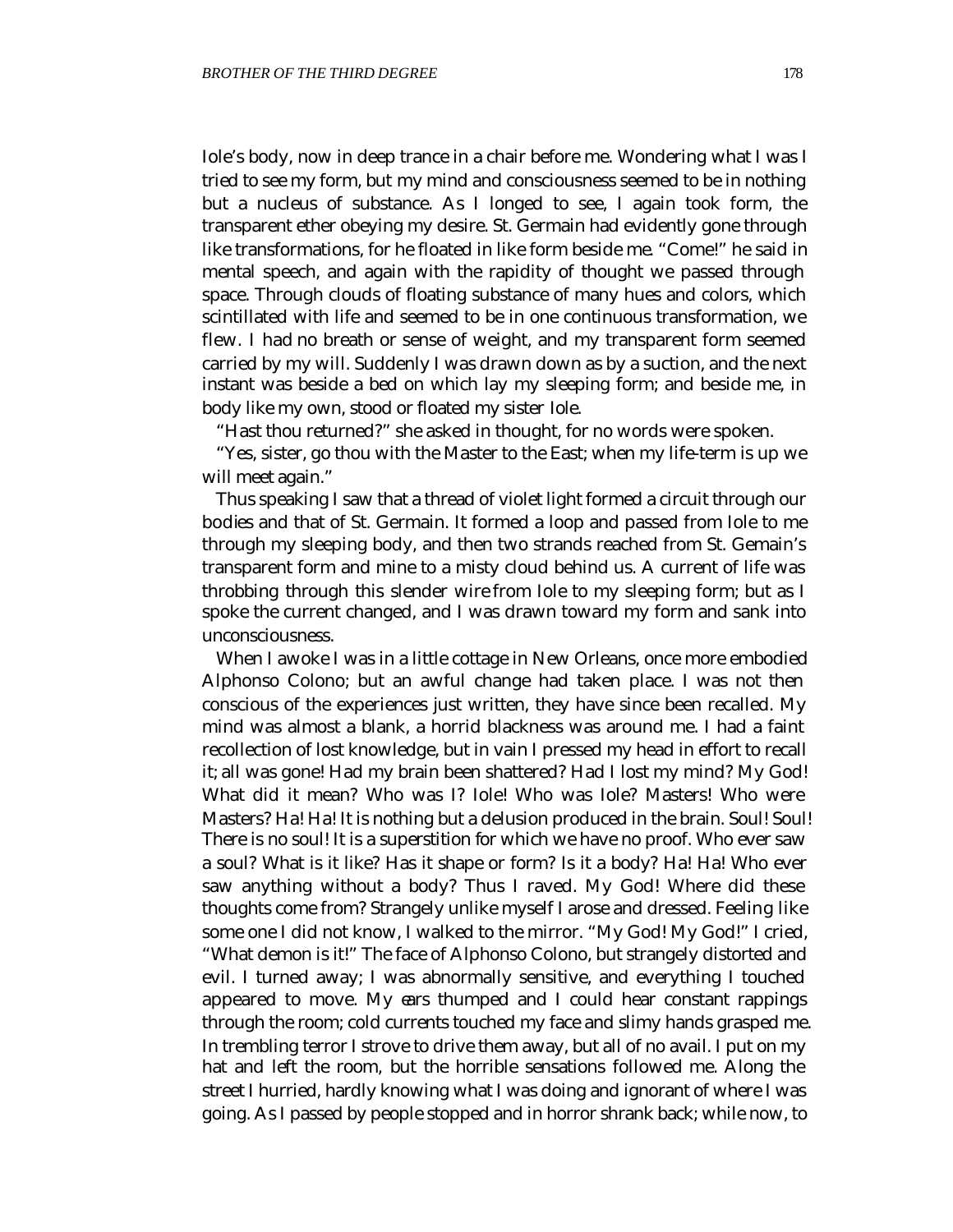add to my torments, a demoniacal voice laughed in my ears, ha! Ha! Ha! Ha! Ha! They are afraid of me! Seeking relief and finding none, I returned to my room. All day long I paced restlessly back and forth before the mirror, dimly conscious that I was something, yet lost to myself. The evening grew apace and nigh came on; it was a dark and sultry night, and the oppressive stillness around only made the rappings and invisible voices more awful. As though seized by an insane idea, and despite the oppressive heat, I built a blazing fire upon the hearth, and sitting down before it gazed into its red flames. As I did so the licking flames grew higher, and leaping up seemed to lean forward toward me; then I became as though entranced and lost the power of motion. At the same moment the horrible creature I had seen at the Durant mansion formed in the flames before me; but this time instead of repelling, it seemed to fascinate, and as I leaned forward I recognized its evil and malignant features as my own. It smiled hideously, and continuing to look, it became attractive. As I did not repel, it came toward me; but now, my God! What is it? It shapes into a living skeleton, and its bony form, covered with dry and wrinkled flesh, shone with a greasy gloss of reddish-green. It extended its bony hands to embrace me, I felt them on my neck and shoulders, I inhaled its sickening, poisonous breath; then, as its bony fingers clasped me around the neck as though to choke me, a faint ray of light dawned upon my mind, and I uttered the one word—"Iole!"

An awful, demoniacal shriek rang in my ears; a groan of despair, and the form was sucked back toward the fire. It struggled and pulled toward me, its fiery eyes looking from their sunken depths with a wild, satanic glare; but a white form now stood before me, and with outstretched hand pushed the monster into the flames. With one last wild shriek, it fell into the fire, and as though made of pitch was consumed by the lurid flames. At the same moment, as by an instantaneous change, my soul was filled with light, and looking up I beheld the radiant form of my glorious sister.

"Iole, my savior!" I cried.

"Only the Iole in thyself can be thy savior; only the Christ, Krishna, God or Master within can save thee," answered her mind to mine.

"Thou hast just now slain the last shadow of thy demon nature formed in lives gone by; and now thou art absolutely pure. All men must meet and slay their demon before they can pass on, for this demon shadow ever awaits them at the threshold, and unless they conquer they cannot pass through. When you called for me you called upon your God, for I am but a symbol of the God within your soul."

"With this, thy last experience, thou canst realize the condition of those men who are completely imbued in matter," interrupted another voice-mind, and St. Germain stood before us.

Before I could reply he continued:

"The great hierophant sends me to call thee to the East, and as I leave with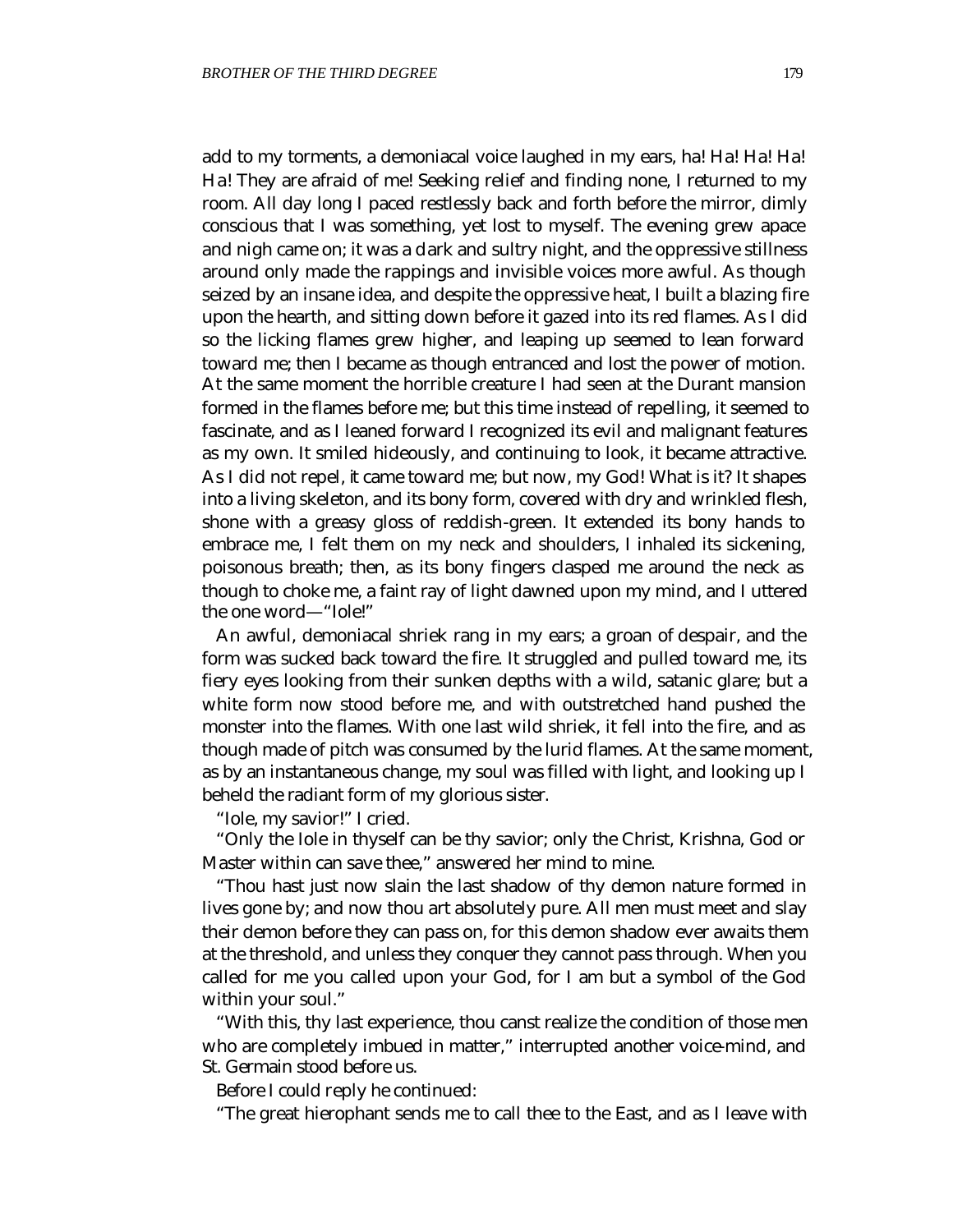thy sister, in peace retire to sleep; when the morning comes start on thy journey. Thy sister will meet thee at Calcutta and journey with thee through the forbidden passes to Teshee Lumbo."

"We leave you wit hour bodies, but we are with you in our souls," said Iole, and as she spoke a misty cloud enveloped them and I was left alone. No, not alone this time; the ecstasy of God was in my soul, the spirit filled my being. That night I slept the sleep of pence, and in the morning, with my heart as light as the spirit can make it, commenced my journey to the East. What joy I had en route! What peace and happiness I spread along my path! The soul illuminated with love spreads peace where'er it goes. When I reached Calcutta Iole met me robed as a Buddhist nun, her face being veiled to hide the radiant beauty of here features. We reached Darjeeling, and from there journeyed as pilgrims on to Lhassa, the secluded city from which all foreigners are debarred. Here St. Germain, the St. Germain of France, once more in body, met us to lead us across the unknown country to the sacred home. For many days we traveled, but without weariness or haste, and our journey was one continuous discourse on al that is grand and beautiful. The towering Himalayas and the bleak ranges to the north impressed us with feelings of sublimity, while the azure blue of heaven, filled with rainbow-colored clouds at day and the starry constellations at nights, turned our minds and conversation to only the beautiful and good. At last we passed the guarded valley and reached the isolated monastery of "Him Who Knows." Far up the mountainside, reached only by a narrow path, this massive structure, built in cyclopean style, was beyond the reach of the despoiler's hand. All around were deep gorges and ranges of snow; but no sooner had I entered into the inner court than I knew that I had seen the place before. But where or when? Ah! I had seen it in my visions both in Mexico and France, as also in my astral voyage in the care of St. Germain. I thought of the initiations of father and mother, and as a questions arose I my mind, as though she read it, Iole said:

"Your father and mother are members of the 'Third Degree' of Lhassa, and are now head teachers with Kind Eral in France. Your sister, Esmeralda, has gone with her brother Henrie to teach in Scandinavia. Your friend Garcia is a high teacher in California, and Dr. Rankel is Governor of Germany. Seg. Parodi is Governor of Italy, and Albarez makes the world his home."

"And Napoleon?" I asked.

"He lives for many years yet, until, by his now mighty genius, the republic makes all past ideals a fact."

"And may I now ask you of your parents?"

"That I will answer," interrupted St. Germain. "But for your sister you would not have passed beyond Lhassa in this life. Iole has made several incarnations in one life. When the Princess Louise of England died, before her body was marked for dissolution, she whom is known as Iole incarnated there. When she had served her purpose there, she discarded the former form of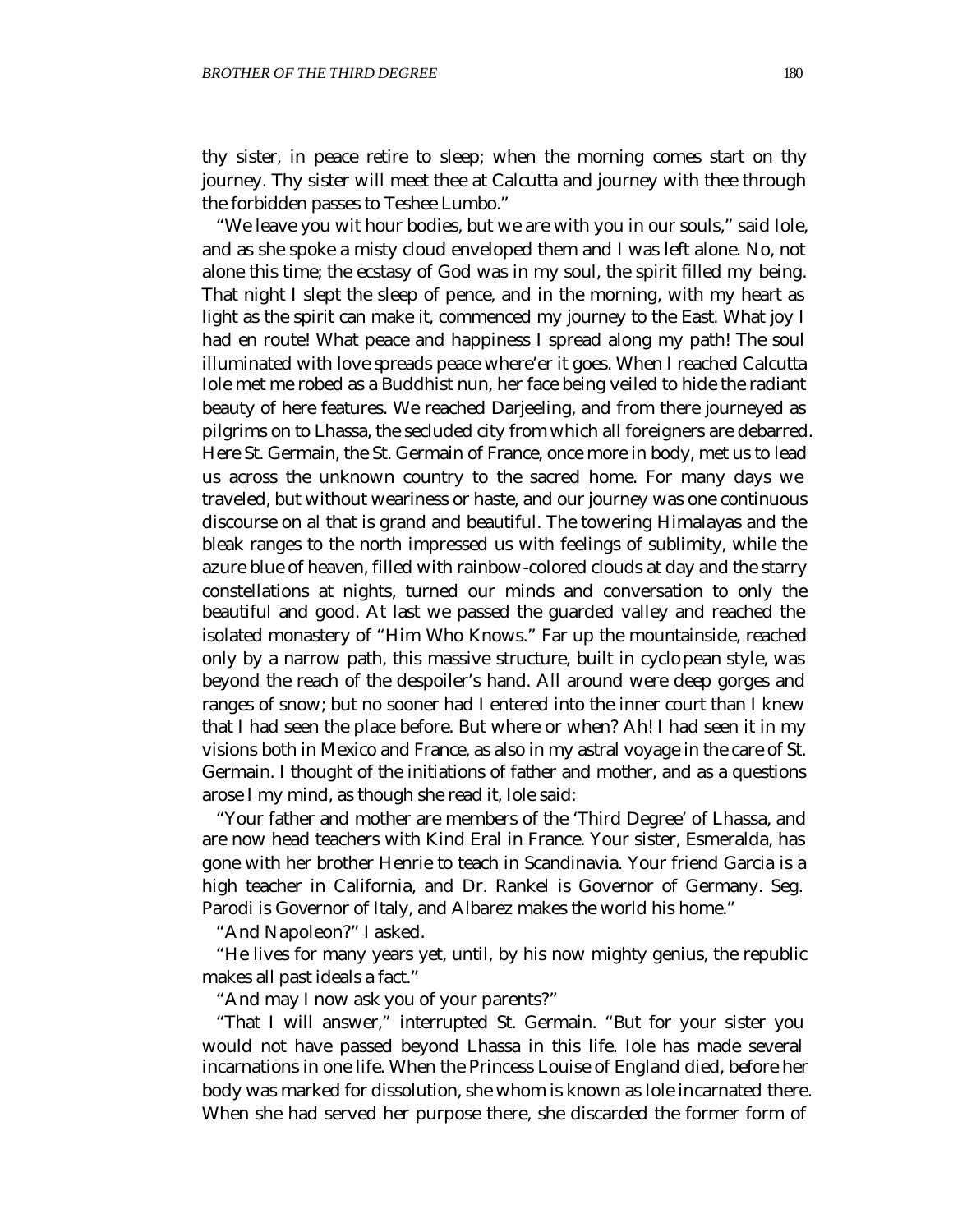Princess Louise and took another, which she now has. She has given her past history, but has by her powers ever veiled the present. It was through her that you were rec alled when I sent you forth for four more years' labor in the West, and as she is the adopted daughter of the Great Lama himself, she had a right to give the order, for she knew your past existences. When you, with the powers you now have, recall these prior lives, the reason of your present elevation will be made clear."

"Yes," I replied, "I see that far back I was a Brahmin monk of adept power, but for lack of certain experiences I took western incarnations."

"All things are then made clear, are they?" sa id Iole.

"The past is now an open book." I answered; for all my lives were now linked into one.

"Then we are ready for our great labor," she replied.

"And can I accomplish more here than in the West?" I asked.

"Much more," she answered, "for here we labor day and night; in the day-time in our material bodies, and at night, in that natural trance called sleep, we labor invisibly in our astrals among our brothers in the West. The superficial world thinks we have left them for selfish solitude, but we work through the world of mind and never stop for rest."

We now entered a cyclopean-like chamber of white granite, and were in the presence of the dark Oriental we had seen at Paris.

"Brother," he said, addressing me, "after my weary incarnations the wanderer has returned; gladly we welcome his now purified and illuminated soul. He has seen misery and suffering; he has seen and experienced pain and woe; now can his soul realize divine compassion and labor for mankind. Go with our sister Iole and learn to employ the powers it is now your privilege to use. Another crisis is approaching in the new Atlantis of the West, and as we never idle, you must be prepared. No, the question in your mind concerning your approaching disembodiment will not keep you from this labor. You have joined the immortals, and if your body is deemed fit for another life, when its hour of dissolution comes we will place it in a trance-like state in which life and its inimical influences cannot act; for life is death, and the vital activity disintegrates the body. That which in life works as a unit in all the atoms of the body, at death assumes an individual and separate activity in each. No, you will not die; both you and Iole shall have self-conscious astrals and live immortal in the world of mind and ether, until you choose to pass into the two degrees that lie still higher on. These two most superior degrees are too high for earthly mind to comprehend, and even you can but dimly realize. In the next degree there is no fixed form or body. Each being, in a flame of the universal Spirit, and with its creative power, can make a form to suit its wants or needs in any portion of the boundless universe. As a spirit spark, a center without form, it can dart through the universe of space from star to star, and system to system, and there make a form of vehicle to suit its sphere. This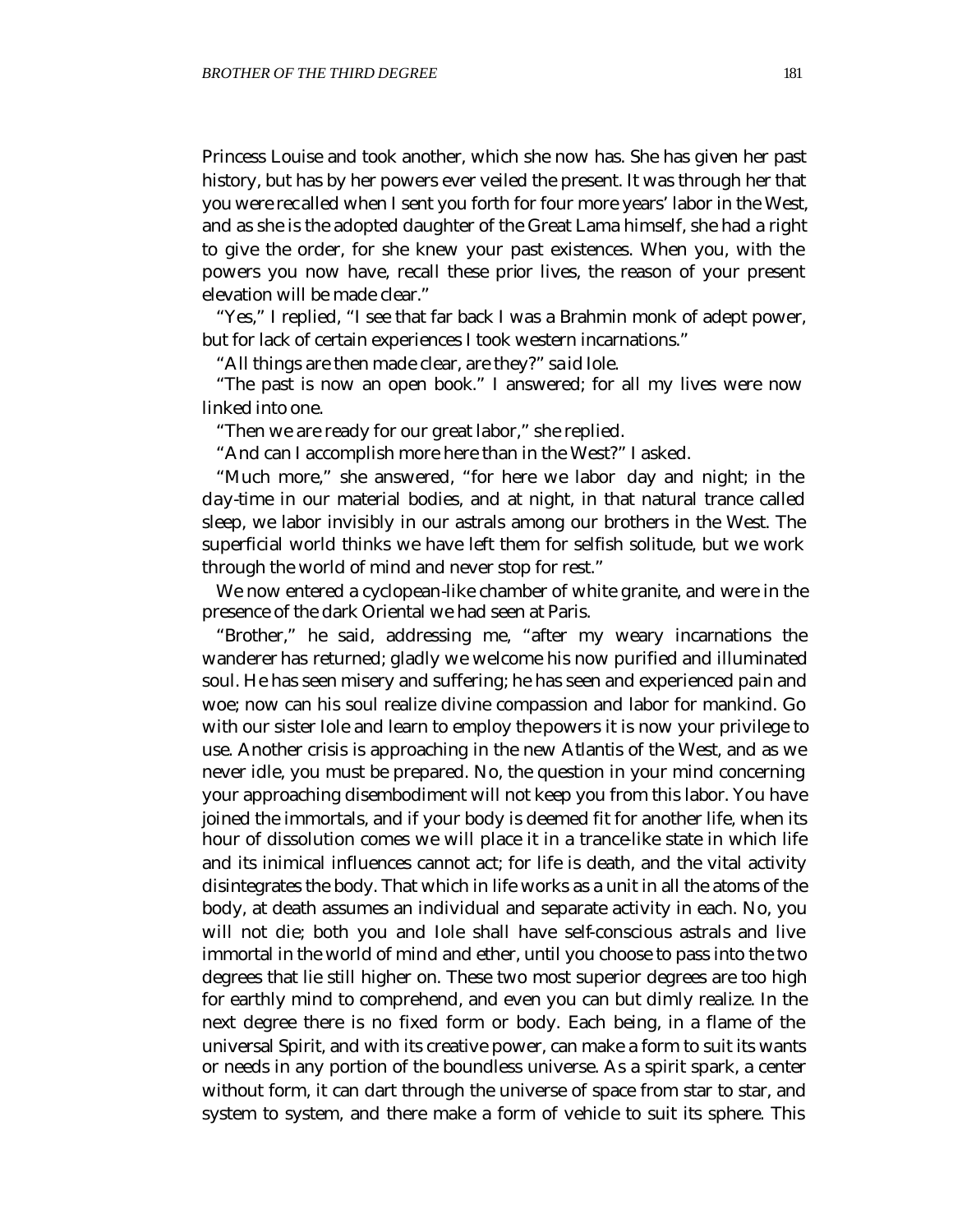form it can at will cast off, disperse, and then through space pass to another universe and build again. For these beings or spirits are in essence God-spirit, and possess all the powers therein. Of the First Degree, it is not permitted us to speak, all words degrade; the conception is too grand for any but the gods to realize. Now to your chamber with your sister; your initiation comes this evening."

As he finished, Iole led me from his presence.

"Brother," she said, "we hold the thought in common; can we not cloak the mysteries and reveal up to a certain limit?"

"Yes; tell the world our lives, but conceal well the secret teachings. The great truths are open to all who seek the light and allow their minds to become illuminated by a pure, unselfish heart; but everything must come in its right order."

"Then I will veil the teachings, but so lightly that the seeker cannot but find; the ignorant we cannot reach; they will but laugh and scoff. Their ignorance we pity, they must abide their time."\*

\* \* \* \* \* \*

That evening the initiation of my visions was reenacted, and I was principal. Clothed in a gauze of silken threads I was led before the throne. The God-man gave me the "magic kiss," and the slumbering Christ awoke to liberate the virgin from the tomb.

> Awake! Thou that sleepest, Arise from thy tomb, Descend from thy cross, Rend the veil of the Temple, Stand out in the light, Let the Holy of holies No more be in night. Join hands with the Masters, The Great Brothers above, Who labor forever Through greatness of Love. Man! Know thy Redeemer, He dwelleth within; Buried deep in thy body, Now gross from thy sin, Is the only true Savior, The Christ-spirit-within.

Four years, or what men call years, went by; years of divine love and the ecstasy that come from labor for mankind; years of celestial rapture in which the soul realizes that it is all and lacks nothing. It was in the "sacred chamber,"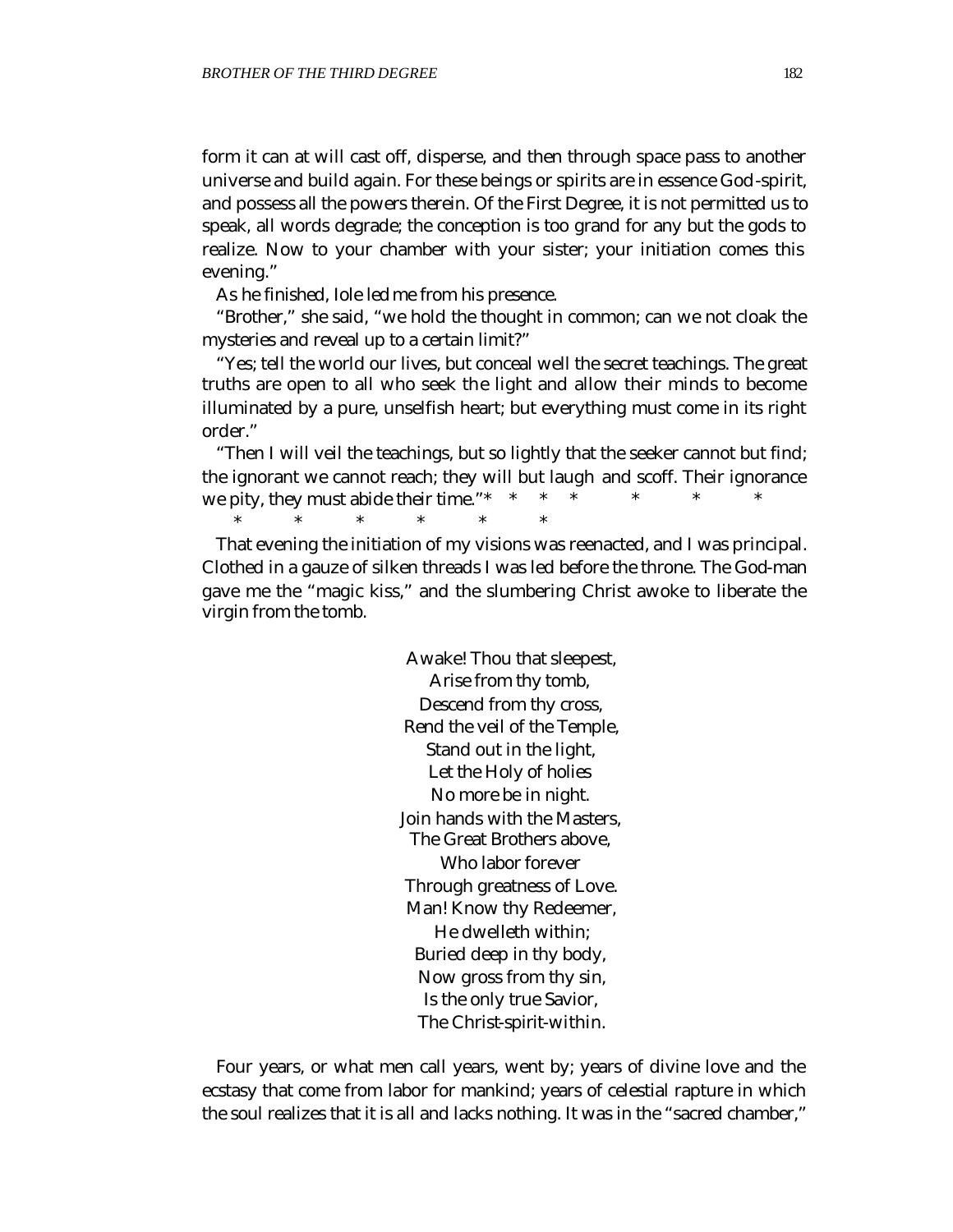and Iole and I were seated by each other in great pearl chairs beside an emerald table. The great hierophant with his council, St. Germain and the dark Oriental among them, sat around.

"Cross thy hands," said the great Master.

We obeyed, and with reclining forms crossed our hands upon our breasts.

"Now breathe together deeply," came the order.

We obeyed, and at once became identified with each other and all in the chamber.

"Now turn thy mind within and place it upon the seat of Brahma."

And as the mind sank into the spirit's center, a sacred mantra filled the room, and then the sacred word; then our soul, both now merged into one, became filed with celestial music made by the universe of sphere, and we entered the eternal.

Now did we realize that "there is no death;" with bodies cast aside we live immortal in the pearly essence capable of a higher form. We now overshadow all who seek the light, and in time will come again to assist you with our love.

*Om, mand padme, hum.*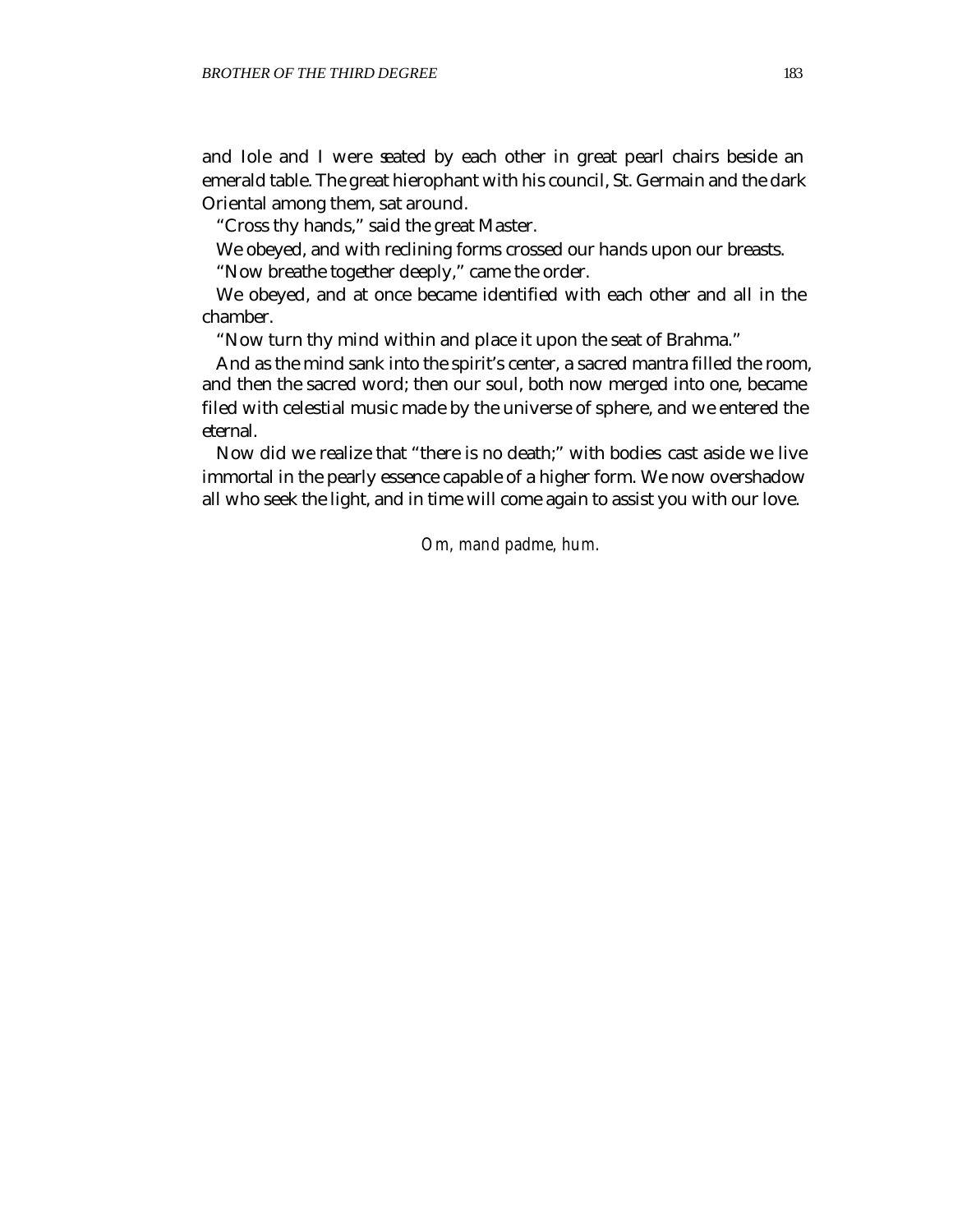## **VOCABULARY.**

### OCCULT SCIENCE.

The secret or esoteric science of the ancients and the medieval Rosicrucians; the science which deals with the invisible essence of things and explains their mysterious nature.

#### ASTRAL.

Pertaining to the stars, or a subtle and ordinarily invisible substance which surrounds the earth and stars and pervades all things; a vapor-like ether which pervades and holds together the molecules of all things.

#### AKASA

The primordial, homogeneous and all-pervading substance or essence out of which the universe and all differentiated matter are evolved. The highest ether, but not the luminiferous ether of western science.

### ELEMENTALS.

Invisible, but intelligent centers of force; atomic lives; the beings that live on astral plane.

### CHAKRAM.

The eastern name for certain centers of force in the human organism.

### KARMA.

The eastern name for the universal and all-inclusive law of cause and effect, action and reaction; it includes all rewards or punishments that may be due us because of good or evil deed we have done, either in this life or some or many past lives.

#### KRIYASAKTIL.

The power of adept will which can condense, control, and mould into forms the astral substance around the operator.

## KASHATRIYA.

The warrior cast of the four into which the people of ancient India or Aryavarta , were divided.

#### MANTRA.

An eastern chant of peculiarly intonated sounds which, when rightly uttered, awaken certain occult forces in the ether.